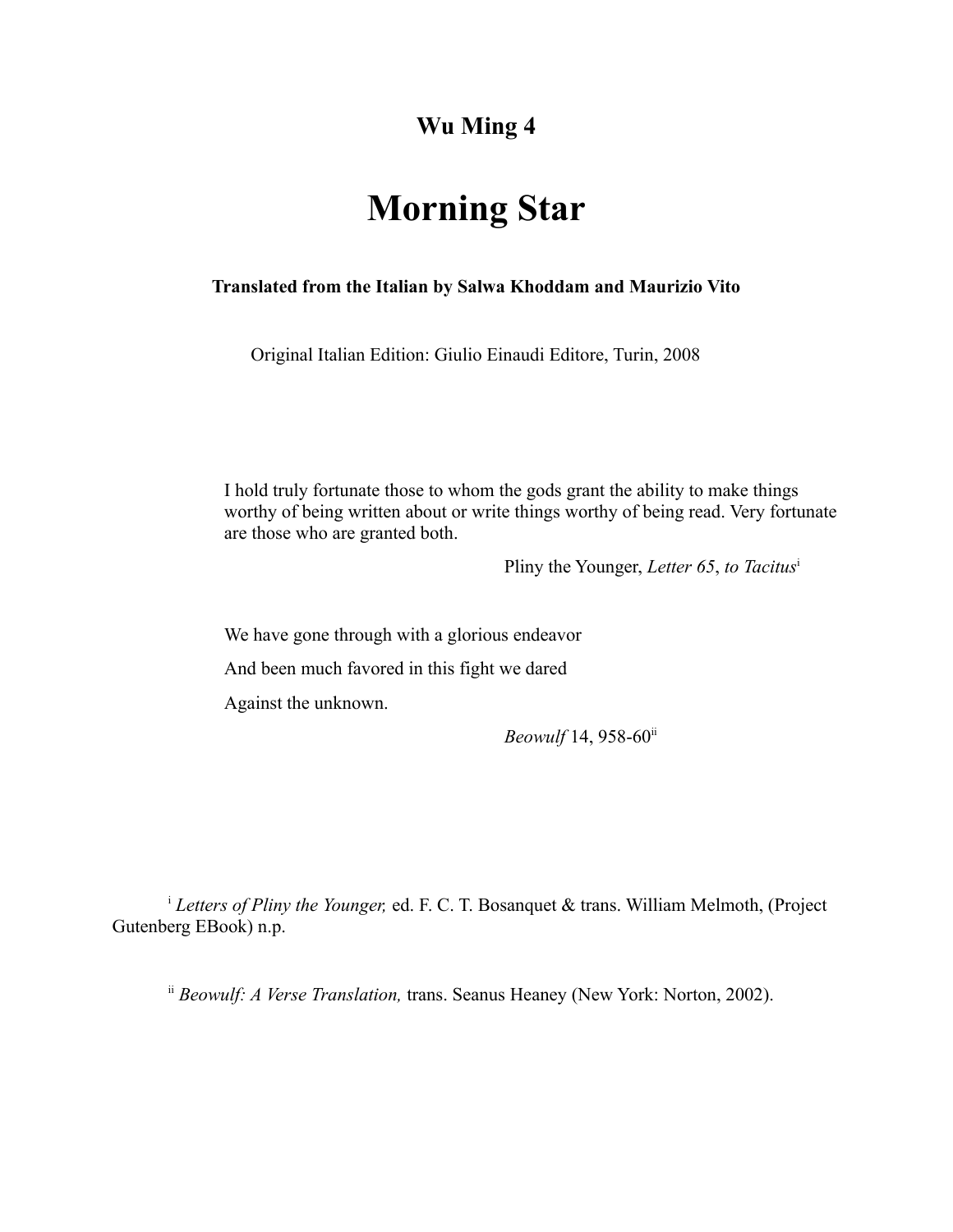## TABLE OF CONTENTS

## Prologue

#### *Parnassus. Autumn* 1919

- 1. The Show
- 2. Robert
- 3. Jack
- 4. Reading
- 5. Ronald
- 6. Mother Nature and Mars
- 7. University College
- 8. Lost Tales
- 9. Galahad
- *Lord Dynamite*
- *Oxford, March 1909*
- 10. Colonel Lawrence
- 11. A Second Life
- 12. Merlin's Cave
- *Lord Dynamite*
- *Carchemish, North Syria, September 1913*

*El Urens. Winter 1920*

13. Renascence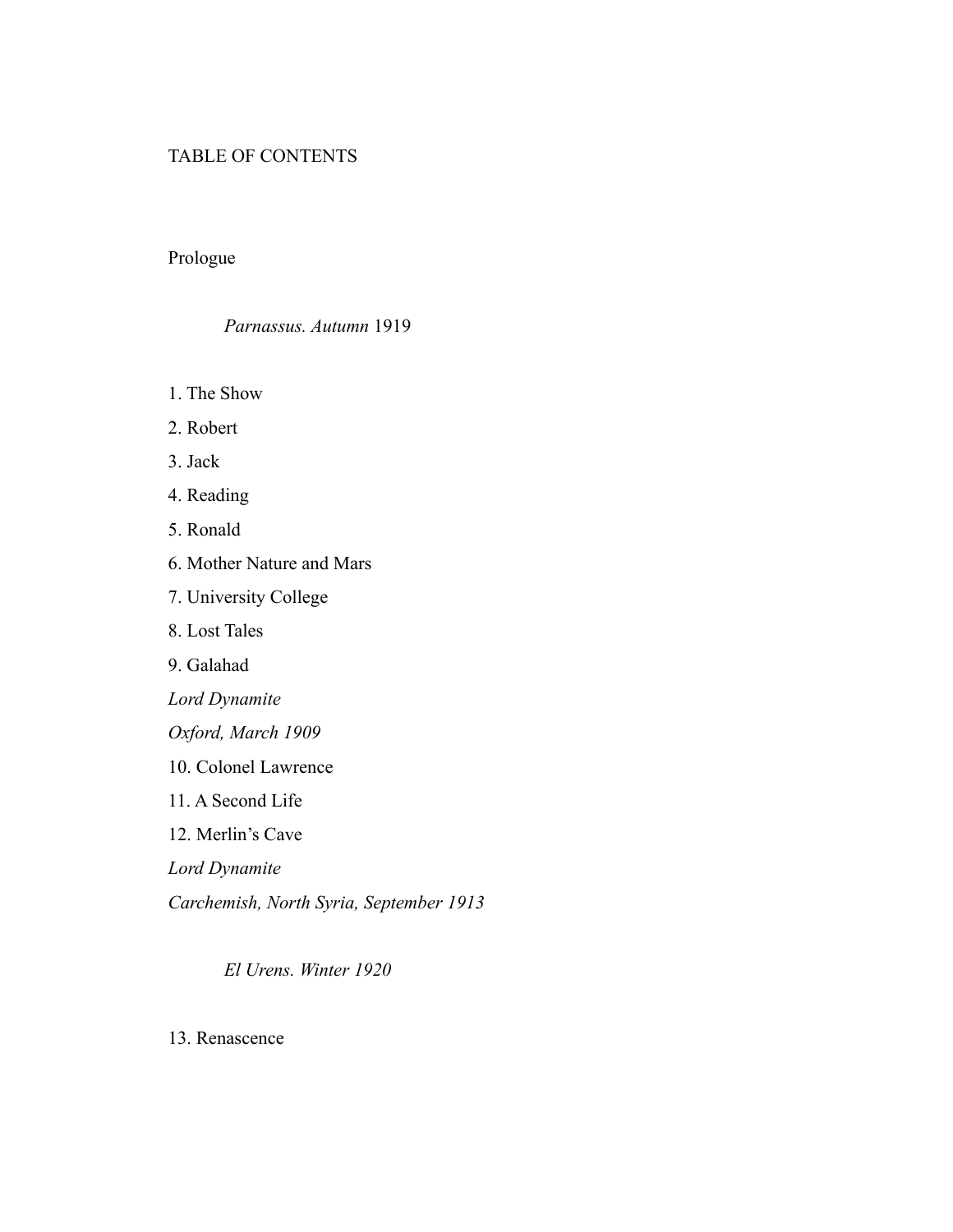*Lord Dynamite Cairo, November 1915* 14. Philip 15. Soviet 16. The Fairy Queen 17. Ultimus inter pares *Lord Dynamite Wadi Safra, Hejaz, June 1916* 18. All Souls *Lord Dynamite Cairo/The Desert of Al-Sirhan, May 1917* 19. Pitch-Black 20. Spectres 21. His Highness *Lord Dynamite North of Arabia, June 1917* 22. Polstead Road

*Iblis. Spring 1920*

23. Mother

24. The Invocation *Lord Dynamite The Yarmuk Valley, South of Syria, November 1917* 25. Barton Street 26. Return *Lord Dynamite The Yarmuk Valley, South of Syria, November 1917*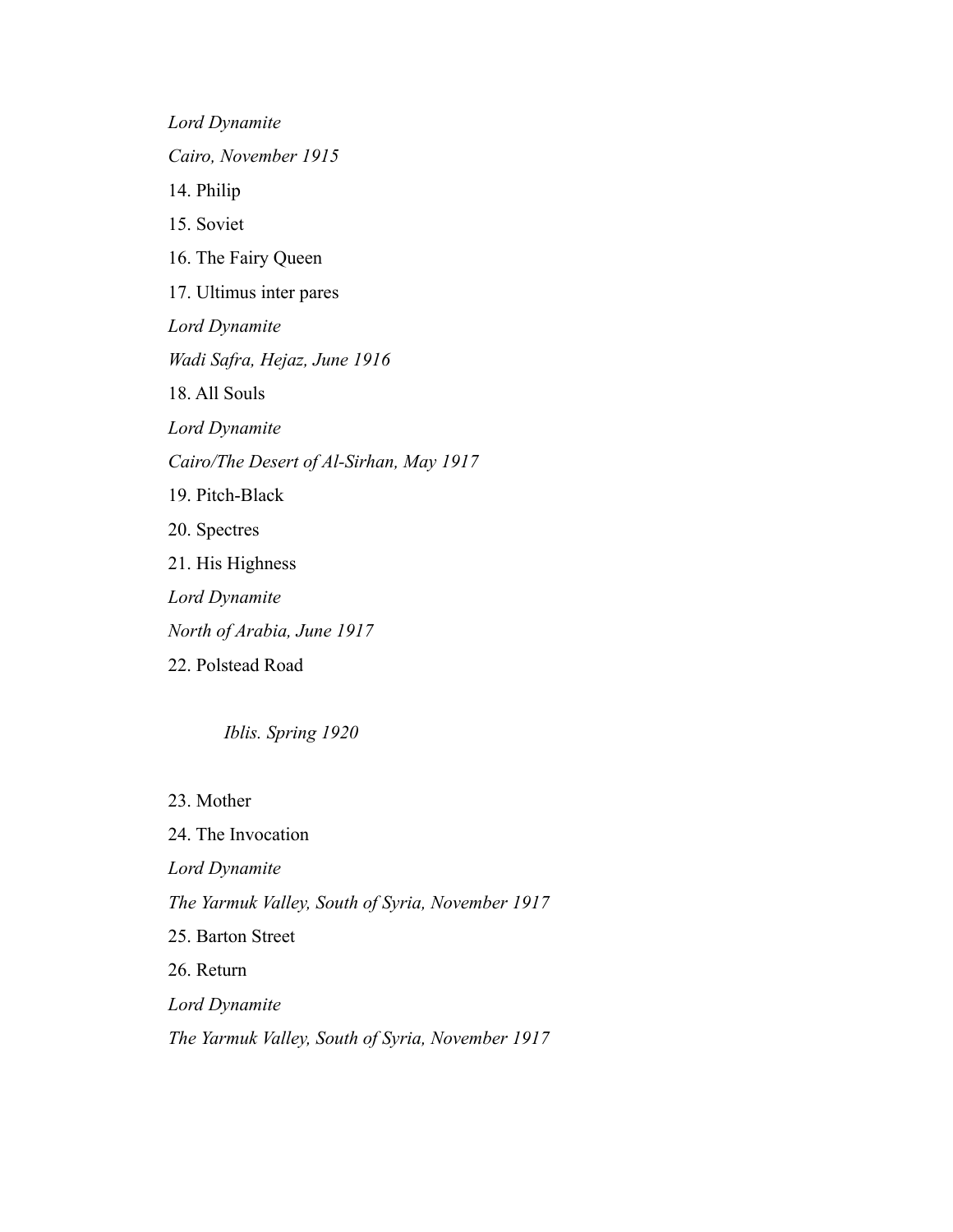27. Vaughan *Lord Dynamite Jerusalem, January 1918* 28. Essay Club 29. Deer *Lord Dynamite Damascus, October 1918* 30. Heading Home 31. Bouzincourt

#### *Eārendel. Autumn 1920*

- 32. Letters
- 33. Everything Must Change
- 34. The Secret
- 35. Eddie Marsh
- 35. Leeds
- 37. Mad Jack
- 38. Miss Heuwett
- 39. The Home Office
- 40. Welcome
- 41. A Manticor in Arabia
- 42. The Little Kingdom
- 43. Dahoum
- *Lord Dynamite*
- *Tafas, South of Syria, September 1918*
- 44. The Way Home
- 45. Tea Club and Barrovian Society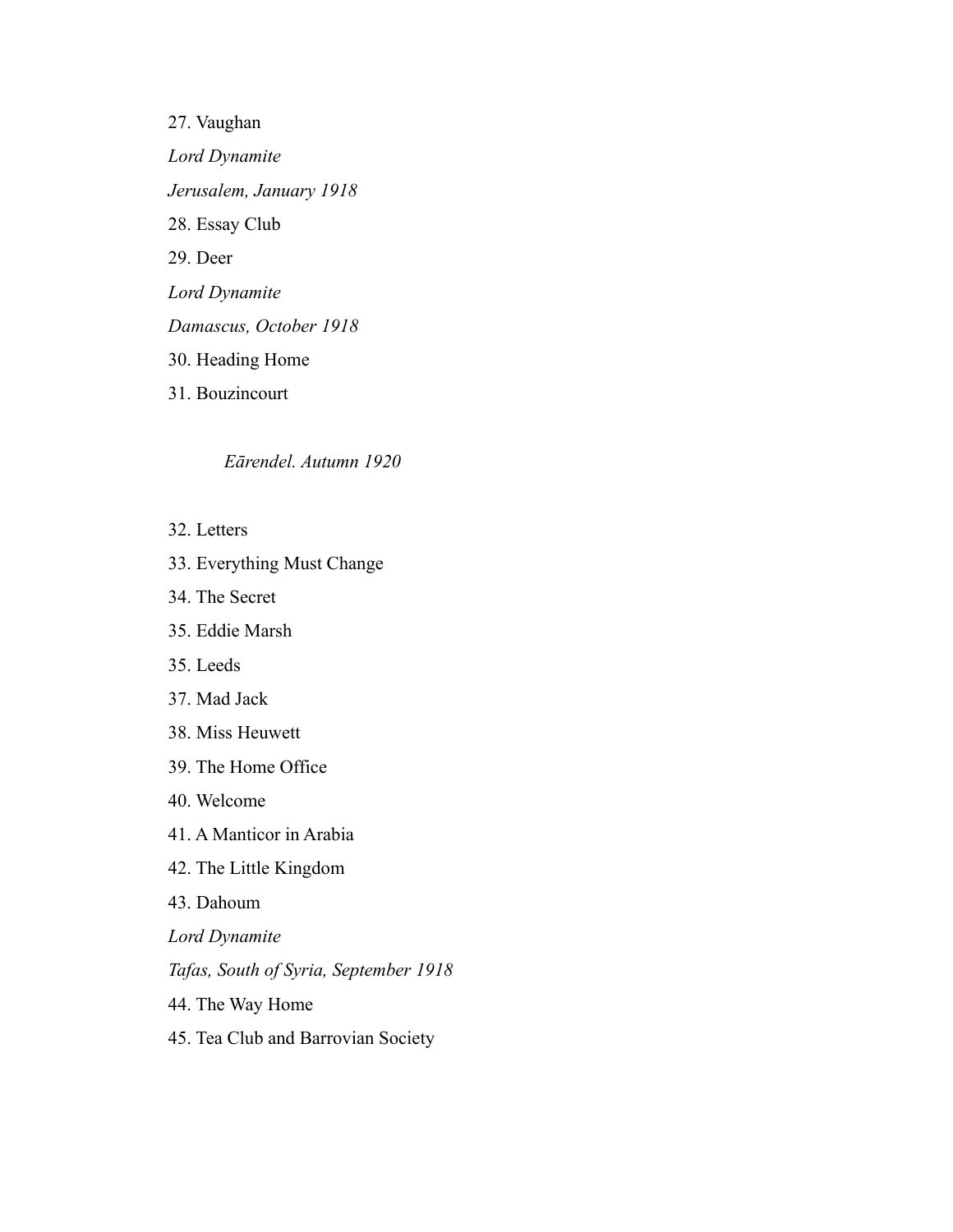46. *Morte Darthur* 47. The Grand Game 48. Post Scriptum Deià, Majorca, May 1935

*Notes, Author's Note and Acknowledgments*

#### Prologue

The line of the horizon, sharp like the edge of a sword, divides the earth from the viscous blue above. Nothing, as far as the eye can see. Nothing, no plants, no animals. An unobstructed view of uniform nothingness. Moving or standing still makes no difference. Yet, low shadows precede the camels, which move over the milky surface, ever so relentlessly. The human beings sit, balanced, swaying*,* their faces muffled so that the sun's reflection does not burn their eyes. They proceed in a file, mute and blind, following the thousand-year old path by instinct, since the first pilgrim crossed this land, perceiving his finitude and the physical suffering that brought him closer to God, the Merciful and Compassionate.

Only when the sun leaves the zenith does the profile of the hills appear and the distance regains its proportion. The mountains float on a lake which slowly dissolves along the way, a play of refraction and heat to tempt the spirit of men, who can only pray for a quick sunset.

The first star is already above them when they stop near a well. After the isolation imposed on them by the daily toil, there appears a sense of a communal life on this cold and inhospitable soil. Someone strikes up a prayer, the men uncover their faces and kneel on the straw mats, for a long time, as if they were too tired to wake up and pray again, to drink, even too tired to sleep. While the last mouthfuls of flour are baking in the fire, one could still ask someone for the consolation of a tale. All eyes turn towards the most ancient one, with the grey beard and face reddened by the sun. His voice vibrates with the rhythm of a litany. He tells of the holy war of the Arabs against their Turkish masters, under the brilliant guidance of Prince Feisal, may God's beneficence be on him and his captains. Legendary combatants whose names make the enemy tremble: Sherif Ali Ibn-el-Hussein. Sherif Nasin, Prince Nuri Shaalan. Auda Abu Tayfi, the greatest warrior of Arabia. El Urens, who had brought to the Arabs the Gift by Nobel, a weapon that is invincible, so powerful that it can bend the iron and split a rock. The Turks cannot rest, in spite of their armoured trains, loaded with cannons and machine guns, they cannot gain victory against this force that crushes and decapitates them, transforming them into a pile of scrap iron, a den for jackals.

The flames of the bonfire take on the silhouettes of galloping soldiers, wrapped up in a cloud of dust and smoke. The men scrutinize the darkness that surrounds them, their ears perked so as to pick up the echo of explosions across the desert.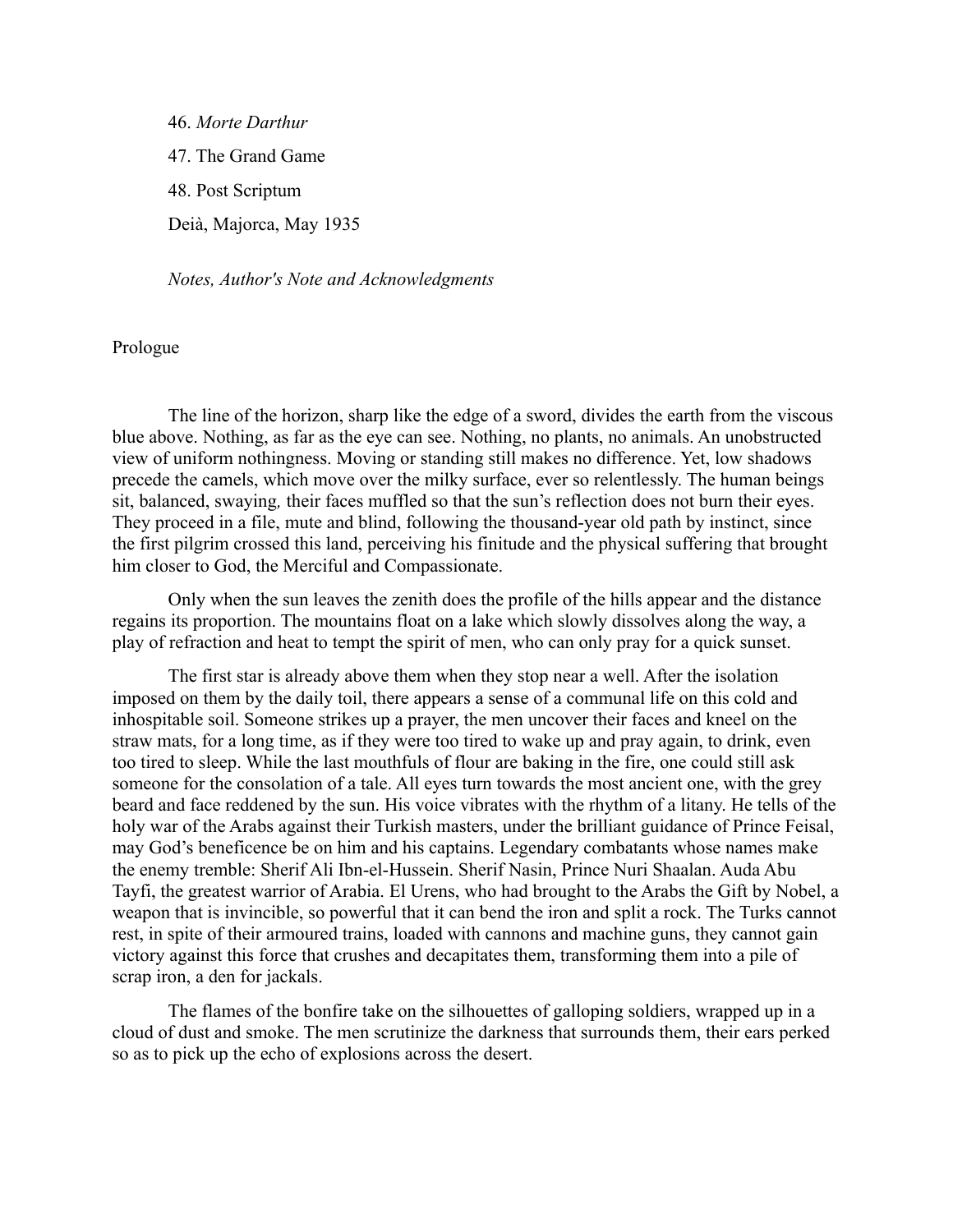When they turn to look at the old man, he is already lying down on his side, leaving them prey to these visions of victory. One after another, they resign themselves to imitate him, aware that sleep will be light under the stars.

> *Parnassus Autumn 1919*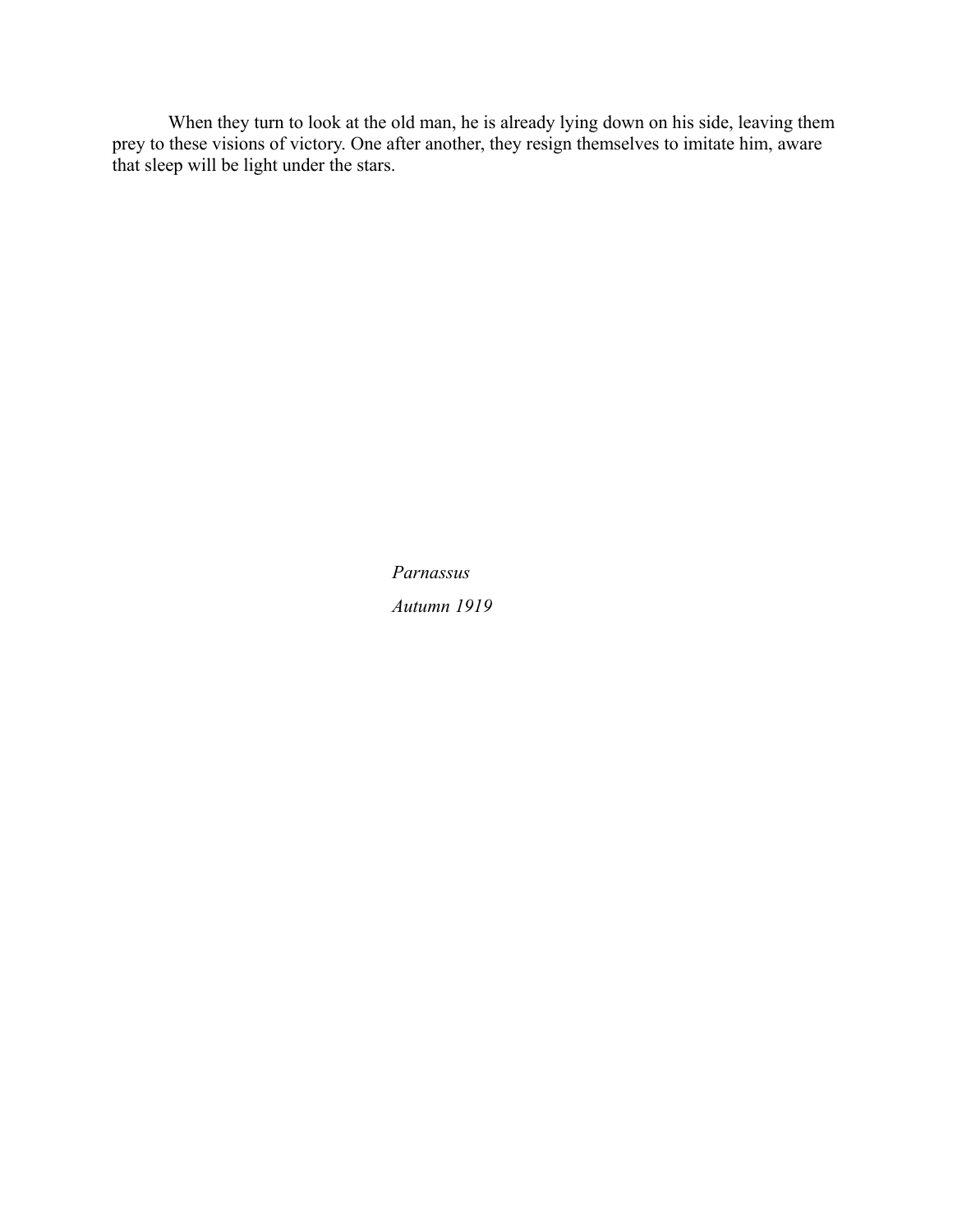1. The Show

The odalisques had freckles.

They swayed to the shrill sound of the flute, standing against a painted backdrop: the Nile, the pyramids, a silver crescent moon. The intoning song of the muezzin followed the melody.

A drum beat, and the man in an evening suit darted out of a cloud of smoke. A smell of incense filled the first rows. Someone coughed. The man made as to bow and touched the lectern with the grace of an orchestra director who controls the score.

"Follow me, ladies and gentlemen, into the mysterious land of the Orient, rich with legends and adventures, where Jordan pours its sacred water into the Dead Sea and others also, between the oases and the desert dunes."

The Genie in the Bottle had thin moustaches, black hair parted in two waves of brilliantine, an American accent. He slowed down his words, holding them in the mouth as long as necessary, anticipating the effect, before shooting them out.

The military band struck up with Handel, while a luminous ray was flying over the expanse of heads, all the way to the centre of the screen. Crowds of soldiers poured into the Royal Opera House: faces fierce, eyes cold like those of raiders, old like biblical fires.

"This is the scene of the event that we'll tell you about: the undertaking of General Allenby, the liberator of Jerusalem, and the Uncrowned King of Arabia, he who could hold the scepter of Mecca and Damascus but has instead yielded to the legitimate heirs of the Prophet Mohammed."

The image of a Western man in Arab garments appeared, with a showy curved dagger under his belt. From the top of the dune he was smiling at the camera. The contagion of wonder ran through the audience from one person to another.

The musical theme restarted, in a lower octave.

"Turks and Germans have placed a bounty of fifty million sterling pounds on the head of this young archeologist, dead or alive. But I, who had the honour of knowing him, can tell you that not one of the Arabs would've consented for half this sum, because they knew that the possibility of breaking the yoke of the Ottoman Empire depended largely on the ability of this timid youth."

Now on screen the white Arab could be seen in a semi-circle of crouched Bedouins, sitting just a little back of the others, almost wanting to hide from the camera. Someone from outside this group was inviting them to rise and they were giggling together like schoolchildren in a group photo. The Westerner was shielding himself, shorter in height than the others, the features of his face elusive under his headdress.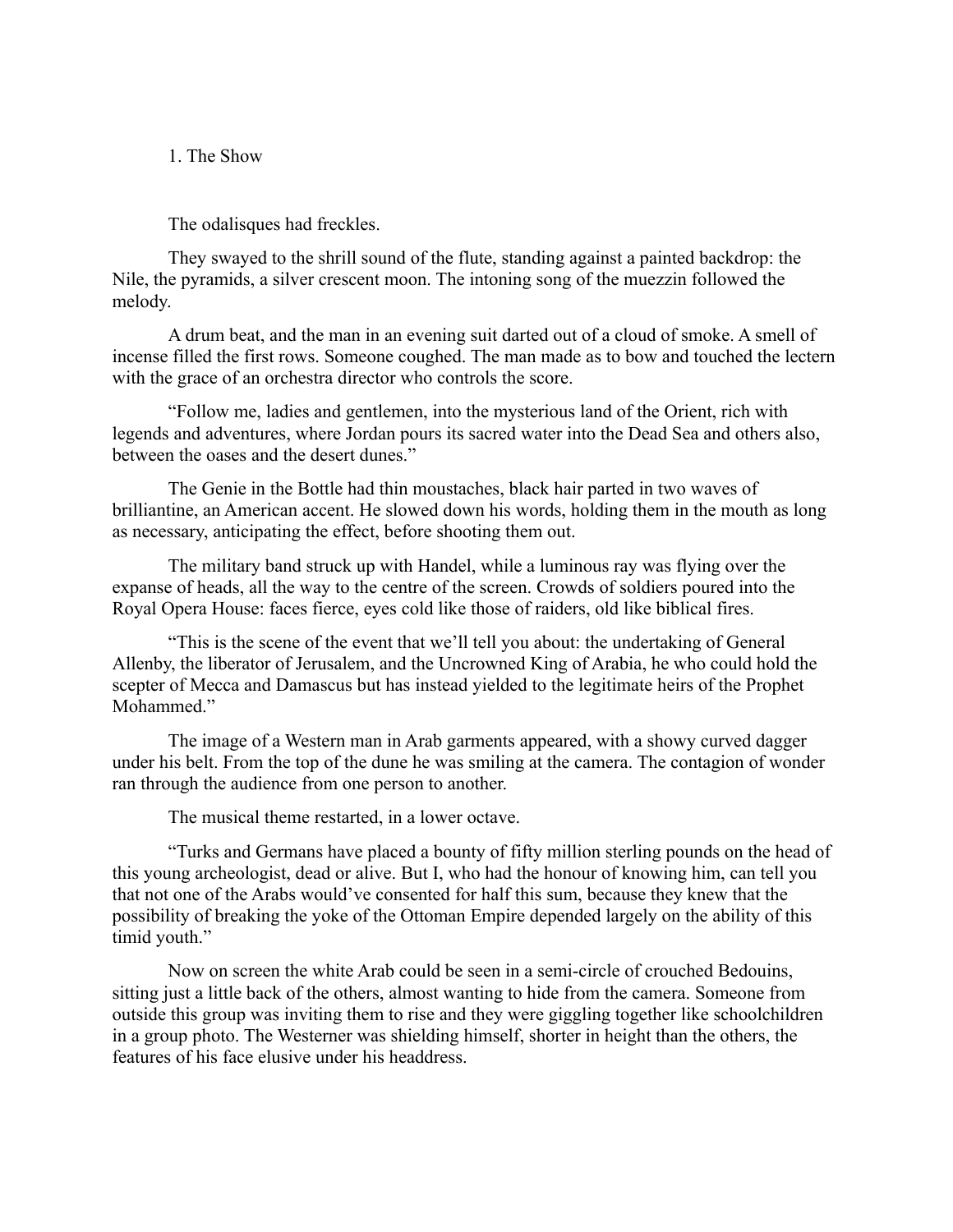"He is nothing more than a simple student of archeology, with a love for liberty typical of his Irish ancestry, who had chosen to come to the desert to excavate the ruins of ancient civilizations. But soon he heard of the call to arms, ran to enlist in the British army. Only to disappear in the desert . . . wrapped in mystery."

A studious pause. And a sandstorm flashed on the screen, red, like a fire or a spot of blood in the dust.

"He reappeared a little time later. Without one day of training, and challenging the military hierarchies themselves, he became a personal counselor to the King of Hejaz, Sheikh Hussein, who, with his sons, would lead the Revolt against the Turkish usurpers."

On the screen an old man with a turban and a big white beard that stood out against his dark skin surveyed the spectators. He left the place again for the white Arab, in a princely manner, his gaze fixed on the anonymous emptiness that was looking at him. The photo was grotesquely coloured: pink cheeks and vermillion lips. A man made-up and masked. Unrecognizable.

String instruments and drum beats began the crescendo of the music. The Welsh Guards ready to charge.

"What we will recount is not a story of wars and massacres, but of a man to whom divine powers were attributed. A young cavalryman who by himself created an army and liberated Holy Arabia, and who will go down in history equal to the most grandiose and picturesque characters. They will sing of his feats in the future century, like Achilles, Siegfried, or El Cid."

The music reached a peak, while a green and gold standard was descending from high.

"Lawrence of Arabia."

Instinct tells him to turn around. He discovered a pair of black eyes at the end of the ultimate row. Twenty, twenty-two years tops. He made an effort to go back to the stories of Mr. Thomas, a reporter from the *Chicago Evening Journal,* intent on offering the gentle public an evening of exoticism and great epic events. Back from its resounding American success, it is finally in London, the show of the year: *Lowell Thomas' Travel Stories: with Allenby in Palestine.* 

Games fading out, a stentorian voice, music: the ingredients of a *grand tour* at the edge of the world. It was not even the East. It was Mars or the Islands of the Phaeacians. It was enough that people listened, that they saw the images, and fantasy would have done the rest. Fantasy is the most powerful weapon. Even more than dynamite. They would admire this false Arab as a prince of fables and recount his stories to children before putting them to bed, thinking of some faraway places where the war could be a wondrous adventure.

He felt again that impertinent gaze, as a violent caress on the neck. He stiffened his muscles. It was difficult to resist temptation to turn around again.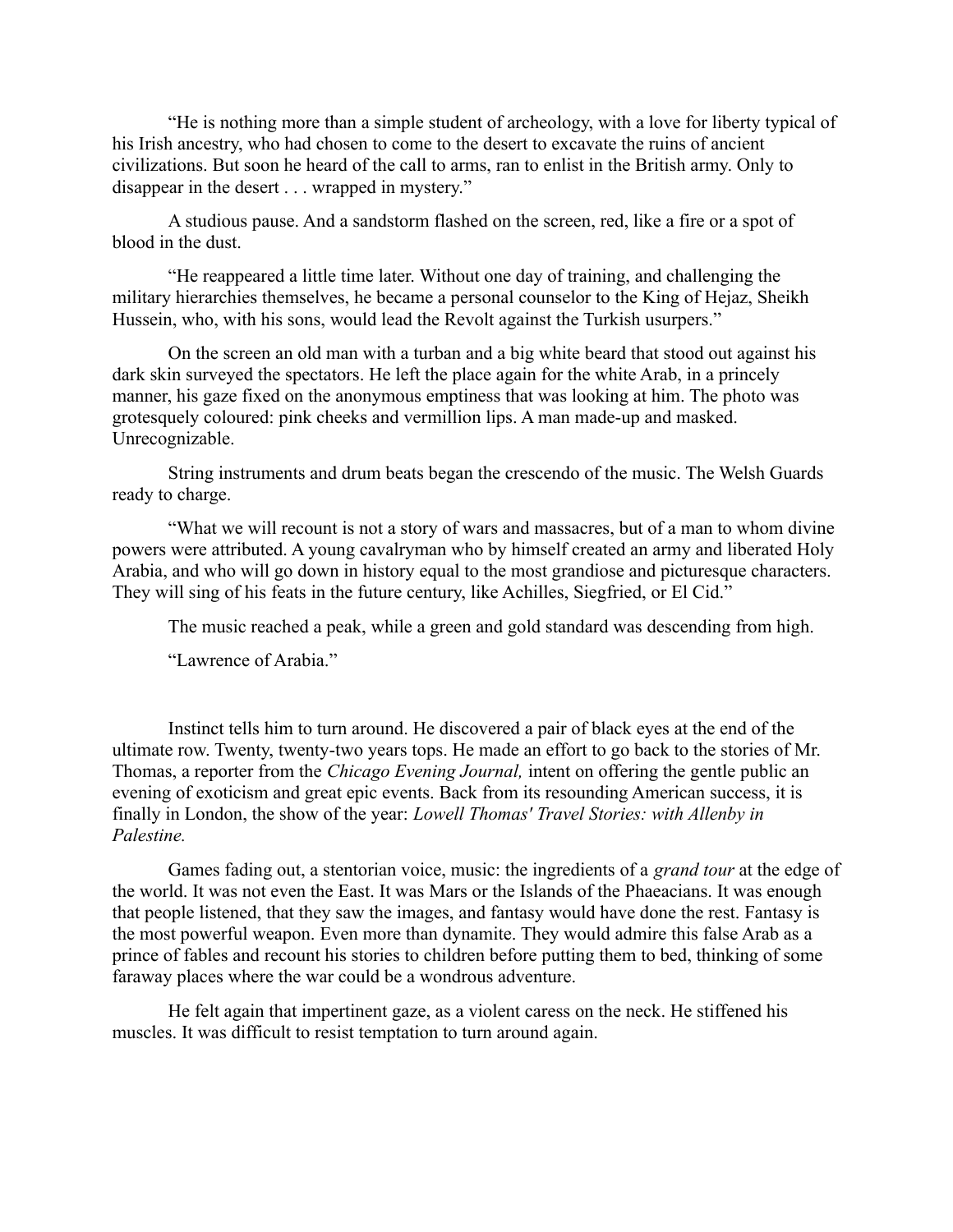This time the boy responded with a hint of a smile, aware enough to reveal an unmistakable self-study in front of the mirror. Beauty is an improper weapon.

A little later, that night, he would discover that the boy was Andy Mills and that he had no permanent residence. He was born in Blackpool twenty-three years ago. At twelve, he ran away from home, jumping on a caravan of jugglers, and he arrived at last in York, before they sent him back. To punish him, his stepfather had flogged him until he bled. That day Andy had sworn to kill him, but he contented himself in just going away four years later.

It was like knowing everything even before asking. Sitting in the dark, a few metres away, he recognized the stench of solitude, the same that he carried on himself. Odours of violence cut into the flesh, of ugly thoughts and love denied.

Andy had wandered quite a lot and done the meanest jobs for a bowl of soup. Before discovering the secret of his big, shameless eyes. The fact that they were liked by more than one who was inclined to loosen the purse strings and the flap of his pants had kept him from heavy work. It took the war to get him off the streets: a secure salary and a trip in Europe at the expense of the Crown. For four years the Lancashire infantry was his home. Then on a definitive leave of a few months, he had begun to wander again in the town centre in search of prostitution and fortune.

He rose and reached the side corridor, passing near the boy, almost touching him. He thought that dogs behave in the same way: they leave a trace, a signal. He waited in the lobby, pretending to read the billboard, until he heard steps behind him. He let him approach, looking at him sideways.

"Do you like the show?" asked the boy.

A shrug of the shoulders.

"And you?"

Andy grinned showing his white teeth.

"I never watch a show. I get bored. I prefer to watch the people seated in the stalls."

Silence. It was clear that the boy was expecting him to say something, but since he did not, he found nothing better than to offer him his hand.

"Andy Mills."

"Ned Vaine"

"Do you want to go in for the finale?"

"I'd rather take a walk."

"As you like."

They walked, chattering about banal things, as strangers who meet on a train or in a doctor's waiting room do. Stimulated by some questions, Andy started talking about the war and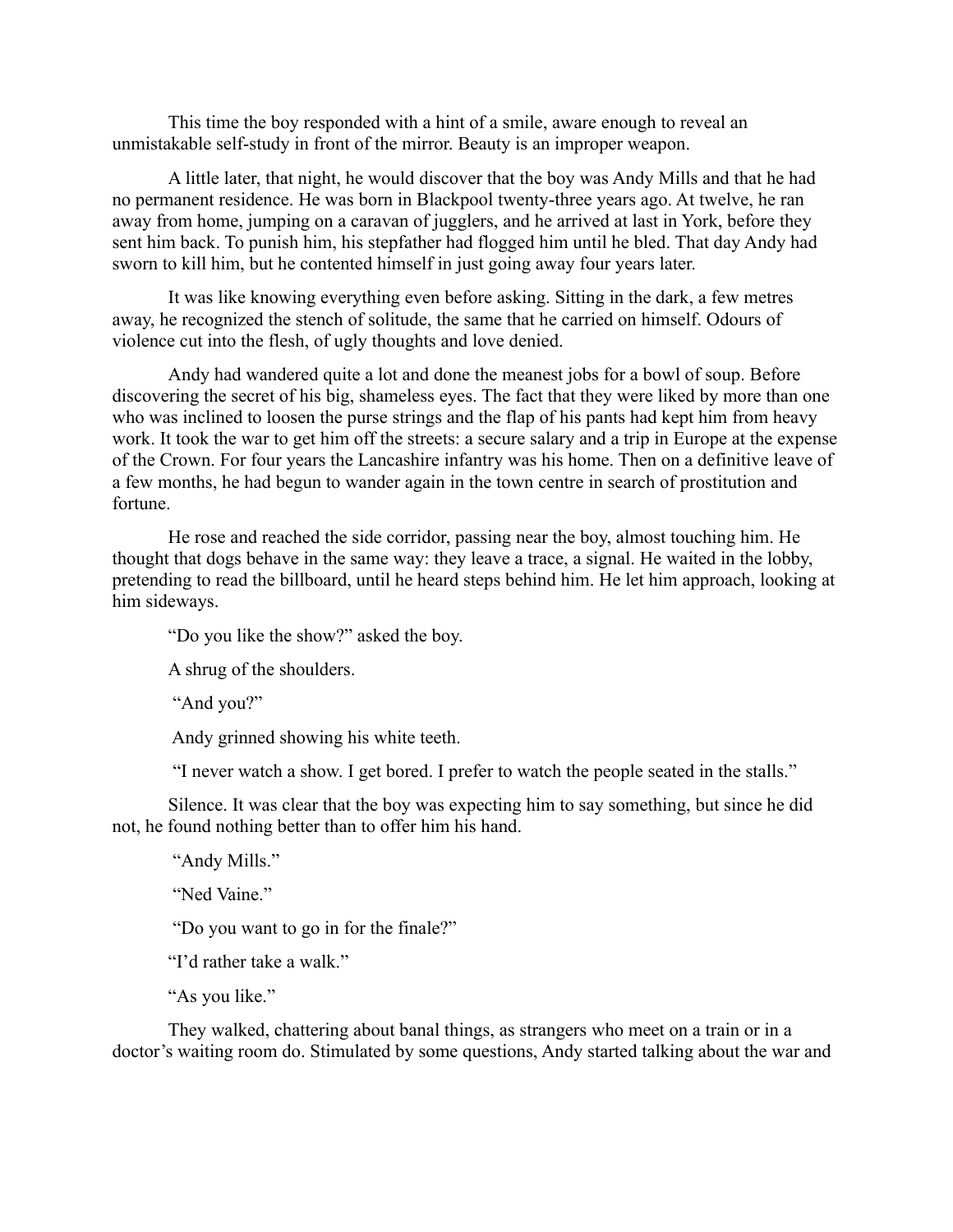his dead companions in France but cut it short. Such talk depressed him; he would have preferred to drink on it.

They found a pub and Ned offered him a couple of beers. He did not drink anything, in spite of Andy's insistence. The boy mentioned having an empty stomach, and he ordered also some bread. At the end the boy was cheerful. He asked point-blank if he had a place to go. Ned said "yes," but first he wanted him to talk more about himself, about his family. In this way he found out about Andy's abusive stepfather and his oath to kill him. The boy's words smelled of ancient hatred. It was still there, under the scars. It would take little to make it surface. Maybe it had already happened in the trenches, maybe a German had paid the price of the deadly wrath of soldier Mills, or a comrade in arms who believed himself smarter than others and had meddled with the rations. It was this that attracted him, the pure hate of a little boy in the hardened arms of a Lancashire infantry man.

He led him across the government district and passed the Abbey, entering a narrow road between the houses.

The studio was on the top storey; it had low ceilings and small square windows.

"It belongs to a friend," he said.

He was leaning against the doorframe, his face covered by shadows. Andy took off his jacket and went to the window to look at the pinnacles of the Houses of Parliament.

"A rich friend?"

"He is a famous architect."

The boy did not stop looking out.

"What does he build?"

"He designed the Bank of England."

"He must be rolling in cash. . ." Andy broke off, as if a thought had suddenly crossed his mind. "Why didn't you want to watch the end of the show?"

Ned smiled. "I've already seen it."

Andy turned around but did not say anything. In his short life he must have met even stranger chaps. He could not be easily amazed. The man watched him measure the spartan ambience with his eyes, then approach the desk, lightly touch the inlaid handle of the paper knife and a stack of sheets with nervous handwriting on them.

"Please don't touch." The voice betrayed a tone of anxiety.

The boy turned around again to look at him. Ned was just more than a part of a shadow in the corner of the room.

"What do you want to do?"

Ned did not move. Andy took a step forward, but he stopped, sensing his reluctance.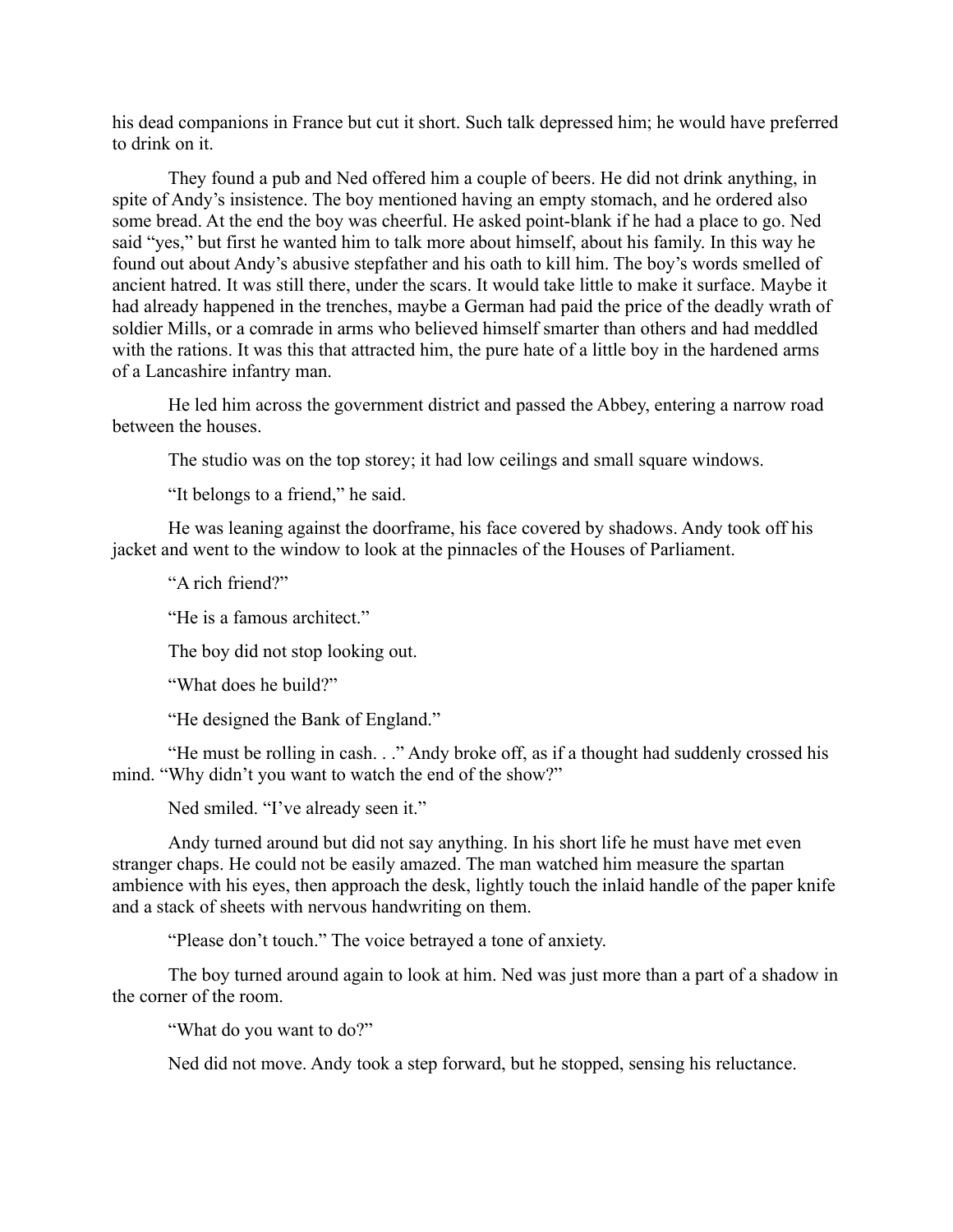Suddenly the air in the office became dense and hard to breathe. Ned could smell panic. His own. He imagined a gigantic demon slip out the belt from his pants and crack it on the back of a little twelve-year-old boy. The screams emerged from the well of time up to that room. The blows on the spine and on the side ringing like a death toll. The images were confused, the man had the features of a non-commissioned Turkish officer. The known taste of blood: he had bitten the inside of his cheek. He squinted and took a breath, his stomach curled up like a piece of paper. He felt exhausted.

Andy was waiting for an answer.

"In the desk drawer there's some money. Take it and leave, please."

He tried to hide the tremor in his right hand that was now going up his arm. Andy seemed confused, but he recovered quickly. He only needed a glance to count the bills and be satisfied. He headed towards the exit without asking anything else. Ned shrunk against the wall to let him pass, as if he wanted to become one with it.

"If you change your mind, you will find me in the Garden."

The door closed with a mournful thud that reverberated in his chest.

After some time, he detached himself from the wall and slid to the window. The humming noises of the city were distant, sirens of ships on the river, automobiles along Whitehall.

The punishment would not have been sufficient to fill the loss: no more than the solitude that wrapped around him.

His hand began to tremble harder. He tried to hold it with his left, but instead of subsiding, the tremor spread to the whole body, forcing him to bend over the desk. The papers flew to the floor. Leaning on his elbows he grabbed the paper knife, and with a muffled cry, stabbed his hand.

The trembling ceased.

He collapsed in the chair and watched with dimming eyes the blood dripping on the table.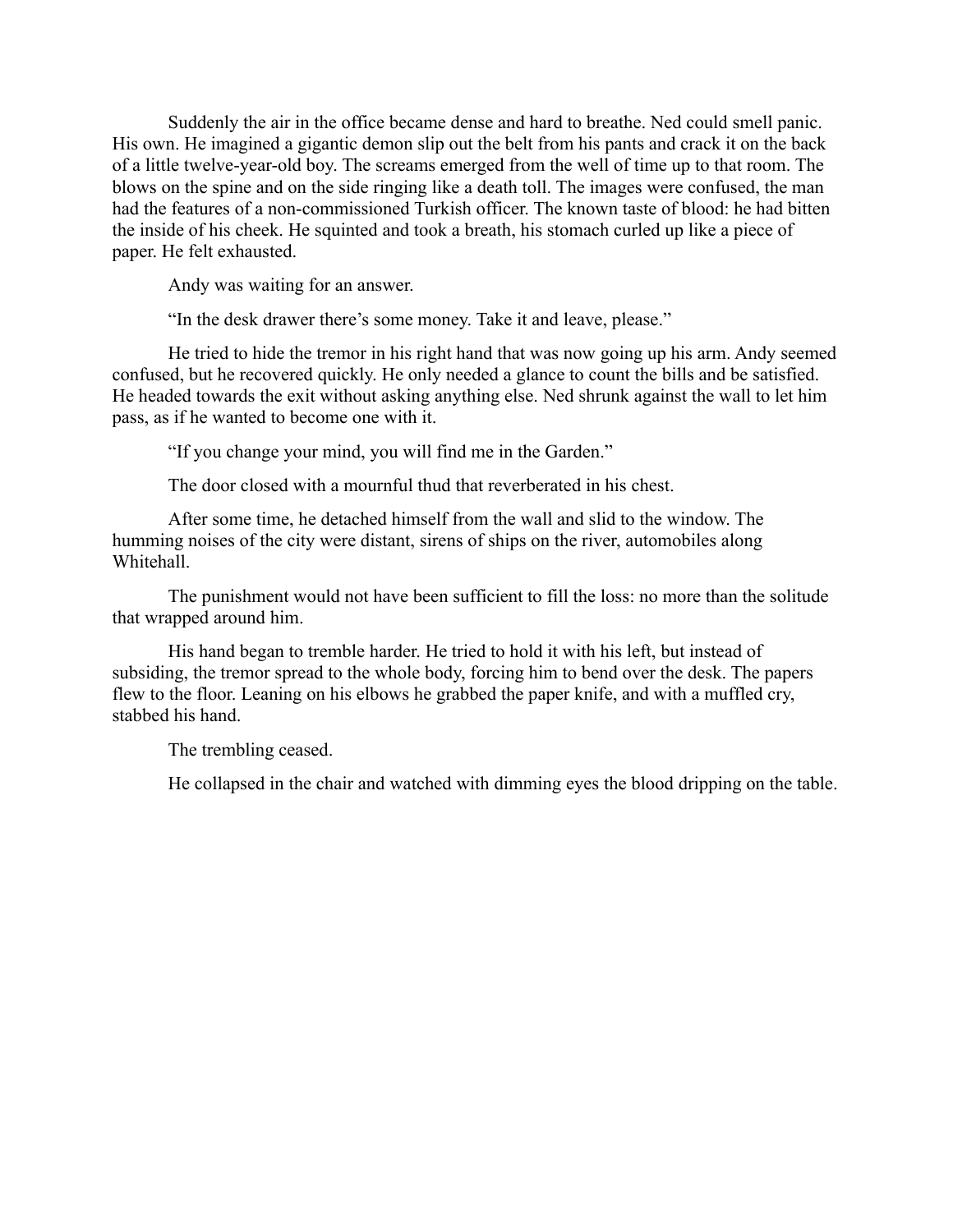#### 2. Robert

The faint light was close. A passage or crossroad of arcades, where one must try to get oriented. Far away, the laugh of a machine gun. Suddenly the light expanded, a gust of wind brought a smell of putrefaction. The arcades went everywhere, piles of bones, bodies in shreds, limbs thrown in bulk. Through the gas mask, he saw the shadow approaching, then a twinge between the shoulder blades and the chest left him breathless. He pulled off his helmet and observed the trace of red bubbles at the tip while it came out of his flesh. Then they got higher and burst like a cluster of small shrapnel.

Welcome to No Man's Land, captain.

Someone started to scream.

He barely opened his eyes, he could not breathe, he coughed.

Nancy was standing in the room and cradling a baby crying furiously.

"Do you think little ones have bad dreams?"

It was typical of Nancy to start talking point-blank as if they have been arguing for hours.

Robert reeled, waiting for his heart to resign itself to stay in his chest. He mumbled something incomprehensible and let his memory flow under his shirt, to the scar and the first time he was dead. Vague words followed him while he turned to the present.

*Captain Graves, honourably wounded.*

He lay staring at the ceiling. The crying ceased, and a little later she returned to lie by his side.

"You haven't answered me."

"I don't know," he just managed to say.

"I think they dream just like us."

He put his arms around her.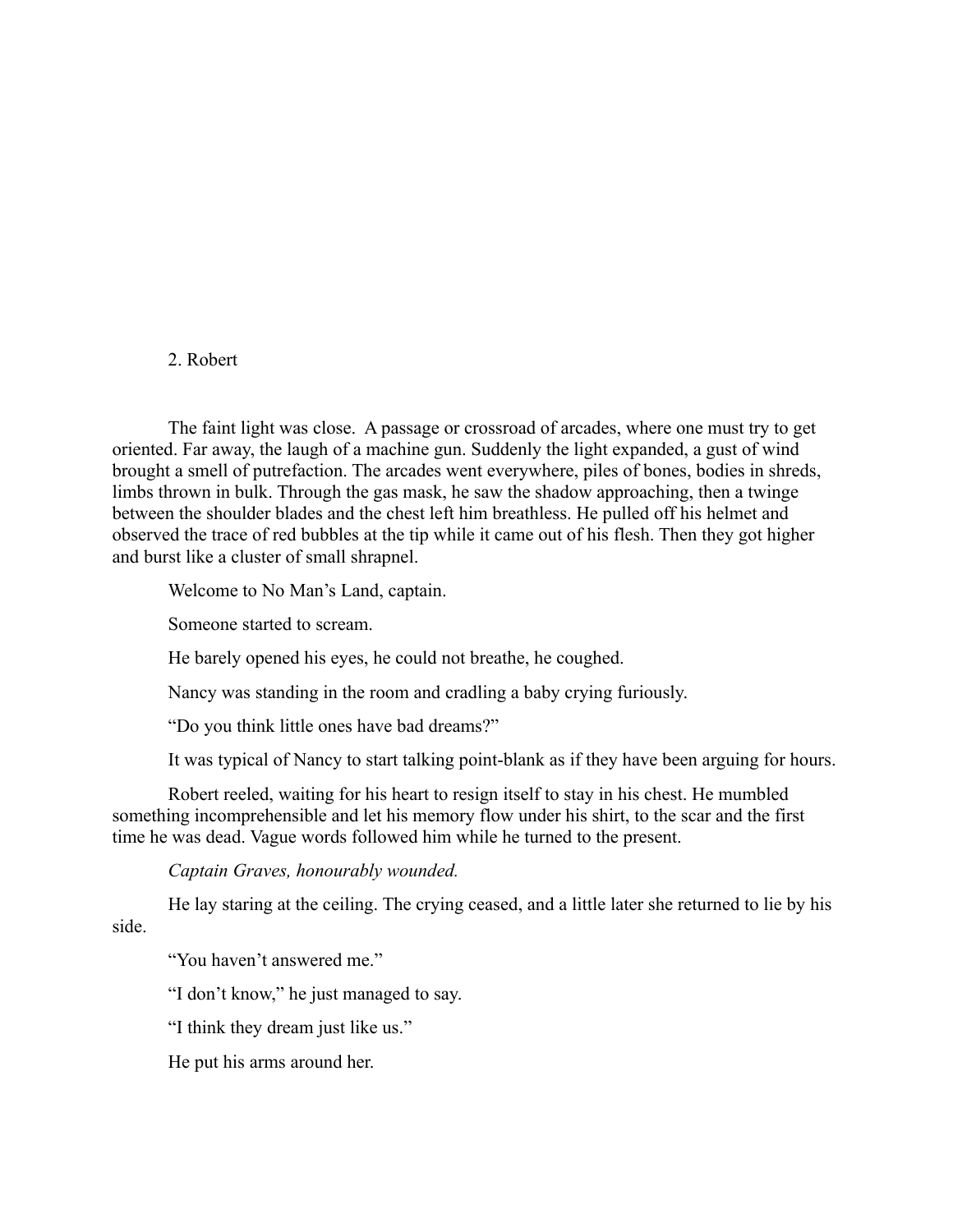"I had that nightmare again."

"Then it must be hereditary. I could hate you for this."

Nancy never asked anything about the war. After the death of her brother she closed her mind and did not want to hear any talk about it at all. Perhaps a good wife would have pitied him, but not she: Nancy was not a good wife, and she wanted to make that clear. She was a woman. Jenny would not be raised with terrifying war stories, and not even the creature that she carried within herself. There was need for quiet and oblivion, of colours and serenity. The nightmares had to remain outside the door of the small cottage on the hill.

Robert loved her also for her imagination, for the stubborn enthusiasm in building their life every day, without compromise and without stopping the fight for her beliefs.

His hand touched her belly. She had begun to swell.

"It's a boy."

Nancy turned her head around to kiss him.

"You're afraid to end up in the minority, admit it."

Robert laughed. He always tried to linger half-asleep, lulled by the awareness of his wife's warm belly. An atavistic sensation that dulled the senses and sublimated the drives. A truce before adult existence reclaims the assaults of chaos and noise. Or just a way to put off the moment of being exposed to events. It was an inert emptiness, as before the whistle that launches everyone out of the trenches. In war everything turned on an instant, any forward action could become a return to the cold womb of the earth which would have received them maternally, even one piece at a time if necessary, to fertilize the century with their blood.

He summoned up courage and got up. Before heading to the bathroom, he stopped by the crib where Jenny slept, quiet again. He touched her cheeks with a finger and walked away cautiously.

The rigid sequence of actions and thoughts were the only ways to face waking up. He turned to pour the cold water in the basin and washed away the sleep from his face. Still dripping, he stopped to return the gaze of the man in the mirror. The eyebrow that preserved the splinter of the grenade gave him a grim and harsh appearance. The boxing jaw suggested a good right punch. The crooked nose, a rugby accident. A spacious forehead, many thoughts. Eyes grey, almost transparent. A face is a biography, he thought.

He had again dreamt of the tunnel. Again the land of the shadow. The peace in Paris did not placate the fighters' souls.

Noises from the kitchen announced that the nanny was also awake. He drove out the ugly thoughts with a cough. He had to hurry if he didn't want to be late for class.

He went out of the cottage into the cold air. The sun was hobbling behind the Masefields' house, becoming red between the trees in the garden. The shack where John Masefield wrote during the day was barely visible in the midst of the leaves.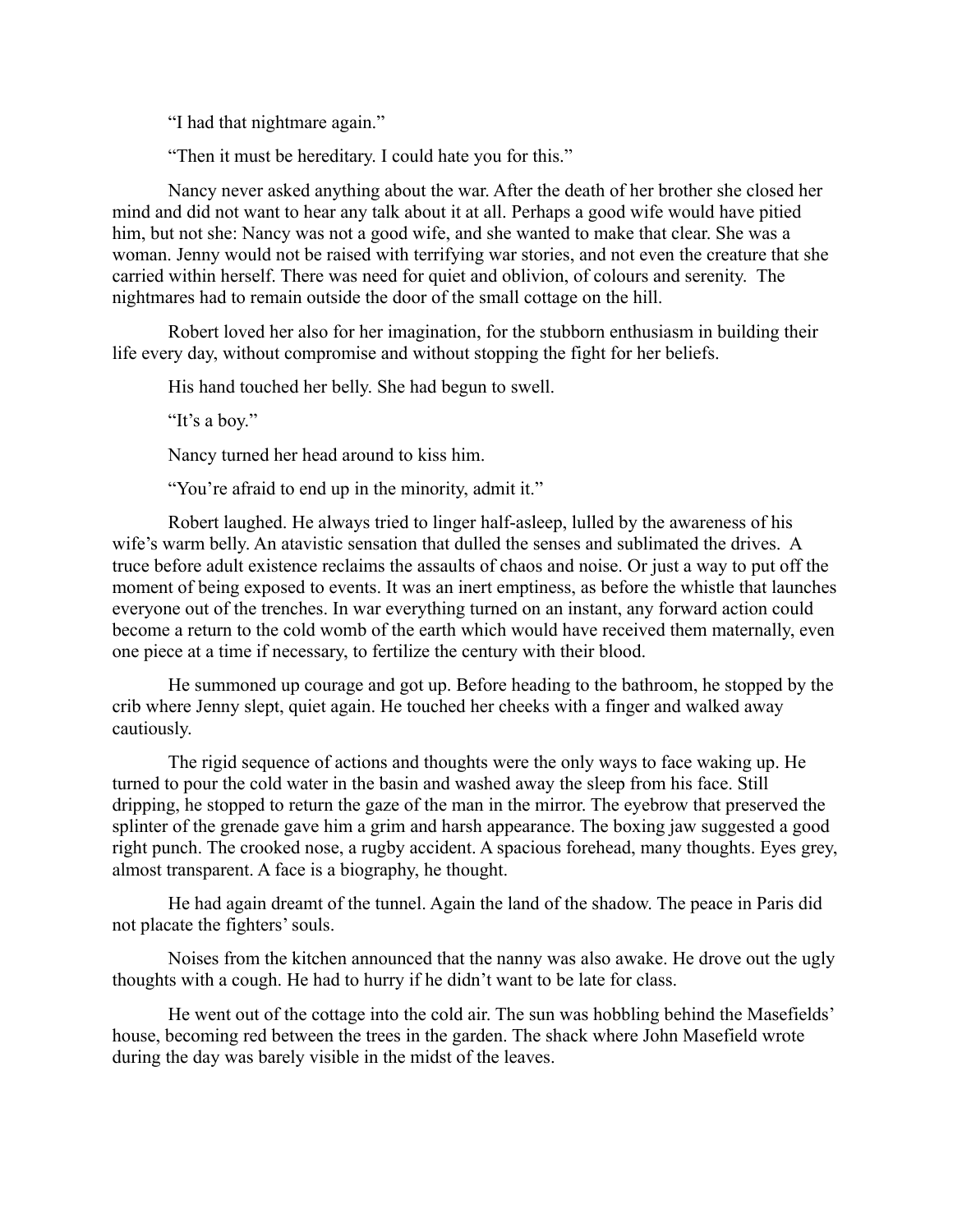Necessity lets the doubts go away, but the brain keeps them intact. A rent of three sterling pounds a month was more than the price of a favour. It could also be pity, or rather compassion, for how the war had wrecked his nerves, for a wife pregnant again, or still for some dark sense of guilt. And yet Masefield had shared the swamp by choice with the Red Cross on his chest. He had seen in their eyes the future betrayed, a generation swept away in a few hundred steps, the fearful gazes of those condemned to death, those whom rum and rhetoric did not persuade to throw themselves at German machine guns. He had narrated this. He wrote about this. Next to his name the word *honesty* had a precise sense. Now peace was everything for him, together with the respect of schedules and courteous manners. After all, peace was the password for every human entrenched in Boar's Hill.

The inhabitants in the surrounding areas called it Parnassus.

In the middle of a patch of trees, rose the home of Robert Bridges, the Poet Laureate—a croaking and abrupt old man with a sharp gaze. He liked to pretend to be the patriarch of the refugee clan up there, licking its wounds.

Nichols lived a little further away, together with his inseparable little black hat, without which he did not seem capable of writing one single line.

Siegfried Sassoon had preferred instead to escape the chaos of London and direct the literary section of *The Daily Herald*, faithful to a new mission for the Labour Party. He would go to Oxford once a month and on that occasion the group was complete.

Well, not really. Owen's chair had remained empty. The war had hit him with the ultimate blow at the eleventh hour when he seemed to have escaped the danger. A loss that weighed heavily over the clan and was painful to remember.

He crossed the street and entered the narrow path between the little villas.

He passed by the Blundens' cottage. Their roommate, Mrs. Heavens, greeted him from the flower bed which she took care of with obsession.

"How is your wife, Captain Graves?"

"Fine, thanks. The belly is growing big."

"And the little one?"

"Growing big, too. Faster than I can imagine. Please tell Edmund that I am waiting for him in the city."

He would have come back with Ed that afternoon, as he often did, to tell him everything Nancy did not want to hear. In reality, it could happen that both remained prey to a paradoxical aphasia of poets. They would pass the afternoon looking down from the precipice of their existence, challenging vertigo, searching to catch at the bottom a tingling of life. They would measure the empty spaces where once there were arms, legs, hands. They would count in silence the empty seats on trains, at offices and work desks.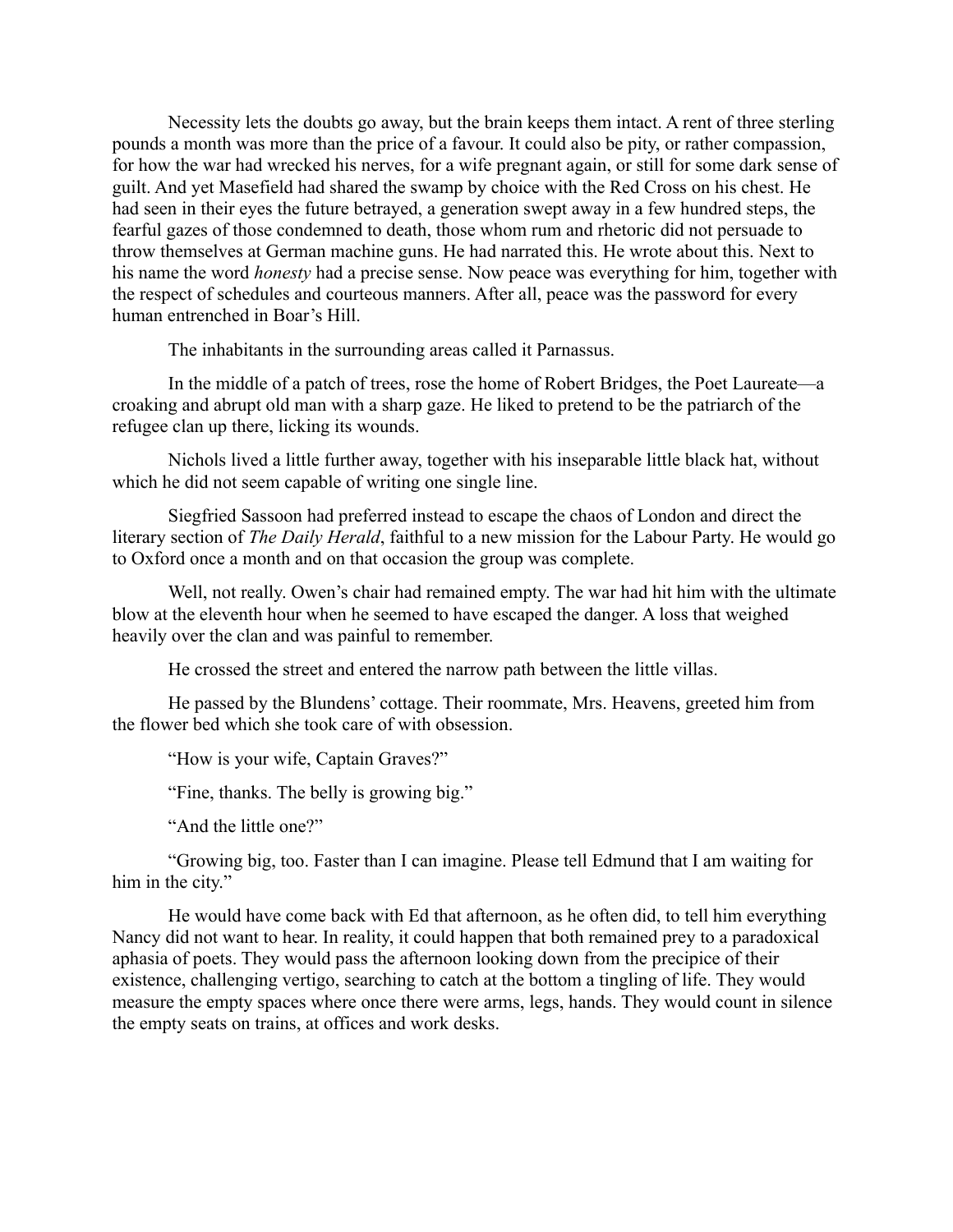Ed's lungs were poisoned by gas, his soul by the war and recent grief. He would drink sherry, or whisky, one sip after another, methodically. Sometimes he did not wake up in time for the lectures. His wife had reacted more bravely to the death of their newborn. It happened in August. For the funeral Edmund had written verses that cut like nails in the flesh.

As he walked on, Robert wondered about the brotherhood among those who had known the trenches. It was that collective *we,* which they would still keep for the worst moments. Even when they raged against the band of neurasthenics who lived on Parnassus, that is, against themselves, former soldiers-turned-writers looking for Ariadne's thread to bring them back to the valley, among the civilians.

Naturally, Apollo was living on the peak, surrounded by the Muse. Sir Arthur Evans, the great archeologist, built his house to get the best view. In the summer he let the boy scouts camp on his land. For them he built an entire pavilion. In the summer nights one could see the bonfire.

He went down at a good pace, not caring for the moist dirt that clung to his soles. The shortcut along the Ridgeway, was not for him. Milk trucks would pass by, some solitary automobiles, and he would find himself squatting against the hedge, his hands on his ears, his teeth clenched, waiting for the torture to end. Better go through the mud of the fields. The cows were silent and shy observers; by now they were used to see him pass by the watering troughs. And there was the view. That view. A little before reaching the farm, halfway along the path, he would always pause for a few minutes to contemplate the Thames' valley. Even that short indulgence was part of the rigid rhythm that marked the descent.

With his eyes he searched for the tree immortalized by Matthew Arnold on the grass above him. The poet's verses from "The Scholar-Gypsy" opened his lips.

#### *Screened is this nook o'er the high, half-reaped field* (line 21).<sup>*i*</sup>

Nature was not a source of inspiration less rich than the war. One had to try. Nancy would illustrate the words with the light touch she was capable of. He caught sight of the skyline of buildings on the horizon. Bells were greeting the morning.

#### *And the eye travels down to Oxford's towers* (line 30).

Here they are, down there. Professor Murray would be understanding; he, too, was also an inhabitant of Parnassus and knew that even Euripides would look for inspiration in this piece of land. He walked towards the city again, and only when in view of the houses did he consult his watch: At St. John's they were finishing breakfast.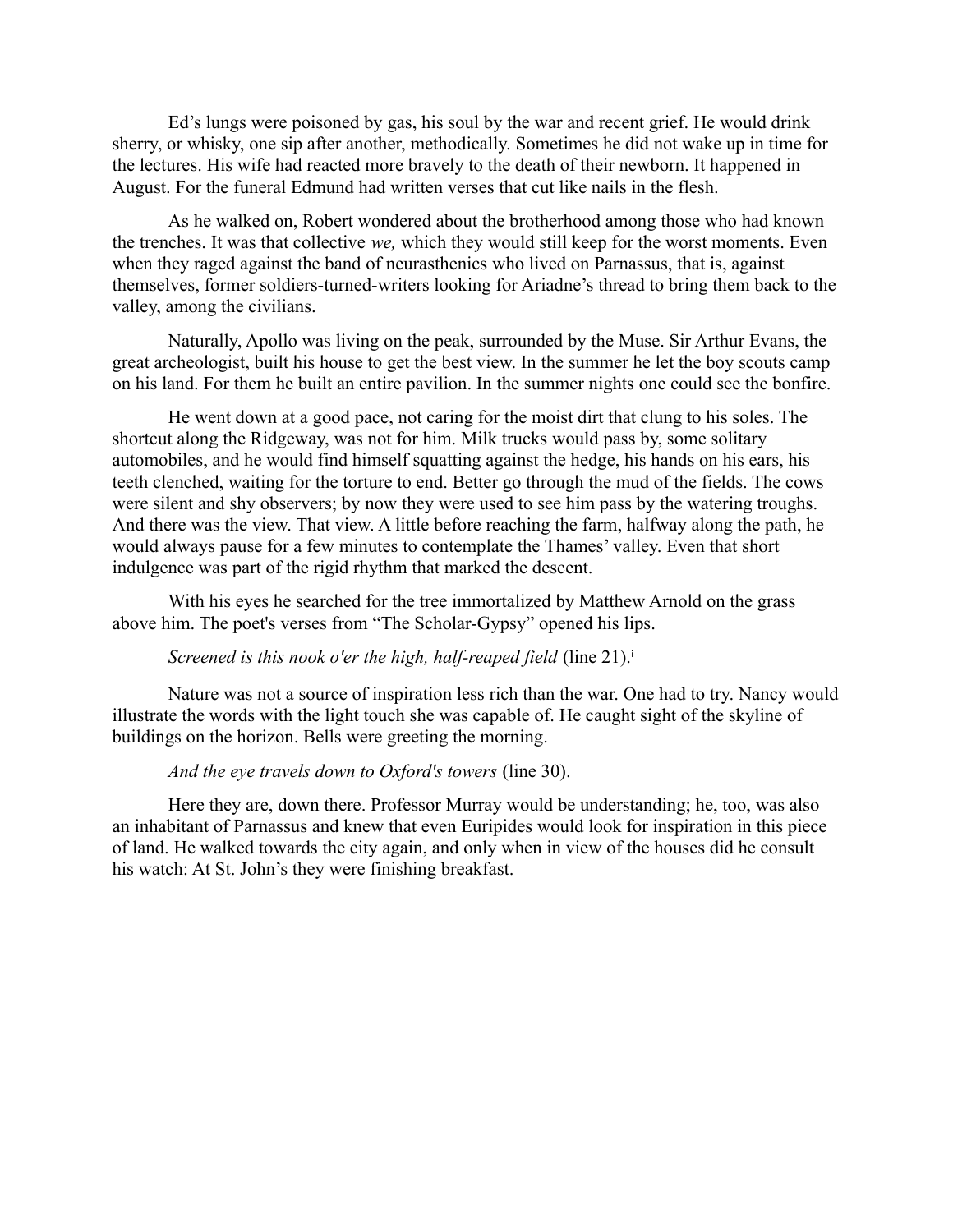3. Jack

*I propose to treat of Poetry in itself and of its various kinds, noting the essential quality of each, to inquire into the structure of the plot as requisite to a good poem.*

When the chalk finished scratching the blackboard, the translation stood out side by side the original Greek. Professor Murray sat at the desk and cleared his voice.

"On the first pages of Aristotle's *Poetics*, hardly a dozen words find their equivalent in English. Each sentence has to be unpacked, reduced to its minimum phonemes, and then reconstructed to recover a meaningful logic. No translation can resolve this problem easily. It is a work for a teacher who knows Greek very well."

The professor surveyed the audience. Someone in the first row feigned a flattering smile, while he remained very serious. The classroom was quieter than a cemetery. The persuasive voice continued.

"There's a second difficulty that derives from this. To understand a great foreign work through translation is possible only if the two languages share the same set of ideas and belong to the same period of civilization." Without pausing, he placed the pens on the table in a way that they were aligned with the book. "But between ancient Greek and modern English there's an ocean of human history. No translation that aspires to have any meaning in English can duplicate the style of Aristotle."

He stopped. Even from the last row, they could see his frown. He touched the pens again, not happy with their arrangement.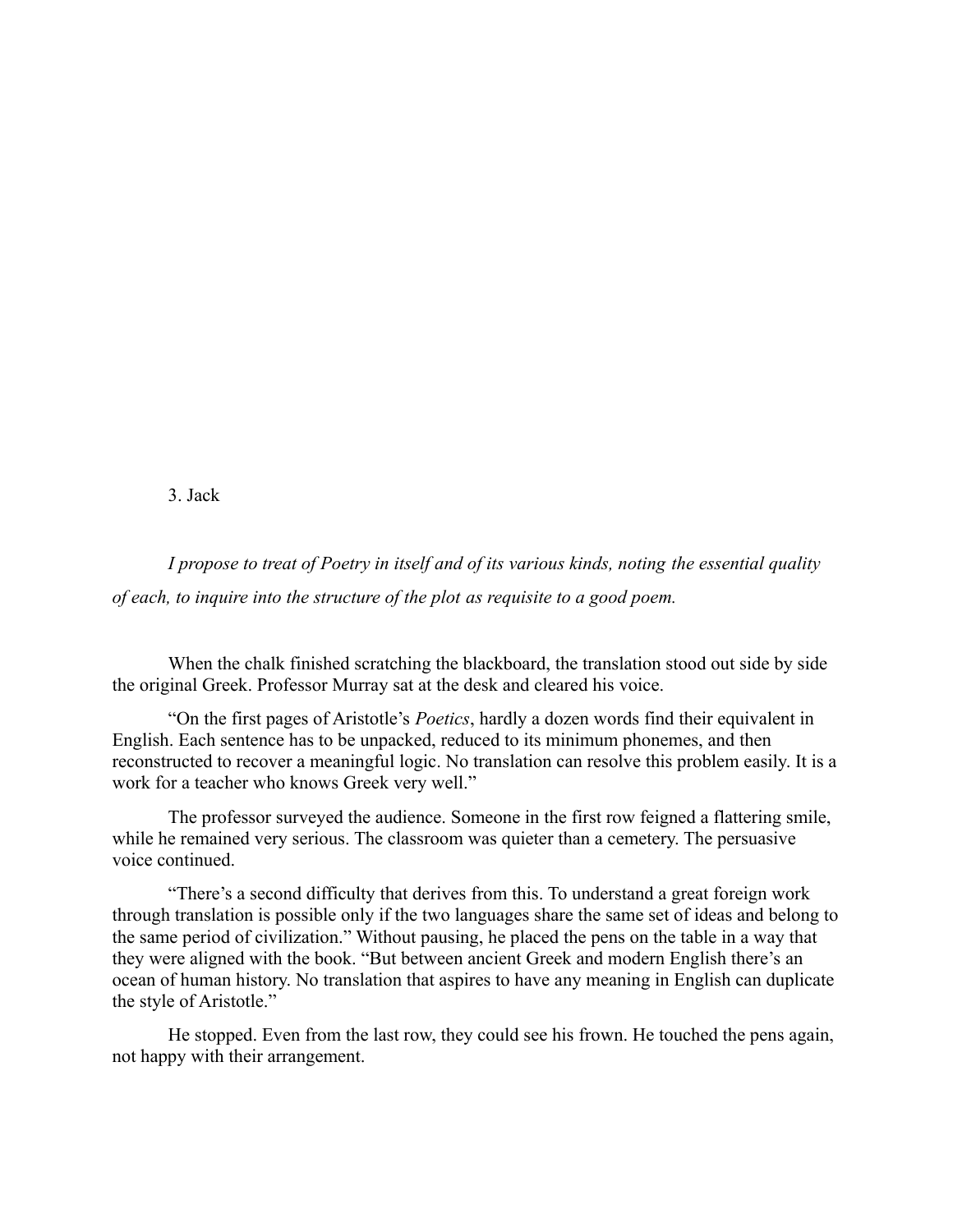"More than once I've toyed with the idea that a ruthless literal translation would be preferable."

He stood up and returned to the board.

"We know that the Greek word *poiesis* originally means 'making.' And the word *mythos* has a literal rendering in the word 'myth.' Therefore, the beginning of the *Poetics* can be translated thus."

He erased the words and wrote in the gaps. He read with the rod pointing to the text.

"I propose to treat of *making* itself and of its various kinds, noting the essential quality

of each, to inquire into the structure of the *myth* as requisite to a good *making*."

He tried to adjust the robe over his shoulders but he got its hem dirty with chalk powder. He quickly cleaned it up with his hand, but he succeeded only in smearing it. He gave up the task, wrapped in a white cloud that made him look like an alchemist after some failed experiment.

"Each translation is a trick. Word of a translator," he said.

The disappointment brought out his Australian accent.

"If you want to understand something of what we'll study this year, you have to know ancient Greek well."

He sat down again and started to pack away the books in the briefcase. But then, remembering something, he cast a glance at the classroom

"Good day, gentlemen."

The students stood up to get to the exit. They did not want to be surprised by the storm. All morning they had watched from the corner of their eyes the clouds thicken and swell and loom low over the lawn. Now they were snarling threateningly at the college spires and pointing at their bellies.

Jack felt the warning signs of a migraine and followed the flow, trying not to appear more nervous than he was already.

Moran came to his side smiling slyly. Jack pretended not to see him but knew that he would not have escaped him.

"I prefer him when he reads Euripides. Also, if he keeps that dressing style, he'll confirm the stereotypes of colonials' untidiness."

They had reached the corridor.

"Is this a reproach or a gesture of solidarity?"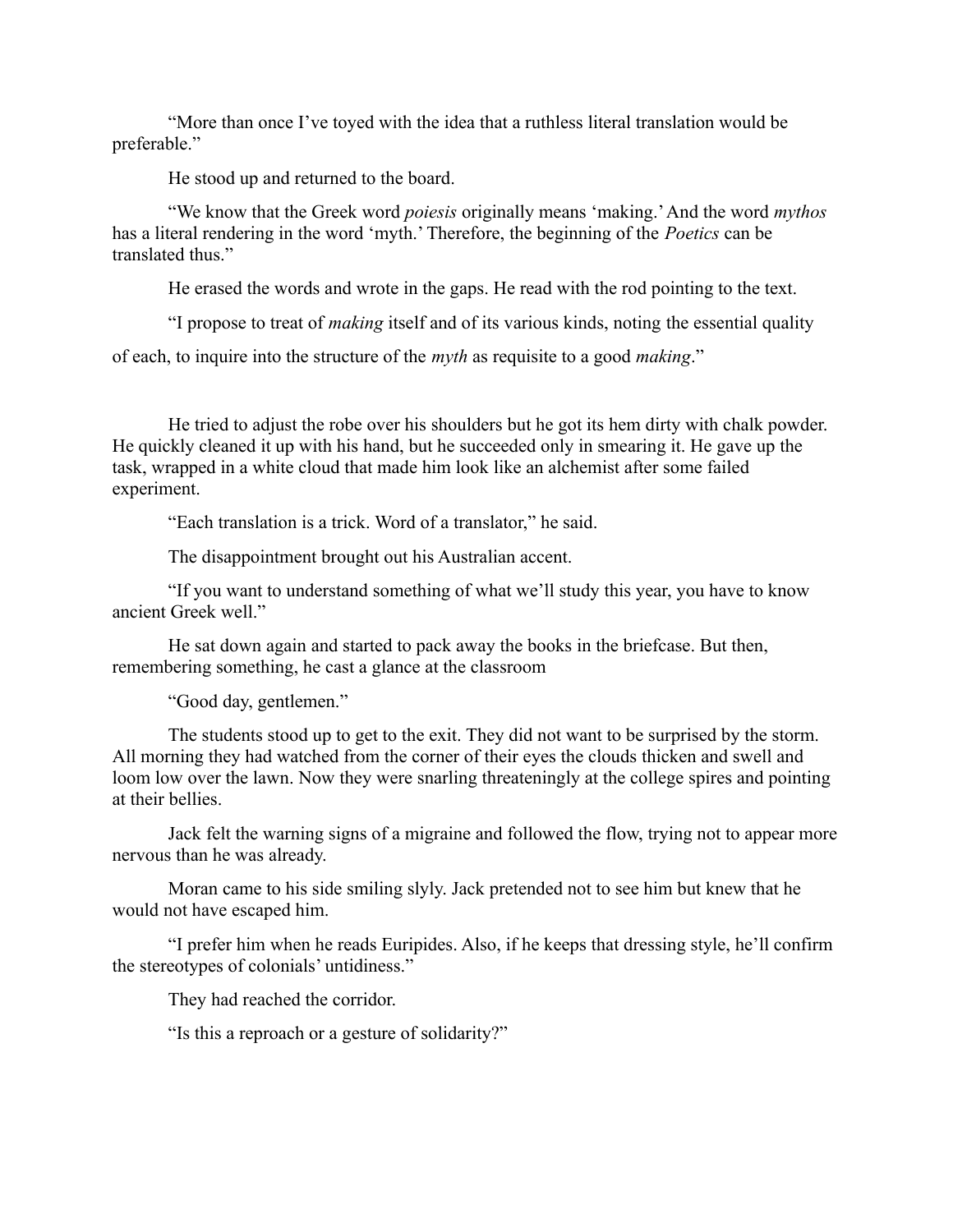Moran shrugged.

"We will be colonials only for a little longer, Lewis."

Jack made a lazy gesture.

"To the devil with Michael Collins and all the damned Sinn Féin. To them, the Kaiser should have won the war."

A cruel sneer appeared on Moran's face. Jack believed that physiognomy reveals something about character: the sharp features of Moran's face and the thick black eyebrows gave him a constant menacing expression.

"*Mors tua, vita mea*," rebutted Moran. "One day Michael Collins will have a monument in every public square in Ireland."

Jack did not want to engage in this discussion. He was restless and had a dry throat. He coughed. The words came out muted and choked.

"You can't think that a clandestine war is honourable."

"It's the only one possible for the Irish. As soon as the English leave, all problems will be solved<sup>"</sup>

Eric Moran was relentless when he talked about the troubles at home. He was a staunch Fenian, one of those who had not wanted to enlist, stubborn as only an Irishman can be. Jack knew something about this.

"You are brave to be talking about secrecy, Mr. Two-Faced Janus," Moran teased him. "One of these days I will follow you to your hiding place and find out your secret."

Jack decided to change the subject.

"What do you think of Murray's translation?"

"You are the poet. You tell me."

They arrived at the exit.

"I don't see how myths have to do with facts." A thunder stroke made him jump. "See you."

He left the building almost running.

At the second thunderclap, the contour of things swayed, fear became a spider that was climbing up along the back. A moment later, raindrops hammered the cobbled stones. A strong ticking, a shaking of the bones, teeth chattering, and cartridges bouncing off. The shivering ran over Jack in waves. Other blows from on high, the roar became stronger. He ran for shelter under a ledge. Now the noise was deafening, a burst of gunfire, flickering light split the sky. He found a corner to crouch down in, knees to chest, hands over head.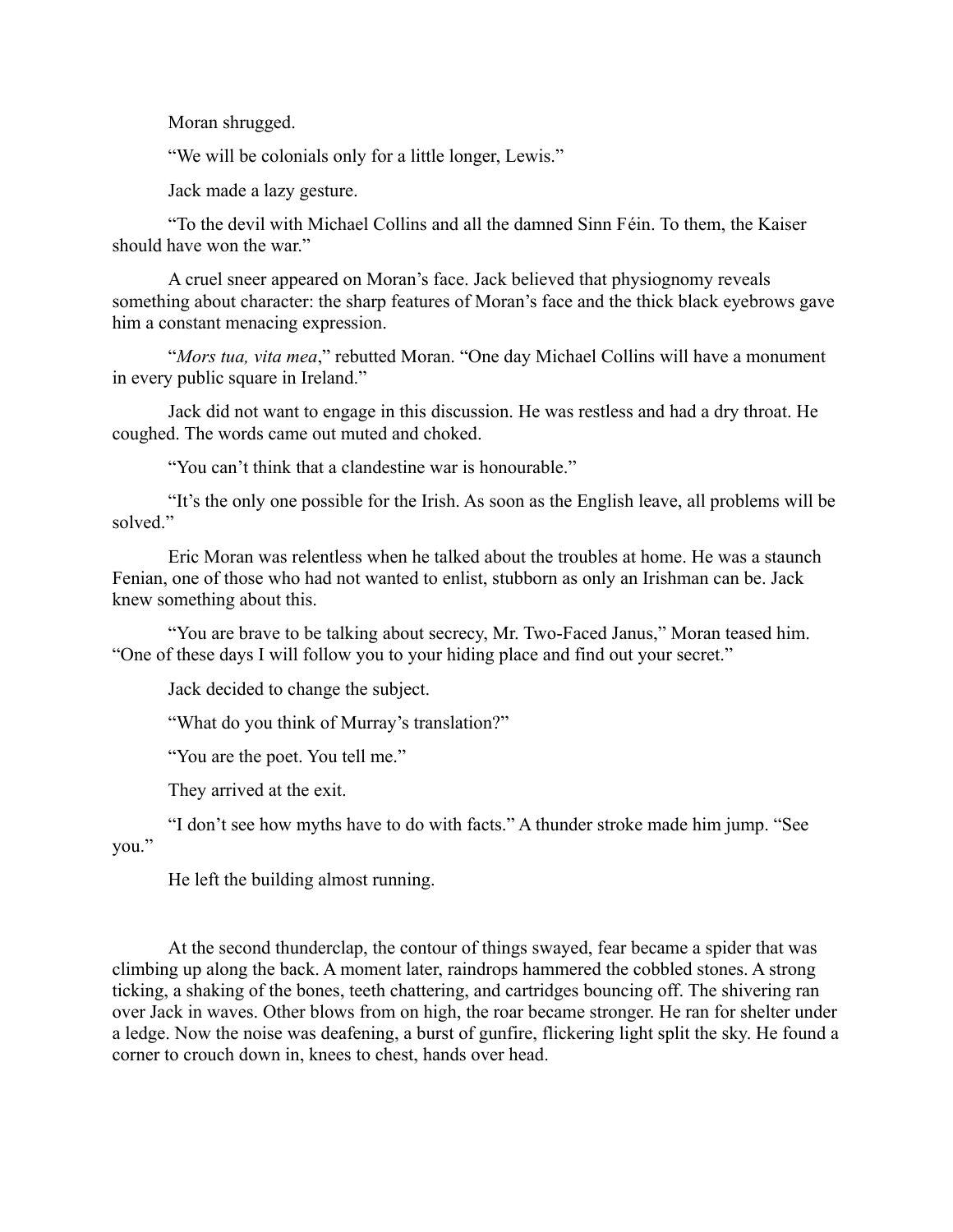*Open the gates for me. Open the gates of the castle. Let me enter.*<sup>ii</sup>

He seemed to hear someone near, but he did not dare look. Since he returned from the front, storms brought phantoms with them.

*Paddy, is that you?*

He peered through his fingers and saw Germans advance with hands up in the air under the college campanile, which looked exactly, nevertheless, like that of a French church.

*Don't shoot, Englishman, don't shoot.*

He saw prisoners' faces splattered with mud and tears, as they surrendered to an eighteenyear-old boy.

The voice of the captain.

*Very well done, second lieutenant Lewis. Very well done.* He felt the urge to shout.

*Paddy, I've kept my promise, you know? I kept it.*

*Paddy? Paddy?*

The noise had ceased. He raised his head. The West wind drove back the clouds towards the coast. The storms slowed down, sweeping over the countryside. There was really someone, a few steps further away. A man, soaking wet. Hands and back close to the wall. They looked at each other. Then the other moved, uncertain on the legs.

He could have been a few years older. Perhaps one from the advanced courses, or a scholarship holder. Thin and lanky, his eyes grey and anxious.

"Everything all right?" he asked.

A deep voice, still shaken by the thunder.

"Yes . . . what I cannot stand is thunderstorms. . ."

". . . the horns, the train sirens, the loud and sudden noises," he winked at him. "We are members of the same club."

They shook hands cautiously, like acrobats on a rope stretched on top of their embarrassment.

"Robert Graves, Royal Welch Fusiliers."

"Clive Staples Lewis, Somerset Light Infantry. To friends I'm Jack."

"You attend Classics, right?"

"Yes. . . Graves the poet?"

The other passed a hand through his wet hair.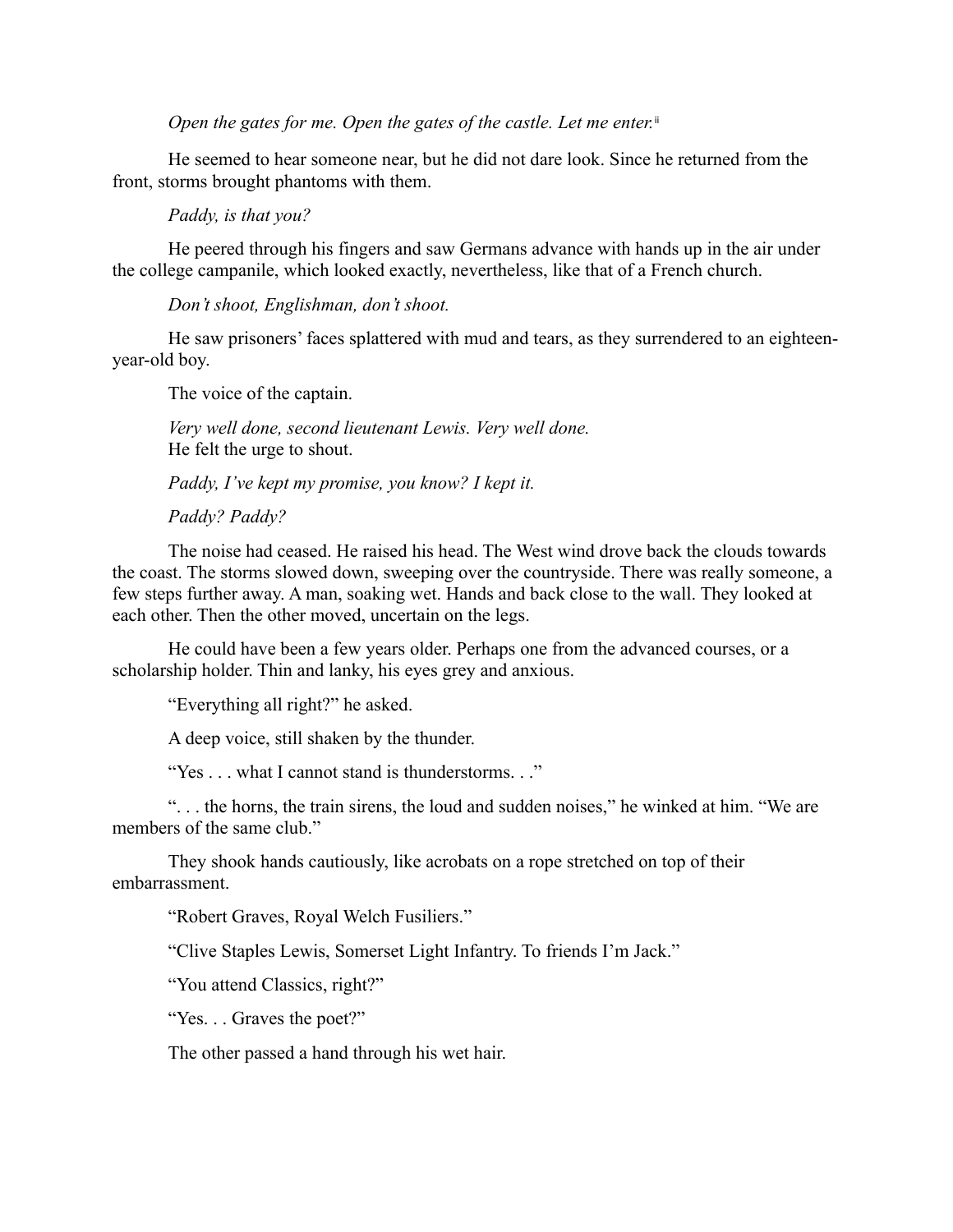"What remains of him after the universal deluge."

"Unbelievable."

"That we are not drowned? You can say that again."

"No, I meant . . . '1915'<sup>ii</sup> is one of my favourite poems."

"Glad to know that." The rope loosened, the embarrassment swallowed them both.

"To tell the truth, now I'm trying to write on another matter. The war is over, after all."

He did not seem very convinced of what he said.

"Yes," Jack replied in the same tone.

"Well, see you later."

Jack watched him moving away in a hurry, the lopsided gait. When he was far away, he realised that he had not said anything about himself. He had not said that he was an initiate knocking at the door of the holy circle of the poets. Nor about the collection of his poems that Heinemann had deigned to publish the year before. *Open the gates for me. Open the peaceful gates of the castle. Let me in.* For now they remained closed: *Reveille* had devoted little space and no criticism to his poem. The pages were all for them, the best poets of his generation: Owen, Sassoon, Graves, Blunden and the others.

Lewis looked at him growing smaller at the bottom of the street until he disappeared round the corner. He picked up his bag of books and walked away. The panic attack was gone as quickly as it had come. The sensation of vulnerability remained.

He crossed over Magdalen Bridge, glancing briefly at the rowers who cleaned their boats underneath branches of willows. Ten minutes at a good pace and the suburbs welcomed him, placid and neutral like Switzerland. Two-storey houses, one attached to the other, crouched inside tiny courtyards. Lives that flowed parallel to one another, fading away in the horizon, good morning and good night until the end of time. He arrived in front of a green gate. He looked around with forced indifference, and entered.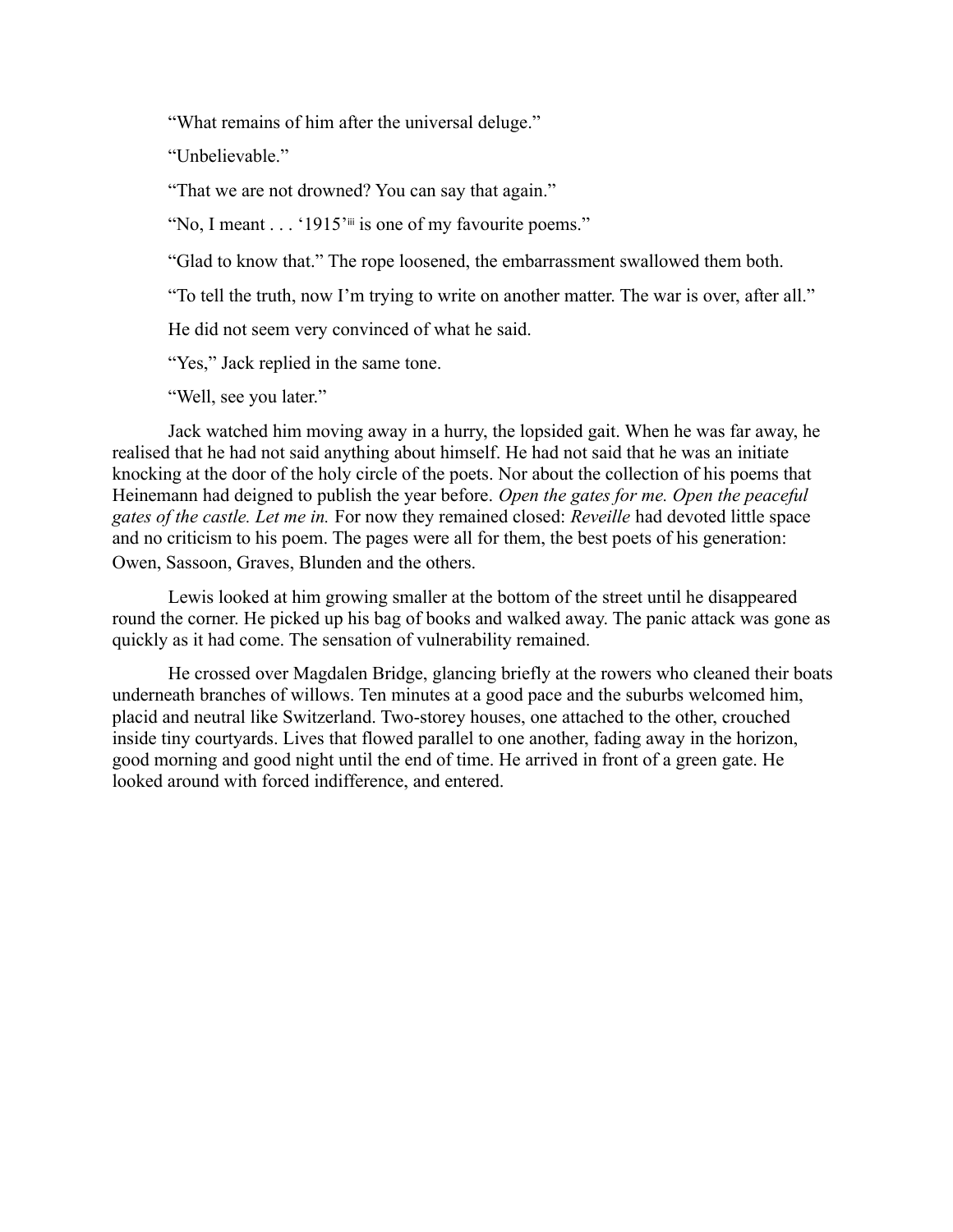#### 4. Reading

The telephone rang in the room.

One time.

Two.

At the third, one man approached and lifted the receiver.

"Hogarth speaking."

He stepped down from the train pressing his hat down on his head, because of the wind and rain that assailed him as he placed one foot on the platform. The shivers convinced him to wait for his connection at the tavern. Holding his travelling bag tight with his good hand, he walked along the platform to the small pub. Inside, there was a stinking odour of staleness and old upholstery, in addition to the indifferent glance of the innkeeper: he who sees humanity travelling from a fixed point and has by now stopped asking where everyone is going.

He sipped a cup of coffee, raising his eyes occasionally to look at the infrequent comings and goings outside. He always liked train stations, they were crossroads of lives, temples of Chance. You cannot know who you will meet in the station, nor what train you will board. Traveling salesmen with standard bowler hats, mothers with children hung around their necks, porters and engine-drivers smeared with grease, all pressed together in a small area no bigger than a few square metres.

He thought he could have taken any train blindly and disappeared, becoming someone else from somewhere else. Letting the world forget him would be the best way to bury failure. What a waste of energy. In Paris he had been a mosquito among elephants. He even disguised himself to please the reporters. The American, Lowell Thomas, had made a circus show of it.

He had made himself ridiculous; he had only managed to record the memory of his infamy on those pages locked in his suitcase. The Gospel of Judas.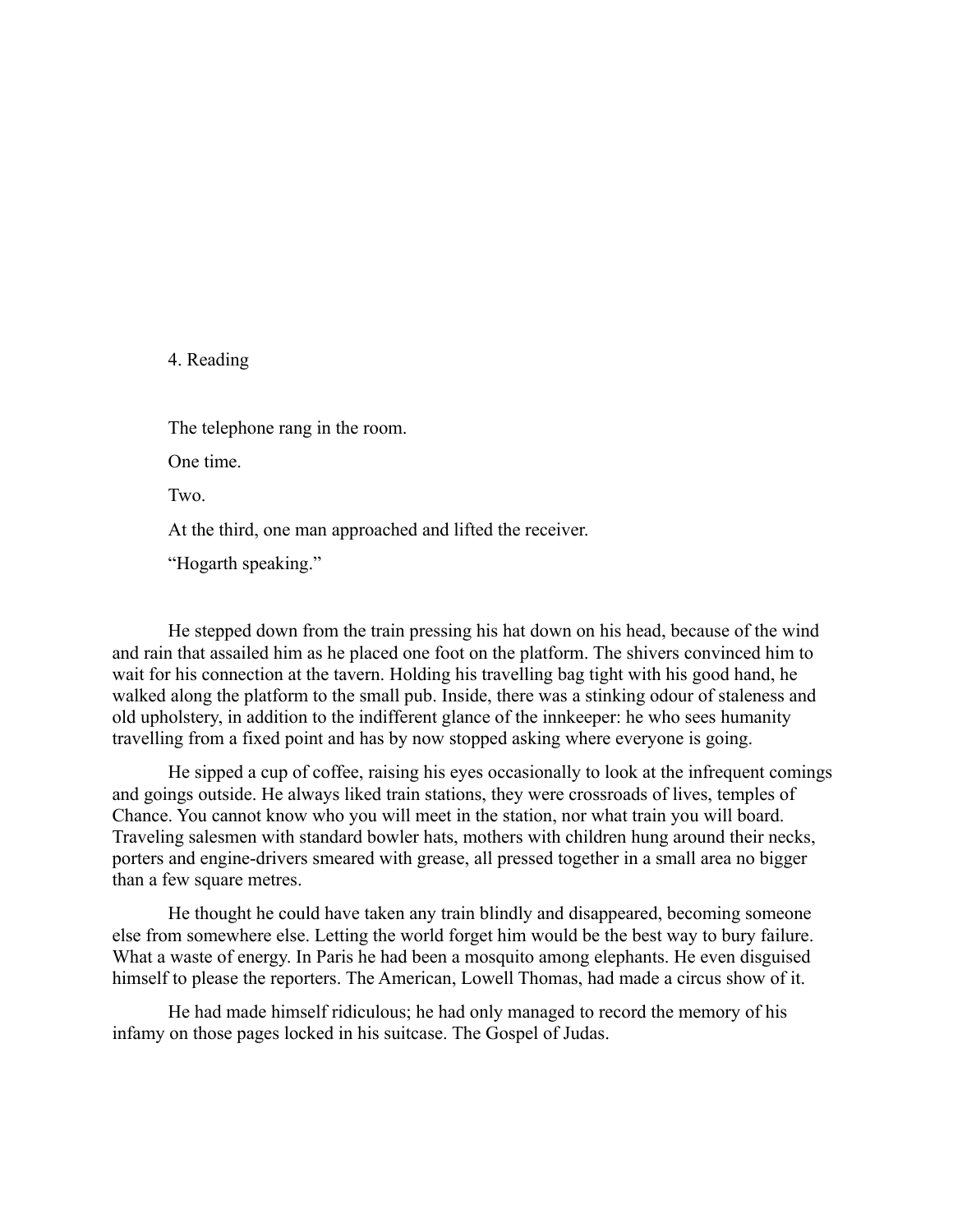He thought of the time stolen for recording these memories in notebooks, between one reunion and another, between one private meeting and a public breakfast, on the spur of the moment, running off to finish before the last border in the world would close. The pride of people does not turn on and off like an electric lamp. The accounts settled at Versailles were all wrong, and the old masters of peace would find that out very soon.

The loudspeaker announced the direct train to Oxford. The wound on his hand began to throb again.

The telephone ring resounded clear in the silence. The only person who occupied the room lifted his head from the sheets of paper and looked at the device with the air of someone who wonders about the nature of a mysterious object. He waited for it to ring a second and a third time, then stretched his hand.

"Hogarth speaking."

He dialed the numbers as if in a trance, breathing in the receiver, hoping that someone in that office would answer his Mayday, that a known voice would tell him again what was better to do. If only he had a direction he would have started running. He found himself in a dead zone, outside the course of events, looking at others from behind a glass. He rammed it furiously, with his fists and brow. Blows that resounded, muffled, far away. One time. Two. At the third someone lifted the receiver.

"Hogarth speaking."

"I've lost those damned sheets."

"But who is speaking?"

"They stole the manuscript."

"Lawrence? Where did this happen?"

"At the Reading Station, in the pub, it was in the luggage. I left it there."

"Did you go back to look for it?"

"Everywhere. It disappeared."

"You kept your notes, I hope."

"The notes. . . yes."

"You just have to get back to work."

"How?"

"You don't want everything to be lost?"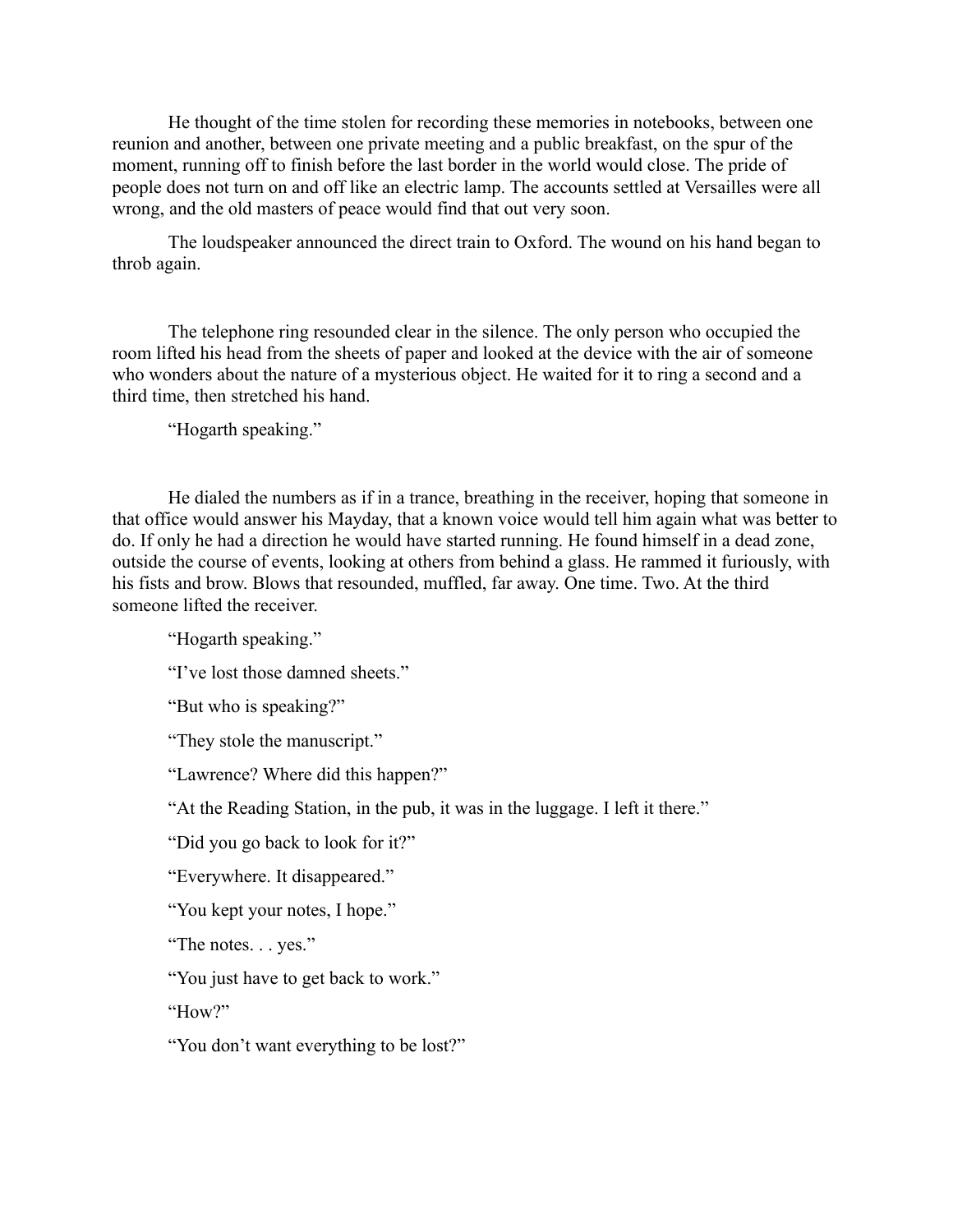"But it is already lost."

"Stay calm, please. Where are you now?"

"I'm still here, at the station."

"Take the first train and meet me at the Museum. We have to talk."

The communication ended. He walked back to the platform slowly and found himself on a bench without remembering sitting down. His hand hurt, the bandage was dirty. He felt strangely lighthearted, relieved, as if a burden had been lifted off his slender shoulders. Nothing would depend on him anymore; the story could continue in his absence. This was what he wanted, to find quiet, if ever it had been possible. To wipe out the mourning.

He realised that he was freezing. He decided it was not important and remained sitting, nursing the intimate hope of remaining like this forever. A monument of flesh and bones to the lonely traveler.

#### 5. Ronald

The trail disappeared in the ice. The monster sought his element. To find him was a task worthy of Beowulf and the fearless Geats. Half horse and half whale, with sword-like fangs, the creature could move at will in the ocean and on land.

The Old Saxons called him *Horschael*. The name reached the island on Viking ships. *Hrosshvalr* or *Rosmhvar* was the name given to him by the Norse: the sea horse, the amphibious whale. To find him one needed to cross the North Sea to the Norwegian fiords, where he usually hid. Over there, one could see his black back breaking the coastal waves. The animal would escape when hearing the oars battering on the water; he would swim towards the polar circle, where the icebergs blockaded the keels of the whaling ships. On the peak of the world, the Lapps called him *Morsa,* a sacred animal to respect and fear. But the pursuit spread beyond, round the North Cape and reached Finland. In Finnish the fanged chimera was called *Mursu.* On the flat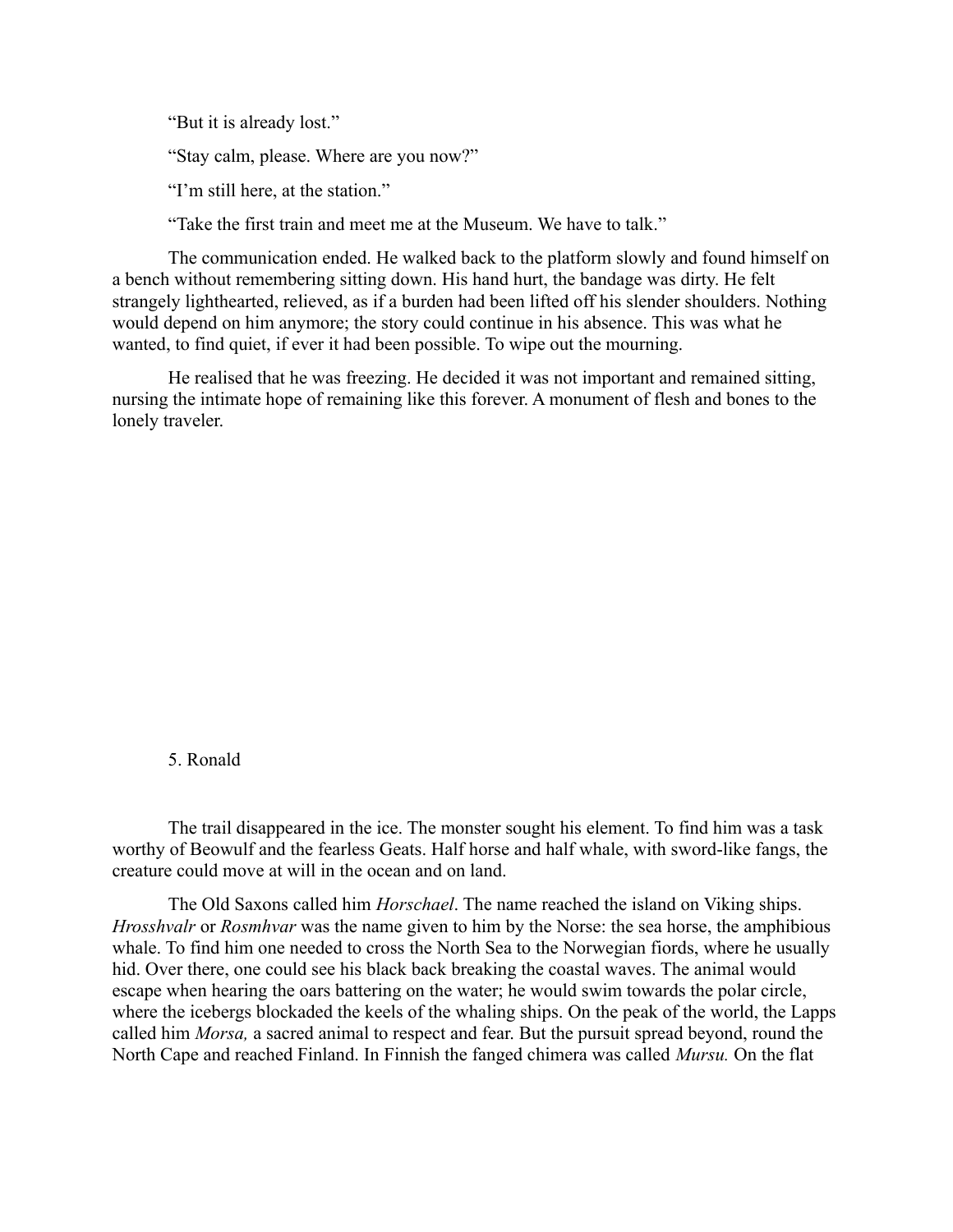rocks, now exhausted, she awaited the blow of the hero, who from the prow hurled the harpoon and pierced her, splitting her heart.

The pen hit the pen holder and knocked it over on the table. The noise made everyone turn. Professor Bradley's eyes searched the room to find out who was responsible.

Ronald rushed to pick up his pencil and continued to work. The afternoon light was fading. He looked at the clock: a quarter of four. He had spent too much time on the etymology of the word *walrus*. He had followed it up to the North Pole. Besides, he even described in detail *waggle*, "to shake," already dreading to get into the infinite meanings of *want.* A ream of papers thick with notes covered the desk. Most were rolled up or crumpled. Hypotheses, attempts to go down unknown paths. About the walrus he ventured a good six. It helped him endure the boredom of that compilation work.

On the other hand, Bradley was in a rush; the last letters of the *Dictionary* had to be finished within a year. He had already had to wait too long: for the war to end, "for the civilization of words to reclaim its sovereignty over the barbarity of arms," for the work team to fill in the deficiencies inflicted by the Kaiser. Ronald was there for that. And because, in spite of his slowness, he was good. Bradley knew it. Few young collaborators were masters of the Norse language like him. Also, he was there because they paid him: with a family to raise, it was nothing to sneeze at.

Ronald loved words, but in a personal and peculiar way. They were arcane, riddles to be solved, containing tales that embraced centuries and continents. Each word suggested many others, perhaps never pronounced, but very plausible, even denser in meanings and crossreference, and therefore truer. But between those walls one could not push too far, there was a limit not to be trespassed. From the point of view of the founders, the *Oxford English Dictionary* ought to be the milestone of the British civilization, the sum of what was said in English and of how it was said from the dawn of time until the modern age. Fantasy was to remain outside the door.

"Words, words, words" was Bradley's favourite quotation. He repeated it so often that at times he did not even notice it; he would do it absentmindedly to himself. Ronald could not stand Shakespeare. He found it incredible how many entries Shakespeare would require, as if he had wanted to use all possible words. A true usurper of language, voracious and greedy.

Some stood up and took their leave, quietly waving. The greyness of the halls affected behavior: speaking in a low voice, moving as little as possible. Ronald had adapted.

He exited from the old section of the Museum, allowed to the compilers of the *Dictionary* to complete the great work. Broad Street was still clear of the comings and goings of the robes and starched collars that would fill it within an hour. He walked it all the way to the corner and then headed home. At the next intersection, he stopped to admire the new Ashmolean Palace, which stood white on the side of Beaumont Street. The stairs, the neoclassical lines of the building, the pediment, supported by four Ionic columns—every detail added to the glory of the one who, thanks to his fame, had convinced the university to transfer its Museum here. Sir Arthur Evans would have been content with nothing less as a house for the knick-knacks of King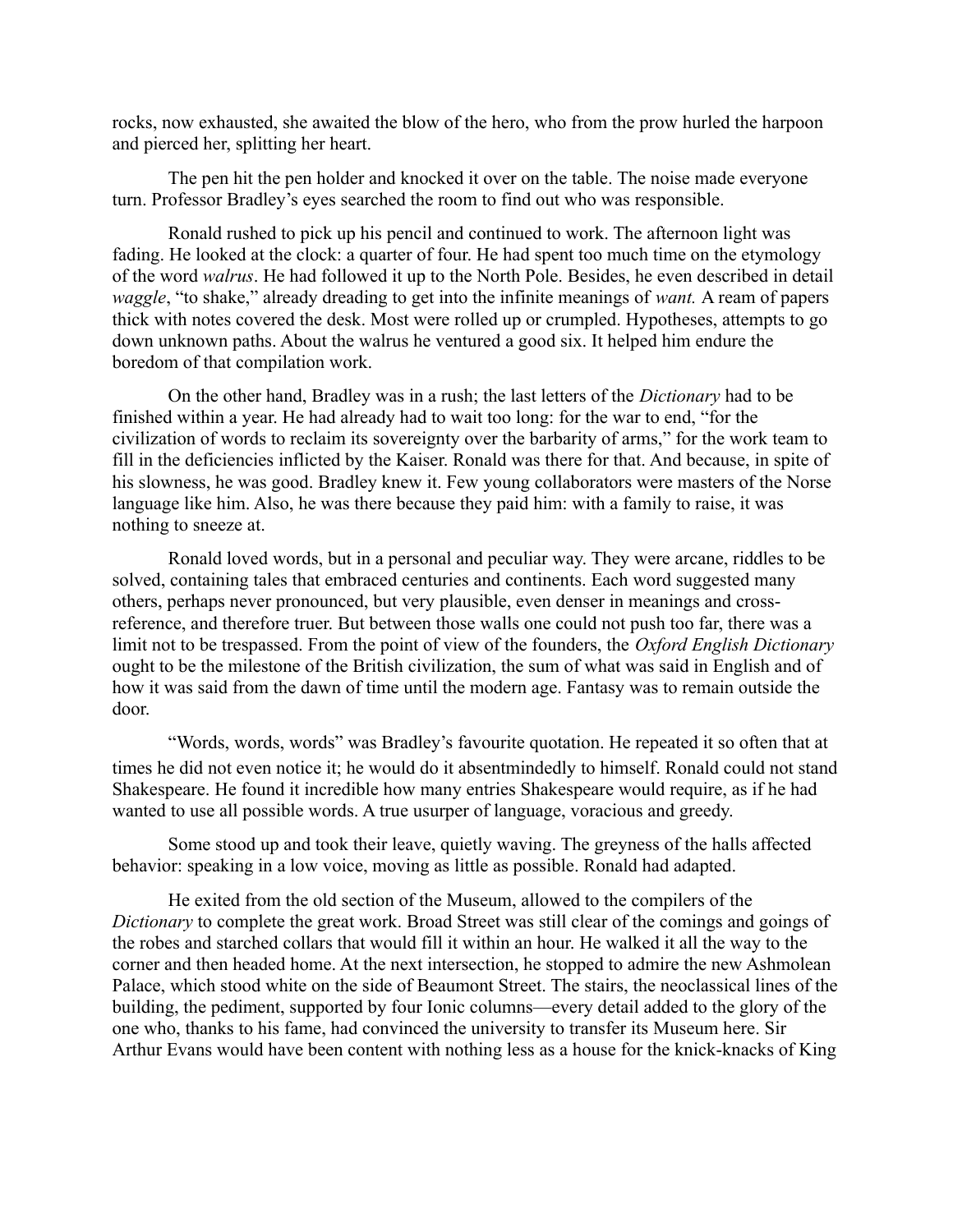Minos which he had excavated with much care. Archeologists and classicists reigned sovereign in the New Oxonian Arcadia. For them palaces were constructed. The philologists had to make do with decommissioned buildings.

He directed his steps to the Museum. For some time he made this a habit, a detour before heading home, an innocuous secret.

At that time, the rooms were deserted, a few minutes before closing. At the entrance, the custodian saluted him, raising his hand to his visor. For some obscure reason, he thought he was in the artillery, a comrade in arms, and so he let him stay for a few minutes after hours. Ronald had been enlisted in the Lancashire Fusiliers, but he was never presented with the occasion of clarifying the custodian's mistake; therefore he could indulge himself without feeling guilty.

He passed by the Minoan collection and dashed upstairs. When he entered the hall, he felt a tingling in his neck. The illumination of the display cases was the only remaining source of light. The great octagonal glass case dominated the centre of the room. From a distance it was already a wonderful scene to see them arranged on an inclined plane, almost forming an arrow pointing upwards. Rings. Shapes and sizes were very varied: angels and dragons, crosses and coats of arms, pearls and precious stones. They belonged to popes, bishops, Italian princes. Circles that encased pacts between humans, power connections, the significance of an immortal faith. Some sealed a conjugal commitment that outlived the lovers themselves, and perhaps they concealed words carved on the inside.

He pressed his face against the glass case to see them better. The small band of gold worn on his finger was a poor thing compared to the pomp in front of him. He thought of Edith, of how much he loved her. He felt guilty and wanted to run home.

Turning, he startled and almost bumped into the glass case. Someone was on the threshold, a hardly lit silhouette. A small creature, even much shorter than he, with a big head. He remembered the illustration of a *goblin* in a book of fairy tales from his childhood. He shivered exactly like back then, as if the page was before him.

"Excuse me," said the small man. "I thought nobody was left here."

He approached with small and delicate steps. Ronald watched him peer over the glass case. He had deep blue eyes that caught the light.

"I often try to imagine who wore them on the finger."

He seemed to allude to a discussion begun earlier. Here it is, someone who shared his secret.

"Men who carried the weight of power," said Ronald.

For a moment the other appeared deep in thought. "Who knows if everyone was up to it."

"I imagine not. Power corrupts," Ronald gave a cough. "I think that the Museum is closed."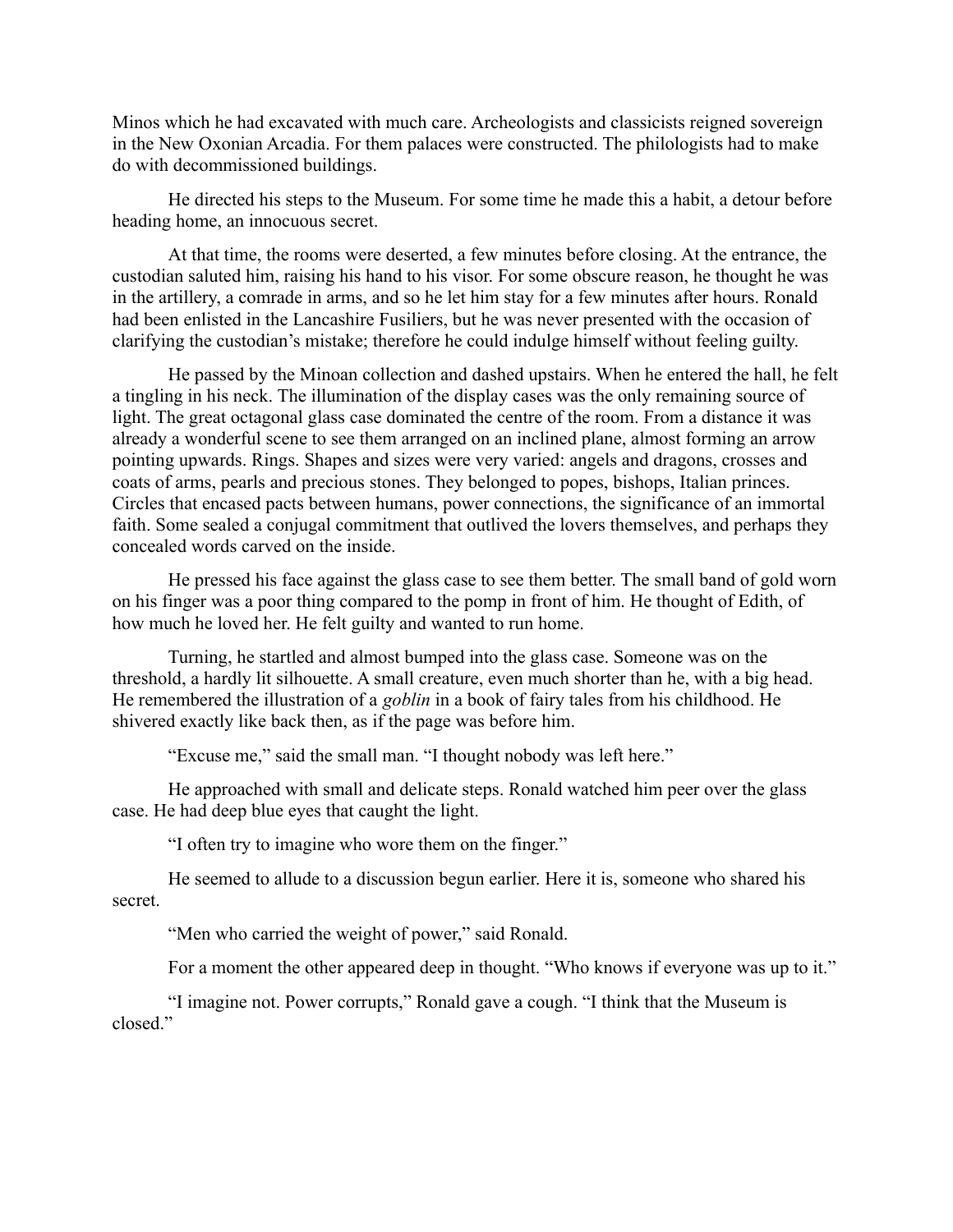"Oh, I'm not a visitor," responded the other, his eyes on the collection of rings. "And not even a thief," he winked. "I had an appointment with the director. Do you come here often"?

"No," lied Ronald. "Do you?"

"I used to come here before the war. Pardon me," he said showing his right bandaged hand and offering his left. "My name is Lawrence."

Ronald responded appropriately.

"Tolkien."

"You're late. Dinner is cold."

Ronald placed his briefcase on the chair near the entrance, kissed his wife and allowed her to take off his overcoat.

"Sorry. I was caught up."

Little John ran to him risking stumbling and demanded to be picked up. His childish laughter took Ronald away from the dreamy air he had brought back from the hall of rings. He joked for a few minutes with his son, then he sat at the table. Facing him, Edith watched him eat in silence. She spoke only when he was finished.

"Would you like to tell me what happened to you?"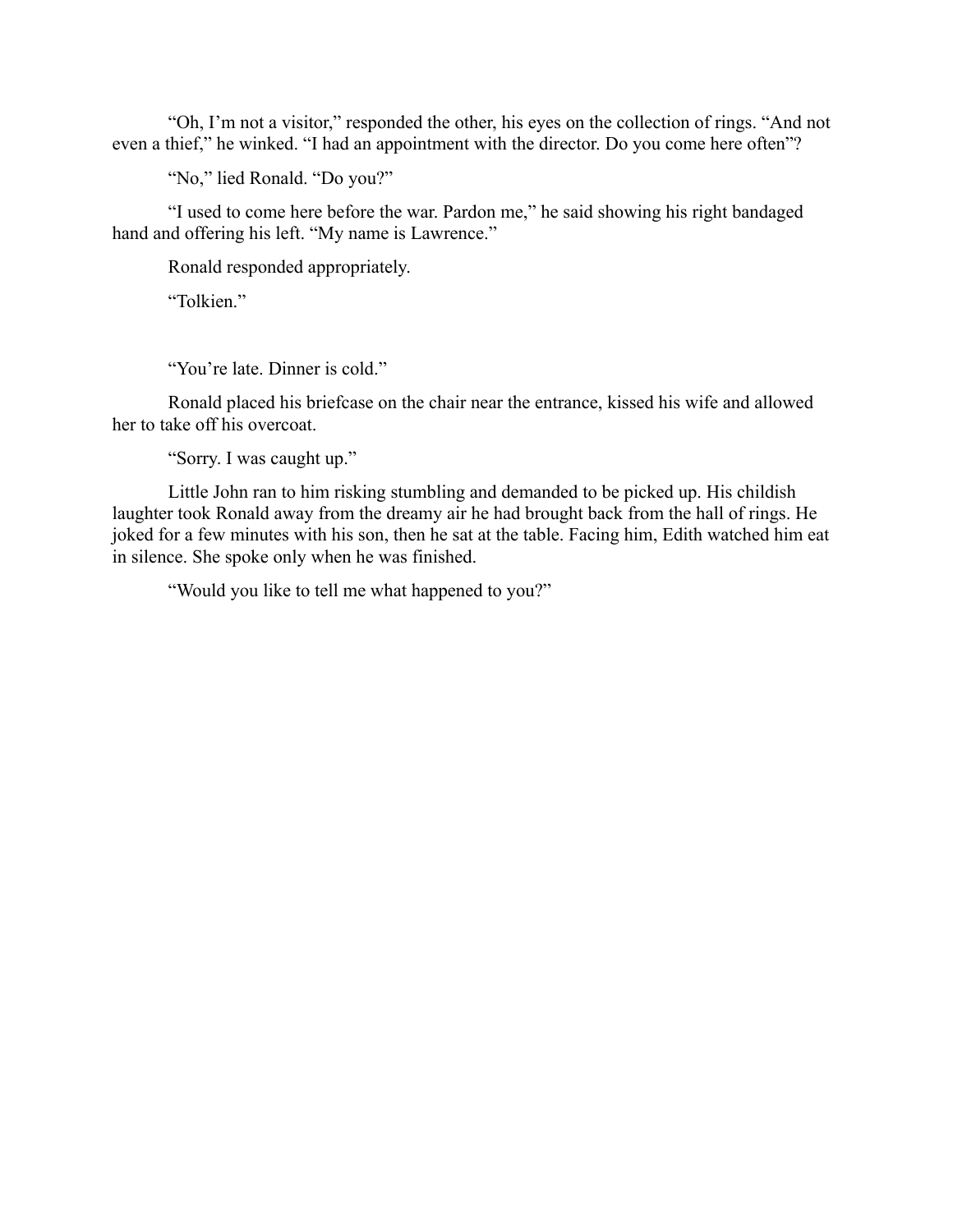#### 6. Mother Nature and Mars

"Why are Bolsheviks all right and pacifists not?"

Edmund was not passionate about politics, but he liked to catch Robert out, playing with his own arguments.

They sipped beer from a big, dark bottle, sitting on the balcony, enjoying the remainder of the afternoon through the stained glass door.

"The Bolsheviks are not against all wars, they fight in class warfare, instead of speaking about it at tea time in Bloomsbury."

"They have endorsed unilateral peace, they have given up. And when Siegfried tried to do the same, you stopped him."

Robert lifted the bottle to measure the level of the liquid.

"Do you think *beaux gestes* create a revolution?" He gestured towards the East. "Beside the approbation of the finest spirits at Garsington Manor, all that Siegfried could achieve was a cot in prison. I tried to avoid it because I like him."

"Maybe he wanted to set an example for others," insinuated Ed.

"You mean a martyr. God forbid. No one would have followed him."

Robert still felt the bite of the old anger, at the thought of allowing himself to be coddled by Lady Ottoline and her court of illustrious heads. Not for more than a quarter of an hour, but it was sufficient.

Ed downed a beer and looked straight ahead.

"Haven't we all been a little? Martyrs, I mean. Why did you enlist?"

"To avoid Oxford," Robert laughed at himself. "The course for cadets was a good excuse to postpone the university."

"And later?"

"It was too late. The commitment was made."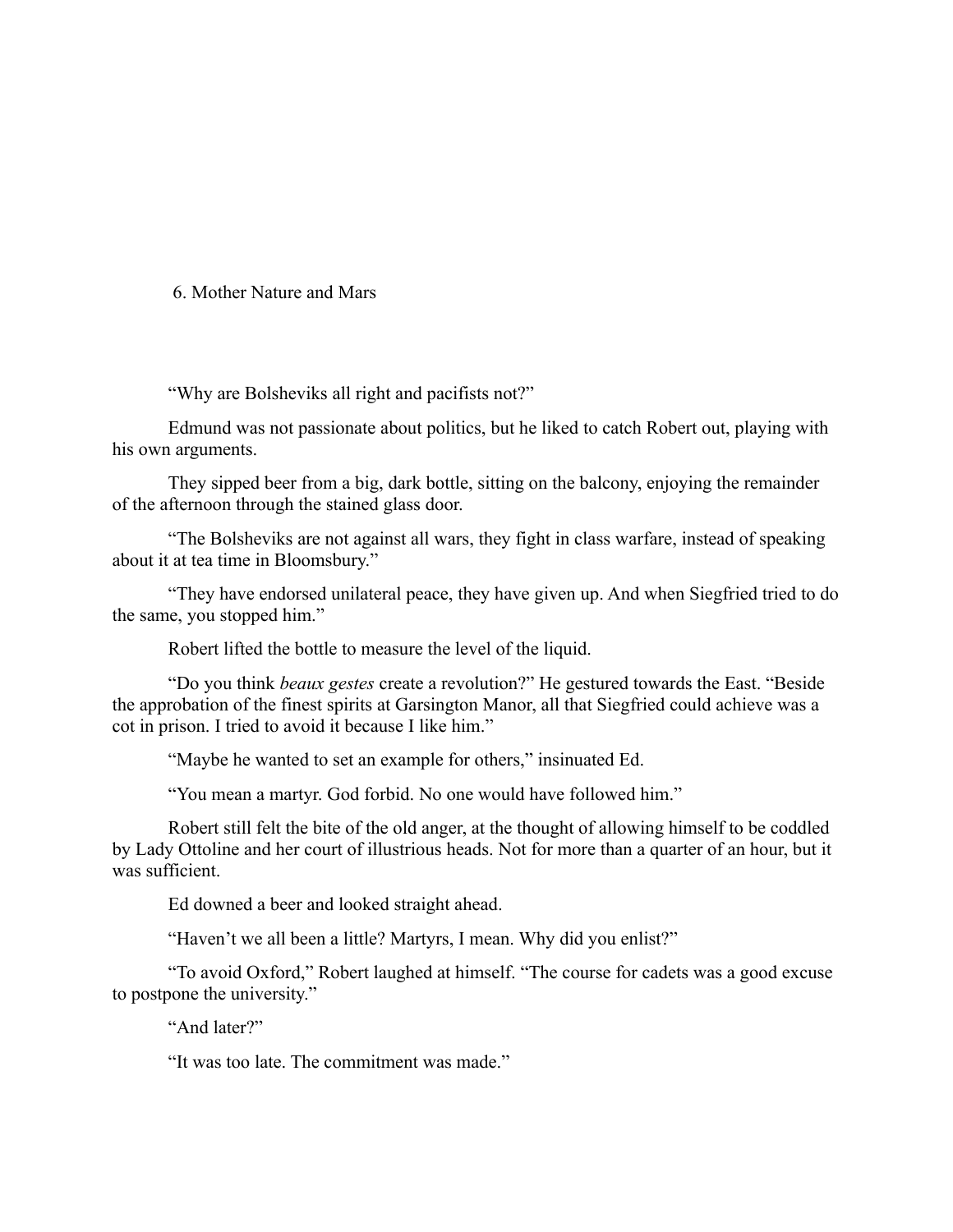"Siegfried did not resign," insisted Ed. "But he remained alone and at the end they returned him to the fold. Rather, to the slaughter."

Robert did not take the bait. Both knew that the problem of Siegfried was acquiescence towards his own suggestions. He was a romantic. In '17 he was fascinated by Bertrand Russell and the circle of intellectuals who used to frequent Garsington Manor, the residence of Lady Ottoline Morrell a little outside Oxford. They had urged him to write a declaration objecting to the war addressed to the High State. A totally honourable action to the last line, of course, but Mr. Russell ended up in jail for a few months, while Lieutenant Sassoon risked court martial. Robert had to bend over backwards to get him a diagnosis of neurasthenia that saved him from the consequences of that action. The commission drank it all in: a period of rest in a clinic, and bad thoughts due to stress would pass.

Obviously, Siegfried did not renege on his words, but at the end he decided to go back to the front with his men. He would not forgive himself for leaving them to face death alone. Opposing the war without leaving it. This was *Sass*, take it or leave it. Robert understood it all too well, it was the paradox in which all of them remained entrapped and which eggheads like Bertrand Russel would never comprehend at all. Abandoning the troops would have been treachery, like abandoning the more meaningful frontline: between soldiers and all others, those who stayed home.

Then Siegfried discovered political commitment. He embarked on a series of rallies for the Labour Party. A humiliation. Sassoon, the homosexual golf and fox-hunting aficionado sent to declaim his poetry in front of crowds of workers that found it perplexing and laughed at it behind his back. When he learnt about it, Robert cried from anger.

The people wanted to forget quickly and did not know what to do with the rancour of the veterans. The only stirring for revolt among the khaki uniforms, just at the end of summer, resulted in nothing. All over the country there was an uprising involving several platoons, filing in the streets protesting the slow process of granting leaves. A few skirmishes with the police, and the press were already writing about a wave of "Bolshevism, anarchy, drunkenness, and cruelty." The leaders of the revolt had ended up on trial along with their own sacrosanct reasons. The truth was that the government played for time because they did not want to lose the mass of soldiers in action. Because of the unrest in Ireland, obviously. In June, the Irish Republicans proclaimed independence from the British Empire and established a clandestine government. There were fires of rebellion in the whole island. Even Robert had risked being a casualty. He had spent the last months right up there, and were it not for a stroke of luck, he would not have obtained a leave a moment before the situation degenerated.

"Do you think there will be a revolution also in Ireland?" asked Ed as if he had shared his train of thought.

Robert attempted to stretch his legs, but realizing that they were too long and touched the glass door, he ended up crossing them awkwardly.

"I don't know," he replied. "Certainly I'd be satisfied if they had some social progress."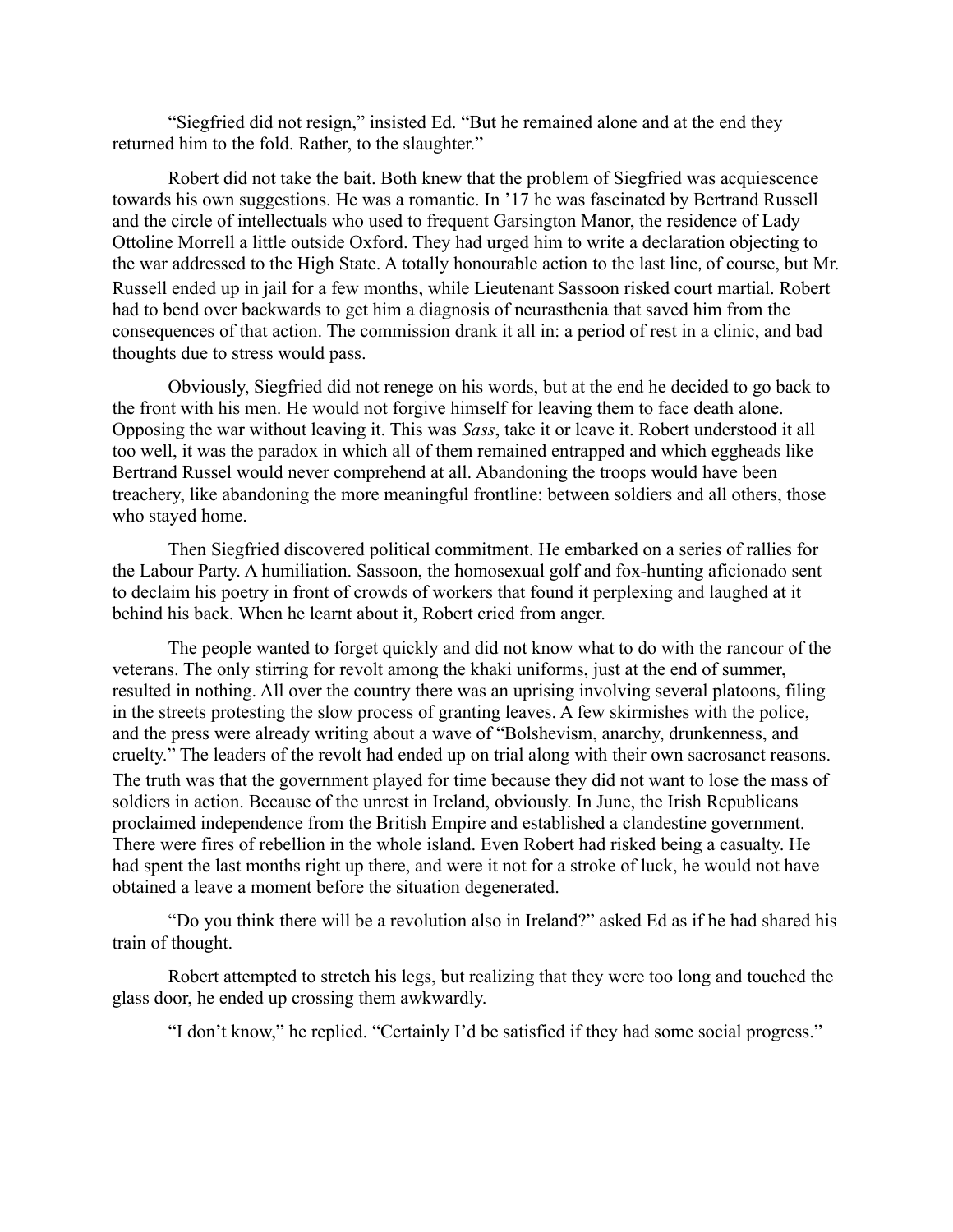Edmund disagreed about that as well. Robert and Nancy were committed deeply to the campaign for birth control, but it was an abstract liberalism, he said. What is the sense of propagating contraception after a war that has decimated half of Europe? Not to mention the Spanish Fever, brought home from the trenches, which was another blow, as if the Black Reaper turned backward to kill inside domestic walls. And then did not Nancy become pregnant again?

Robert was embarrassed to tell him that this pregnancy was not intended. Ed's son was five weeks old when he died from a bottle of infected milk. So he remained quiet for a long time, until Ed's voice broke the silence.

"Sometimes I think we have taken a big detour to retrace old paths. We are still under the shadow of Mathew Arnold's tree, contemplating the pinnacles of Oxford that surround the quiet English countryside. Meadows and campaniles. How harmonious and ordered nature is. Populated with hardworking and harmless creatures, calm and peaceful like Oxfordshire," he gestured towards the pastures. "Siegfried understood this, you know. That's why he appreciates and publishes my poetry in the newspaper. It is the horror that shows through against the light. One doesn't have to be a modernist to notice bomb craters in the middle of the fields."

"But we can't write about the war forever," rebutted Robert. "I'd like Nancy to illustrate my poems. I want to write for Jenny. There's something ahead of us, the rest of our life, family, and children."

He restrained himself. He apologized.

Ed seemed not to mind. "We are like moles," he murmured. "We have dug our holes in that hill and peeked outside, looking for what is below. Below there's still the war. There are monsters. We pretend not to care, but we are under siege."

Robert turned to observe the profile of his friend, dark and diminutive, the nose prominent, the eyes gentle. He felt the warmth of compassion in his chest. He said that they had a responsibility towards themselves and the one who did not return. They have survived to live. It was not revolution, but it was what they could do.

Edmund Blunden agreed. In spite of everything, they could well be on the way to succeed.

Nancy was on the doorstep of the house with the baby at her neck. Approaching, Robert watched her. A touch of blue paint on her cheek, Jenny on her shoulder, her swollen belly. The little person was a mass of vital energy, reserved for the future perhaps.

He smiled at her.

"You know how Edmund is."

She kissed him on the cheek.

"Still the war, I imagine."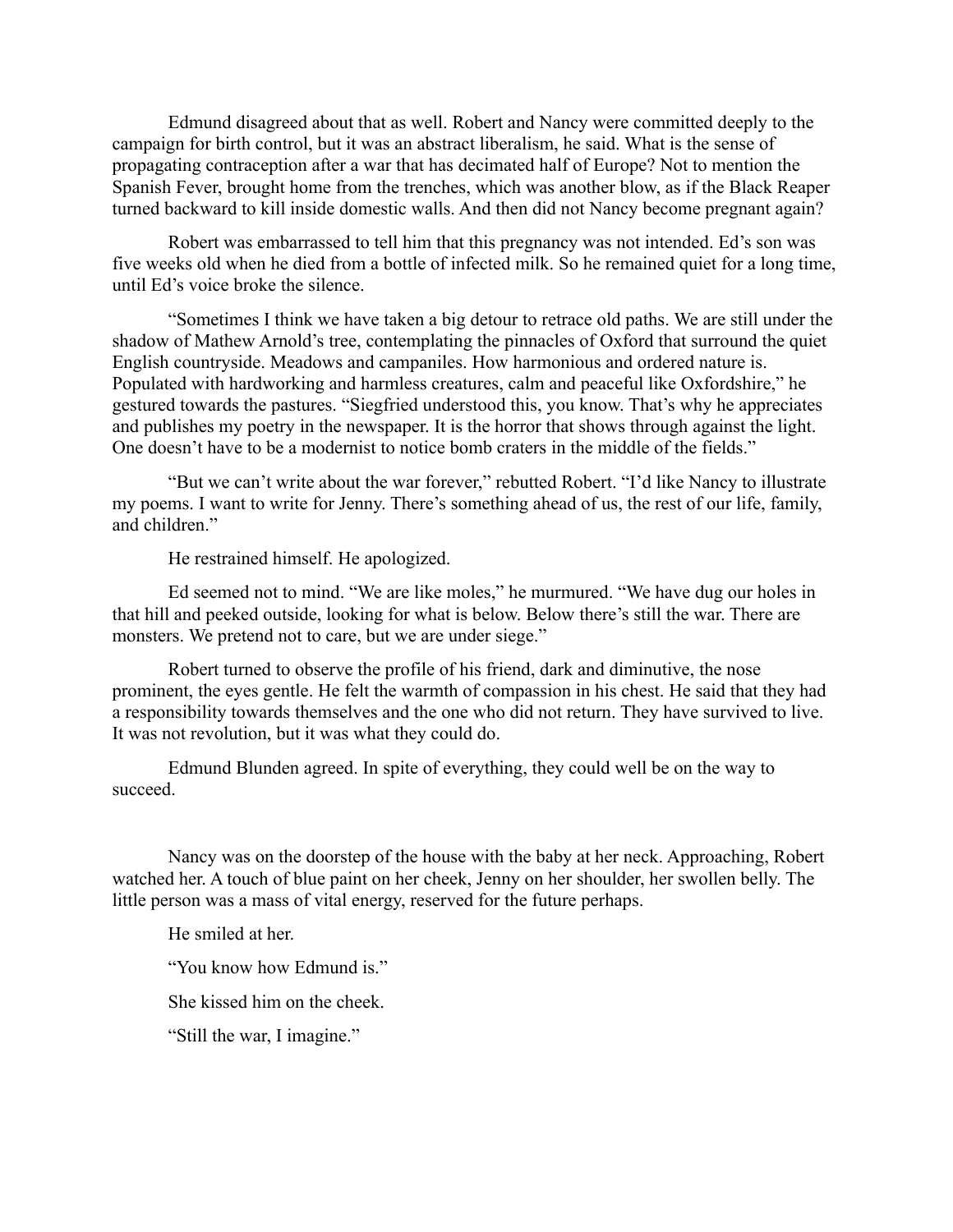The tone was reproachful.

"Socialism," he lied.

Nancy planted the girl in his arms.

"She has to eat all the dinner," she said. "No complaints."

Robert looked at her flabbergasted.

"Margaret has the afternoon off and there's still a little light," Nancy said.

She showed the paint brush from her overalls and left. Before she disappeared into the studio, she turned again.

"The only socialism, Robert, is the equality among genders: same rights, same duties."

He sighed.

Jenny started crying.

That night Robert could not sleep. It has resumed raining, the humidity caused his scars to hurt. The hammering of the raindrops lulled Nancy, the baby, and the creature in the womb to sleep, unaware of the world.

At the threshold of a quarter of a century, he already had a wife, a daughter, and a second child on the way, a pension from the war, and a study allowance which, in sum, equaled hardly one hundred and twenty sterling pounds a year. Still, he did not know what would happen to him. At fifty, looking backwards what would he see? The war would not be a vivid memory anymore. Maybe it would even move him to smile affably, the smile of a middle-aged man, contemplating himself at twenty.

He told himself that he would have maintained the commitment made with Nancy. He would not have talked to the little ones about what he had been through. There was the poetry, they would have read them when they were grown up, if they wanted to.

Soon even 1919 would come to an end. The decade was closing under the alleged good auspices of the Paris Peace Conference, which had redesigned the world. At Versailles the world had to deal with the collapse of the former empires, all but one, the British, sitting at the winning side of the table; with the guilt and war debts dumped on Germany, an exhausted country that could not honour them even in a hundred years and would have a motive for perpetual rancour. So the page was turned in the name of *Vae Victis,* sweeping the ashes of old Europe under the rug, and all the embers, still burning.

Robert thought that there was no choice; he had to dedicate his life to those living, as he told Ed to convince himself also. He would dedicate himself to a life regulated by enduring cycles like the seasons, not to be content with searching for a refuge in a private county, but to fight on the side of Mother Nature against Mars. The goddess of earth against the gods of Heaven and war. An age-old conflict, harsher than class warfare.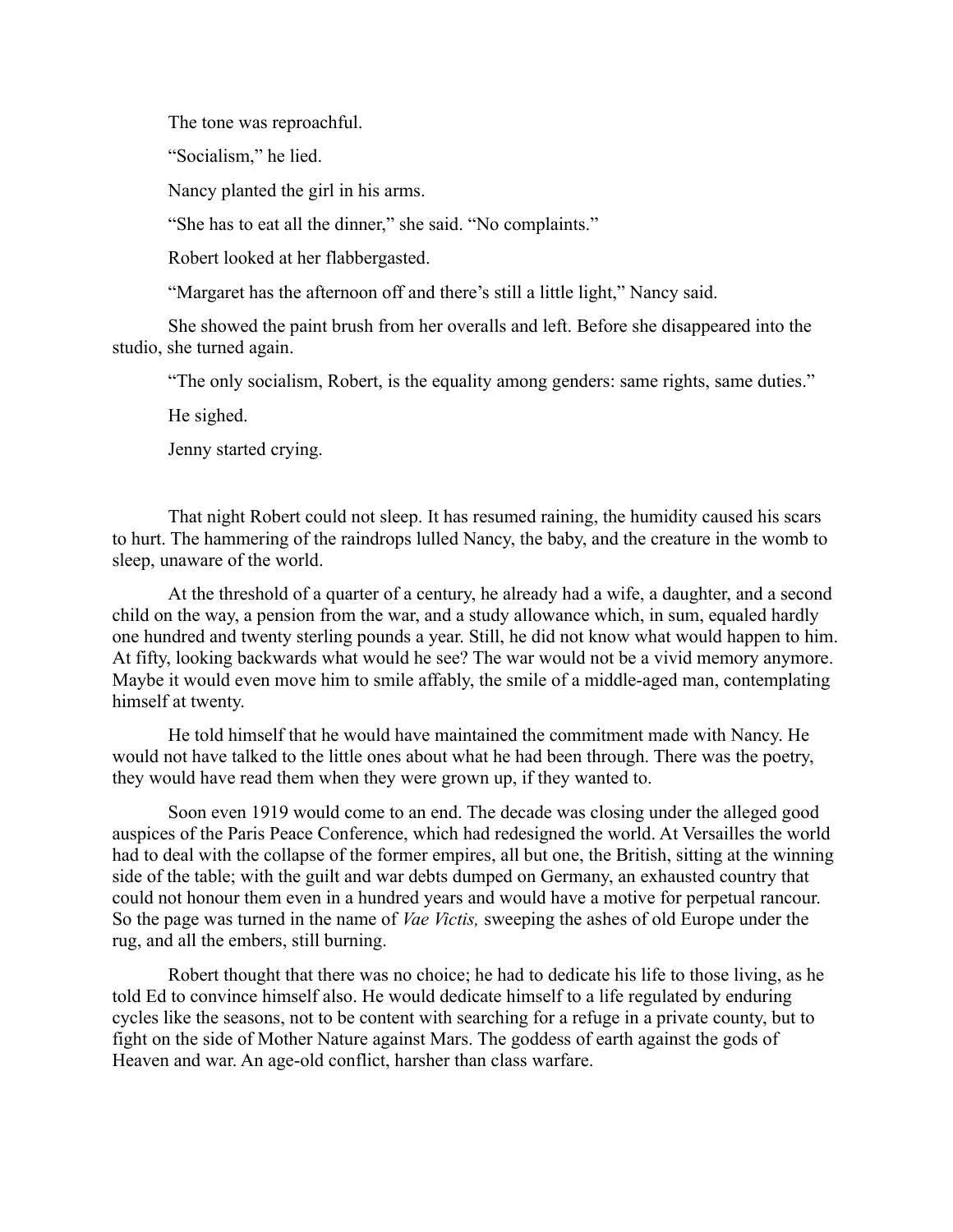Socialism according to Nancy Nicholson.

He wondered if, in the end, this was not the real contradiction: faith in progress. If Lenin pointed out the direction of History, the ring of life and death was on Lady Proserpine's finger, more powerful than any direction imposed on the world. A cycle that he broke, crossing the door guarded by Cerberus and coming back. He was dead for an hour or a little more, sufficient to catch a glimpse of the goddess waiting for him on the other bank of Lethe, ready to welcome him in her arms of ivory. He opened his eyes in bed in the army camp hospital. Captain Graves was already on the list of casualties on that summer day, but he was still breathing. Half a miracle, since the shell had exploded a few steps away from him and a splinter had pierced his lung.

He dozed off on the armchair and dreamed of being at the entrance of a vast palace. Nancy was near him, her belly enormous, beyond measure, breasts swollen with milk. She handed him a ball of red string and urged him to enter. As soon as he crossed the threshold he found himself in a tunnel that descended into the bowels of the earth and crossed a network of tunnels. They were deserted but still retained the echo of ancient battle, trapped from the dawn of time in this coffin of diamonds and rocks. He fell prey to fear again. The bowels of the earth protected monsters.

#### 7. University College

#### *Benedictus sit Deus in donis suis.*

The voice of the student echoed in the silence of the dining hall, over the heads of collegians. This week saying Grace fell to Percy, one of the freshers.

*Et sanctus in omnibus operibus suis*, responded the Latin professor.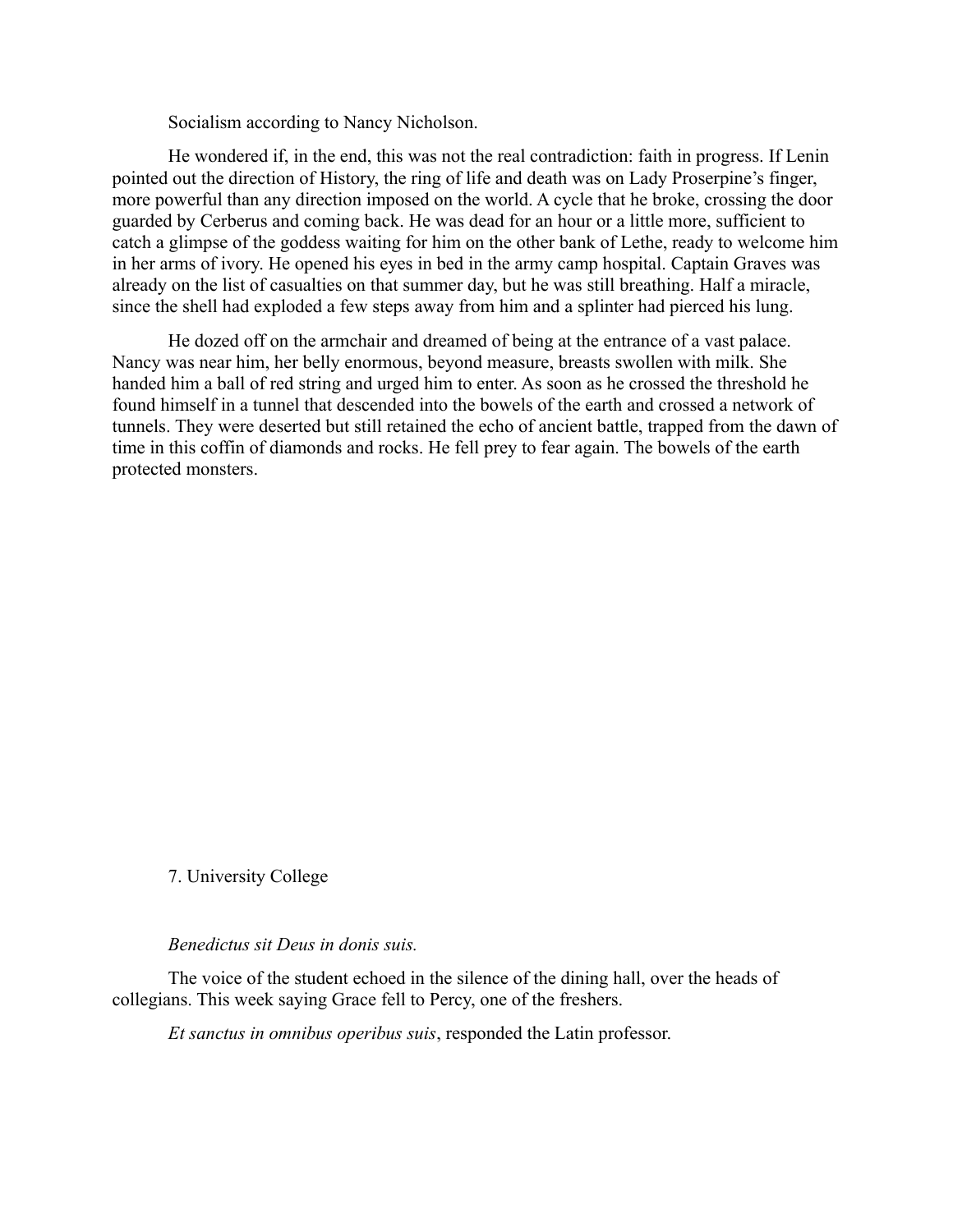Jack raised his eyes from the plate and surveyed the scene. Percy was standing, purple with embarrassment, trying hard not to make a mistake in pronunciation. He tried to impart a note of conviction to the tone of his voice, managing only to look ridiculous.

*Adiutorium nostrum in nomine Domini.*

*Qui fecit caelum et terram.*

Jack suppressed a giggle and received a kick under the table. Darsey stared at him with big brown eyes and closed lips, trying not to follow suit.

The duet proceeded without pause until the final beat.

. . *. et nobis peccatoribus vitam aeternam. Amen.*

Students and professors responded in chorus.

*Amen.*

Percy gave out a sigh of relief and fell on the chair as if he had passed an exam. The dinner began. The buzz of conversation invaded the room.

"Do you want us to be ousted?" said Darsey in a low voice, serving himself from the salad bowl.

"Did you hear his pronunciation?" responded Jack.

The other shook his head and feigned a smile, but Jack knew that he did not enjoy teasing the freshers. He was compassionate. Perhaps because he was the son of a schoolmaster and had inherited sympathy for the last in the class and the ugly ducklings. Or more probably because he was one of them, before he arrived here.

The evening meal was one of the least painful events of university life and passed quickly. Jack listened to the chatter across the tables, contributing a few lazy remarks.

After dinner they moved to the Common Room on the second storey, which little by little began to crowd with students.

Jack did not want to engage in conversation and hid himself behind the last collection of Robert Graves' poetry. A sober cover, with small silver letters. *Treasure Box*. He handled the slim volume delicately, letting the image of an old trunk reappear in his mind. His brother Warnie had baptized it "The Treasure Casket." The box was in the attic of his childhood home in Belfast. Jack had impressed in his memory the smell of wood and leather that wafted from it whenever it was opened.

He felt a wave of nostalgia mounting in the distance and tried to concentrate on the verses that he had before him, feeling ridiculous like Percy while reciting the Grace. The quiet face of his mother, still radiant, forced him to wrestle with his memories.

Distressed, he threw them back inside and closed the box, but some managed to escape, unglued pages, a whole volume. *Gullivers's Travels* . . . *The Story of Sigurd* . . . *The Fairie*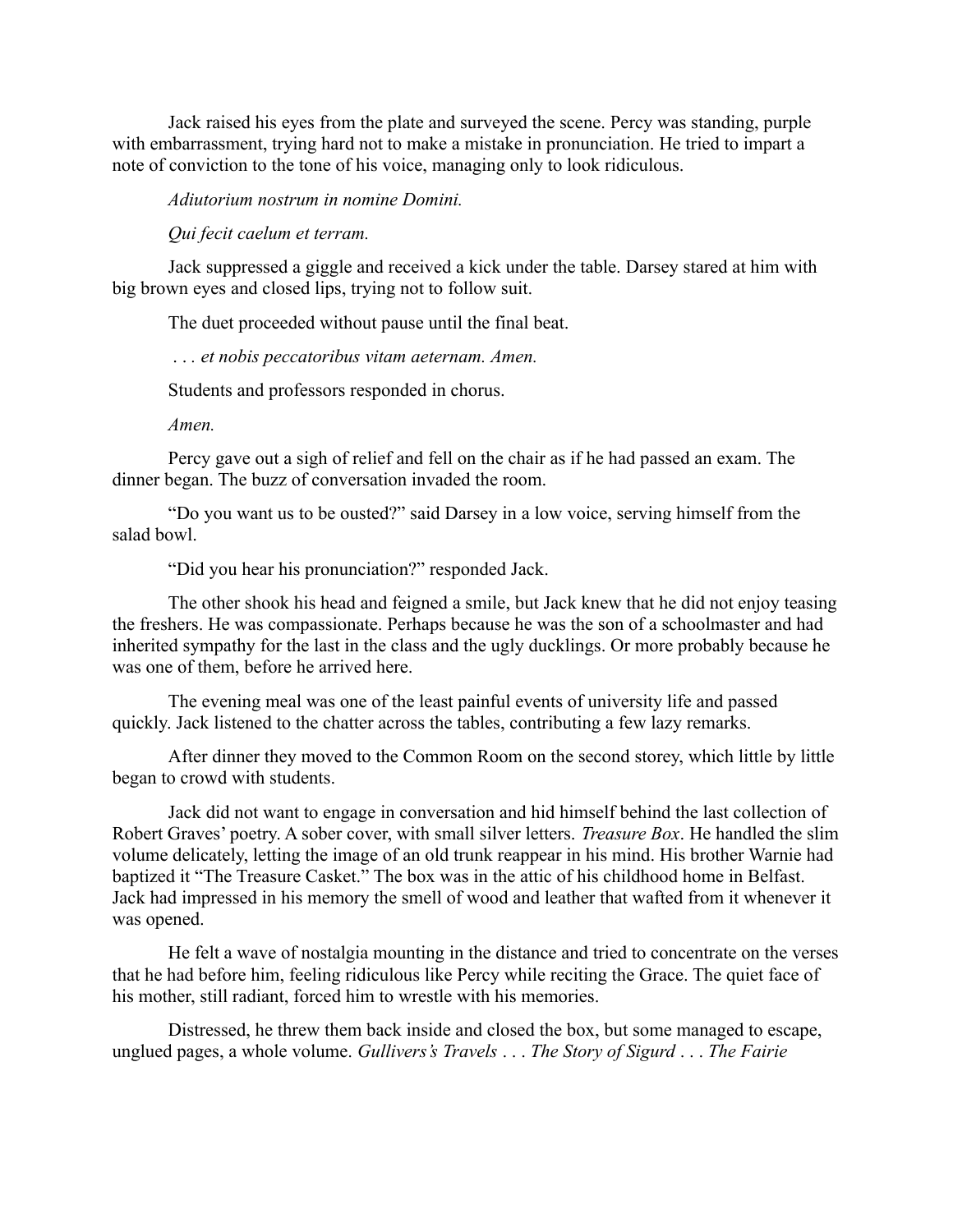Queene<sup>iv</sup>. . . fragments of time that shattered at his mother's bedside. He was just a child, then, and already forced to deal with his most painful loss. If a glimmer of that primordial joy had remained alive under the ashes of mourning, the war had taken the responsibility to extinguish it forever. Other deaths to count, friends' faces on the gravestones, and a howling rage against the harshness of life. What had Graves written?

> *Wisdom made a breach and battered Babylon to bits: she scattered To the hedges and ditches All our nursery gnomes and witches. Lob and Puck, poor frantic elves, Drag their treasures from the shelves.* ("Babylon" lines 17-23)<sup>v</sup>

It was right that way, thought Jack. Reality did not resemble fairy tales. However strong the temptation to regret that lightheartedness might be, indulgence in it would only bring bitter disappointments.

He shook himself and decided to stop reading. Better leave the company of others when he is in a bad mood. He left the sofa and entered the corridor that led to his room, certain that he would have trouble sleeping.

"Are you asleep, Jack?" asked Darsey speaking to the darkness.

"No," was the response from the other bed.

"Why?"

"I was thinking of Ayers."

"And who the devil is he?" hissed again Darsey in the absolute darkness.

"A sergeant in my regiment."

"Is he dead?"

"A few inches and it would've been me. At this hour he'd be with his wife in Coventry."

"Nobody knows God's plan."

"God doesn't exist, Charlie."

"Do you want to go for a smoke?" suggested Darsey.

Jack welcomed the invitation. They were able to salvage a pair of cigarettes and moved to the Common Room. The fire had been out in the fireplace for some time and it was cold even with a woollen robe on. There was a light at one of the tables.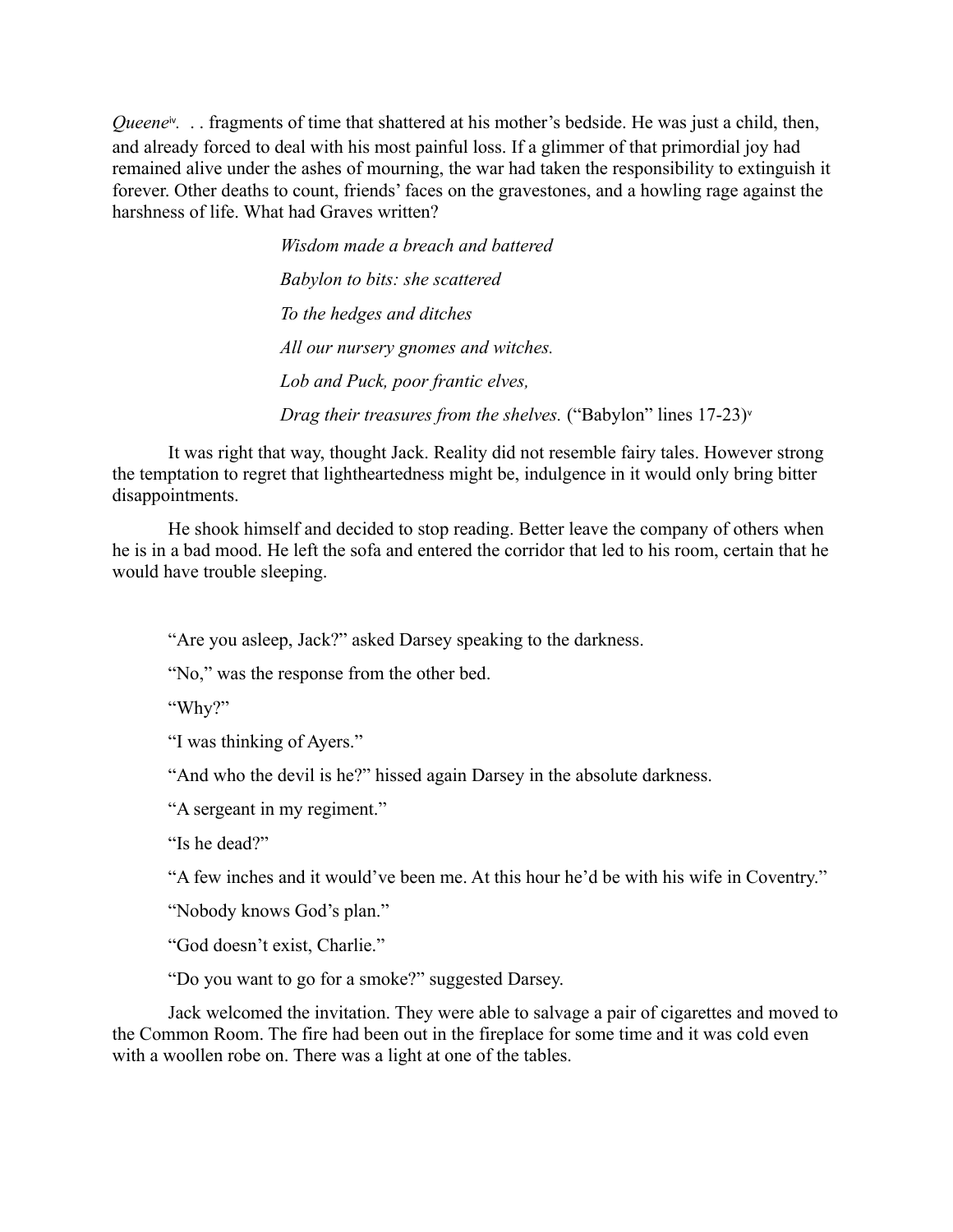"Look, here are two other insomniacs."

Darsey recognized the jesting tone of Moran and grimaced. Charlie Darsey was humble, easy-going, one of those who in school was always trailing after fellows with stronger personalities. Moran's know-it-all tone could only irritate and make him apprehensive, which he managed to conceal with irony.

It stopped raining, a quarter moon was peeping between the clouds. Jack leaned at the window, his head against the glass which was sparkling with drops, and misting with his breath. Darsey sat down on the lounger.

"What are you reading?" he asked Moran.

He lifted the book, showing the cover with the name of Yeats.

"Our national poet. It seems that he'll move to Oxford."

"Why not Wilde?" Darsey provoked him. "He was Irish and he too studied at Oxford."

"Wilde was a pederast," declared Moran in a malicious tone and with a surly expression that made Darsey giggle and turn away.

"Hey, Jack," he said. "If the Irish establish a republic, what would you do? Will you become a citizen?"

Jack shrugged.

"My life is here now."

"Your father? Your brother?"

"Lately we haven't had good rapport."

Moran stood up, pulled the cigarette from Darsey's fingers and started smoking on the opposite small sofa. He spoke without looking them in the eyes, listening to the sound of his own words.

"You don't understand. It's not just about Ireland. At the Paris Conference President Wilson clearly said: self-determination of the people. Do you know what this means?"

"Oh, no, please, not at three in the morning," objected Darsey.

"It means the empires are finished." Moran watched the embers of the cigarette with a bored expression, as if explaining the obvious to children. "The other weekend I was in London to see the show about which everyone is talking . . . the one about Lawrence of Arabia." He noticed the blank expression on the faces of the other two and looked at them askance. "Every once in a while you must get out of here." He pushed away the air with his hand. "Well, even the Arabs have waged a war of national liberation. Against the Turkish Empire. And if they don't give them back their country, they will rebel against the British and the French as well. Colonel Lawrence had written this even in *The Times*. He has guts, that one. And guess what?"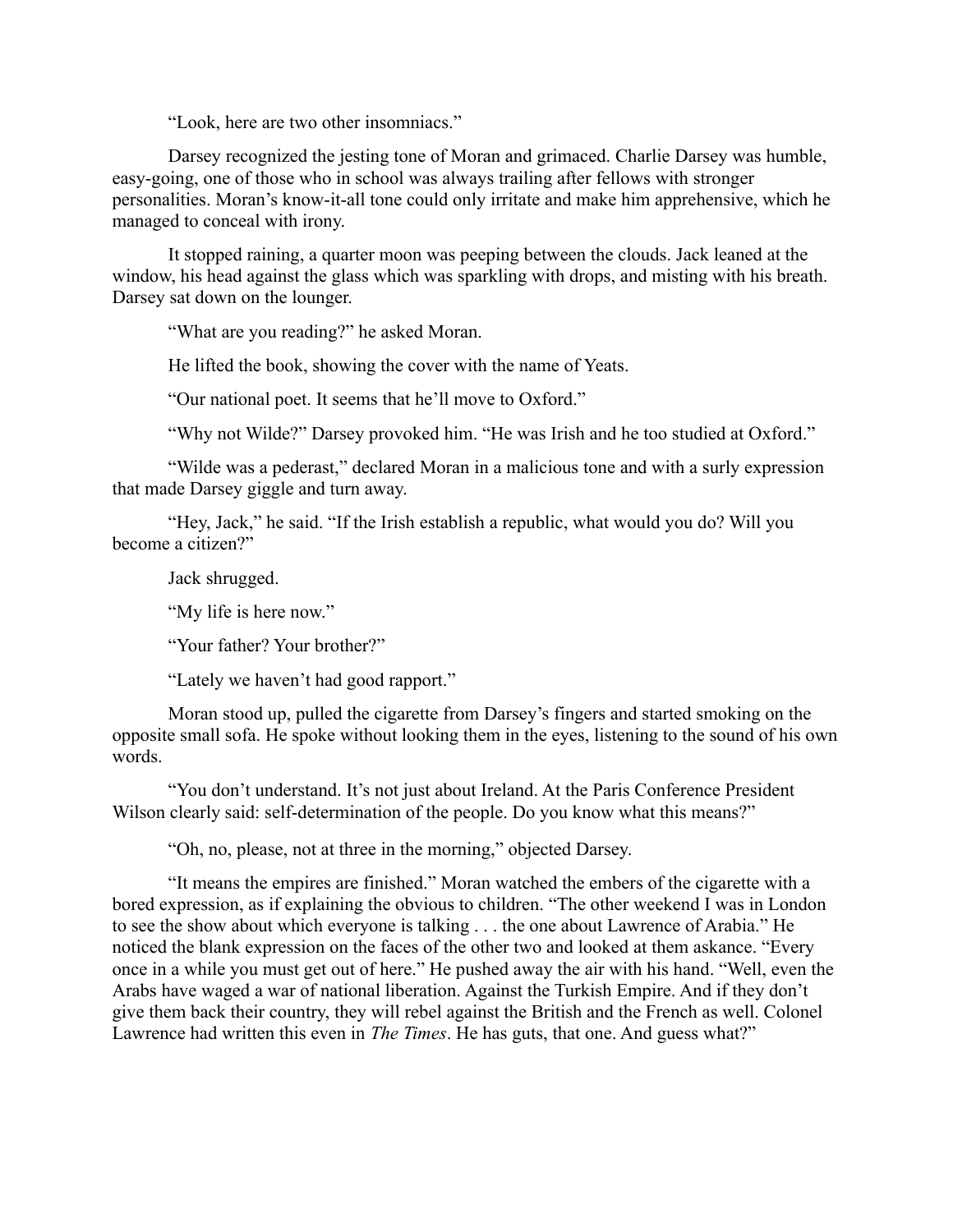"Don't tell me he's Irish," grumbled Darsey.

Moran smiled, self-satisfied.

"You instead, Lewis, where did you pass the weekend?"

The malicious look did not escape Jack.

"Here. As you said, I don't get out," responded Jack listlessly.

"Well, not really," insinuated Darsey, "Since you disappear on Fridays and reappear on Sunday evenings."

His naïve and complacent attitude irritated Jack. The alliance between those two was as much unexpected as it was improbable. Certainly too much at this hour of the night.

"It's late," he said. "I'm going to sleep."

"Reticence. As usual." Darsey spread his arms. "You're leaving me with him? After some time he will start talking to me in Gaelic."

Moran ignored him.

"You know the story about the guy who in the middle of the Battle of the Somme started speaking in an unknown language?"

"Wait, I have heard it . . ." said Darsey stifling a yawn. "What regiment was it?"

"It changes every time someone tells it to me. The chap, a lieutenant I think, in the middle of bombardment could no longer make himself understood by anyone. It's one of the strangest cases of trauma caused by an explosion that I've ever heard."

"Maybe it was Professor Murray who spoke Greek," winked Darsey.

Jack made use of this opportunity and, bowing to the two, went into the bedroom.

From under the covers, he could still hear them arguing. Moran maintained that even the Russian revolution was national but Darsey contested this. Class warfare was based on proletarian internationalism, hence it could not be nationalist. Moran insisted: as a matter of fact, the Russians have liberated the proper regions from a class of tyrants and parasites. The Irish would do the same with the Saxe-Goburg and Gotha. Or Windsor, as they were called since their German origin became inconvenient.

Jack stopped listening and went back to think about poor Ayers. His guts had struck his face, torn by the explosion. The rib cage, hit by the compressed air, was left empty. The shrapnel had even injured Lewis. He almost felt the pain in the chest and side again.

Thanks to the dim light that filtered through the door that was ajar he could survey the room. In a similar place, in a moonlit night he had made the promise. He and Paddy were sitting on the beds, facing each other, in the little room where the cadets gathered after military drill. The university was already empty due to the war, the last call-ups were hanging around in the semi-deserted hall, lessons held for a few. In the afternoon he learnt to march and point a gun,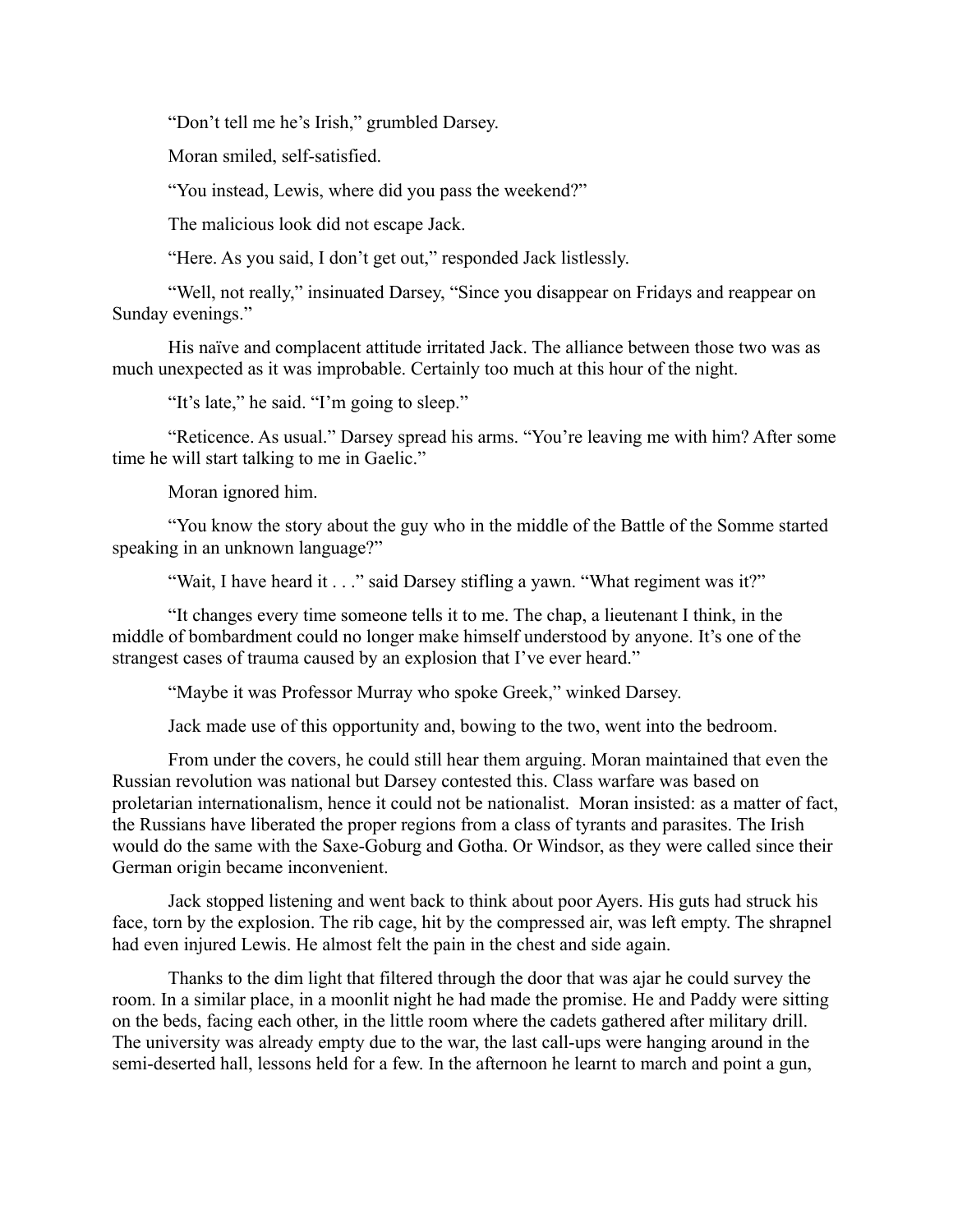preparing for the call. He and Paddy were the youngest, awkward in their country uniforms and lost, which was enough to tighten the bond between them against the rest of the world. The imminent departure and news across the channel fanned the fire of their intimacy and pushed them to make an eternal promise. They had shaken hands solemnly like heads of state.

#### *If one of us dies, the other will live also for him.*

*If one of us dies, the other will take his place.*

At eighteen it is tough to take account of death. Jack came very close to it. Paddy was swallowed by No Man's Land a few months before the end of war, like the poet Wilfred Owen.

A leap forward in memory. The walls became white as in a hospital room. White sheets, quick changes from unconsciousness to wakefulness, nurses with cups of hot broth, a delicate hand holding his, the one spared from the splinters. An angelic face of a woman was whispering words of kindness. Her son would never come back, yet it was she who gave him comfort. Jack could not do the same, and the awareness of this choked him.

A little over a year had passed from that day, and his life had totally changed. Keeping the promise of that night was the pledge to be paid as a survivor. No one would ever understand it, not his father, not his brother Warnie. Yet he was sure that if Ayers was replaced by him, Paddy would be in Belfast today, consoling both of them.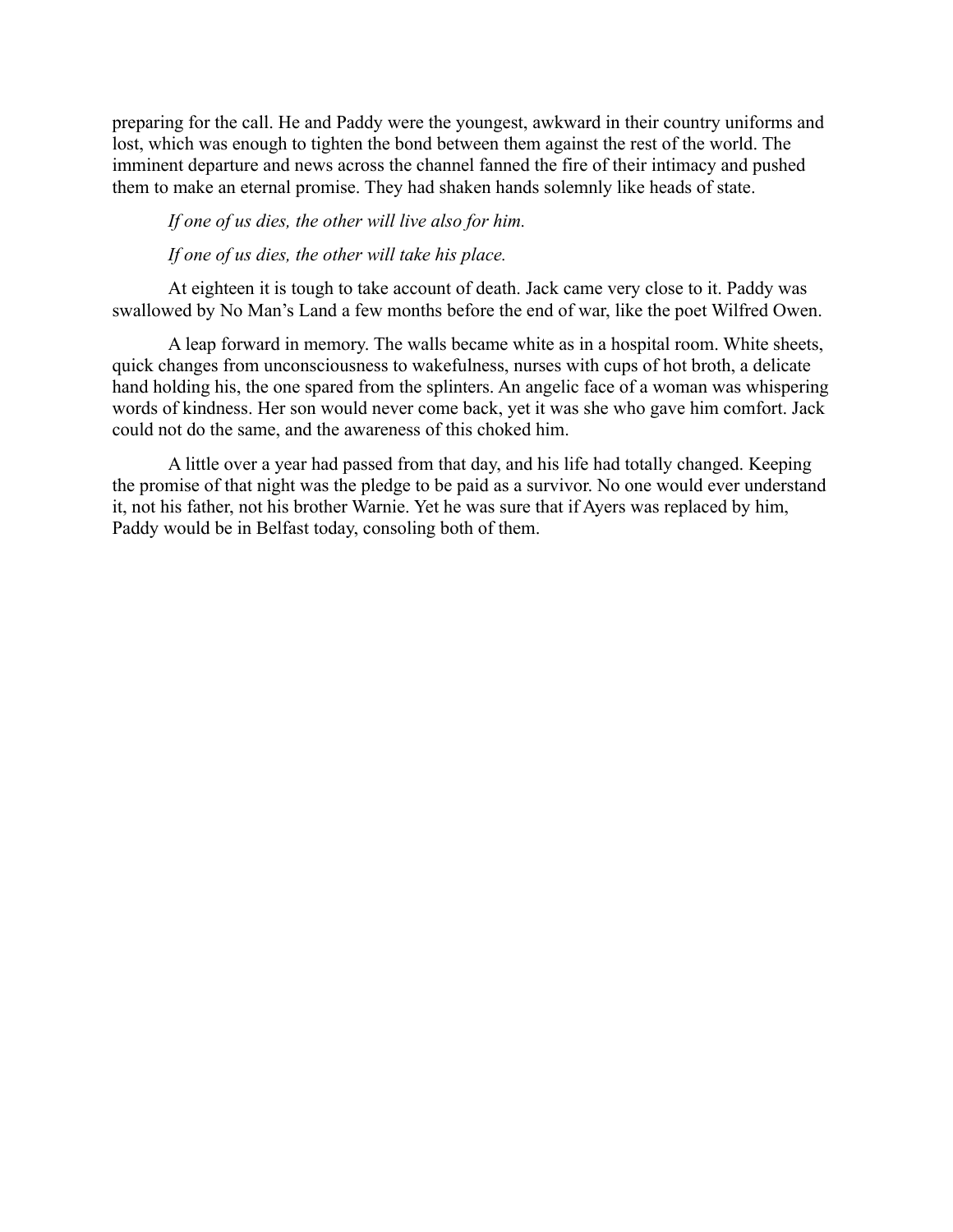#### 8. Lost Tales

Bullets slice the air, burning vegetation and summer flower buds, charring trees already twisted, like broken bones sprouting from the earth. The world is blackened, covered with gases that blind and suffocate. Gigantic dragons of smoke and lapilli rise up to grab men. Flames and claws rip the earth, digging tracks deep like abysses. Metal becomes a rain of red-hot splinters that reverberate over the pale face of the dead. Barbed wires claw at legs, block any retreat, leave the soldiers at the mercy of the poisonous bites of machine guns. Ronald curses the teams of sappers who should have cut the wires. He curses those who have marked the wrong spot on the map. He curses the enemy who re-emerged from the bowels of the world to the swamps of the Somme. That is not the right spot, there is no passage, only iron and death and the orcs waiting for them. The officer approaches him ordering him to relay the command of retreat. Ronald sends a bright flare, provoking a rush as of rabbits to holes, a pack confused and running in all directions. Someone ends up between the jaws of the Germans, others trip over cadavers abandoned for days near bomb craters. Ronald does not turn around, runs up to the trenches, the weight of his backpack throws him off balance, he falls and crawls the last metres. Others crash behind him.

He finds himself face to face with a team of diggers covered with mud. Miners from Wales and Lancashire, devoted to dark and narrow places, their sight accustomed to darkness. The big, callused hands seem able to replace shovels and ice axes, which they also hold like axes, almost as if they were attacking the Germans with those tools. They look at him with cold and squinting eyes. He realises that he has pissed on himself and is talking. He is still sending the orders of the captain, but nobody follows them. Someone calls the sergeant, who comes running, bent forward. Between one cannon fire and another, Ronald repeats the order. They must still launch bright flares for those who are lost in No Man's Land. He receives a confused look. The idiot does not understand anything he tells him. No one does. This is more embarrassing than the dark stain on his pants that is getting larger.

The sense of impotence increases until he falls silent.

Ronald looked down at his notebook and heard the rain which drove away the images of the attack at Ovillers. Sometimes they would assault him suddenly, luckily less than in the first months of his return. In those days he could not do anything except write and write some more. He did not find a better way to tame the monsters if not by transforming them into fairy tale creatures, to be relegated beyond the mirror, into the Fairy Kingdom. The arcane power of language, the ancestral evoking force, allowed it. *The secret of words.* It had been that strange person at the Museum that defined it this way. After all, this was what had pushed him to create a new and, at the same time, an ancient language, idioms of the fairies that Edith adored, the key to accessing the other part of the world.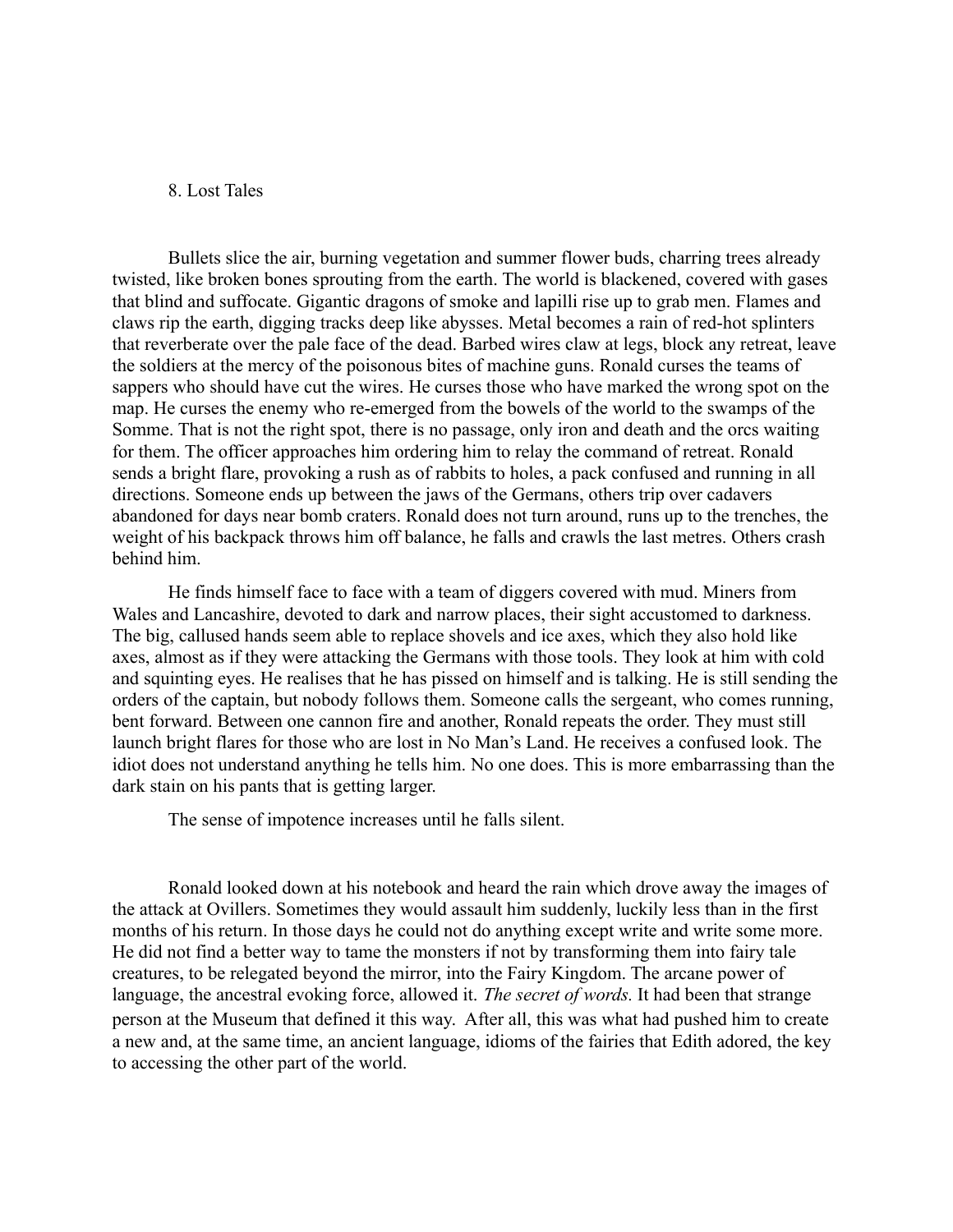Lawrence seemed to talk outside of prejudices: a rare quality. He said he was an archeologist. When Ronald revealed to him his own craft, he seemed intrigued.

"A philologist investigates the secret of words, isn't that right?"

Taken aback, Ronald nodded.

"And what is it, therefore?"

His eyes blazed with a restless light, blue like certain skies in the land of the South. There was no trace of maliciousness in his look.

In that precise moment Ronald found the answer on the tip of his tongue.

"Words give meaning to things. Using a language is building a world. I think this is the secret."

The other turned to look at the rings in the glass case with a strange smile.

"Like an oath or magical formula."

Ronald remained serious.

"Like an act of love. It is written that in the beginning was the Word."

He returned to the notebook, the treasure chest of poems and stories written before the war and during his convalescence. His catharsis, the excuse that did not help at evading the trenches or hospital beds. The reality transfigured in fairy tales was compressed in these lost tales and was searching for a way for their possible return. Fables, myths of an imaginary period. Too much for a century of technique and disenchantment. The dreams broke on the barbed wires of "the war that will end all wars." This was the ultimate fable, who could want any other? The new buzzwords were "modernism," "realism." Yet there was a time before the Catastrophe when dreams were real, when the world had been, if not better, at least nearer to the primeval light. He wrote of this, and doing so, he realised he could not but narrate the ineluctable fall of myth into history and of his own youth into adulthood.

He passed his hand over the cover and read the title at the top in Edith's handwriting: *The Fall of Gondolin*.<sup>vi</sup> He had written this story between spells of fever. Edith had insisted on transcribing and correcting his illegible writing. He would keep it in a rough copy, to be able to continue revising it. He always thought that each sentence could be enhanced, refined, maybe even a little, but in a way that would echo on the whole page. Also today he could take advantage of a more lucid and detached vision, the war was over, the memories had sifted through the sieve of distance.

The story recounted the siege of a stronghold and the courageous defenders who sacrificed their lives in an attempt to save it. The survivors would have brought the seed of pale hope with them. Tattered, ragged, they were escaping from the city like Aeneas from burning Troy, incredulous that they were still alive, the mind hanging in balance between the affections left behind and the search for a new path.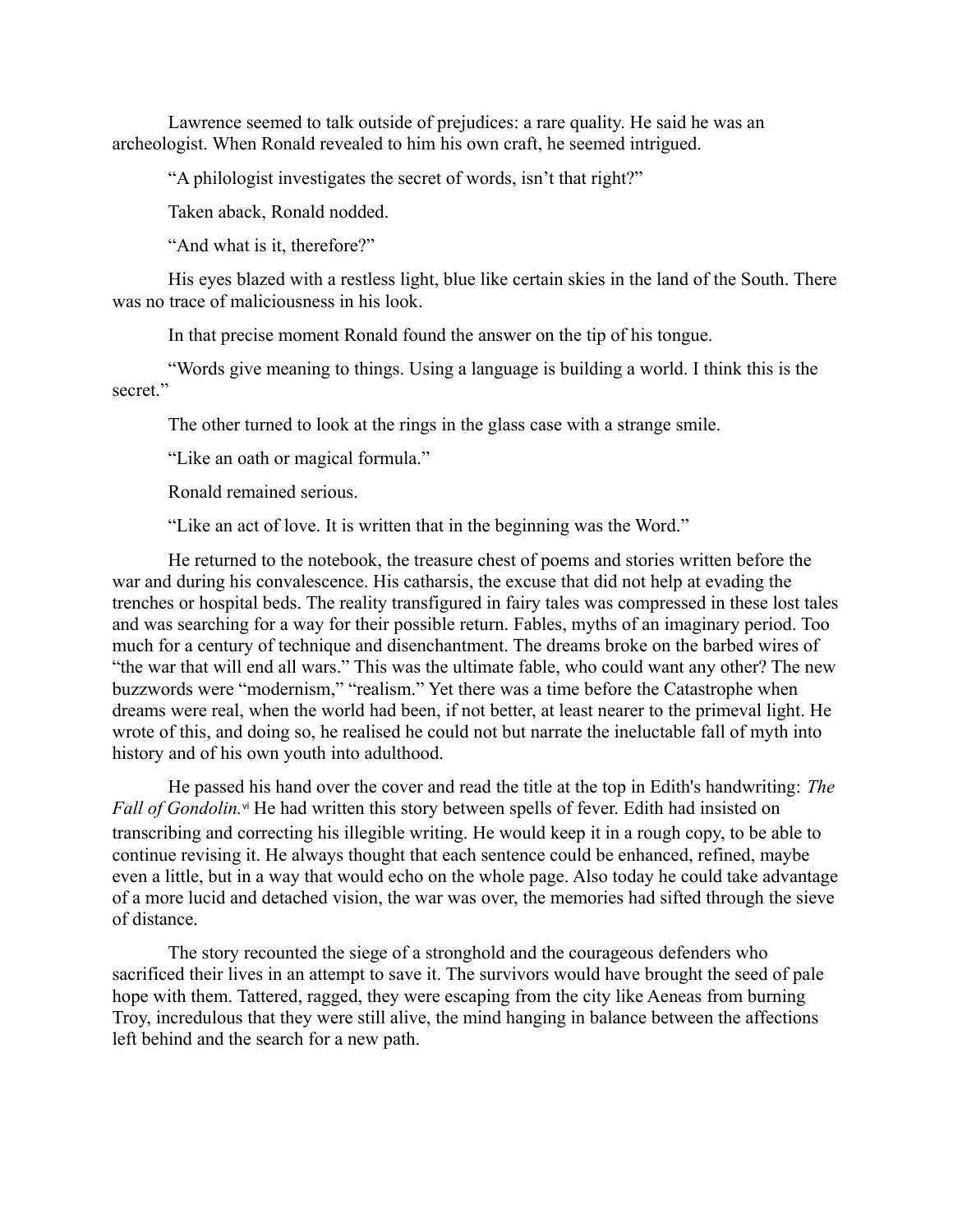Where to go after a cataclysm of this kind? At the end of the long night would a morning star rise to show the way?

He had faith, the love of Edith and little John: It was more than what many people could hope for, and ordinary life left him no room for too much fantasy. There was the rent of the new house that needed to be paid regularly despite its small space. They lived with Edith's cousin, who helped with the child, but Edith had also insisted on hiring a maid in charge of the kitchen. Then there was John, to feed, to clothe, and to take care of. Money was spent at a shocking speed. To supplement the stipend from the *Dictionary*, Ronald was forced to give private lessons in Old English. An activity which made the small house on Alfred Street still more crowded and time never enough. One way or another, there was very little time left for writing.

He smiled, thinking that at first, just as he returned from the front, when Christopher had urged him to start, he wanted to compose the missing mythology of England. Nothing less. It seemed to him a task worthy of the *gravitas* of the moment, but maybe it was only his wish to find a place for the language of the elves. Months had passed since his last effort, absorbed with work and domestic affairs. He read the notebook often, adding glosses and messing around with names and etymologies, but little by little the daily routine dried up his wit.

He closed the notebook and pushed it away, feeling the tiredness in his temples. He massaged his eyes and when he reopened them his sight was blurred for a few seconds, the time it took to see two shades standing in front of him. His heart skipped a beat, a wave of strong chills ran over him, hands glued to the table. They were little more than shades, but he recognized the school uniforms, the mocking expression of Rob and the serious frown of Geoffrey. For some reason they appeared young, as in their school days, their features still unlined, their faces clean. They seemed to be waiting.

Ronald shrunk inside the cone of light of the lamp, which wobbled.

He looked again, but the shades had already faded. Fear gave way to a sense of emptiness that swelled like a bubble between the stomach and the throat. It had only happened to him once, a couple of years before, but he had not given it much thought. Among veterans hallucinations were the order of the day. Now he felt shaken and, for some reason, in danger. He made the sign of the cross and prayed for the souls of his old friends, until he felt the warm touch of a hand on his shoulder.

"It is late. Come to bed."

He hugged her waist clumsily. She kissed him on the cheek and a whisper drifted into his ear.

"You need to rest, my sweet Beren."

Ronald smiled, stood up and caressed her small face.

"Only between your arms, luminous Lùthien," he said, while he pulled her to him, looking beyond the soft head of hair.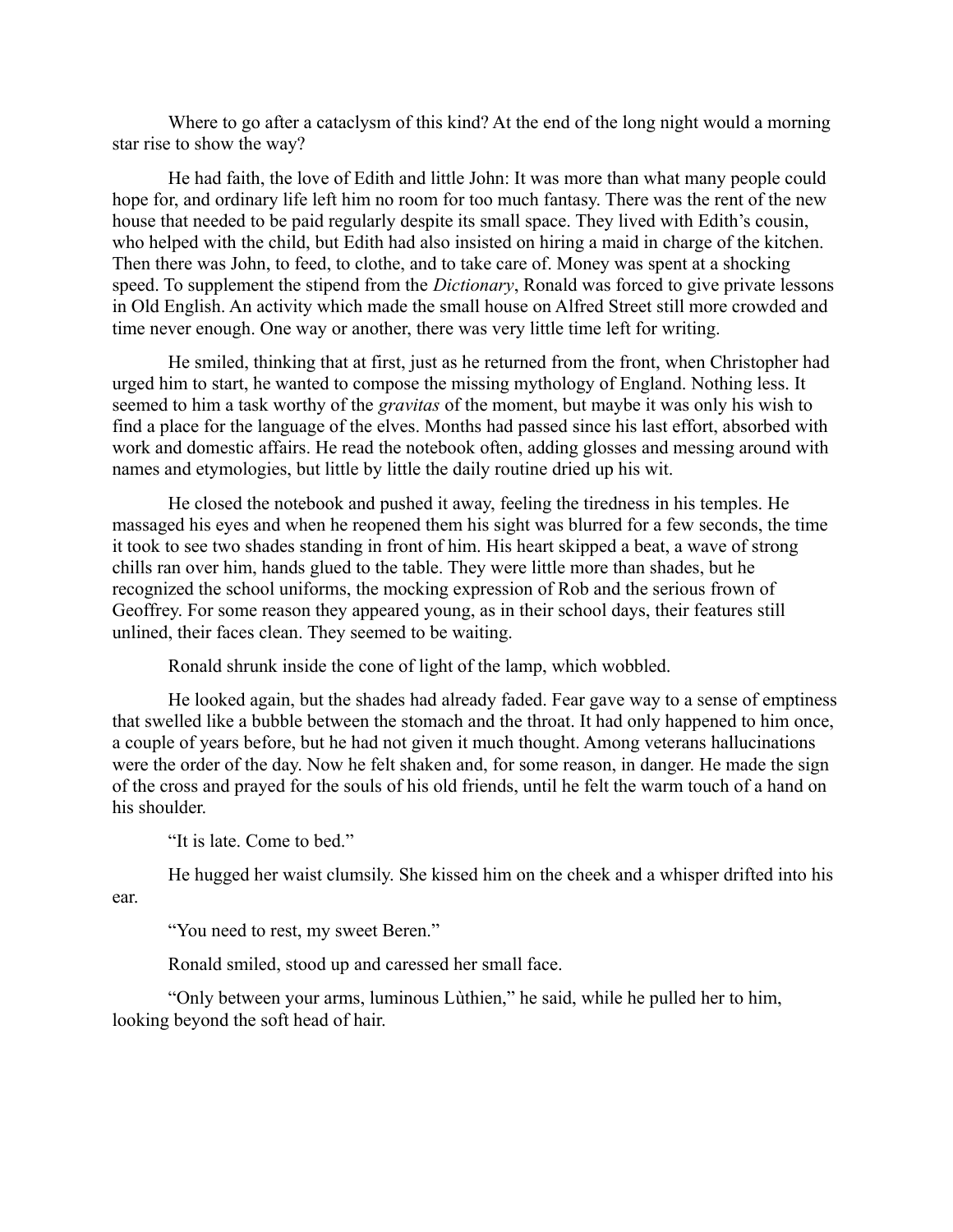#### 9. Galahad

Ned observed the shape of his mother silhouetted against the lit window and imagined her every gesture. The cutlery set near the plates, the doilies, a bundle of heather in the handpainted vase. In the past years, far from home, he had forgotten how much she was tied to the small domestic rituals. That woman used to break up life into rigid sequences of simple and clean actions. Not even the death of her own loved ones was successful in affecting her mindset; rather, it pushed to reaffirm it. The last one to pass away, a few months before, was the father of her sons. She had taken care of him until the end, when the fever got the upper hand on his tired body.

The news of this agony had reached him in Paris in the hall of The Majestic. He remained immobile, in the middle of the comings and goings of diplomats, secretaries, government functionaries of half the world. The President of the United States of America expected him for a private meeting. Feisal was ready, at the top of the marble staircase, in his most elegant suit. They exchanged a courteous look, the face of the Prince revealing that he knew of the devastating news. Nothing was left but to make the best of a bad situation and lock the trauma in one of the cells of the mind. One could not let Woodrow Wilson wait.

The day after, he crossed the English Channel only to find that he had arrived late. So he had thrown away the key to the cell, to prevent the pain from coming out.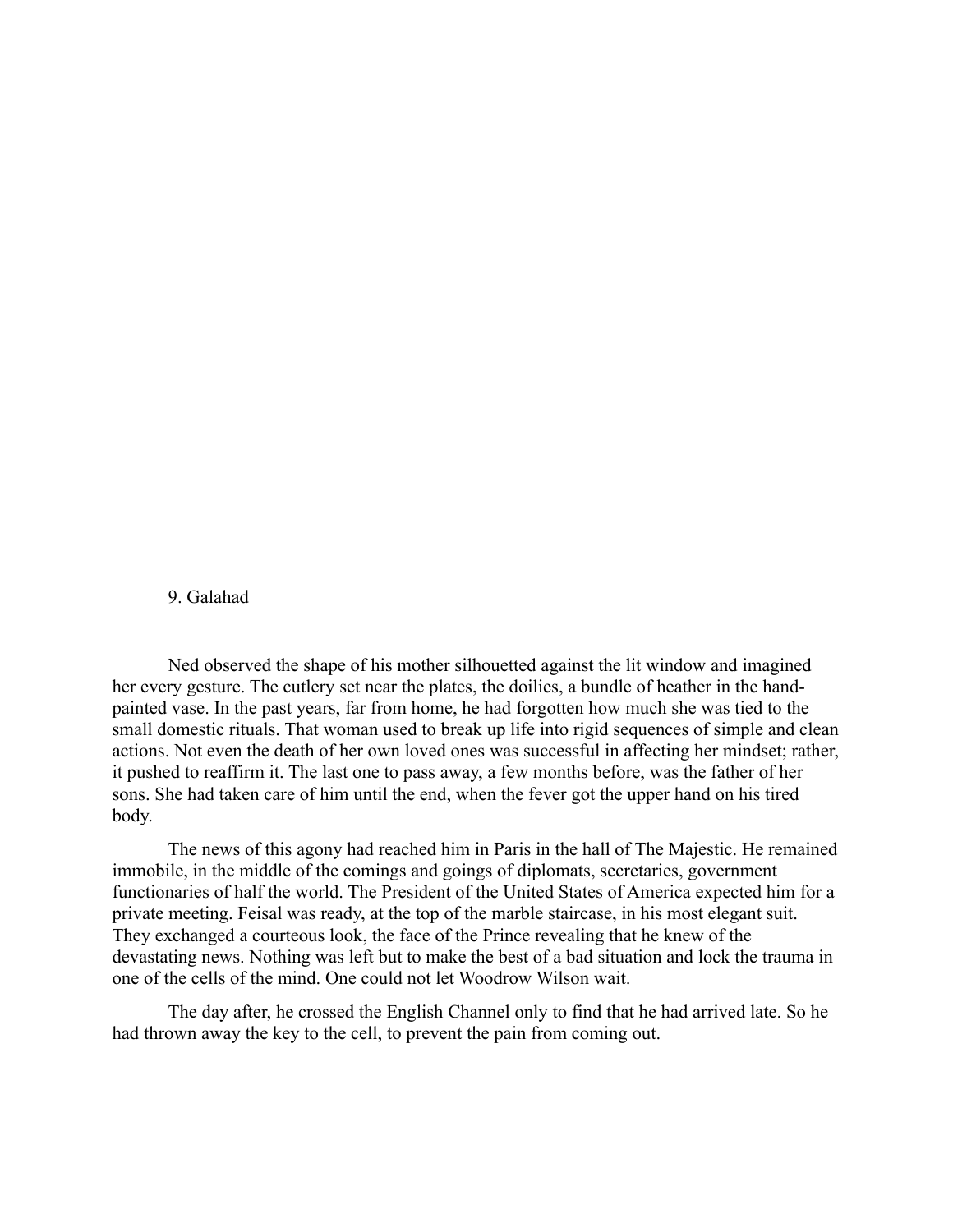He looked at the half-full knapsack. He had passed the whole day a prey to a fierce catatonia. Since he had returned from Paris it was happening more and more often.

#### *Nobody expects anything more from me.*

Moving his clothes would not be problem, he had never owned many. He would leave the books there, in the small outbuilding at the end of the garden. Except some. His eyes fell on the worn out and dirty knapsack left in a corner. He had not opened it since. He grasped it, with fear and emotion. He pulled out two books. The covers had by then lost their color, scratched by sand, the pages yellowed and greasy. He let the desert air refill the nostrils. He put everything in the knapsack, inside his clothes, together with a thin book, a collection of poems bought in Cairo during the last trip.

There, he was ready. The street up to All Souls was not long, he would go after dinner.

His mother had not asked about his decision. She may have understood. The house was full of ghosts, the war had emptied it, and he had to isolate himself to do what needed to be done.

## *You are our Sir Galahad. You cannot disappoint us.*

He had made the decision that afternoon, after the meeting with Hogarth. The old mentor was greying, yet he still had strong influence on him, Ned had to give him that. He had observed him long in silence, from the opposite side of the desk, like a father who watches over a battered, prodigious son. He must have noticed the circles under his eyes, the crumpled clothes, the bandage on his hand that began to fray. Ned knew he had the air of someone who had neglected himself, a prey to dark obsessions, forgetting to eat and groom himself. Both knew that this return to report was a cry for help.

He remembered the first time he was in that chair. How many years ago? Ten? He was only a fresher fascinated by the story of the Crusades, who wandered among the display cases in the Museum to remove dust, with the care of one participating in a sacred ritual. A way to get noticed and find an outlet for his intense desire for books and travel. The same desire that pushed him the summer before to cross France on his bicycle, taking pictures of castles. The professor had showed him the way towards the Orient, spreading on the map useful signposts. A challenge. Another trip, another return before that altar, this time with the material for his dissertation.

This afternoon, however, he was empty-handed, unburdened.

"How do you feel?"

"Exhausted."

"The after-effects of the accident?"

He glanced at his ribs. His last plane trip ended with a breakdown and a tragic landing. The pilot died.

"Some twinges when it rains remind me that I was lucky."

"You'll stay here. The book must be rewritten. That's what we expect of you."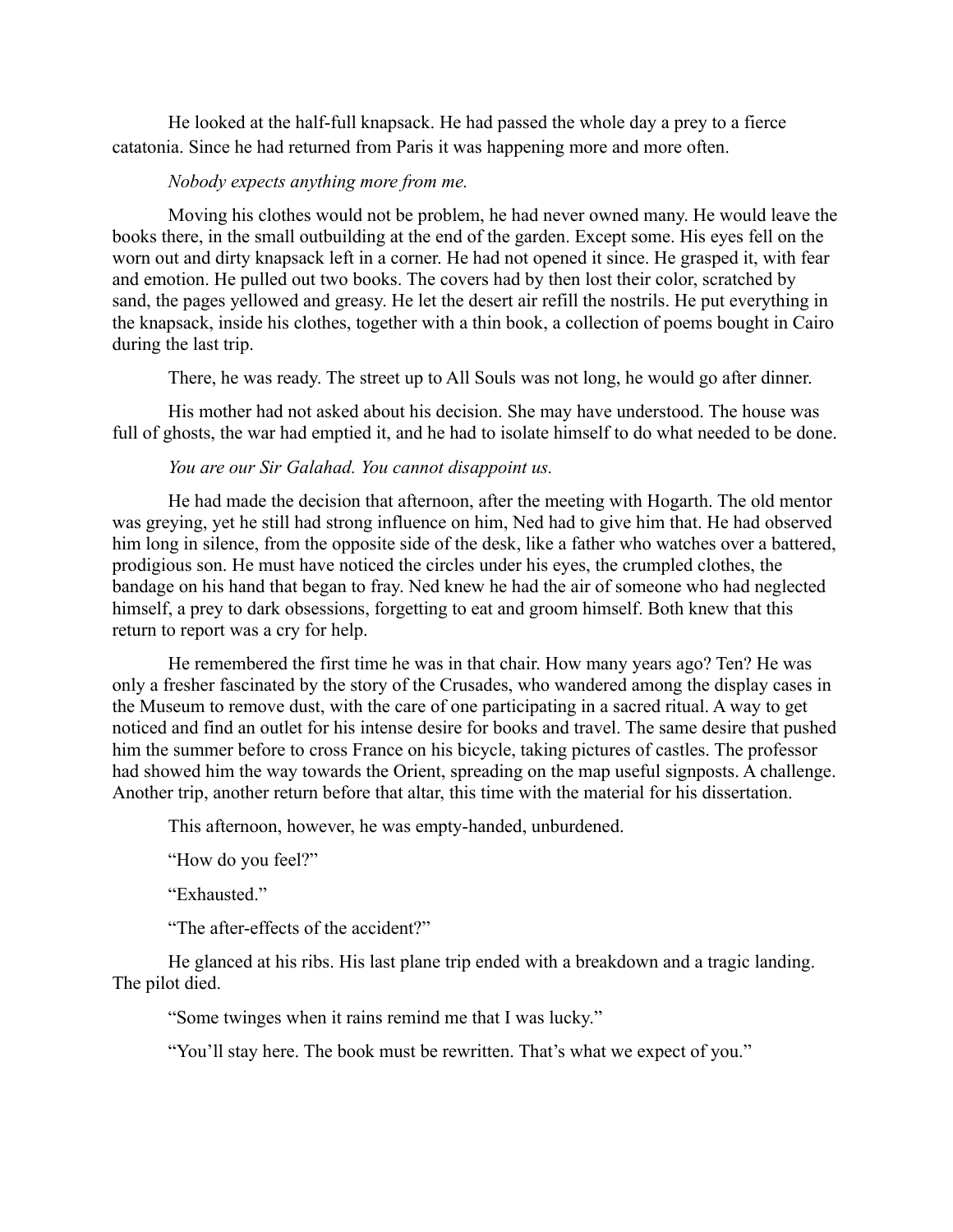"No one expects anything more from me."

"Did you forget who made you who you are? We need texts providing reasons. Things do not happen by themselves, my boy, we have to lay the ground."

"You don't understand. Paris was a debacle, I don't want to have anything more to do with politics. No more Arabs, Zionists. . ."

"The game isn't over."

"Do you really believe it?"

"I'm convinced of this. And after all, you believe it too, since you insist on sending reports to the Foreign Office and letters to the newspapers."

"*The Times* publishes them censored."

"I know this. The new director isn't one of us. That's why you have to write the book. Start from the beginning and do not leave out anything. I have arranged for a scholarship for you to study at All Souls. Do you think you can work with that hand?"

"It's not the hand. To go back over this experience . . . wears me out."

"You're still our Sir Galahad. You can't disappoint us."

The sorcerer knew a lot. He knew him for too long. He had noticed his puerile attempt to escape his assigned duty. Without blinking, he had put the pen in his hand and another blank sheet of paper under his nose. Like ten years before when he had suggested leaving again quickly, having just returned from Lebanon, that time to search for a buried city in Upper Mesopotamia, together with Woolley. Those had been the best years.

He closed the knapsack and took a few steps in the room. His father had the cottage built for him, the family genius. The shades of five boys playing in the field and of his father flashed before his eyes, with his father bent behind the tripod to immortalize them. The camera was the only heritage Ned treasured.

A flashback, he saw again tanned fingers fumbling with the lens.

*No, wait, you stain it this way.*

He cast a glance at the drawers of the desk, where he kept the photographs, but he repressed the insane impulse to take them with him. It was a casket of tears, a reservoir of melancholy that would only make him gloomier.

His mind wandered backward in time aided by the twilight which made it easier to conflate past and present. Ned recalled the time of epic undertakings with his brothers in this garden during summer days. Adventure, battles, precipitous rescues. Time was infinite then, fear unknown, family secrets well-kept in the heart of his mother.

With uneven success, they had tried to become the knights with shining armour that they dreamed about as kids. Today Bob was a devoted and moderate servant of God. Arnie, the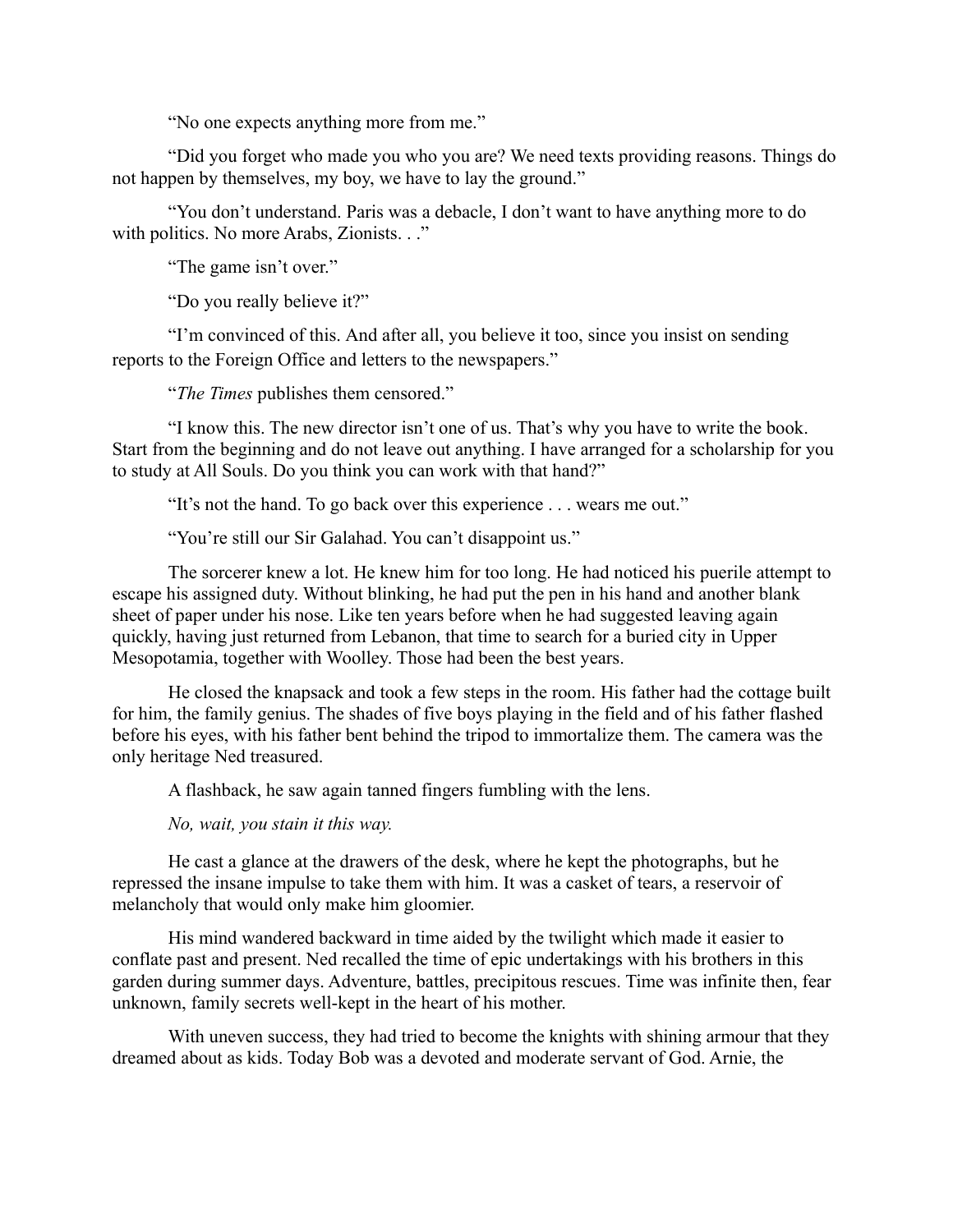youngest, was still a student and who knew what he would become. Will and Frank had been among the first to enlist and were killed in France.

Then there he was, Ned, who tried everything yet did not amount to anything. He was not an artist. He was not an archeologist. Not even a good soldier. He was considered a war hero merely because the governments flatter those who do the dirty work on their behalf. The medal that should have given him the Order of the Bath remained in midair, between the hands of His Majesty's Secretary. Faced with his refusal to accept the honour, George V had shown disappointment, unaware that he was not the first king to be frustrated by him.

At the moment, Ned did not enjoy better success as a writer, as he had come to hate his manuscript to the point of leaving it in a railway station.

Start again at the beginning, in a new mood.

Perhaps the fame that Lowell Thomas was procuring for him in the theaters of London could come in handy. Hogarth had not mentioned any of this, but one could bet on his having accounted for it. People were buying tickets to listen to him. He was selling "him," the Uncrowned King of Arabia. He who had betrayed everyone, friends, comrades in arms, superiors and underlings, and even himself.

He had become a star.

Sounds and vivid colours spread out. A rain of flowers. Perfumed water and hats launched into the sky. The ruckus of voices turn into a clear shout: "Urens. . . Urens. . . . Urens!" His name mangled through the streets of Damascus by the excitement of freedom.

He returned to the present and spied his image reflected in the glass. According to Hogarth it was up to him to do it, to subvert the order of the winners' history, to continue the guerilla war with other means. They did not lack contacts in high positions, but the undertaking needed something other than politicians.

That afternoon at the Museum, outside of Hogarth's office, he had been struck by a sentence from Tolkien.

# *Words give meaning to things.*

That was the key. They needed words unheard of. A hero was not enough, a poet was needed too. What would Achilles have been without Homer?

The telephone rang. He lifted the receiver.

"Ned," the voice of his mother. "Dinner is ready."

He hung up. He opened the wardrobe in a hurry, pushed aside coats and uniforms, until he found a tunic and a mantle. He caressed their brilliant white, then grabbed both and stuck them in his knapsack, before leaving the cottage and crossing the garden.

They were expecting him, already seated with the dishes served in front of them. Bob hardly deigned to give him a stern look. His mother pressed her hands together.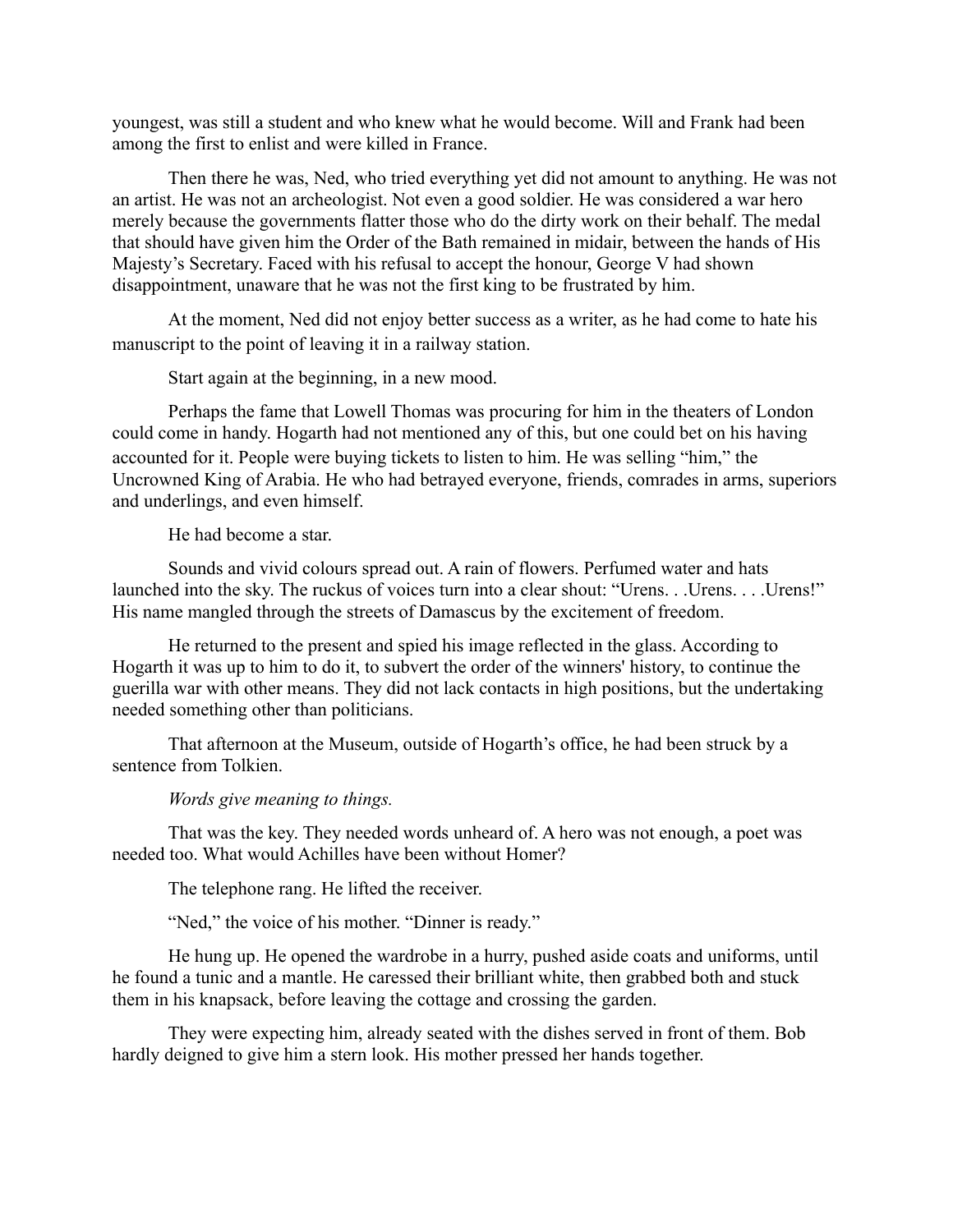"Lord, we thank you for the food that you have given us. Amen."

"Amen," repeated Bob.

"*Bismi'llāh rahmāni Rahīm. 'Āmīn*," murmured Ned.

They looked at him in horror and shame, and he quickly repented for having provoked them.

An oppressing sadness overtook him, crunching his shoulders. They had been a large family, at times also happy, although based on a lie. Those who were left did not amount to anything. The thought crushed him and pushed him to eat in a hurry without raising his eyes from the plate. He was itching to leave at the first opportunity.

After dinner he said goodbye to his mother, who kissed him on the brow. He crossed the doorstep of the house, put the knapsack on his shoulders and got on the bicycle. He pushed it by hand to the street. Polstead Road was completely dark except for a single street light. He would reach the town centre by relying on the dynamo.

The call of his brother caught him off guard. He let his brother rejoin him, noticing his gloomy expression.

"Even now you cannot forgive her?"

Ned stiffened.

"She has never shown penance."

"For what?"

"For hypocrisy towards us."

Bob sighed, with the same attitude that he assumed when his brothers put themselves in trouble. He was the eldest, and always forced to be the most grown up and responsible. Ned thought that in spite of everything, their relationship was still the same.

"It's not up to you to judge," Bob said. "Life was hard for her. She had to bury two sons and a husband."

"She tried hard to lay a guilt trip on us," he rebutted with anger. "She had to stick it very deep into our soul."

"Because she was suffering, Ned. She only had hope in the mercy of God."

"So we all ended up suffering. Don't pretend that we haven't become who we are due to a hidden wound. Don't pretend that you don't carry inside a little of this lie." He noticed the sad and resigned look of his brother. It was futile to be brutal. "Tell her that I wish her well. Goodbye."

He walked, accompanied by the squeaking of the bicycle. When he got to the intersection, from the corner of his eye he could see his brother, immobile and alone under the street light. He was looking down. Perhaps he was praying.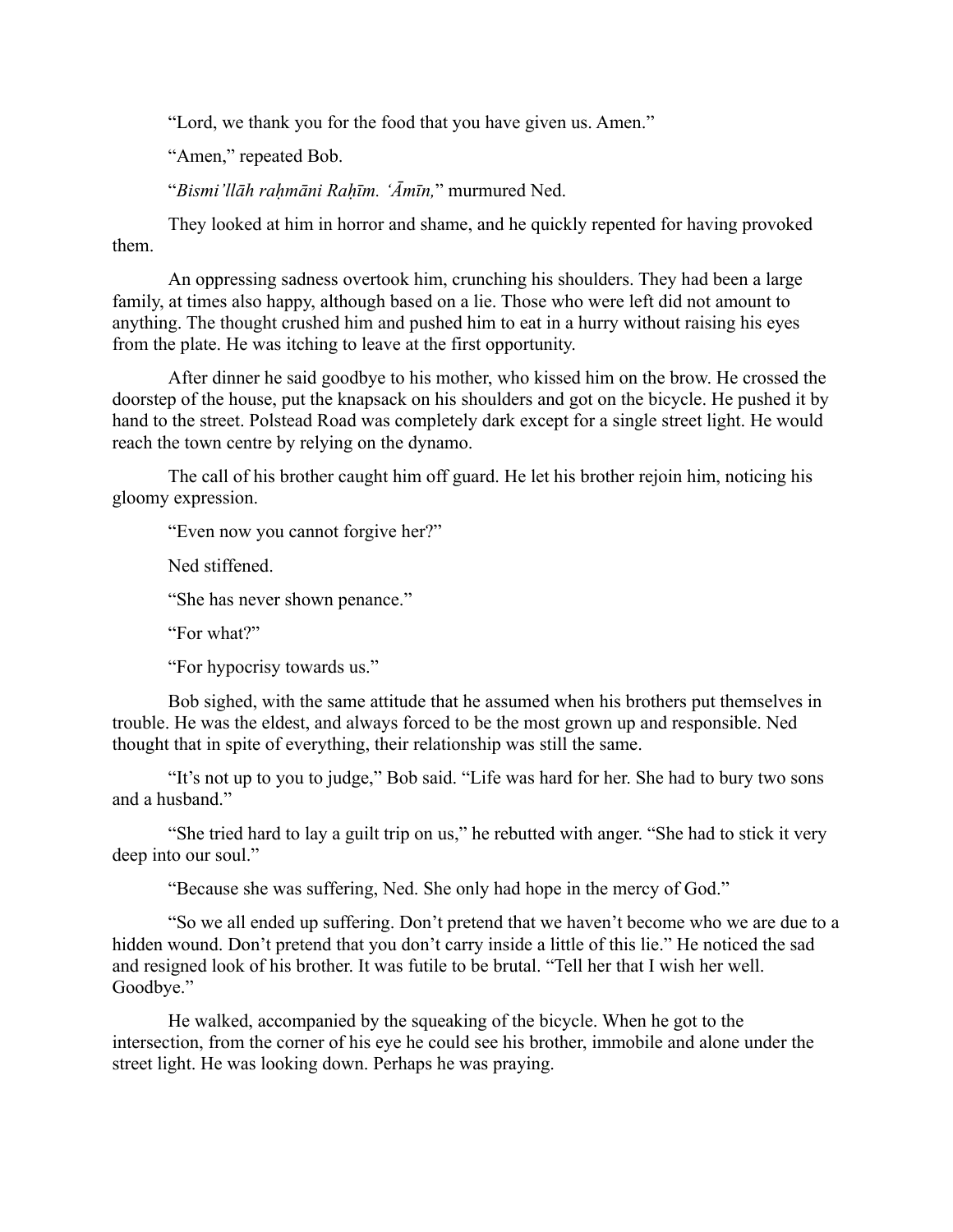#### *Lord Dynamite*

*Oxford, March 1909*

Professor Hogarth watches the youth slyly, keeping him on tenterhooks. The blue eyes stand out from the thin face. He does not look twenty at all. He has the small body of a child. He could still have mud on his shoes from racing in the meadows. He looks around, as if trying to identify objects on the shelves. The office is full of them, relics from all over the Mediterranean. Hogarth knows this enchanted look, the same look that he had when Evans dragged him on the greatest enterprise: to find the palace of Minos, to bring it to light after four thousand years. Time passes, and after the wonder of the discovery comes the responsibility of conserving it. Now it is up to him to be the Museum custodian, but tomorrow who knows, perhaps it is precisely the young student who sits in front of him with a stiff back, waiting for his words. He impressed him the first moment, when he found him browsing the halls of the Museum, and he decided to reward his consistency by offering him the position of assistant to the manager of medieval ceramics.

The boy brightens up when the warm voice of the professor breaks the silence in the room.

"So, show me this treasure."

An old cloth bag is lifted up on the desk. The young man stops, uncertain whether to lay it on the neat surface, waiting for the approval of the professor, who nods. Cautiously, he pulls out a bundle of filthy material. Hogarth lets the boy open it and sees a broken vase, still stained with dirt. There is no expression on the professor's face.

"Saxon, I would say," ventures the boy. "Fifth or six century A.D."

The professor takes a pen and turns the vase around to examine it.

"Where did you find it?"

"On a bend in the Thames. Five miles from here."

"Are there others?"

"Yes, but in pieces. I think they are from one tomb."

Hogarth stretches in the chair.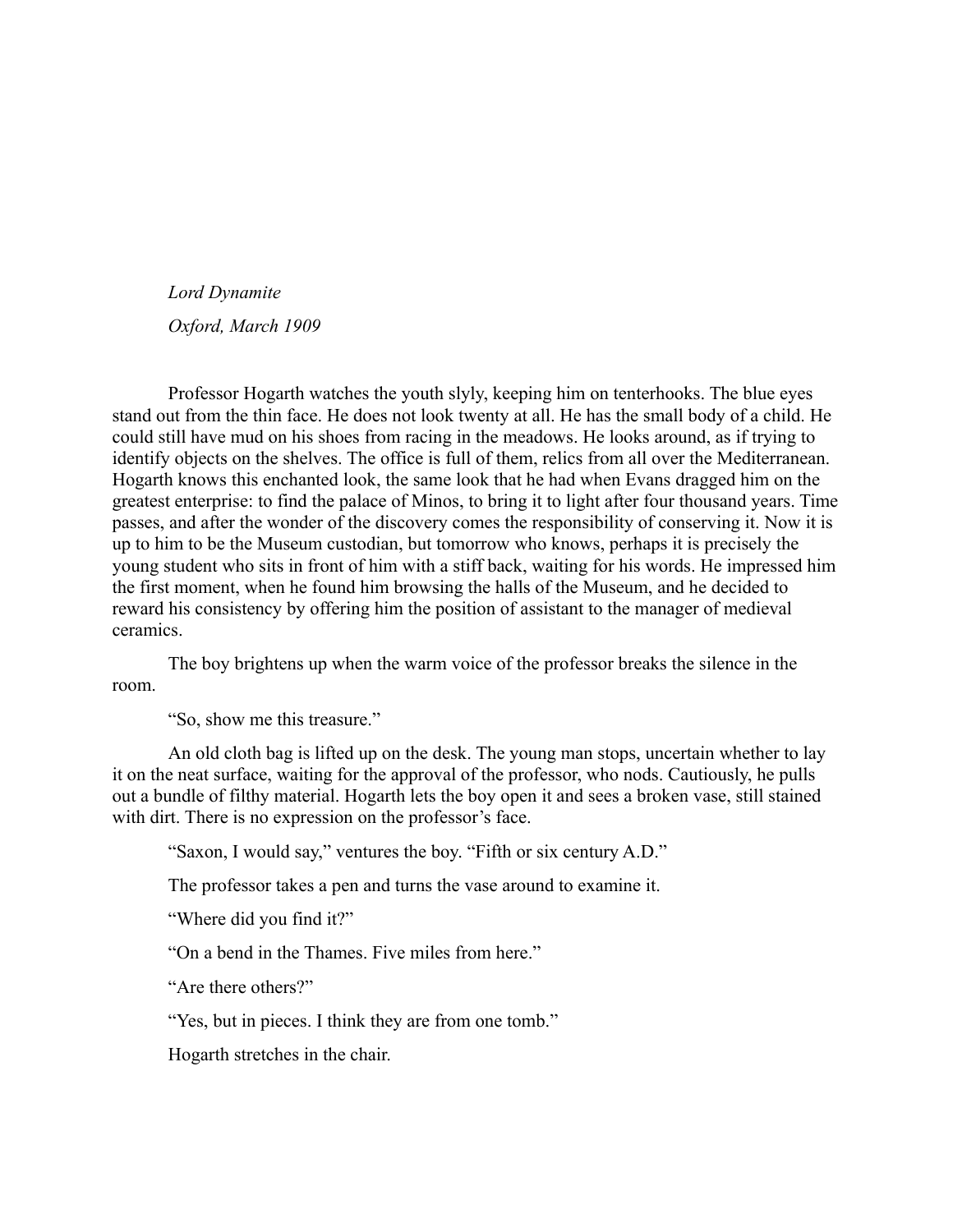"A tomb," he repeats, as if to engrave the word in his mind.

"Yes, sir, the tomb of a warrior."

The blue in the eyes becomes deeper and sparkles. It is clear that he is keeping something and waiting for a dramatic moment. Hogarth thinks that the boy should learn to have patience and value the results borne out of methodology, beyond those of intuition.

"And what makes you think that, my friend?" he asks to please him.

The boy opens the bag again.

"This."

Hogarth stares at the object in the hand of the other, not able to conceal his surprise. He did not expect it. He has not seen stuff like that since Evans used to dig in the surroundings. He takes the sword from the boy's hands and examines the stump of the broken blade. The metal is eaten by rust, but it is clear that it was wrought with accuracy. The hilt is light, the decoration still visible, although smoothed out by centuries.

The professor puts on his glasses and turns it around under the light from the window.

"An alloy of iron and carbon. The pummel is silver. The middle layers of the blade form a curly, serpentine motif." He lifted his eyes. "It is the work of a skilled craftsman. Certainly intended for a warrior of rank."

He sets the weapon on the table.

"The other half of the blade remained stuck in the rocks during an attempt to extract it."

Hogarth gives a start.

"Are you kidding?"

"Yes," smiles the boy, and gestures towards the copy of *Morte D'Arthur* by Malory.<sup>vii</sup> "Unfortunately, it's not Excalibur."

"Yes." The professor relaxes and thumbs through the pages of the book absentmindedly. He is not mistaken, this young man has talent. A rare commodity, which merits certain care.

"How's work at the Museum?"

"Very good."

The answer was matter-of-fact. Hogarth nods in a distracted manner. The Anglo-Saxon vases do not have a speck of dust on them and the spread-out maps are in perfect order.

The professor thinks about it for a little bit more, then he decides to go straight to the point.

"What are you interested in, Lawrence?" He notices the surprised look on the boy's face. "I mean, what *really* interests you?"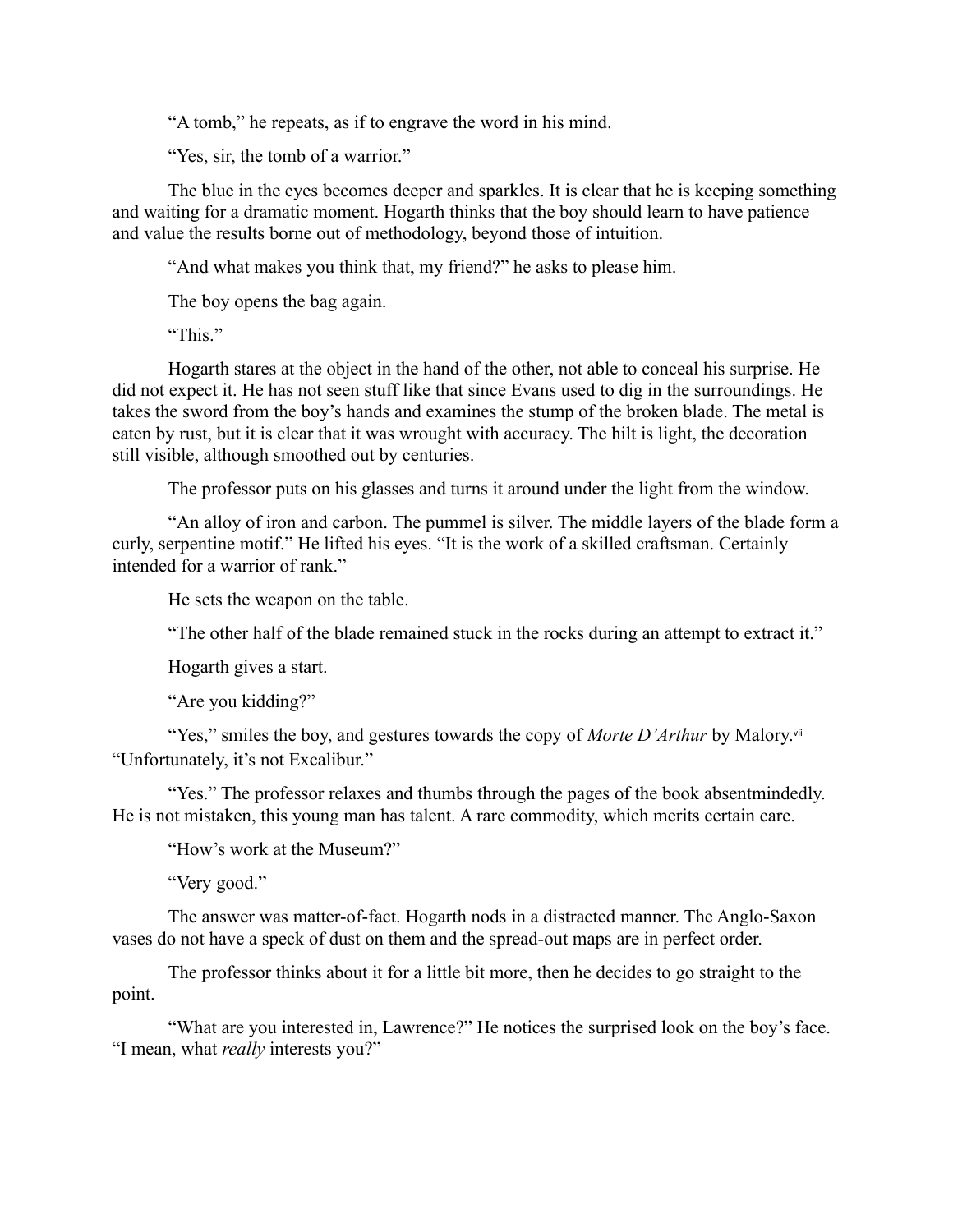The response comes after a few seconds, the time it takes to decide between reticence and sincerity and translating dreams into syllables of words.

"The Orient."

The grey eyes of Hogarth lock with those of the boy.

"Where it all started," murmurs the professor. Here it is, the truth that he expected. A chap capable of concealing juvenile arrogance well, but audacious enough to know when to be sincere if necessary. There is something in him, pure gold, a vein that time could dry up or turn into a treasure trove.

"Professor Poole tells me that you'd like to write a thesis on the Crusades. Is this true?"

"Yes, sir."

"A rather vast topic. Have you considered how to narrow it down?"

"I'm interested in military architecture. I spent the last summers in France examining the Plantagenet castles. I would like to study the architectonic influence of these on coeval buildings in the Holy Land."

Poole has mentioned that as well, but Hogarth prefers to listen directly to the source. The statement is correct, probably carefully prepared. He allows himself again a few moments for reflection. Now it is his turn to be honest.

"Many years ago, when I was a student like you, someone offered me a great opportunity." He lets his eyes roam over the relics on the shelves. "I was able to take it, and I am who I am today because I made that decision."

Lawrence's face wrinkles with tension, curiosity taking hold of his small, nervous body.

"From what they tell me you are the most brilliant student in your course." Hogarth points to the rusty sword. "And as far as I see you prefer on Sundays to dig along the river rather than play for the colours of Jesus College."

Lawrence is attentive, and it is clear that he does not know what to say yet.

"I think you deserve the same chance I've had," continues Hogarth." If you want to collect material for your thesis, it won't be enough to go across the Channel. What is your program for summer breaks?"

The voice of the boy is choked with emotion.

"Nothing."

"What would you say about a trip to the Middle East?"

He swallows.

"It would be fantastic."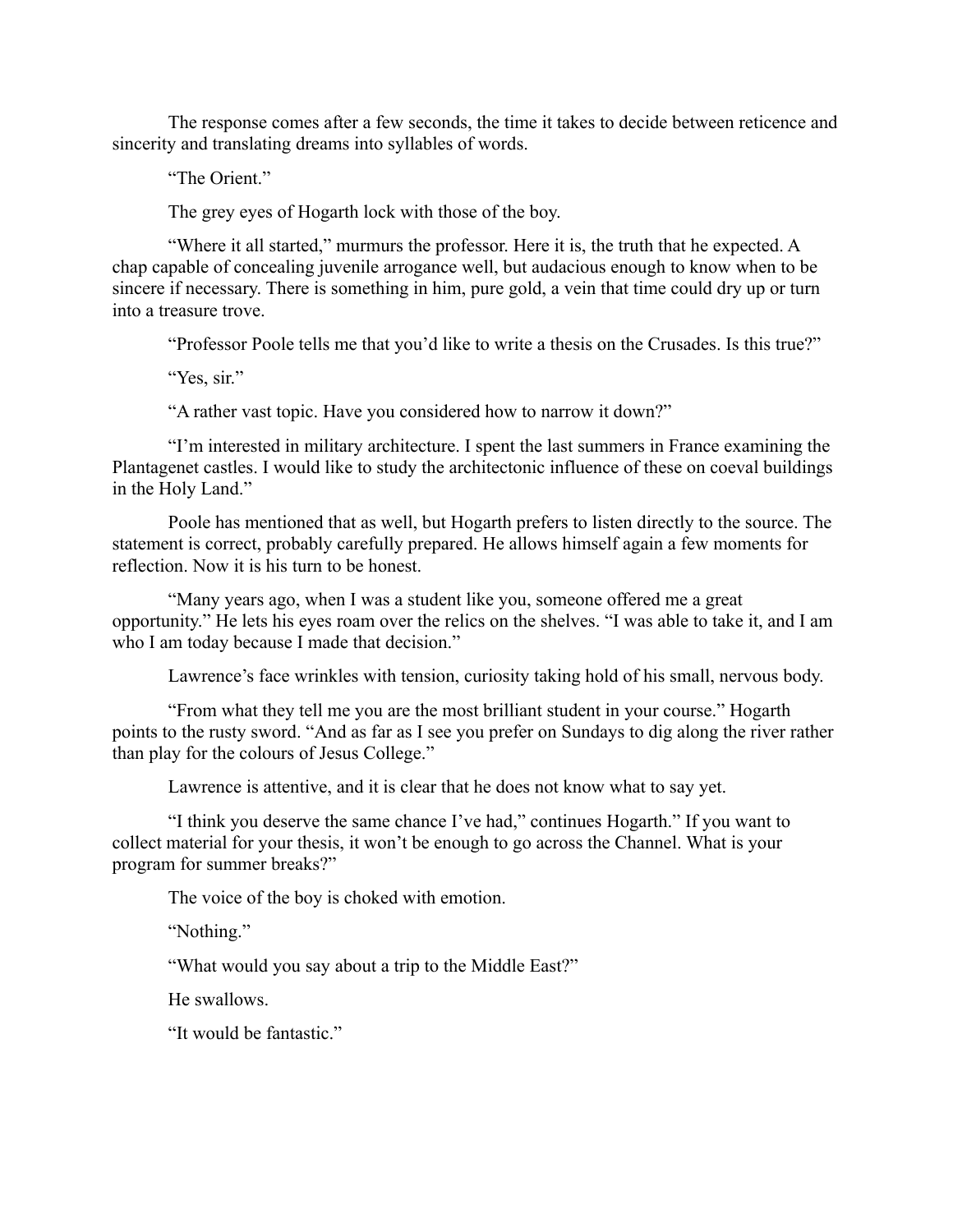"You should visit the coast fortresses of Palestine and Lebanon. And those of the Syrian outback, obviously. I think I can get a letter of recommendation from Lord Curzon for the Turkish authority so that they grant you the visa and do not hinder your movements. Nevertheless, such a trip at the height of summer could prove to be rather strenuous."

Lawrence hurriedly replies.

"I don't think I'm scared of hard work, rest assured."

"I don't doubt that, my friend, but it's better if you consult with others who have travelled to these latitudes before you. I will give you the address of Charles Doughty."

"Doughty?"

"Yes. You read *Travels in Arabia Deserta*, I hope."viii

"Twice"

"Very good," comments Hogarth. "Write to him on my behalf and ask him for any useful advice. He is affable, he will give you any information that he can." The professor consults a mental list. "You will need to know a smattering of Arabic. Before you leave you can take lessons from Reverend Odeh. He lives here in Oxford, is a Syrian and a good friend of mine. He will do it with pleasure. Also, when in Lebanon, you can call on Miss Farida el-Akle. She lives in Jebail, not far from Beirut, and she teaches Arabic to the European diplomatic personnel."

Hogarth stops talking. The effect of his words on Lawrence's face is evident.

"Professor, I..."

Hogarth forestalls his embarrassment and places his hand on his arm.

"Go over there, Lawrence, and look for yourself. The Orient is not only the past that we read about in books. History is not a dead letter, we ourselves take a part in it." He pauses, meditating on what to add, then concludes, "Upon your return we will talk about your future."

He stands up and stretches his hand across the table. Lawrence takes a moment to realise that he is dismissing him. He gets up and shakes his hand with all the gratitude he can summon.

Hogarth looks at the sword.

"I can't reciprocate with an equally precious gift." He grabs Malory's book and hands it to him. "But a good reading can be helpful."

The boy takes the book and smiles.

"Thanks."

Hogarth waits until he leaves the office and sits down, the broken sword under his eyes. Without thinking, he holds it firmly and lifts it as if it were still whole.

"Arise, Sir Lawrence," he murmurs to himself.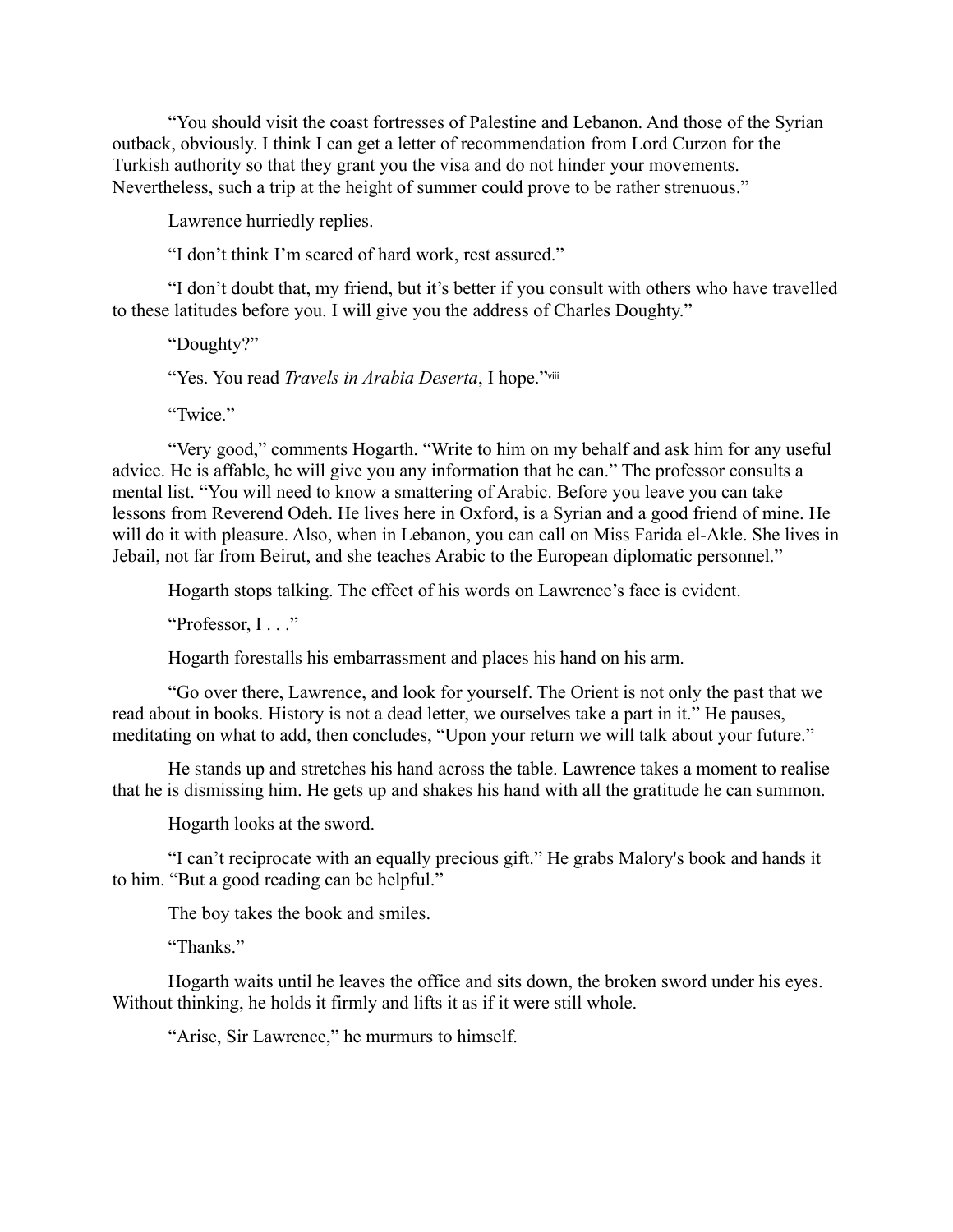10. Colonel Lawrence

His eyes would not go unnoticed. Since the first time they framed him, as soon as their eyes met, Robert realised that they were different from the gentle tone and his unusual, careful way of asking questions. As if he thought he could grasp a fragment of truth in every response. No word was used randomly, not even the name of a most obscure poet.

*Meleager of Gadara.*

"Who?"

"Colonel Thomas Edward Lawrence, the hero of Arabia. There's a reception in his honour, at All Souls College. I wish you would deign to browse through a newspaper every now and then"

"To read what, Robert? That the good old girls don't exist anymore? Or that women's brains are naturally inferior to men's?"

"World news, Nancy. What happens around us."

"I'd like to read about the conditions of working-class women, but no one at *The Herald*  appears to be interested in this topic. Why don't you complain to your friend Sassoon?"

"Siegfried edits the literary pages."

"And perhaps he thinks of leading the revolution from it."

"My father asked me to accompany him. He is here on purpose from Harlech. It is an occasion to greet him"

"And to get to know another who shows off the war stigmata. The wives of the English workers are in the trenches all their lives, but no one organizes receptions for them."

"I need to brush up my dinner suit."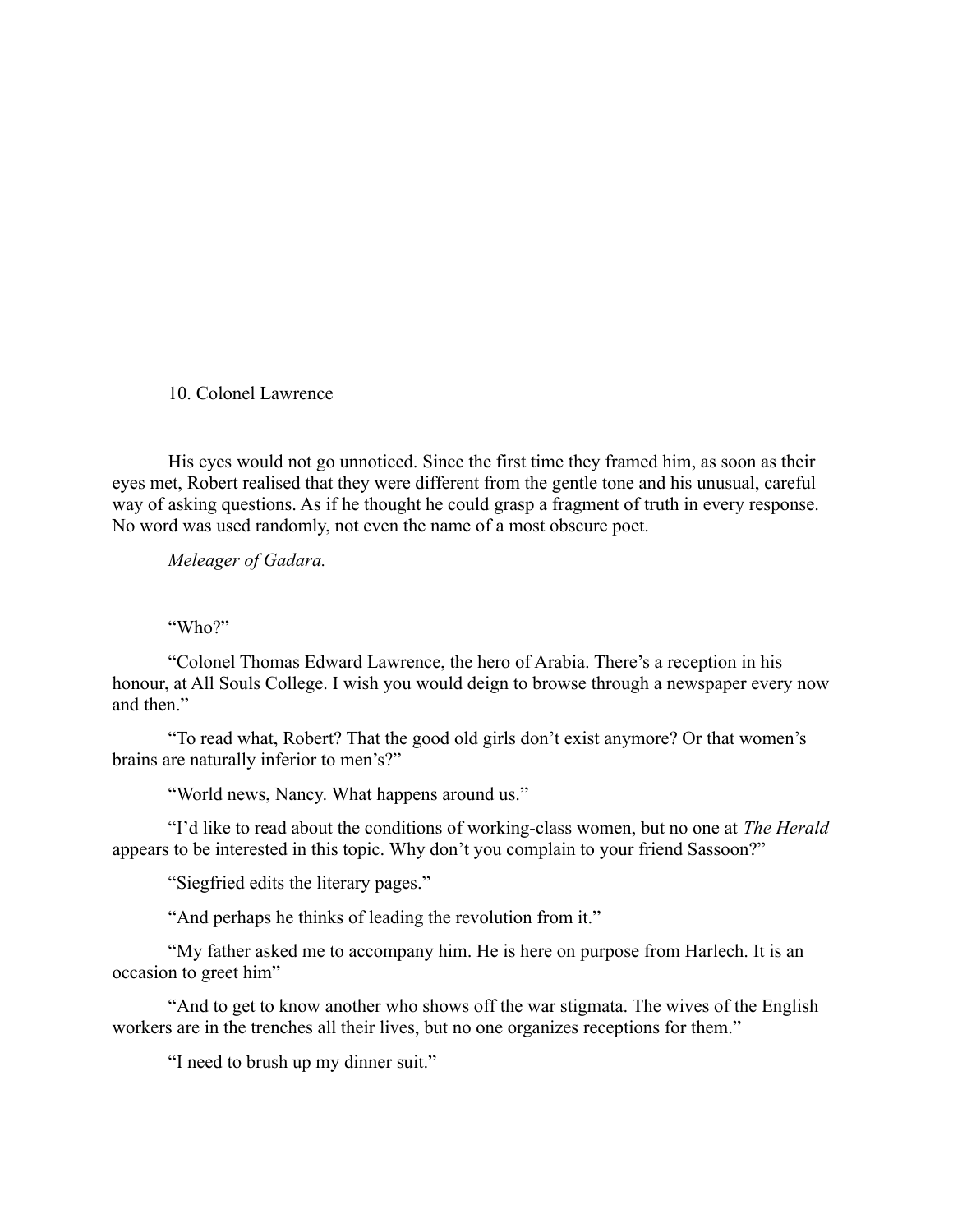"You're not going in uniform?" "Stop it, Nancy." "Have a great time, Robert."

Robert crossed the entrance unprepared, still nervous because of the discussion with his father, who instead immediately dived into a *grand tour* of greetings. Robert found himself observing the crowd in the hall as if in a painting, feeling like a visitor in the wrong museum.

## *Isn't it time to abandon the youthful enthusiasms?*

He made it to the wall, trying not to be noticed. He checked his tie, uncertain whether it is crooked or rather about to suffocate him.

Except for some outside guests like him and his father, the invited were all members of the college. No women. A moderately distinct chattering produced by tens of conversations combined into scraps of words, but they were primarily about politics, with some remarks about literature and sports news. He looked around the room for his father and discovered him near a crowd of deans. The rancour he felt before spread to his nerves. The walk on High Street to here had been a torture.

## *You're the one I worry about, Robert.*

He wanted to curse, summoned up courage and grabbed a glass of sherry from a waiter's tray.

"I imagine that not even the child on the way will be baptized."

"You know what we think about it, papa."

"And the surname?"

"We haven't yet talked about it."

"But why not your own? Why has Jenny taken her mother's family name?"

"Why not? Do you think it's right that children are the exclusive property of the father, or do you worry about the family lineage? Sooner or later, Dick and Philip will fulfill your wish."

"You're the one I worry about, Robert."

"Because I'm not equal to them."

"That's not true. Philip was a Fenian, and you know how mad he has made me because of his position in favour of the Boers."

"But now he has his head in the right place. I am not Philip, papa."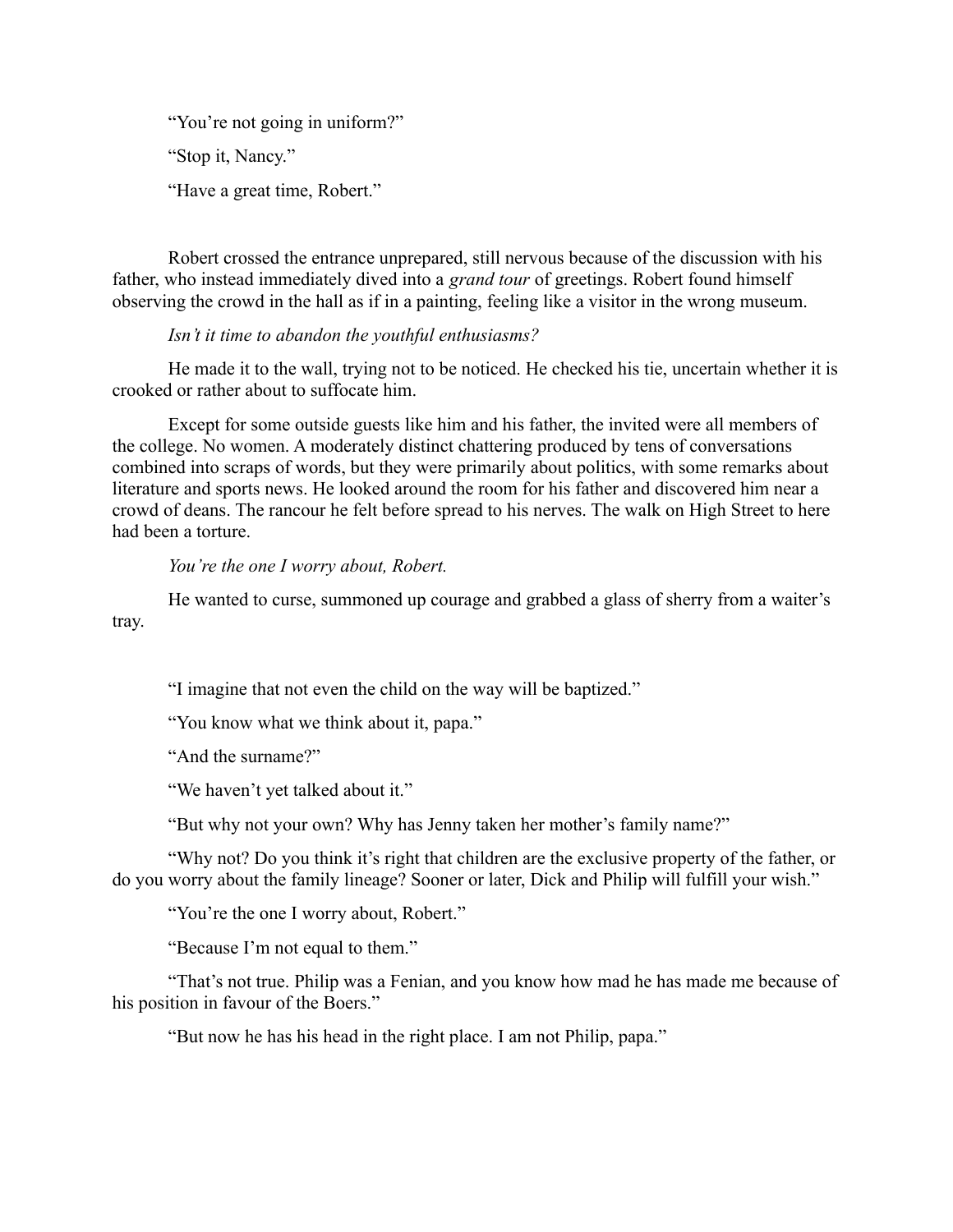"The fact that you were in the front does not mean you can't hope for a normal life and a respectable family. You're twenty-five with a second child on the way. Isn't it time to abandon youthful enthusiasms?"

"Advise me: Would you like me to abandon my political ideas first or my poetry?"

"Damn it, Robert!"

"How about suspending our hostilities? We're here."

He set down the empty glass and at that moment decided that anything could serve to distract him. He looked for a clue in the words that flowed across the great refectory, but he ran into comments of old Tories and the news on the last cricket game played by the college team. He retired to a corner occupied by a mismatched couple: a little fellow with a big head, and a stooped beanpole who, he seemed to remember, was the Regius Professor of Theology

"I always thought that Syrian-Greek philosophers have had a dominant influence on early Christianity. I think of the School of Gadara. In the Epistle of St. James there is an explicit reference to the Alexandrian poet Mnasalcus. . ."

"Perhaps you should deepen your intuition, Colonel Lawrence."

Robert met the small fellow's glance. His eyes, hidden under thick eyebrows, had something mesmerizing about them that captured the attention, the light blond hair reflected the lights from the lamps. He seemed very young. He wondered why the evening's guest of honour did not take up the centre of the hall.

"I would be content with translating the anthology of Meleager. It is strange that no one has yet thought of doing it, right?"

"Because of too many vulgar epigrams, I think. Once purged of any reference to the immoral behaviors of the Greeks, very little would remain."

"I guess you're right."

"In any case, if you decide to do the project, Colonel, don't forget to consult with Professor Murray. He has original ideas about the task of the translator."

Robert felt more awkward than ever, while the words came out on their own.

*"Herald of dawn, hail, Morning Star; and may you return quickly as the Evening Star, secretly bringing her back again whom you take away."*ix

They looked at him vaguely stunned. Then Lawrence smiled.

"Meleager of Gadara."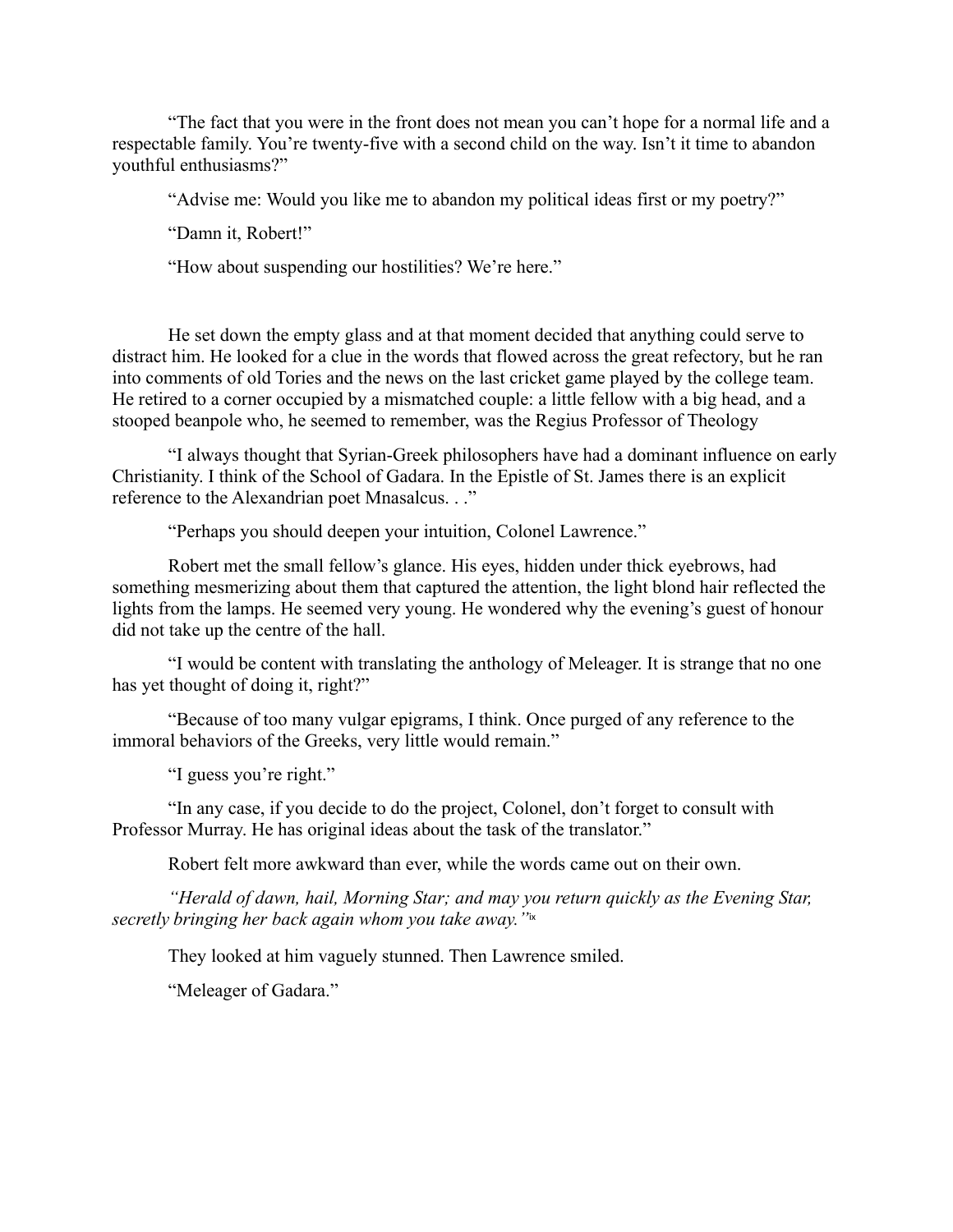"Pardon me. I couldn't help overhearing the conversation," Robert said hiding his embarrassment. "The Star of Venus identified with Lucifer seems to link Meleager firmly with the Hebraic tradition"

The professor elevated his nose.

"As a matter of fact, the Jews got rid of the cult of Venus once they were permanently located, and they did so in the clearest manner, associating her with Lucifer, or if you like Satan, in evening garments. The Christians gave her back a positive connotation." He frowned as if in an effort to remember. "In the Second Letter of St. Peter the apostle defines the Parousia like a day in which the morning star will rise up in our hearts. Certainly the pagan and carnal love of the Hellenistic poets could not have anything to do with this."

"I imagine not," winked Lawrence. "It is the type of love that damns body and soul." He turned to Robert. "You must be Graves, the poet. They told me you would be coming. I read a collection of your poems in Egypt in '17, and I found them beautiful."

"I'm flattered, Colonel."

"No titles, please. Our uniforms are battling moths in the wardrobes."

Someone came to the side of the professor of theology, to engage him in a discussion about the Trinity. Robert had the impression that it was a way to get close to the main guest of the evening, but Lawrence took advantage of this and wheeled his bust around enough to shut off the other conversation.

"You and I have at least two things in common. An Irish father and a Welsh birthplace. Your family lives in Harlech, right? I was born on the other side of the bay, in Tremadoc."

"Really?"

"Well, actually my family moved quite a bit," a gesture with his hand to change the subject. "In Cairo I knew your brother Philip. We worked side by side at the Arab Bureau. A brilliant person."

"He's a correspondent to *The Times* now. My other brothers have embarked on a diplomatic career abroad. I am the black sheep of my family."

"Don't be so hard on yourself, someone has to be such so that the good boys shine with their own light."

Robert wondered if the skin-deep sympathy he felt was influenced by the person's fame.

"If I understand correctly, classical poetry interests you."

"Actually, modern poets attract me more. In London, I met Siegfried Sassoon, who, among other things, spoke about you. Here these poets are at home. Perhaps you could help me get to know some of them better."

"If you wish. . ."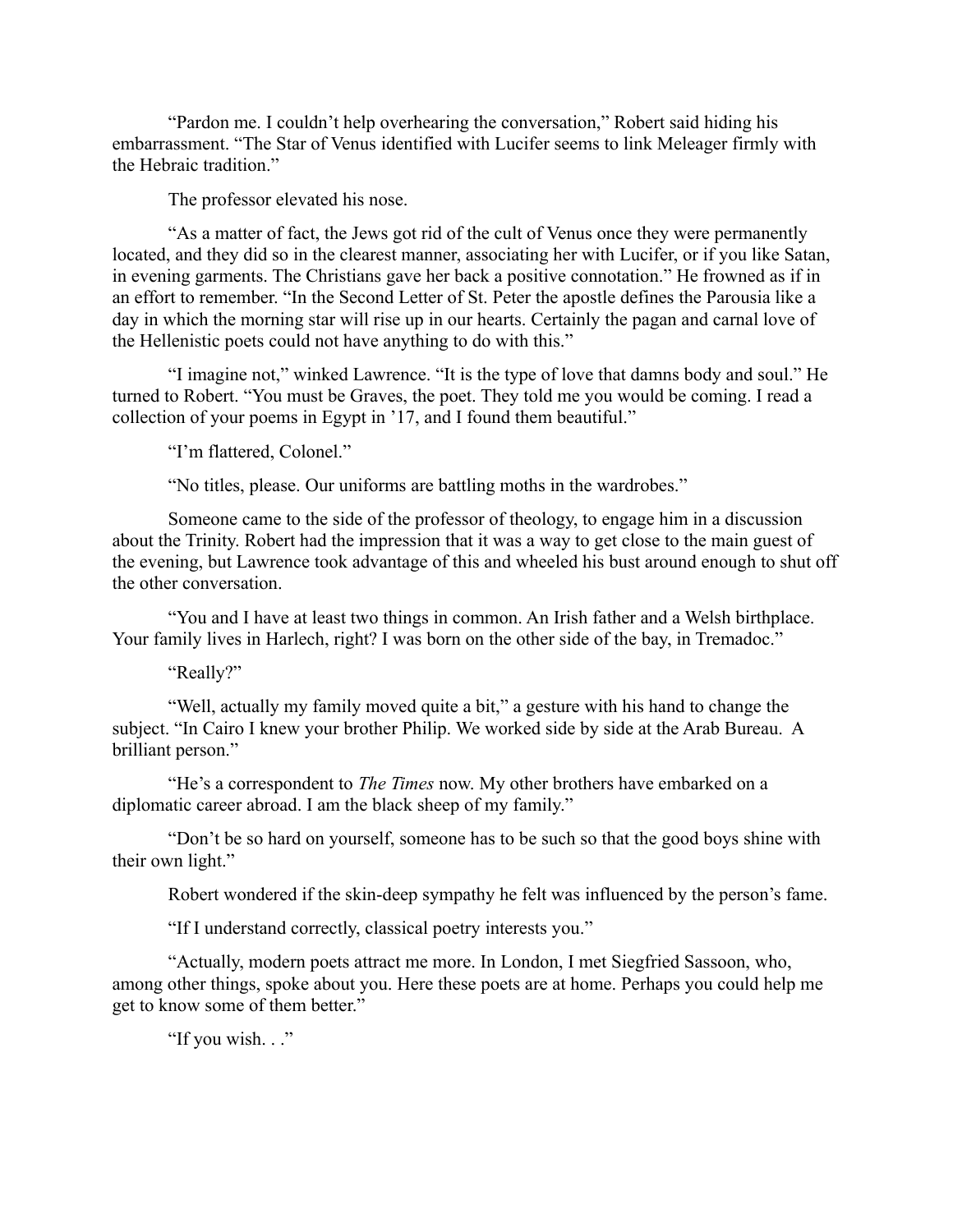"That would be splendid. I've been out of England for too long and I need a guide."

"I hope to be up to it."

"Ah, on the contrary, Graves, I hope I am. The justification for my academic scholarship is clear: I must write my account of the war in Arabia. I need the best prose."

"Do you think that the poets can be useful"?

"For what I have in my mind, yes, without a doubt. Once I asked Charles Doughty what he went searching for in Arabia, and he answered that he wanted to redeem the English language from the swamps where it languished since the time of Spenser."

"A noble challenge."

A ruddy-faced dean made his way to catch up with them.

"Ah, here is one who can give us an authoritative opinion. They were discussing the necessity for a naval blockade of Russia. You, Colonel, don't believe that it is a vital need?"

"I would define it rather as a vocation, Professor Chambers."

The man stroked his moustaches.

"I'm afraid I don't understand."

"Russia, Ireland, the Middle East. Repressing revolutions is the national attitude at this moment. I ask what success we hope to gain."

"As for Russia, we don't have a choice," insisted the professor. Or the Bolsheviks will spread as far as our shores."

Lawrence slightly inclined his head thoughtfully.

"To exchange our level-headed Lloyd George with a charismatic leader like Lenin. God forbid, the country would not survive the shock."

The other pretended to catch the spirit of the provocation.

"Don't tell me you sympathize with Lenin, Colonel?"

"I content myself with envying him. He succeeded where I failed."

The reply put out the professor's smile.

 "I beg to be excused," said Lawrence. There was no need to add anything else, nor to make his way through the men in white tie and tails. He simply escaped, slipping out from the side, out of reach of any further question, like a servant who has completed his duties and takes leave of his masters.

Robert found himself following him without thinking. He even imagined they would directly leave the hall to move the conversation elsewhere, far away from the caryatids of All Souls. Instead, everyone's looks accompanied them to two armchairs.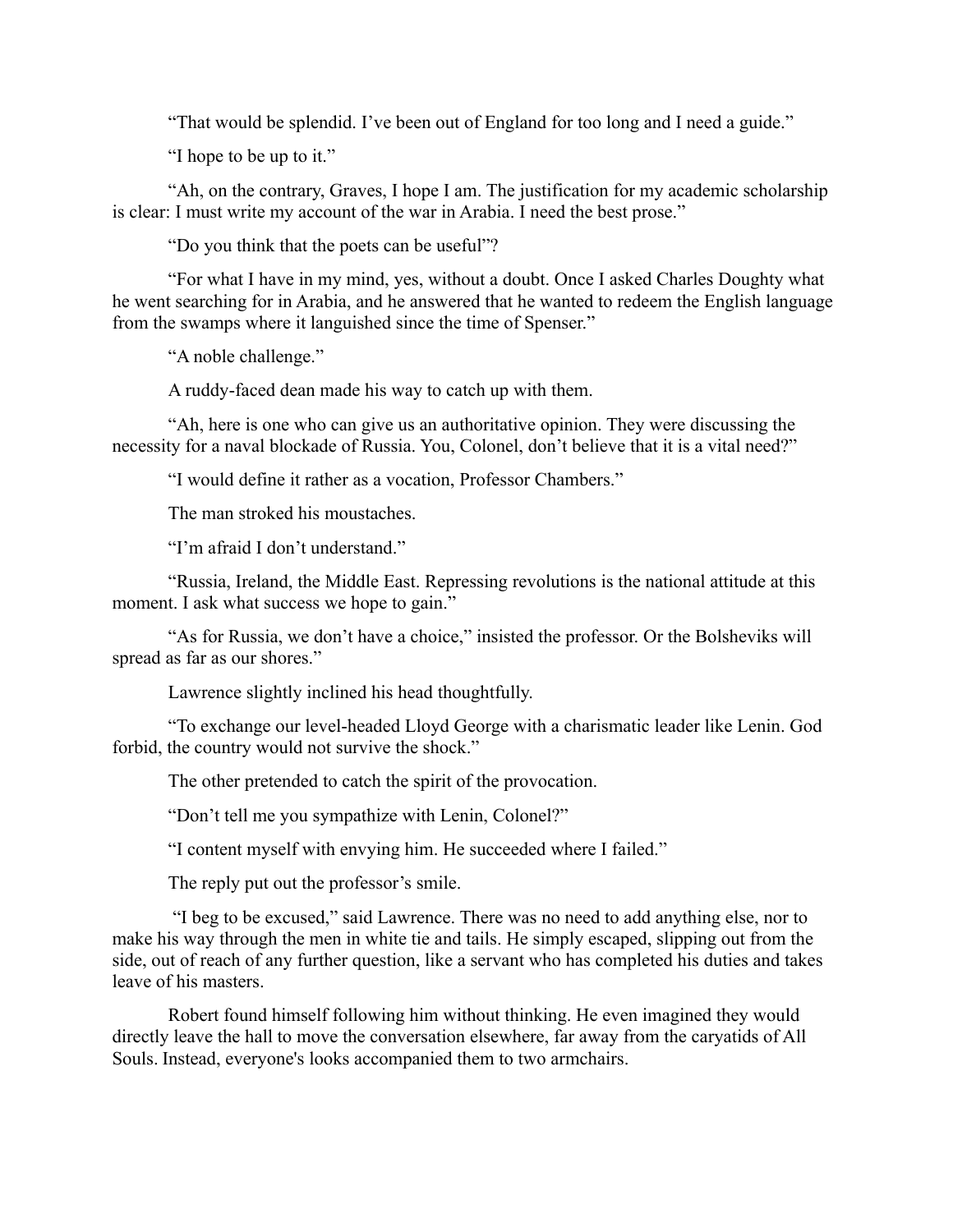"I think Chambers is upset," said Lawrence. "I didn't want to offend him. You, Graves, what do you think of socialism?"

"I'm a socialist."

"Forgive my frankness, I should have thought so. Perhaps you also signed the Document of Oxford."

"You don't have to be a socialist to sign it, Mr. Lawrence. Common sense was enough."

"I agree. Anti-German hatred is a propagandistic absurdity."

"Many believe that the conditions for surrender imposed on Germany sooner or later will end up sparking another war."

"They are totally right. In the coming years we will pay dearly for the mistakes made at the Peace Conference. And not only, however, with regards to Germany. Trust me, I was there. Perhaps we could have less gloomy topics to discuss. Maybe tomorrow at breakfast?"

"Most willingly."

"We will finally talk about poetry. And, if it doesn't disappoint you, my name has become awfully cumbersome; leave it alone."

"No titles, no names. What can I call you?"

"Two letters are enough. To friends I am T. E."

11. A Second Life

Jack finished putting the dishes back in the cupboard and moved to the drawing-room, buttoning up the sleeves of his shirt.

"Are you finished?" he asked the young girl sitting at the table.

She raised her eyes from the notebook.

"Almost"

Jack peeked over her shoulder, absentmindedly. He had to find time also for his own work, the examinations were closer than he thought.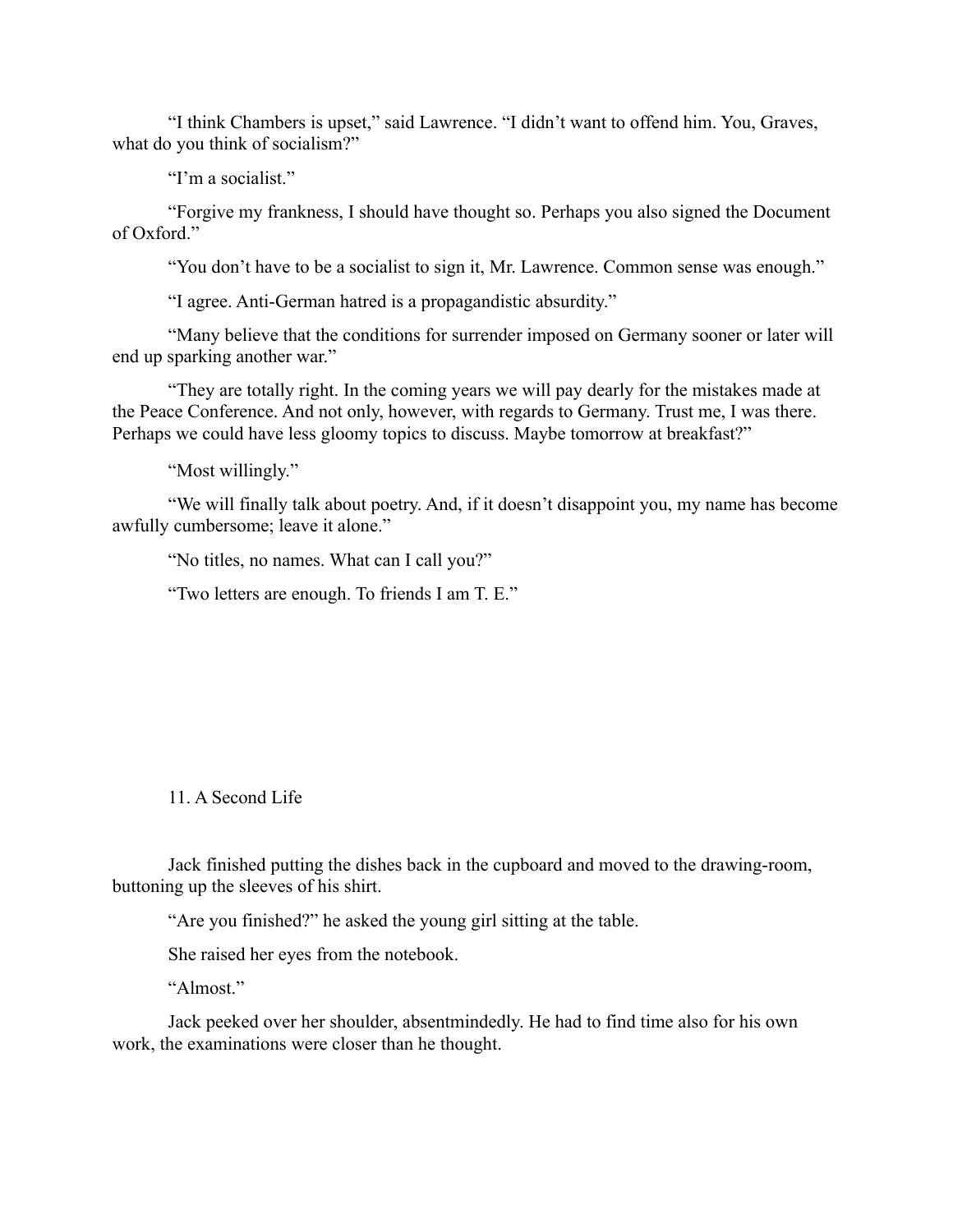"Jack?"

"Yes?"

"How old are you?"

"Twenty-one."

"And when will you marry me?"

Jack pretended to tweak her ear.

"Stop it, Maureen. Finish your homework."

"You're only ten years older than I."

The wicked tone of the young girl was artificial and pitiful.

"Your mother will get angry."

"If we get married?"

He looked at her disapprovingly.

"If you don't finish your homework."

He cut short the conversation and sat on the armchair near the window. He kept looking at her for a few minutes. She was sitting composed, simpering, dandling just one leg, the point of her patent leather shoes grazing the floor. She was wearing overalls, by now very short, and Jack noticed that her body was not anymore that of a child. Of course, this was not a good reason for her to bluntly inform him that she had matured. This was the job of women, she should speak about it with her mother. Perhaps if they had been brothers it would have been less embarrassing.

He felt a heat wave rising from the bottom of his stomach up to his ears. He hurried to redirect these thoughts to the hard domestic necessity: He noted that he would have to put aside the money to buy her new clothes, in her right size.

He started tidying up his notes, but his gaze immediately wandered to the fabric's weave, the fabric that covered the armrest. Cheap stuff already worn out. He closed his eyes, for just a moment, enough to gather ideas, enough to doze off.

A touch of a hand. Over him a placid smile, maternal.

Jack lifted his head from the backrest.

"I fell asleep."

He searched the room with his eyes.

"She's outside playing," she assured him.

"I've done the shopping. It's in the kitchen."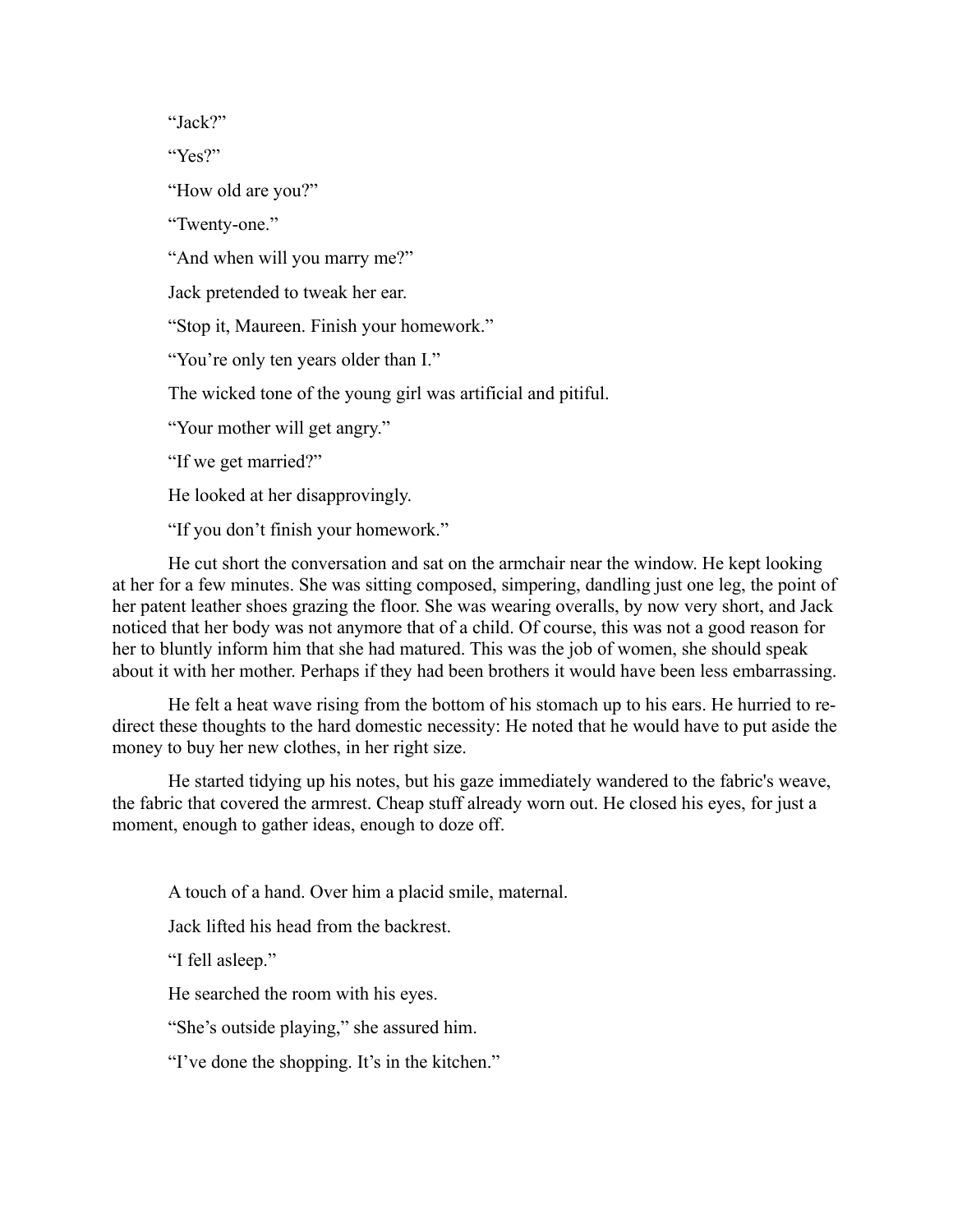Jack tried to stand up but she held him back.

"Why don't you lie down on the bed?"

"Better not." He delicately pushed her aside and forced a smile. "I would sleep until two in the afternoon tomorrow."

At that moment he noticed the envelope in the woman's hands.

"News?" he asked hesitantly.

"Nothing new." She looked away to hide her disappointment. "The Beast won't give us a penny more."

Jack blushed. He was embarrassed when she mentioned her husband in this way.

"Not even for Maureen?" he asked.

"This is his way of taking revenge."

Jack clenched his fists.

"It's terrible."

"Yes." She turned to stroke his face. "We're too much of a burden on you."

"No, I didn't mean this. . ." he hurried to say. "For you, for your daughter."

Janie Moore remained silent, and Jack watched her while searching for words to explain thoughts that troubled him. The thin mouth, the hair gathered at the nape of the neck, the smiling eyes that not even sadness could entirely wipe out. She was not beautiful, even if she did not look her age. She was keeping an obstinate dignity in face of the difficulty of life, which Jack ended up admiring.

"You're so young," she said, refusing to beat around the bush. "If you would like to leave us.  $\cdot$  ."

He took her hands.

"Stop it."

"We can't demand this from you."

"Don't say anything."

She again touched his cheek with the tip of her finger. She always managed to calm the anger that was boiling in his bosom. Her look reminded him of his mother's before illness blurred it. At that time he was not able to save her, but life was giving him another possibility. To fill in the emptiness of Paddy's death, to keep the promise.

She looked after him in the hospital, she welcomed him as the son who did not return. A lonely woman, who at forty found herself separated from her husband, with a child who was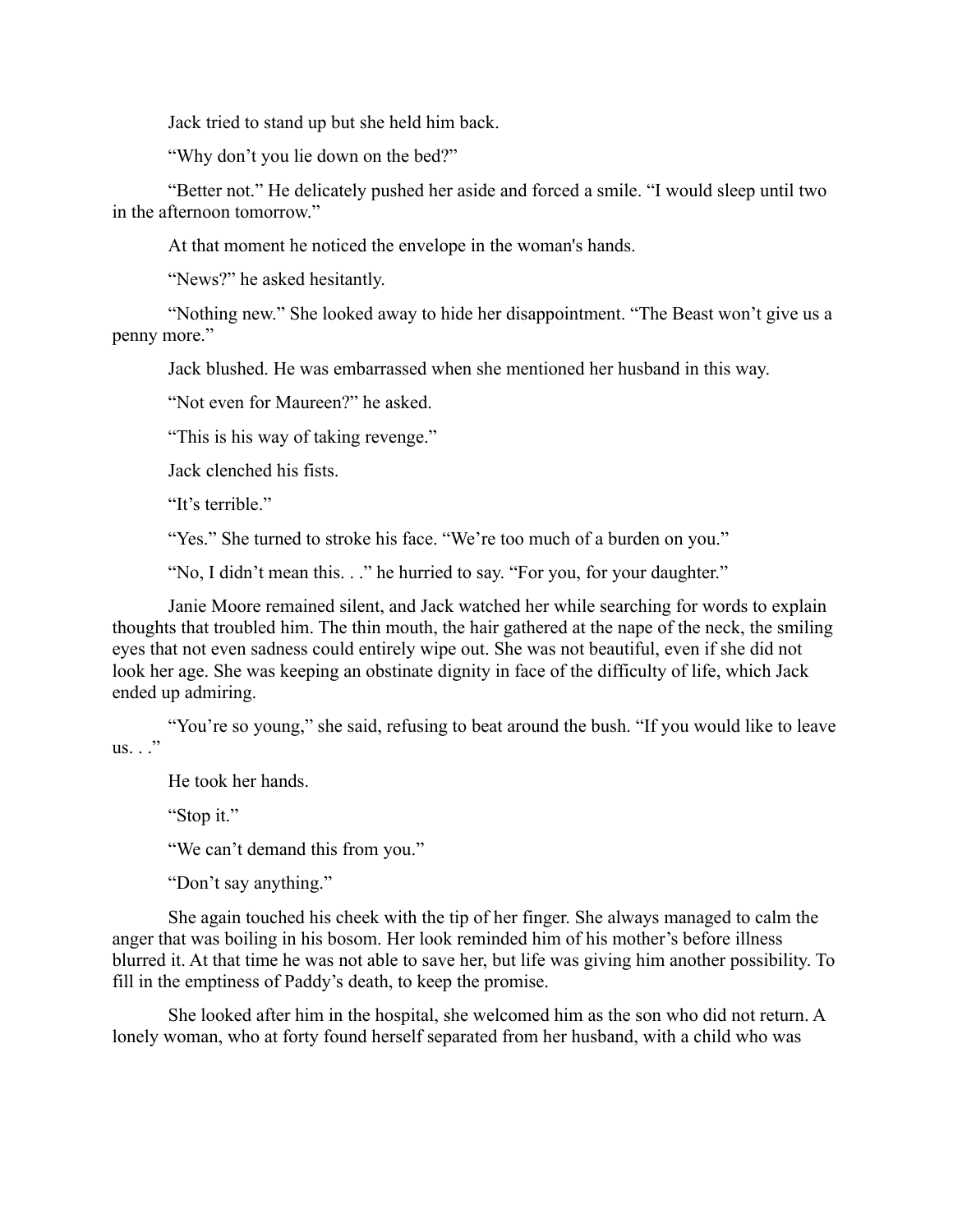growing up without a father or an older brother. Jack had become these two figures for her. His second life.

"I have to go," he said. He retrieved his jacket and notes. He kissed her on the cheek. "See you tomorrow."

She watched him leave from the window and turn into the street leading to the town centre.

When he passed through the college gate, he paused, undecided whether to climb the stairway quickly to his room. The bicycle ride had invigorated him and driven away his drowsiness, but he did not want to carry on any conversation. At least, not with Darsey. Yet he was sure he would find him there, ready to engage him in idle chatter. He could envision the topics that he would touch upon: the Christmas vacations, the exams, the new courses. . . He stopped in front of Shelley's Memorial in a quiet alcove. The statue of the poet's lifeless body, looked white on the slab of marble, as if laid in an invisible sea, supported by the Muse of Poetry and two bronze lions. He was barely thirty when he died, drowned in the Mediterranean Sea while ploughing its waters in a small boat. Perhaps that was the end he sought, consistent with a romantic ideal, or rather a tribute demanded by the gods in exchange for a short life, lived defying every convention.

He observed the nude body of the young man, reclining on his side, white and smooth. He seemed ready to be awakened with a kiss. The soft fold running between his shoulders and his hips, the small genitals, barely outlined, the lips half-open. There was something lascivious in the shapes that the sculptor had wanted to impress upon marble, a latent desire. Jack repressed the impulse to touch that tapered, white hand. He shuddered and looked up at the cupola. A blue sky frescoed the vault, a pale imitation of the blue under which the corpse had been lulled by the waves, all the way to an Italian beach.

Jack thought of how much hypocrisy was behind erecting the monument to the most famous student of the college, expelled for having written a pamphlet in support of atheism. The umpteenth martyr of Reason, to whom were due crocodile tears and a posthumous glory.

For a moment the words of his old tutor resonated under the vault.

*Faith is belief not knowledge, Jack. We have no definite proof of any religion, and if we consider it from a philosophical point of view, Christianity is not even the best one. Religions are mythologies, simple inventions of man.*

This thick-skinned Scot had helped him reaffirm his opinion, honouring him with methodical and meticulous discussions, which often led to an incontrovertible conclusion.

*Do you understand now how your observation was entirely meaningless?*

Jack smiled to himself, recalling those exercises of sobriety and rationalization. Years that were used to build a solid armour for his ideas and to discover something that he basically already knew: his destiny was literature. Not anymore the childhood fantasies in the attic, but the close study of the classics.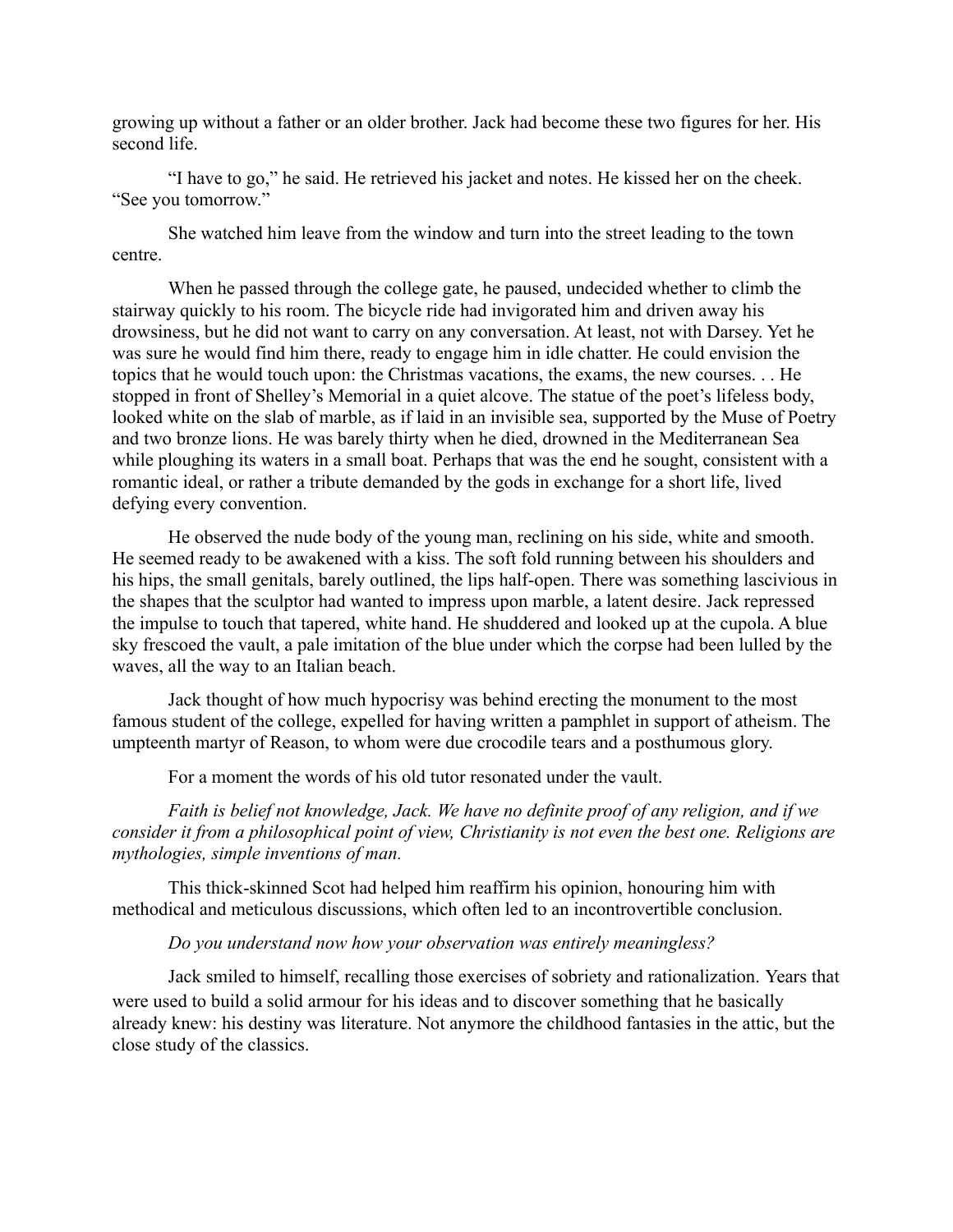# *You cannot dedicate yourself to anything else, boy. Resign yourself.*

That was the last sentence of old Kirkpatrick. It turned into a one-way ticket to Oxford, towards an expected academic career. That did not stop him from secretly nourishing a vain poetic ambition, writing mediocre and awkward lines according to critics. Another hard dose of reality, which had left a taste of bitterness in his mouth. Clive Staples Lewis, nicknamed Jack, who had survived the fogs of Ireland and the war, would not become a poet, but at best only the umpteenth scholar dedicated to literature written by others.

He started to walk and found himself in front of a staircase that led up to the rooms; he stared at it as an inescapable destiny. He began to climb up the steps slowly, without any hurry to get to his room, where he knew company lay in wait for him.

#### 12. Merlin's Cave

In the beginning was the *wara*, in the depths of the Germanic forest. Then the *varar* of the Scandinavian fjords. Truth, oath, faith. Betrayed by the Devil, the first of the perjurers. To his pointy tail was soon attached the verb *leogan*, "to lie," because the demon is also the first traitor and liar. When his deformed and cannibal servant, the *waerloga*, landed on the islands, the Scotsman took out the final vowel to harden his name and curse him. So, from the fogs of the Highlands emerged the *warlock*, the sorcerer, who now stood in front of him, in the hall of the rings.

"You must be Tolkien."

Clairvoyance is an enchanter's gift, thought Ronald.

"Don't be surprised. As the Director of the Museum nothing happening around here escapes me."

Professor Hogarth introduced himself and Ronald clasped his hand without looking into his eyes. He concentrated on the grey goatee sculpted on his chin.

"For example, I know that you like to stop here when there is no one around."

Ronald thought that the custodian must have revealed his secret.

"I. . ."

"Don't blame Harris, I beg you. He is a discreet person."

Perhaps he was really reading his mind.

"It was Lawrence who spoke to me about you," continued Hogarth. "I think he was very impressed by your chats in front of this case."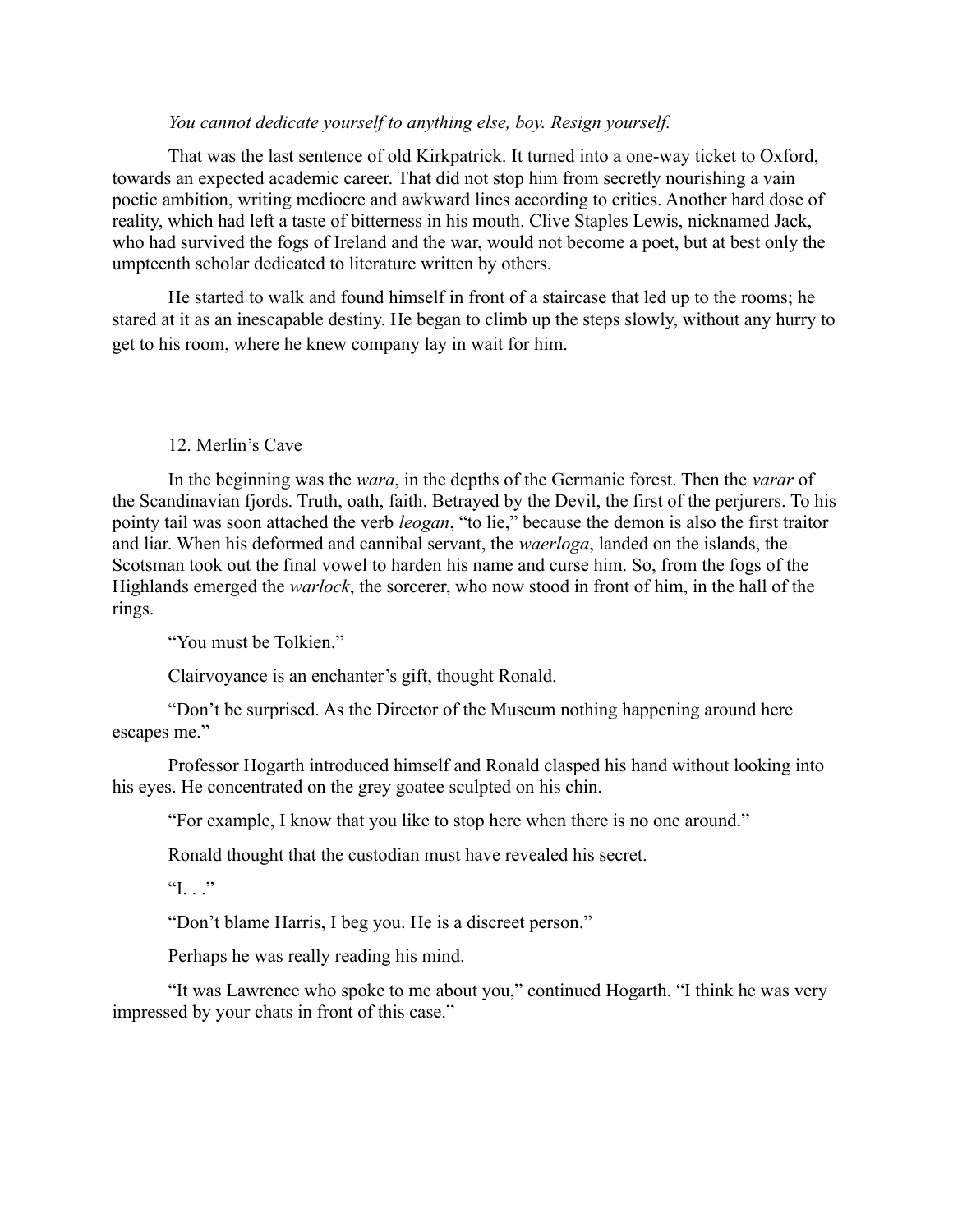"I must have seemed really naïve to him," said Ronald. "Unfortunately, I discovered who he is only after the meeting. I'm not up to date on the news."

"Of course, you prefer the past, like me." A smile under his moustaches. "May I keep you company?" He pointed to the room next door. "Come, I also like to wander among the relics when the Museum is empty."

While they were walking side by side, Ronald thought it was as if he was waiting for him, as if the whole Museum had been set up for them. Yet beneath the surface of his courtesy, Hogarth could hide nothing other than a reward for his assiduous attendance after hours. Ronald had returned here, hoping to meet Lawrence again, to speak to him more. For some hidden reasons he had realised that he was nostalgic for those brief moments of sincerity in front of the rings. The spectral apparition a few nights before had left him even more alone than the losses of the war. He wished he could get over modesty and try to speak of it to someone, maybe in the intimacy of an empty museum, even though now he knew that Lawrence was definitely not an ordinary person. He realised now how strange and puerile this idea was and wiped it out of his mind, while he let himself be led towards the hall of the Anglo-Saxon Period.

Crockery, brooches and hilts cleaned up of rust, the blades lost in battle that had decided the power in the island and now lie who knows where, between the ribs of skeletons, under layers of earth and musk.

Hogarth pointed to one of the showcases.

"You know, a few of these objects were retrieved by Lawrence. When he was a student he searched the countryside on behalf of the Museum. After all, we archeologists have the same job as you, Mr. Tolkien. We extract hypotheses and histories out of the splinters of time. From one syllable you can trace a word, a concept, and construct the meaning of one lost poem. From one capital of a column we reconstruct a period, a city. Have you ever wondered what drives people like you and me to turn towards the past?"

"I imagine it is the sense of perfection," responded Ronald. "The fact that it cannot disappoint us."

Hogarth nodded, looking upwards as if to read the answer on the ceiling.

"Not just that. Think of what drove Winckelmann and Schliemann and still guides our Petrie and Evans." The voice of the sorcerer was a trickle of tepid water. "It is the ambition to discover the battlegrounds of poetry, myths, religion. We search for Achilles, Odysseus, Moses. We want to see the face of the Gorgon reflected in the shield of Perseus and seize the Minotaur by the horns. My friend Woolley wants to find the city of Ur, where Abraham was born. What do you look for in this room, Mr. Tolkien? Perhaps Beowulf, or Sigurd. Names change, but it is the same story that repeats itself from the dawn of time. A powerful, wise king, sitting in his palace, threatened by an obscure menace. A stranger reaches out from across the sea to offer the necessary services, and this hero will carry out his mission. The King is Minos, or maybe Hrothgar, or Arthur on the throne in Camelot. The champion to put his life at risk to free the earth from the curse is Theseus, Galahad . . . or why not? Lawrence."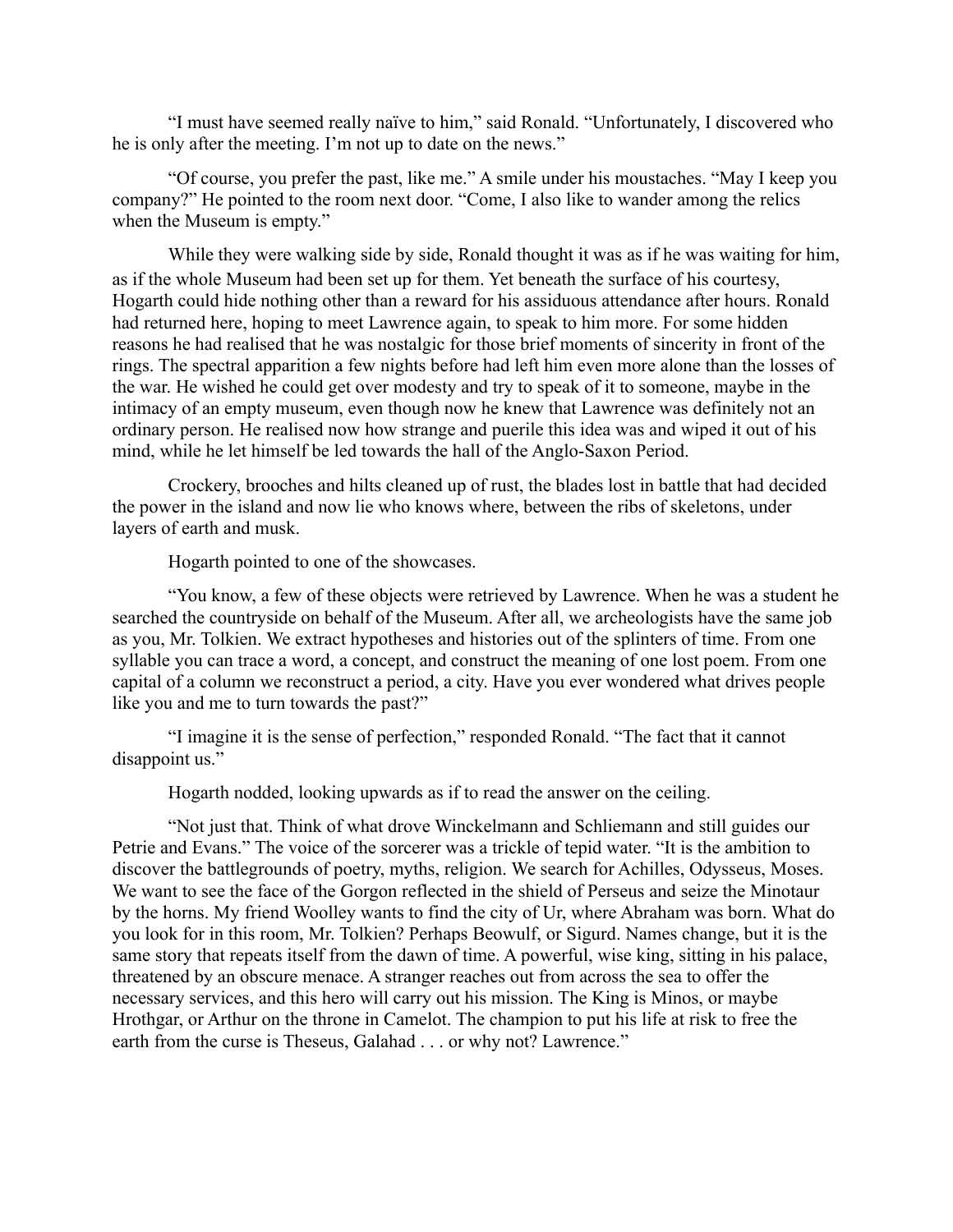They walked on. The professor crossed his arms behind his back.

"Whether we like it or not, we walk looking back. An archeologist transforms myths into historical reality. A philologist can reconstruct the poetic grandeur of the ancients. Whoever reconstructs lost worlds can imagine new ones. It is up to us to decide how to use the small creative force which is handed to us, and this is what Lawrence did."

"I suppose you're very proud of him."

Hogarth smiled with pleasure.

"I only gave a shy, stubborn, young man a small push out of here, toward the border that separate what we are from what we could become. But he chose his own destiny."

They moved slowly into the next room, with Hogarth continuously talking in the same enchanting tone.

"An Arab proverb says that he who lives sees many things, but he who travels sees more. Lawrence's first journey was through France, up to the Mediterranean. A sea means another bank with new people and uncharted territory, heavenly cities to be snatched from the sand of millennia. First Lawrence did this alone, with my blessings, then together with Woolley, in the Syrian Desert. Until our fate has been projected onto a wider scene and turned us into pawns of the Great Game. We all had to do our part."

They were going through the room of portraits. On the walls people from the sixteenth century choked by stiff white collars were observing them, ladies with small pets and daring hairstyles, a series of exotic looking noblemen. A Turk with his turban and pointed beard. A young Arab prince, draped with a rich robe. The black, laughing eyes seemed to mock the austere appearance of everyone else.

Ronald found himself at the exit without realizing it, unaware of the time. The sun was already below the line of windows, and a shaft of golden light crossed the atrium of the Museum.

"Perhaps you're wondering why I told you all this. Let's say it's my way of repaying you. You have accidentally helped me convince Lawrence that he can complete his work even with a pen in hand. To write a chronicle of war will be his most challenging task."

Ronald hesitated for a moment.

"This was most interesting."

The professor squeezed his hand.

"Come and visit me whenever you like."

Before descending the flight of steps, Ronald turned to look at the main gate of the temple which was closed with a strong thud, a seal of its precious treasure.

He reached the street and took the way home, mulling over the words he just heard. In such a brilliant and clear exposition, there was something unconvincing. Probably the fact that that night, when he met him in the hall of rings, Lawrence appeared like a little, nonthreatening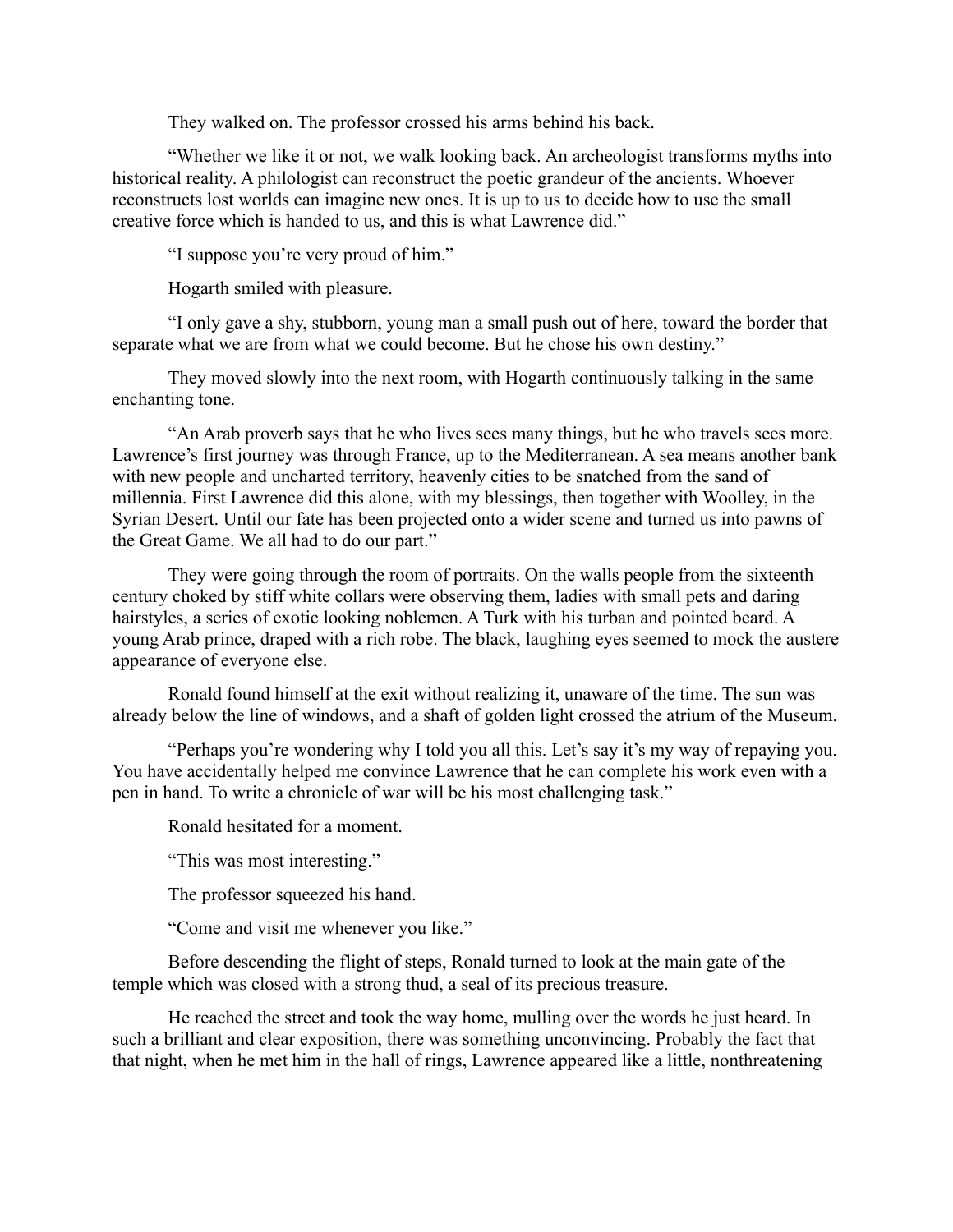man, full of doubts, in whom he even found the courage to confide. It was hard to imagine him as a new Achilles, whom everyone was talking about. It was even unfair.

He found himself at the corner of Alfred Street and noticed that he did not want to go home. He knew well why. Since the time he had hallucinations, strange shivers would run over him each time he sat in the study. He could not accept this, it was a macabre mind game that he could not put away in a box. And nobody with whom to talk about it. Instinctively, he walked up until the pub's sign: an eagle clutching in his beak a sheet with a swaddled baby in it. Ganymede kidnapped by Zeus.

The place was not yet crowded, he chose a small table in a corner where he sat and sipped a beer. On the opposite wall hung the photograph of a company of infantry, with their names written in pencil next to each one. Ronald wondered how many of them returned home.

He closed his eyes and saw again the narrow path leading towards the first line. He heard his panting under the weight of the backpack, his shoulders aching and his stomach up in his throat. On the day of his baptism by fire he could not eat anything. Like at the last supper in Bouzincourt, in the rear, together with Geoffrey, waiting for the respective companies to be sent to attack. The Somme offensive had been raging for days and was proving a useless massacre. Crouched on their mattresses, they saw the wounded multiplying into hundreds on stretchers, without arms or legs. Blood mixed with mud and sewage along the grooves of the trenches. Everywhere there was the odour of gangrene and decomposition. Above them, the muffled thunder of cannons, day and night.

He saw again the face of Geoffrey illuminated by a lantern.

*"Do you think Rob was afraid? That he realised it?"*

*"I know that at Boisselle it was terrible. The first wave*. . . "

They never felt so sad.

*"My God. If it must happen to me, I hope it would be quick. Any news from Chris?"*

*"He wrote to me. He heard about Rob. I told him that for me the TCBS is over."*

He opened his eyes, stood up and left his beer mug on the table. The fresh air of the night helped him drive away these rough memories and enter his home as if nothing happened. He hesitated on the threshold of the study, then cursed in silence and reached the desk. He opened a drawer. At the bottom there was a bunch of yellowed envelopes. He looked at them without touching them. On some was written in pen a heading now discolored: "TCBS", Tea Club and Barrovian Society. A bombastic acronym to designate four boys who dreamed of literary glory.

The voice of Edith from the kitchen announced that dinner way ready.

He closed the drawer.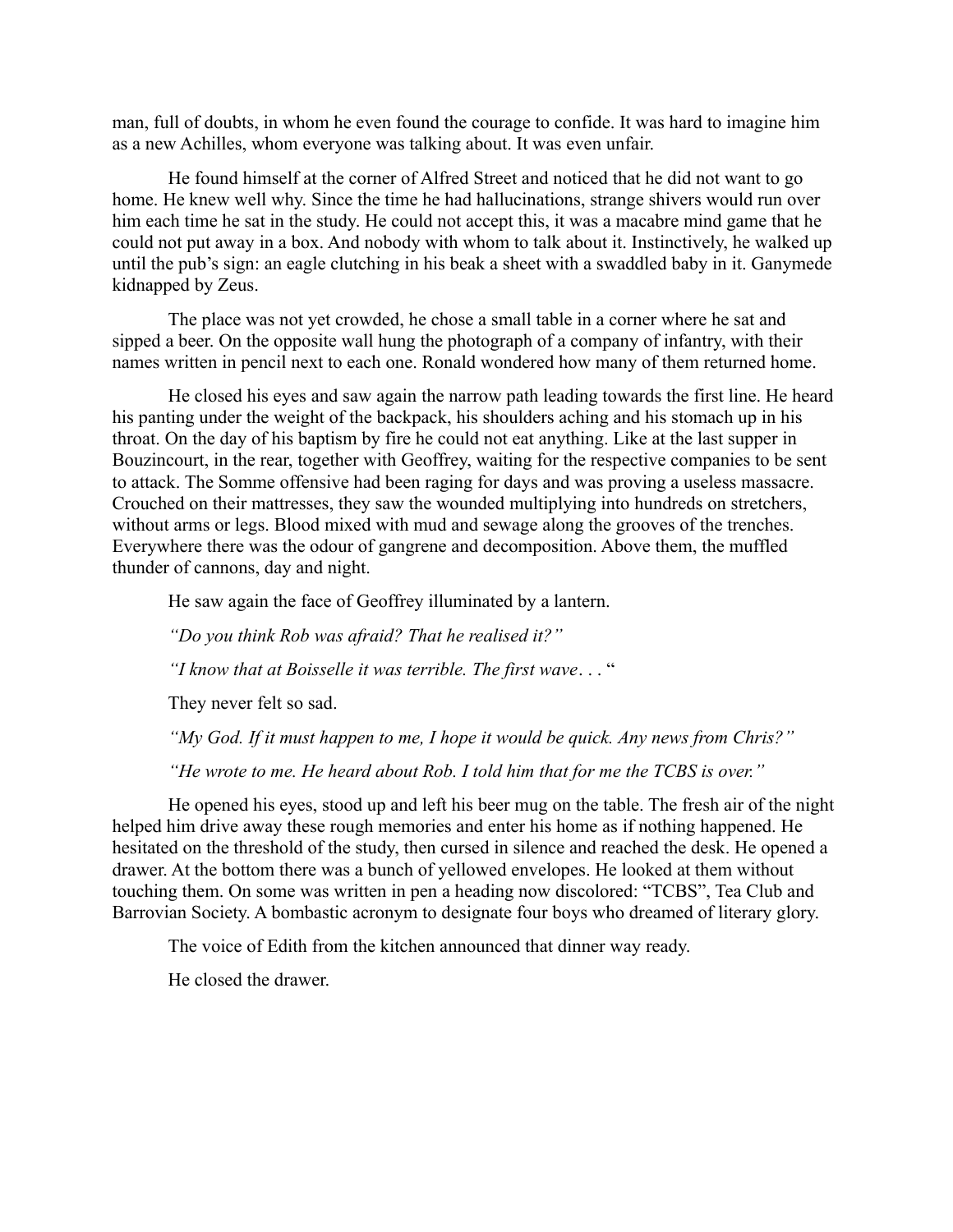Lord Dyamite Carchemish, North of Syria, September 1913

The cool tea darkens the glass. The smooth surface touches the cheek, the eyes close halfway in an expression of beatitude, while the freshness moistens the moustaches. The man peers at the comings and goings of the workers. They are moving slowly, randomly, crushing their shadows with their feet, as far as the sleepers. The wind suddenly stopped, leaving them locked in a hot air bubble that dulls the senses.

The other man seated under the tent finishes drinking and dries his balding head with a handkerchief. He, too, has moustaches, even more impressive, sprouting at the sides of the mouth like handlebars. The chair seems to sag under his massive bulk that makes it creak.

"We should have brought a team of German workers. I have said this to Meissner, but he didn't care."

"It will take only a little more time."

"More time than necessary and more effort. These men don't know discipline, they understand only the whip. I wonder how they expect us to build the railway with men with so little motivation." The man points with his chin towards the building site. "Look at them. We are truly in the Middle Ages here, for them it's not important to develop their own country."

The other pours more tea in their glasses.

"They are Syrians and Kurds. The railway is Turkish, built by German engineers. They work for money, not for glory."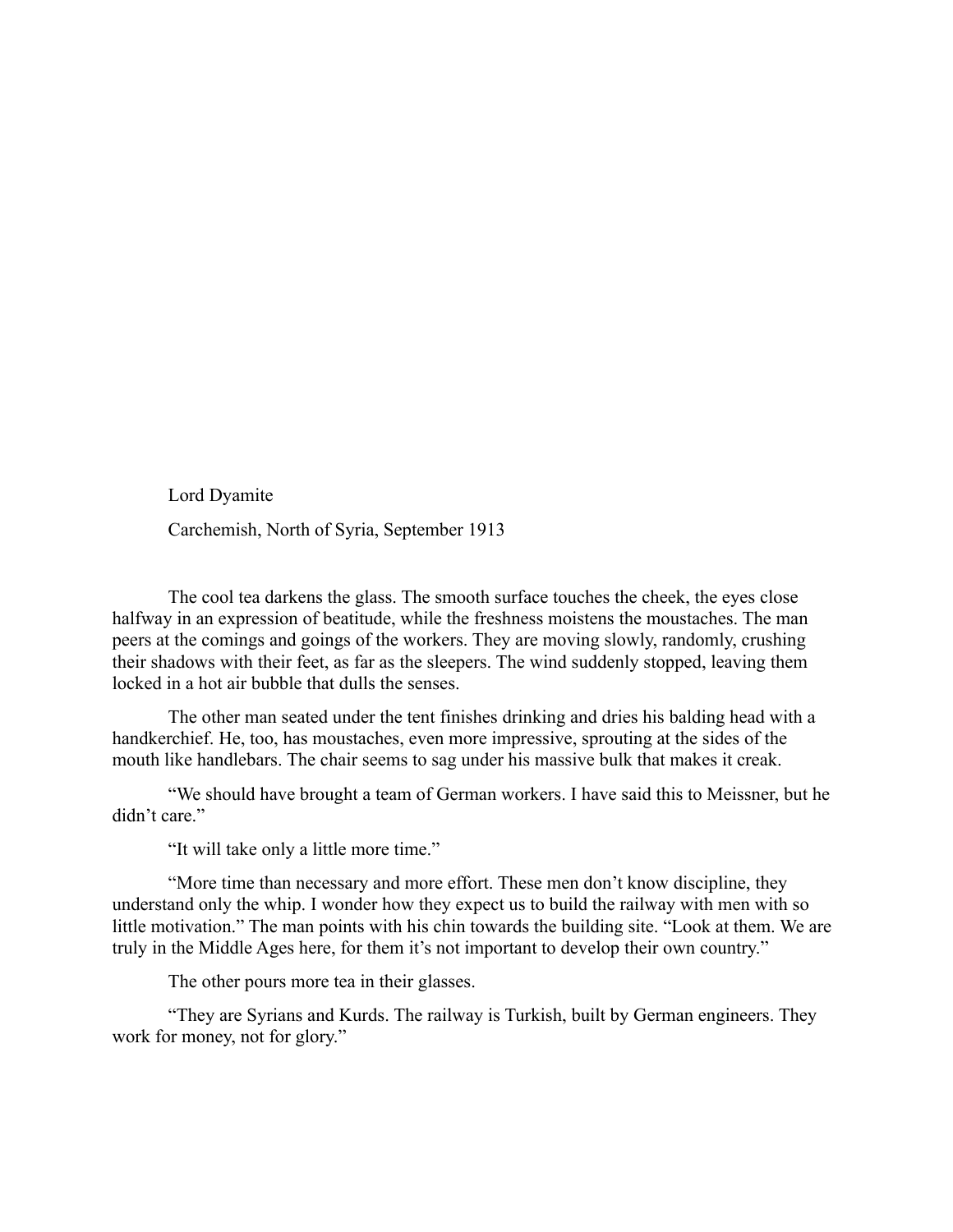His partner extends his legs and with a fly swatter beats his leather boots.

"You're naïve, Contzen. If it were not for us, they would ride away again on these mangy camels. Yet, it almost seems they are annoyed with what we do."

Contzen picks up his binoculars and points them at random at the parched clearing.

"A little ingratitude is an acceptable price to pay for beating the competition."

"Competition? The French, the Russians and the English want only to take each a piece of the Ottoman Empire. We work to keep it standing. Indeed, on the railroad tracks."

The bald man sneers, amused at his own irony, as the binoculars of Cotzen slowly glides over the horizon.

"Now it's you who's naïve, Grindel."

The other does not respond, finishes drinking his tea and inserts a cigarette in his black cigarette holder. He lights it and puffs out the smoke, turning his head backwards.

The binoculars stop.

"If it is of some solace, even the British are slowing down."

"Because they pass the time spying on us."

Cotzen lowers down the binoculars.

"They are archeologists. They gather clay bits and statues. That Woolley is an easygoing fellow"

"He thinks he's the master acting as a host. Typical of the British. What can you tell me about his assistant? He seems to always hang around here, speaking to our workers. I think he's collecting information on our business."

"Many of them work also at the excavation sites. No one here does only one thing. Not even we." Contzen picks up his glass and takes long sips, then places it again on the table, peering at Grindel sideways. "From Berlin they ask us to do some deeper digging. Perhaps if they use the word *drilling*, the Turks could take it badly. And if we discover petrol, what shall we do?"

Grindel stops smoking.

"And if the British discover it? Maybe when they are looking for statues?"

Contzen lifts up the binoculars again so as not meet the eyes of the other.

"Whatever happens, we all know what awaits us. It's only a matter of time."

There is a bitter tone in his voice. Grindel seems pleased at having swept away the sarcasm of his partner and tries to do the same with the flies that buzz in the tent.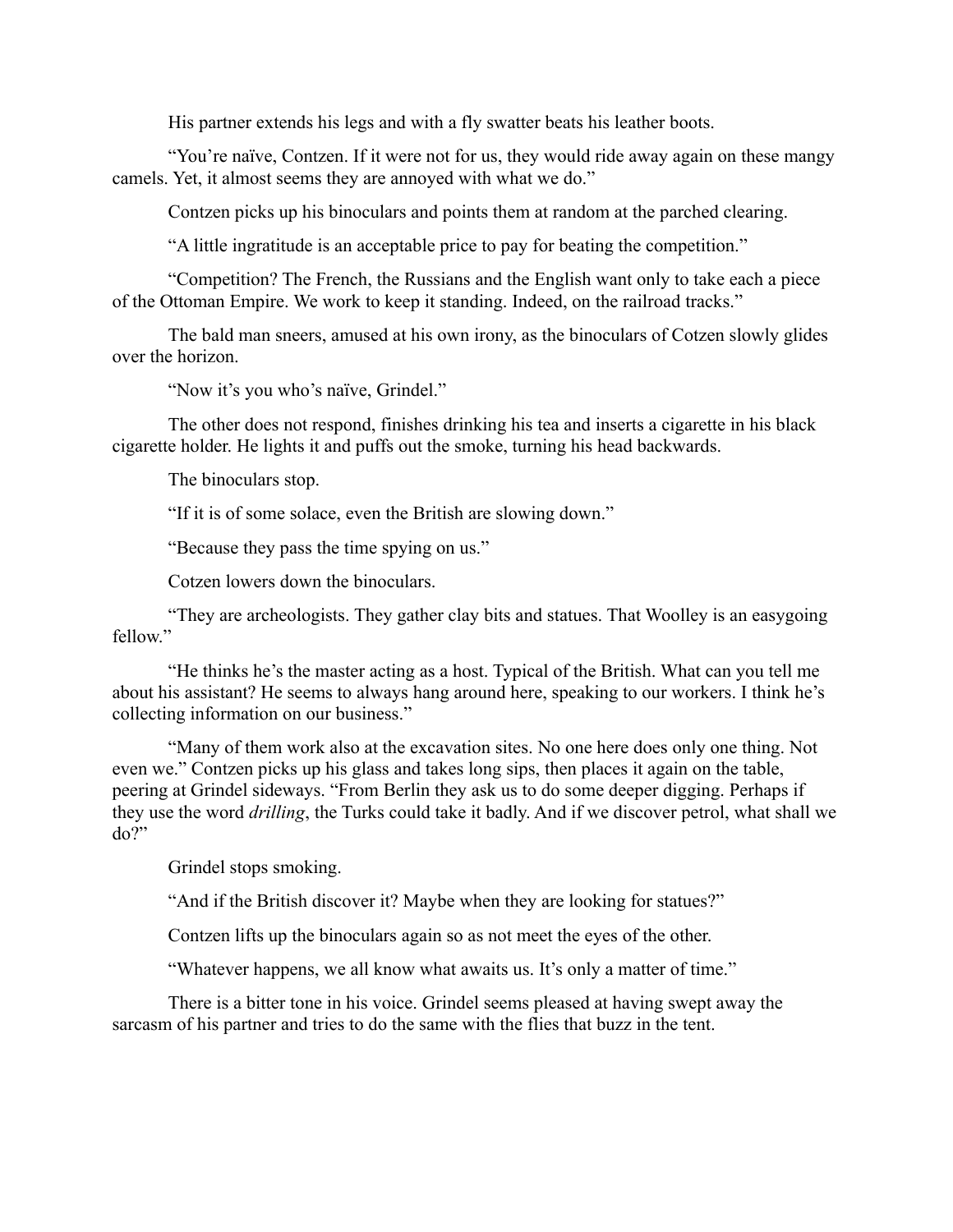Contzen's lenses frame a movement at the edge of the clearing. A group of men walks behind an approaching figure.

The fingers put in focus a small, tanned, short man.

"What is the name of Woolley's assistant?"

The other touched his forehead with a thick finger.

"Lorenz, I think. Something like that . . . a busybody."

"A bold busybody. He's crossing the clearing at high noon, and he looks like he's coming this way."

Grindel sits up in the chair which produces a sinister squeak.

"What the devil does he want?"

Contzen does not answer. He stands up under the tent to receive the Englishman. He watches the small figure approaching: He is wearing an Arab headdress for sun protection. The workers stop and let him proceed alone. He plants himself a step away from the shadow line, as if he had reached a pre-established and impassable point.

"Greetings."

"Good morning."

"A nice walk. Can we offer you some cold tea?"

"No, thank you."

The young man looked icily at the shoulders of Contzen.

"This morning your engineer attacked my assistant."

The amazed look of Contzen does not produce the least effect on the Englishman's face.

"Herr Grindel didn't attack anyone, I guarantee that. He whipped a worker because he wasn't respectful."

"And you don't define this as aggression?"

"Certainly not," intervenes Grindel. He comes forward swaying on his legs. "It's ordinary administration. It's not possible to avail ourselves of natives without whipping them. Here, it happens to us every day. There's no other way."

Silence. The small one fixes his eyes on the giant's face, who stands above him at least one foot.

Contzen observes the scene, dumbfounded. The workers are close together in a semicircle behind the Englishman, remaining at a distance, but looking at Grindel, who could knock the Englishman down with one hand.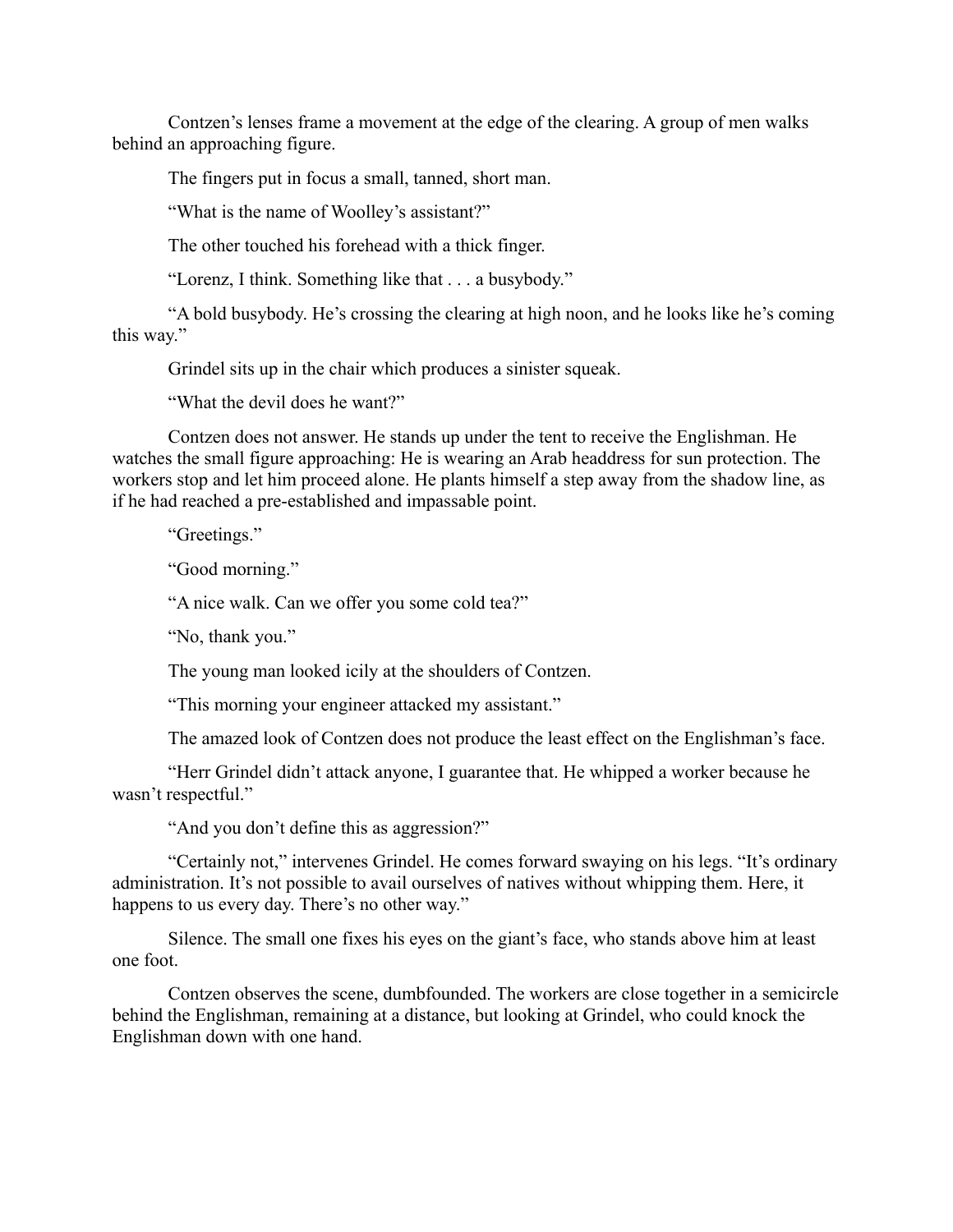The young man keeps his hands along his sides and talks in a firm voice.

"We've been here longer than you and we've never whipped even one of our workers. We won't permit you to start doing so."

Grindel, red-faced, assumes an air of forced amusement and seems to be about to burst out laughing, but the laughter breaks up at the wall of dark faces, hardened by heat and fatigue. He becomes serious.

"You English always think you're the rulers."

"You don't understand. You have humiliated one of the villagers. In these parts, it isn't something that they forget. You must immediately apologize."

"Are you pulling my leg?"

"Not at all. Otherwise I'll be forced to whip you to give these people satisfaction."

Grindel clenches his jaw, forearms pumped up, hands close to his belt. He is about to respond, but Contzen hurries to drag him away to the tent.

"We don't need a diplomatic incident, Grindel."

"How dare he come here to threaten me?" The face of Grindel is red as wine. "He's lucky if I don't send him back with a kick."

"Stay calm and listen to me. The work has to continue, the workers need us. Give your apologies and end it here."

The other, pale-faced, looks at him,

"Are you serious?"

 "Don't be foolish. Do you want to make it a State affair? I am the supervisor of the workers. It's up to me to decide what's right. Do as I say and let's not talk about it anymore."

Grindel stares at him for a long time. Then he puffed in annoyance.

"To hell"

He advances again. The Englishman has not moved one step.

"I apologize to you."

The little man shakes his head.

"Not to me."

At a gesture from his hand out emerges from the group a brown, beardless boy.

The German gives out a half-resigned grunt.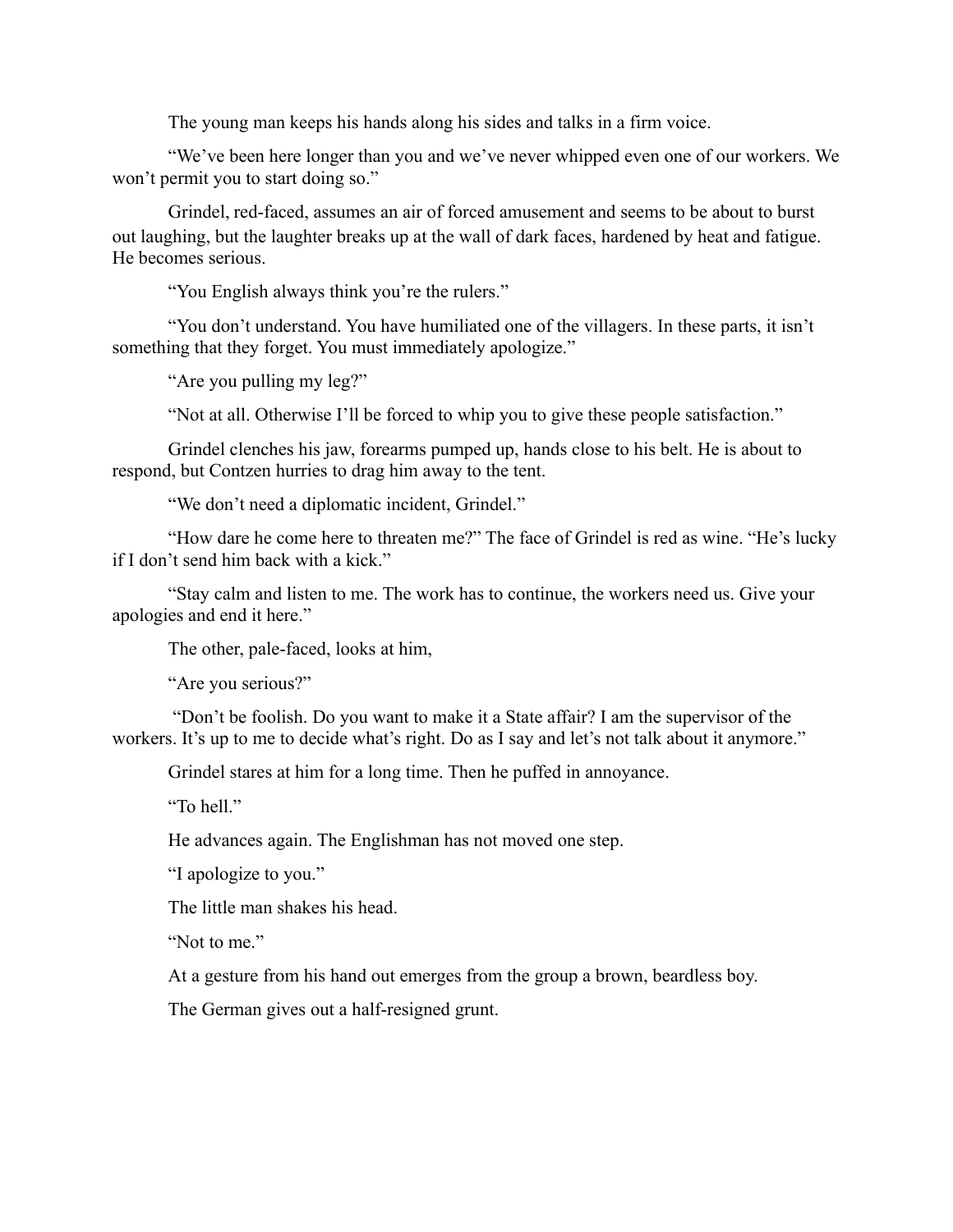"I apologize." He moves out of the shadow, into the middle of the Arabs, and plants his big legs as if he would challenge them aloud. "I apologize to him and all of you. Are you satisfied?"

The Englishman bows slightly in a gesture of leave-taking and turns on his heels. The workers follow him, some still glaring at the moustached giant, who is facing them daringly, until the last one also turns around to go back.

Careful that his partner would not notice it, Contzen breaks into half a smile as he watches that strange character mingling with the others.

The breath of the river enters the window of the barrack in brief gusts. *Fererehat*, the Kurds of the camp call it. Wide flowing water. Father Euphrates.

The flowing current along the banks could tell the history of humanity. The man looks out and thinks that it all began here, and there is no other place where he would like to be, among the ruins of time, to snatch the treasure of the ancient sovereigns of Mesopotamia from the earth. A king among kings.

 He deeply inhales the freshness of the night, pervaded by the slurred songs of the workers around the fires. He claims to recognize one by one of the dark shapes who descend to the river and return to sleep under the tents, awaiting another day of heat and fatigue.

A rustling of pages pushes him towards the inside of the barrack, permeated with the odours of spices that flavoured the dinner. By the light of the lamp, the face of Woolley is tense under the stress of writing, his hair disheveled at his forehead. This man taught him much. To remain stooped for hours, sweeping the sand from a shard, equipped only with a small brush. To discover where to excavate, matching history with common sense and instinct. Selecting men on the basis of merit. Paying them well so they would not be tempted to traffic in relics and sell them in the black market. Above all, to pursue knowledge and not to get tired of doing it.

Woolley notices that someone is looking at him.

"Shipping papers." Almost an apologetic tone. "They may be the last."

The younger man seems dumbfounded.

"At the end of the year we leave," adds Woolley.

"Is it because of what happened today?"

With his hand Woolley drives away the images just evoked.

"Oh, no, that windbag had to be put in his place." He indicates one letter on the camp table. "New provisions from home."

"Hogarth?"

Woolley nods.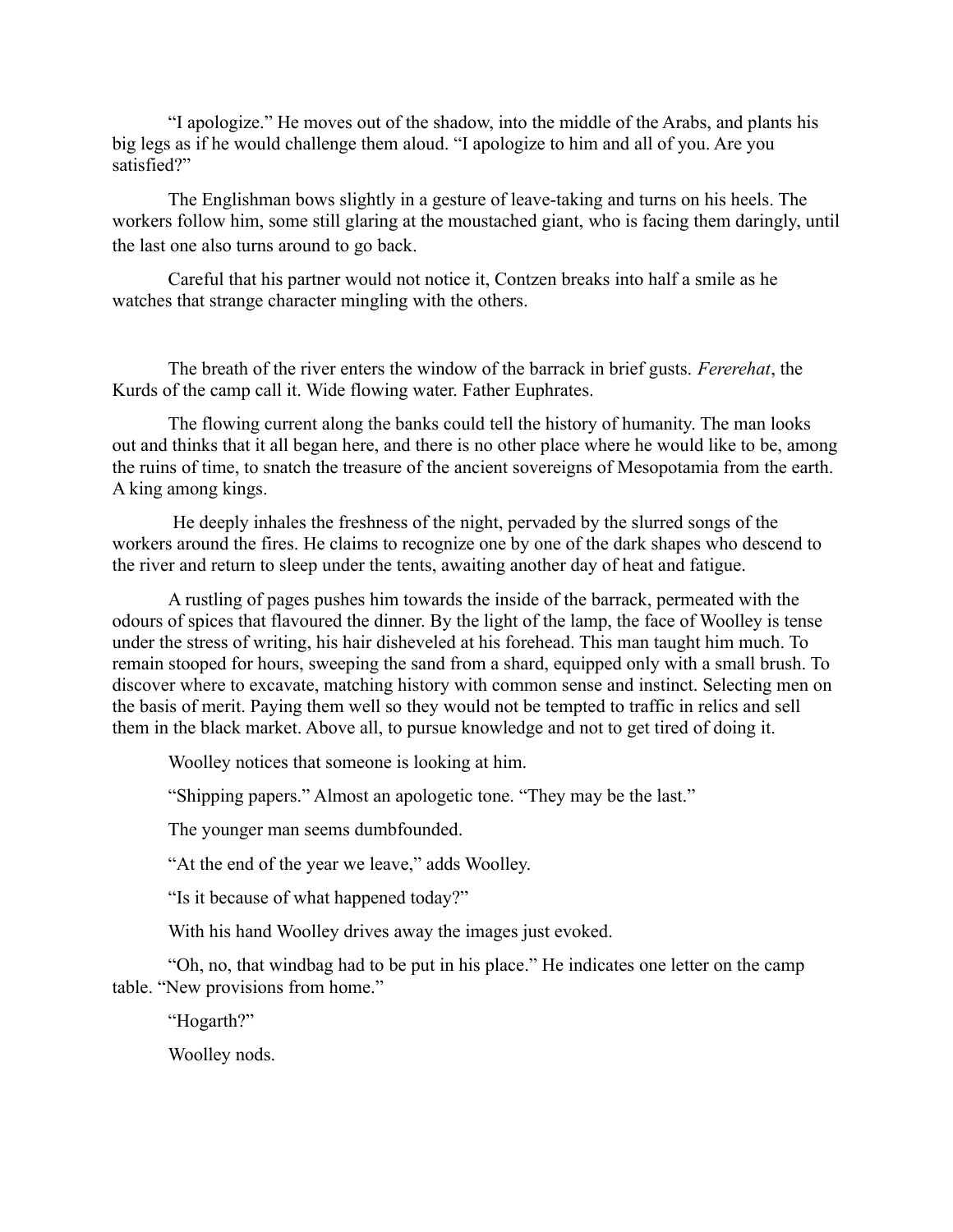"It seems that the maps of Sinai need to be updated."

The news forces the young man to sit on the camp bed.

"So it's about to start?"

"Yes. Hogarth is convinced that in one year we'll be at war."

"Sinai" . . . repeats the young man to himself. "The Turks will suspect."

"Let them suspect. The ambassador obtained permissions. It will look like an archeological expedition on the trail of Moses." A deep sigh. "I hope we'll have time to return here for the last packing and boarding up of the digging site."

They remain silent for a long time, thinking about what lies ahead.

"What will we do when the storm breaks out?" asks Lawrence.

Woolley folds the papers.

"We do our part. As we have done up till now."

Time to lie down, and the lamp is put out with a blow. Darkness takes over the space between the two men, leaving them at the mercy of thoughts.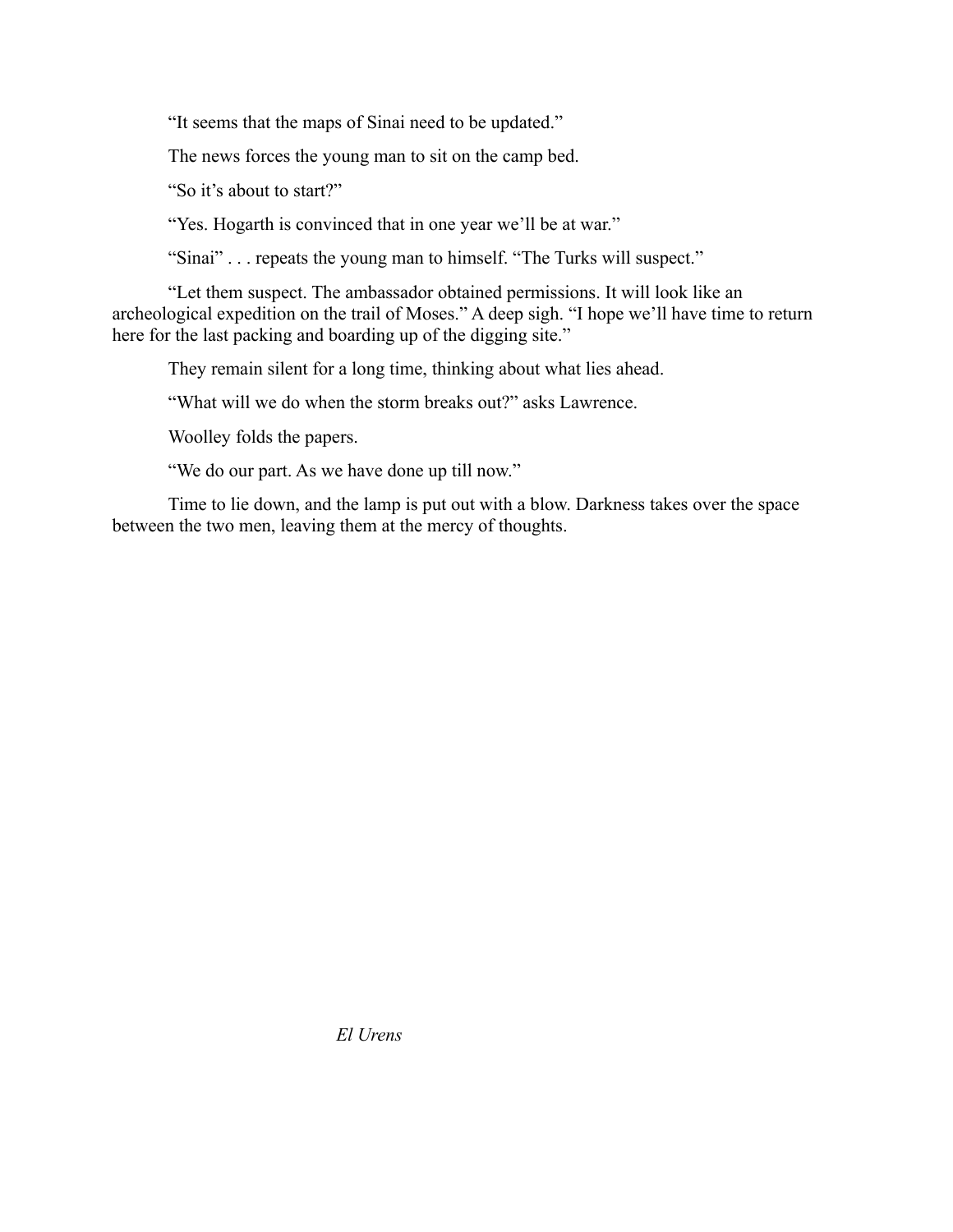*Winter 1920* 

13. Renascence

The train slows down to a halt with a clanging of helmets and mess kits. The last jolt draws curses from the soldiers.

# "*Wake up!"*

The door is thrown open on the platform and the men jump down, clumsy under the weight of their backpacks, hands protecting eyes from the reflection of the white sky. In front of them on the wall of the station, scrawled in faded letters, is the word "Béthune."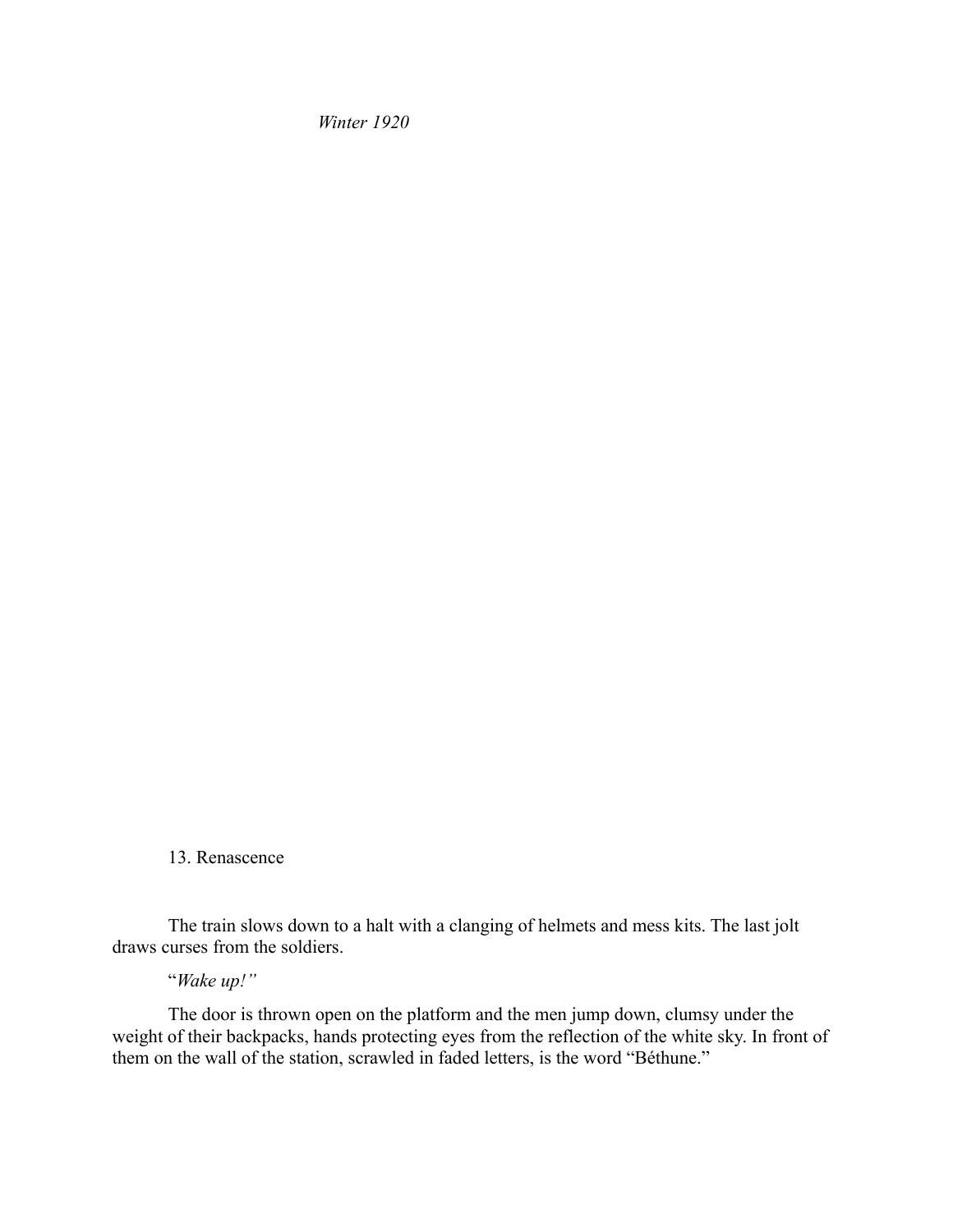## *"Wake up!"*

Pushed by the sergeants' shouts, they form a sleepy line along the muddy street that skirts a group of small houses, similar to mushrooms that sprouted after the rain. The order for singing is given and the dirge starts, while a gang of skinny boys come out from a hideout and run along the marching columns.

*"Tommee, donnez-moi viande en boîte! Donnez-moi viande en boîte, s'il vous plait, Tommee!*

*"Wake up, Robert!"*

The elbow roused him. He took a few seconds to regain consciousness, while the regiment's song flowed into the voice of the professor of literature. He was talking about Coleridge.

"You were dreaming with your eyes open, again" whispered Edmund.

Robert thanked him with a touch on his shoulder. It often happened to him that he was enraptured by images and memories, the sensations were so vivid as to involve the senses. He smelled again the stink of cow carcasses, outside the village of Béthune.

He tried to focus on the lecture, but the subject did not help. He almost repented of having dropped the course on Classic Literature for that on English Literature. These professors knelt in worship at the graveyards of the eighteenth-century poets. Even the instructor of Anglo-Saxon would read *Beowulf* recommending not to waste time looking for some literary value in it. The rude Vikings who had sung the story of their ancient hero could not have anything to say to the contemporaries. Literature could flourish only in the languid Lake District, certainly not in icy Denmark. Not to mention "modernism": a word to murmur in the corridors, careful that no professor was nearby.

That sea of academic conformism swelled in the storm of trimester reports to the Council of the Institute, where old black-robed gargoyles stood in judgment over the students' essays. It took little time for them to overcome the intimidation vis-a-vis the young saviours of the country and to regain the prewar complacency, without caring about those who had shed blood to allow them to rule again. The most common reproach was to have a literary taste. To prefer meant to select, and selecting could induce the temptation to excel: a heresy hardly less serious than sodomy and cohabiting in *more uxorio.*

Yet it was as if they were now meeting some passive resistance. Those veterans who had abandoned their uniforms for the black robes, started doing something new: They looked at each other and recognized each other. The words would soon follow. The facts, perhaps. Some signs were already noticeable, voices, phrases in the Common Rooms and courtyards. All in all, a new year had begun, rather a decade. The year 1920 treasured the expectations of many.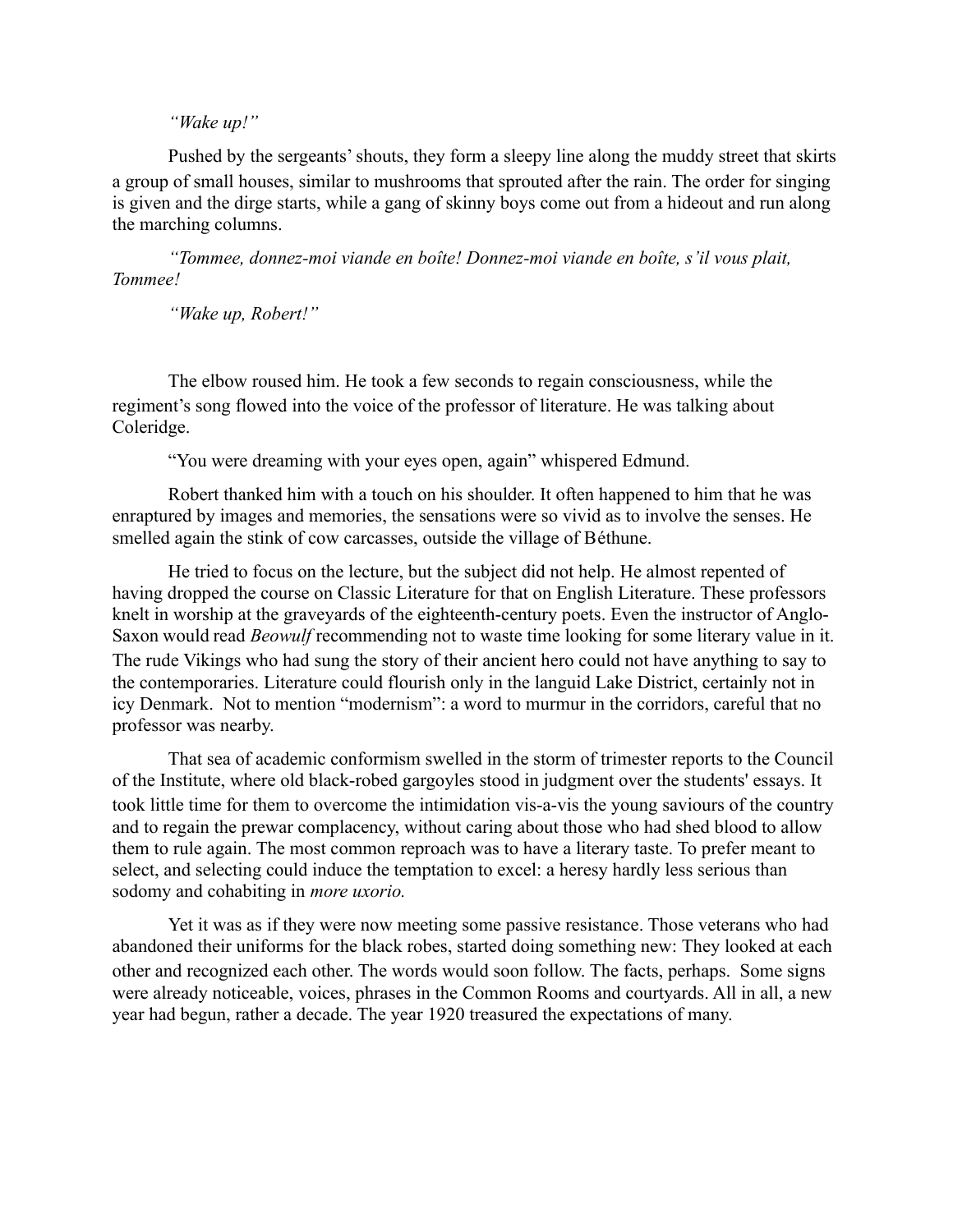When the professor finished speaking and dismissed the class, Robert stood up in a hurry attracting everyone's attention. He signaled to Ed.

"Let's go. It's eleven, he should be awake."

"He takes it easy."

"He writes at night."

Lawrence touched the clay statuette on the shelf. It represented a Hittite horseman, he said. A memory of his digging sites at Carchemish, before the war. He had pulled it out of a child's tomb, dead for four-thousand years.

"It makes you sad, eh? The objects that we select to carry with us tell our story. They are nothing but things, yet we give them an immeasurable value. To the point of burying a son with his toy."

Robert's heart sank. He was certain that Lawrence did not know about the tragedy that had upset Edmund's life. He looked at his friend with fear, and he discovered that he was sympathetic to those words, as if they were meant for him.

Lawrence let his fingers run over the spines of the books, supported by a brass bell.

"The books, for example. If you want to know something about a man, find out what he reads."

As soon as he crossed the doorstep, Robert realised that Ed's gaze gave way to the temptation to scour the surfaces in search of the envelope.

*"We have a tacit agreement: We do not talk about the war. Therefore no mention of the book that he is writing."*

*"What shall we talk about?"*

*"Poetry. The techniques of writing."*

Edmund had identified the manuscript on the desk, but to divert attention, he immediately asked for the ancient-looking statuette that stood out on the shelf.

"And what does the bell represent?"

Lawrence smiled warmly.

"War booty. It is the bell of the Tell Shahum Station on the Hejaz railroad. One minute late and I would have had to be content with the punching machine or with the wood stamp from the railway office. The Bedouins are like locusts."

He had offered them the only two chairs in the room, while he remained standing on the base of the fireplace. Perhaps to appear taller, Robert thought. On the big table a dish with leftovers of a frugal breakfast. Panels of dark wood on the walls maintained the dim light all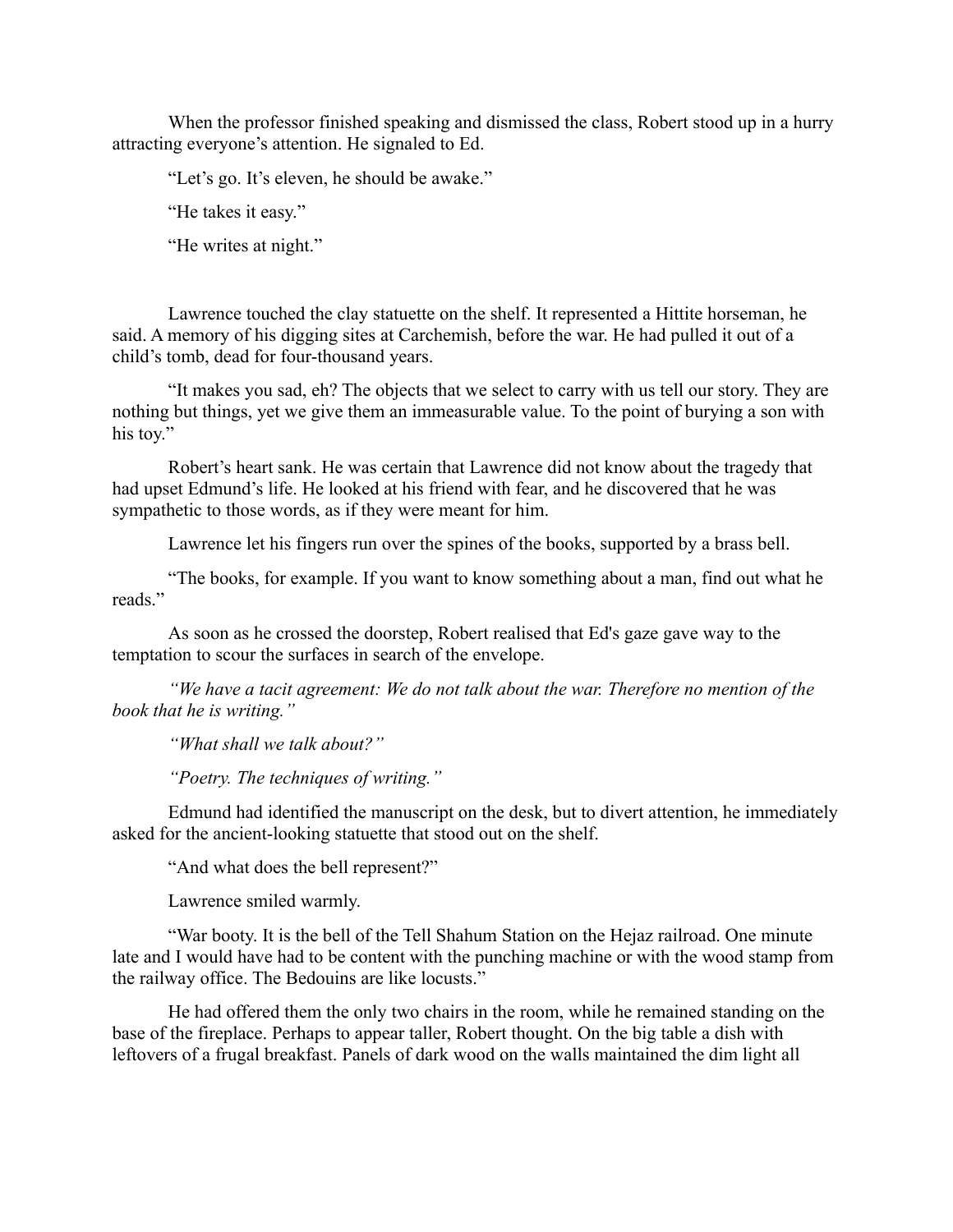around. The light entered from the small window, which barely managed to frame a piece of sky and courtyard. It was like being in an alcove, or in a room in an oriental castle. There was a pleasing odour of wood and spices in the air, sweet perfume of exotic textiles. Robert imagined that it came from the carpets under their feet.

Their gaze lifted to the portrait of the Arab with kind features who looked down on them from above the fireplace.

Lawrence mimicked a reverence in the direction of the painting.

"His Highness Prince Feisal. A friend of mine."

Robert noticed the small, crimson flag hung vertically near the painting.

"His blazon of battle," commented Lawrence.

There was a knock at the door and the attendant entered with a pair of beer mugs.

"You don't drink?" asked Robert.

"I'm a non-drinker."

A little later, during the next lecture, Robert would not know how the conversation went. He was just getting familiar with Lawrence's ways. The latter was cordial, nice, and at the same time elusive. He indirectly interrogated them with questions disguised as statements, like stones thrown in the pond, every one getting farther from the edges, until they reached the centre, the heart of the matter. But only to withdraw suddenly, hiding his hand, using it in a distracting action, like a magician who must take the mind of the audience away from the trick. It seemed that the speeches proceeded freely, going back and forth, but in the end there was the feeling that a subtle direction had led the discussion.

They ended up talking about the dead poets: Owen, Brooke, Rosenberg. And about the living ones: Sassoon and Nichols in particular. A renascence, Lawrence defined it, and only after the word was said, did Robert notice that Lawrence was referring to one of his old poems. Lawrence recited:

> *On Achi Baba's rock their bones Whiten, and on Flanders' plain, But of their travailings and groans*

*Poetry is born again.* ("A Renascence" lines 13-16)<sup>x</sup>

"These verses came out from the bottom of a trench, in '16," said Robert. "Now I don't subscribe at all to such rhetoric."

"Nonetheless, I think they hit the nail on the head," insisted Lawrence. "Poetry looks into enigmas and feeds on paradoxes."

"All the poetry in the world is not worth the life of a man," commented Ed bitterly.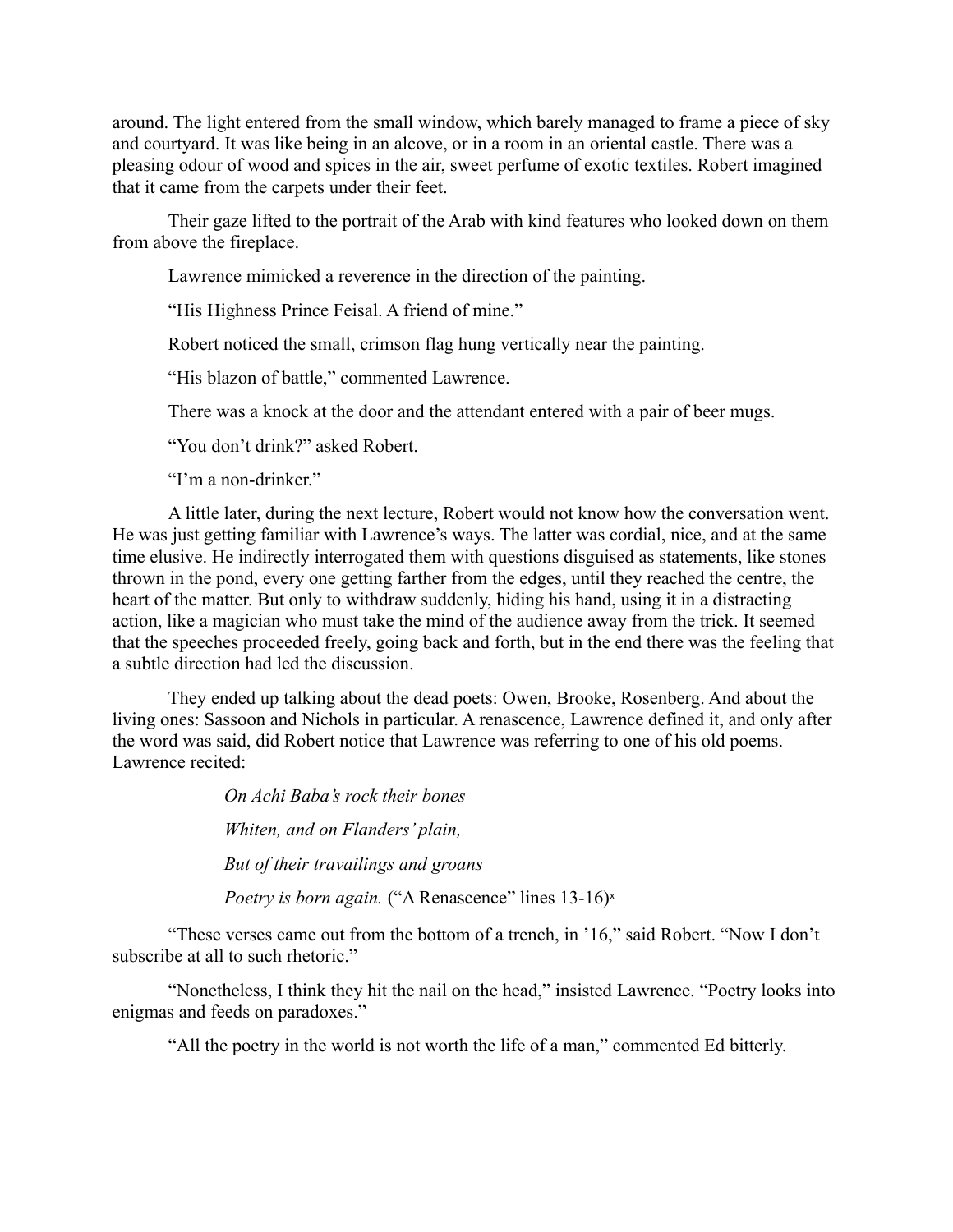Robert felt that he exaggerated, nobody was judging him or his poetry. Lawrence invited Ed to speak about what he was writing. They moved far away from the war, leaving words to flow along with time.

When they took their leave, Lawrence invited them to return the following day.

They spent the rest of the morning listening to a lecture on Wordsworth. That afternoon the climb up to Boar's Hill was slow and tiring. Edmund was short of breath, but it was for that clean air that he got the permission to live out of college, and so he gasped for breath without complaining. All Robert needed was the diagnosis of acute neurasthenia. They said their goodbyes near the residence of Edmund high on top. Robert proceeded to Masefield Manor, as they took to calling it, and to the small cottage. From the doorstep he noticed the silence. On the table in the living room there was a note near an envelope.

"We have gone painting. There's a letter for you. N. & J."

He checked the sender. He had been waiting for that response for quite a while. He sat by the lamp and turned the letter over in his hands.

Jenny's laughter reached him from the courtyard. The door opened and his daughter ran to meet him, his arms outstretched to the sky. On the doorstep Nancy puffed holding her belly, while Margaret set down the tripod and box of paints.

"Welcome back, sir," said the nanny.

Nancy reached a chair.

"What does Philip write to you?"

"The usual lecture, I imagine."

Robert let the child pull his hair and played with her until Nancy called Margaret to take care of her. Jenny pouted and let herself be led away. Left alone, Nancy sat on her husband's lap, took his hand and placed it on her belly.

"Today he's nervous. He kicks like a colt."

"Are you sure it's a male?"

"I feel it is."

He stroked the impish tuft of hair over her eyes, with his finger sliding over her delicate profile, the turned-up nose, the mouth, the round chin. He did not tell her about that morning. He did not talk about the visit to Lawrence, nor about the previous ones. She would not appreciate the indulgence toward the most eccentric of survivors. He kissed her.

"What about David?"

"David," she repeated savouring the sound of each letter. "Yes. I like it."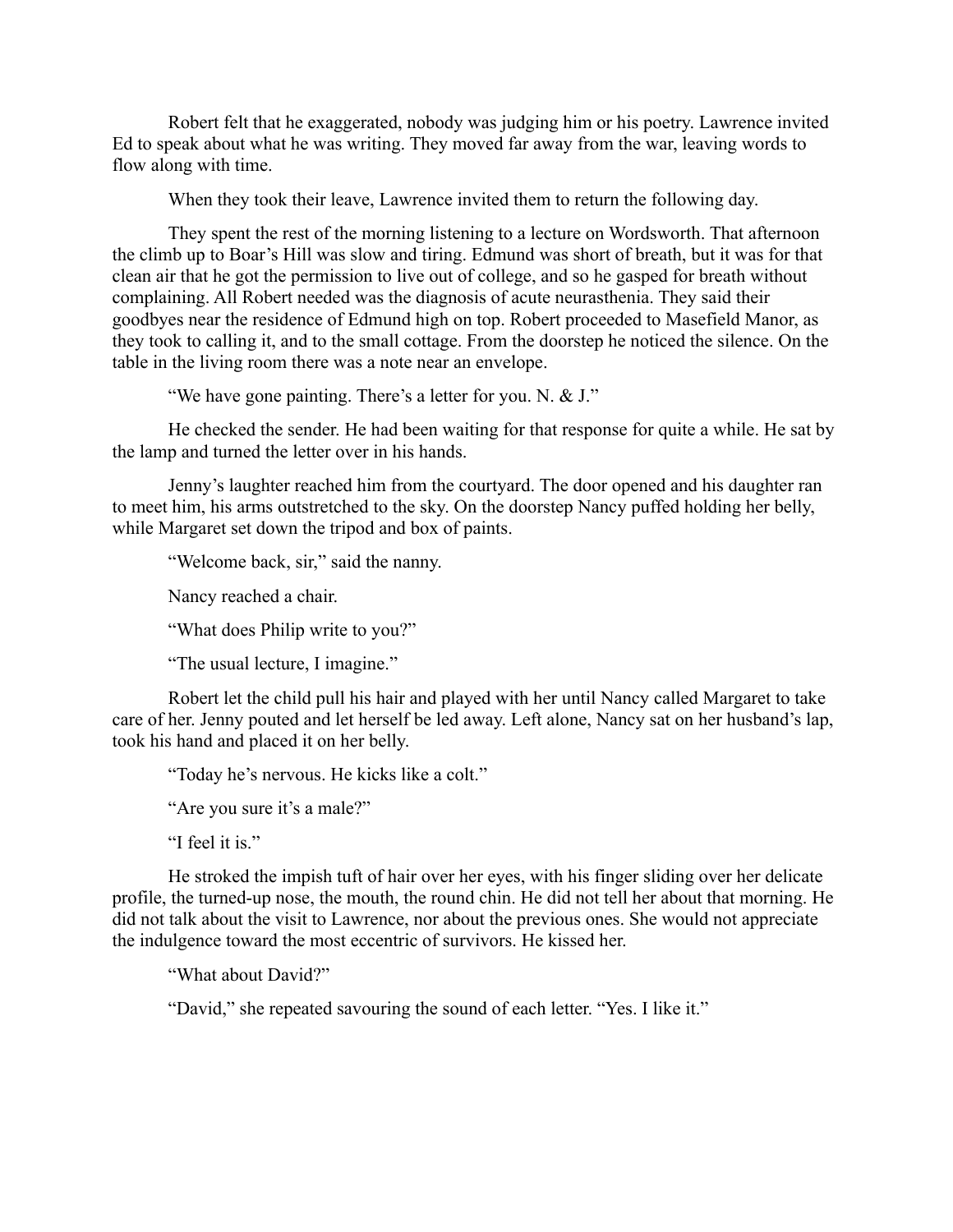*Lord Dynamite Cairo, November 1915*

The hall of The Savoy is all in khaki color. The muffled buzz that spreads around suggests relaxation as of an upper-class reception rather than of one in the middle of a world conflict. The only exotic details are the ashtrays in the form of scarabs and the Egyptian bellboys who flash between screens.

"Sixty-five," declares one of the two men seated on the corner small sofa. "If the Turks want to win the war it would be enough to place a bomb in here."

"Sixty-four. That brigadier general there at the end moved and you counted him twice."

"I know General Middlemandlemountmouth personally. I could never confuse myself."

They sneer, continuing to peep through the hole of the screen from where they counted.

"They sent here the one who turned himself in in Ismailia. Clayton wants us to interrogate him at once."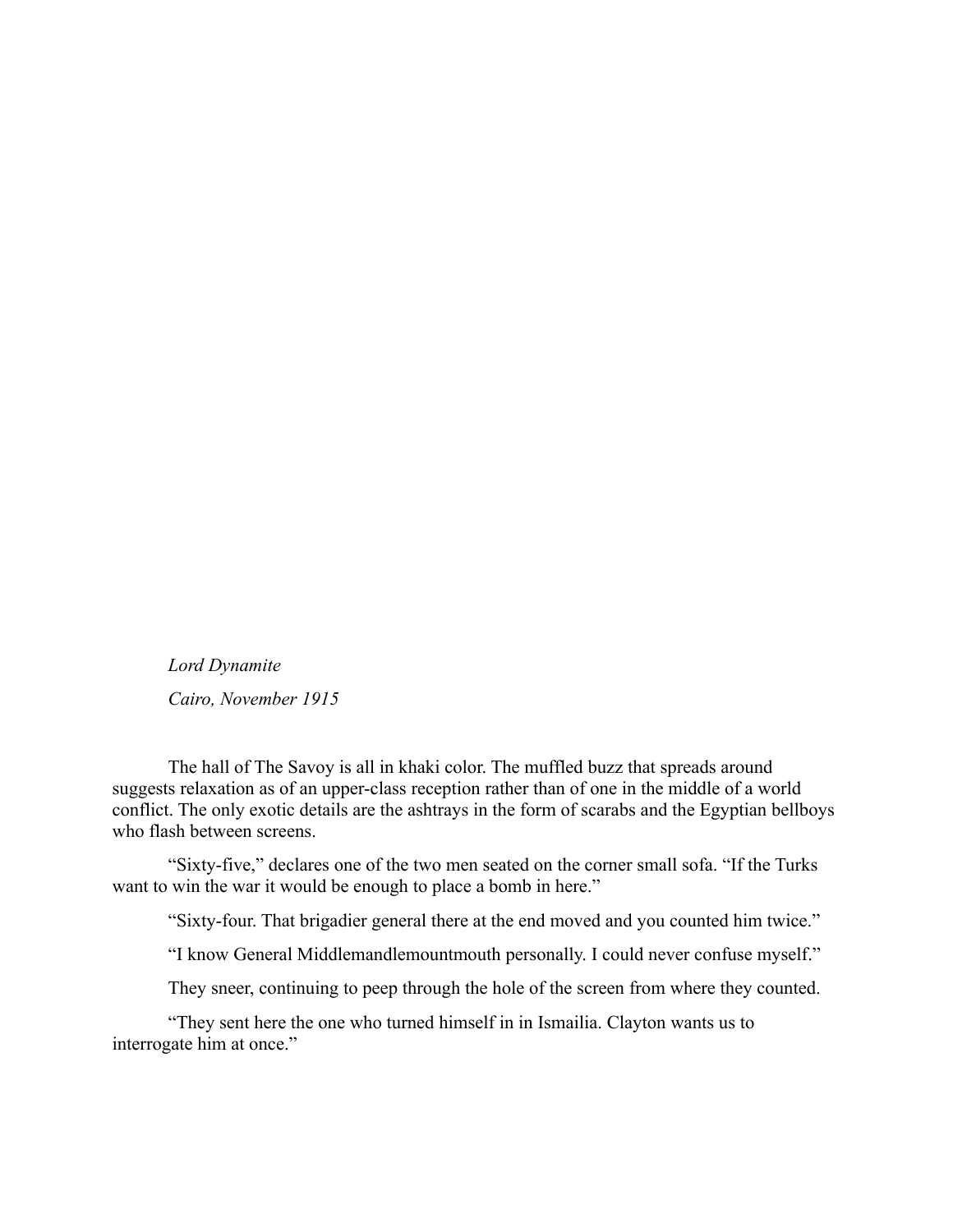They mumble in agreement.

"We'll miss the conference."

"And since when have we been invited?"

The blond sighs.

"It speaks volumes about how things are going around here."

The other picks up their hats from the table.

"I thought you loved Cairo."

The blond grimaces, while he pushes down his beret on his head.

"Just on odd days."

"What is your name?"

The question breaks the short silence.

The Arab looks up from his feet, first at one and then at the other Englishman, not sure who has spoken. He looks away from the one leaning against the window, who stares at him coldly, with a cigarette between his lips. The man at the desk looks very young, his hair golden, parted in the middle and longer than that of other military men, his uniform crumpled. He decides to respond to him.

"Tariq al-Fahd."

"How did you come to Ismailia?"

His voice is gentle, but his eyes never leave the briefcase on his knees.

"On foot up to the Canal. Then I found a lift on the barge."

"Where did you learn English?"

The Arab hesitates, the question is put forward in his language.

"When I was a boy I worked in Alexandria, effendi. Three years."

"Where are you from?"

The language of the Koran again.

"From Ma'an"

"Then why do you have a Northern accent?"

The blond returns to his native tongue. The Arab remains quiet, a stolid expression on his face; then he shoos a fly that settles on his arm, drawn by the sweat.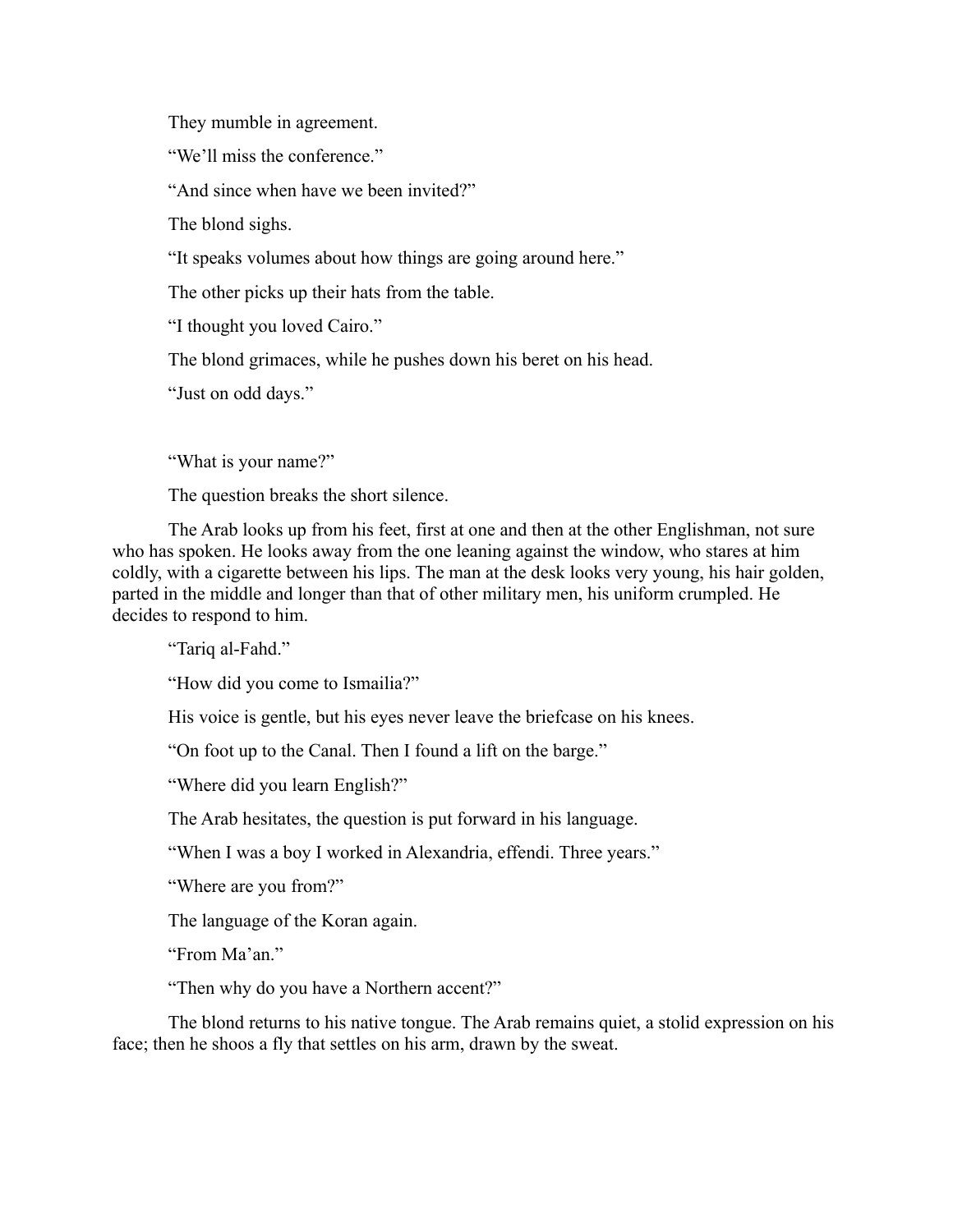"Please forgive me, effendi. I am from the Aleppo region. I worked for the Turks in Ma'an."

The two Englishmen exchange a hardly perceptible nod.

"Why did you lie?"

The Arab looks at his hands, not knowing what to with them, and then lets them fall in his

lap.

"I'm afraid, effendi."

"Should I believe you?"

"As God is my witness, effendi."

The tone is sad, imploring.

The two Englishmen remain silent and the Arab takes advantage and let his eyes wander. The flies are circling around the chandelier. Beyond the window panes, the buildings of the square soar above the roofs of the European Quarter. A map of the Middle East is hanging on the wall in dull colours of military cartography. In the corner, a cabinet is closed with a lock. On the other wall, a calendar and a portrait of George V in full uniform.

"What kind of work did you do for the Turks?"

"I was among the workers on the railway. I listened to their conversations and reported on them."

The blond Englishman scribbles something in the folder. From the window flows in the noise of a lorry that clatters along the street, shaking the glass. The Englishman seems distracted, looks out, drums with his fingers, then turns to the papers.

"Did you work only in Ma'an or in other parts as well?"

"On the whole line from Damascus."

The blond continues to look elsewhere.

"Why did you escape? Didn't the Turks pay you enough?"

"I didn't want to do this anymore. The others started to suspect me. I was afraid."

The other Englishman also goes and sits at the desk, but he remains quiet.

"Given the work that you did, you have to have the ability to observe and a good memory," proceeds the blond.

"Thanks to God, the Kind and Merciful."

"What divisions are stationed in Damascus?"

The Arab grimaces as he tries to remember.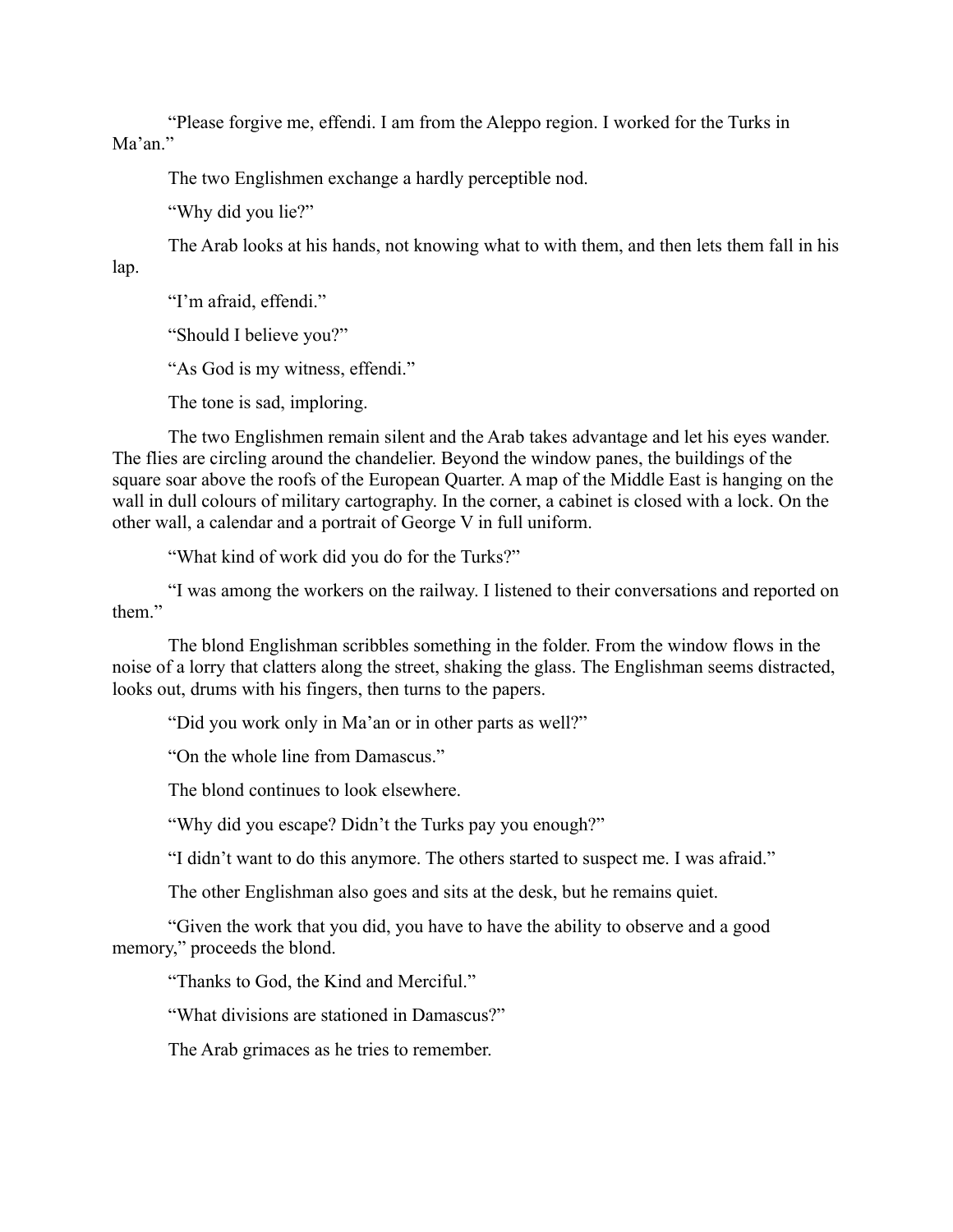"The  $25<sup>th</sup>$ , the  $35<sup>th</sup>$ , and the  $36<sup>th</sup>$ ."

"When you gave yourself up, you said that you could tell us a lot about the railway."

The Arab searches for help in the faces of the two men, but the wall of indifference is smooth without any crack. He has a dry throat and the flies torment him.

"Governor Jemal ordered the gathering of all materials that could be found. He emptied the railroad warehouses from Damascus to Medina."

"What kind of material?"

"Railway tracks, sleepers, bolts. Everything that is needed to finish the track from Jerusalem to Beersheba. With a narrow-gauge route up to El-Arish."

The Englishman remains impassive.

"Who directs these jobs?"

The Arab straightens up in his chair, he feels like he's slipping. He coughs.

"A German engineer, effendi."

"Meissner?"

"Meissner Pasha, yes."

He closes the folder. Finally the blond looks at him. He has small, light-coloured eyes.

"Good. A couple of questions more." He plays with the pen. "You said that you come from Aleppo?"

"A small town nearby, effendi. It is called Jerablus."

The Englishman nods.

"So you know Salim Tumah."

The Arab tries to hide his surprise.

"Who doesn't know him? He is the richest in the region. Everyone works for him."

"Even you?"

"Yes. Before I moved here."

"Of course." The Englishman nods again. "At the entrance of Salim Tumah's house there's an ivory statue. Do you remember the ivory statue?"

The Arab scratches his beard.

"Yes. An ivory elephant."

"Do you remember it well?"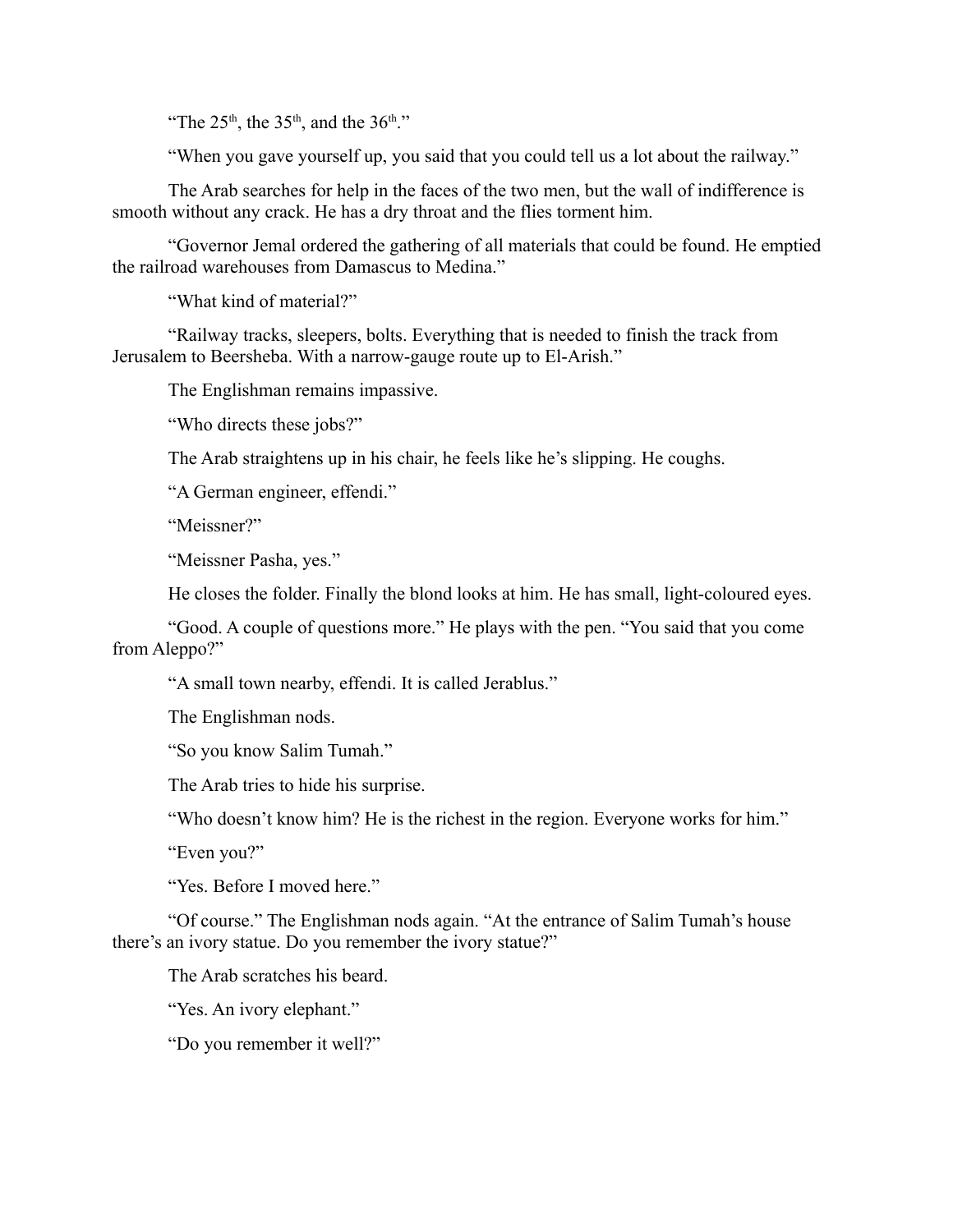"Absolutely."

"How tall is the statue?"

The Arab thinks about it.

"On the pedestal it is as tall as a man."

The Englishman puts down the pen and closes the folder again.

"Very good. Wait outside."

The other Englishman accompanies the Arab and makes him sit in the corridor. When he re-enters and closes the door behind him, he notices that the blond took something from the cabinet. In the warm light of the afternoon he seems like a young boy. He refuses the cigarette offered to him and lets his colleague peek at the folder on the desk. There were only scribbles and doodles on the papers. He hears him grin.

"You're having fun, eh?"

"Just on even days."

The blond sits down again.

"Our friend tries to get some money from us and engage us. The statue in Salim Tumah's house is not ivory, but gold, and doesn't have a pedestal. Salim is very proud of it, before receiving the guests he makes them stop in the courtyard in order to admire it. Our Tariq never set foot in his house. And probably in Aleppo they know him well. This is why he tried to cover up his origin by saying he is from Jerablus. He practiced the part in case someone had asked him questions."

"The information is correct," objects the colleague. "Jemal is preparing an offensive in Sinai. Or were you trying to get something else out of him?"

The blond flattens the photograph he took from the cabinet on the table. The frame is crooked, the shapes blurred.

"It was taken three weeks ago near Damascus. It is one of the direct trains to Beersheba which our Tariq speaks about, or whatever his real name is."

Large shapes covered with waxed sheets, above a railway carriage. In a couple of places black crosses stamped on the sides of the fixtures can be seen.

"They could be reconnaissance Rumplers. $x$ <sup>i</sup> It is difficult to make out," says the other with the cigarette in his mouth. "It would mean that the Turks built an airport in south Palestine." His eyes meet those of the blond. "Is this the confirmation that you were looking for? What does Clayton say?"

"He's busy with the conference of leaders. The one that we're not invited to."

The colleague shakes his head and continues to look at the photograph.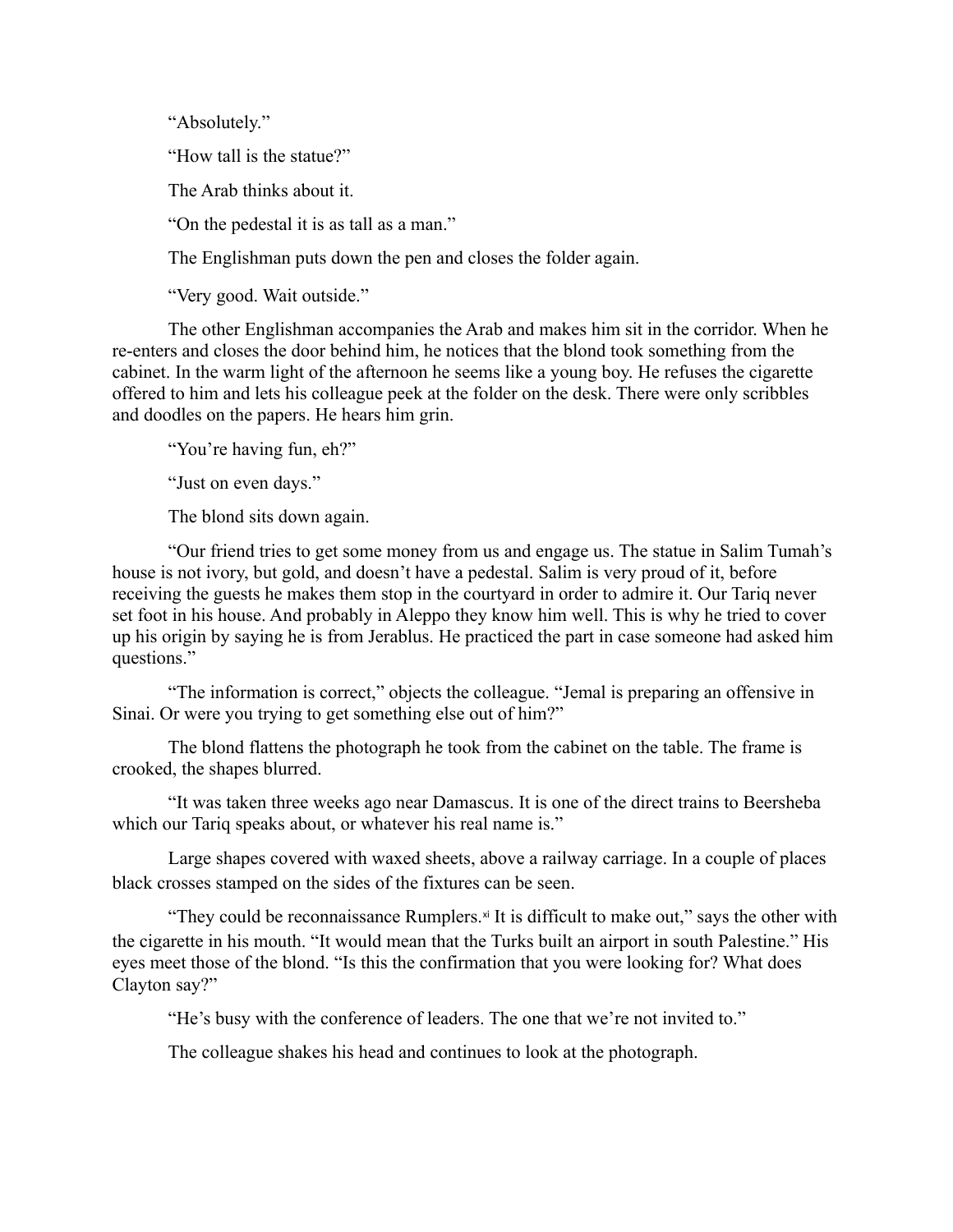"It's too blurry." He stops, as if distracted by a thought. "Who has taken it?"

A friendly smile.

"Is it important?"

"Do you ever wonder how many agents we have over the lines, Lawrence?"

The blond shrugs.

"And how many of them do the Turks have?"

He puts out the cigarette in the ashtray with a nervous gesture.

"It's better to go and bother Clayton."

Someone knocks at the door.

"Come in"

Professor Hogarth appears on the doorstep, his face pale, drawn. He grips a small, envelope of rough paper, porous, with the army crest on it. There is no British subject who does not know what it contains.

"They brought it a moment ago."

The blond takes the letter and turns to his colleague.

"I'll catch up with you," he murmurs.

The other cannot look at him, he just nods and takes his leave.

The blond reads the telegram. The formal sentences from the Minister of War are like bullets. Remote words reach him, the voice of his father, which orders them to stay still, otherwise he cannot take the picture. There is a house, a garden, in Arcadia, where everything is still intact and five brothers are trying to stay still without laughing.

"I'm sorry, my boy," murmurs Hogarth.

He does not turn, if he moves the photograph is ruined.

The minutes pass slowly, before he manages to speak.

"They were both younger than I. Does it seem fair to you that I can continue to live safe here in Cairo?" For a moment his voice falters but immediately regains balance. "Let me go away, Professor. Where the fight is."

The man comes near and manages to place a hand on his shoulder.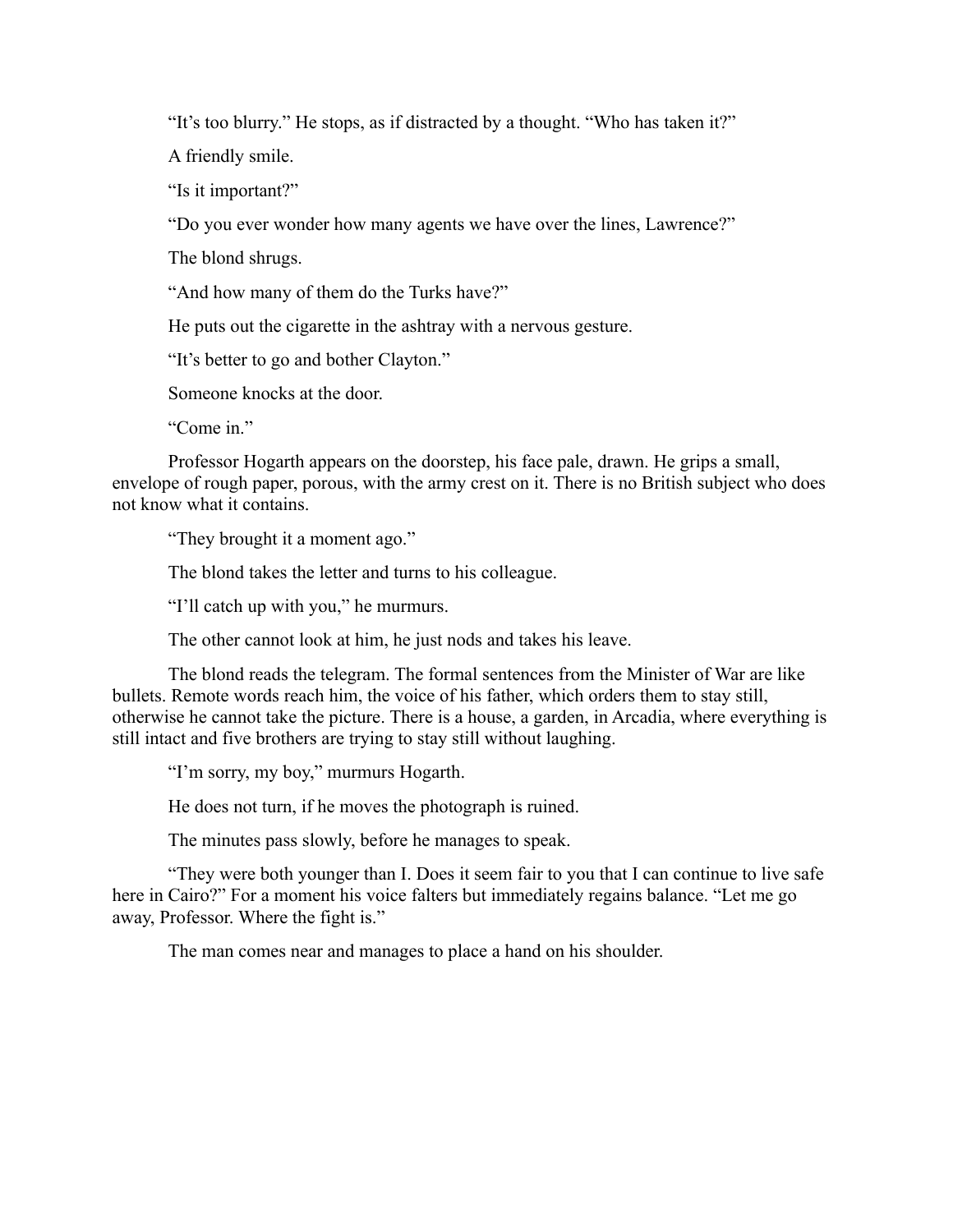### 14. Philip

My dear Robert,

If I didn't know you I should be amazed that in your first letter in a long time to these parts you ask me about someone else. Especially now that the object of your interest has returned to Oxford and is much more within your reach than my memories can be. Nevertheless, I know how much Lawrence manages to arouse the curiosity of others (and also how much he likes it), and this pushes me to a certain indulgence with you. In short, you're excused, certain that as usual I will end up disappointing you, and not because of bad will or reticence, but because I have no real answer to your question.

I lived with Lawrence in a rather intense time, afterwards the war changed many things and, as you well know, changed us. Now everything appears very different, five years past seem twenty.

You ask me about Lawrence in Cairo and at the Arab Bureau. I remember an obstinate, impertinent person who loved to act mysterious to give the impression that he had access to higher plans of decisions and events. It could be irritating, but I was amused. Sometimes I think his was a game of Chinese boxes and the smallest one contained only a grand critical spirit and much fantasy. In spite of this, I believe that his commitment was sincere. He did not waver even when he knew that his two brothers were killed in France. The matter disturbed him, obviously, but he never talked about it openly. He didn't like to discuss private matters, at least with me he never did.

Cairo was too small for him. He said that it was overcrowded, too many uniforms and too many gold stars. The quiet of the government's quarters was suffocating him. He preferred to go into the markets, among the alleys, where occasionally he disappeared without telling us when he would return. The city is a whirlpool of voices and noises. After the first months, one doesn't notice the absence of silence. The streets are never empty, even at night, there's always someone or something determined to interrupt sleep and steal rest as if they were luxuries and odd habits that only a European would enjoy. We smiled at the conversations at restaurant tables, in tea houses, in building corridors, and on the terraces overlooking the river. They spoke of the laziness of Orientals, ignoring how that land is rather the land of incessant activity, of endless and chaotic swarming, of a fierce vital force that contrasts with the fatalism imposed by history on that latitude. A force capable of unexpected jumps and leaps of self-denial, perhaps even of heroism. It was the Arab Bureau's gamble.

We thought that, if the Arabs rose up against Turkish dominion, the entire scenario of the war would change. A new Middle East would be born from the ashes of the Ottoman Empire, and Britain would be its midwife. With hindsight you can say that our projects are realised only halfway and that perhaps they were in the end too ambitious. But this is already a chronicle of our days.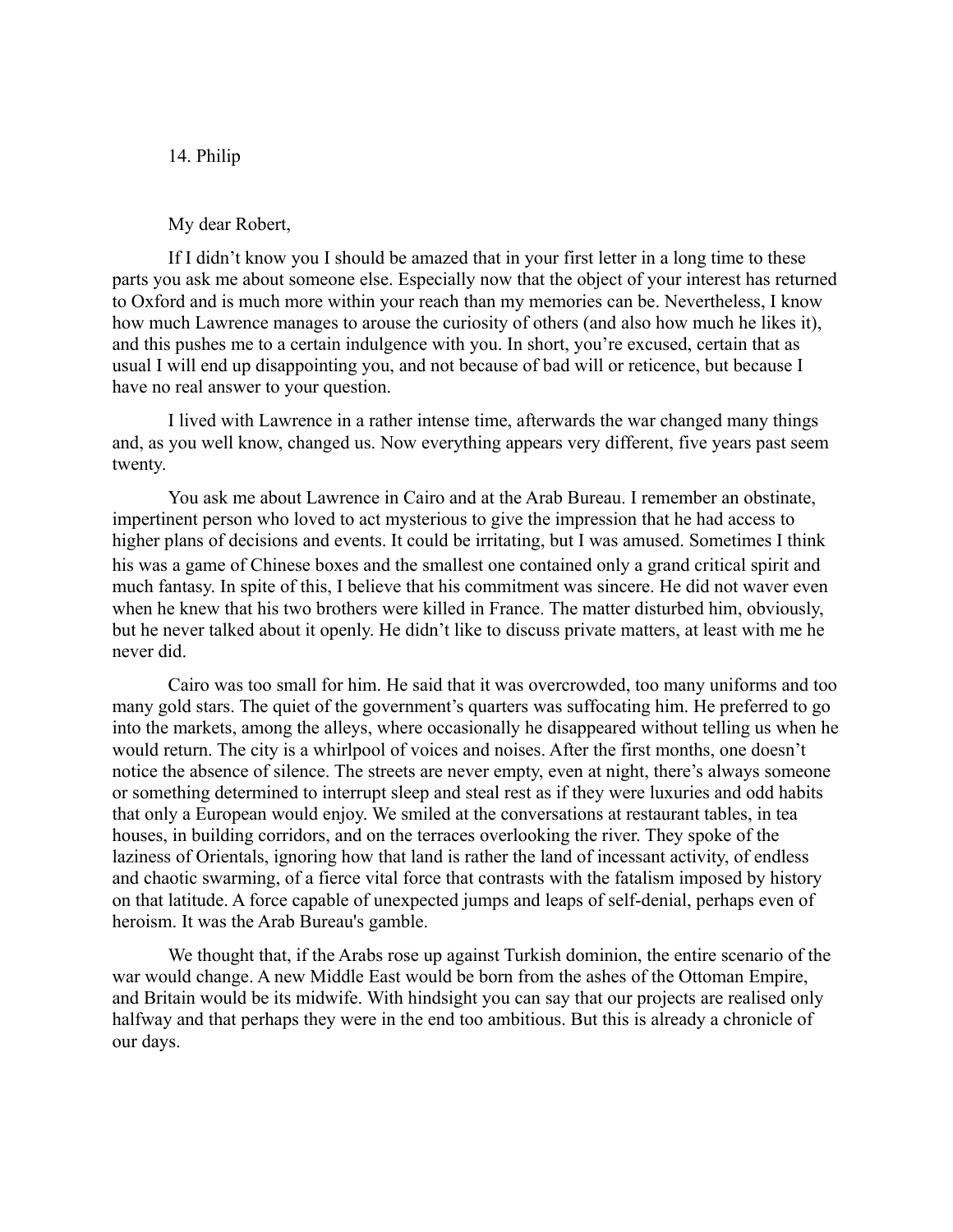At that time we were few, devoted to the cause, aware of how difficult it was to move the apparatus that hung over us. Our guide was Colonel Clayton, the head of the Secret Service in Egypt. The spiritual authority was without doubt Hogarth, a living encyclopedia of peoples, dynasties, and tribes of Arabia. That man is a well of knowledge and Lawrence was his *enfant prodige.* They knew each other from before the war and the relocation of Lawrence to our office was strongly recommended by Hogarth himself. I understand that now he returned to his job behind the desk at the Ashmolean Museum.

I know very little about Lawrence's past. I think that his family is originally from Ireland, but he has the indelible mark of growing up in Oxford, in the shadow of ancient letters. He travelled, this much is sure. I remember that one time he mentioned a trip in France on a bike looking for Plantagenet castles. He also spoke about a voyage to Lebanon and Syria, on foot, armed only with an old pistol and a camera. I can only imagine that those first wanderings are responsible for saving him from an obscure academic destiny. He certainly didn't have the right family name to make a career. He participated in the archeological excavation in Syria and in an expedition in Sinai together with Leonard Woolley. And this is all that I know about him before our meeting in Cairo, in '15.

It was difficult not to notice him. He used to walk around without a bandolier and with his uniform unbuttoned. I don't think that the United Kingdom ever had a scruffier soldier. Our duty at the cartographic service consisted of mapping the movements of the Turkish garrisons, and to do this we had to gather information from whoever was willing to pass it to us. Lawrence was particularly qualified for this assignment. He had a strong memory for names and places and knew how to play his role like few others.

Together with Hogarth he published an entire newspaper, *The Arab Bulletin*, whose goal, among others, was to give us the rules of behavior to deal with our interlocutors beyond the Sinai. The result was that it irritated the General Staff. Lawrence's frank way of speaking shocked the complacency of the bosses. In a certain sense he was accusing them of ignorance. For an unknown reason, however, he was respected regardless of his rank and was allowed to speak on the merits of salient issues. It was as if an aura of madness enveloped him and protected him from reprisals. Don't the ancient cultures consider the mad ones touched by the gods?

He even managed to get himself sent on a mission abroad, first to Athens, then to Mesopotamia. But the negotiation that he conducted with the Turks to obtain the liberation of our garrisons from under the siege in Kut completely failed. We expected to see him fall in disgrace, thrown down into the lowest ranks of the administration. Instead, he succeeded in tagging on to Ronald Storrs, our second commander, on his way to the Hejaz.

A few months before, King Hussein of Mecca had revolted against Turkish rule and had entrusted the command of the operation to his sons. Their forces, however, were small, poorly equipped, the Turkish artillery had pushed them back twice already outside Medina. Without reinforcement and ammunition, the days of the Revolt were numbered. The High Command thought that it was nothing more than a ploy to divert the attention of the Turks from the Suez, but after the defeat of Gallipoli they were compelled to rethink the entire strategy of the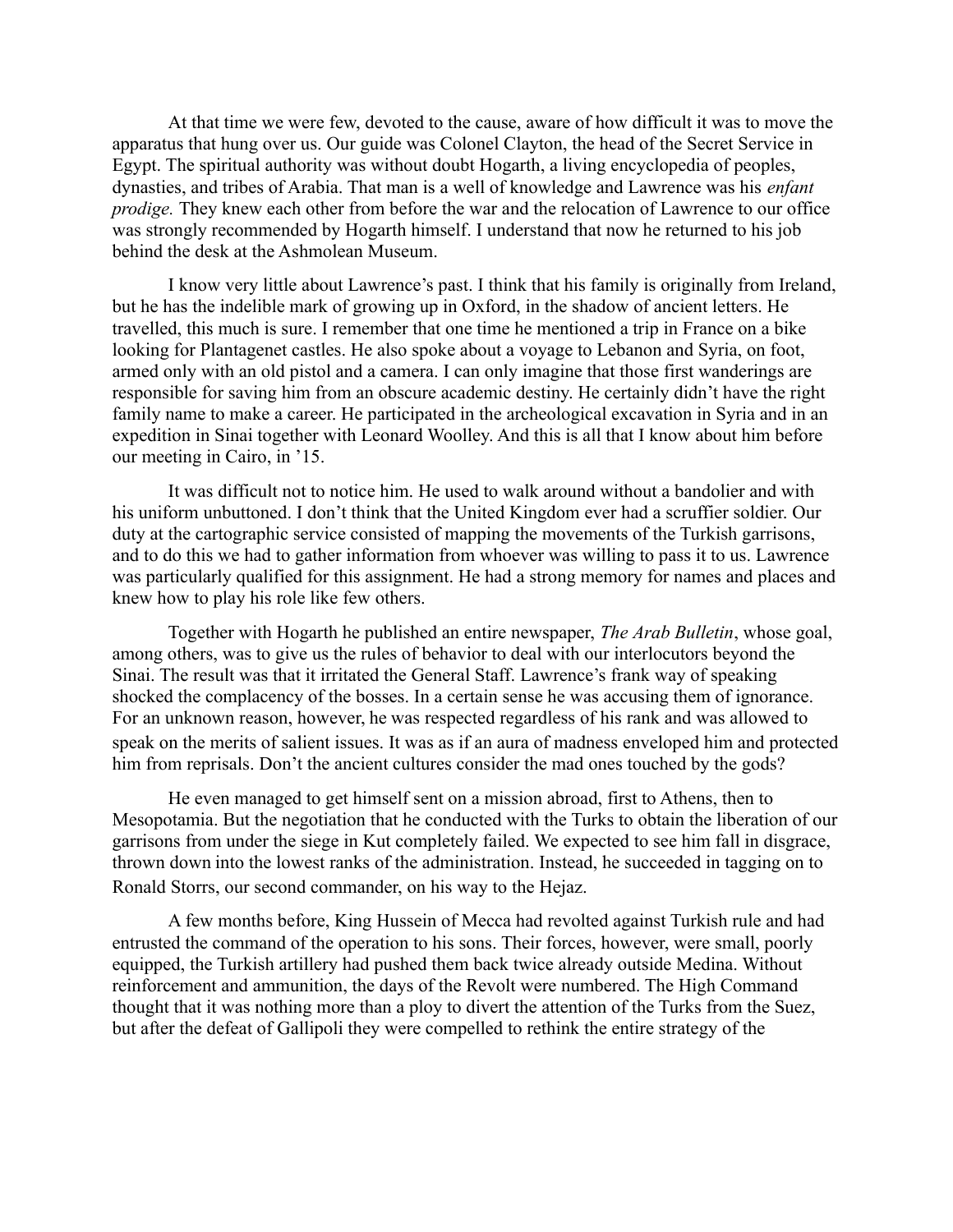Southeast Front. So the Bureau obtained carte blanche and decided that Storrs should go to meet the sons of King Hussein to test the waters of the Revolt.

I don't know why the top leaders accepted that Lawrence accompany him. Perhaps because they gave little importance to our expectations in Arabia and could not wait to remove a petulant nuisance. Or perhaps the man of secrets really had a few friends in high places, as he enjoyed making us believe. And so it happened that he crossed the Red Sea and became our Joker in a hand dealt with Kings, Jacks, and Queens.

I remember what he told me when he came to say goodbye before leaving: "If this Revolt succeeds, it will be the biggest event in the Near East since the conquest of Suleiman the Magnificent." Roaring words spoken as if they were the most banal in the world. This is Lawrence.

I think that for him Arabia was a "road to Damascus" moment. When he returned he spoke to me with enthusiasm about Prince Feisal. He said that he had found what he was searching for. Then he left again.

I saw him again only in '17. He was dressed as a Bedouin and he stank. He had crossed the Sinai on the back of a camel, practically alone, to bring us an Arab army.

It was then that the agreement with General Allenby was made. Those two liked each other from the start and found a way to be useful to each other. The rest is part of the war chronicle and of the triumphal advance of Allenby to Damascus.

This is what I can tell you to satisfy your curiosity. It's about a very strange man, elusive. I'd call him devious if I weren't afraid to appear unjust. I'm certain you would never follow my advice not to form any close bonds with him, so I'll spare you.

Is it too much to hope that in the next letter you let me know about yourselves? If my calculations are right, the unveiling of the mystery will happen soon: Will the Graves have a masculine heir that our father awaits anxiously? Give my best regards to everyone and kiss little Jenny. Above all, a massive good luck to your wife Nancy from me.

Expecting good news, your brother,

Philip

15. Soviet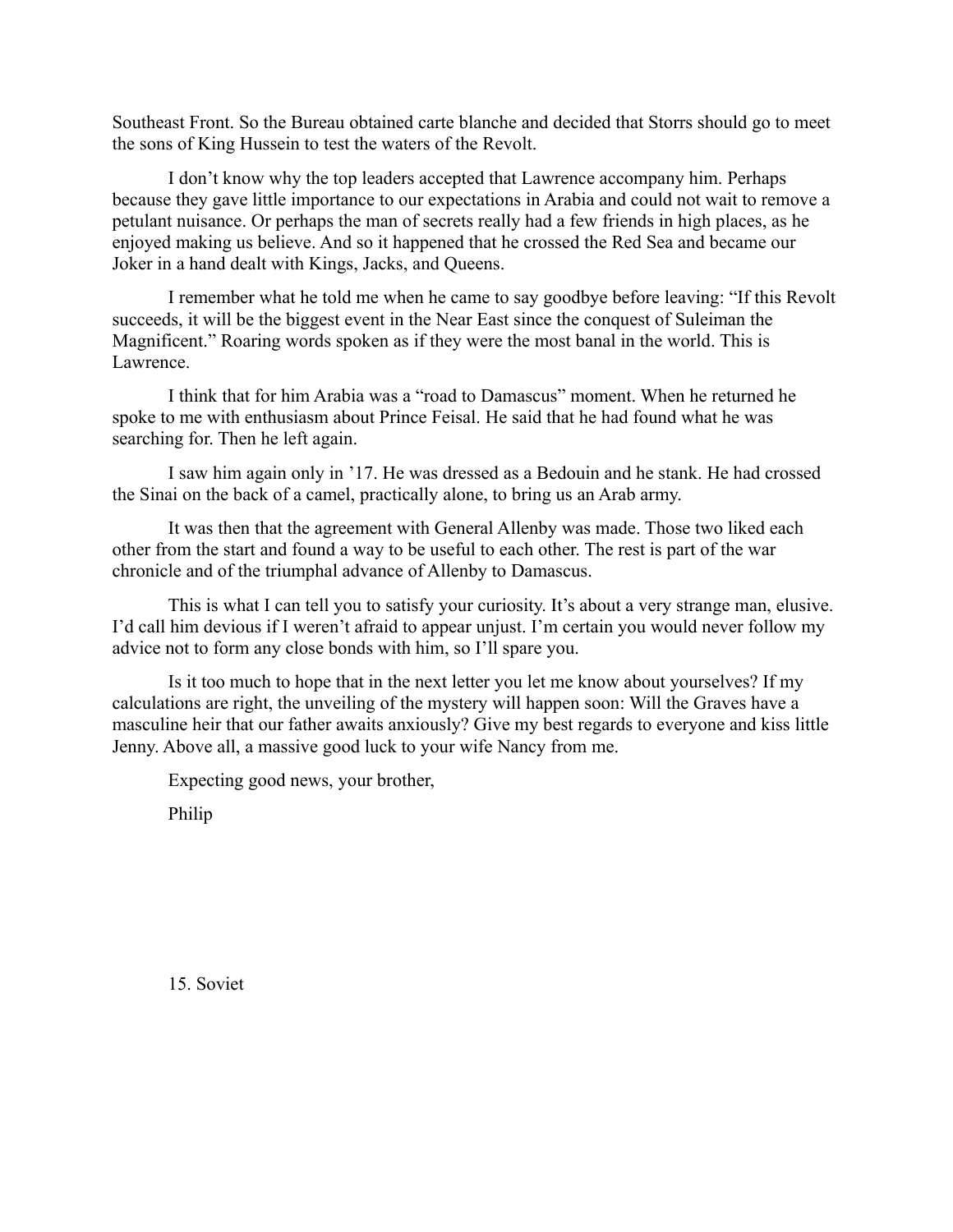Jack realised how late it was only when he closed the gate behind him. He cast a glance at the little house and pretended not to see the shape behind the glass window. He calculated that he would never arrive at college before the bell toll, but he got on the bicycle and pedaled until Cowley Road, with the tires sliding on the wet asphalt. He could not avoid the thundering rain that pelted him a little later. It lasted long enough to transform his clothes into dripping rags. When he crossed Magdalen Bridge and sped onto High Street, his legs were hurting. He stopped in front of the University College gate, tied the bike and went in.

On the second flight of stairs he heard voices, he detected presences, he could almost feel the body heat of people crammed into the sitting room upstairs. He half opened the door and sneaked in.

They were all there to listen. Nobody noticed him. Except Darsey, who signaled to him to go behind the speaker and join him. The speaker was Walton, one of the oldest, who earned the rank of captain during the last German offensive. He spoke in a loud voice, as if he were still inciting his men to resist.

". . . At St. John's they organized a student council to improve the conditions of the dormitory, cafeteria, schedules, school rules."

A voice rose from the end of the room.

"Do you mean a soviet?"

Walton did not blink.

"All of them used to be soldiers, like most of us in college. They are disciplined and have organizing talent. Things that aren't lacking in anyone who has been in the war."

Some were smiling, exchanging comments and murmuring, others nodded seriously.

Jack walked along the wall. He did not want to be noticed but wanted to get to bed without giving any explanation to anyone.

"Something similar is happening also in other colleges," continued Walton, "at Keble, for example, at All Souls."

"Of course! They have the Prince of Mecca!"

Many laughed. The one who had spoken received a hearty pat on the shoulder.

Walton nodded.

"Sure. It wouldn't be a bad idea to form a delegation to talk with Colonel Lawrence and ask him to represent all the students."

The giggles became nervous.

"Yes, let's form a socialist, soviet emirate!" someone suggested.

Jack felt their excitement. They were joking to alleviate the tension of the moment. They were young, had escaped death, and felt as different from the others walking the land of the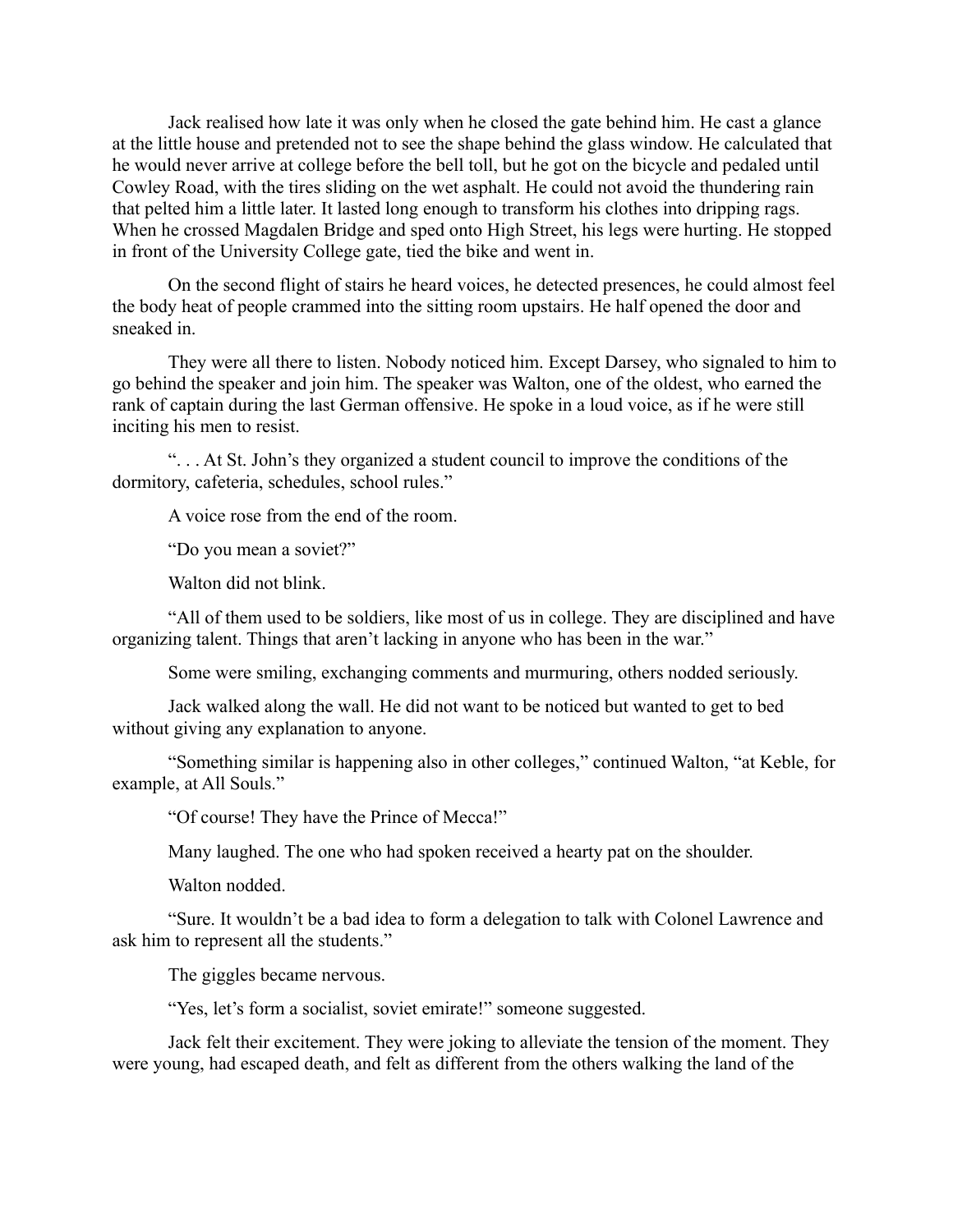country, at least as much as they felt like brothers to every survivor. Jack thought that even for him it would be easy to enter this ephemeral harmony, but something was blocking him. The needle pointing north was the sense of responsibility, the anchor that was holding him firmly on the ground and allowing him to bear the weight. He was too old and tired to waste time in politics.

He slipped away from Darsey and without speaking he made him understand that he would go to sleep. The other indicated Walton, then shrugged and returned to listen. Jack reached the room, took off his jacket and shirt, picked up a towel and went into the bathroom where he started to dry his hair in front of the mirror.

Moran was shaving by the lamp, his face full of soap.

"Why aren't you over there?"

He had the usual annoying tone.

"And you?" rebutted Jack without looking at him.

The scraping of the razor blade on the skin gave him the shivers.

"Much ado about nothing," said Moran with a self-satisfied expression. "They sense the arrival of spring and they stamp their feet. The tumults of last year did not change things, and they would like to succeed now. . ."

"Without guns it isn't a serious thing, right?" pursued caustic Jack. "But I don't think you're in Ireland to fight for independence."

Moran shrugged.

"At least I've not fought for those who occupy my country, like certain fools I know."

Jack swallowed his anger without responding. Moran continued shaving.

"Where were you?" he asked after a few seconds.

"I don't think it's your business," answered Jack.

"And if someone tips off the deans?"

Jack stared at his expression in the mirror.

"How do your IRA friends treat snitches?"

Moran sneered.

"You're foolish, Lewis, if you believe that in this place one can keep a secret."

Jack thought of turning around and striking him, but he didn't want to give him satisfaction. He was tired enough, but not too woozy to lose his temper. He finished drying himself and picked up his things.

"Who's Paddy?"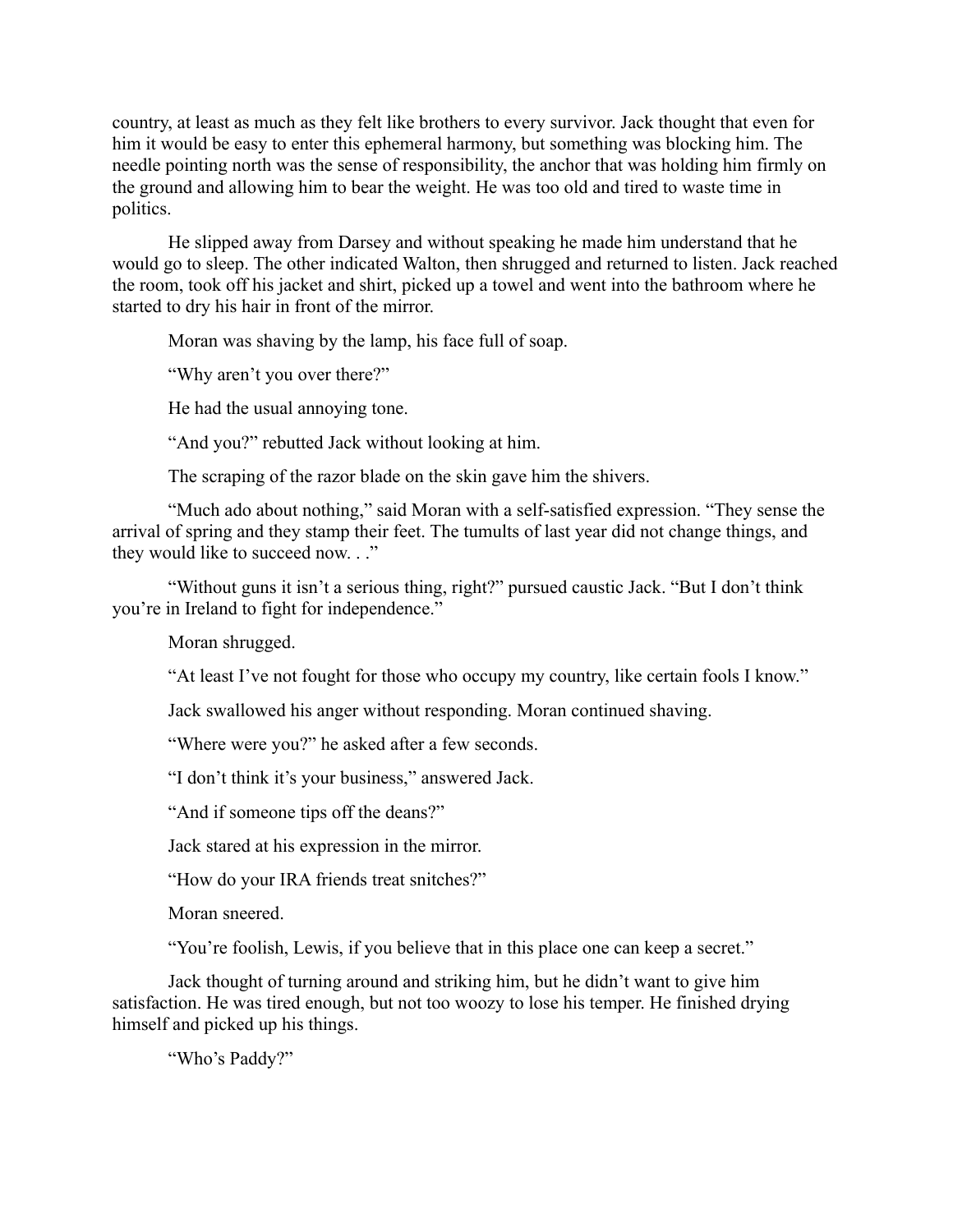The question lodged between the shoulder blades. Jack froze, hunched, while the razor blade went through him. He would have wanted to play dead, like a trapped lizard.

He heard the other put away the razor and brush in the case.

"There's only a thin wall between our beds. Haven't they told you that you speak in your dreams?" Moran walked behind him with a mocking expression. "'Night, Lewis."

Jack had to wait for his breath to become light and regular to re-enter the room.

16. The Fairy Queen

He turned to look for Edith and saw her motionless with her arms across her chest, a few steps back.

"Let's go. Don't be silly, it's Sunday."

Ronald looked around. The churchyard of St. Aloysius was not crowded. The Catholics in the city were a small sect, but he did not like to get noticed in this way.

He went back.

"I don't feel better telling my own business to a stranger," she said. "It's just embarrassing."

He sighed.

"Edith. . ."

"It is a medieval thing," she added, irritated. "I want to talk with you, not with a priest."

By now everyone had entered. Ronald took her hands.

"Do it for me."

Edith cheered up, sighed, then resigned herself to follow him into the church.

When they found themselves in the open air, a ray of sunshine hit them. It was cold, but she insisted on taking a walk. John was entrusted to her cousin, and they could have a free morning. Ronald was happy to oblige. The last weeks his work did not leave him much time to be alone with her.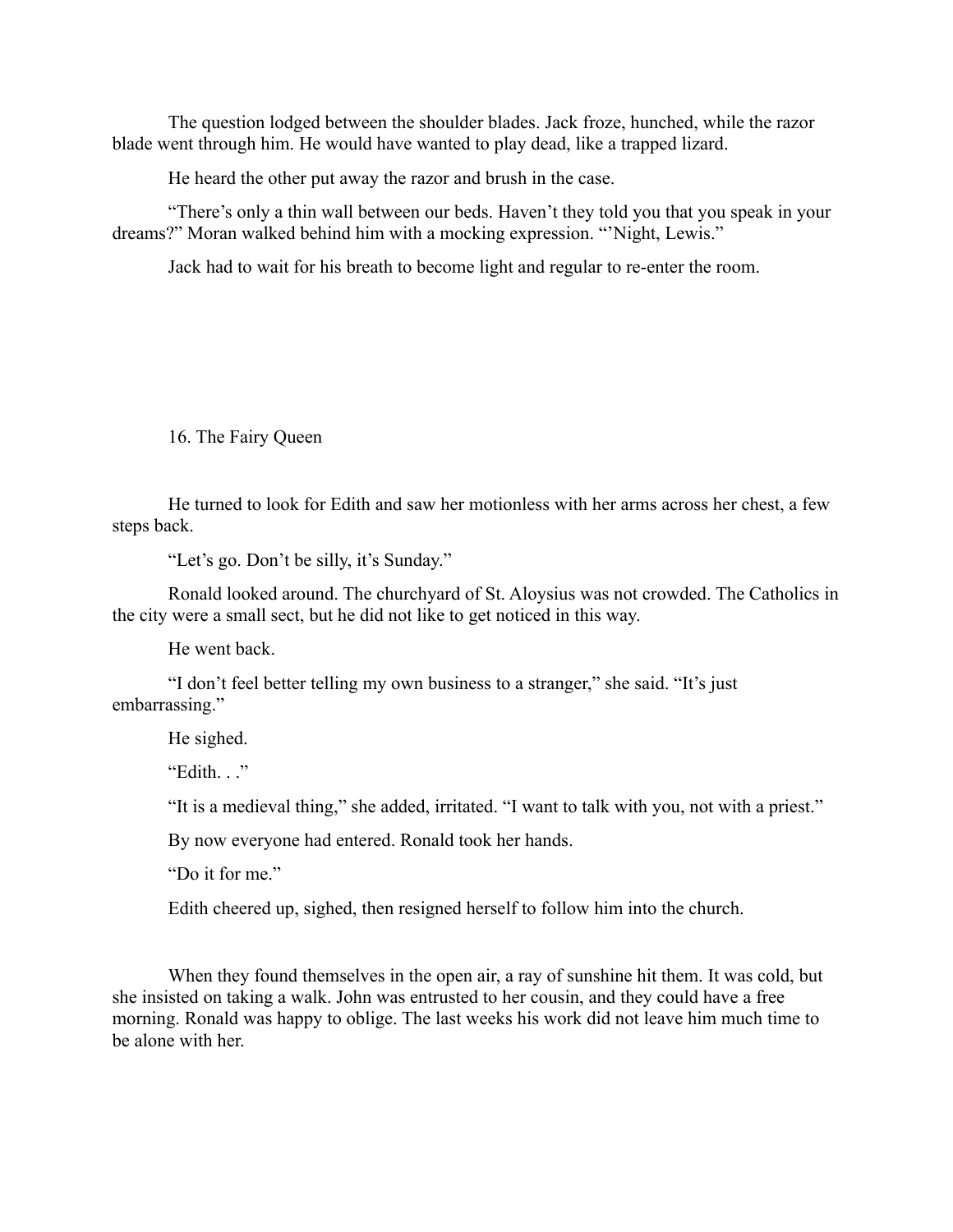"In a nice place," said Edith," I want a lawn. Trees."

They crossed the town centre arm in arm. They passed by Exeter College, and Ronald had fun telling a pair of anecdotes from his student days. Then they remained silent for a long time. The small clouds slipped away rapidly, revealing the turquoise sky. They felt unburdened. They passed under the Bridge of Sighs and went by New College, accompanied by the grim gazes of the monsters decorating the walls.

Ronald knew that she did not like Oxford. The snobbery that one could breathe in the air made her feel inadequate and out of place, and there was little that he could do. Except making her appreciate the more hidden treasures.

They reached the High and at last the Botanical Garden.

Ronald took her to the end, near the surrounding wall, where the gaze could not help but look above, at the majesty of a big tree. Seven tapering branches rose from the main trunk, bifurcating until the top, at least thirty metres in height. Despite its massive size, the tree suggested dynamism, as if it was petrified during a twist. The grey bark, veined with black, resembled the skin of a dinosaur.

Ronald introduced it like an old friend.

"*Pinus nigra*."

She instinctively touched the rough bark. At its base the trunk was wide like that of a centuries-old oak tree.

She looked high up where the grey green roof of needles protected them from any inclement weather.

"It communicates a sense of force and peace, doesn't it?"

Edith nodded.

"Of antiquity."

Ronald smiled.

"It's more than a hundred years old."

She looked at him, bright-eyed and excited. Ronald remembered when she had danced and sang to him in a forest near Roos, in Yorkshire, on a clear day like that. She had twirled on the meadow like a fairy. It had been a peaceful intermission, while waiting to go back to the front or within the walls of a sanatorium. Edith was the life, the serenity that the world had lost for good. Her ideal place was here, among the trees and the creatures of an enchanted forest. That vision had inspired his tale of Beren, the human mortal who falls in love with the lady of the elves Lúthien Tinúvel. The story of their love and their endeavours would narrate that of Edith and Ronald, the difficulties that they had to overcome to get together, to be able to marry, to have a life together. Ronald had written it for her, for them.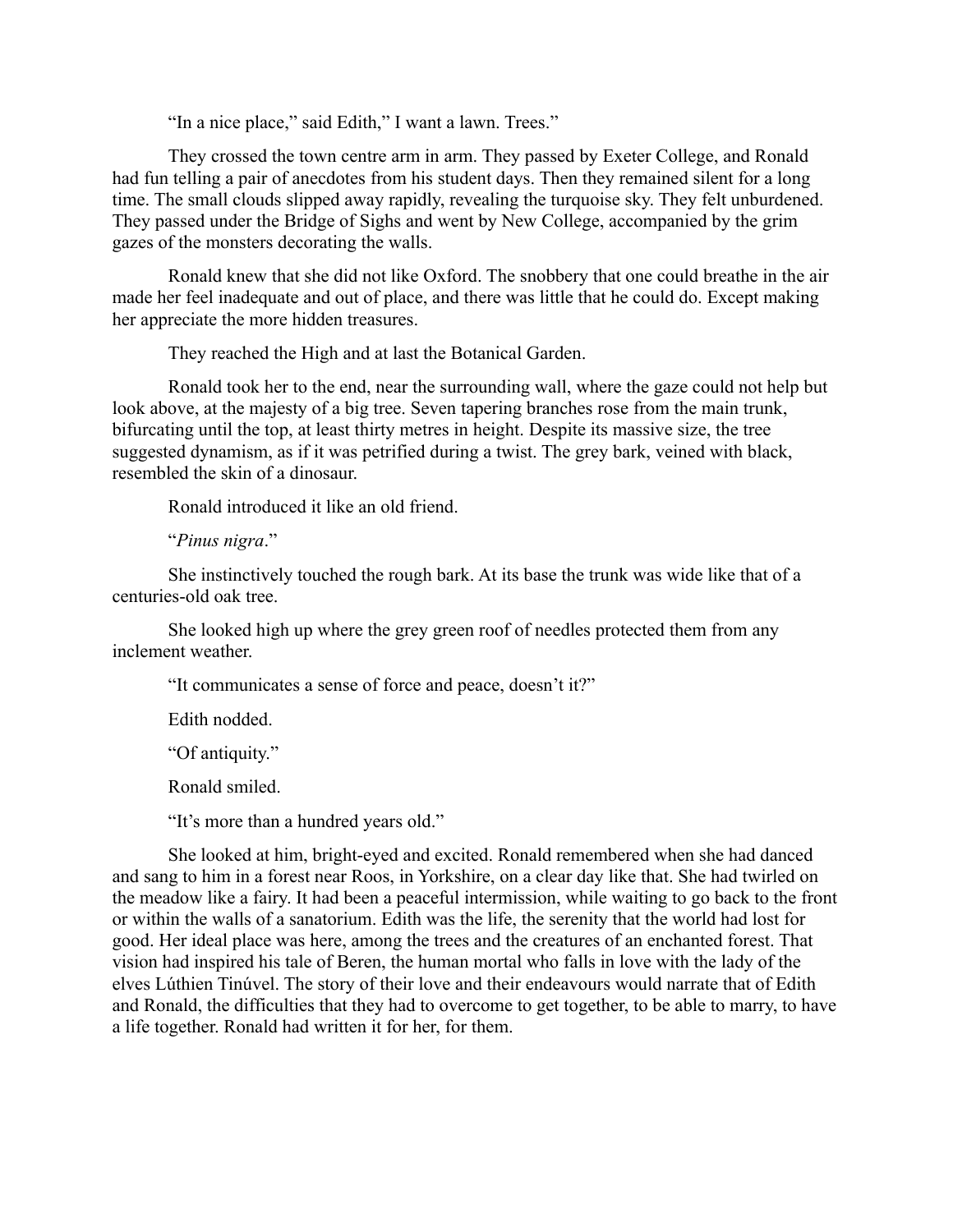He noticed that the fairy queen had just spoken. A few magical words that transformed their existence again. Ronald opened his mouth and closed it again, drawing in his breath and feelings.

#### *I'm pregnant.*

They embraced for a long time, in the shadow of the old tree that protected their union. He whispered sweet words to her in fairy language.

The musical notes flowed across the rooms. In the new house Edith could finally move the piano and resume playing. It seemed to Ronald that his wife's clear high spirits reverberated in the sonata; the life that was growing in her gave rhythm to the andante movement.

Things would change with another child; behind the euphoria that spread in him, the urgency of making choices was sneaking in. He would have to abandon his work on the *Dictionary*. For some time already he had been skeptical about the usefulness of continuing, but another mouth to feed was like an ultimatum. He imagined the sad expression on Bradley's face when he would present his resignation. An air of "another one bites the dust" while he would accompany him to the exit, wishing him good luck. Giving private lessons was much more profitable. He had already received requests from new home-schooled students. Perhaps that was his path.

Certainly there would not be time for legends. It was common sense to relegate them definitively to the attic until the children had grown enough to hear them.

The visits to the Museum should also end, which was a pity, because the chats with Lawrence and Hogarth had been the most interesting of the last months. If anything, they have helped him understand how much he had missed male friends to share stories and ideas with. After the war, nothing was the same any longer. Rob and Geoffrey were dead and Chris was living in Somerset.

The music distracted him from the bad thoughts and lulled him to the woods and clearings of the forbidden land that he kept between the pages and his mind. It was crossed by streams that carried sap to the living, the water preserving the sound of creation. Without wanting it, he set words of his invention to the melody, sweet, euphonious, perfect for singing. The book of Anglo-Saxon grammar slid to the side of the table. The hand slipped to the notebook with the rough cover, then under the edge, like a dress, finding the sensual consistency of the pages to the last tale he had written.

In the beginning was the music. A melody emanating from the original Being, the demiurge who had sung the universe for the first time, the Eternal Lord, who resides beyond all, who had taught his angels the music of the spheres. From here the ethereal elves would have originated, the humans, the dwarfs, but also the lower and evil creatures, offspring of cacophony and the ambition of the fallen angel: orcs and goblins, the afflictions of the world.

The perpetual creation, so the High Elves would name it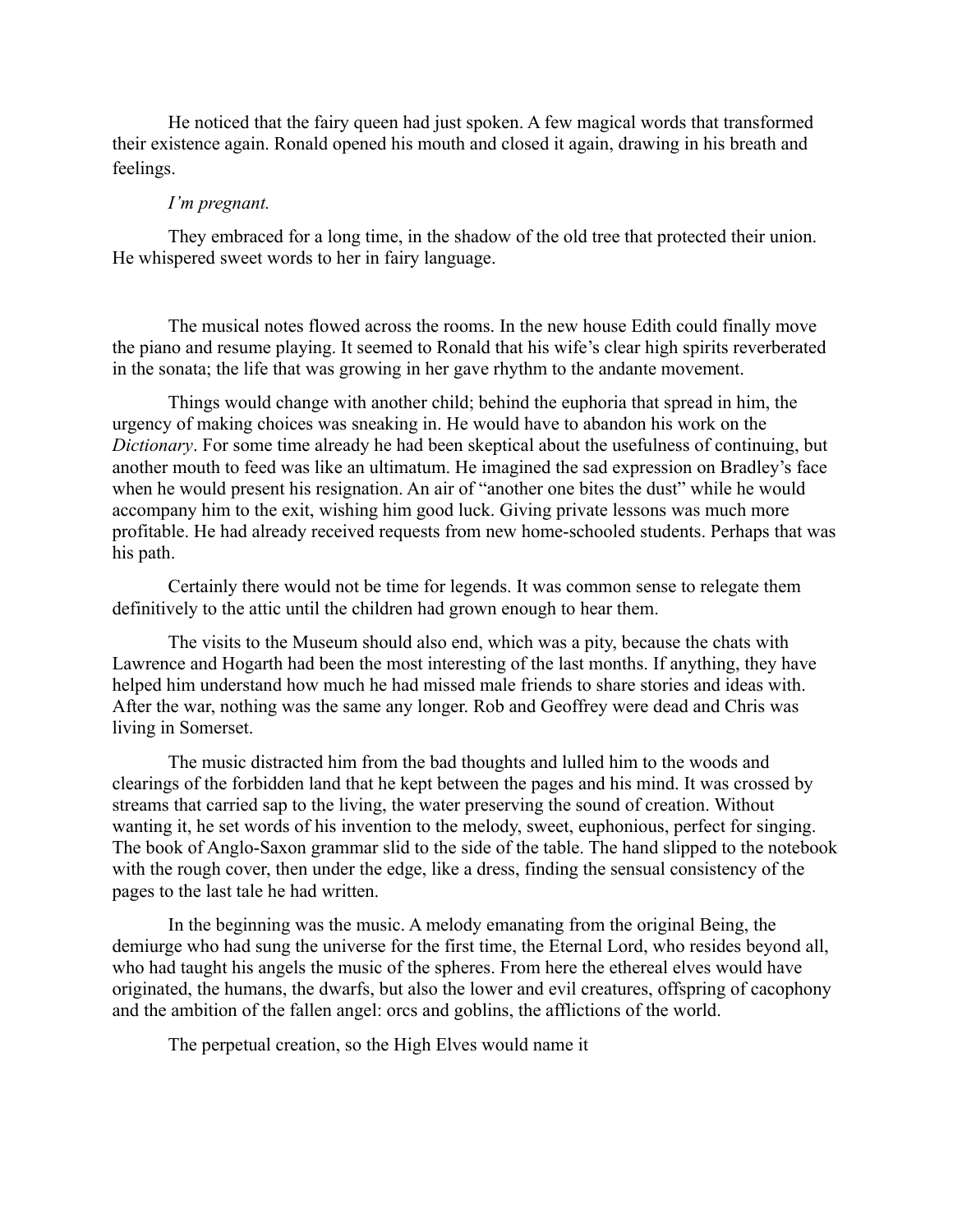Reality called him back to order with the strike of the pendulum clock. He closed the notebook and set it inside a drawer. That was enough. He had to prepare comprehension exercises over *Beowulf* or the following day he would not have the lesson ready.

He reviewed the lines that related the meeting between the hero of the Geats and the Danish king. Beowulf introduced himself in the presence of the sovereign and offered to liberate the palace from the orc that threatened it.

17. Ultimus inter pares

At the foot of the door there was a card with his name on it and a message. Robert bent to pick it up. Only a few words: "In the hall."

It was rather unusual for T. E. to lunch with others. Normally he had his meals served in his room and only when he wanted to eat, something that happened rather rarely.

Robert felt his heart pumping fast. The unexpected circumstances were upsetting the precarious steadiness of his nerves, which depended on a planned day of rigid schedules and prearranged tracks. Even wasting time was part of a precise scheme, which at that point was in danger. He had lingered in Professor Murray's office, discussing Aristotle's *Poetics*, and had left, anxious to get to All Souls for the appointment. He was slightly late but did not expect to find no one. He drew in a couple of deep breaths and at that moment the voice of Burnes, the attendant, reached him from the small service room.

"Did you find the message, sir?"

Robert showed the piece of paper, clearly appearing somewhat lost.

"Maybe I should call again later."

"Oh, no, sir. You'd lose the best part." Burnes instead was amused. "They are all down in the hall. It's better to hurry up."

Burnes closed the door behind him.

"It had been three hectic days, something hard to believe. Colonel Lawrence slept very little. I'll show you the way."

He started to go down the stairs. Robert stayed for a moment on the landing, uncertain what to do, and then he followed.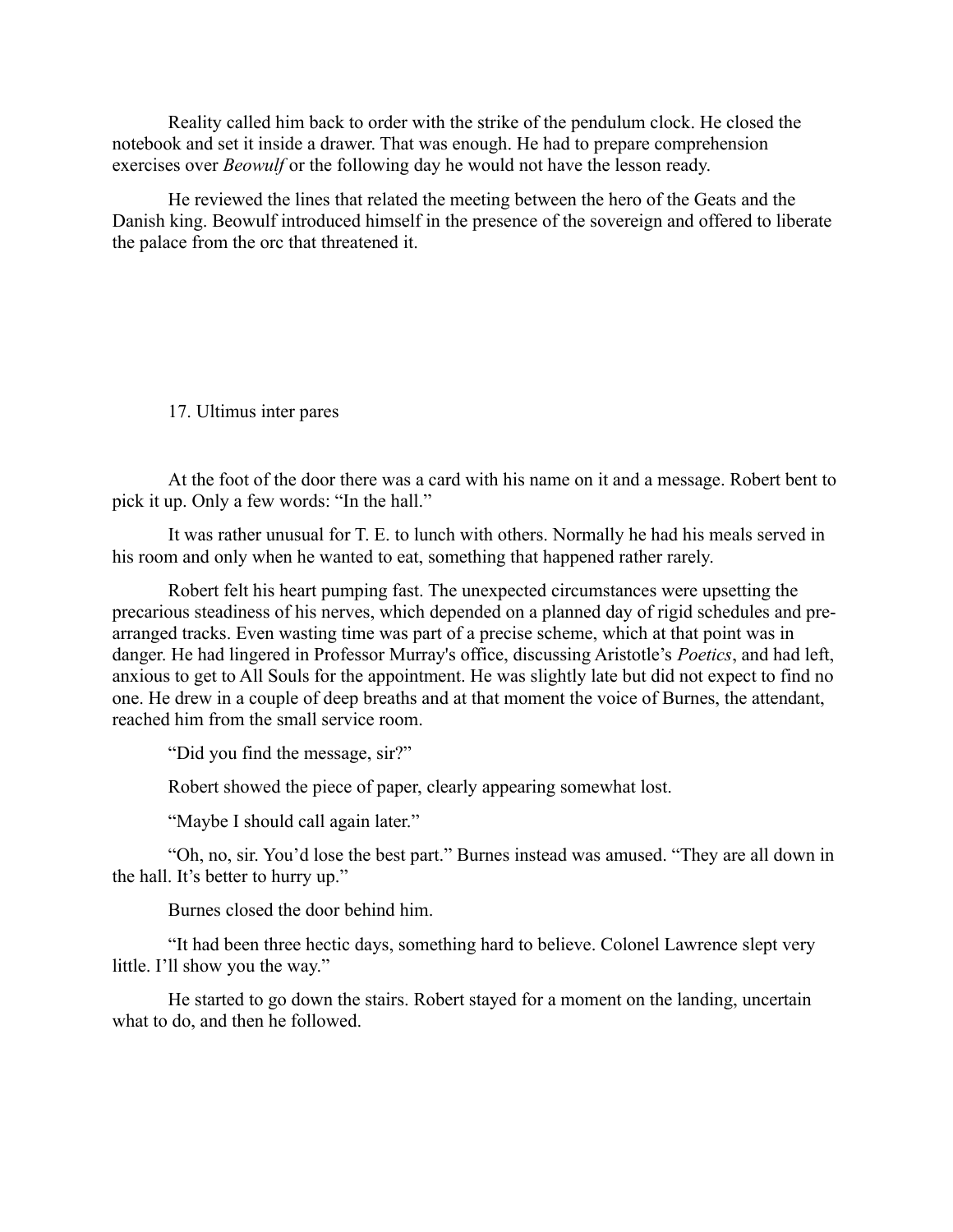"I'm sorry I can't offer the beer served at the hearings. But if I did, Mr. Lawrence would be disappointed. After all, he gave us the idea."

"What idea?"

Burnes stopped at the last step and turned to look at Robert in amazement. Only in that moment did he realise that he was in the dark about everything.

"The strike, sir. Do you really know nothing about it?"

Robert shook his head, dumbfounded. He had just heard the most strident word that could be pronounced within those walls.

He found himself in the courtyard, following Burnes, who had already driven away his astonishment with an outburst of enthusiasm.

"It's because of the new orders of the dean. The management has decided to prolong the working hours with the same pay." He lowered his voice. "Someone called it a dirty trick, respectfully speaking."

They went along the lawn in the direction of the hall.

"We're not servants, we. They can't decide over our heads without even consulting us. Kitchens, laundries, cleaning, care of the premises. If one penny or one shoelace is missing, they will come to us. If the food is disgusting, they take up the matter with us, even if the management saves money with suppliers."

While Burnes was speaking, Robert lined up the clues he encountered while arriving there. Students without caps, advancing to the courtyard. A couple of professors exchanging angry comments under the portico.

"*It's unheard of*."

"*Unbelievable*."

And now that word, the most incredible.

*Strike.*

Something had been happening for some time. An orderly chaos was shaking the colleges, animated by veterans. It was as if the threshold of the collective attention was unexpectedly raised to unknown heights. People were questioning, even the small details of communal life.

The first victory won by the students of his college, St. John's, caused much sensation, guided by a one-armed brigadier barely twenty-five. Thanks to the protests against the awful meal service, the Council of the Institute had to nominate a kitchen commission with a permanent representative from the enrolled students. A small skirmish that could foreshadow battles on a vaster scale. These were not mutinies of soldiers like the previous summer, but the proof that things could change even here, where every stone could tell the entire history of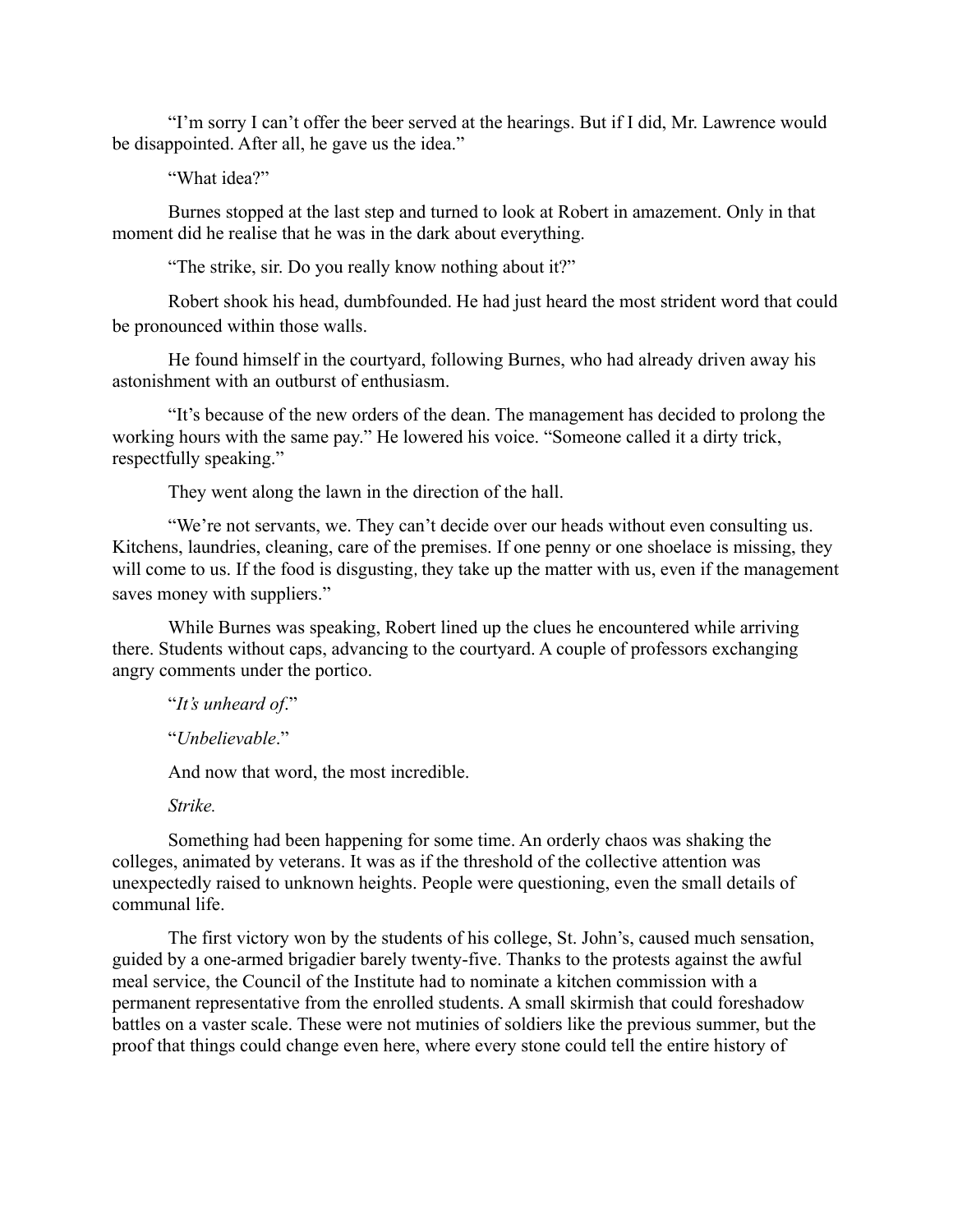England. *Tu quoque,* Oxford. If even the attendants were on strike, perhaps the times were really changing.

Robert regretted sleeping outside the city and not participating in that uprising. He was going to college only once a month, to pick up his check. He kept telling himself that it was only a few weeks before the birth and he had to stay with Nancy, the truth was that he was also not much at home; he was spending his free time from classes with Lawrence.

T. E. seemed amused at the idea that the students would take active part in the life of the university. He often sneaked into the assemblies of All Souls, to listen to what was being said. Once Robert had accompanied him to hear him discuss the necessity of landscaping the lawn of the Quadrangle that was reduced to a pitiful condition. But his words were not taken seriously. Everyone had thought it was an act, a way of showing sympathy for the troop by one who must have other concerns on his mind. For example, the destinies of the Middle East, or the draft of his important memoirs. When he had seen him hurt, Robert realised that T. E. was, instead, very serious. He wanted to participate—like the *ultimus inter pares*, T.E. told him—and if they did not want to listen to him he would do it by himself. He had tracked down a mycologist from the Biology Department to explain how to throw spores into the courtyard and let the mushrooms grow. So they would have no other choice but to redo the grass. Robert had advised him against this, teasing him: his was a "solitary flight forward."

He emerged from his reflections and struggled to follow Burnes, who was still speaking.

". . . and he said: 'Cut off supplies.' Yes sir, just like that. We didn't even realise he was there, but I suddenly recognized his voice at once. We all turned. He was in a corner peeling an apple. I think he was down in the kitchen because he was hungry, or he had heard about our meeting, who knows. Someone pointed out that they could get rid of us. We're not workers or miners, those are organized." Burnes slowed down, smiling. "You won't believe it, sir. He stood up, came amongst us and said: 'Do you think that on an empty stomach and without clean underpants the chancellor can dictate conditions?'"

Burnes shook his head and stifled a giggle.

"This morning the Council of the Institute signs the surrender."

They found themselves in front of a forest of heads and stretched necks on the doorway step of the hall. Robert took advantage of his stature to get a clear view of the tables. They were not set, no one had prepared the hall.

*Strike.*

Someone was saying that not even the rooms had been cleaned, blankets and sheets were still piled up in the rooms.

*Strike.*

Robert laughed. It was really happening.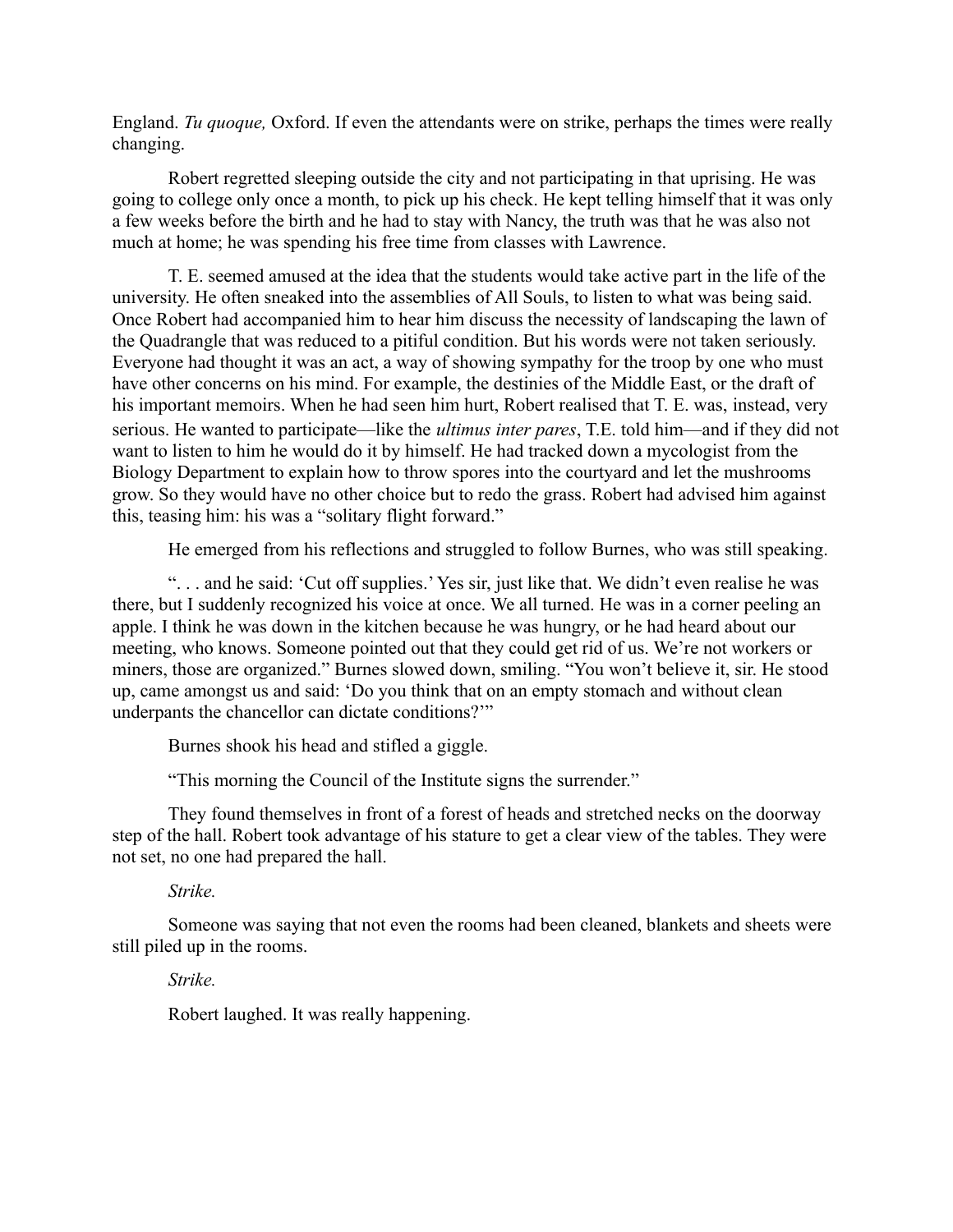He looked for T. E. and found him leaning against a wall, all by himself. He observed the scene without hiding his pleasure. The chancellor received the requests of the attendants and was undecided on how to behave. No one had prepared him for this event, because no one had ever organized a strike in the university. He only managed to appear more of an idiot than he was. The cohort of the professors gathered around him, while he announced that the provision on the working hours was withdrawn.

Robert started to clap, followed immediately by Burnes and slowly by students who attended the event, until a long applause filled the hall. From his corner, T. E. turned and bowed to them, and gave a flattered smile.

"You should also put in a word for them," Robert said.

They walked into the large courtyard, under the cyclopean eyes of the sundial. The students who exited the library would stop to shake T. E.'s hand or would wave at him. Robert wondered about the reason for that *promenade*, if not to savour the admiration of the moment.

"Many have met too many untrustworthy officers not to appreciate a fellow like you."

"I'm not a guide, not anymore." A bitter smile. "Not one of those good ones, anyway."

Someone shouted hurrah, from the other side of the Quad.

"What you did in the war says the opposite. They only want to hear a story that can inspire them. This is what stories do, no? To instill courage, to feel less alone."

T. E. looked sidelong at him.

"I see a beanpole among the group."

"I admit," Robert said, "I'm curious. How long do you need to finish?"

He sensed a sudden stiffness in him.

"Hogarth asked me this too. The answer is the same: I don't know."

The tone was cold, enough to signal that an invisible line had been crossed. Robert restrained himself and decided to change the subject.

"Did you read my collection?"

T. E.'s small body relaxed. He slipped his hands into his pockets, content that the ball was in the other court.

"*Country Sentiment.*xiiI read it. The title reflects the change."

They were coming back, walking slowly, towards the small courtyard and the lodgings.

Robert continued to listen.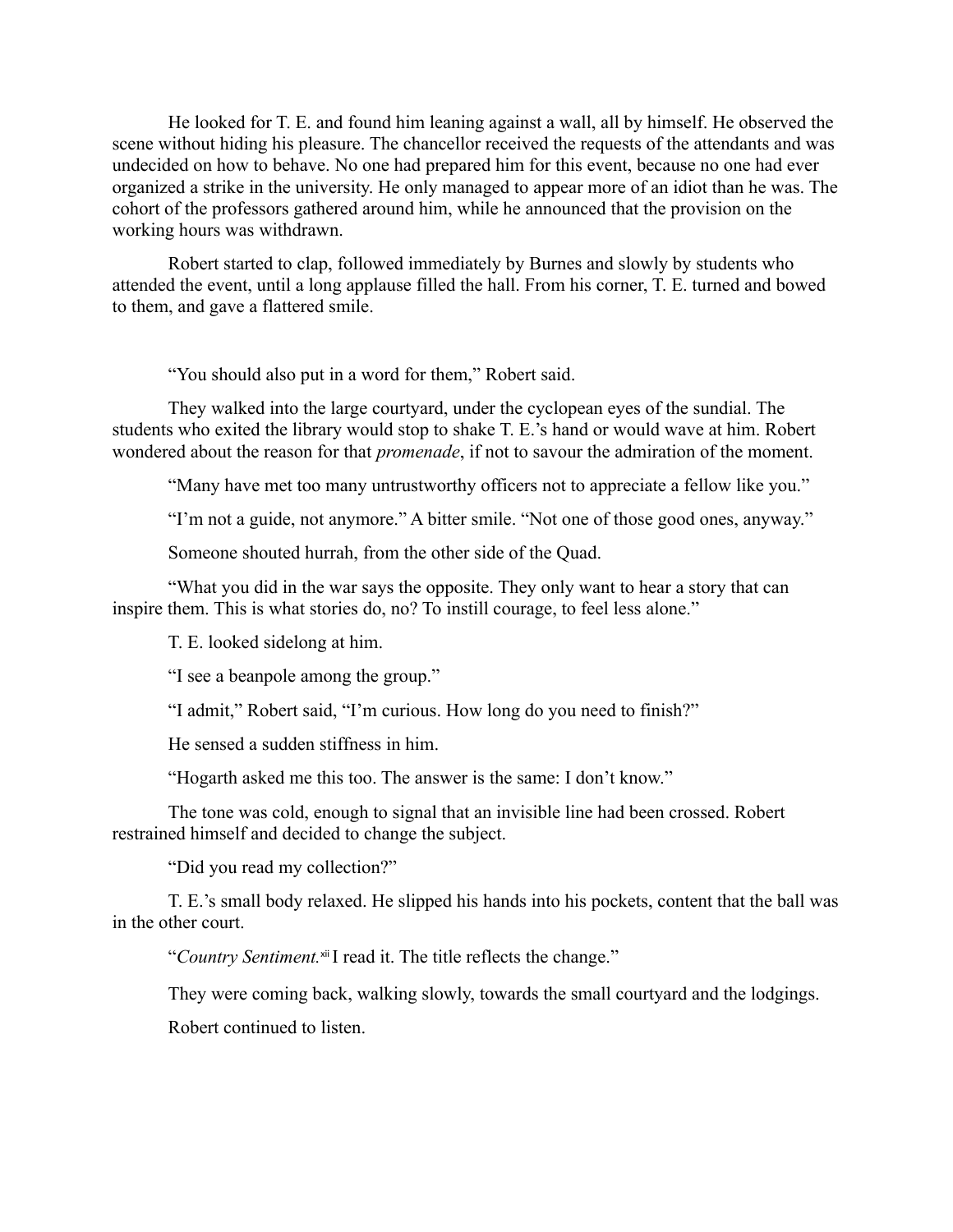"No references to the war," proceeded T. E. "Even lullabies and doggerel. Some idiot will say that Graves mellowed. As for me, I would like to know where this new course is going."

Robert nodded. They took the stairs and reached T. E.'s room. The sweet and spicy aroma assailed Robert as soon as he crossed the doorstep.

"Did you also take a look at my new poems?"

T. E. invited him to sit. "I did what you asked me to do." He pulled out from a drawer a stack of typed sheets.

"The annotations are in pencil."

"I will have to repay you in some way." Robert stretched out a greedy hand, but T. E. began to leaf through the stack.

"Well, what do you think?"

T. E. stood up on the base of the fireplace.

"'Return' is my favourite:

*The seven years' curse is ended now That drove me forth from this kind land, From mulberry-bough and apple-bough And gummy twigs the west-wind shakes, To drink the brine from the crusted lakes And grit my teeth on sand.* (lines 1-6)<sup>xiii</sup>

A smile. "Here I am at the mirror, wondering if it really ended."xiv He handed the envelope to Robert. "I'd have something to say about the images in the second stanza. Thirst is not "empty." Thirst is a heartbreaking agony that leaves you with the mouth wide open, staggering like a drunk until you lose your balance. And the stone doesn't crumble in the heat, but in the rain. The heat at most polishes it, splits it, blackens it, and often deforms it." He smiled again. "But these are the quibbles of one who really risked dying of thirst, don't pay any attention."

Robert took the papers.

"You can be an inspiration." He indicated the buildings of the college, outside the window. "You can make them feel united, after what they've been through."

He saw him stroking the clay statuette.

"I have no intention to deceive anyone anymore."

"And the attendants?"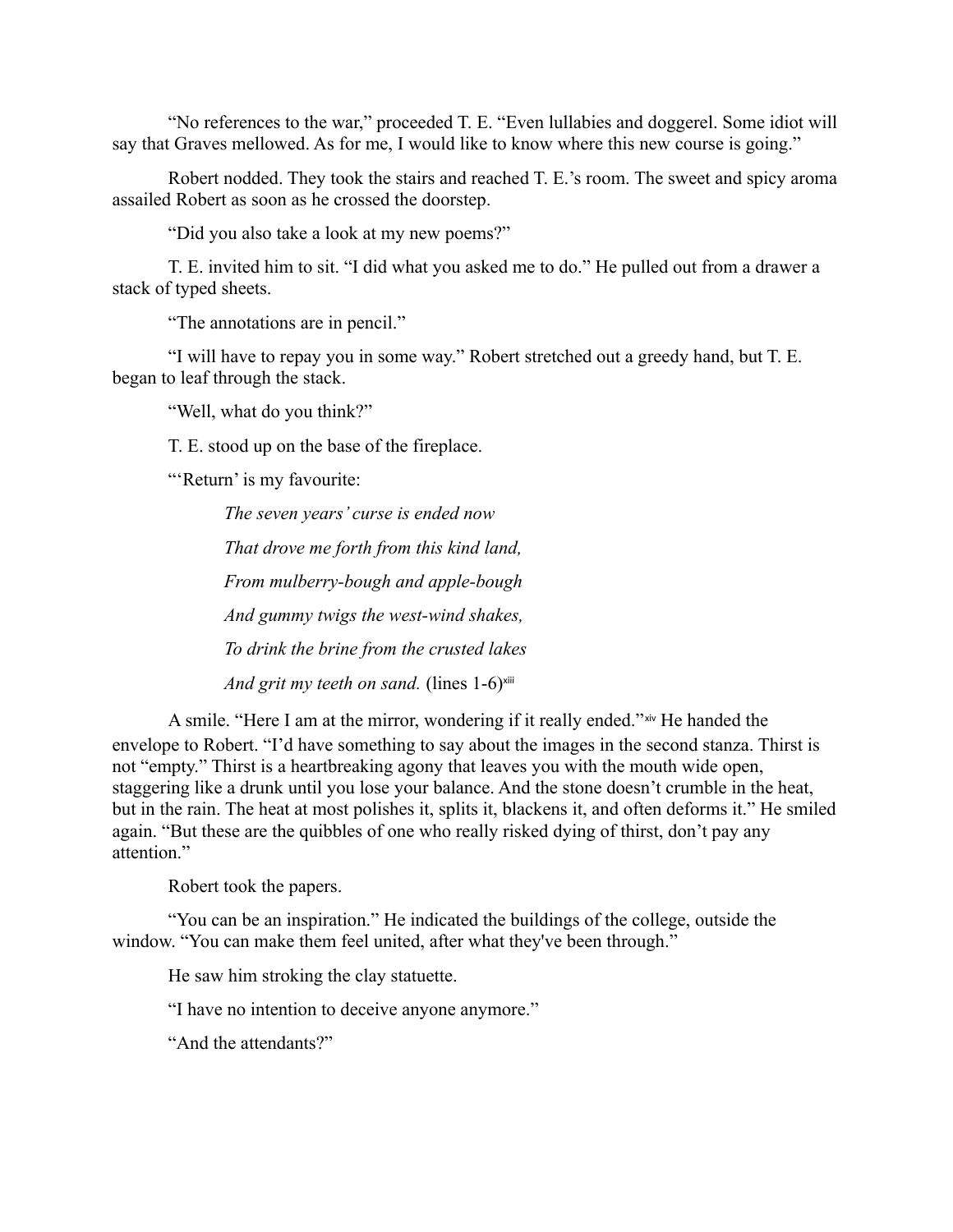"I only wanted to see the expression on the face of the chancellor."

He became nonchalant now, as if chasing other thoughts.

"If a small part of what Lowell Thomas recounts is true. . ."

Robert was silenced, faced with his raised hand.

"Please. Thomas made a vaudeville idol of me. I should have known it the first time I met him in Jerusalem, instead of posing for him."

"Don't you wonder why you did it?" insisted Robert. "Perhaps because you believe in the power of stories as much as I do."

"He wanted a hero to show off to convince the Americans that the war was a good and just thing. I played my role."

"You wanted everyone to talk about the Revolt, to know about it. He was useful for this purpose."

T. E. grimaced. "To whose purpose"? He looked up at the portrait over the fireplace. "We had the Arabs fight in exchange of a promise that we knew couldn't be kept: independence with Damascus as capital. We divided their land with the French and now at Whitehall they are taken aback because the Middle East is in chaos."

He stopped, anger fading in an instant.

"You wrote about it in the newspaper, everyone read it," said Robert. "For this they admired you still more."

"You don't understand," T. E. quipped. "If I were really what they believe, I would be still down there fighting. It would be the only way to redeem me."

Robert saw his face darken. He was aware that what he was about to say would not change his friend's mood.

"You're writing the story of the Revolt. This also is fighting."

The other nodded.

"It's the only reason that I accepted to do it." He pulled out a paper from his pocket. "You said that you want to repay me. I need your advice."

Robert ran his eyes over lines written in pen.

"Did you write it?"

"I would like it to become the epigraph of the book. Would you help me?"

"Gladly."

"I would be very grateful if you read it later."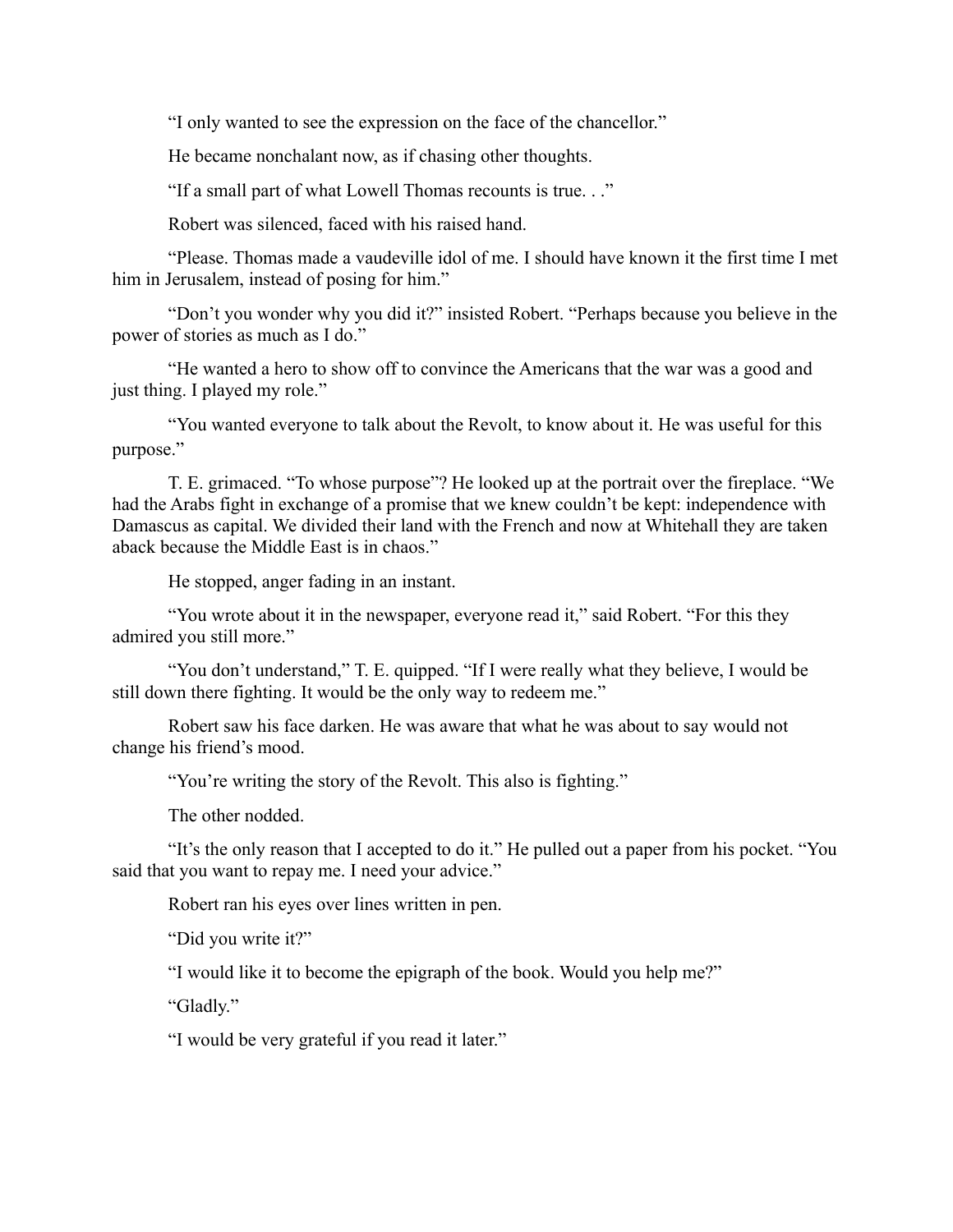"Certainly," said Robert holding back his curiosity.

He folded up the paper and put it in his pocket.

"Seeing that the strike is over, Burnes will absolutely want to offer you a drink. I'm going to call him."

When he remained alone in the room, Robert had to force himself not to think of the poem he had in pocket. It would have been embarrassing to be found reading it. He stood up and went under the portrait of Prince Feisal. He questioned that gaze as if it could reveal to him the secrets of the man who had fought on his side. He inspected the shelf, without touching anything. The brass bell supported two tattered books and one better preserved.

# *If you want to know something about a man, find out what he reads.*

The titles on the spine were scratched and disfigured from use, but they could still be deciphered.

*Lord Dynamite*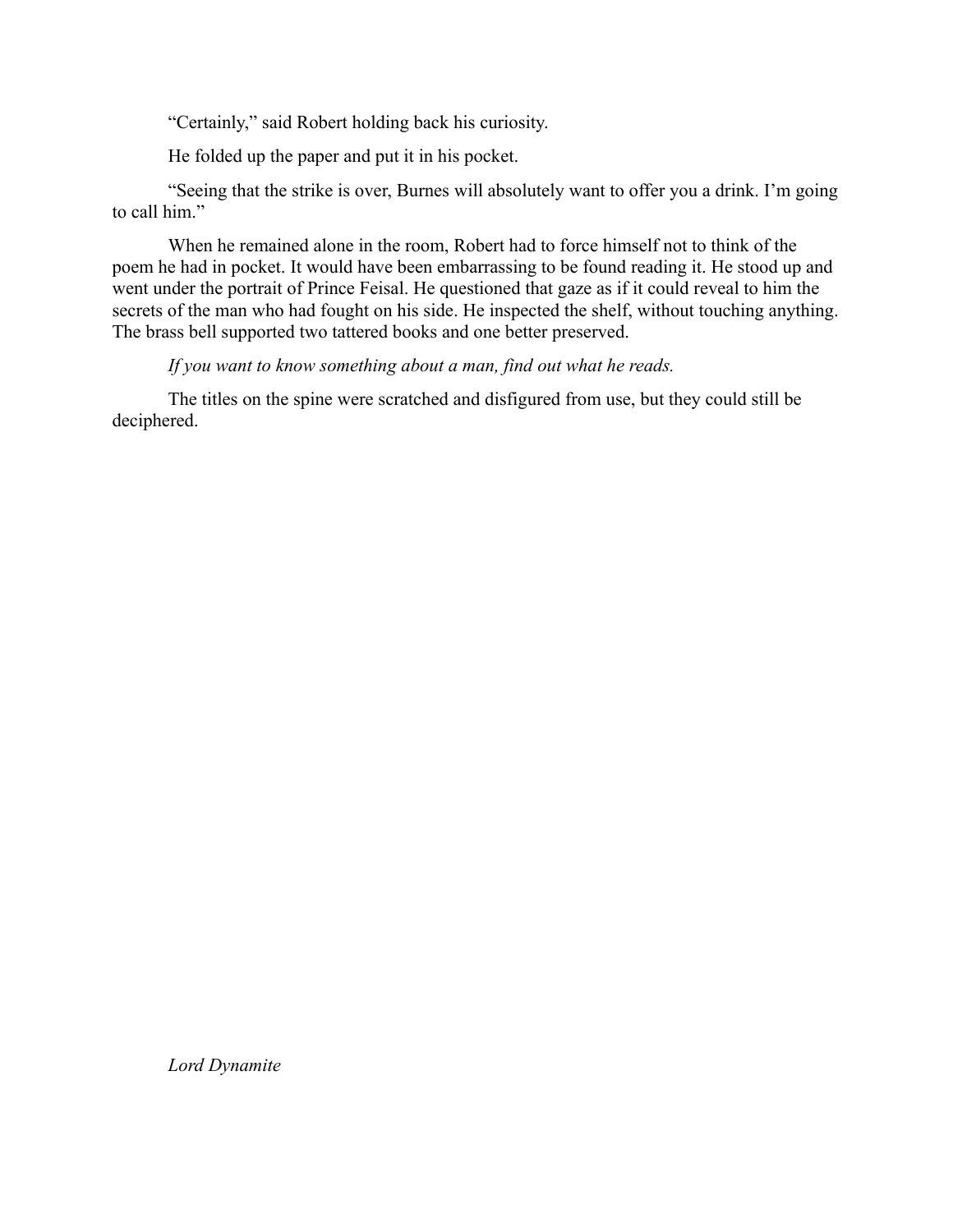*Wadi Safra, Hejaz, June 1916*

The Prince is a statue of white linen. The ruby headdress frames his thin, emaciated face. The long eyelashes hang over his eyes, hiding his gaze, as if the eyes had seen enough to not want to look again. The voice is a soft sing-song.

"We are linked to the British by necessity, but we are aware they are too powerful allies. Many of our people believe that your help isn't neutral and that sooner or later you would establish yourselves here. That you will take our country, as you did in Egypt and Sudan."

"Your Highness, the British also fight in France, but the French are not afraid for their liberty."

"The Hejaz is not France, Lieutenant Lawrence. It is a weak, divided country."

A gust of wind filters through the curtains, carrying the scent of earth and vegetation, distant calls, camel fights.

Every reticence would be out of place, the cards are on the table, sincerity is the only winning hand.

"This is the wager of the Revolt. To transform the Arabs into one nation. To make them able to decide for their own good."

A deep sigh. The Prince moves towards the cushions that surround the low, big table and pushes aside the flaps of his mantle.

"Your idea of good is very different from mine. A good imposed by violence is a cause of pain nevertheless."

That man knows he has no choice. Manifesting his own sorrowful awareness is his own way of letting him know. Lawrence cannot but insist.

"I think that the dreams of the Arabs and aspiration of Britain can coincide. I am here to make it possible."

Feisal sits down and gestures to him to sit down on the carpet next to him.

It is done.

One clap of hands and dates and freshly drawn milk are served. The Prince waits for the guest to help himself, before revealing his final thought.

"It's difficult to be devoted to two masters. There's only one type of person who can do it and it's he who fights for himself. But I do not envy that man, because he really embraces no cause. His is a solitary path."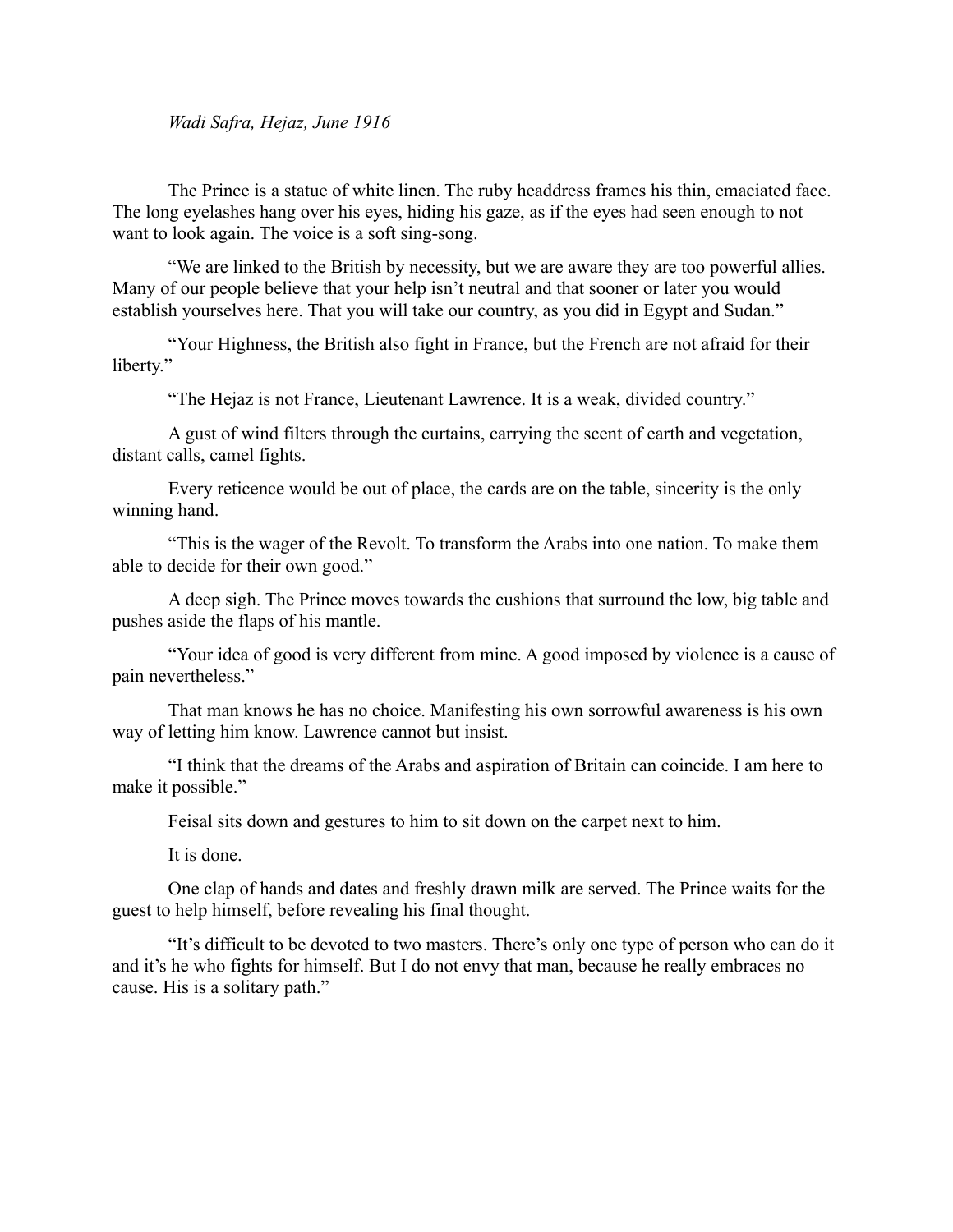18. All Souls

"Colonel. . ."

He glanced away from the flames and memories. Someone has just touched him.

"Colonel, do you feel all right?"

A freckled boy with a hint of thin moustaches.

He squeezed himself into a corner of the sofa.

"Yes . . . certainly, yes. Thank you."

Ned looked at the wall clock. Half an hour had passed in one minute. Someone must have worried seeing him staring at the fire like that. He noticed that it was snowing outside. Big white snowflakes were sticking on the window panes and sliding down.

The boy sat down.

"My name is Neville. Desmond Neville, sir. I was wondering . . . May I ask you a question, sir?"

He took a better look at him. He wondered if it was naivety that gave this young man courage. He noticed that the few students in the Common Room were quiet and listening to the conversation. He imagined that they had drawn lots for coming forward, but perhaps it was his malice born of depression.

"We are no more under arms, Neville, and I'm not that old. My name is T. E."

The other looked at him, hesitant.

"What is your question?"

An uncertain smile.

"What is the desert like? I mean . . . the first time that one sees it."

He looked at the young man as if he had subjected him to an enigma. There was total silence, the breath suspended.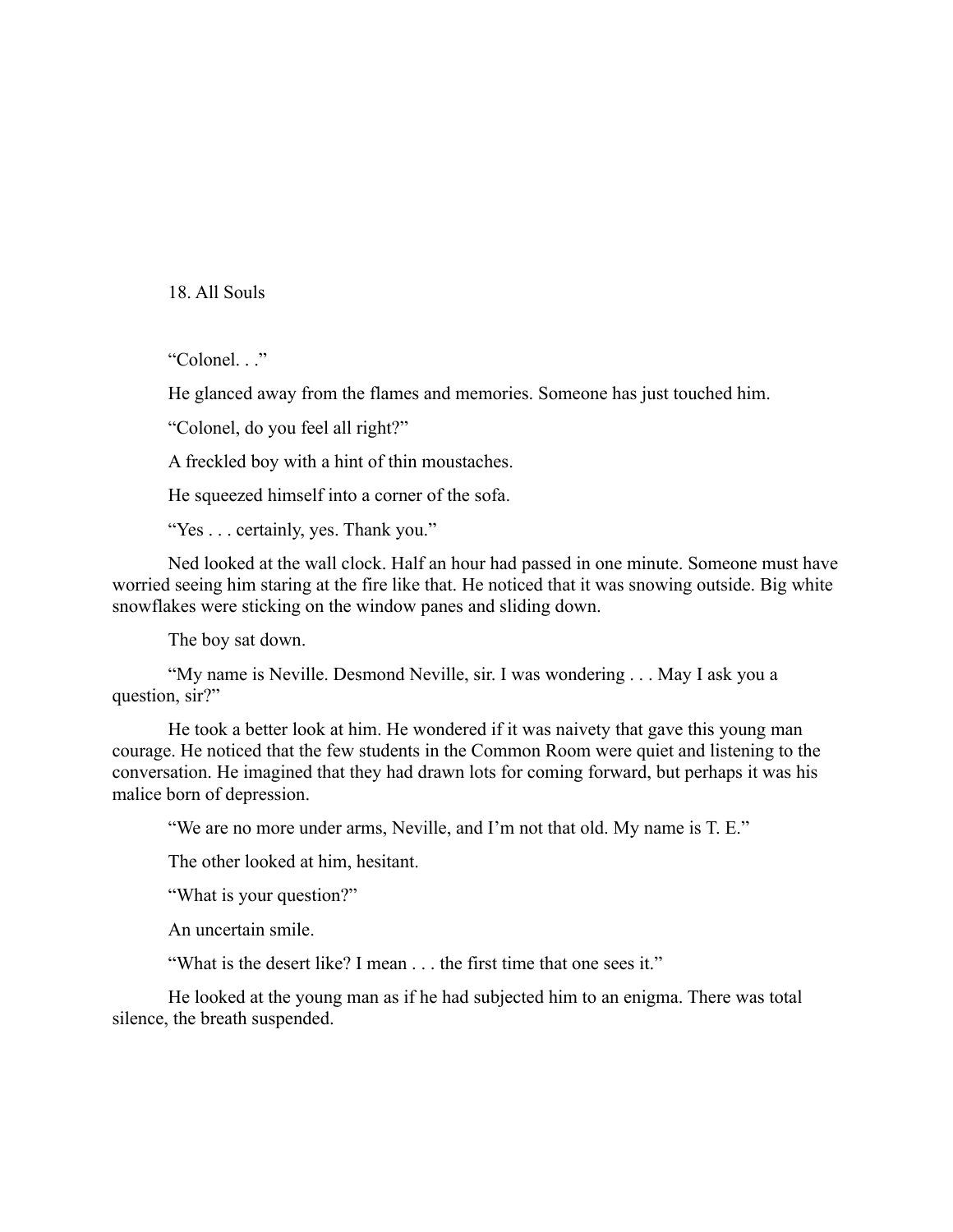Seated on sofas, some on the floor, they surrounded him, captured by every word, in the dense stillness of the evening. They came few at a time, as the voice spread through corridors and rooms. The man who competed for fame with Francis Drake and Richard Burton had started to tell a story.

Outside, the snow was falling lightly, covering roofs and courtyards with a blanket of silence.

In the warmth of that union of souls, chosen as audience around the fire, Ned ran his eyes over the faces, almost needing to address every one of them, by first and family name, to thank him for his attention.

"I landed in Arabia convinced of one thing only: a revolt needs a leader to embody its spirit. As soon as I met him, I knew that the man I have been searching for was Prince Feisal, the third child of King Hussein. As a boy he lived in Constantinople and served in the Turkish army. He knew the diplomacy of governments, and could list in detail every weakness of his people. This awareness carved deep furrows in his face, even though he was young, and pushed him to counter fate with an extreme force of will. Down there in Wadi Safra, surrounded by his litigious and poorly armed people, frustrated by inaction, he was a diamond set in tin frame. The most genuine hope that the Arabs could nourish. He had the bearing, the magnitude of spirit, the honesty and intelligence to be a leader, but it was necessary to put him in a position to become one, and for this they needed arms and money. Quickly, before the Turks would understand that they could turn off the Revolt in one move."

He stretched his hand to pick up a glass of water on the table. The silence was such that they heard him swallow. He put down the glass calmly, savouring the wait. And then he addressed them again.

"Before leaving again I gave as a token of our friendship the promise that things would change soon. I went to Khartoum and Cairo to persuade my superiors and obtained the reassurance that I asked for. I returned to Arabia as a military advisor to the Prince. I joined him in his new general quarters, on the hills behind Yenbo, a city on the coast held by our warship. I gave him the good news, redeeming his trust, and went back down to the city. I didn't know that the Turkish roundup had already started."

He stopped, distracted by the opening door. A latecomer tip-toed in, blushing with embarrassment, and sneaked to the corner.

"The morning after, the sounds of alarm woke me up. I climbed to the city's eastern wall and from above I saw them," with his hand he traced an invisible line in midair. "Two thousand horsemen filled the horizon. Feisal rode at the head, the sky tinted golden behind them. I never saw anything so majestic like that retreat. They had tried to resist the Turkish artillery with their scrap iron, then they had to scatter and abandon the camp. And yet the entrance to the city was triumphal. I realised that I had made the right choice, but that every effort could still turn out to be in vain. Had the Turks advanced as far as there, nothing would have prevented the sure defeat of the Arab army."

He left them again holding their breath for a few moments, before continuing.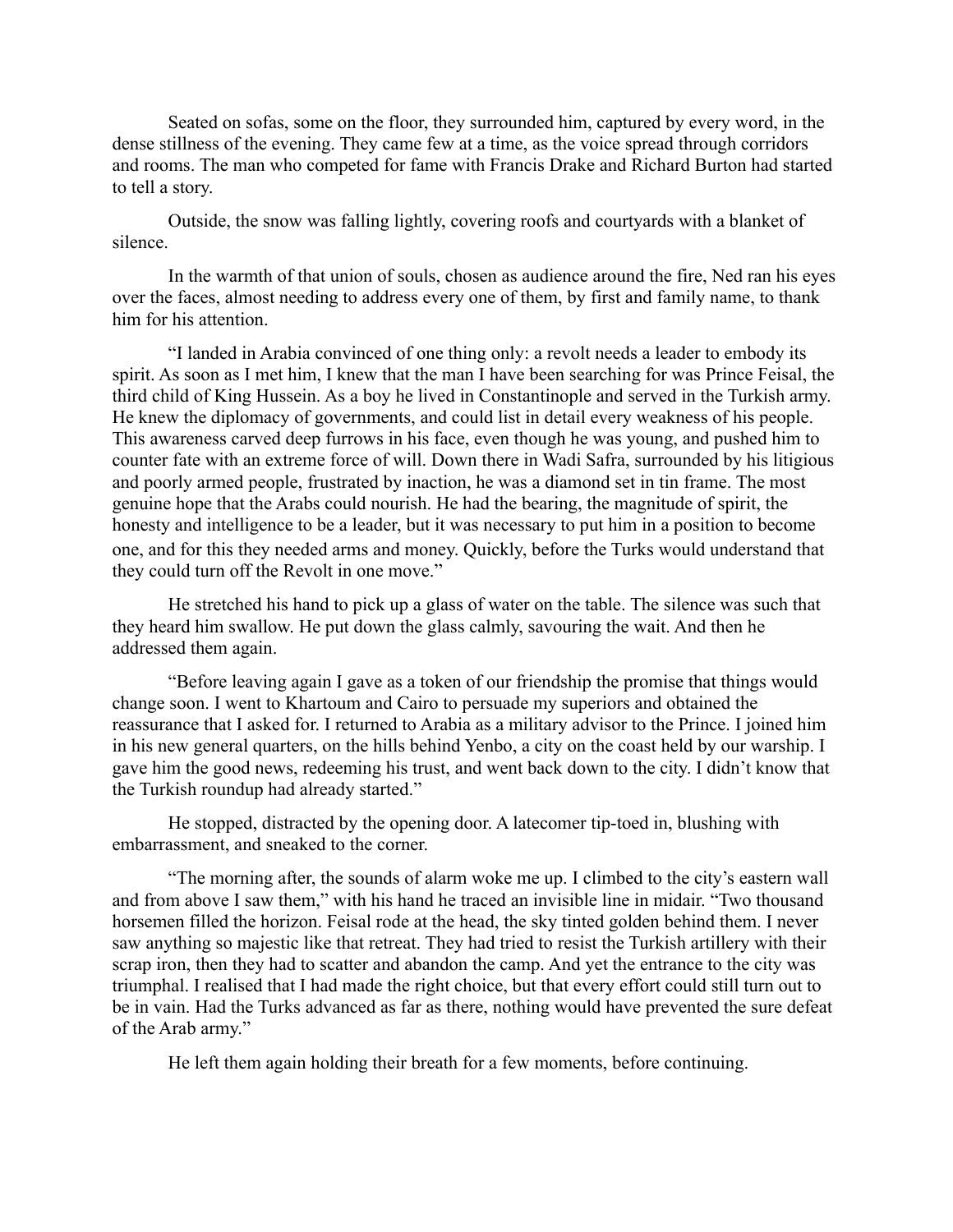"I spent the night on one of the ships. I fell asleep, convinced that in a few hours the sound of gunshots on land would have woken me up. Instead, nothing happened. Dawn arrived and we understood that the Turks refused to attack." His eyes flashed. "That night they lost the war. The fire of the Revolt was ready to blaze."

The clock pendulum struck nine, as if even time was set to the rhythm of the story, but no one looked at his watch for confirmation. He had led them faraway, where hours lasted for days and weeks. Oxford was a remote place, a solitary island, surrounded by waves and fog, to which no one longed to return.

"We gathered the forces in order to move north. Five thousand camel riders and five thousand infantrymen. Machine guns and cannons, finally, and the support ships at sea. Even a hydroplane. We were aware that something great was starting. We stormed Um Lejj and Wejh on the coast. The Turks countered with little resistance, while with every passing day the Arabs were becoming more credible in the eyes of the British High Command. In Cairo they were enthusiastic and promised new artillery and money. They sent us two armoured Rolls Royce's." He paused. "But they told Feisal to stop."

He left the sentence dangling in the room, as if to make sure that everyone was following, that no one went off the beaten track.

"The High Command wanted to us to cut off the railway tracks to isolate the Turkish garrison at Medina and force them to surrender. From their point of view fighting for the second holy city of Islam was the best one could offer our Arab allies." He searched the eyes that surrounded him. "It is known that generals lack imagination."

A giggle of approval spread through the bivouac that was about to face the night. Beyond the windows the city had disappeared into the darkness, buried under the snow.

"I couldn't convince myself that Medina had to be our target. What was the point in persevering in the siege of an isolated city, when we could aim at the heart of the Ottoman Empire? To hell with Medina, I wanted Damascus. It was a waste to force the Arabs to fight a war of position, it was necessary to let them lead things in their own way. Strike and disappear, like the desert wind that suddenly blows, blinds you and moves away, leaving you only with a humming in your ears and guns filled with sand. The other officials of the British mission were too devoted to tradition to take me seriously," he sighed, shrugging.

"Then Auda arrived. And everything changed."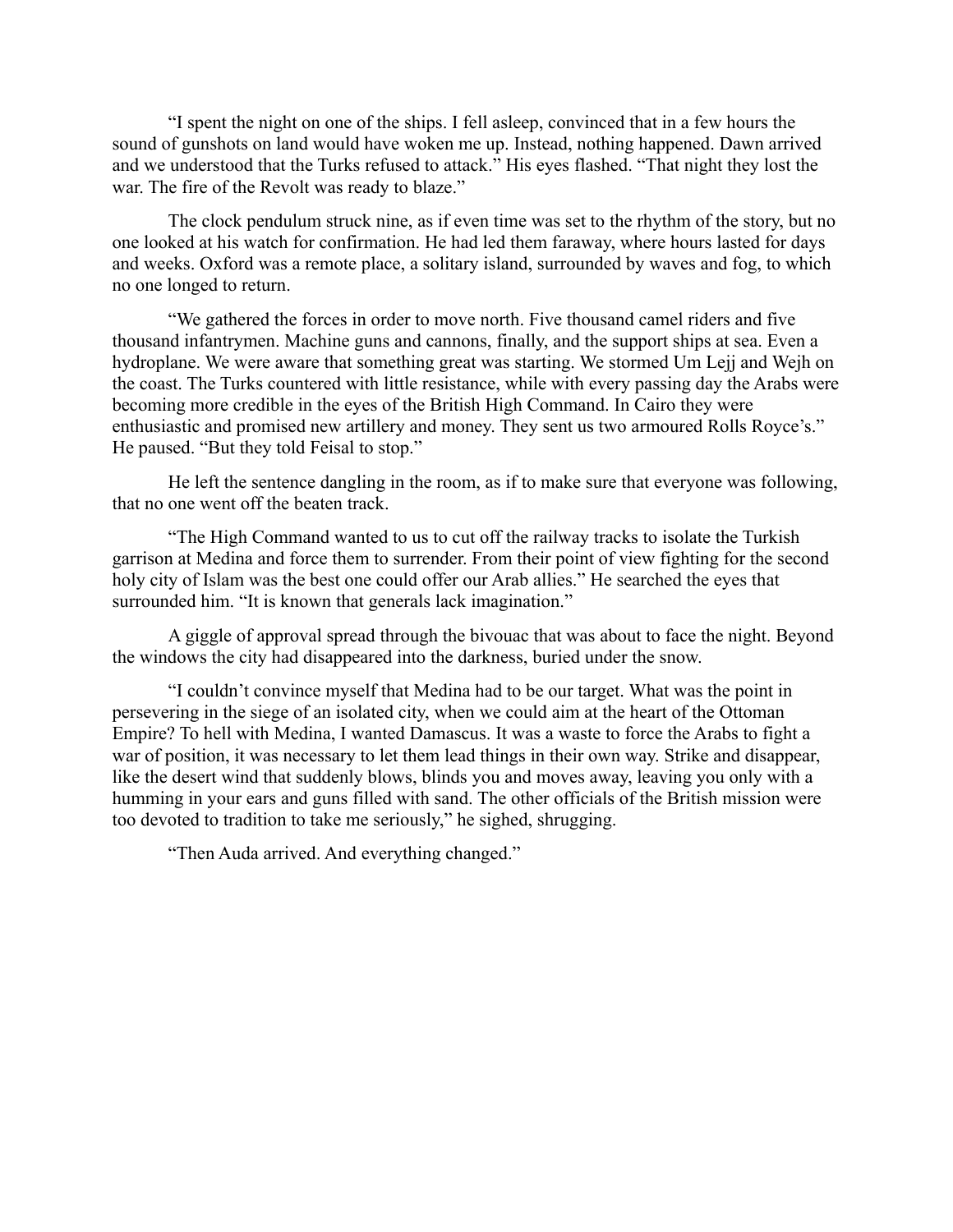*Lord Dynamite*

*Cairo/ The Desert of Al-Sirhan, May 1917*

"A set of dentures."

Professor Hogarth leans towards the desk, his perplexed expression facing that of the disconsolate Clayton.

"Pardon?"

The officer looks at him over the paper he holds in his hands.

"He asks for a new set of dentures for a certain . . ." his eyes search the missive. "Auda Abu Tayi. Furthermore, he tells me that he won't participate in besieging Medina, because he doesn't share the goals and . . ." he reads again, "a contribution on his part without a desire wouldn't be useful for the operations. He is moving to the north in order to evaluate the possibility of extending the Revolt and storming Akaba. Nothing less."

With a tired gesture, Clayton lets the paper fall on the table.

"This letter seems to be the result of a sunstroke." A smile spreads under the professor's moustaches. "Do you find it amusing?"

Hogarth raises a hand apologetically.

"Pardon me. I've known Lawrence for too long to be amazed at his initiative spirit."

"Initiative spirit?" Clayton barely controls his voice. "I wonder if he takes into account that he's at war, under orders to serve."

The other sighs patiently and for a moment looks towards the window which frames the clear sky of Cairo.

"Tell me about the dentures."

The officer lifts the paper again.

"This Auda, a rather well-known bandit, apparently, arrived at the general quarters of Feisal. It seems that as a sign of loyalty to the Prince, he had refused to eat at his table with the dentures given to him by the Turkish Governor, Jemal, and had dashed it on a rock." His tone is incredulous. "Now, therefore, this man can't eat and needs new dentures. Lawrence asks me to send him an expert dentist from Cairo."

A look of admiration crosses the professor's face.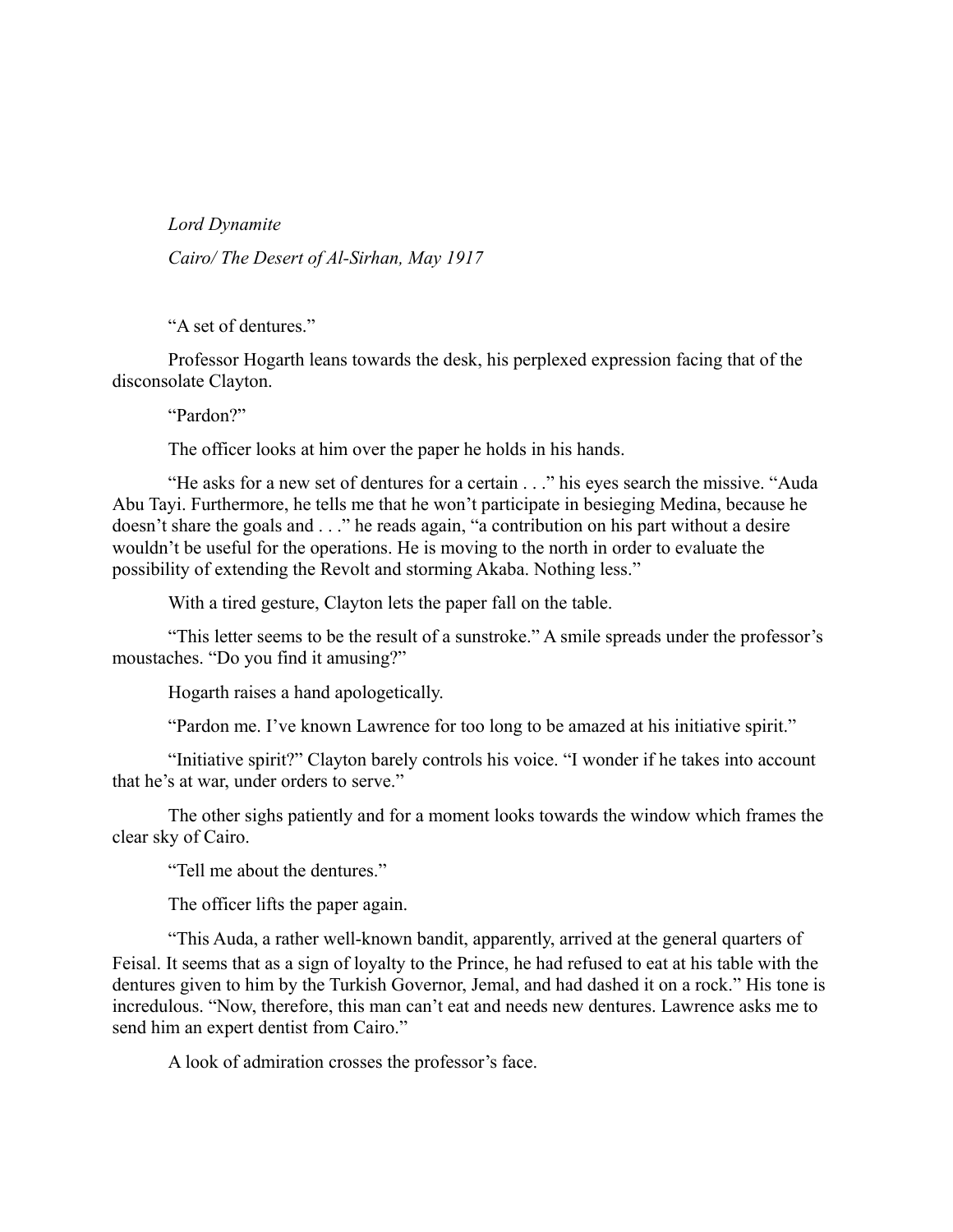"Auda Abu Tayi is the leader of the Howeitat, the tribe of the most hawkish marauders in North Arabia. He is much feared. A legendary warrior, I daresay. Many stories are told about him. So far he has been paid by the Turks to remain neutral. The fact that he had decided to embrace the Revolt is a big deal for us, his influence is decisive in involving the other leaders of the region. If you want my advice, get him some solid English teeth. It is an investment that you won't regret."

The response is a low, resounding, grumble.

The professor decides to insist.

"The Turks don't expect an attack by the Arabs on Sinai. This can only be an advantage to our troops fighting in Gaza, and Akaba is the last Turkish port on the Red Sea, the last thorn in our side."

"We have already planned a naval attack on Akaba," retorts Clayton. "Lawrence knows about it."

Hogarth nods.

"But he also knows that the Gulf of Akaba is a *cul de sac.* Down there the Turks have long-range cannons, they can target the landing craft and nail the troops on the beach. The waste of human life would be immense, the result uncertain. If I know him, Lawrence wants to avoid another Gallipoli."

Clayton stiffens in his seat without responding. He uses the letter to drive away the hot air entering through the window, without much success. He puts it back on the table and remains motionless, examining it with uncertainty.

"So you suggest that I go along with his wishes."

Hogarth shrugs.

"As a matter of fact, we sent him down there for this. We have nothing to lose."

Clayton pulls on a moustache with a nervous gesture.

"Only the control of the Revolt."

"A revolt is by definition uncontrollable, Colonel. The only guarantee is the trust that the Arabs place in Lawrence."

Clayton assumes a resigned tone.

"It looks like that even for us, there remains no other choice but to trust him."

"Has he told you of his plan?"

The officer touches the letter.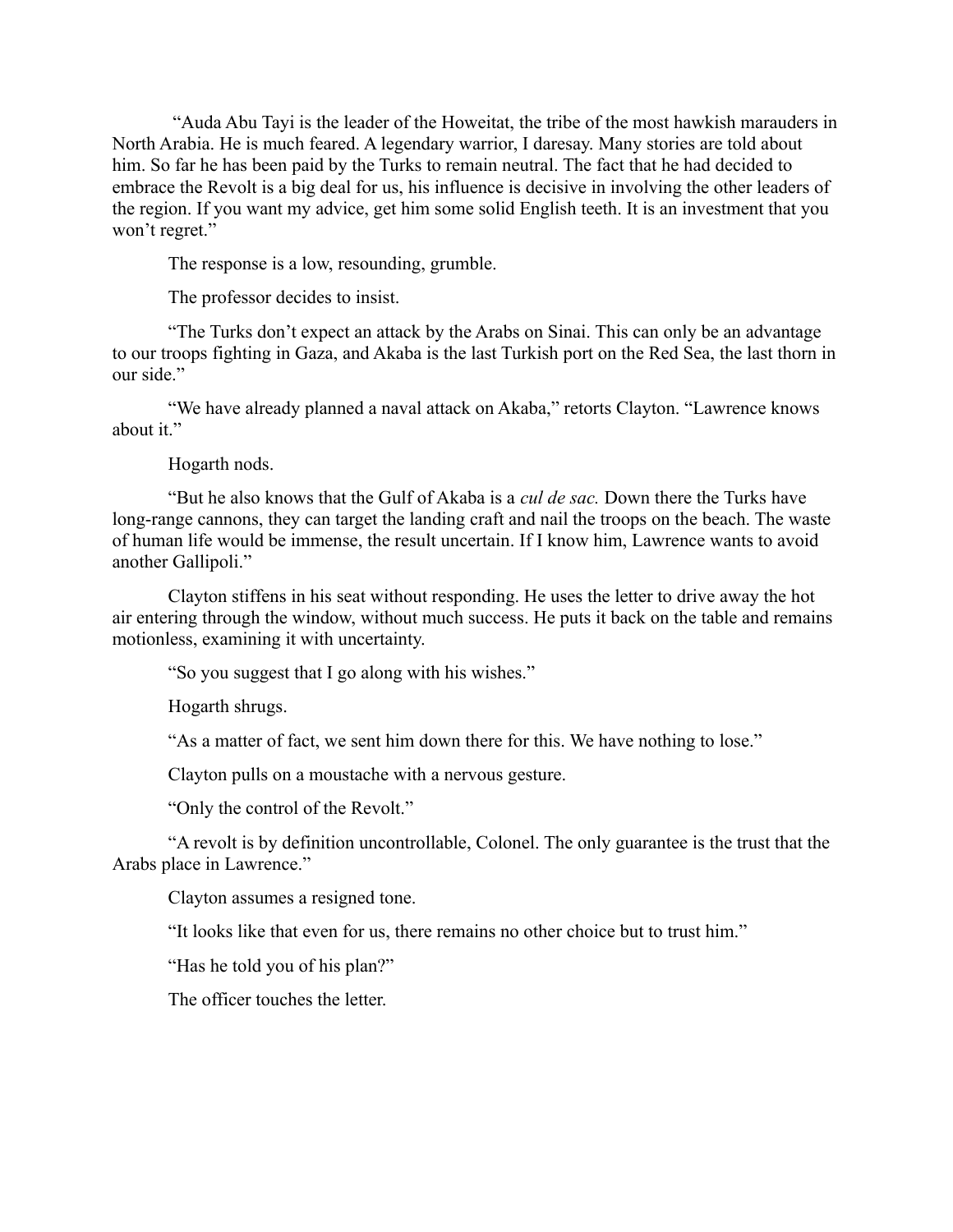"Pure madness. Crossing the desert on the back of a camel. Joining our informers in Syria and spreading the news of an imminent incursion on Damascus, to sidetrack the Turks. He intends to recruit the raiders of the desert and turn to Akaba. To take it from the ground."

Clayton snorts in anger.

For the first time since he sat down, a shadow of worry crossed the professor's face.

"When did he leave?"

"May 9. With thirty-five men and twenty thousand sterling pounds provided by Feisal." A sidelong glance. "I hope he makes good use of it."

The professor nods.

"The Bedouins are greedy. All that remains is to cross your fingers."

The professor's eyes wander again outside the window, his mind surveys the roofs of the city, journeys up to the Canal and beyond, along the path of Moses, across the desert, to hover over the tenuous theory about footprints in the sand.

The dromedaries move slowly in the rarefied air of the evening. The men seem very small on the backs of the beasts that are reddened by the mange. As far as the eye can see, rocks, dry sand, salty puddles, skeletal palm trees without leaves, and on the horizon, mountains as sharp as claws. A sinister and malignant air wafts around the small caravan, which seems a small thing in the midst of that immensity. Al-Sirhan is a cursed place, infested with reptiles that pop out of every cleft, where one dies poisoned by the lethal bite of asps and vipers searching for the warmth of bivouacs and bodies. In the morning one is never alone in bed. During the day, the sun crushes the living like a boulder, making every movement hard, every drop of water precious, every marsh harrowing. The desolation tests the spirit and the faith. Sometimes it gives birth to it, when every action becomes absolute, and the dazzling light projects its metaphysical shadow on the world. The mind cuts itself from the tormented body to the point that one risks losing himself, to the point of grasping the purest essence of things, the very idea of God, the mind that may be saved only at night, which grants rest and return to oneself. A small fire, under the breathtaking spectacle of the stars. The light hardly sufficient to leaf through pages and strain eyes over a few lines, where another undertaking is told, or a quest, through the Waste Land by a handful of knights.

"What are you reading, Urens?"

The hoarse voice of Auda reaches him from the other side of the bonfire. He is carving a piece of wood with his long, curved dagger.

The blue-eyed Bedouin puts the book down.

"An ancient story of my land."

"What about?"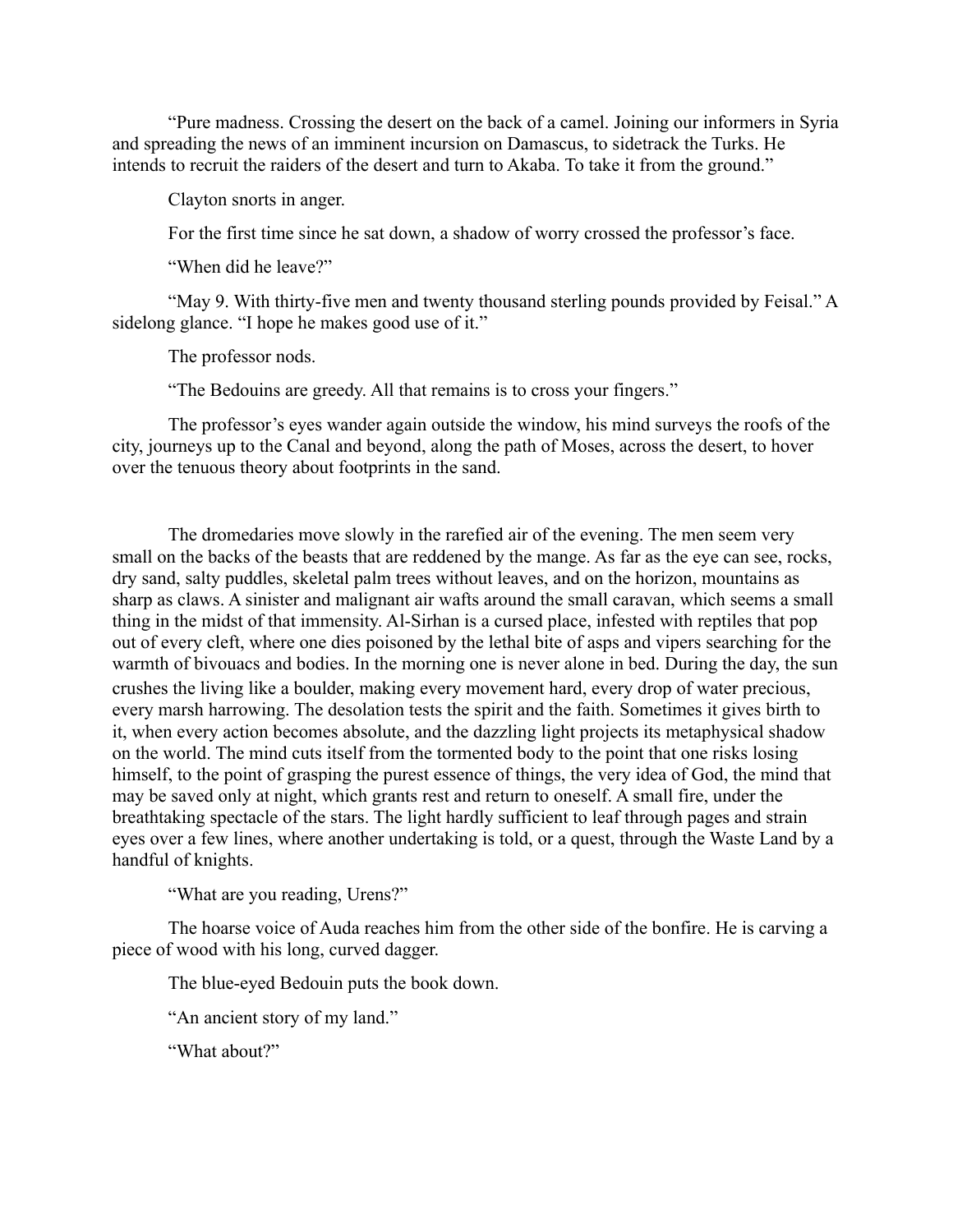Nasir and the others are paying attention also, while kneading the last ounce of flour and chewing it slowly.

"About a legendary king. He was called Arthur. He sent his knights out in the world in search of a Grail that had collected the blood of Isa ibn Miriam, the crucified Christ."

"Did they find it?"

"Almost all died in the quest. Only three survived. One of them only, the purest and most fearless, succeeded in finding the Grail. Sir Galahad was his name."

Some exchange comments in whispers. Auda looks grim across the flames.

"How many were the knights of this Christian king of yours?"

"Hundred and fifty."

A grunt of satisfaction.

"Auda will recruit five hundred of them and he will take Akaba, God willing. So one day someone will write the same about me, too"

The comments get louder.

"Someone should do it, yes. But it is dangerous to speak the words before the deed."

The toothless mouth of the warrior opens in a sneer.

"You will see, Urens. You will see how old Auda works."

At dawn, when the company divides, the small troop heading north can still hear the cry of Auda that resounds against the mountains.

"In two weeks, Englishman! If you delay, I will begin the war without you."

The echo of a dour laugh reaches the warriors on the trail. The smallest one, wrapped in the dusty Bedouin garment, smiles under the cloth that covers his mouth.

One of the companions spurs his camel alongside of him.

"Urens, now you can tell me whom we must meet up north."

"A photographer." A look of disbelief on the other's face. "Don't be afraid, we'll be at the appointment with Auda."

The beasts are plunged in a slow trot on the softer soil.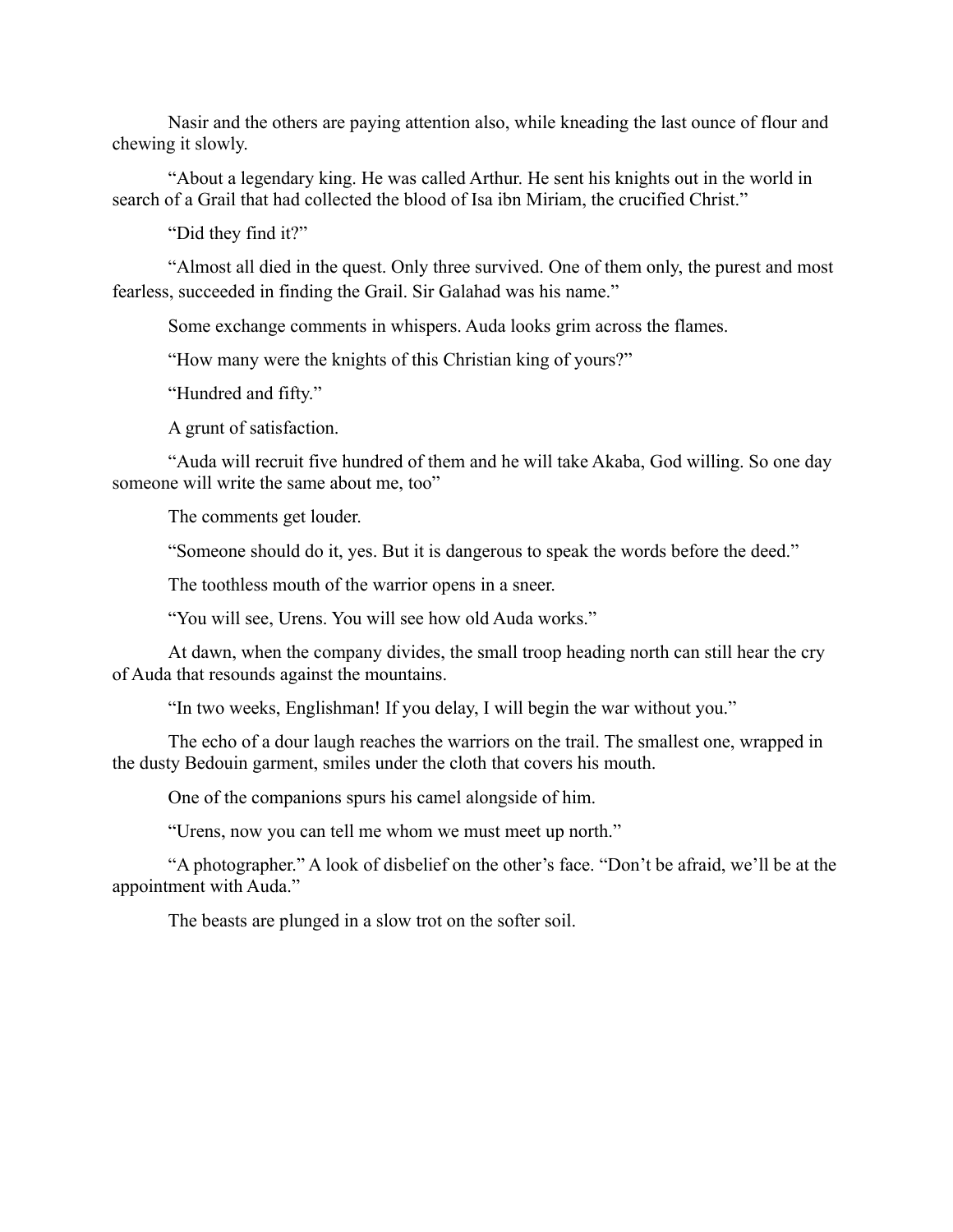## 19. Pitch-Black

It had been a tiring day, broken up into different tasks. He had shoveled the snow from Mrs. Moore's garden, oiled the gate so that the lock would not freeze, accompanied Maureen to a violin lesson, did the estimates of domestic expenses, cleaned the lumber room, and prepared dinner. Time had not passed quickly, he had to force his body to complete every task, ignoring fatigue and a migraine.

The journey on the bicycle up to college across the already dark streets, covered with muddy sleet, seemed twice as long as usual. After supper, while trying to snatch a few hours of study in the Common Room in spite of a headache, Jack found himself watching Darsey with resentment. His roommate was back from The White Horse full of beer and stories about Lawrence of Arabia. He had offered some beer to a pair of grant holders at All Souls, in exchange for some stories overheard in front of the fireplace. He was oozing enthusiasm and the smell of smoke.

He let him talk, pressing his pulsating temples with his fingers. Darsey was blathering about crossing on the back of a camel, bivouacs under starry skies, attacks on the railroad. He gave him no rope, but he also did not manage to interrupt him at all, immobilized by fatigue and the flood of words. His defences were starting to give way. Darsey was too fascinated by the romance of war in the desert to notice his indisposition, so the ancient rage surfaced again, little by little, a slow tide of frustration and disgust that choked him.

"An unbelievable story," Darsey was saying. "Incredible."

In Darsey's world everything had a positive implication as long as one looked for it, mistrust had no foothold in his world. He went looking for Jack, to sell him that naivety of a child who never grew up. Darsey had not seen the horror, he did not know what it was like to carry the burden of consequences on a bare back.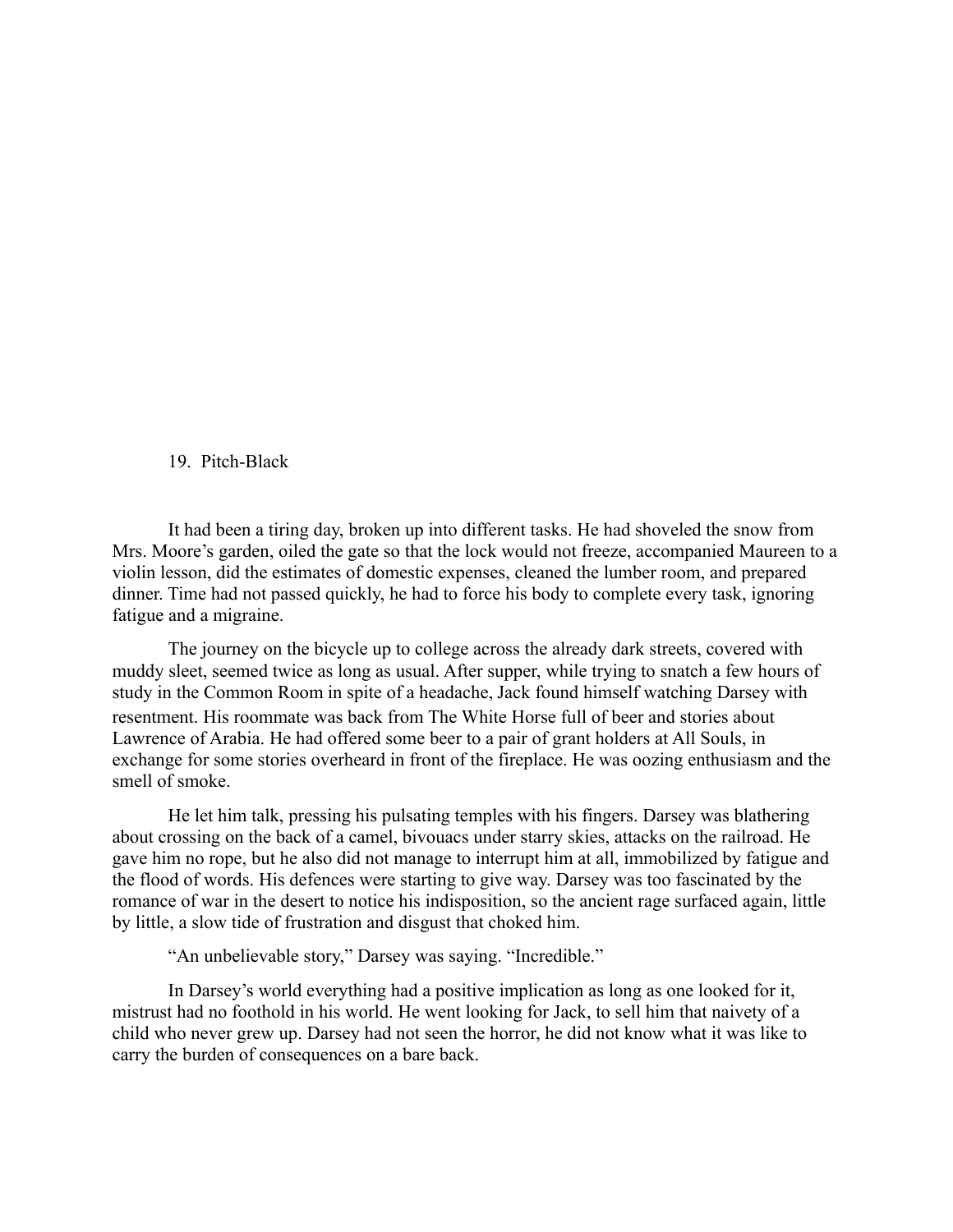"Where were you, Charlie? An employee at the Ministry of War?"

The point-blank question stopped his friend. He looked at Jack in amazement, recognizing a threatening tone. He opened his eyes and arms wide as one who protests his own innocence.

"You know I was a paper pusher for two years. Do you want to shoot me?"

Jack put down some papers and leaned on the table.

"My brother is an alcoholic."

Darsey observed him, confused. Jack was not used to confiding in others.

"He began to drink to drive away the fear that overtakes him every time he hears a noise louder than this."

A sharp bang on the table. The violence of the action made Darsey jump. Jack continued.

"My clearest memory is the split open chest of Sergeant Ayers. Sometimes I seem to smell that odour, and I vomit and can't eat."

He was pleased with the fear that he read on Darsey's face: the mirror cracked and the *papier maché* world on the other side was shaking. He would have wanted to smash the glass into pieces and crush them under his heels.

"But at least I'm here, no? I'm back. It could've been worse. How many friends are missing from the roll call? How many brothers, sons and husbands? How many arms and legs?" He had to lean back. "This place is empty. There's no one anymore, only ghosts. Only widows and orphans to care for. Your Lawrence is not the one to do it. He brings offers of oases and princes in exchange for reality. A convenient trade, after all. Only God is cheaper." He touched his wet forehead. "Here is the desert, Charlie. And it's pitch-black. To get out of it fables and prayers are of no help, but the light of reason is."

He combed his wet hair, which, however, fell in bunches again. He realised that he was covered with cold sweat. He must have had a fever.

Darsey shook his head.

"I don't understand you, Jack. What do you expect?"

He slammed his fist again on the table.

The students who were chatting in front of the fireplace turned, but Jack did not notice.

"Only a little common sense. Your hero is a narcissist, good for the naïve."

For the first time he noticed that even Darsey could be hurt. He saw him become numb, eyes half closed, confused. An animal ready to react instinctively.

"Jealousy is not all that rational."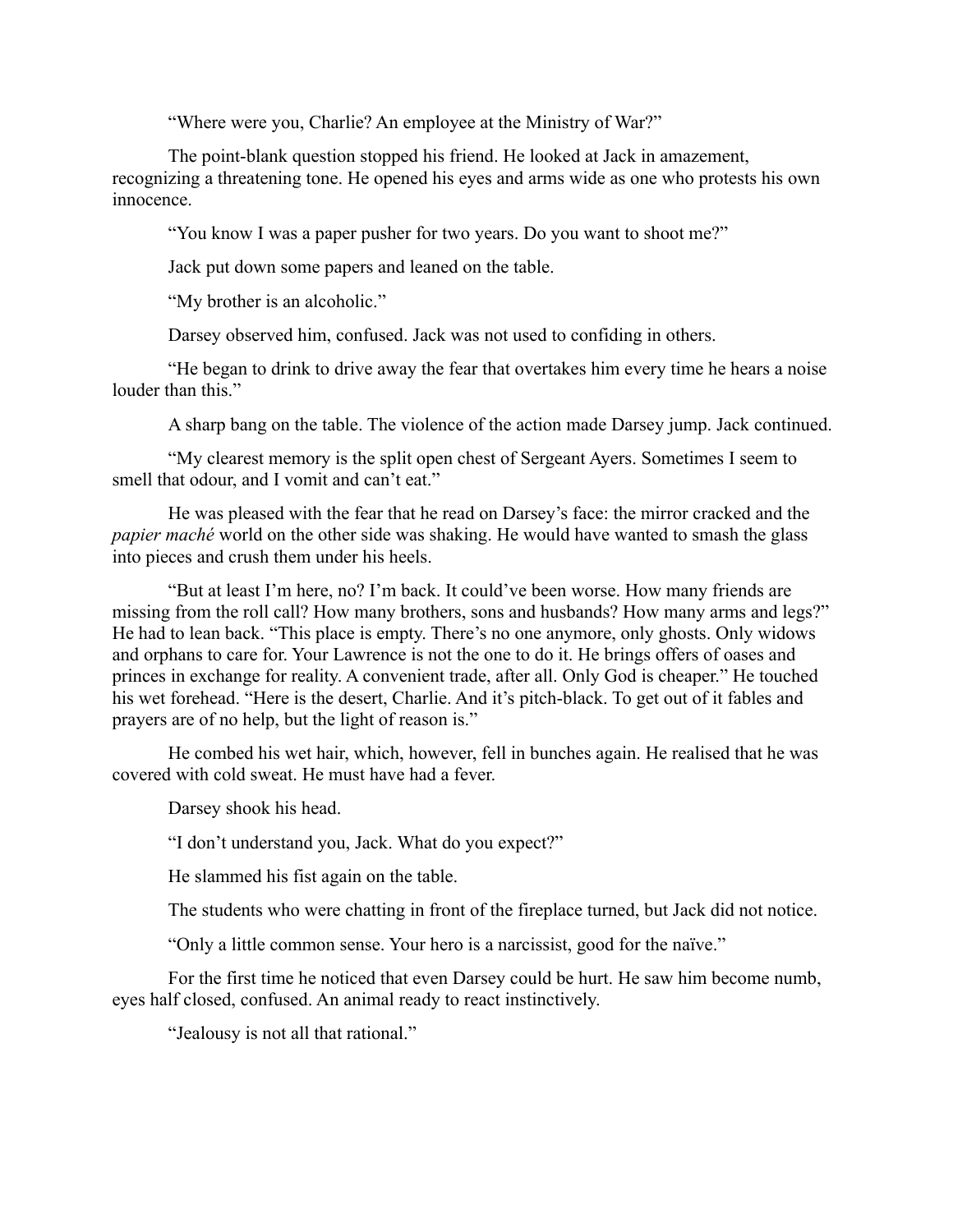"What do you mean?"

"Your poets. Those that you admire much," said Darsey, "they find him interesting."

Jack drove away these words with his hand.

"You're rambling."

Darsey continued.

"Graves, Blunden, Sassoon. He wanted to know them all." While Darsey was pronouncing every syllable one by one it was as if Jack could anticipate them, as if it were just the confirmation of how much he already knew. "They welcomed him in Parnassus."

Jack stood up, pale, realizing only in this moment that the others were observing him, astonished. He reeled like a drunk. With an effort, he collected the papers and staggered towards the corridor.

In front of the door of the room he ran into Moran, with a towel at his neck and a sarcastic smile on his mouth.

"Here's our anglophile renegade."

He punched him in the face. Moran leaned backwards, his hands on his face, then someone pulled Jack away, pushed him inside the room and closed the door. He collapsed on the bed, without any energy.

"You're batty."

Jack understood that Darsey was feeling sorry for him, but he could not react anymore.

"Hope that he won't report you."

Moran's coughing behind the door accompanied Jack in the darkness of his unconsciousness.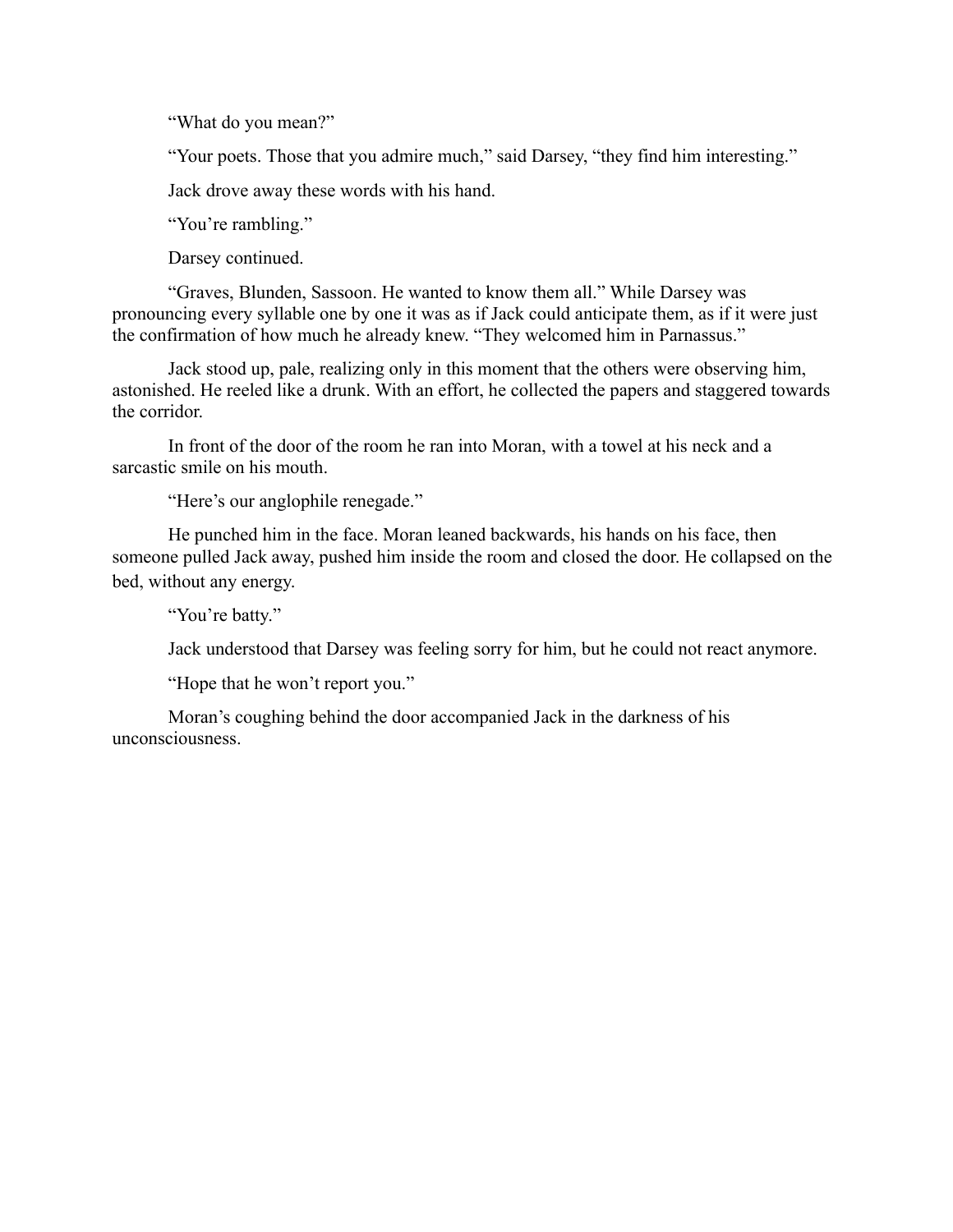20. Spectres

He listened to the envelope rustling down the metal pipe. What is done is done, he thought. He could not continue to keep it to himself.

## *John Ronald.*

This time they had talked. They had called him by name.

Gordon had finished reading the assigned lines, a stanza from *Christ II* by Cynewulf,<sup>xv</sup> and had raised his head awaiting instructions. An alert boy this Canadian, strong will to learn and a real talent for the ancient language. The best of the new learners. The first day the student called him Professor Tolkien, he was quick to say that he boasted only a degree, no professorship. Confronted with Tolkien's silence, Gordon must have wondered if he had made any errors.

"Your pronunciation is perfect, Mister Gordon," he had reassured him to cover up his embarrassment. But he would have wanted to ask him to turn around and tell him if he saw them too, Rob Gilson and Geoffrey Smith, standing at the window.

Certainly not. It was his mind that projected their images against the wall of the study. They stared at him, stood at attention, as if waiting to be examined by the sergeant, but they were still wearing their school uniforms.

### *John Ronald.*

He had apologized on account of a headache. The lesson would be over a quarter of an hour early, which would be made up the next time.

Gordon had scuttled away in a hurry, with a guilty expression.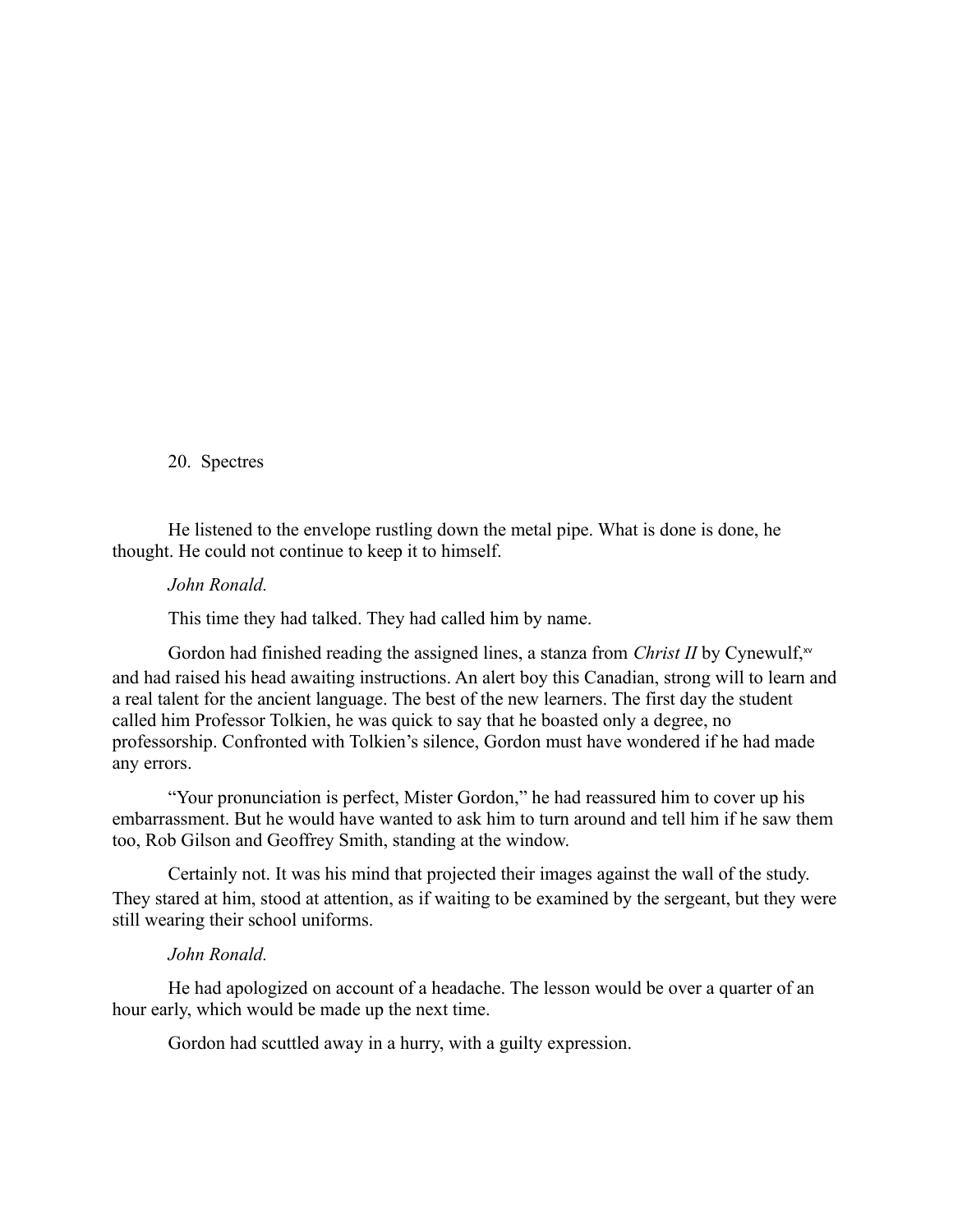Ronald pulled away from the post box, like a swimmer who ventures to leave the buoy that keeps him afloat. He hurried over Giles Street and wandered aimlessly, listening to his steps on the pavement. He needed air, wanted to gain time before going back to the study.

### *John Ronald*.

Left alone, he had taken paper and pen and started writing a letter to the only person who could help him.

### Chris.

The other survivor of the old gang, generously spared by the U-Boot of the Kaiser.

It took a long time to choose the words. He did not want to appear confused, but rational and able to face the issue. He had told him of dreaming while awake. For some reasons he refused to define them as hallucinations. Perhaps he hoped that Chris would tell him that happened to him also, to have someone share his suffering. Chris was understanding and generous, he had always encouraged him and perhaps even understood him better than others. He could not imagine anyone who could comfort him better than he. Even Edith, who needed to be shielded from this problem. As he was closing the envelope and writing the address, he caught himself thinking of Lawrence, of their meeting at the Museum, months ago, and of the fact that he could speak with him also. In certain moments of innate intimacy it is easier to come clean with a stranger than with a family member. No implication. Only you, him, and God. He could not understand how someone could refuse such a comfort. Yet he was beginning to believe that his case was not a matter for a priest, but rather for a doctor.

He had said that he was going out to post a letter, but in a low voice, feeling like one who is running away. The women were too busy to notice what he said.

He walked for a long time. The street curved into a bend and turned south up to the sports fields cleaned by the snow. A game of rugby was under way. He stopped to watch the players, recognizing the colours of Balliol College, but not those of the opposite team. The playing field was too far away to be able to make out the shouts of encouragement.

He saw himself on the lawn of the Birmingham school springing fast on the lateral side, the ball tightly under his arm, with the opponents who were close behind him. A twist of the bust, just in time to get rid of the oval, before being run over and slammed down. He remembered the clouds above, as he lay on the muddy grass and tasted blood in his mouth. He could not talk, he was tongue-tied. A voice was saying that he needed to go to the infirmary.

A leap in memory placed him in a corner of the school library, bent over the alcohol stove to prepare tea that was forbidden in the afternoon. The Tea Club and Barrovian Society was in full force. Rob had brought one of his drawings and the reproduction of a painting by Luca della Robbia. Geoffrey, one of his poems written in his own hand and a tin of biscuits. Chris, some black tea found in the Barrow Stores.

*And you, John Ronald, what did you bring?*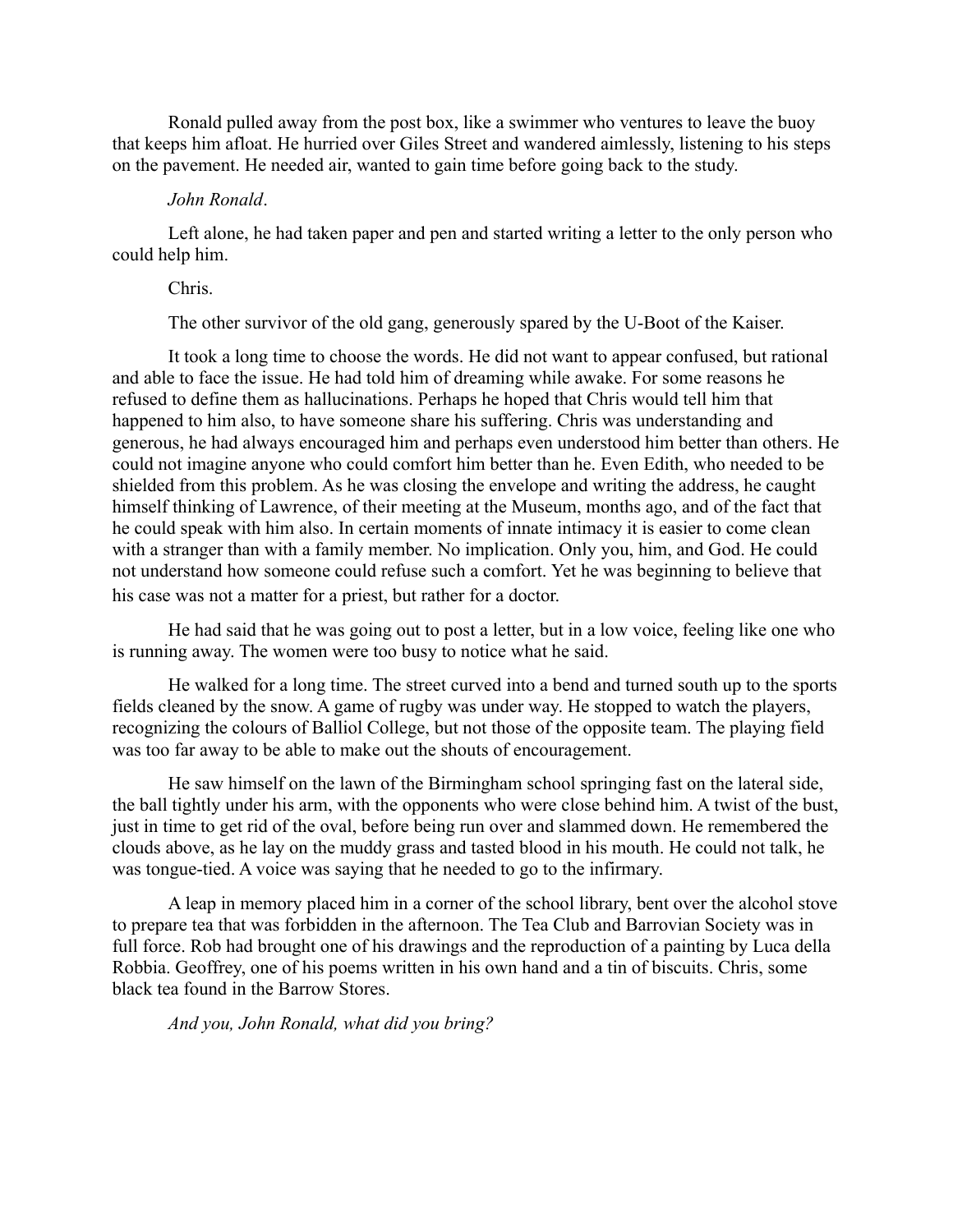He realised that he did not remember it any more. What was his contribution to the last meeting of the society? A passage from *Beowulf*? Or perhaps from *Sir Gawain*? He saw the perplexed faces of his friends awaiting a response, but his tongue hurt, as if they had not yet removed the stitches. Yet it seemed to him that the incident happened at least a year before the meeting. Distance was playing strange tricks of perspective.

He moved away from memories and continued to walk, half intending to go to the Botanical Garden. Instead, he turned around into a side street along the Magdalen College Park. Beyond the canal, the New Building towered alone in the middle of a clearing, solid and square, with a hundred anonymous windows. Beyond the gate, the deer browsed quietly under the trees, only one old male raised its impressive horns to look at the passerby. An ancient herd, the pride of the college, jealously guarded. They said that in the midst of the herd there was an exemplar albino, but Tolkien did not see any pelt lighter than the others. Once he had brought little John to see those majestic animals, and he was moved seeing the joy on his face. The noises of wonder were followed by crying at the moment of returning home.

He breathed deeply and looked behind him, as if noticing for the first time how long he had walked.

He kissed the little one and held him tightly, driven by an unmotivated anxiety, as if he had run the risk of losing him. A little hand clung to his hair, then he pulled his lip and he let him do it, with teary eyes.

He noticed that Edith was in the doorway of the kitchen.

"Have they moved the post box to the other side of the city?"

Ronald let his son curl up on his shoulder.

"I needed to go for a short walk."

She smiled and lifted the little one from his arms.

"Edith?"

"Yes"

"What would you do if I went mad?"

She smiled.

"I think that I'd take care of you. But what kind of a question . . ."

"It has happened to many people after returning from France. Certain pathologies can show up even after years."

Edith shook her head, amused.

"Oh, not you, Ronald."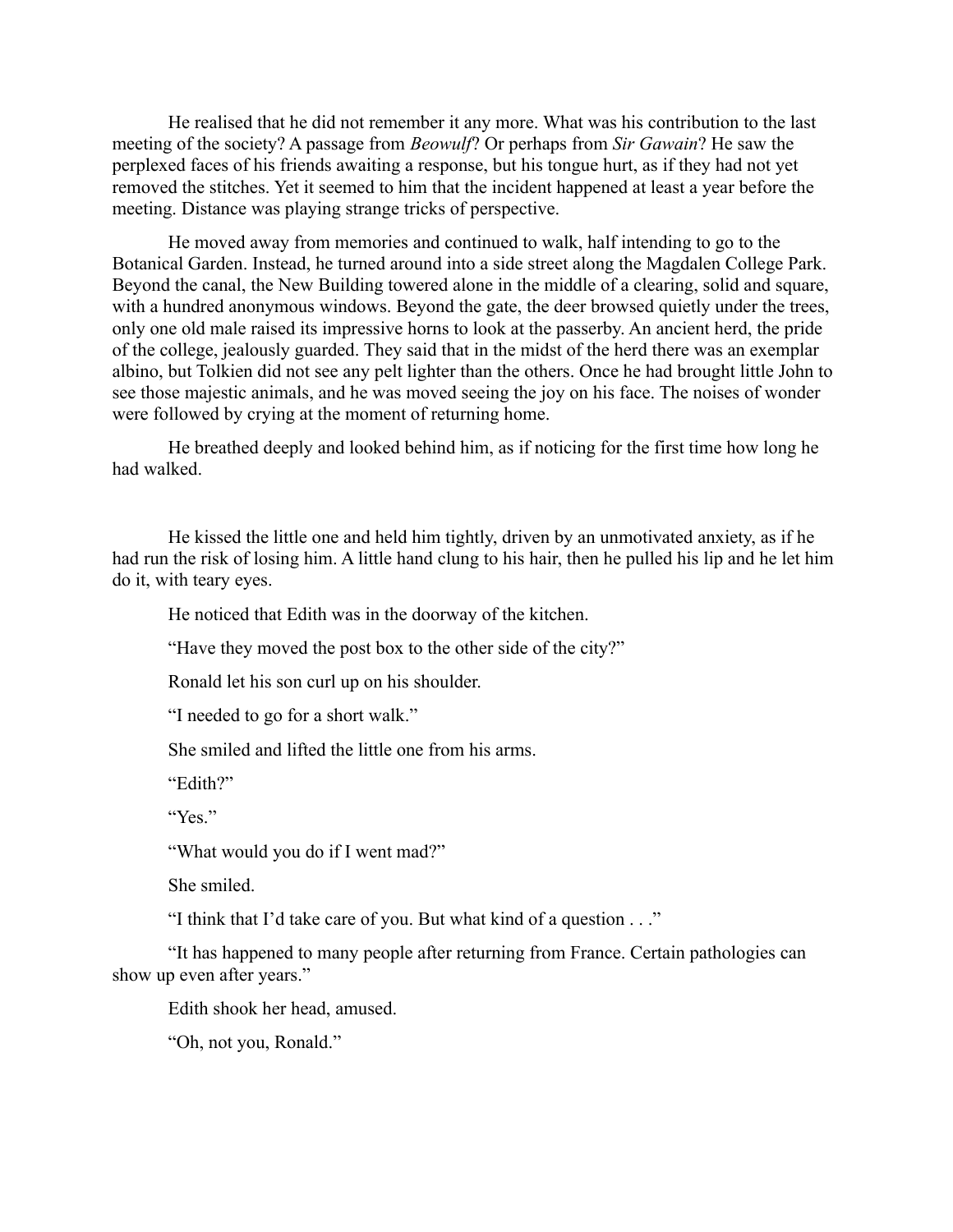He disappeared beyond the door, continuing to shake his head. He canvassed the study, hesitant. No one.

He sat at the desk and little later he heard her come in.

"Can you tell me what happened? Do you want to see a doctor?"

"No. No, I am only worried about you." He put a hand on her enlarged belly. "And about the baby."

She stroked his head.

"You're wrong, everything will be fine." Her eyes fell on a sheet of paper. "What's this?"

"A form."

"I see that."

Ronald did not look into her eyes and hurried to slip it into a box. Then he thought it was worth telling her the truth.

"A position is open at the University of Leeds."

She moved back and remained quiet for a moment.

"It's far," she said.

"I thought I'd try. Of course, it would mean moving again, but it would be a safe job. A stable career. I love to teach."

His voice faded away. He waited for his wife's reaction like a judgement. He would have preferred not to tell her anything until he knew something more concrete.

Edith approached him again.

"You'll never go mad, John Ronald Reuel Tolkien. You are like that oak tree in the Botanical Garden. A tree with firm roots." She was teasing him. "Only not very tall."

He pretended to resent it, then he exploded in laughter.

21. His Highness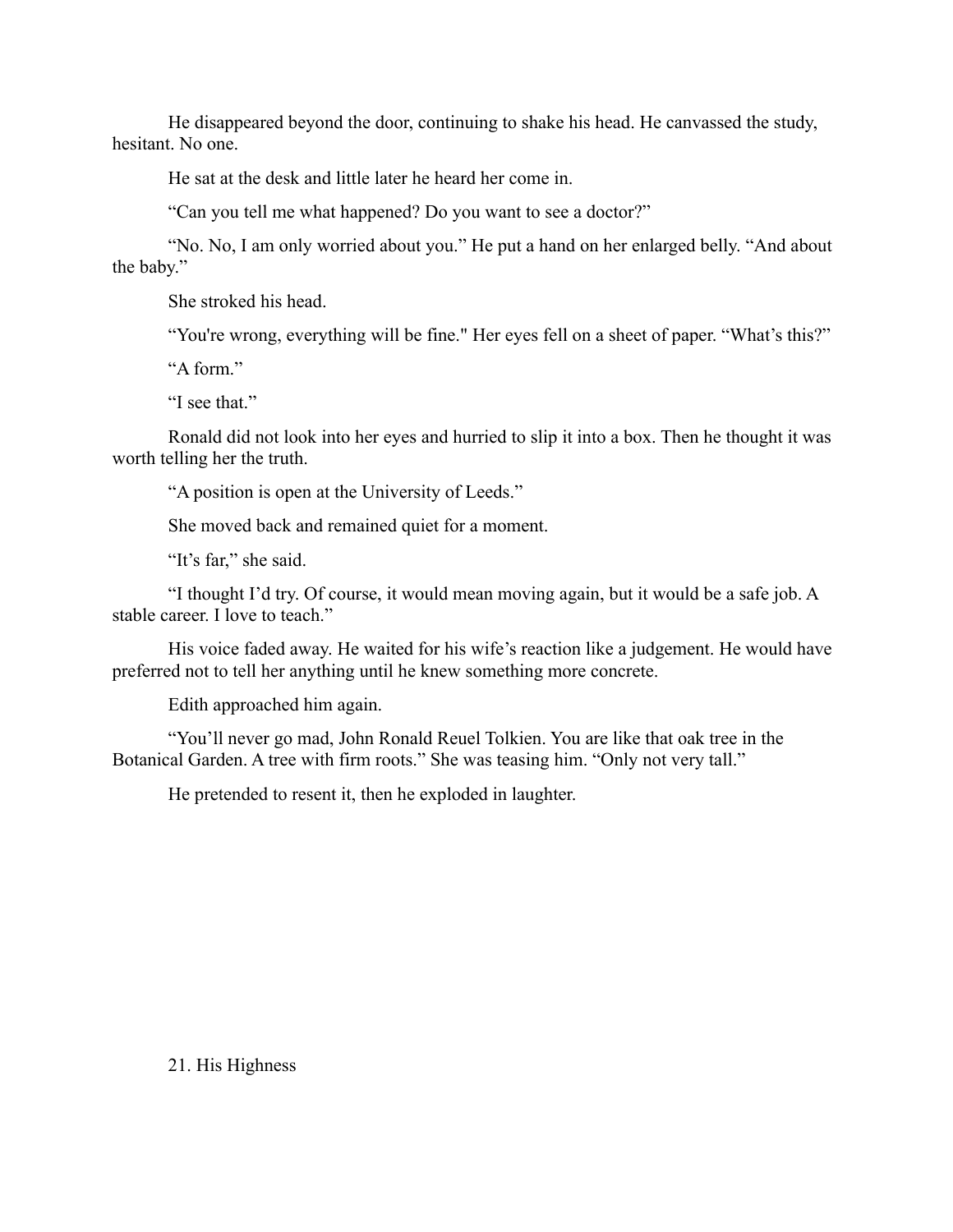*Afore the time that Sir Galahad was born, there came in an hermit unto king Arthur, upon Whitsunday, as the knights sat at the Table Round. And when the hermit saw the Siege Perilous, he asked the king and all the knights why that siege was void. Sir Arthur and all the knights answered, There shall never none sit in that siege but one, but if he be destroyed. Then, said the hermit, wot ye what is he? Nay, said Arthur and all the knights, we wot not who is he that shall sit therein. Then wot I, said the hermit, for he that shall sit there is unborn, and this same year he* shall be born that shall sit there in that Siege Perilous, and he shall win the Sangreal.<sup>xvi</sup>

"Do you have a lover, Robert?"

He raised his eyes from the book and turned to look at her, stunned. Nancy was in the doorway of the studio with hair colored by tempera and baby food. Jenny must have just finished lunch, and she was rubbing her eyes while standing between her mother's legs.

"Pardon?"

"Who's S. A.?"

Robert realised her misunderstanding and smiled.

"I have a hunch, but I'd like to know it too."

"Are you making fun of me?"

"You shouldn't look into my pockets."

"So as not to find love poems."

"So as not to form wrong ideas. Does it seem like my own writing? It's by Lawrence. It's the dedication to his book."

She looked at him with a hateful, arrogant smile.

"You can't stay away from him, eh?"

Robert sighed.

"He's my friend."

"You're pathetic. Such people don't have friends, only admirers and lovers."

"You can't say this, you don't know him."

"Oh, no, dear, the world is full of warriors who boast of their own exploits."

Robert raised his voice.

"Sorry to disappoint you, but that man has talent."

Nancy forced another malicious smile.

"It's clear that he has found his esquire. Have you told Siegfried? He'll die of jealousy."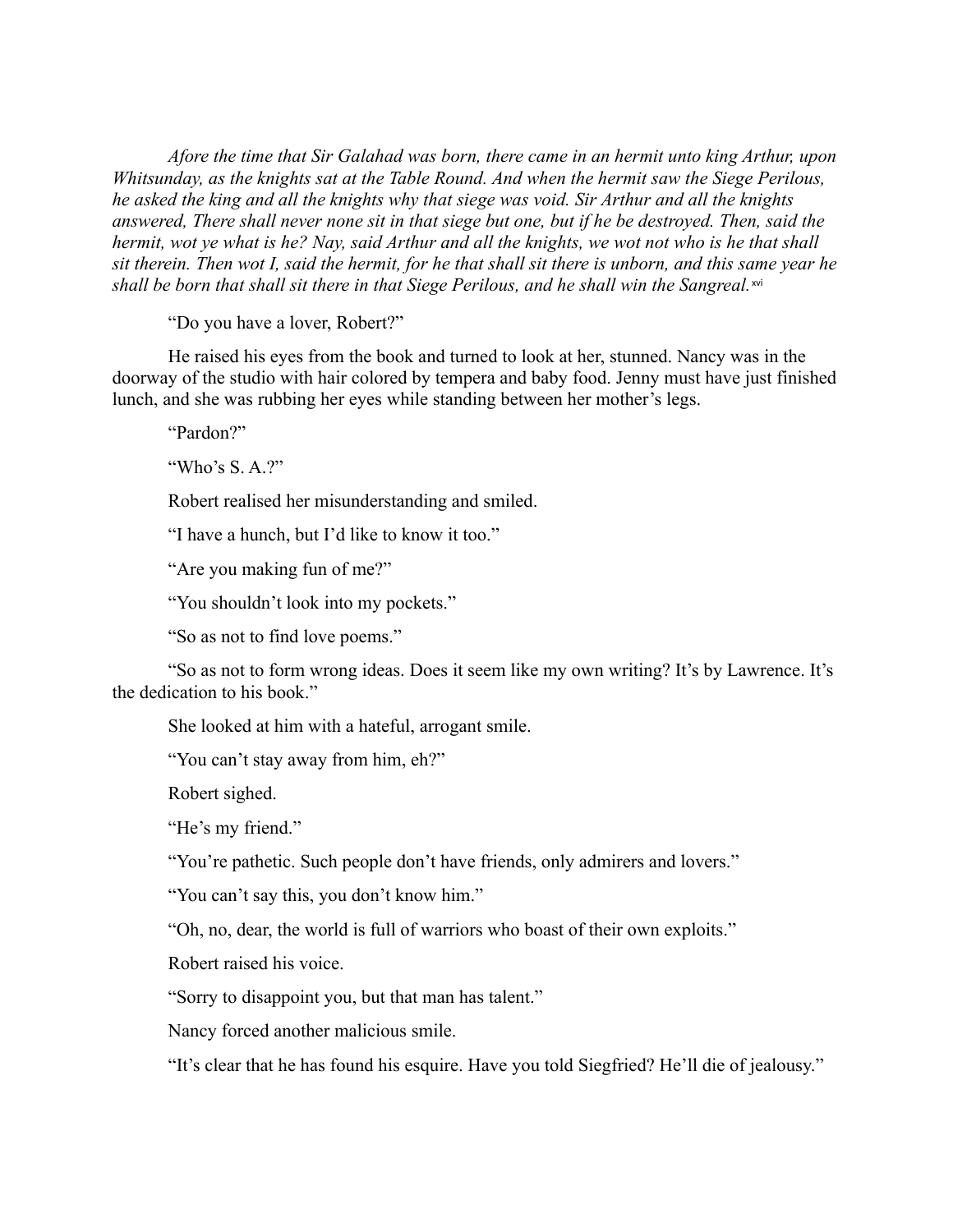He closed the book with a thud.

"Let me work."

"If only you'd find the courage to admit it. The truth is that you all have a damn nostalgia about the war. And you want to know why, Robert? I think that you know it. Because down there, there was no woman to break your romance. Brothers in life and death. And we at home, to bear the stress of war."

"We?! I don't seem to recall that you did your shifts at the factory!"

Jenny's crying interrupted him, as usual every time they quarreled. The crying changed into bouts of coughing and vomiting. She always pretended to suffocate to make them stop. She was reminding both that she existed and that they should not have ignored her.

Nancy took her into her arms and disappeared into the other room.

For a few minutes Robert tried to calm himself, without success. He was feeling guilty regarding the little one and himself for having let Nancy provoke him. He knew that the sarcasm was the payoff for his absence, something he actually deserved, and this awareness was making him more nervous. He grabbed his jacket and sought to put away his thoughts by rushing out of the house. He crossed the garden and took a path along the street leading to Youlbury. As his breathing was becoming regular, he recovered his calmness. The air was humid due to the rain that had just fallen, as if millions of droplets had remained suspended, to stick to his face and hair. He found the sensation pleasing and kept walking, rousing the indolent interest of a grazing horse. He did not slow down until the Arnold School camp came into view.

He stopped at the edge of the field and sat down on a fence. No sign of life as far as the eye could see. Only the flight of swallows and a fearless squirrel that crossed the field to reach the trees. He could be the last man left in the world.

A few days ago he had seen Peter again and his mood had worsened. He knew that he had arrived in Oxford, even though he never looked forward to the opportunity to meet him. Peter belonged to his past, before the descent into the Underworld and the slow ascent to the surface. Robert had repressed his emotions when they ran into each other, at a distance sufficient to pretend not to have seen or recognized each other. A healthy hypocrisy for both. They were not in school anymore, when natural impulses had to hide in twisted trenches, in the mazes of that masculine and sexophobic society. In a few years, the war had imposed on all a holy terror of virile, misguided love, the one that does not long for the beautiful death, but rather for the beauty of the figure. Making the black list meant social ostracism and all the bad things that one could imagine. Peter came very close, when a Canadian soldier had accused him of soliciting. It was the era of the 47,000 scandal, when a sacred fury against "the plague" of homosexuality was spreading all over the country. Robert remembered having thought that if that were true, as the great inquisitors maintained, that the Kaiser had infiltrated forces of effeminate agent seducers on the island to wear out the British manhood, it would be the final proof of his folly. Yet the newspapers had taken the bait and pressed the authorities and politicians, and more than a few felt in danger.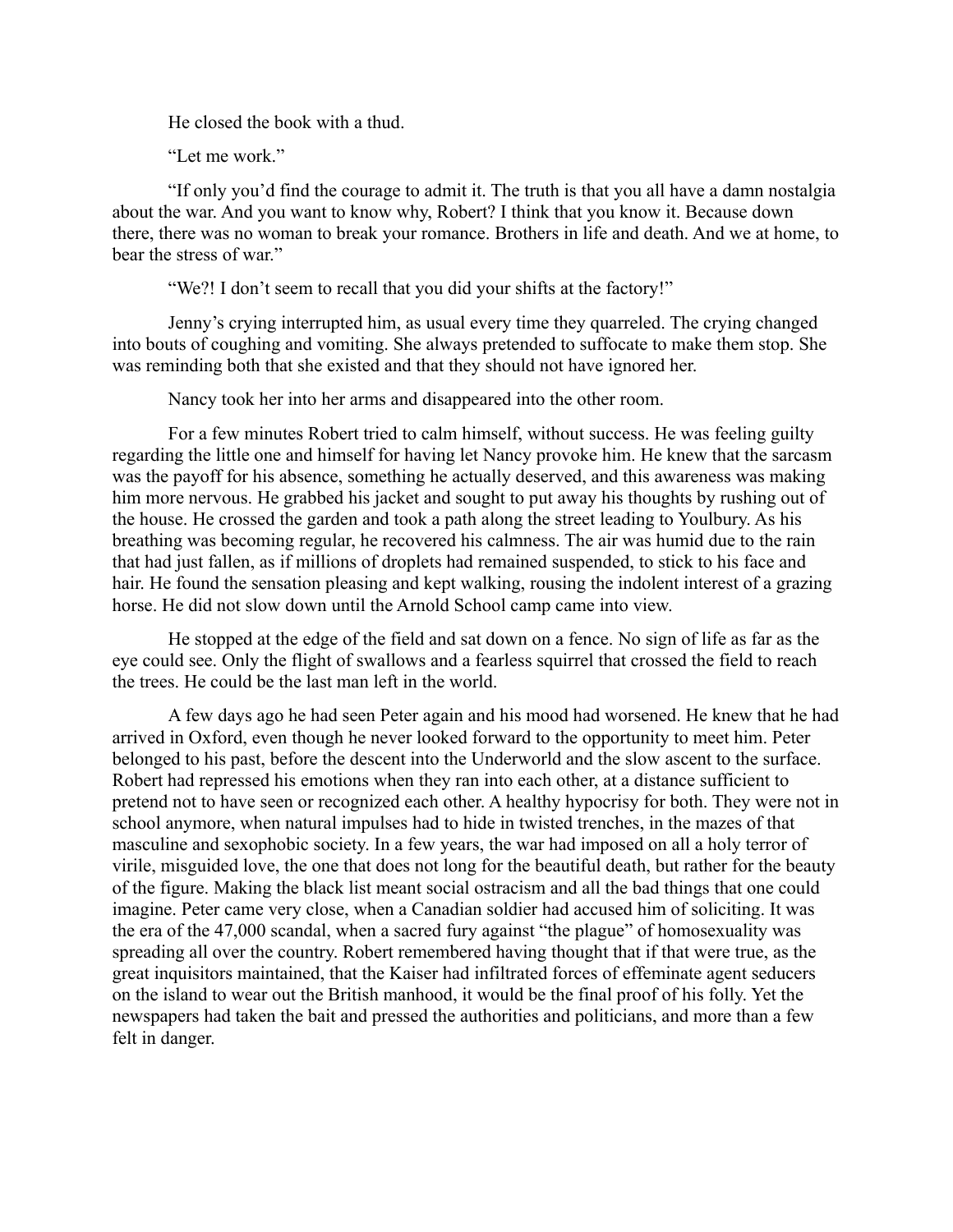Luckily, the accusations against Peter were dropped, but since that day Robert found he had lost trust. In himself first, then in their friendship. The culture of suspicion infected his soul so that it pushed away the old passion, in order to feel on the "right" side. After all, he was a married man now.

He thought again of Nancy's words. She could always put her finger on his weaknesses. Robert was ashamed, because he knew that there was a glimmer of justification in what she said. It was an ancestral question, visceral, nestled in the virile mind since the time of hunting men under the Paleolithic stars. That slimy affection of men advancing side by side, cradling the thought that beautiful death is a destiny as desirable as love. When the monstrous, nonhuman reality of the war had been revealed to everyone in all its uselessness, and the eyes could not but see, what had remained was reciprocal mourning, having the back of one another, sharing tea before the rounds, the corvée and nocturnal guards, the gathering and burying of the dead. Since there was nothing heroic left in the misery of war that had reduced the soldiers to gravediggers, it had been compassion that kept them united in the common goal of survival. Today it was the sharing of the secret of what they had seen, lived. And that no one at home wanted to hear it told.

Who knows if Nancy was right. Perhaps he was looking for that ideal unity, letting himself be seduced by T. E's charm. Philip had warned him regarding his mystery. But yet T. E. was a riddle to be solved, work cut out for the poet who loved evoking myths.

Robert had long examined the clues at his disposal, to elaborate a plausible theory, which started with volumes on the mantelpiece.

### *If you want to know something about a man, find out what he reads.*

The first was *Morte D'Arthur* by Thomas Malory, a favourite classic of his adolescence. He had read it after years, with the new eyes of a detective, to retrieve the chivalric dream, the Great Quest, the journey, the romantic death. Something that carried over directly to the second book, the least unexpected: *Travels in Arabia Deserta* by Doughty, the story of the poet-explorer who first had crossed the Arabian Peninsula. T. E. talked about him like a demigod, he had met him before the war, and now that he also was a member of the "Arabs" of Albion, putative grandsons of the supreme Richard Francis Burton, he would carry it everywhere.

Lastly, there was the *Oxford Book of English Verse*, the anthology of English poets. Now the thread was beginning to unravel.

For some reasons, Robert was convinced that those books contained the key of the dedicatory verses that T. E. had given him to annotate. He took out the poem from the pocket of his jacket. The images were good, but they had to be revised here and there, a couple of verbs could be inserted to make it still more vivid. He read it again.

*To S. A.*

*I loved you, so I drew these tides of men into my hands and wrote my will across the sky in stars To earn you Freedom, the seven pillared worthy house,*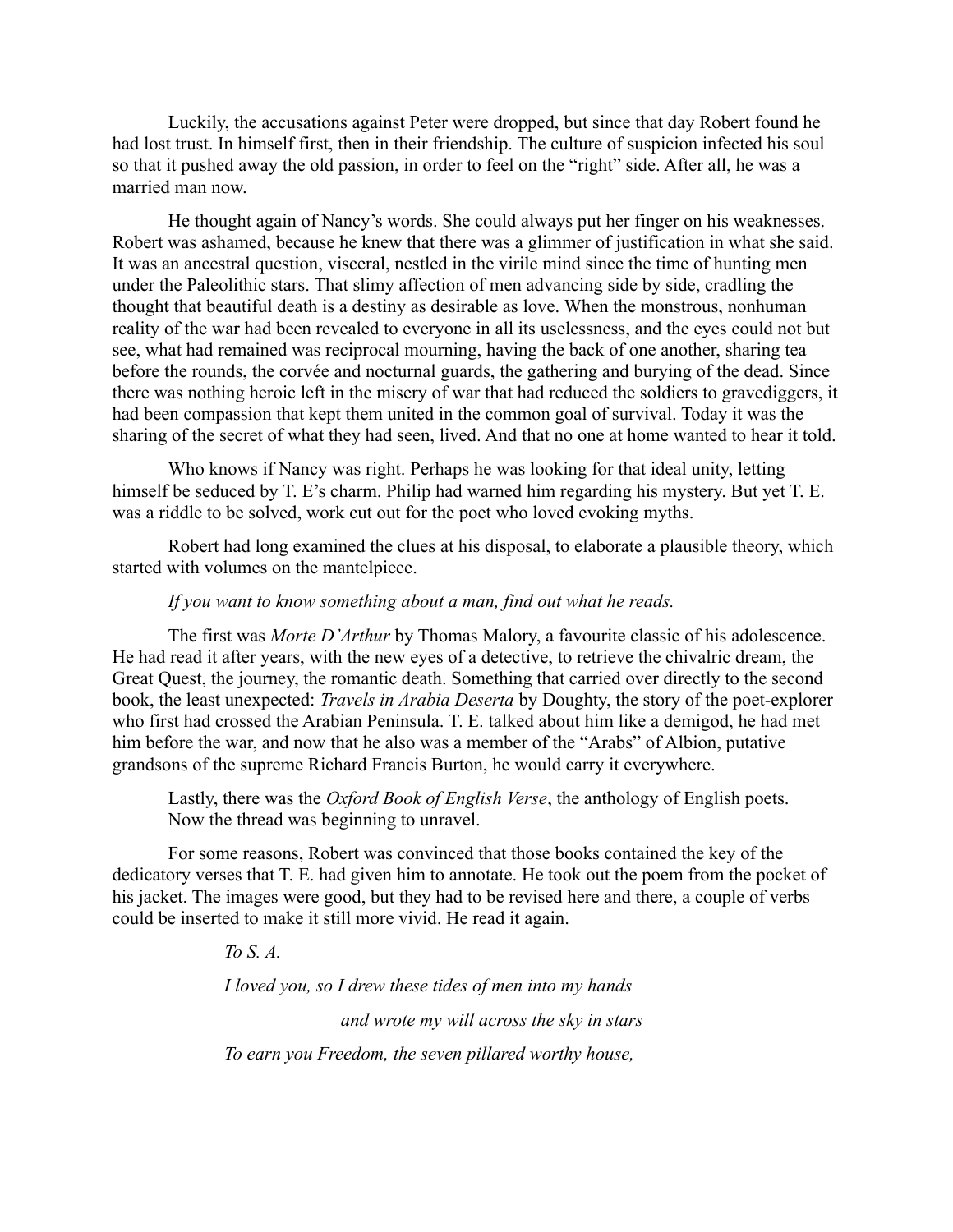*that your eyes might be shining for me When we came. Death seemed my servant on the road, till we were near and saw you waiting: When you smiled, and in sorrowful envy he outran me and took you apart: Into his quietness. Love, the way-weary, groped to your body, our brief wage ours for the moment Before earth's soft hand explored your shape, and the blind worms grew fat upon Your substance. Men prayed me that I set our work, the inviolate house, as a memory of you. But for fit monument I shattered it, unfinished: and now The little things creep out to patch themselves hovels in the marred shadow*

*Of your gift.*xvii

As he was folding the paper, Nancy's words began to resonate in his ears again.

*Who is S. A.?*

From centuries past it was precisely old Malory who suggested the answer to the mystery. The medieval poets dedicated their sonnets to a lady. Eleonore of Aquitaine as well as Queen Guinevere. Her Highness or *Son Altesse.* A tradition that went back to the court of Richard the Lionheart, the crusader king who had faced off with Saladin. The courtly knights, men of arms and poetry, marching to the Holy Land. One of them all *predestined for the great feat.* The pieces were falling in place, the mosaic was recomposing, foreshadowing a chilling picture.

If the hypothesis was true, then T. E. was not writing a war chronicle. Not only that. It was the *chanson* of the Arab Revolt that was taking form in the darkness of his room. A questwithin-a-quest, dedicated to an inspiring muse. A dead muse, according to the poem, still alive in the mind of the poet.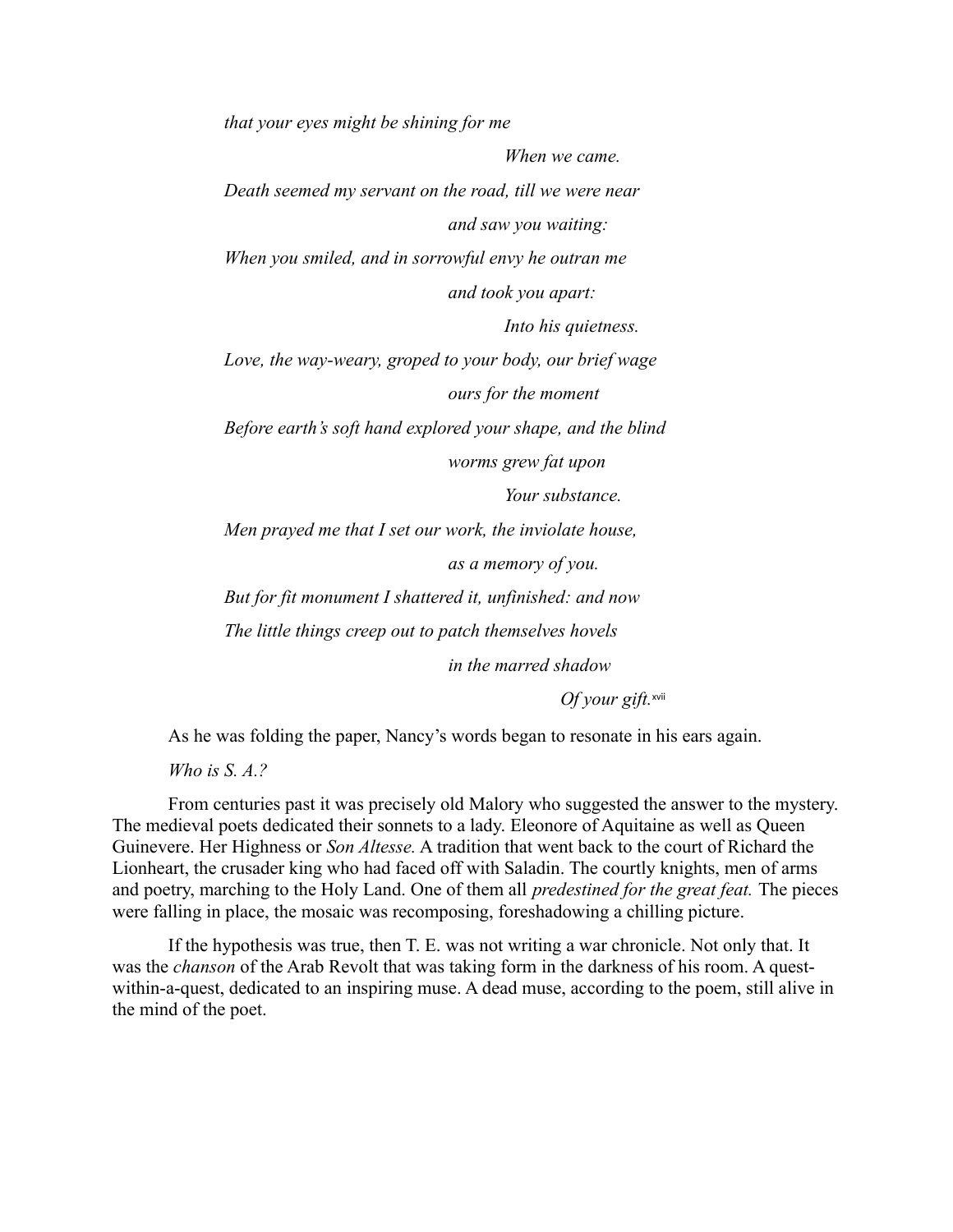Robert wondered if perhaps he should go down to the city. He could ask him that, despite having the feeling that nothing more than that direct question could irritate him. He would take the risk, but not today.

He walked home, decided to make peace with Nancy, but after a few steps he saw a tiny man at the end of the road. He grew bigger and bigger, moving awkwardly in a hurry. His arms were flailing in all directions like those of a puppet. It took a while to recognize Edmund. He went to meet him, gripped by the worst forebodings.

"You're crazy," he shouted at him from a distance.

Ed tried to say something, but he choked. His lungs did not allow that exertion. He stopped, waiting for Robert to join him.

"Nancy," the lips said. The mouth was a perforated bellows. "The baby."

Robert started to run.

*Lord Dynamite*

*North of Arabia, June 1917*

"What are the stars, Urens?"

The two men are stretched out on the ground, under the nocturnal mantle, the only source of light as far as the eye can see.

"Thousands of suns. So far that our mind can't grasp the distance. We can study them only with a very powerful telescope."

"Why?"

"To make a list of them and name every one. So that the night is not a mystery anymore."

Auda crosses his hands under his neck, his forehead wrinkled in thought.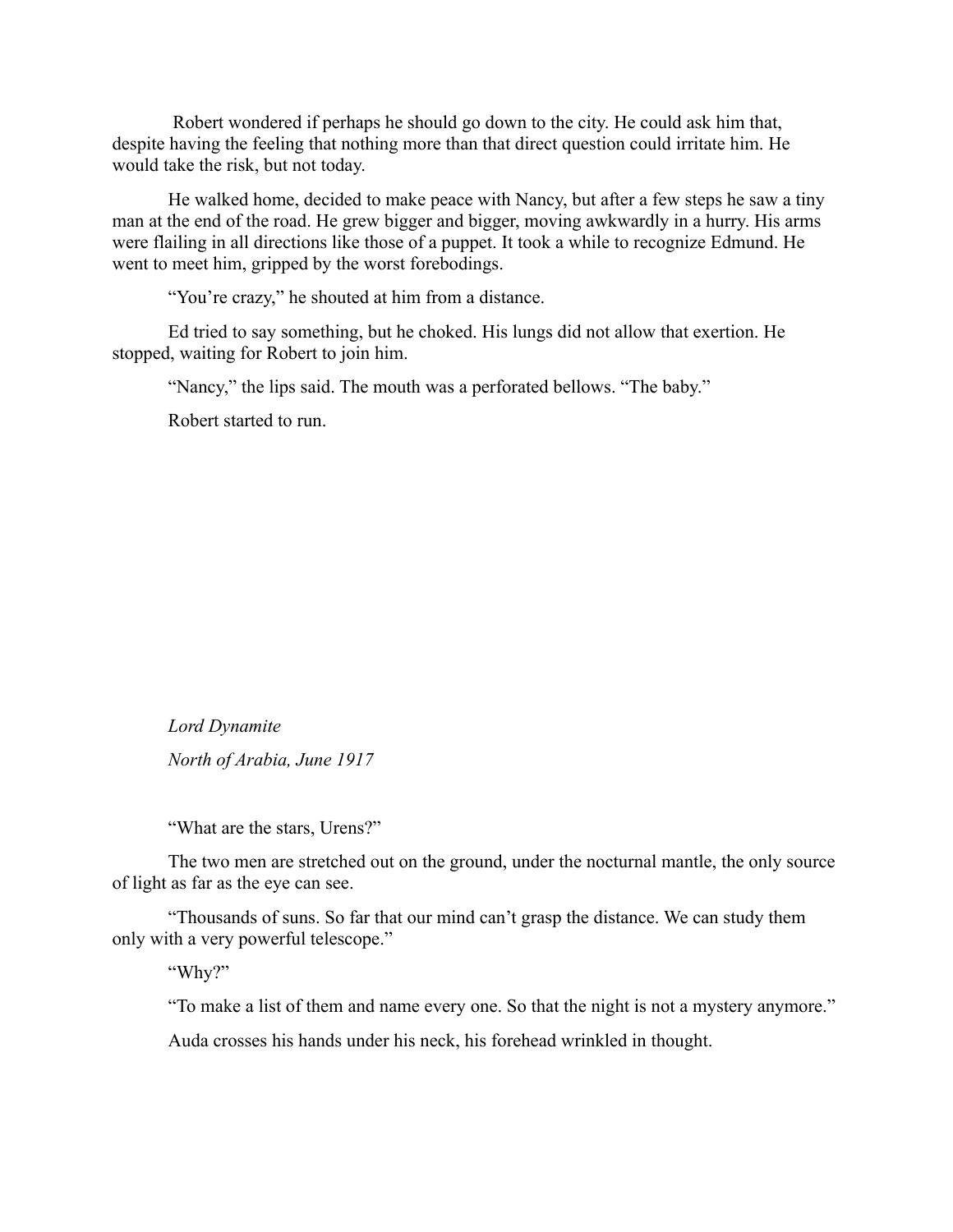"Why do the Westerners always want to know everything? We Arabs can see God behind our own few stars and you cannot see Him behind all the celestial bodies that you study."

"We want to know the limits of the world, Auda. We want to map out its borders."

The old leader hisses through his teeth.

"This belongs to God. If the goal of knowledge is adding up the stars, one by one, then our ignorance is bliss."

"Maybe so."

"Tomorrow we will attack the Aba el-Lissan Pass. There are five hundred well-armed Turks. Would you like to know if you will die?"

"No."

The Arab grunted with satisfaction.

"So you prefer ignorance too."

The Englishman remains quiet, smiling to himself. The man near him continues to amaze him. For a minute the silence returns to dominate the night, unchallenged.

"Urens?"

"Yes."

"What did you do up North?"

Auda's wise discretion has advised him to keep from asking this question that he had from the moment they met, days before, waiting for the appropriate time.

"I went to see what to expect after we take Akaba." The Englishman barely turns towards the leader of the Howeitat. "And considering that I don't know whether I'll die tomorrow, I brought you some photographs. Sometimes a little knowledge isn't dangerous."

The old marauder sniggers in the darkness and turns on his side to get some sleep.

Nasir's lips are blistered by the sun and he blots the blood with his sleeve, as he slips into the shade of a rock near T. E. The gunshots ring less often now. All morning they filled the valley. It is clear that the battle plan did not work out, there is no need for the *sherif* to say so: the shots from the ridge of the hills did not push the Turks forward. They hold the narrow pass at the bottom of the valley, knowing that behind them is Akaba, perhaps their commander feels like Leonidas at Thermopylae, he is too shrewd to accept the fight in open terrain.

Nasir breathes in the heat, panting.

"We are running out of ammunition. What do we do, Urens?"

"I don't know."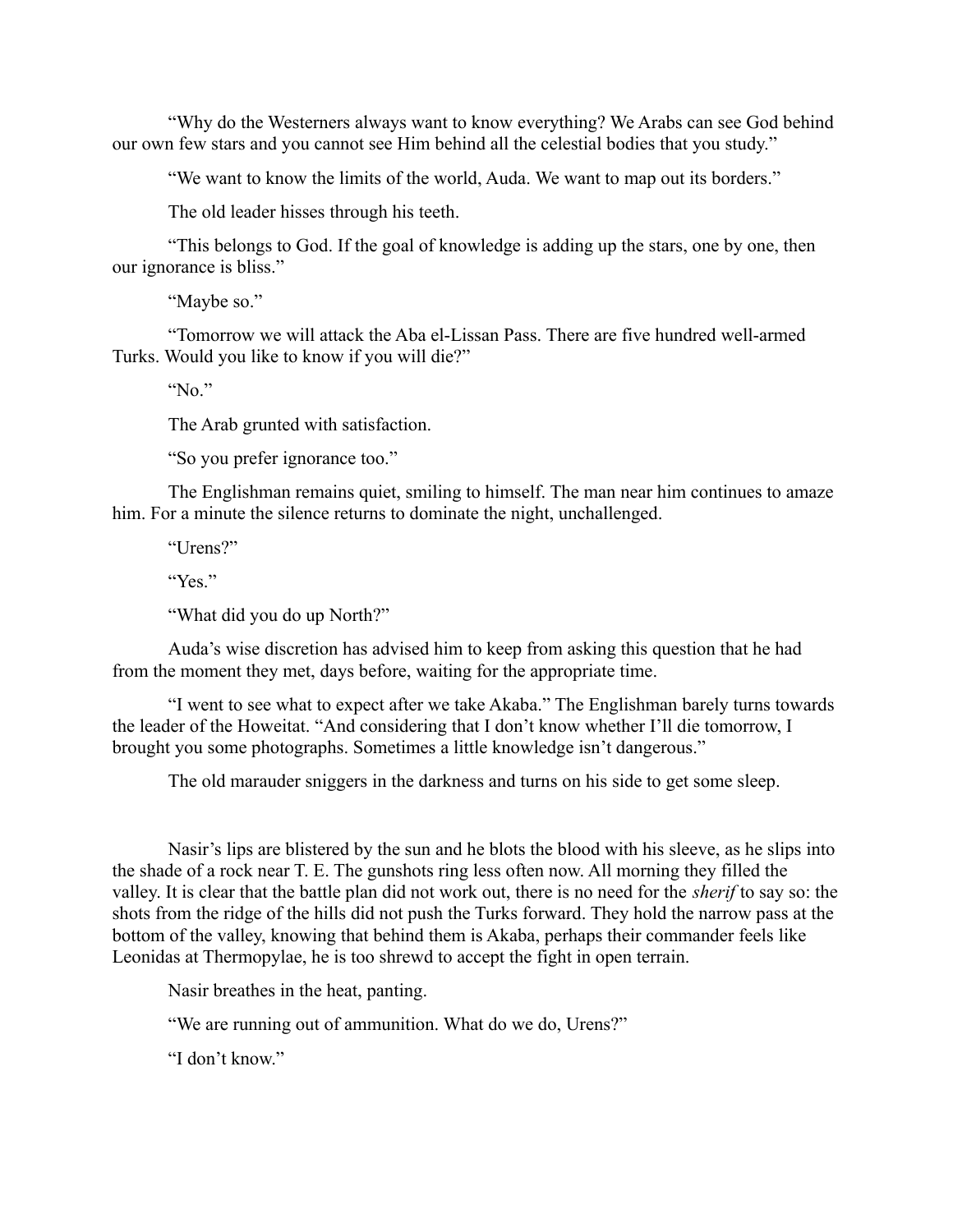There is no water, no air, the heat murders any thought. The rocks are broken slabs, the guns are pieces of burning metal. Someone has already had a sunstroke, leaving a smear of sweat as he was dragged away.

Auda walks between the hissing bullets which send chips of crushed stone flying, his face covered with dust. When he sees them hiding in the shadow, he grins amused and joins them.

"Tired? The Howeitat have just begun."

"They are worthless. They shoot a lot and hit a little."

The marauder stares at the Westerner with clenched fists and eyes bloodshot with rage.

"Get yourself a beast, Englishman. And come to watch."

They get up, as Auda runs over towards the hill to call his warriors with a hoarse, bonechilling shout.

"You have made him angry, Urens."

"Exactly. Let's go."

They reach the dromedaries, then the top of the hill, just in time to see the horsemen lining up at the border of the basin. Nasir holds his breath.

"Look, Urens."

The scimitar of the leader is raised to invoke over them the protection of God and the ruin of the enemies.

*Auda!*

The chorus of the warriors is a call for death that runs across the pack and clutches at the heart.

*Auda!*

A teeming of ants on the line of the Turkish defense.

*Auda!*

The blade falls. The tide of men swells, slowly then faster, the animals gallop down the slope, in a cloud of dust and deafening noise.

The two men look at one another, holding back there dromedaries.

The revolver shines in the sun.

The *sherif* raises the whip.

"Auda"

Their voices join the whirlwind that invades the valley as the dromedaries plunge on. It is as if one is watching the world from the front of an avalanche. Someone is unhorsed, but nothing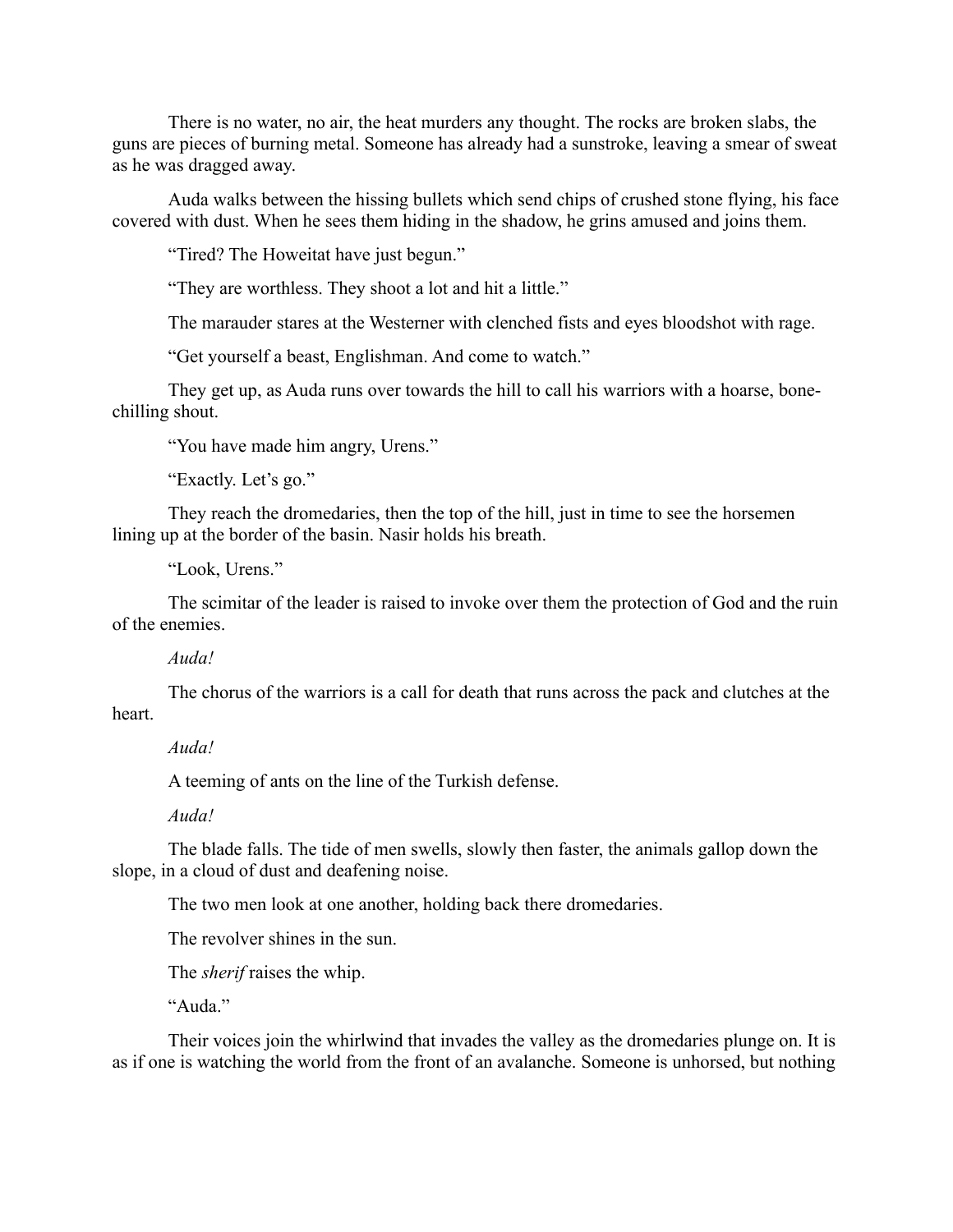can stop the scourge, Auda the Terrible, Auda the Wrath of God. The insects in front of them become uniforms, guns, men, faces, eyes open wide with panic, bodies run over, squashed, heaps of flesh and bones. The barrel fires repeatedly, the wobbly aim from the rump of the running beast, the aim of an Englishman at the centre of the storm, the dromedary collapses, crashes to the ground, and he flies away for a long distance like an acrobat at the circus but without a net, fallen to the ground, pumped with adrenaline, the fall stripping him of breath and sound.

The world is silent.

Before the Turks pounce on him.

Before the charge walks on him.

Before the bones shatter.

The mind flies away, elsewhere, clinging to a thought, to a few verses of a prayer.

*For, Lord, I was free of all Thy flowers, but I chose the world's sad roses.*

And that is why my feet are torn, and mine eyes are blind with sweat.<sup>xviii</sup>

Time passes, the heart beats, the noises re-enter the head a little at a time, the storm moves far away without touching him.

When he is able to sit up, he feels the still warm body of the camel that protected him, dividing the charge as a rock shreds the current of a rapid. The last heroic act of the beast that has brought him here. He looks at his pistol that he still holds tight in his fist and he understands. It was his bullet that hit the animal in the head. Sudden death.

Around him chaos is declining. The Turks are fleeing up the mountain, shot from behind, decimated, a trail of bodies along the way.

A little further, Nasir raises his arm in a victory sign, while he keeps an officer under fire. Auda comes forward limping, steps over the bodies, still shaking from the effect of the fight. The bullet holes are visible on the case of the binoculars, on the holster of his pistol, and on the sword scabbard. His eyes are shining, his voice a snarl.

"Deeds, not words, Englishman." He looks at the carcass run through the dust. "If you want to go to Akaba, you will need another animal."

The view from the hills is uplifting. Akaba is white at the bottom of the valley. Beyond a bunch of houses, the blue cobalt of the sea captivates the imagination, evokes refreshing dips and the end of suffering, diluted in this boundless expanse. Only the last trench interrupts the mirage, halfway from the goal, a stumbling block for the gaze that recalls the pain of wounds and bruises, the fatigue of the marches and battles. The last labour of Hercules.

All await Auda's order.

"This evening we will bathe in the Red Sea, Urens."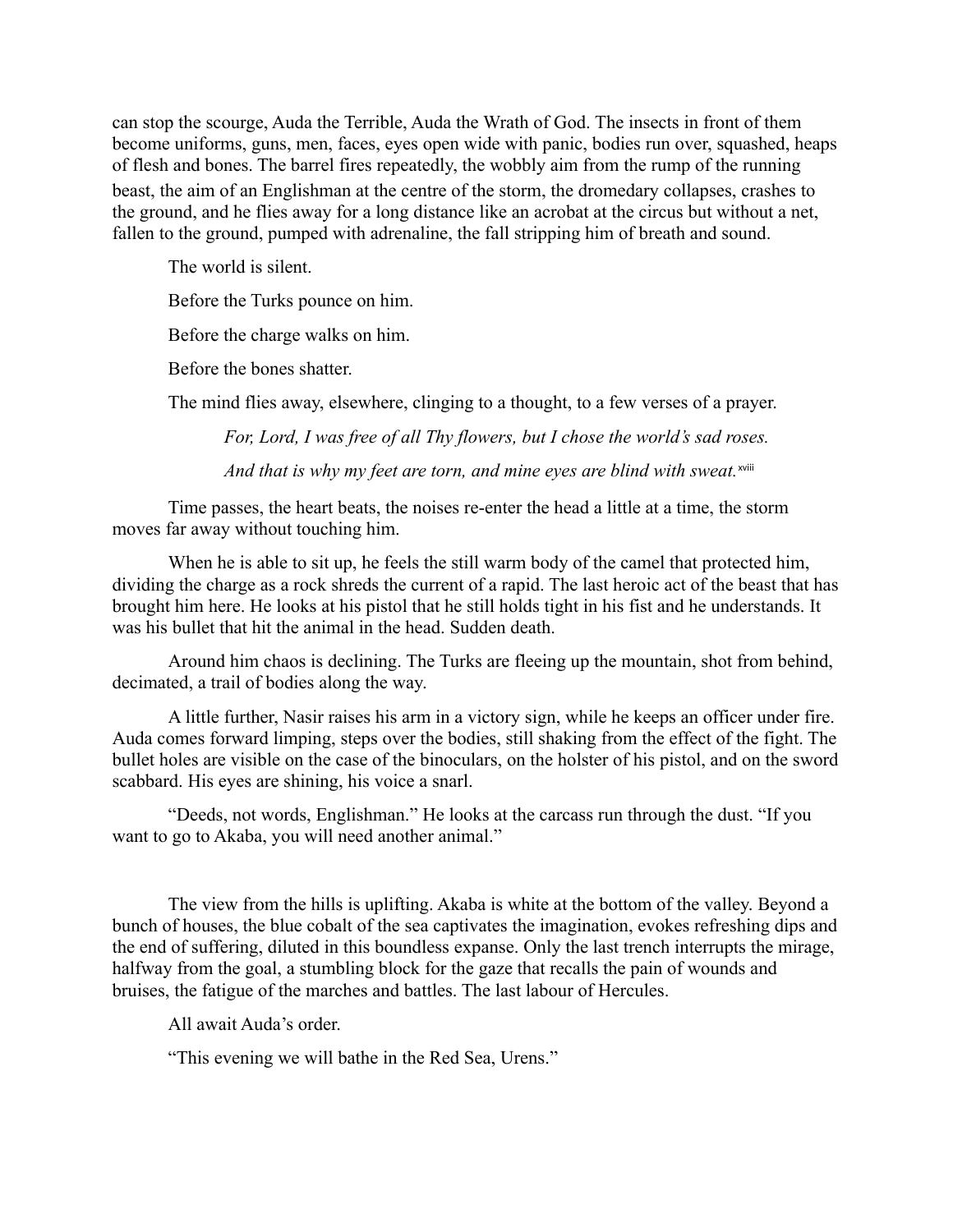"How many times do you want to defeat the same enemy?"

Auda looks at him with mistrust. The Englishman points his riding crop at the defeated Turks.

"Three hundred infantrymen barricaded with the sea at their backs. They will fight for their life. Many of yours will fall." He comes nearer. "Down there, there's an officer who's wondering if he has to sacrifice himself and his soldiers for the Sultan, for Jemal Pasha, for the Sublime Porte.<sup>xix</sup> It's what is expected of him, but to do it he must deny his urge not to fight a losing battle, to see his wife and children again."

"What do you know about him? What do you care?"

A sly look. "Get binoculars and watch."

The old leader watches him tie a white handkerchief to his riding crop.

"I do not understand your way of fighting the war, Urens."

The Englishman faces the descent, flanked by Nasir and Mohammed.

"I do not understand it!" Auda shouts back to him.

When they reach the defences the stench of rancid sweat, stagnant in the trench, knocks them down. The officer in command has on a wrinkled uniform and an unshaved beard. He invites them to sit around a camp table, under a tent that protects from the sun. The shortest of the three Bedouins uncovers his face, revealing eyes the color of sapphire. He turns to the military officer with a reverence that knocks him off balance. He speaks in Turkish. About being English and fighting for the Sheikh of Mecca. He informs him that the local tribes are gathered on the hills, planning to destroy them, not even the hand of the great Auda Abu Tayi can hold them back much longer. They will let the night pass, then it will happen as in Aba el-Lissan. He has come to offer an honourable surrender, for him and his soldiers. They will become prisoners in Egypt, in a British camp. They will fight no more.

The officer looks up at the hills which the sun has beaten all day long. Then he turns back to look at the sea in the distance, wrapped in the morning mist. The Englishman has not stopped staring at him. He speaks very few words in a soft, friendly voice.

He smiles at him calmly.

"One day the war will end and you will return home."

The military man's hand slips down to the holster.

Coarse fingers grasp the dagger, but with one move the Englishman blocks his companions and receives the officer's gun.

The final journey is a race to the sea, through tormenting sand which cannot stop them, gunshots towards the sky, alleys swarmed, the beach covered with hundreds of horsemen who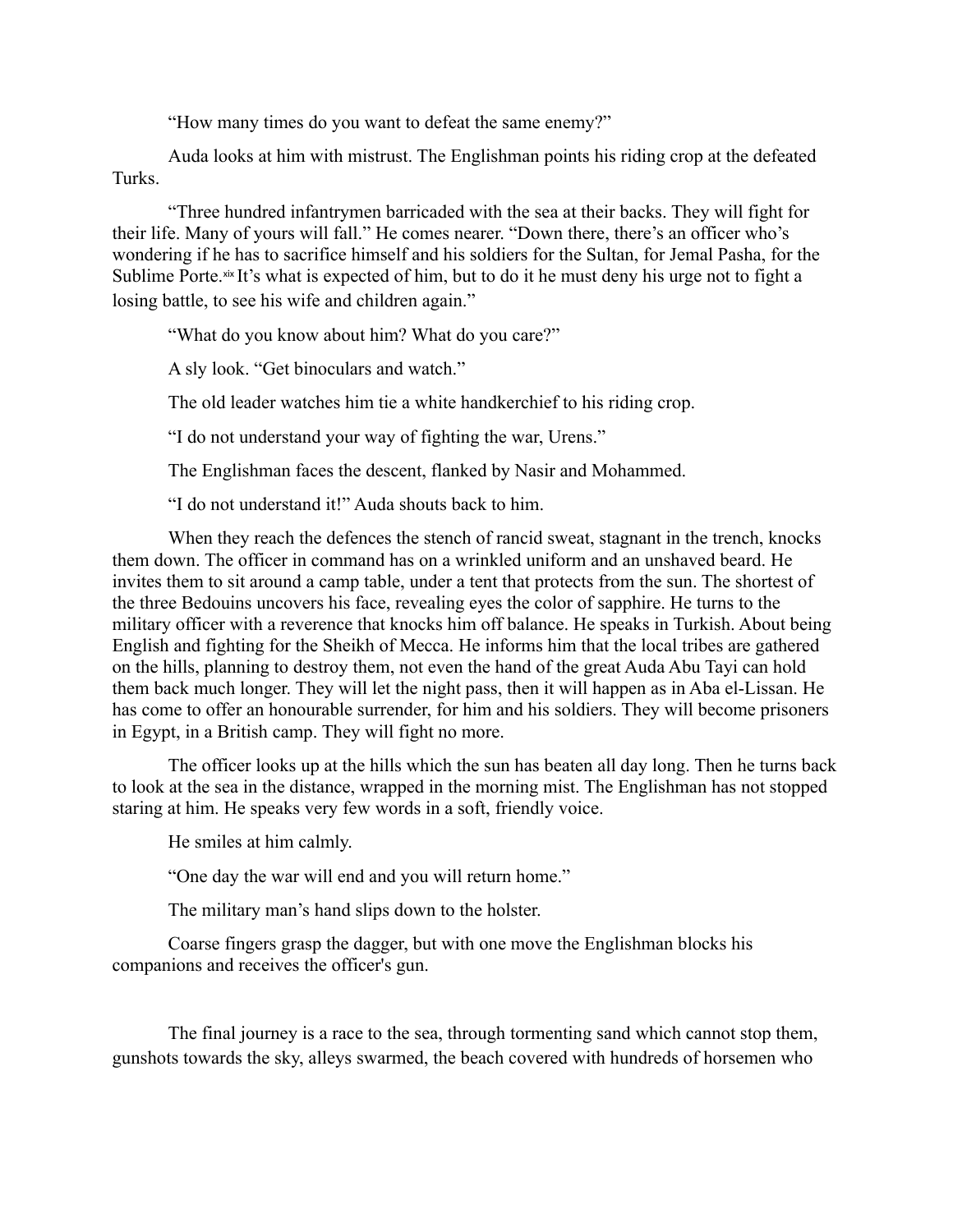seem to want to continue the charge into the waves, yet still shooting at the long cannons, harmless now, that tower over the bay.

Then the noises go down until they die out among the ruins, the steps become tired and uncertain, it is difficult to recognize the faces, emptied from the anxiety of reaching their goal, but not yet satisfied. Everyone falls into the shade of the palm trees and remains motionless, watching the relentless breaking of the waves. A silent and ragged crowd at the edge of the world.

# 22. Polstead Road

The wind was blowing the rain on the few who ventured outside, the swollen gowns like birds' wings unable to fly. Ned could not remember anymore how long he had been in front of the window. When Burnes knocked at the door for the second time, without turning he told him to enter.

"Is everything all right, sir?"

He waited a few seconds before responding.

"Frankly, no."

"Can I be of service in any way?"

"Do you know how to chase away ghosts?"

"Only with whisky, sir."

He turned with a sad smile.

"Too bad"

"I'm sorry, sir." Burnes noticed the suitcase. "Are you leaving?"

"I have to finish my book."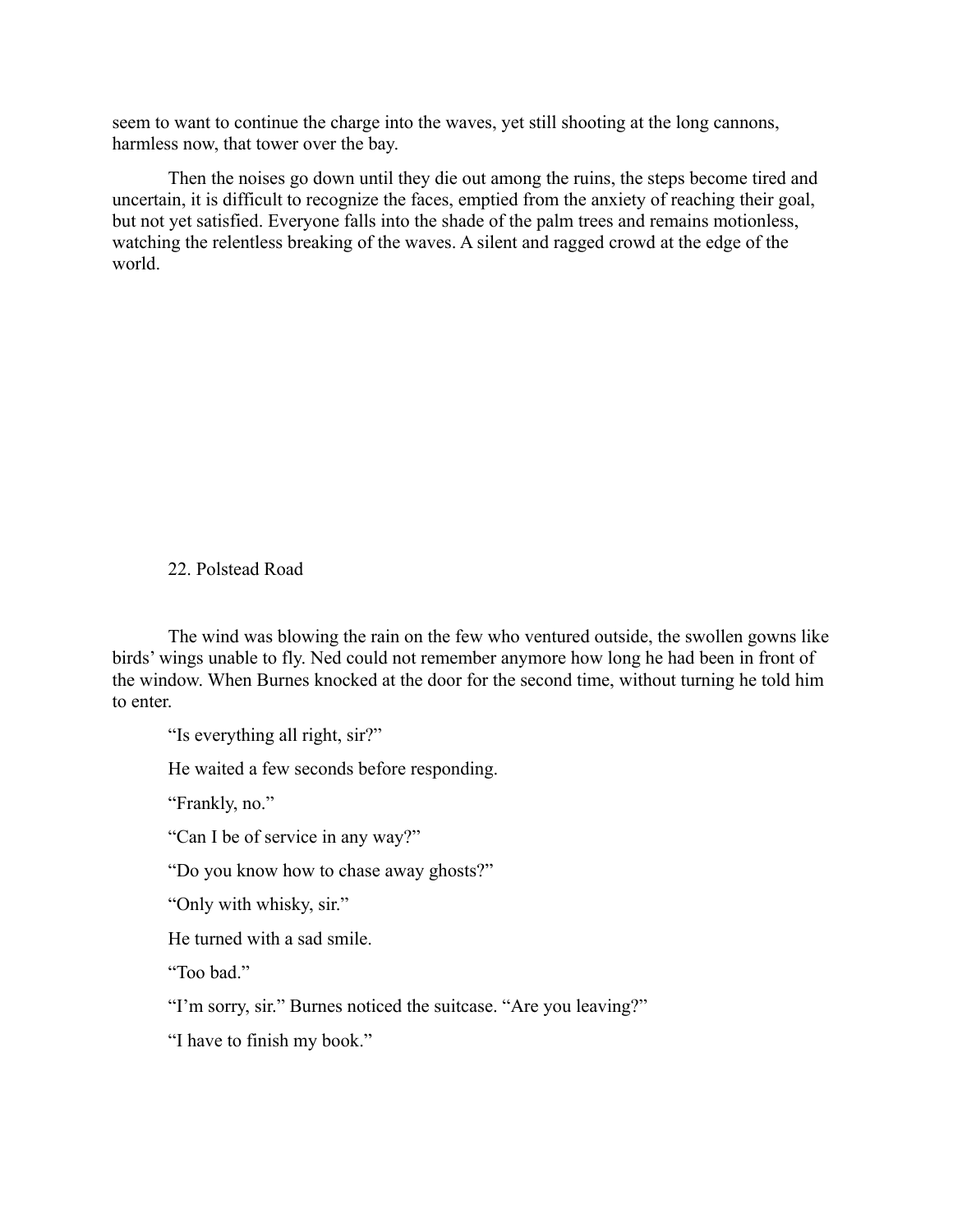"Don't you like it here, sir?"

Ned quickly shook his head.

"Oh, no, everything is fine. I just need to be alone."

"I understand. The ghosts are to blame."

He forced a smile again.

"Don't worry. I'll return very soon."

The downpour changed into a dense, sharp drizzle, pricking his cheek and rebounding on the leather suitcase which was tied to a mudguard in the rear. The wind had stopped knocking over everything, and this allowed him to pedal faster. He left the town centre behind and quickly glided, getting up on the seat. A man crouched under the umbrella on the pavement turned to see him pass.

As he was riding along the deserted street, he thought again of the decision that he had made. He had to leave that place, to isolate himself, to finish writing at all cost. Others' admiration was a terrible workmate. Robert would be hurt by this flight, even though he was too busy with his newborn son. This could give him the opportunity not to disturb him and not to provide explanations. He would write to him from London.

When he turned on Polstead Road, the storm had regained its strength. He got off the bicycle and led it by hand beyond the gate, to the canopied shelter. He parked it in the equipment shelter, he dried his face with his hands and stood looking at the red brick building. He stared at the door for a few minutes, undecided, then chose to go to the back. He walked the stone path to the cottage at the end of the garden.

The windows looked like the sleepy eyes of an animal, the smell of wet grass was everywhere. A droplet was sliding from a leaf just at the extremity of a branch. It stayed still for a moment as if hoping for a different destiny than its peers. Then it resigned itself to fall without noise.

Ned listened to his breath, the vapor from his mouth vanishing an inch from his face. A laugh reached him from a remote time. He had never heard a more sincere laugh: the laugh of one who had never seen a bicycle before, while teaching him how to ride it.

Dark fingers were fumbling with the camera.

*No, wait, you stain it this way.*

He realised that entering would make everything more difficult.

As he was turning back, he noticed a shadow through the window of the house. He listened. He recognized the voices of his mother and his brother Bob. They were toiling in the kitchen as usual. He was envious of that regained normalcy. Faith made them able to accept every event as a divine sign. They could not understand his anxiety.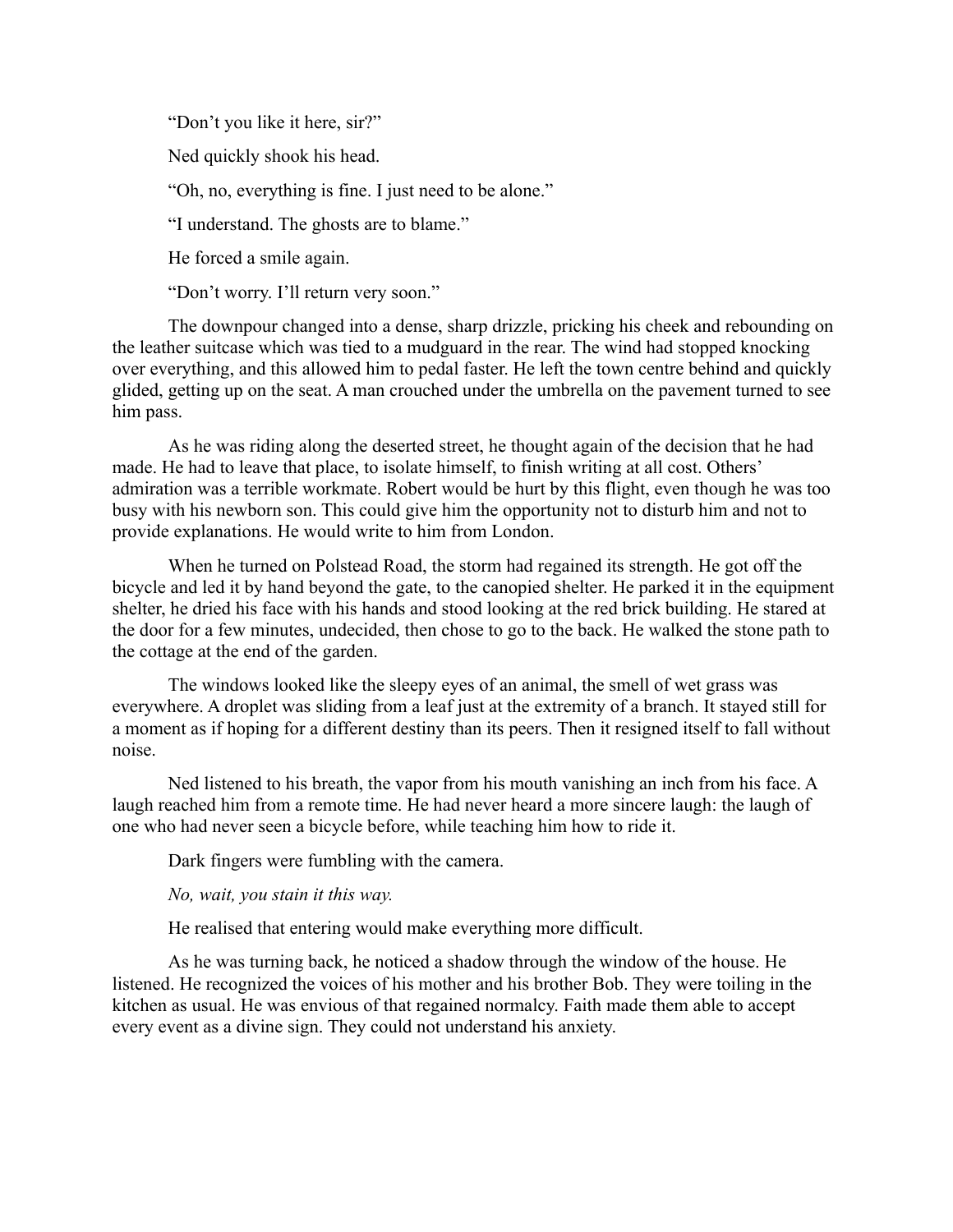The temptation to ring the bell suddenly disappeared. He untied the suitcase from the mudguard and walked into the rain. If he walked fast he could get on the next train to London.

> *Iblis Spring 1920*

23. Mother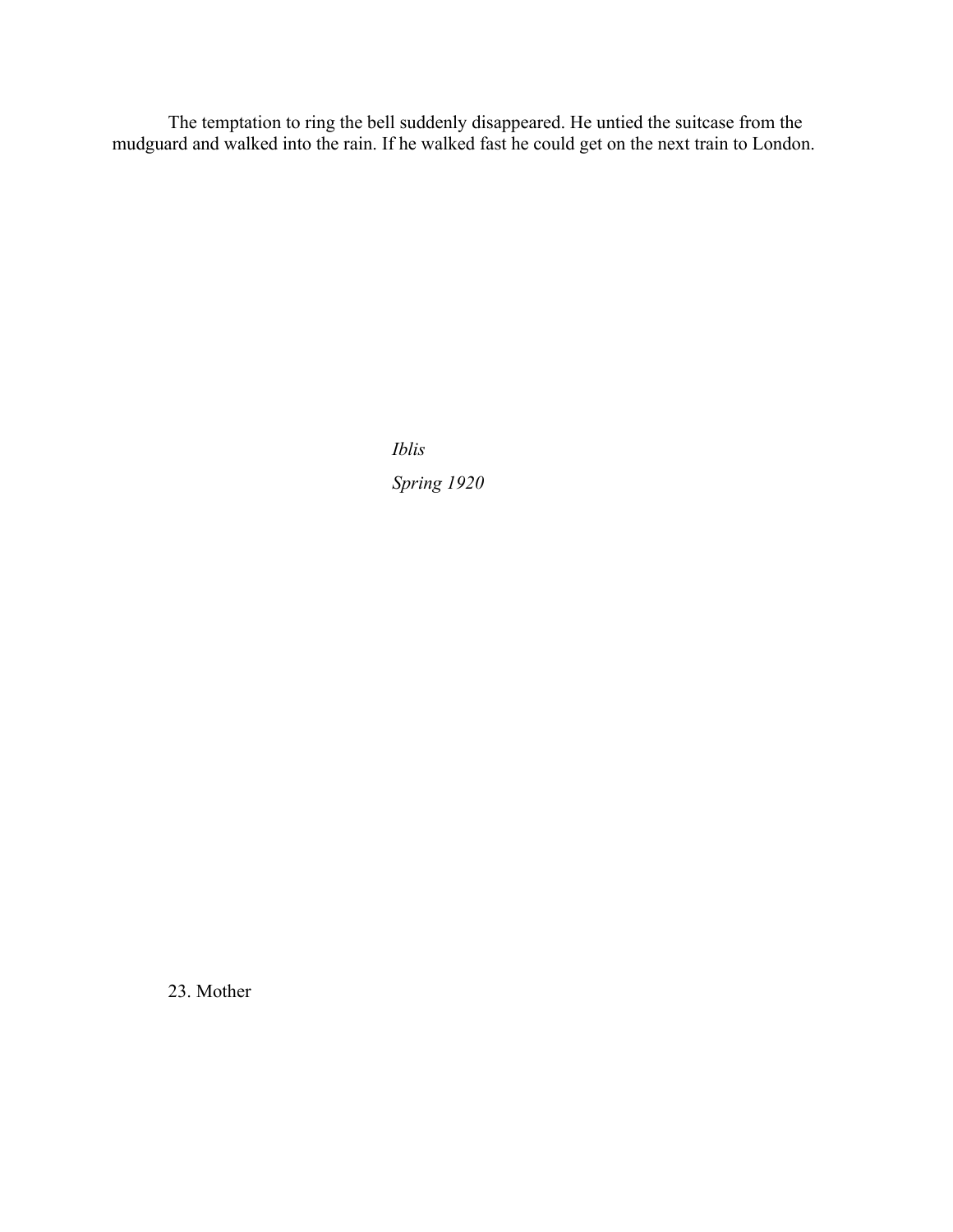The young girl raised the bow gracefully, leaving the last note soaring in the small garden, until it became confused with the chirping of the sparrows. The guests applauded and Maureen bowed dutifully. Owen Barfield raised his cup in her honour, while Miss Wibelin was smiling, pleased with her work. Mrs. Moore complimented her before approaching Jack and touching his shoulder.

"After all, it's you that we should thank," she said softly.

Jack shook his head. The barter between the violin lessons for Maureen and his Latin lessons for Miss Wibelin was one of the deals he was most proud of. Like winning a luxury without paying a penny.

Janie Moore served lemonade again to the few guests. It was a rather hot afternoon in midseason, the jackets were left on wicker sofas. They reminded Jack of a pile of dead soldiers at the bottom of a shell hole during the attack in Arras. Some were without heads or legs, just like these garments. He looked away. He would not want to ruin the moment. Two weeks before, he had passed the exams with the highest grades, he was feeling good, senses awakened by spring, sharp outlines of things, vivid colours and reassurances. No ugly memories: peace with the world was the gift to himself this Saturday afternoon.

He noticed that Owen Barfield wanted to catch his eye to address one of his gibes. He pulled a face and hurried to sit with indifference near James Vaughan, the most taciturn of the guests. He was tall, blond, a little thin with sloping shoulders. Without a jacket, unbuttoned cuffs, and a relaxed posture, he had the vague air of a bohemian. Up until that moment he was hiding in the shade of the hedge, perhaps to protect his pale face from the sun or to sleep, pretending to be captivated by the music. When he noticed Jack, he drew his legs from under the table as if to apologize for their length.

"Impeccable performance," he said.

"Not quite true, but Maureen will appreciate your encouragement."

Jack noticed that Barfield was being accosted by Miss Wibelin, but he continued to look in Jack's direction, while waiting for him to break away. Jack thought that a chat with Vaughan would divert Barfield's attention and protect him. Vaughan was a painter, Barfield had met him in some course or other, or perhaps in a pub. It was difficult to say what type he was, but Barfield had guaranteed that he was discreet. He was certainly older than they, he could have been thirty but looked worn out, his eyes crowned with thin wrinkles, deep folds at the sides of his nose. For some reason he seemed to Jack vaguely effeminate, and that made him uncomfortable.

"Are you from Oxford, Mr. Vaughan?"

"Oh, no, I'm a damned Welshman," he slapped his cheek as if that was written on his face. "I was sent here to study and . . ." he smiled. "I found a comfortable niche. But, if you please, no Mr. Vaughan. Every time they call me so, my father comes to mind."

"All right."

"Relationships with fathers are difficult, don't you agree?"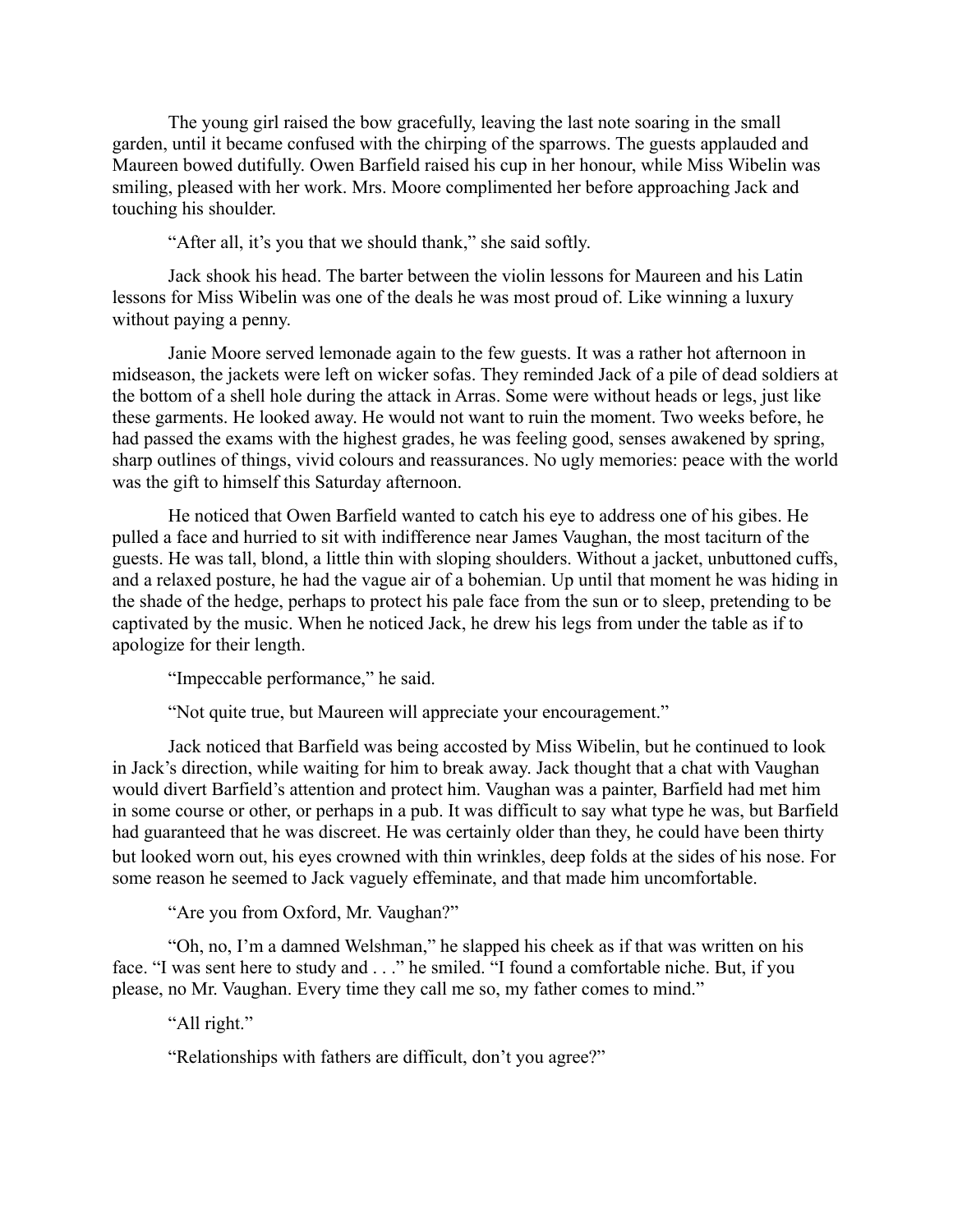For someone who stayed quiet for so long, he was rather confident. He had a warm voice.

"Without doubt."

"How about your father?"

"Irish"

"Oh." Vaughan nodded, as if there was no need to add anything else. This time he caressed his cheek delicately. "Mine is an Army supplier. Since the time they judged me unfit for service in France because of asthma, in his eyes I am unfit even as a son. To make things easier for him I became a socialist and uncorked a bottle of his vintage wine the day the Bolsheviks signed the peace treaty. Can you blame him if he no longer wanted me in the house? Have you fought in the war?"

"Yes. Picardy."

"Good, at least you don't have to bear any shame." Vaughan shrugged. "Not that it makes any difference to me. I paint, I don't have to sip port at the Conservative Club with the males of my family."

"If you live by painting you are a highly rated artist."

"The only rates that I consider are those of my bookie. To keep me away from home my father guaranteed me a small income. Enough to give me a bored and cynical look at the world. But you never know. If I manage to do a portrait of Lawrence of Arabia, maybe I'll enter obliquely in history. He's back in Oxford, did you know?"

"Is there anyone who doesn't know this?"

Vaughan grimaced ineffably.

"He is changed since he was studying here. He is more . . ." He lost himself in search of the missing word, made a gesture as if he wanted to grasp it.

"Have you met him?" Jack intervened.

Vaughan gave up looking for the adjective.

"We were both at Jesus College. You're instead at University College, right"?

"What type of person was he? I mean before becoming who he is now?"

"You mean a living legend?"

"Yes."

"Well, one time he took a pistol and shot outside the window, in Turl Street. Luckily, no one was passing."

"Why the devil did he do this?"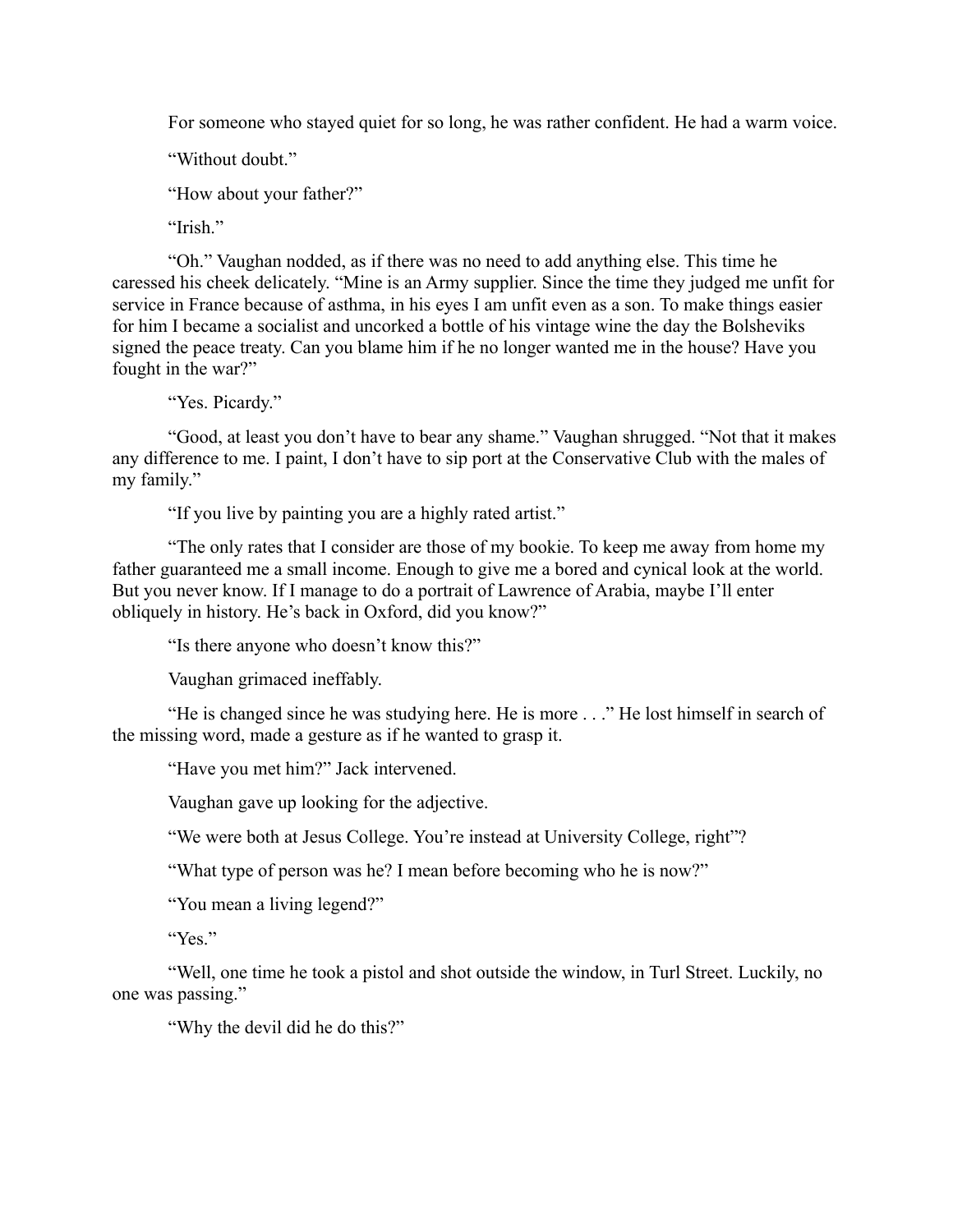"I don't know. There are some people like that. The depressed, I think. Sometimes even I'm like that, but not in this way, that is, not really, I mean. The really depressed can hurt themselves and others. One can read it in their eyes, they are tormented souls."

"And if I were one of his admirers?"

"I don't believe that, Jack. You aren't the type to court heroes."

"How do you know?"

"You went to war. I could only read the poetry of Sassoon."

"What type could I be?"

"Frankly?"

"Frankly."

Vaughan half closed his eyes, as if sizing him up.

"In my opinion you are one of those who change. You are young, you have a great deal of time."

"It seems to me that I never have enough time."

Vaughan seemed to meditate deeply over his words. At that moment the complacent face of Barfield came between them.

"So James, you have been admitted to Jack's shelter? Welcome among the few chosen."

"Don't listen to him, he is a provocateur," said Jack.

Vaughan sneered. Barfield sat in their midst.

"A pipe, Jack?"

"Why not?"

They loaded their pipes calmly, ostentatiously, while Vaughan was watching amused, collapsed again in the silence, in the chair, his legs stretched. Jack drew the match near the tobacco until a cloud of smoke rose slowly from the bowl.

"What were you talking about"? Barfield asked.

"About Colonel Lawrence," responded Vaughan. "It seems that Jack is not attracted to adventurous stories that are circulating about him."

Barfield puffed out the smoke.

"Oh, Jack is a strict rationalist. It is, in fact, strange for a poet. Though I have a suspicion that beneath his exterior he is crazy about fables and legends."

"Those moderns attract me less. At least the ancients had the excuse of being ignorant. You won't really want to believe the story of the desert hero?"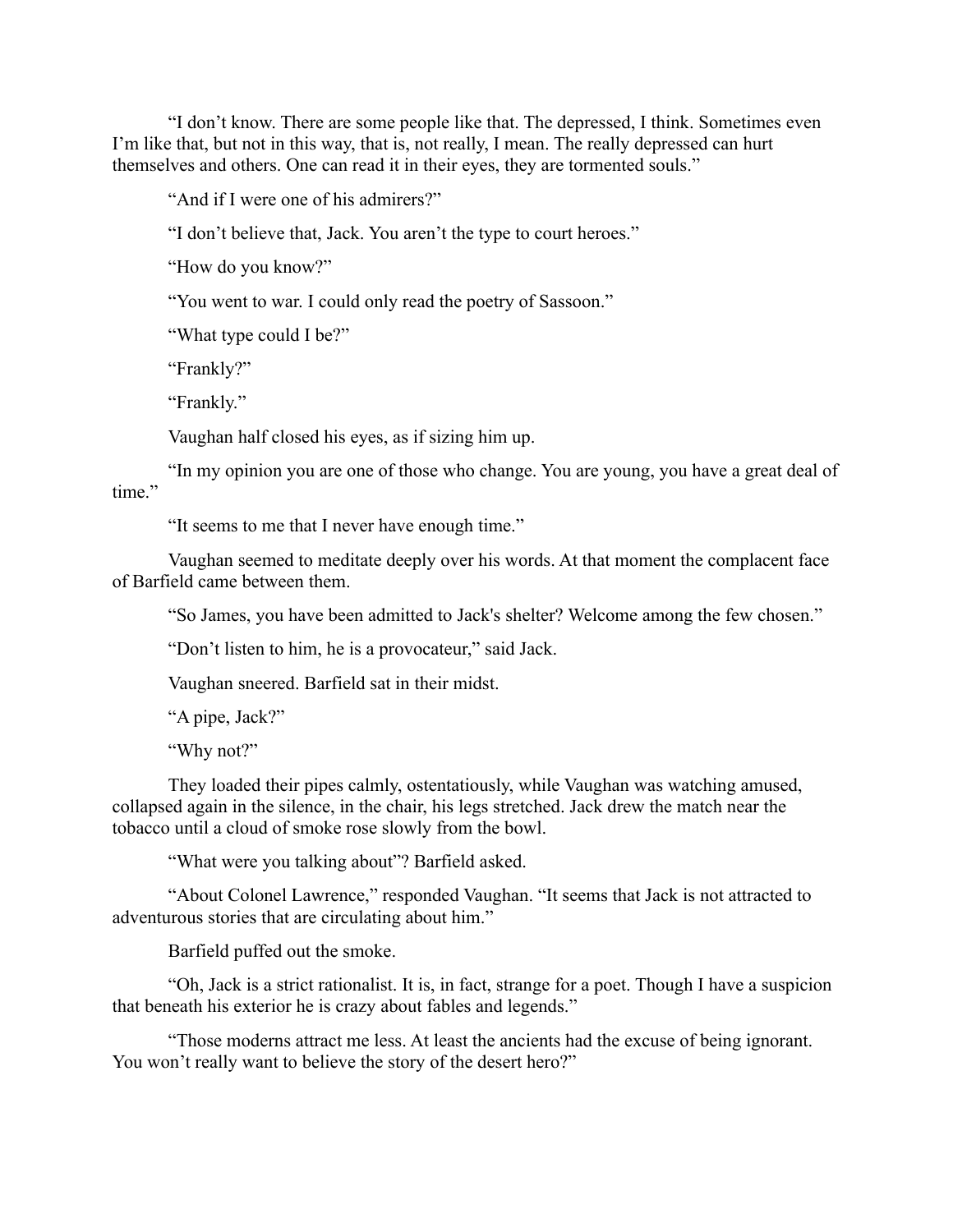"I suspend my judgement, I don't know enough about it. Yet I have to admit that . . ." Barfield suddenly fell silent.

Jack had sprung to his feet. They saw him flash past.

A little far away, Mrs. Moore stopped chattering and froze, as if under enchantment, cordiality transfixed on her face.

Jack crossed the gate, the pipe in his fist like a weapon, chasing a shade, certain to have seen him peeping inside the garden. He searched the street in both directions. No one. He hoped it was just his imagination. However, his vision had been sharp, at least for a moment. The livid and mocking face of Eric Moran spying on him. He clenched his fists until his knuckles hurt. He must have followed him. He had seen, desecrated the intimacy of his secret. Suddenly, he felt naked and defenceless, as if he were at the bottom of that shell hole, together with the corpse of Sergeant Ayers. He wanted to shout, but he could not emit a sound.

The guests left when the sun's rays were already spreading between the branches of the trees. Barfield grasped Jack's hand hard and kissed Mrs. Moore's hand, in an old-fashioned style. He promised to return to visit them. He grabbed Vaughan under the arms and carried him away as if he was carrying a drunk.

"Sorry, but he just can't hold his lemonade."

Mrs. Moore finished re-arranging the chairs, while Jack was preparing a cold dinner. They ate like a family, but more quietly than usual, as if they needed to concentrate on Jack's bad mood.

When they had finished, Jack prepared the hot water bottles for Mrs. Moore's bed and said good night to the mother and daughter.

He sat on the small bed under the stairs thinking over the ghost of the afternoon. The intentions of Moran appeared clear. He had struck him, and Moran was vindictive enough to not let him get away with it, perhaps just to get the satisfaction of blackmailing him. How much could he have discovered? Had he come other times? The idea made his blood boil. He tried to ignore the weakness between his stomach and lower chest, but the agitation pushed him to stand up and walk around the room.

"Are you not sleepy?"

He turned, startled, as if he was caught doing something improper.

"I thought you were already asleep."

She took him by the hand and led him to the bed.

"What is bothering you?"

She caressed his head, running her fingers through his hair. A gesture that he could remember vividly from childhood. He felt the consistency of that feminine body under the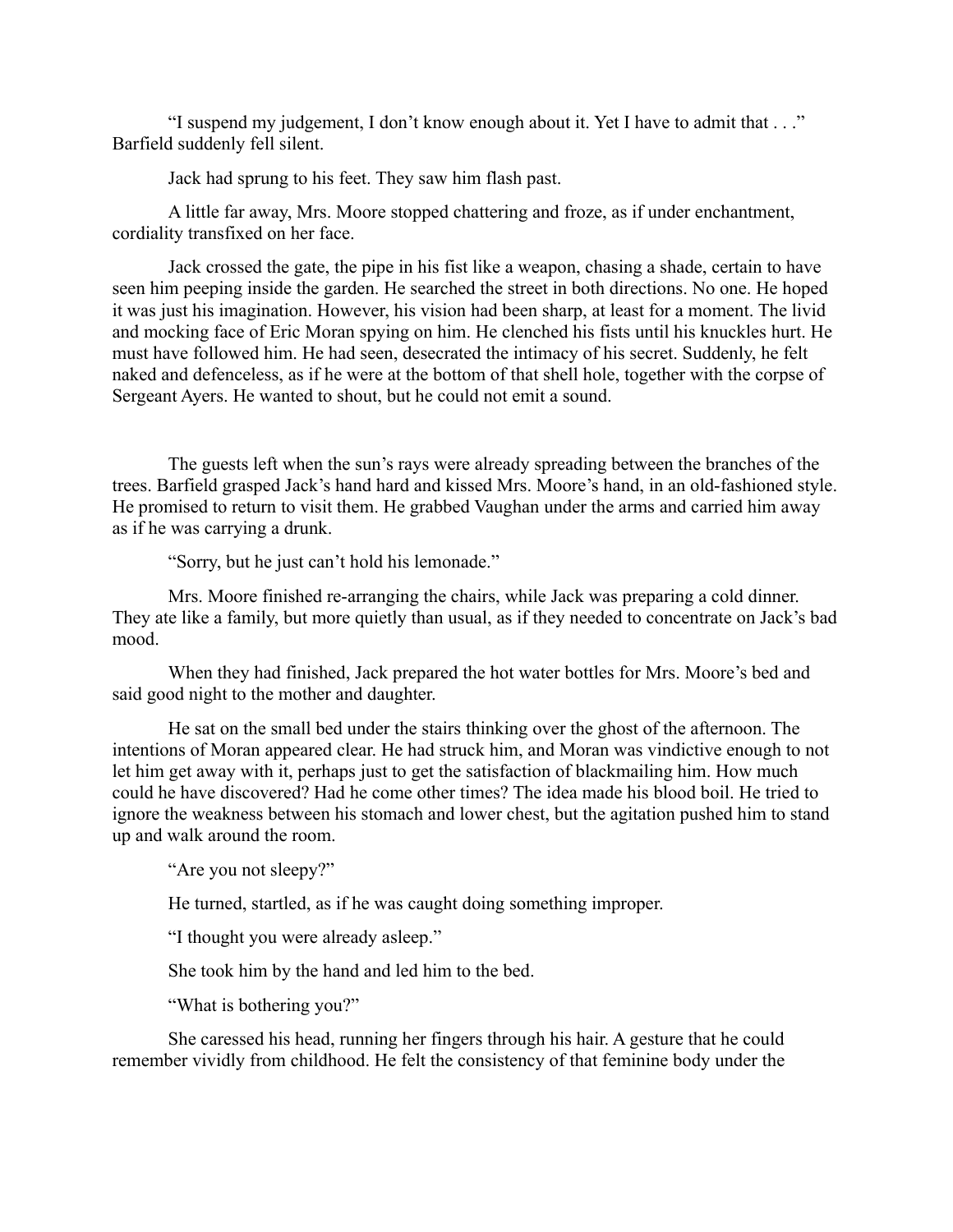clothes, and wished to be wrapped up by her, to disappear in the womb, return to the time before the war, before meeting Paddy, before death carried her away from him, before birth tore him from the perfect union. There was something similar to pity and passion in Janie Moore's gaze. He crouched under her, in a way that the two bodies overlapped. She did not stop caressing his head while he was uncovering her chest and brought his lips to her nipple.

"Poor Jack," she murmured.

Delicately he took off his pants and touched his sexual organ. He lifted her skirt. Only when he entered her did he notice that someone was sobbing. He was a nine-year-old child hiding in the attic in a house in Belfast, while on the lower storey the doctors were signing the last medical report. At every push the same word resonated in his head.

*Mother . . . mother . . . mother.* 

24. The Invocation

He could recognize the placid smile of Chris on the way out of the railway platform. His height, together with a fair complexion and a strong chin, would make him look more like an actor or an American businessman than the son of a Methodist pastor. While they were shaking hands, Ronald felt already relieved, and he regretted having worried him to the point of coming to Oxford. He consoled himself with the idea that the letter had been an excuse to see him again. He picked up the suitcase, ignoring the protests of his friend, and they left the station.

"How's Edith?"

"Good. I only hope the summer won't be too hot. I admit I'm very anxious."

There was no need to remind his friend that the birth of his first son was a lifethreatening experience for Edith.

"All will be well," said Chris. "How big is little Johnny now?"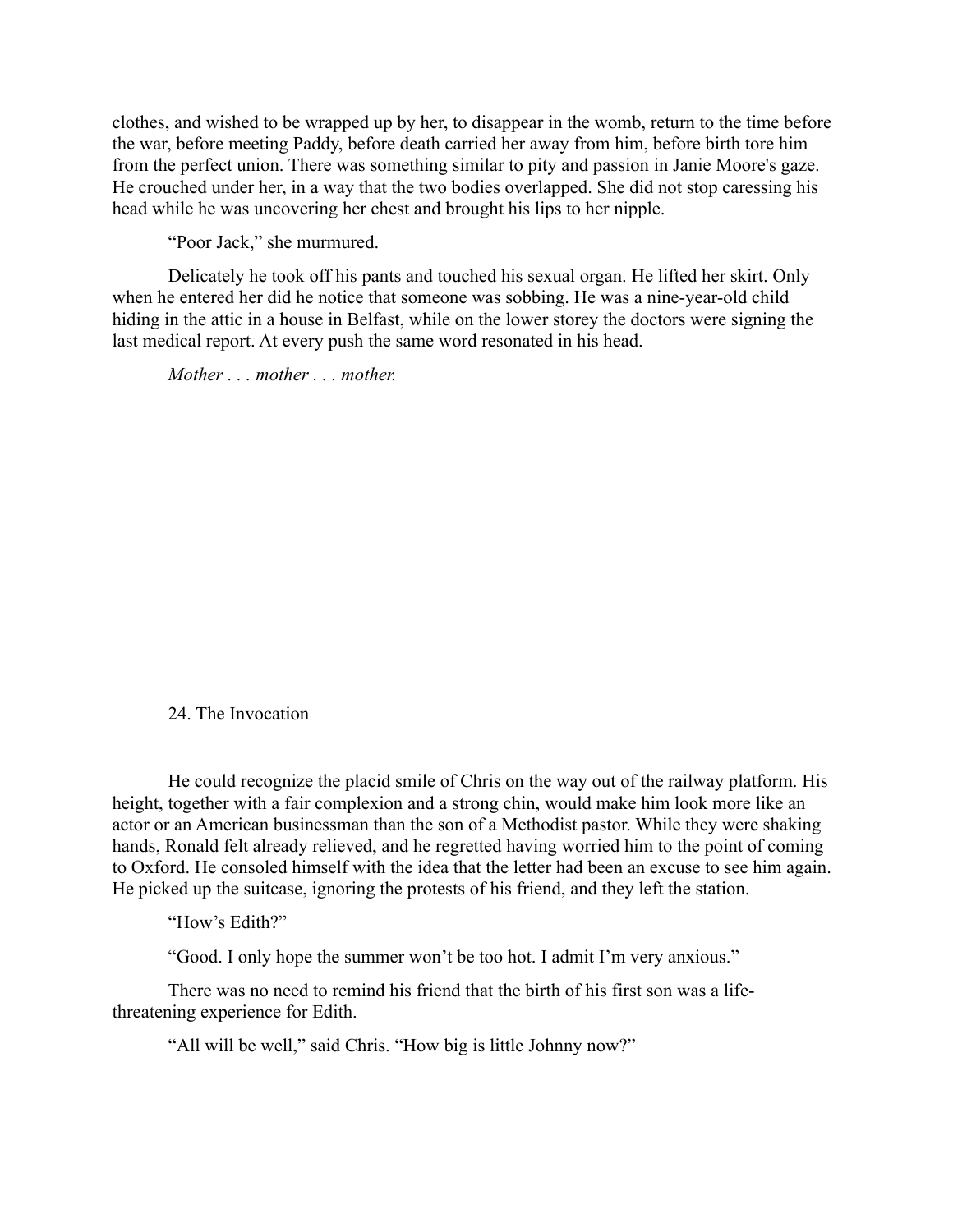"A little man, you'll see."

All the way home they did not talk about the reason for the visit. In the letter which would announce his arrival, Chris had not referred to Ronald's call for help. He could appreciate that discretion, knowing he had turned to Chris for that too. Chris wanted to know instead about the teaching application in Leeds.

"I have submitted it. I'm awaiting a response," Ronald cut short.

"How has Edith taken it?" hazarded the other.

"So-so. She has already followed me many times, but now it's different. There's John and the baby on the way. You know how she is, keeping things inside, but I don't think she's excited about the idea of moving again."

"Well, I think you would be the best teacher of English literature."

"You can't know that."

"Remember that you're speaking with one who studies to become a headmaster. And then, dear fellow, I remember the TCBS meetings. When you used to get up on your toes to look taller and recite your poetry or passages from some old saga. . ."

"This is a different thing."

"You're wrong. It's exactly that passion which helps to communicate something to others."

They arrived home and Chris was greeted fully by the warmth of the Tolkien family.

He joked with Edith and her cousin Janet, and he gave John the gift that he had brought him, a tin toy car, and he was immediately at his feet. Ronald let everything seem normal. Edith should not know the real reason of that visit or she would be worried. Especially since the suspicion of having exaggerated was getting stronger, as the spirit of the reunion was invading the house.

At lunch roasted chicken with potatoes was served. Chris told the anecdote of how many members of the TCBS went to the Barrow Stores after the dress rehearsal of the school recital.

"It was *The Rivals* by Sheridan,<sup>xx</sup> right? We had not had time to change clothes, so when we took off our coats, we had the costumes still on. I'll never forget the faces of the waiters!"

While listening to Edith's laughter, Ronald thought that it is precisely that happiness, achieved with difficulty, which was amplifying the threat. It was the fear that the balance would not last. He was giving in to obsessions and this could compromise what he was trying to defend.

After eating, Ronald and Chris settled down in the study with pipes and a couple of glasses.

Ronald played for time, messing about with the tobacco, uncertain how to tackle the matter, but it was Chris who immediately relieved him from embarrassment.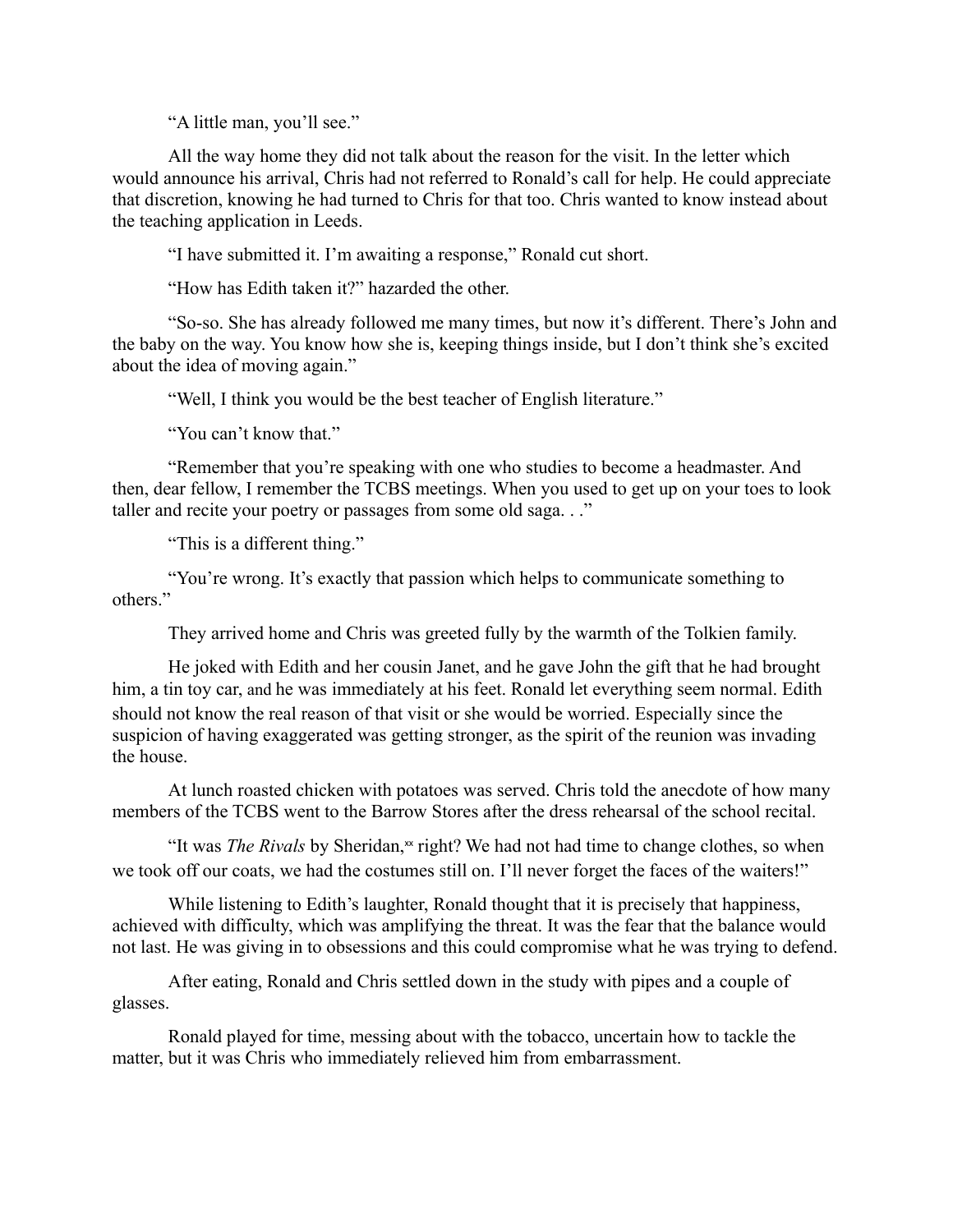"So it happened here."

He looked around, as if the spectres should appear again.

Ronald nodded.

"Are you sure that they are really Rob and Geoffrey?"

"Yes."

For a moment the spiral of the smoke enveloped them, and the sweet smell of the tobacco spread through the study.

"And they just stand here and look at you?"

Ronald shook his head.

"I have written you about it. The last time they called me by name."

Chris drew the match near to the pipe and drew a series of puffs.

"Mmm. Visual and auditory hallucinations. I know that in London there are specialists in these pathologies. But I don't think your case is that serious."

"Who says it couldn't become so?"

Chris did not answer, for a while he just smoked. Then he removed the pipe from his mouth.

"You know, I also miss Rob and Geoffrey much. Unfortunately, praying for them doesn't alleviate the suffering. We are the only persons in the world that can understand it. Perhaps it's not so strange that the pain is objectified in images. Even in the waking state, I mean."

For a moment they remained silent, overwhelmed with memories of the Tea Club, which became later the Barrovian Society. TCBS, in the jargon of the only four members. It was a happy time before the accelerated maturation in the trenches. Ronald thought that he would experience nostalgia for these years even if Rob and Geoffrey had survived, but the fact that they had not made the act of remembering unfairly gloomy. He had to move on, to think of his family, to lock up the past in an old box, where he was also still keeping the last letter of Geoffrey B. Smith, together with the book of his poetry that he and Chris had printed after the war. The year 1916 had been a cursed year. Rob died the first day of the Somme offensive, while leading his men in the attack. Geoffrey in December, from grenade wounds that became gangrenous. From the ship where he was stationed, Chris had sent Ronald a letter with a few lines and a note that he had not forgotten. "I'm speechless. I humbly pray to the Lord Almighty that he considers me worthy of Him."

He listened to his own voice bringing both back to the present.

"I don't know what to do."

Chris relaxed his face.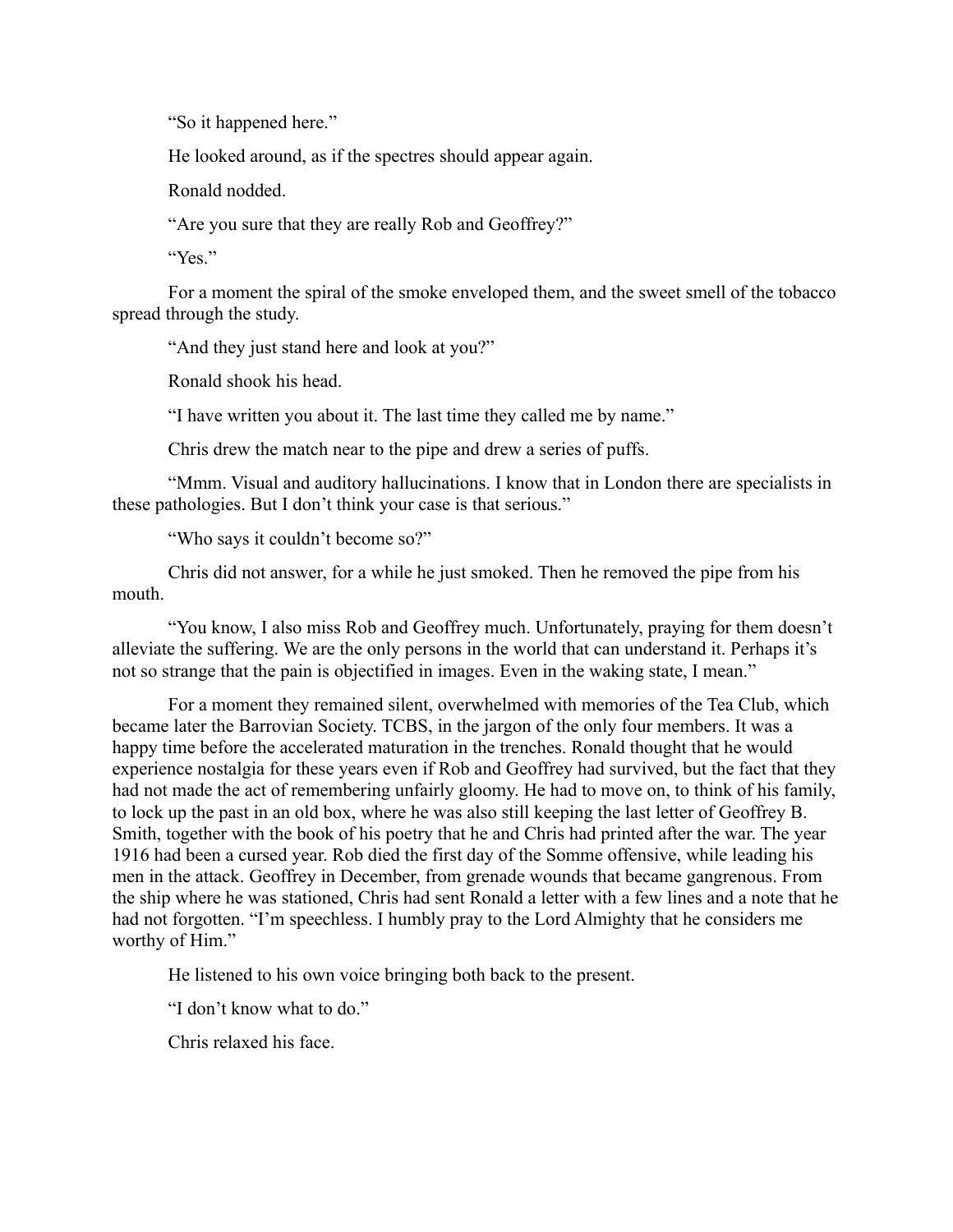"Why don't we analyse the matter in detail?"

Ronald nodded. He has known Christopher Wiseman for a long time not to expect some method. His was a mathematical mind, his specialty was unpacking problems in prime factors and solving them one by one. He again lit the tobacco and waited resignedly.

Chris made himself more comfortable in the armchair.

"Do you remember the first time it happened?"

"A little after the end of the war," Ronald answered, removing the pipe from his mouth, "in the old house. I didn't give it importance, it was a difficult period."

"Then?"

"Here. One time at night, the other in plain daylight. A few months apart."

"Different places and circumstances, then." Chris touched his chin with his hand. "These . . . ," he searched for the right word, "*apparitions*, are they always the same or do they change?"

"More or less identical. They're always wearing the uniforms of King Edward's School."

"Nothing else?"

"No."

"What were you doing when they appeared?"

"Nothing in particular, looking at my old tales. The last time I was listening to a student read"

"Mmm. What was he reading?"

"Who cares? I saw them, not he."

"You've said that you were listening to him. So?"

"The *Christ* by Cynewulf."

"A passage in particular?"

"The invocation to the morning star*. Ëala Eӓrendel, engla beorhtast / ofer middangeard monnum sended* (lines 104-105).

The musical sound of Old English brought a smile to Chris's face.

"For us common mortals?"

*"Hail, Eӓrendel, the most luminous of the angels, / sent to the humans on Middle Earth*," translated Ronald.

He stopped, the pipe in midair, stunned by his own words.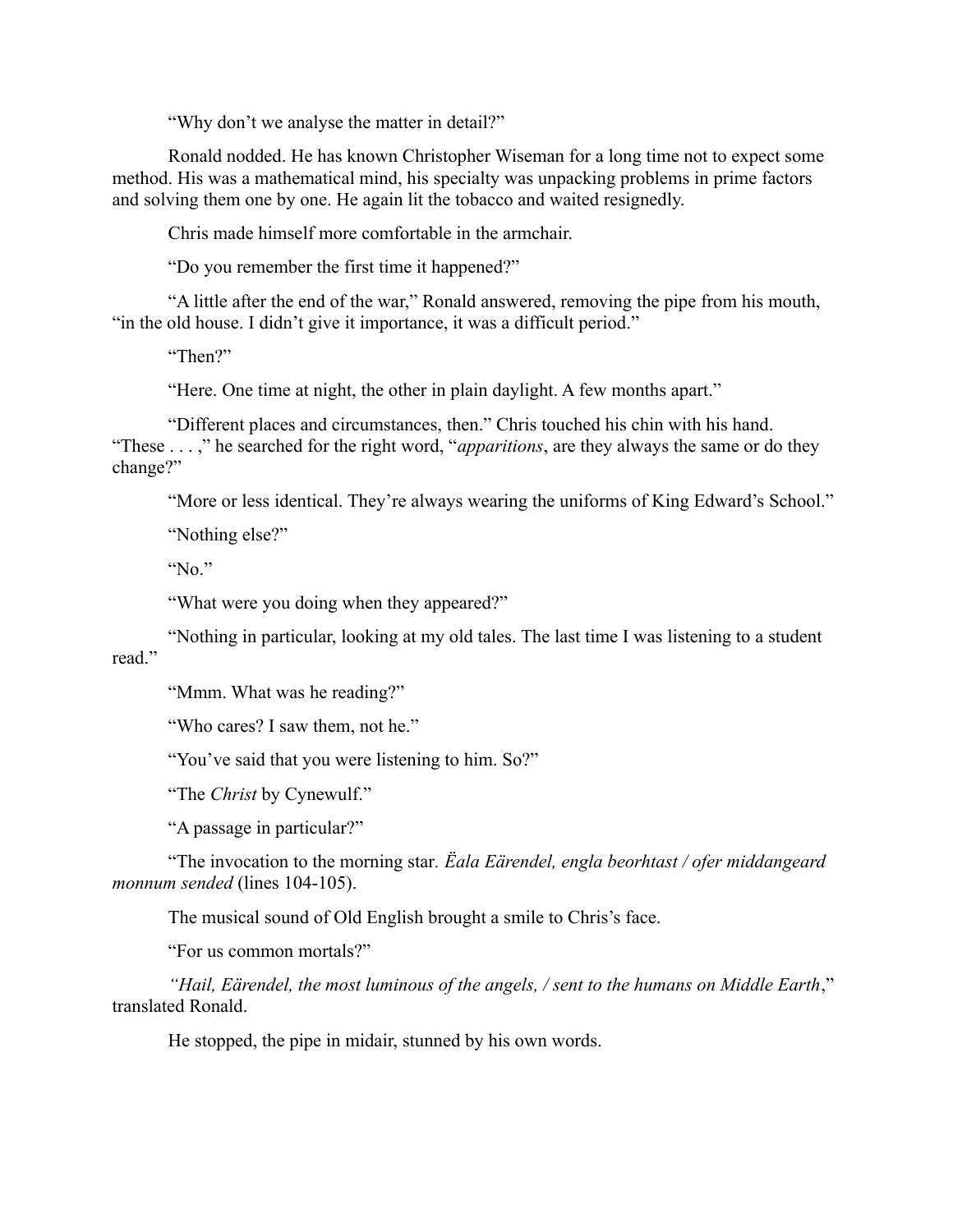Chris leaned forward.

"Don't keep me in suspense, John Ronald. Did a light bulb go on in your head?"

"The first time I saw them I was reading an old poem that I've written before the war. It is inspired by these verses from *Christ*. In fact. . ." Ronald went to the desk and retrieved a notebook under a pile of books. He started flipping through it. "Here it is." He handed it to his friend.

Chris read softly.

*Eӓrendel sprang up from the Ocean's cup In the gloom of the mid-world's rim; From the door of Night as a ray of light Leapt over the twilight brim, And launching his bark like a silver spark From the golden-fading sand; Down the sunlit breath of Day's fiery Death He sped from Westerland.* ("The Voyage of Éarendel the Evening Star" 1-8).<sup>xxi</sup>

Ronald interrupted him with a cough.

"The second time . . . it was at night, I sat here," pointing to the desk, "I was reading a story and was thinking of all us, yes, of the TCBS. . .I don't know why, but I clearly thought of these verses."

Chris closed the notebook and emptied the pipe in the ashtray.

"Thank God we have uncovered a few things. It seems that the ghosts had something to do with a star," his hand floated towards a hypothetical firmament.

"The morning star, you've said? It is Venus, Eros . . ."

"Oh, do not try to push on me Freudian theories," burst out Ronald. "If we have to find out that it is the fault of my father whom I almost didn't know, or my mother's, may she rest in peace. . ."

Chris held his arms with the palms up. "Don't get angry. As far as I know Freud deals with dreams not hallucinations. What I meant to say is that if our brain sometimes functions in a bizarre way doesn't mean that there's no reason for this. Understand? There's method in madness. Many veterans can confirm it. A sense of guilt, of being lost, neurasthenia . . . We need to find the key."

Ronald felt his worry resurface. How could he, only an hour ago, underestimate the threat that was looming over his life? He again felt depressed.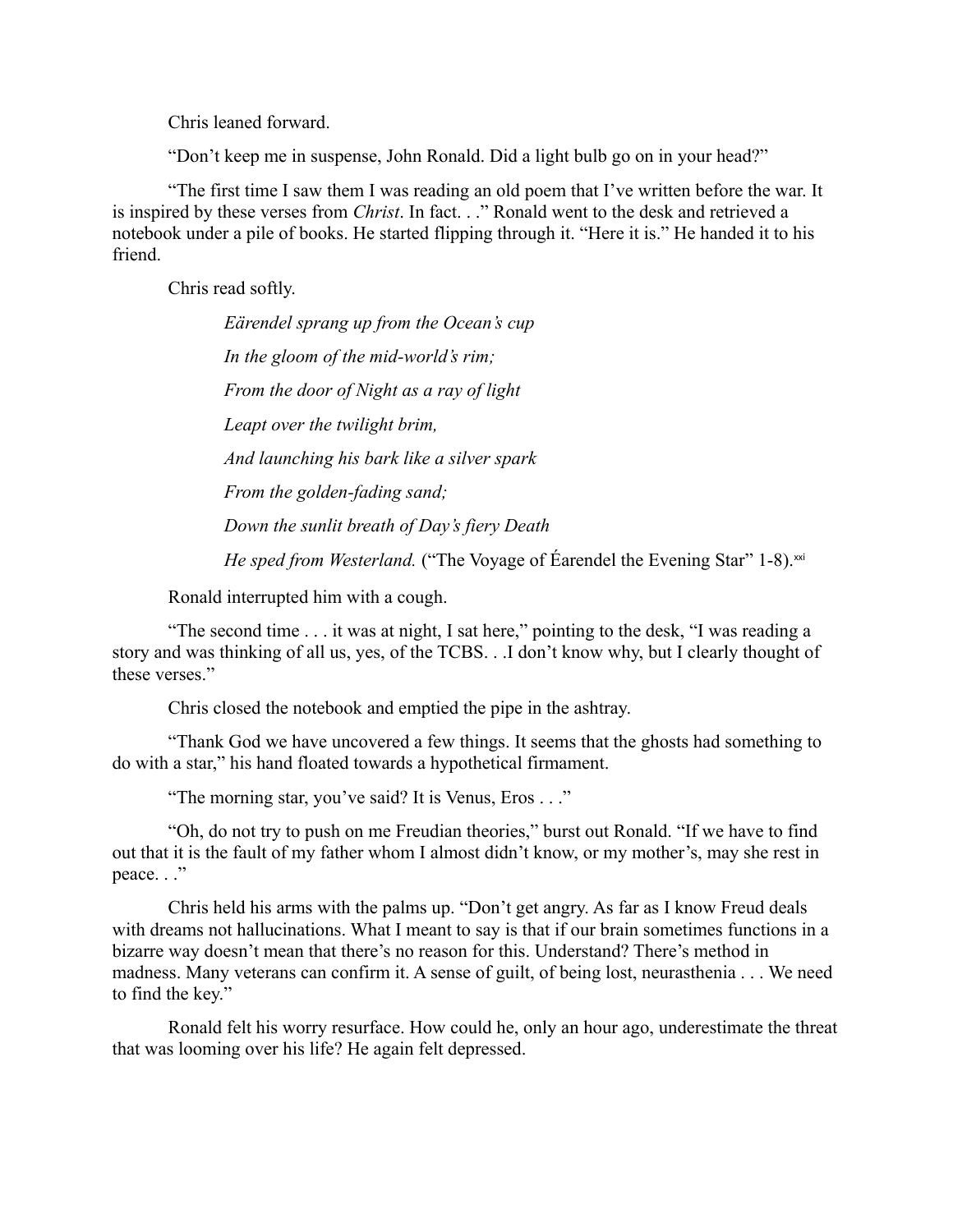"I don't want to go crazy. I don't want it and can't permit it."

His friend touched his arm.

"I don't think it will happen. You simply have to find the answer that gives you peace."

"There's no question."

"Yet to me it seems evident," said Chris with his eyes smiling. "Who is Eärendel?"

Ronald shrugged.

"For the Old Saxons it is a personification of an evening and a morning star. For Christians it symbolized the return of the Saviour."

"This answer is fine for your students. But I fear that it's not enough for you."

Ronald was at the point of answering back, but then he fell silent. Chris did not add anything else. They let themselves be lulled by silence, players concentrated on an invisible chessboard.

The next day they said goodbye at the whistle of the train. Chris spoke again a few words and smiled his more placid smile to reassure Ronald.

"We're here and they're not. Don't underestimate the sense of guilt, it is very common. We ask ourselves what design could be behind all this and we have the whole life to find our answer."

Ronald squeezed his hand hard.

"Thank you for coming. I'll write you soon."

"Make sure that you do it."

He waited for him to enter the compartment and lower the window. The train whistled again and puffed impatiently.

"Chris?"

"Yes?"

"Do you remember the last meeting of the TCBS before I left for Oxford?"

"I'll never forget it."

The wheels moved. Ronald walked next to the wagon.

"What did I bring that day?"

The other smiled.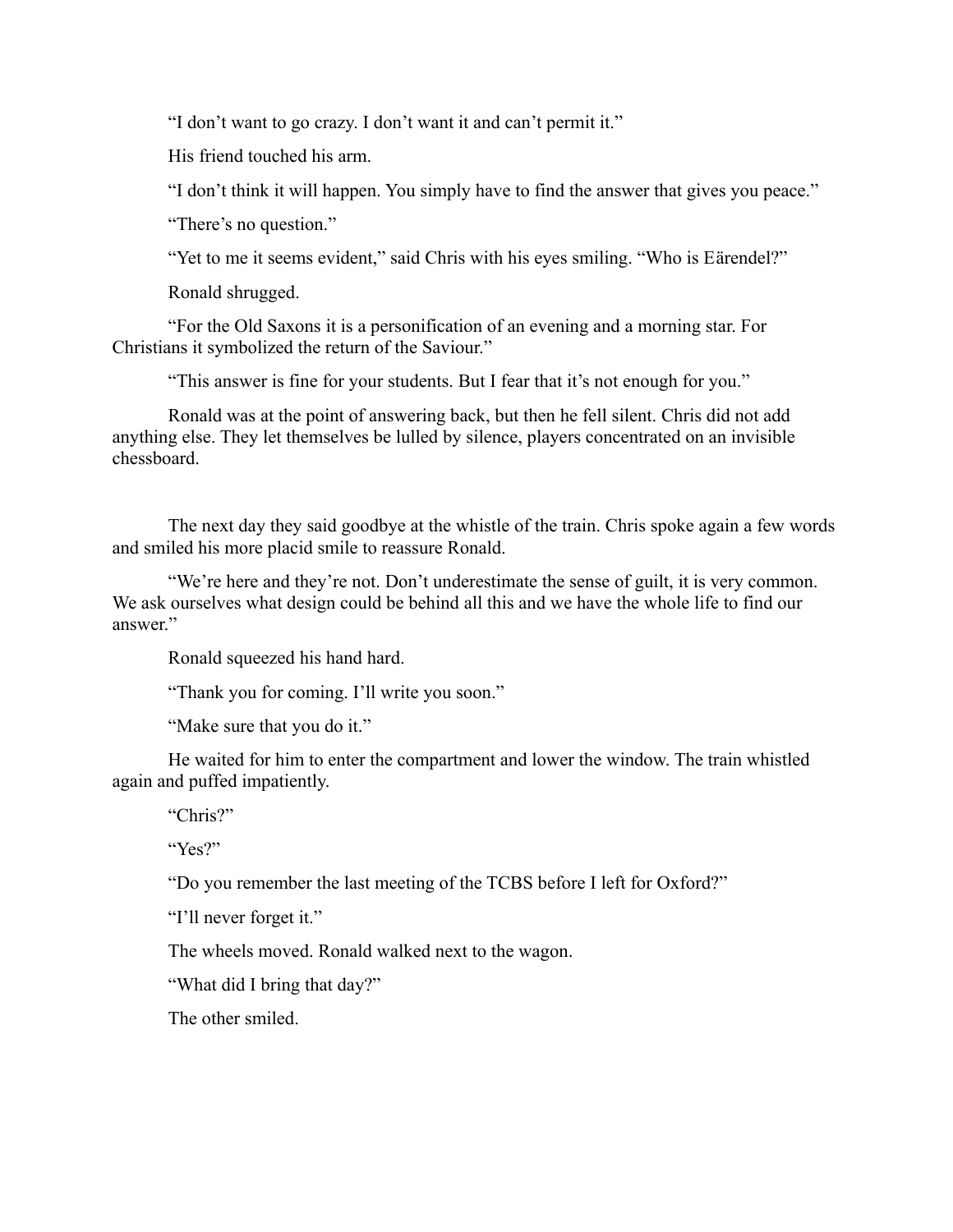"You didn't bring anything, old man. That day you came empty-handed and everyone was stunned." The train accelerated. "God bless you, John Ronald."

Ronald gave up following in pursuit and remained in the middle of the quay, his hand raised in a sign of farewell.

*Lord Dynamite*

*The Yarmuk Valley, South of Syria, November 1917*

The landscape rushes past the window. Wind-beaten mountains, narrow holes in rocks, torrents hurtling towards the river. The Yarmuk stretches sinuously in the valley and crawls under the arches of the railway lines, continuing parallel to them, toward the Jordan River. Two serpents, one of water, the other of iron, courting each other along the way.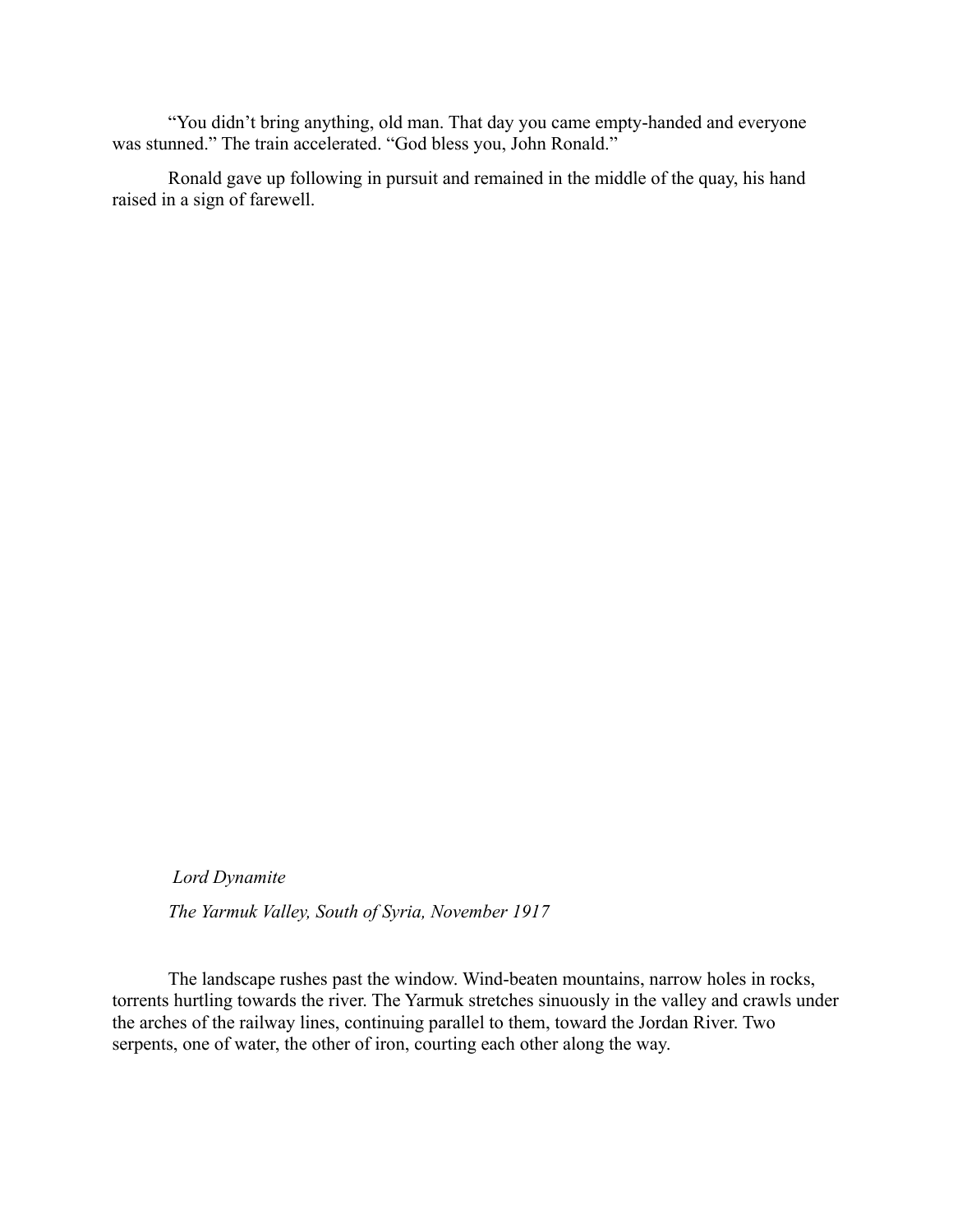The passenger strokes his pitch-black moustaches. He is nervous and cold, he clutches the collar of his coat, while scanning the foggy outline of the Golan Mountains.

The Bloodthirsty One, so called by those from the Caucasus to the Hejaz who fear him. The stories of his cruelty precede the locomotive and announce his mission: to stop the crusaders before they conquer the Holy City. The offensive is massive, he cannot let Von Falkenhayn, with his Teutonic haughtiness, face it in his stead. He must be there, where History is awaiting him. Saladin also was fighting the English. Their king, Richard the Lionheart, did not ever succeed in storming Jerusalem. After eight centuries they are here again, with the same stubbornness, ready to break the bull's horns against the ancient walls. If it were not for their hypocrisy, he would consider them worthy opponents. He wonders what type must Allenby be, the man who commands them. They call him the Bull, because when he points to an object, he pursues it head on until he strikes it. If only war was this, a clash between men of superior intellect and strength, it would be an epic undertaking, a duel of swords between knights. After all, that is the scenario where the Pharaohs, kings, and emperors have fought. Instead, one needs to deal with lazy and unmotivated troops, civilian's hostility, and rats that gnaw at the pillars of the Sublime Porte. One can hear the sound of their teeth, small bites that infect the body of the empire. Vile creatures who seek space for their own brood and survive in herds. Jews, Maronites, Kurds, Greeks, Arabs, Armenians. Many, too many Armenians. They seemed to never end: When the heaps of corpses were taller than a man and would block the horizon, you could still see the rear of the herd slip away.

Perhaps the only thing that differentiates man from beast is the evil intentionality to obtain a better good. In other words, war. The British blather about conducting a clean war, but they lie. They have crushed the revolts in India and of the Boers in South Africa with the determination of a superior race. The British know cruelty as much as he does, know the price to pay to keep the Empire united. That is why they have pretended not see the mountains of corpses, even though the Armenians were Christians like them.

Allenby is a shrewd man. He knows how to use the rats in his own favour. In this the British are masters. One year before the Bedouin Revolt there was a small fire in the south of the Arab peninsula. Then there was the Akaba affair, and today they threaten the whole Hejaz railway. The tribal chiefs are no longer faithful to the Sublime Porte, they accept British money and are now marching and claiming to be a nation. It is always the British who are telling them about it, and the story is so beautiful that it charms them like children. They are very different from the conspirators in the city, who are rather fanciful and talkative. Those he has already hanged in public squares, to get his message across.

The nomads are something else, the desert is the ideal place for the birth of insane ideas. The men who end up in the desert following their own dreams are dangerous fanatics or prophets.

The train enters a tunnel and for a moment, before the lights come up, the compartment is dark long enough for the man to see again the girl who still visits him at night. The same look that once saved her life. Eyes blue green, changing like the seasons. Fair skin and curly hair.

"Tell me who I am, sweet Miriam."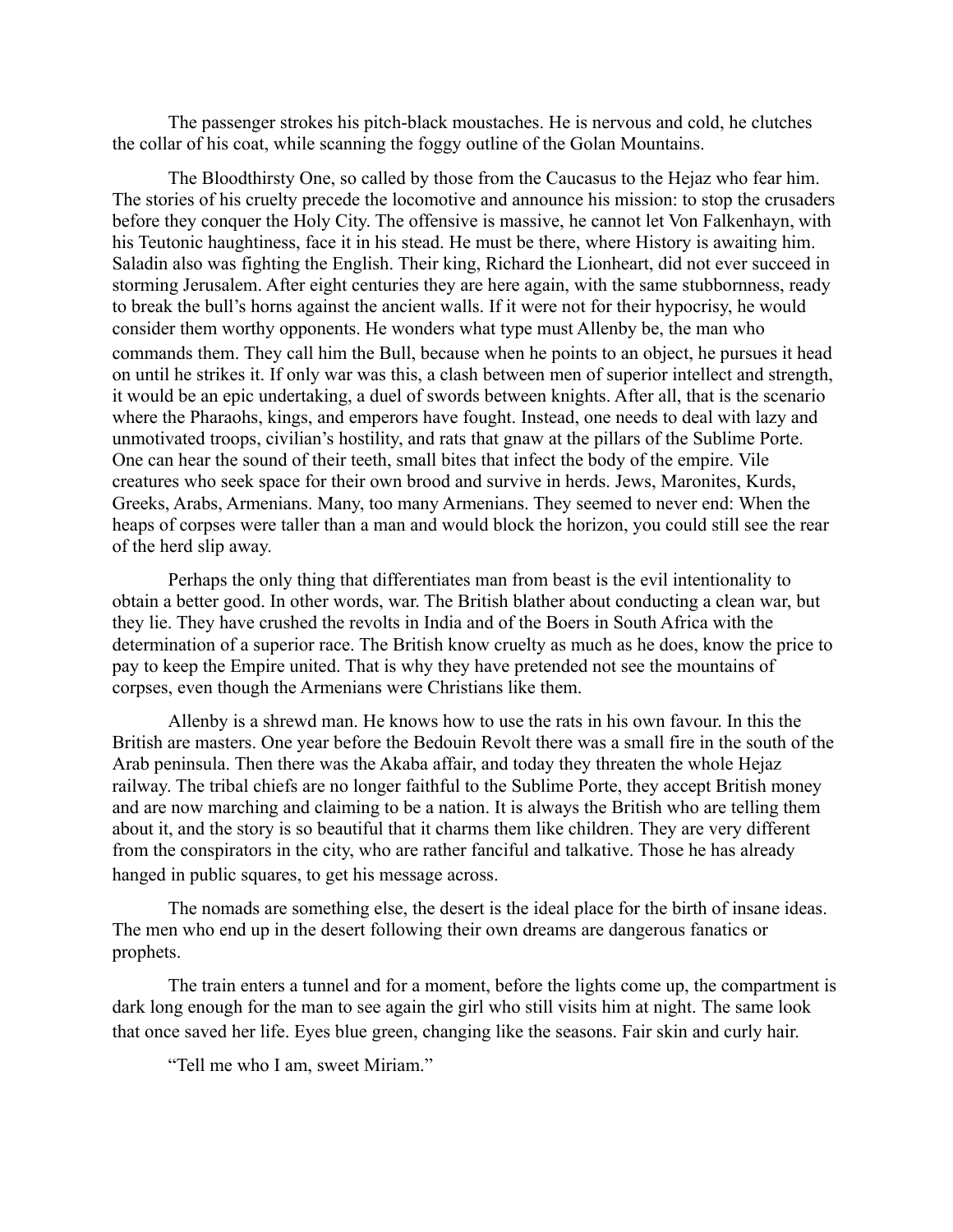"You are my lord."

The white arms relax between the sheets, the air is saturated with body odours.

"I'm the master of your destiny. I can have you killed by lifting a finger and you would become just another corpse on top of the heap."

"When, my lord?"

"One day, when I want it. Now tell me a story. And make it a good story."

The girl approaches him and speaks in his ear. The voice warm and confident.

"It's said that a knight is coming fast along the mountain ridge. He is wearing white and no one can see his face, because his eyes dazzle to blindness. He has the power to destroy that which he touches and the gift of being everywhere. Sometimes he's alone, sometimes he leads a squadron of knights. No one knows where he hides. Now you see him, now you don't. The desert is his home, the rocks are his food. He is like the air, the wind that blows. One day he crosses the Grand Nefud Desert, the day after he bathes in the Dead Sea. His name flies from one oasis to another. The pilgrims travelling to Mecca see him in the sandstorm and call him *Iblis*, the Devil. Everyone fears him. Even you."

The man strokes her throat, the caress hinting an imminent squeeze, but the girl looks at him without fear. It is that air of challenge that had excited him from the first moment he saw her, alone and filthy in the midst of the dead, the only survivor of the extermination. He has decided to pick her up and take her with him, to experience a God-like thrill and play with his nemesis.

"I do not fear anyone. I know this story. Your Devil is no other than a British officer, at the head of a horde of ragged Bedouins."

"He has conquered Akaba."

The man moves away.

"What do you know about it?"

"All Damascus speaks of it. Rather, whisper, to not anger our lord."

"You will not be able have yourself killed so easily, sweet Miriam. Not yet."

Jemal Pasha, military Governor of Syria, Palestine, and Arabia, awakens from his thoughts at the exit from the tunnel. The landscape is more barren and desolate. The railway is the only human trace. The train runs fast, a load of humans and weapons, on that technological wonder that pokes holes in mountains and crosses rivers. The German engineers have designed it for the Sultan, so that he can quickly move the troops from one side of the Empire to another. And the Germans do not make mistakes, methodical calculators of kilometres, tons, men.

The railway is everything, Allenby knows it. That is why he sends his agents to teach the Bedouins how to use explosives to blow it up. That is why the Devil rides on the lips of the beggars, even though he is only a pawn in the clash of titans.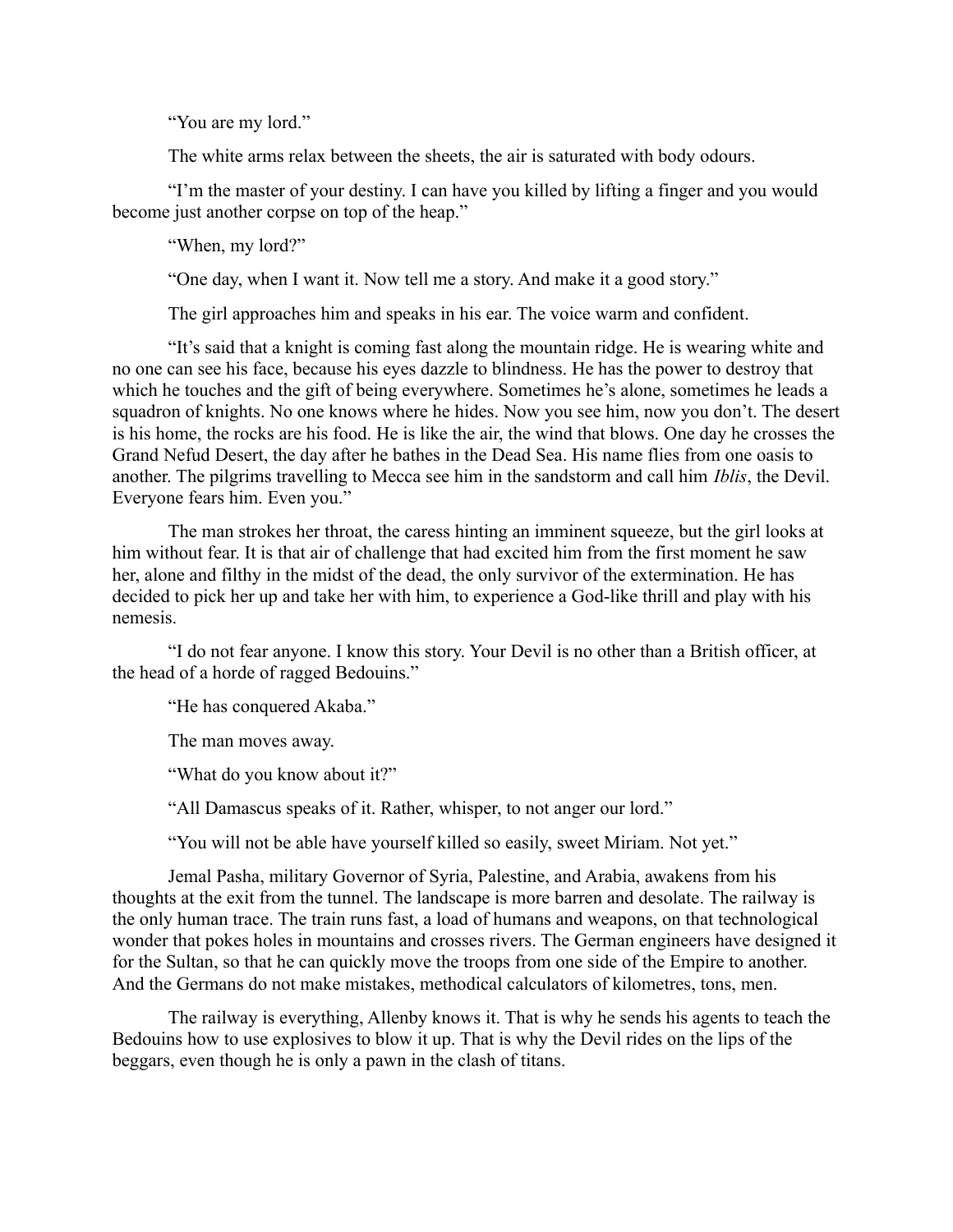Jemal is afraid of chaos, not men. Dirty air, filled with dust, which in hot windy days joins with the gust from the east and seems to melt even metal. Sand that creeps in everywhere, in houses, under clothes and covers everything, even the vestiges of empires. It is the horror of that flat and indistinct space, out there that makes him nervous, the thought of something that can sweep away a whole city, as it happened to Ur, and Babylon. Better surrender to the English, then. Better make an honourable deal with one's fellow men, rather than give in to the force of emptiness.

The Arabs and their Lord Dynamite, who came from the cold land, are nothing. Lice on the back of a giant: the desert is the real enemy to keep at bay, beyond the bastions of the Holy City and Damascus. The rest is the routine of the war. Count of death, damage, kilometres lost or gained. The venture that he is about to accomplish with the cold dedication for which he is famous.

Another tunnel. Again the darkness swallows the passenger.

"I have to leave. On my return I'll decide what to do with you."

As he slips out of bed and starts to dress, he hears her moving between the sheets.

"Don't you want me to tell you the rest of the story?"

He turns to look at her, distracted.

The small body is wrapped as if in a shroud.

"The end is a foregone conclusion, sweet Miriam. Sooner or later we will take him. And we'll find out that even legends bleed."

The light beyond the glass announces the exit from the tunnel.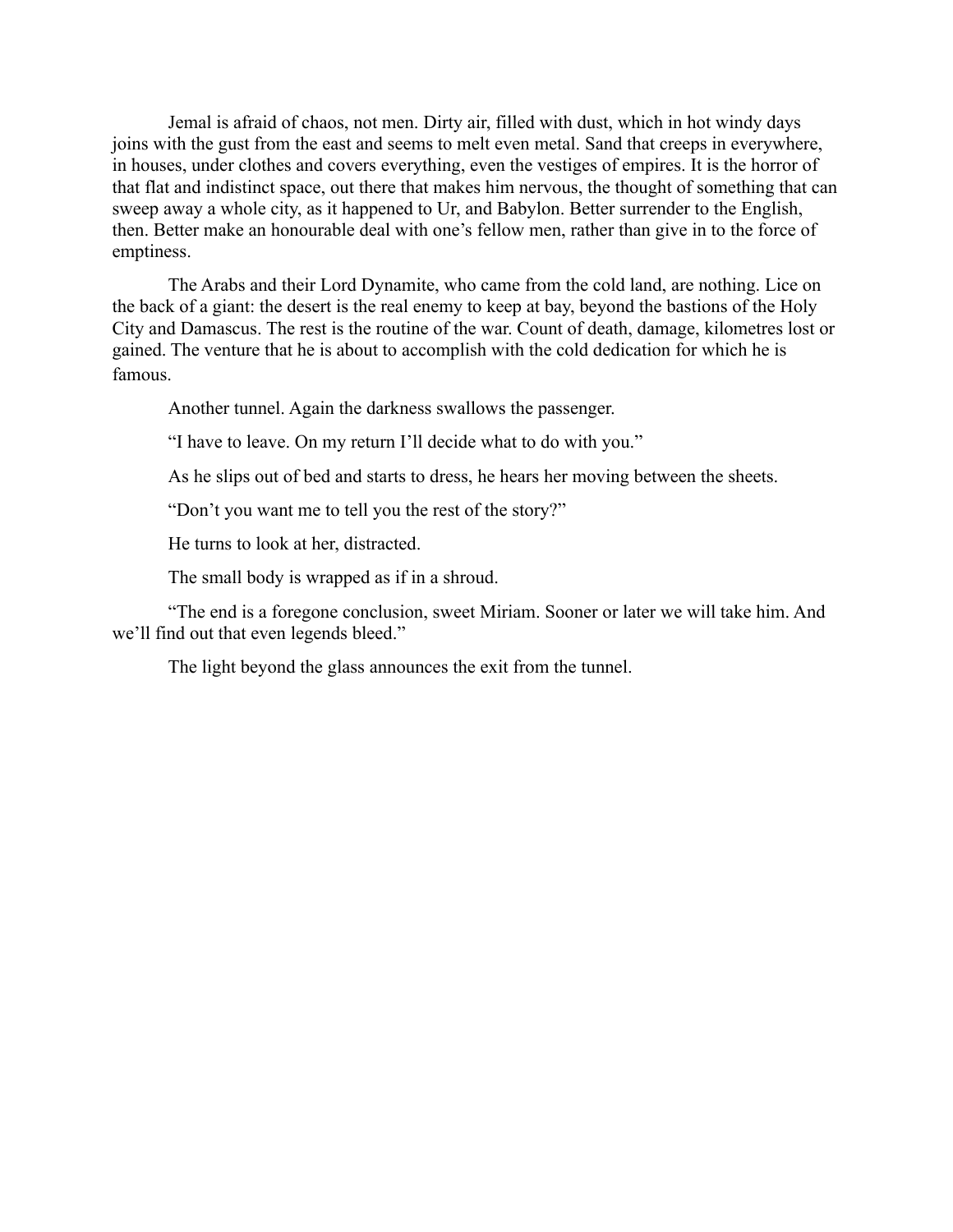25. Barton Street

He knocked twice before attempting to enter. The door was not locked. Just as he crossed the doorstep, Andy was assailed by a foul smell of stale darkness.

"Ned . . . Ned?"

He reached the window, drew the curtains, and opened it, letting the day burst into the study. He laid down the small bag on the table, stopping to observe the chaos on the floor. Rolled up sheets of papers, apple cores, dirty cups. He searched the bathroom, came into the landing. No one. He gave a start when he noticed a hand sticking out from under the cover thrown over the sofa. He raised it cautiously.

"Christ, Ned . . ."

A wheeze with eyes closed.

"Shit, you've scared me. You seemed dead."

He grasped him under the arms to help him sit up and had the exact perception of how light he was. Ned drew back, annoyed, and pulled himself up, pale, his hair ruffled up, his beard unshaven.

"Don't tell me you've been shut up here since Tuesday."

"Where could I go?" he managed to say before a fit of coughing almost choked him.

Andy shook his head and pointed to the little bag on the table.

"I've brought you something to eat."

"I didn't ask you."

Andy shrugged.

"Do what you like. But if you don't eat you'll die, seriously."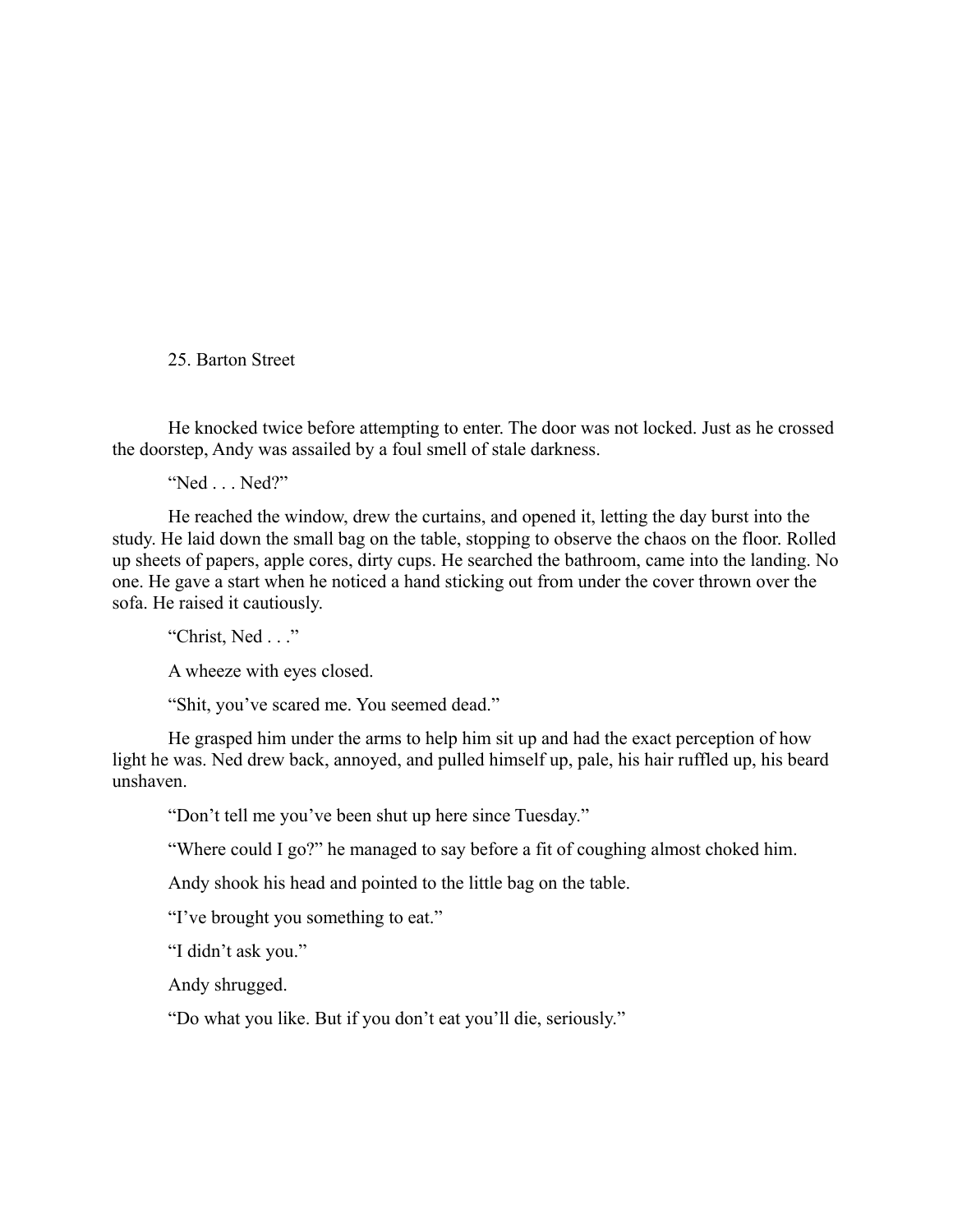Ned stood up, went to the washbasin and poured water over his head. He started drying himself meticulously.

Andy took the opportunity to take another look around. Earlier he did not notice the parcel of papers on the table.

"Have you been writing all night?" He measured the height of the ream of papers passing his hand over it. "You've done nothing else, right? I think you have some loose screws."

Ned did not respond. He went to the window and breathed in the London air.

"What day is it?"

"Friday."

He sat down again on the sofa and looked around as if he did not recognize the place.

"Have you brought the newspaper too" he asked, distracted.

"In the bag. But it's yesterday's"

Andy saw him take the newspaper out of the envelope and spread it on the desk. For a few minutes the bright eyes skimmed from one line to the other. The paper cushioned the noise of the fist on the table.

"Bastards."

As he was reaching the window, Andy peeped at the paper. On the first page there was the photograph of an Arab with a dark beard. The caption identified him as Prince Feisal.

"Do you know him?"

Ned answered without turning.

"Yes."

Andy browsed through the article. During his long trips to the city he often used to read newspapers left on park benches. The news did not interest him much, he could not find anything related to his wretched existence. But it was a way of killing the time between clients.

"It seems that he's doing rather badly."

Ned let himself fall on the chair.

"It's my fault."

Andy did not understand what he referred to, but he did not ask.

He found himself on the receiving end of a grim stare, as blue as the deep sea.

"When you were in France, did you betray someone?"

Andy shook his head.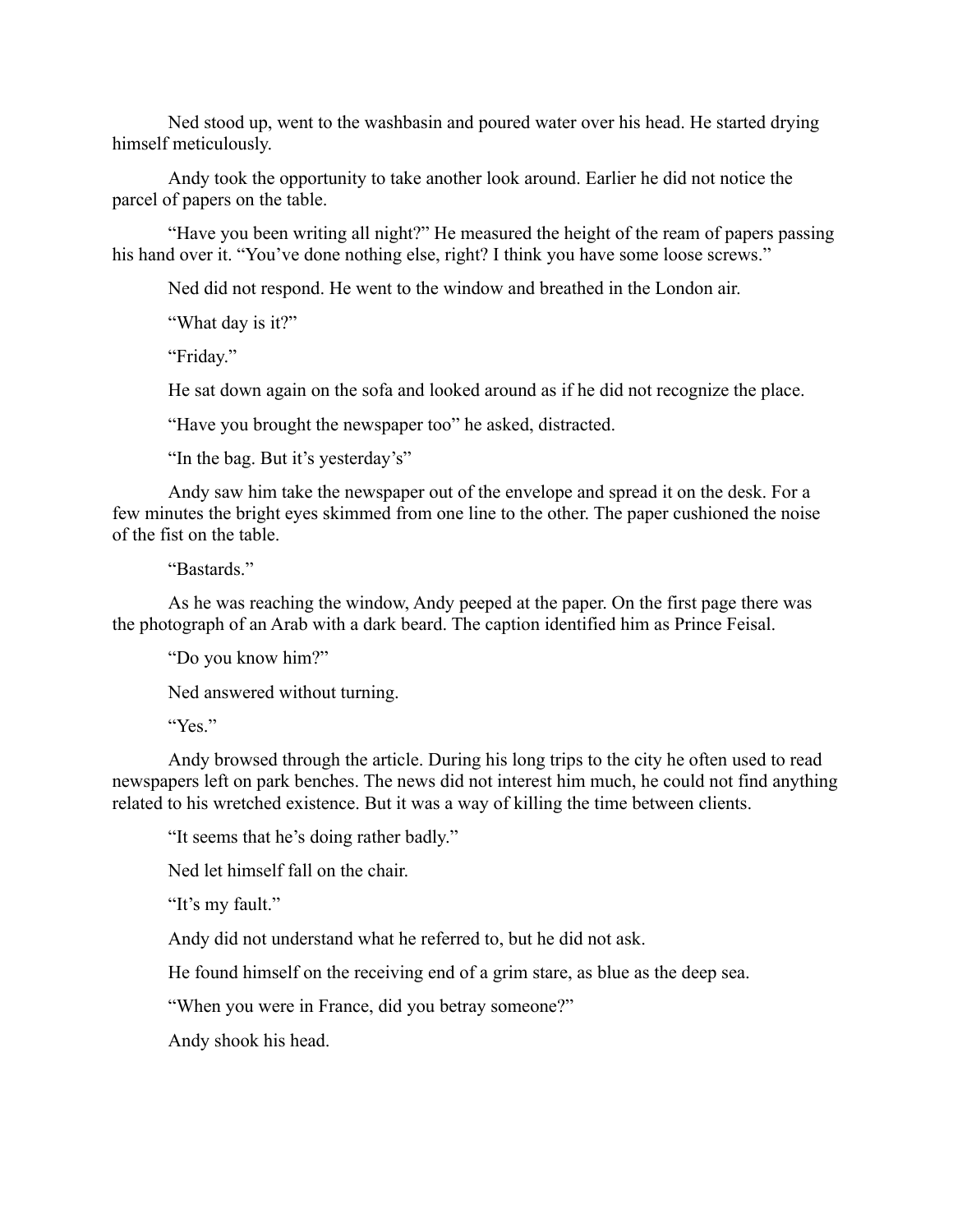"A lot can be said about me, but I've done my duty over there. Nobody had to complain about me. One time I even saved the life of a non-commissioned officer."

## Ned nodded.

"So you don't know what it means." He laid a hand on the manuscript. "All the ink in the world cannot absolve me."

He had reappeared suddenly about a month before. When he bumped into him, Andy took a few seconds to recognize him, but he had not forgotten him. Now he was well known. The show was still running, they moved it to the Royal Albert Hall, even His Majesty, it was said, had organized a private performance for the royal family. Everyone knew who Colonel Lawrence was by now.

He had asked him nothing but to visit him at the Barton Street studio, the same place where he had brought him the first time they met.

He was not like the others; he had no interest in sex. He had given him money to do his grocery shopping and supply him with paper and ink. Andy had not asked questions, would come to him every three days with the provisions and would always find him at the desk, sometimes asleep on the sheets of paper, pen in hand. He would end up putting him to bed and closing the door behind him. When he was writing, he seemed possessed, in the grip of a different person, much stronger and determined, compelling him to never stop, until he was at the end of the tether, until he would collapse. Andy had seen the manuscript grow bigger bit by bit, while Ned was wasting away gradually as if he were squeezing his vital energy onto the page, as if the ink were his own blood.

That evening Ned convinced him to go out. They walked silently until Millbank and then entered Whitehall Street, the district of the British government buildings, popping out in Trafalgar Square. The city was enveloped with a gloomy aura, even the lights were a little sinister. Andy knew every street like the back of his hand, but he realised that he was afraid. What if someone recognized Colonel Lawrence? What if the Bobbies caught them? Ned was mad to go with him in popular places. It was clear that he did not care, and this is really what scared Andy. In the trenches you would understand it immediately when one was going out of his mind, because he would lose the sense of danger and start doing crazy things. Many of those whom he had seen get the Military Cross by acts of courage were such types, nitwits that threw themselves screaming against a nest of machine guns. They were screams of orgasms, Andy knew it. He was convinced that some of them came in their pants while they were launching bombs by hand against a German trench or inserting a bayonet in the stomach of a Boche.<sup>xxii</sup>

On the way back, Andy saw Ned become increasingly sullen. To pick himself up, Andy took a few long swigs from the flask he was carrying in his pocket. He accompanied him to the stairs and he stopped in the doorway, but Ned asked him to come in.

"Don't turn on the light, please."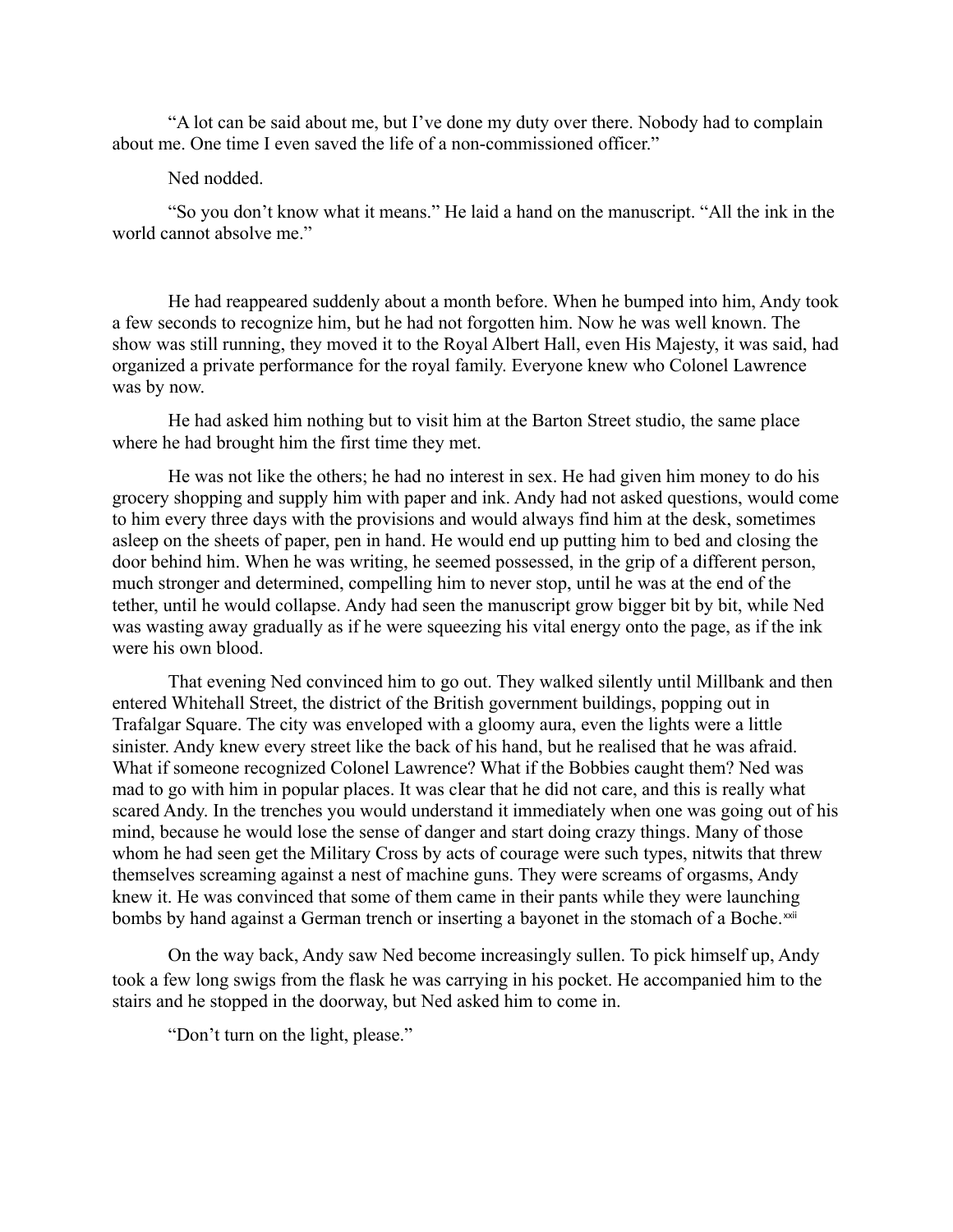The rays entering from the windows were hardly sufficient to light up the corners of the room.

Andy heard him messing about inside the trunk. He stiffened, his heartbeat suddenly racing, wondering what would happen.

"You've got to do one thing for me."

"It's too late, I'd like to go to bed."

Ned came out of the dark.

"I'll pay you."

From the box he took a few bills and gave them to him.

Andy looked at him, undecided.

"Tonight I'm not in the mood."

"It's not what you think. The first time we met you told me about your stepfather, remember? Have you ever thought of doing to him what he had done to you?"

Now Andy had a great urge to leave, but that was a lot of money and the temptation was strong.

"I have thought of killing him, that bastard."

Ned came close, and Andy saw the object that he was holding in his hand. It was a long, thin stick, similar to a riding crop. He placed it on the table near him and started to unbutton his shirt, and then his trousers. He took off his clothes, standing naked, one hand covering his genitals.

Andy's thoughts raced through his mind till they stopped.

"Why?"

"I deserve the same hate. I've betrayed my companions, the people I loved. I haven't saved anyone." His face was frightening. "I must be punished."

Andy tried to drive away the idea, shaking his head hard.

"You're crazy," he managed to hiss.

Sucking the prick of the depraved who are lured to Covent Garden was nothing compared to this thing . . . this insane thing. He tried to speak, to tell him how much he despised him, but he recognized he could not. So he spat on him.

He did not react.

"I'll give you more money. Double," the voice toneless.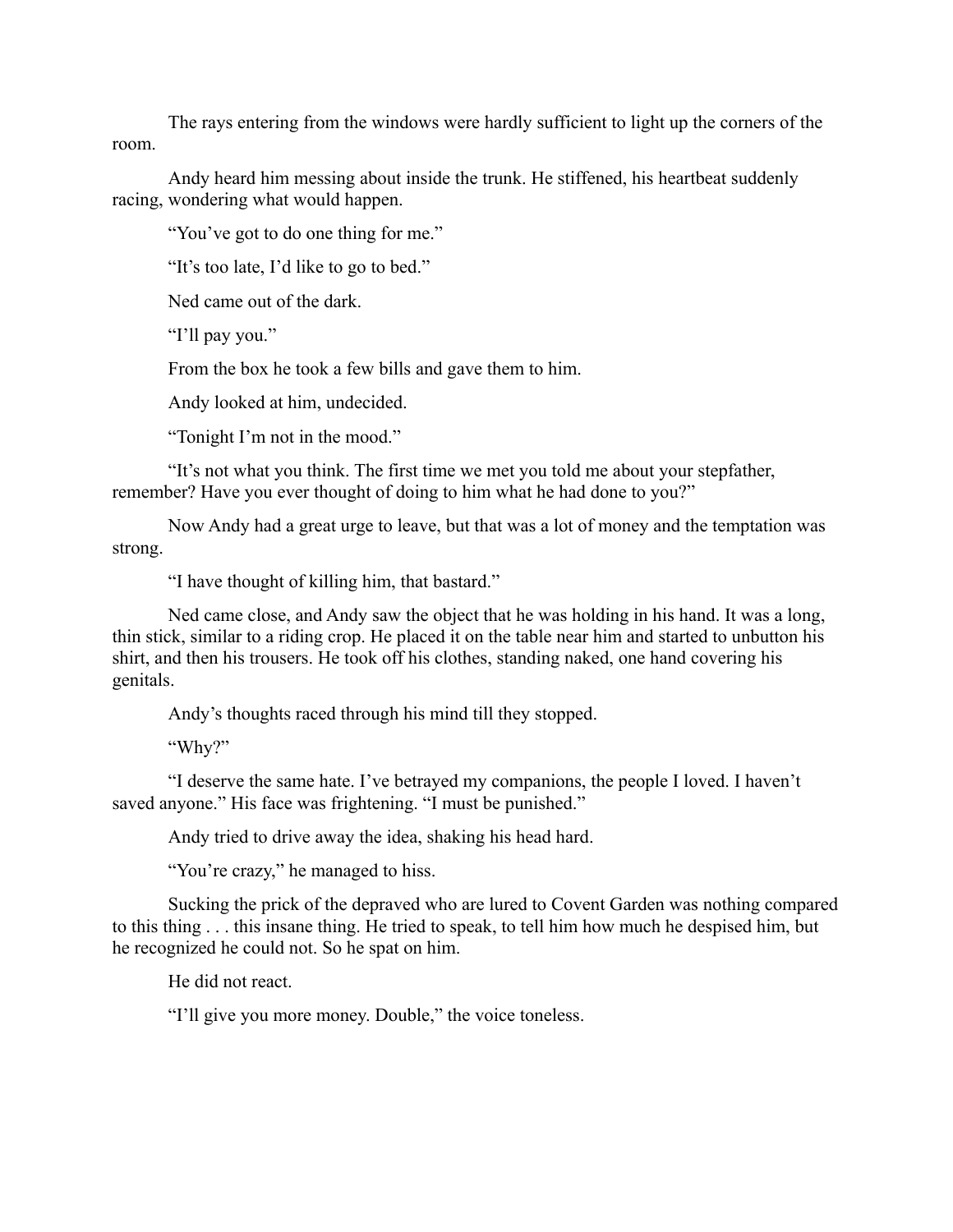Andy grasped the stick. He felt the sweat between his fingers. His heart was beating a million times faster now, and by God, the anger he was feeling was taking the form of a clear blasphemy, that he wanted to scream in his face, and then hit him, and make him see it.

Ned turned.

"Do it now."

Andy moved, and in that moment the light from the outside hit the thin, pale body in front of him.

The hair on his arms stood on end. He opened his eyes wide.

"Holy Christ. . . Oh, Christ."

He let the riding crop fall and ran outside, down the stairs, into the street, towards the river, over the bridge, to the opposite end of the city, to the edge of the world.

### 26. Return

From that height the scene was uplifting. The gaze could range around the city and wander up all the way to the horizon. Before him was the towering campanile of St. Mary, overshadowing the square. On the other sides, the forest of spires and chimneys of All Souls, Lincoln, and the Bodleian Library encircled the grand cupola of Radcliffe Camera.

He had climbed up there to relax his mind. Now that the season was turning beautiful, being shut up all afternoon in the big lecture hall made him feel oppressed and out of breath. Traces of neurasthenia not be underestimated. Going back home after class, not even talking about it. Since the birth of David, the house was no longer a place where he could study. The colic of the newborn and the jealousy of Jenny were a lethal mixture for his nerves. The newly arrived would use his lungs tirelessly, and the signs of his sister's nervousness were growing stronger. The first time the little girl had seen Nancy nursing the newborn, she burst out with a string of screams that pushed him into the bathroom with his hands on his ears. The night before she had held them hostage until she was readmitted into their bedroom, where she could watch over the usurper's feedings. At the first light of dawn, Robert had dressed without making a noise and headed to the city.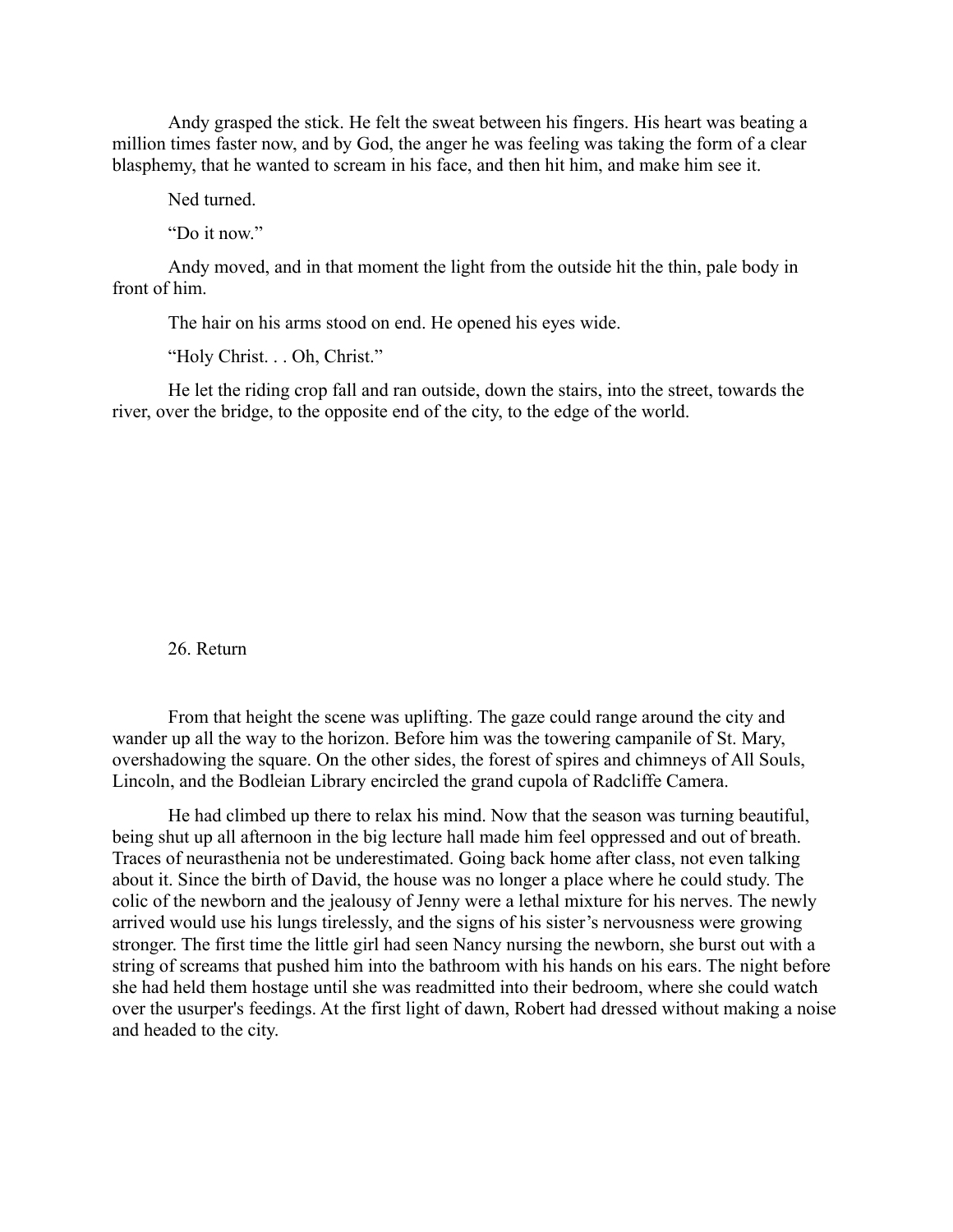What was disturbing him the most was that in the chaos following the birth he had not yet made time to bond with his son. Between Nancy's anxiety, the caring presence of the babysitter, and the scenes with Jenny, he could hardly manage to get glimpse of him when he would come home in the evening. He was ready to promise that he would be a nice chap, he had thought of it since they had placed him in his arms, just cleaned from blood and amniotic liquid.

For the moment, however, he could only follow his instinct to escape from the domestic harem, leaving the child as a pawn for his own absence.

It was harder to escape nightmares.

He had again dreamt of the labyrinth. This time, though, it was way too similar to the trenches of La Bassée, attacked with gas, and he crawling inside trying to find a glimmer of light and air. In his ears his sinister breathing through the filter of the mask and the pressing sensation of a very imminent danger.

The sky was getting clearer and clearer. He drove away those thoughts concentrating on the panorama, beyond Big Tom and the meadows of Christ Church, where the city met the Thames. That water was going to London and thought could not help but follow it, in the footsteps of those who had left him in the storm, carrying away with them their own mysteries.

In the only letter that he had written him, T. E. had said he needed solitude to finish his book. As if London was not also more worldly and crowded than Oxford. But certainly in the capital it was easier to disappear.

In the last weeks the newspapers did nothing but speak about the conflicts in the Middle East, confirming every darker prediction. The French had called for ante-bellum agreements with the allies and they had decided to claim their right over Syria. The veil of falsehood had fallen, Lloyd George could no longer delay and had removed the aegis over Damascus, allowing the French troops to occupy the city and install a protectorate. The Syrians had resisted, a bloodbath ensued. The departure of Prince Feisal had been quick enough to be called an escape.

Robert was trying to imagine how T. E. would feel about those events. Feisal pushed back into the desert, the inhabitants abandoned and left at the mercy of the French, the Arab independence crushed by the reason of state.

All of a sudden he caught a movement of ants in the Quadrangle, together with alarmed shouting. From the windows of their dormitory rooms, students leaned out risking falling. Someone pointed upwards. Robert turned to look at the spires of All Souls, and only then did he notice that the coat of arms of the college was not fluttering on the top of the lower tower. In place of the formation with three red flowers on a yellow field, there was a red rectangle that he seemed to recognize.

He did not hold back a laugh of enthusiasm.

Only one person in the world could climb up on these roofs to hoist the banner of the Hejaz.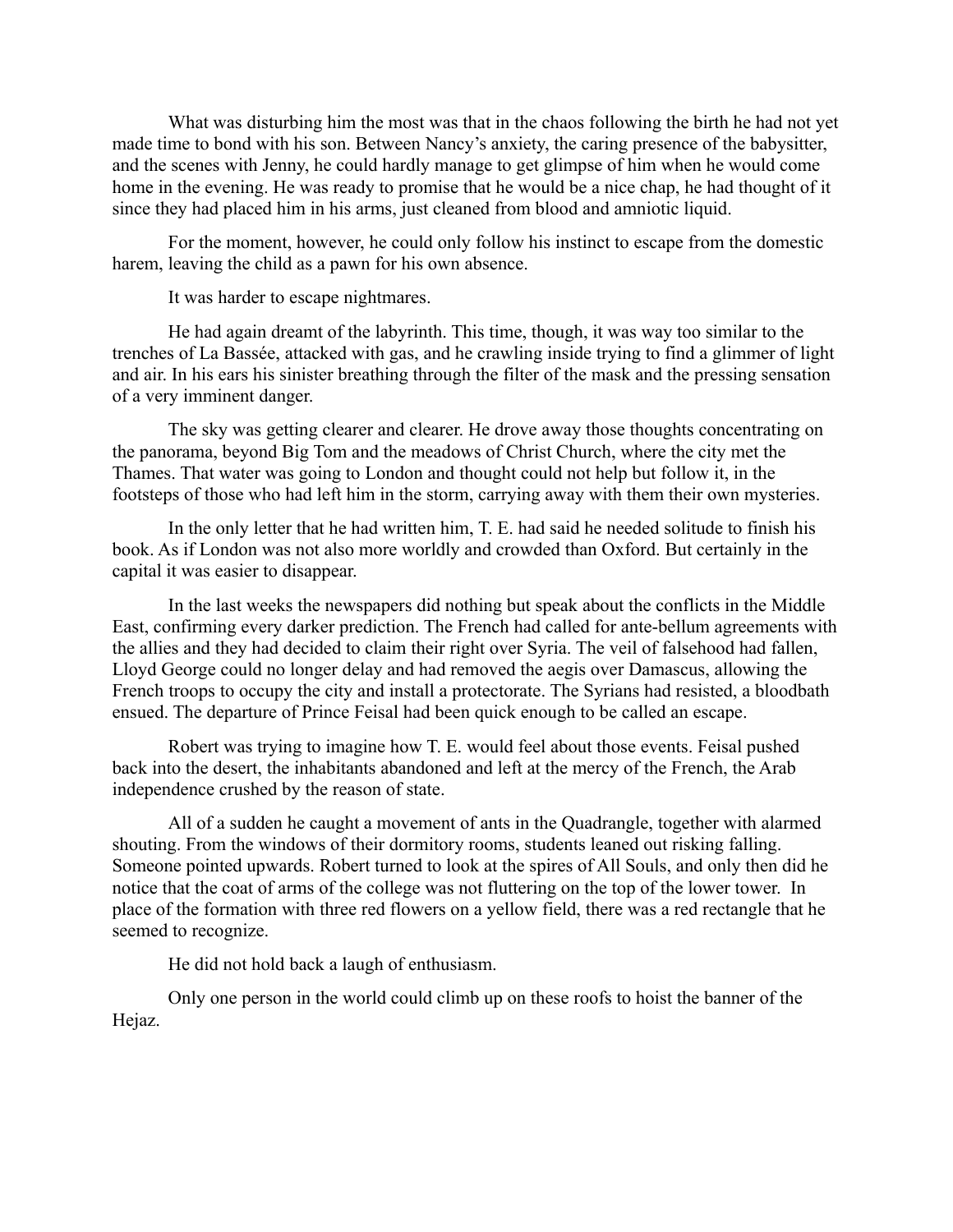He found him seated on the carpets, busy reading the back post in the middle of a pile of opened envelopes and pages from newspapers. His face was that of a convalescent on the way to recovery.

He welcomed him warmly, asked about little David and the family, and offered him the usual mug of beer, and biscuits that he had received from an admirer.

Robert pointed to the empty spot on the wall where the banner of the Sherif of Mecca usually stood out.

"A *rentrée* in a grand style."

"It wasn't myself that I wanted to announce."

T. E. grabbed the bell from the shelf and rattled it out of the window.

"You'll wake up the whole college."

"They need to wake up. It is about time that they realised that out of here the world is falling apart."

Robert nodded.

"I've read the newspapers."

The bell returned to its place. T. E. spoke from the base of the fireplace.

"Believe me, it's nothing yet. I've sent a couple of letters that they can't not publish." He cast a look at the portrait of Feisal. "I want it known how Britain treats its allies. The words that we've used in the war are worthless, but for the Arabs to give one's word is everything. Syria is only the beginning, the whole area will explode like a powder keg. We're governed by deaf and blind people. They have such a fear of the Bolshevik plague in Europe that they don't notice that Russia is also an Asian country. That revolution is a lesson for all the people of the continent, a demonstration that the wretched and the unrefined can conquer power. And we? We always administer the old, odious English medicine: the lead."

Robert went on guard.

"Welcome back to the ring, old man."

He made as if to clasp him in a boxer's embrace, but he saw him stiffen with a hostile expression and quickly gave up the joke. In that moment he realised that they have never touched, except for the first handshake. But certainly the phobia of physical contact was not the strangest pathology one could find among veterans.

"What happened in London?"

T. E. stepped down from the pedestal and sprawled on the armchair, one leg dangling from the side of the chair, the hands clasped at the stomach.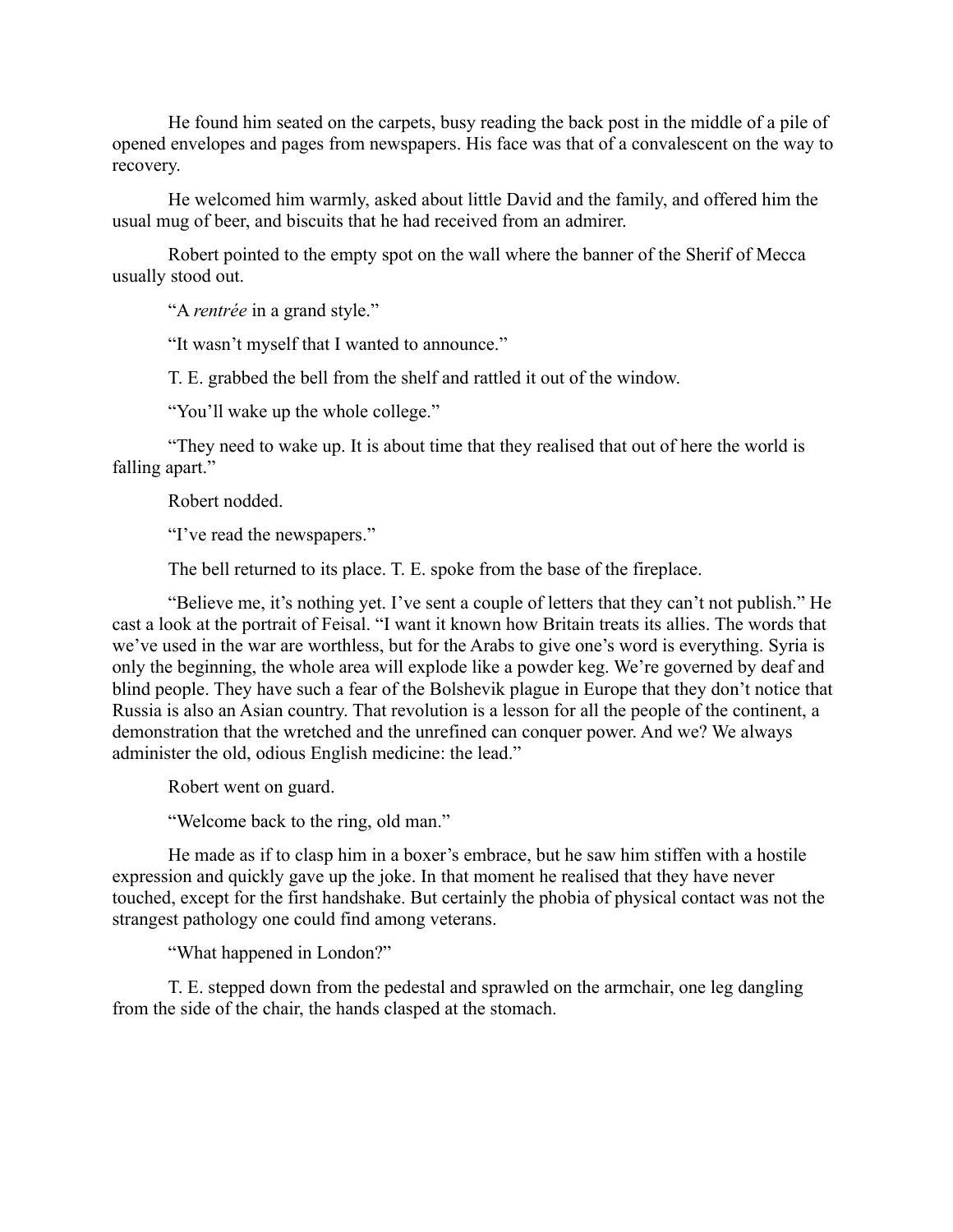"I've hit bottom, I think. And I've learnt that it didn't make sense. We need to climb back up." He made a gesture of climbing. "They have made me an accomplice of a deception, but I can still make enough noise to shake a few seats."

"Who if not Lawrence of Mecca. . ."

"I've finished my book."

"This is big news."

"It's only a draft, there's still much work to be done. I don't know yet if I'll publish it."

Robert pulled out the paper from the inside pocket of his jacket.

"Well, here is your epigraph. I think that it can be very incisive."

T. E. took it and placed it on the table without looking at it.

"Thanks."

Robert looked at his watch, trying to ignore his own embarrassment.

"It's better to be at home for dinner." He stood up as did T. E., but he stood still, undecided whether to speak. When he was on the doorstep he decided to ask him.

"Who is  $S$  A.?"

T. E. did not react, as if he expected the question and did not give it much weight.

"A person who paid a disproportionate price for the Arab adventure." A bitter smile. "Another burden on my conscience."

Robert realised that it was not the evasive response that irritated him, but the blatant selfcenteredness. They had been a part of a system too big and complex to be reduced to a personal responsibility. Once he had tried to explain it even to Siegfried, but without tangible results.

"You're wrong to take up the cross. We all were victims and accomplices."

T. E. leaned against the doorframe, touching it with his cheek.

"I don't want absolution. I just want to return a few jabs. It won't be easy." The eyes laughed. "After all my specialty is not the pen, but dynamite."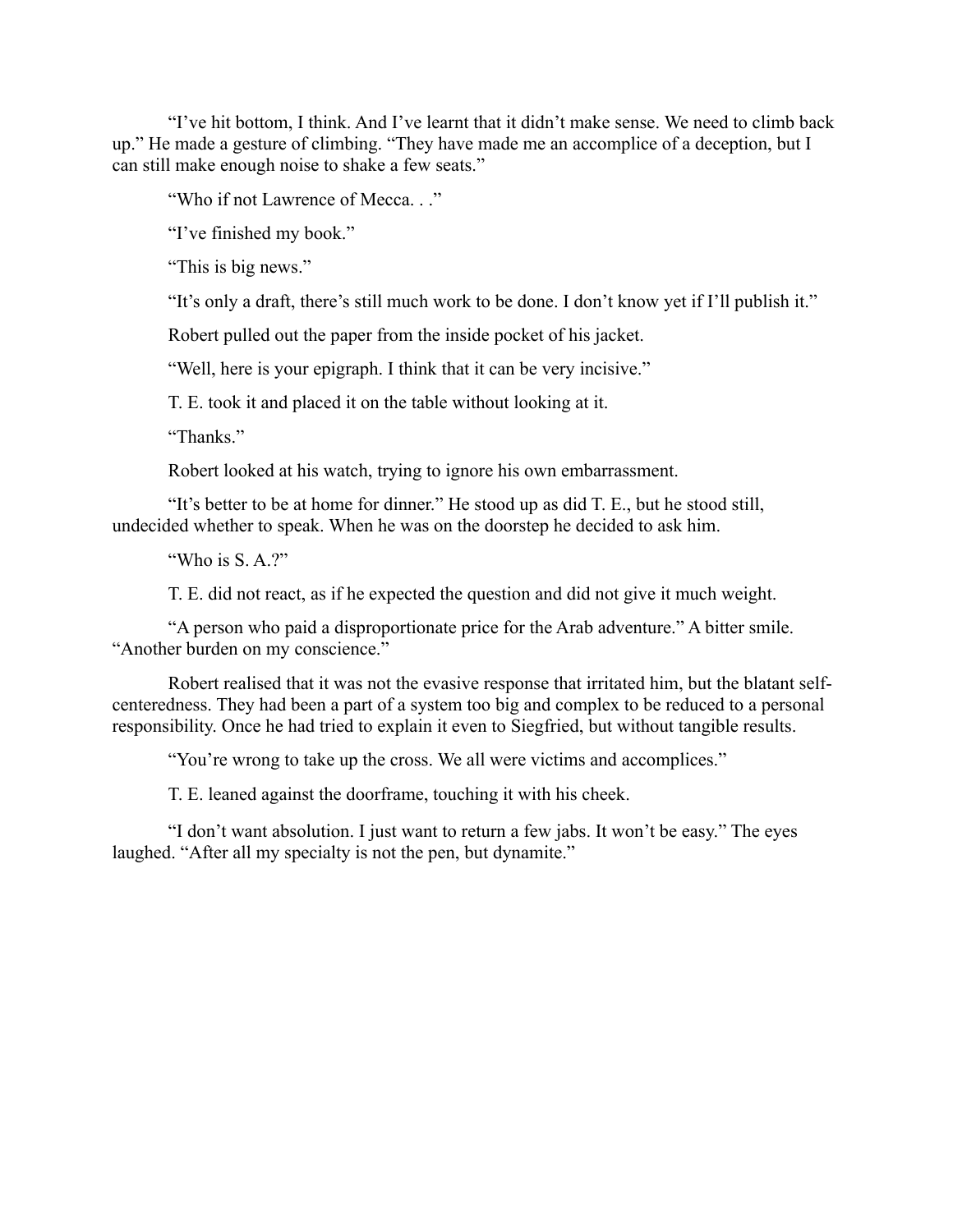### *Lord Dynamite*

*The Yarmuk Valley, South of Syria, November, 1917*

The dragon charges out of the mountain with a puff of scorching breath. His armour, still wet with rain, glitters in the morning light and reflects the sparkles of the river. He runs parallel to the stream without slowing down, in order to cross it further west, where the plain narrows under the grassy hump of Jabal ad-Duruz. It is enormous and majestic: twelve wagons, drawn by two locomotives at maximum strength. They transport the precious load to Jerusalem. In the distance the thunder carried by the wind sounds like cannon shots fired on Gaza and Beersheeba. In retaliation the dragon launches a shrill scream, of attack, as if his passage must cut the world in two. He steers along the curve and plunges into a descent towards the bridge.

When the train exits the tunnel, Jemal Pasha squints, blinded by the reflection of the sky. He squeezes into his uniform coat, on which silver stars blaze. In the great hall-on-wheels it is very cold, and for a moment he envies the soldiers, huddled into the wagons. Outside the window, the Yarmuk approaches the train again and flows under the brick arches of a bridge. The locomotive runs towards the river to cross it and leave it under its wheels.

The man wrapped in the ragged mantle watches the dragon coming nearer and nearer. He cannot help but admire the aerodynamic beauty of the steam engines and their power.

Come on, come on.

If it were a painting, he thinks, I would have a spear.

If it were a legend, I would have a sling or a sharp pole.

The first wheel hits the bridge.

Instead, I have only this leverage and this trigger.

Now.

The land explodes in a deafening roar, the air rips it away, throwing him a few metres farther. Seconds pass and the first thing that he notices through the smoke is the charred trunk of a man, the driver engineer perhaps. Then his own arms, scratched and bloody. Between his legs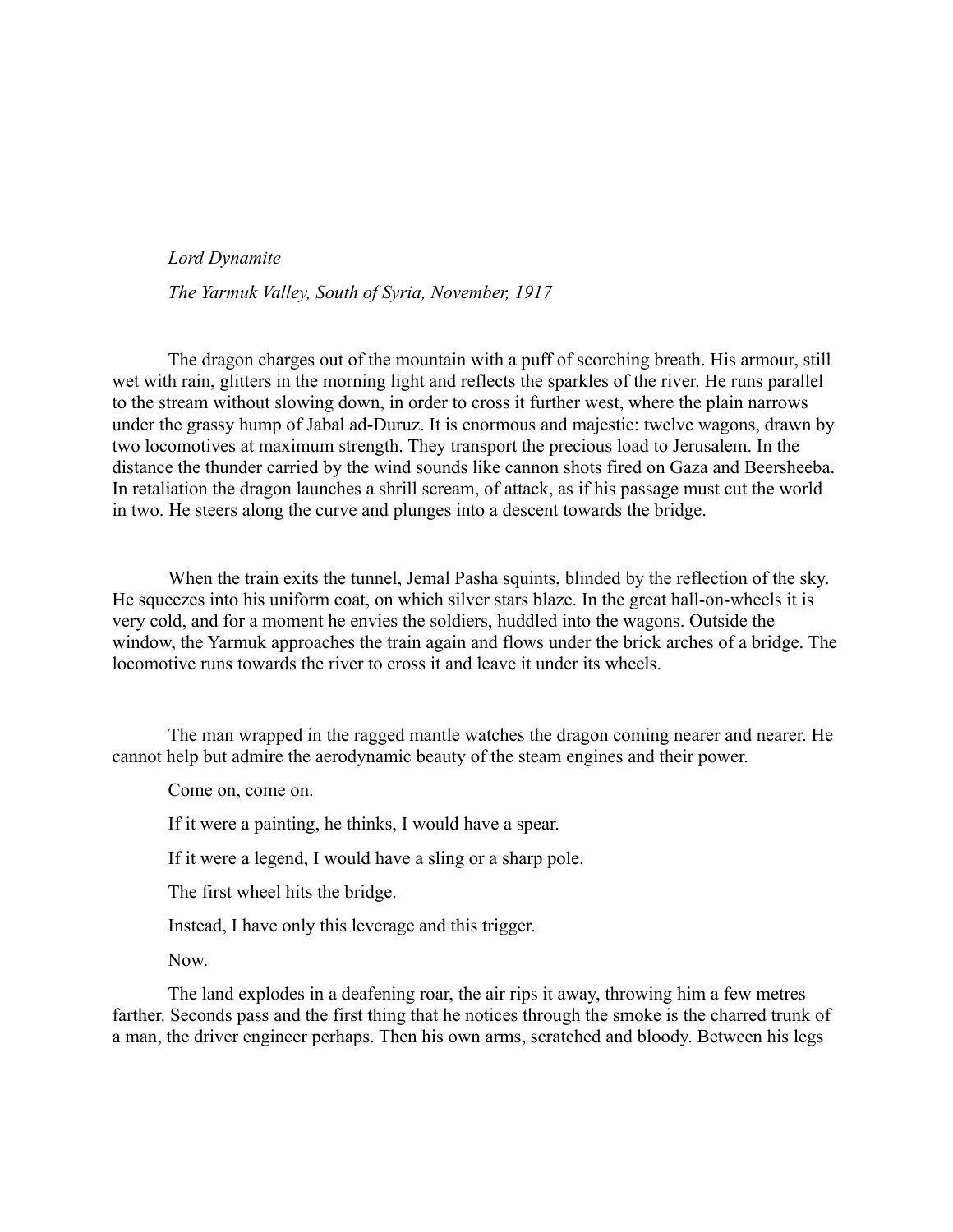the smashed detonator. Finally the train, inert, the locomotives overturned in the river, the wagons derailed. Resounding around the shots from the attack.

The shots filter through the humming in his ear drums. An unmistakable sound of gallops, accompanied by horses' neighs. My horses, thinks Jemal. He is as if in a dream, without any memory of the preceding minutes, in the middle of a battle that he cannot see, except in the form of shadows that flash past over his head, across the lit rectangle of the window. Only later, when a droplet of blood will cover his face, will he notice the wound on his forehead, a little more than a scratch to plug. He will also find a bruise under a tear in his uniform and feel an annoying pain in his knee, but not before managing to stand on the cracked window glass, understanding that the carriage is overturned on its side. Someone, perhaps an officer, appears from above to shout at him not to get out. Holding tight to the overturned seats, Jemal reaches the door of the wagon and opens it wide with a push of his shoulder that leaves him breathless. Instinctively, he draws his revolver and comes out.

They shoot from the heights, long shots. The soldiers respond to the fire in the wagon. A platoon of camel riders are dragging horses out of the cattle wagon, taking advantage of the shooting. He sees them going away with the booty towards the hills. A little farther away, he recognizes the fat silhouette of Shukair, his personal imam, running awkwardly close to the train, his eyes wide open with panic. He seems to slip, but rather the bullets are knocking him off balance. He is an easy target, they continue to hit him even when he tries to go forward crawling, grunting like a pig, until he rolls down the embankment.

Jemal scans the hills. Damn lunatics, they are not more than fifty. His soldiers are four hundred. There is only one order to give: counter attack.

He cannot run, his feet hurt, he feels the bullets grazing him, ricocheting on the rocks, and the cries of Ali to go up, not to stop. He cannot do it, he squats behind a rock, taking deep breaths.

"Run, Urens! Come away!"

He makes a sign to Ali to go on and turns to look again at the carcass of the dragon.

"They're coming! Run, Urens!"

With a titanic effort, he stands up again.

"Oh, I wish that all this never happened," he said in English, and he repeats it to mark every step and exploit all the strength of despair.

Sometimes he casts a look behind him to check for followers. After the first surprise, the Turks have closed ranks and have come out to drive them away. He sees them at the foothills, clean uniforms, effective weapons, good shots. An elite unit. It was not supposed to go this way. He trips, falls, almost a blessing.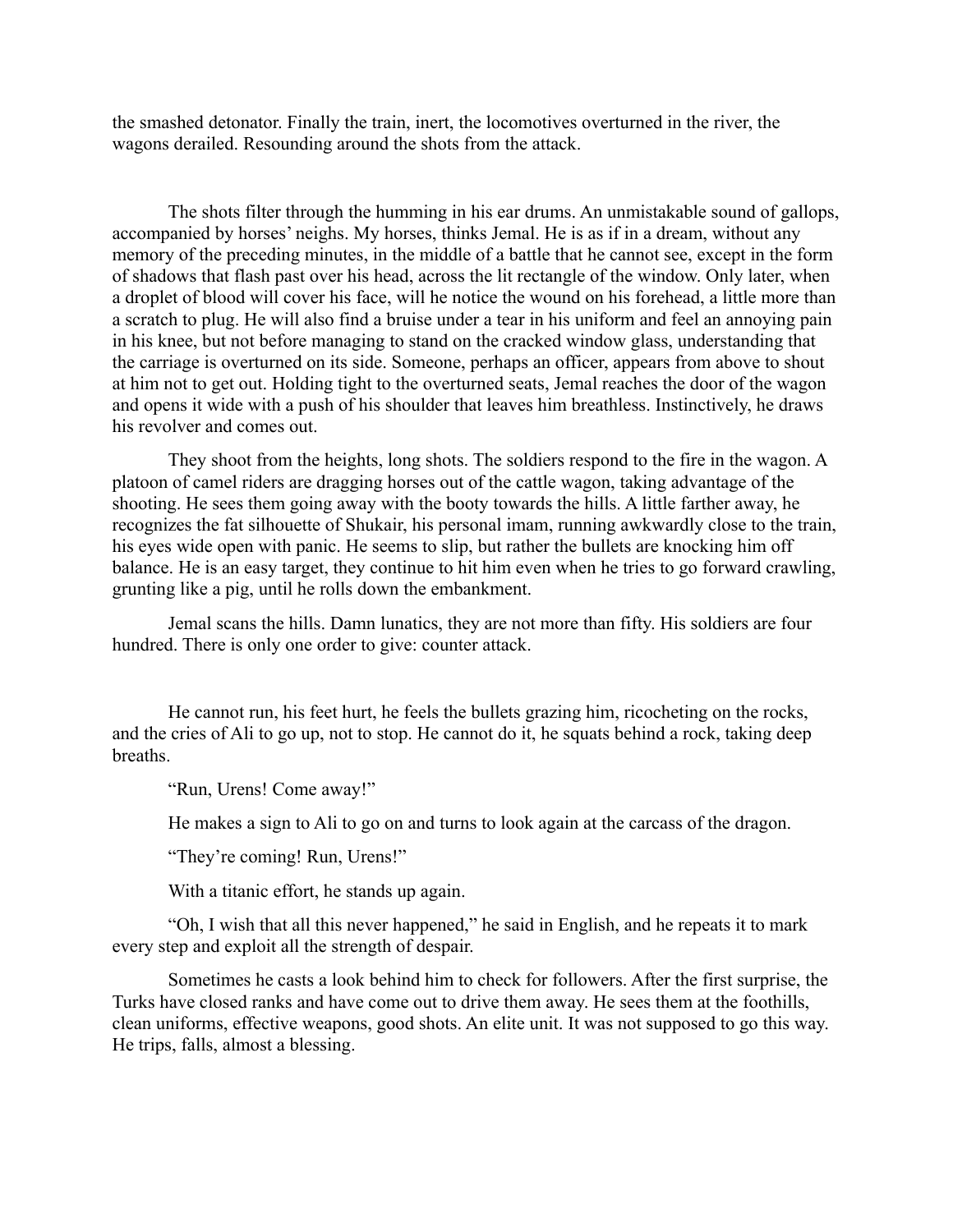Leave me here.

It is over.

But no. He sees Ali and his men plunge down shooting like madmen. The Turks shoot at least six before they can reach him and drag him away.

"Have you seen the wagon with the flags?!"

The wild face of Ali is tense because of the climb. He does not respond.

"Inside there is a general from the High State. There are insignia of the IV Army Corp."

Ali pulls him by the sleeve.

"Let's go, Urens, there's no time."

"He's Jemal Pasha!"

"If it's true they'll chase us to hell."

Auda waits for them further up, with the Howeitat and the rest of Beni Sakhr who shoot to cover the retreat. The fire barrier blocks the Turks halfway down the slope.

The old leader grasps the Englishman's hand and helps him climb.

"Are you wounded, Urens?"

"Yes."

"Where?"

"Everywhere, I think."

"You have no time to die, we have to go away from here."

"Wait, I must have a broken foot. Let me rest one moment."

The look of the old raider is a lightning bolt of anger.

"God is great, but do not ask too much of His Benevolence."

He pushes him up with all his strength, towards the rest of the steps to the top.

#### *No one can see his face, because his eyes dazzle to blindness.*

Jemal touches his temple and looks at his bloody fingers as if the blood does not belong to him.

He chases away the attendants who would like to help him and moves along side of the train, to observe the ridge better, where his soldiers have scared the Bedouins away.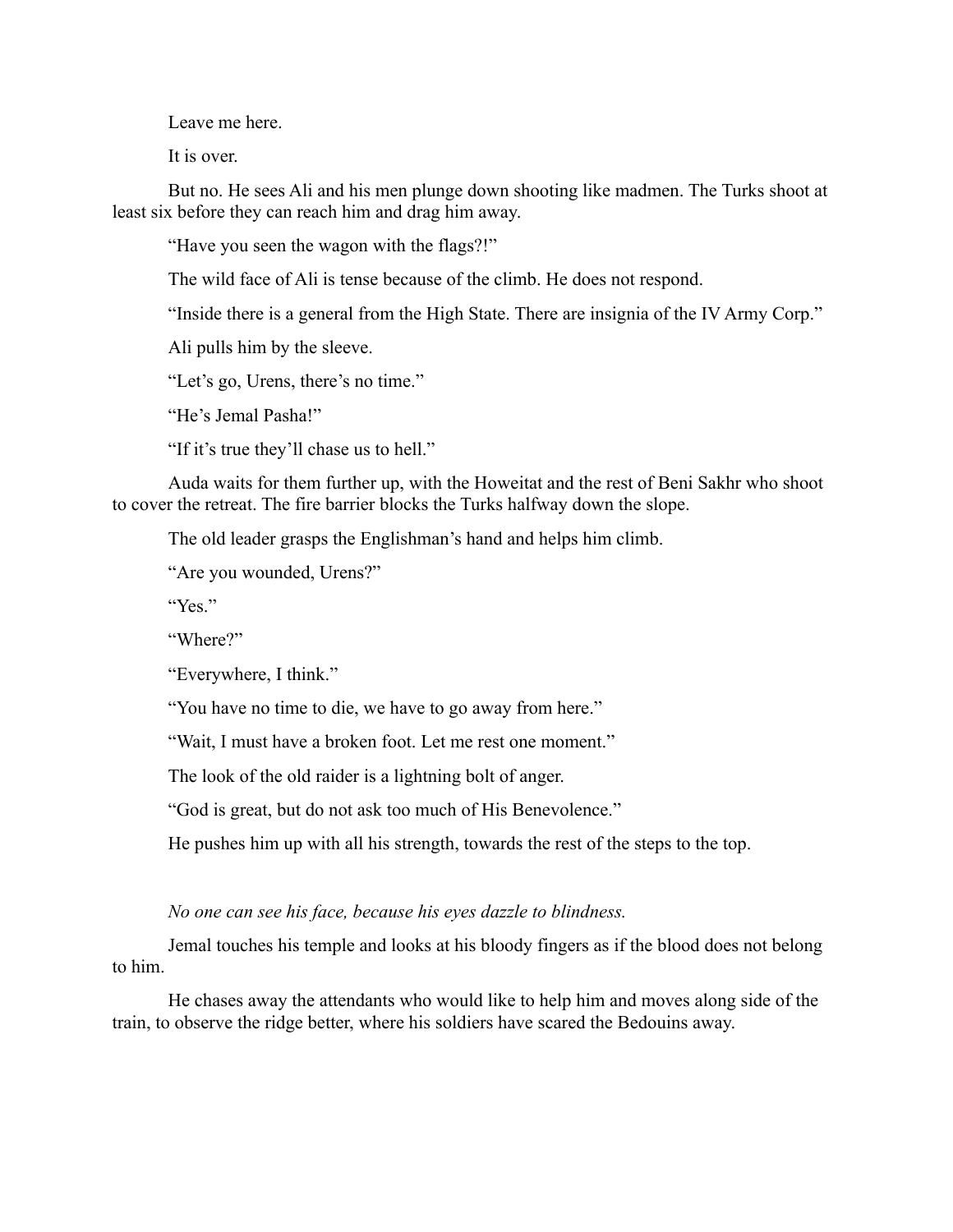*Sometimes he is alone, sometimes he leads a squadron of knights. Now you see him, now you don't.*

The wind that rises provokes a burst of chills in him. It is sandy air that comes from faraway, the East, covering the contorted mass of the train, infecting wounds.

*Everyone fears him. Even you.*

Someone carries a field chair for him and Jemal sits down, his mind jammed by the emptiness. Only one thought comes through. He will miss the appointment with Allenby.

The beasts gallop away under the lashes of the whip. Nobody turns around, worried only about finding the protection of the desert. The escape ends when the landscape changes and the dromedaries, exhausted, refuse to continue.

Then you can dismount and find out if you are still alive, search for wounds under the clothes.

The Englishman counts five on his body. All grazing shots.

"You're very lucky, Urens."

Ali gives him a smelly bag.

"What's this?"

"Camel urine. Pour it over the wounds. It stops the infection."

The Englishman does what he is told with a grimace of disgust and pain.

"They'll smell us miles away."

Ali sneers.

"They'll have time to prepare the celebrations." Then he becomes serious, comes near and touches his arm. "Today you have made the earth tremble up to Constantinople. Everyone will know it. From now on you have to have eyes on the back of your head too."

Auda is already urging everyone to resume the march. One at a time they mount in the saddle and head towards the desert. The Englishman goes last, giving himself time to see them parading with the sun behind them. The white robes, the dark faces, with black curls that come down from their headdresses. No parade will ever instill in them the pride and compassion of that moment. He would like to photograph them, but he has not brought the camera with him. He would like, if only for the closing of that pitched battle, to be really one of them.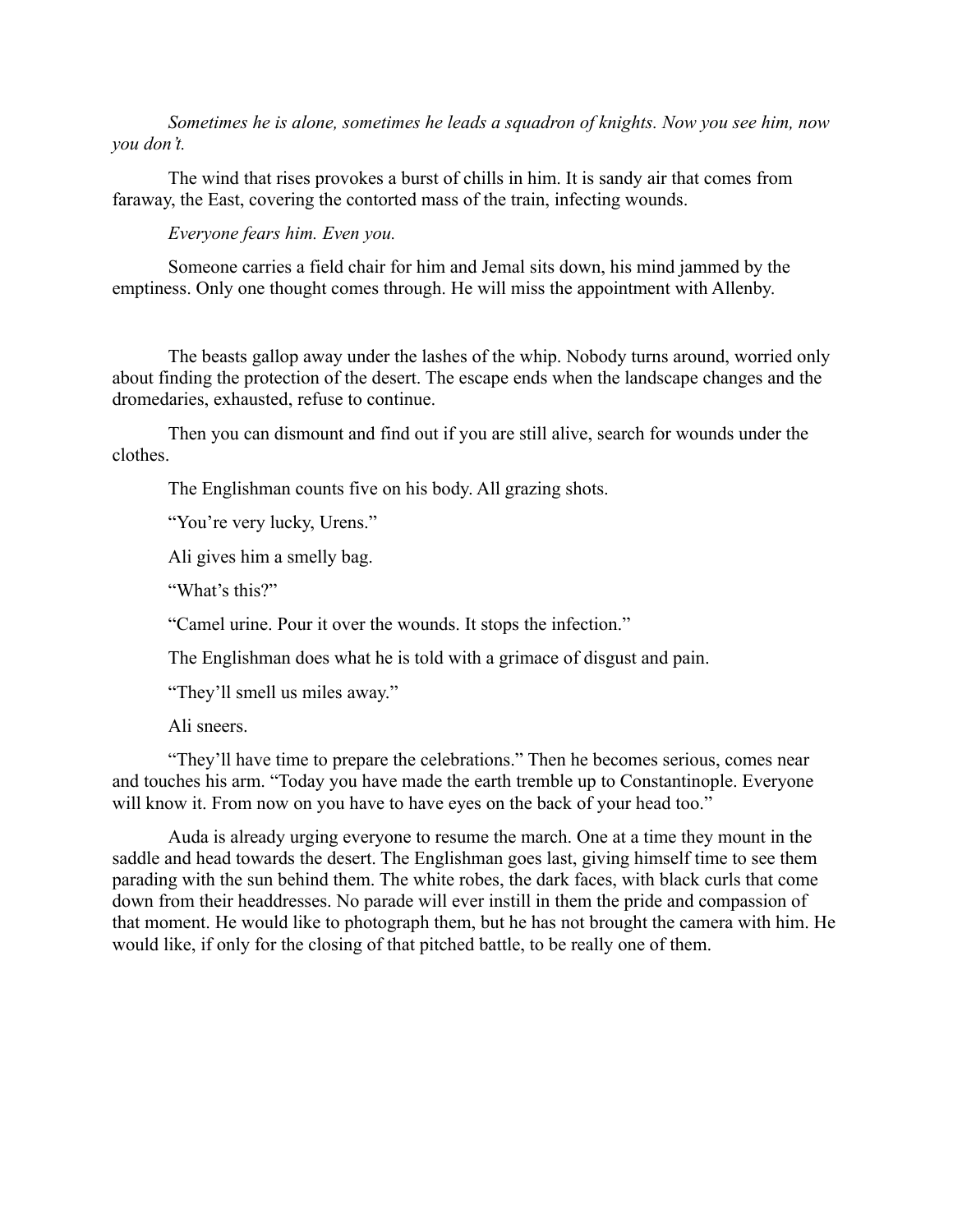#### 27. Vaughan

When they exited the pub, Jack noticed that Warnie was staggering. He looked around, glad that it was late and that his brother was in street clothes. He held him up and led him towards his hotel. The few times that his brother would take the opportunity of a leave to come to visit him, he would never accept his hospitality. He did not want to have anything to do with Mrs. Moore, for him that woman did not exist. Jack accepted this arrangement and never spoke about it, even though he was suspecting that it was not only the inconvenience of that relationship that affected Warnie.

The fact was that that situation had pulled them far apart. Since their mother's death it had never happened. It was always the two of them, children, boys, soldiers. Jack was convinced that Warnie felt betrayed and that this exacerbated his misogyny. While they were prancing along the pavement, smelling his brother's alcoholic breath on his face, he thought that they managed to stay together without rancour, in spite of the burden of the unsaid. On the other hand, Warnie had to drink a lot to maintain self-control. It was nothing new. Usually it never got so bad that he would not find the way home, but from time to time he would need guiding. Jack offered to accompany him up to his room, but he refused, grumbling only good night and postponing any further discussion till the next morning.

Jack stayed on the threshold to see him going up the stairs, to be reassured that he does not tumble down just as he looked away. He could not but feel sorrow for him, and slight guilt, and think that everything could have been different.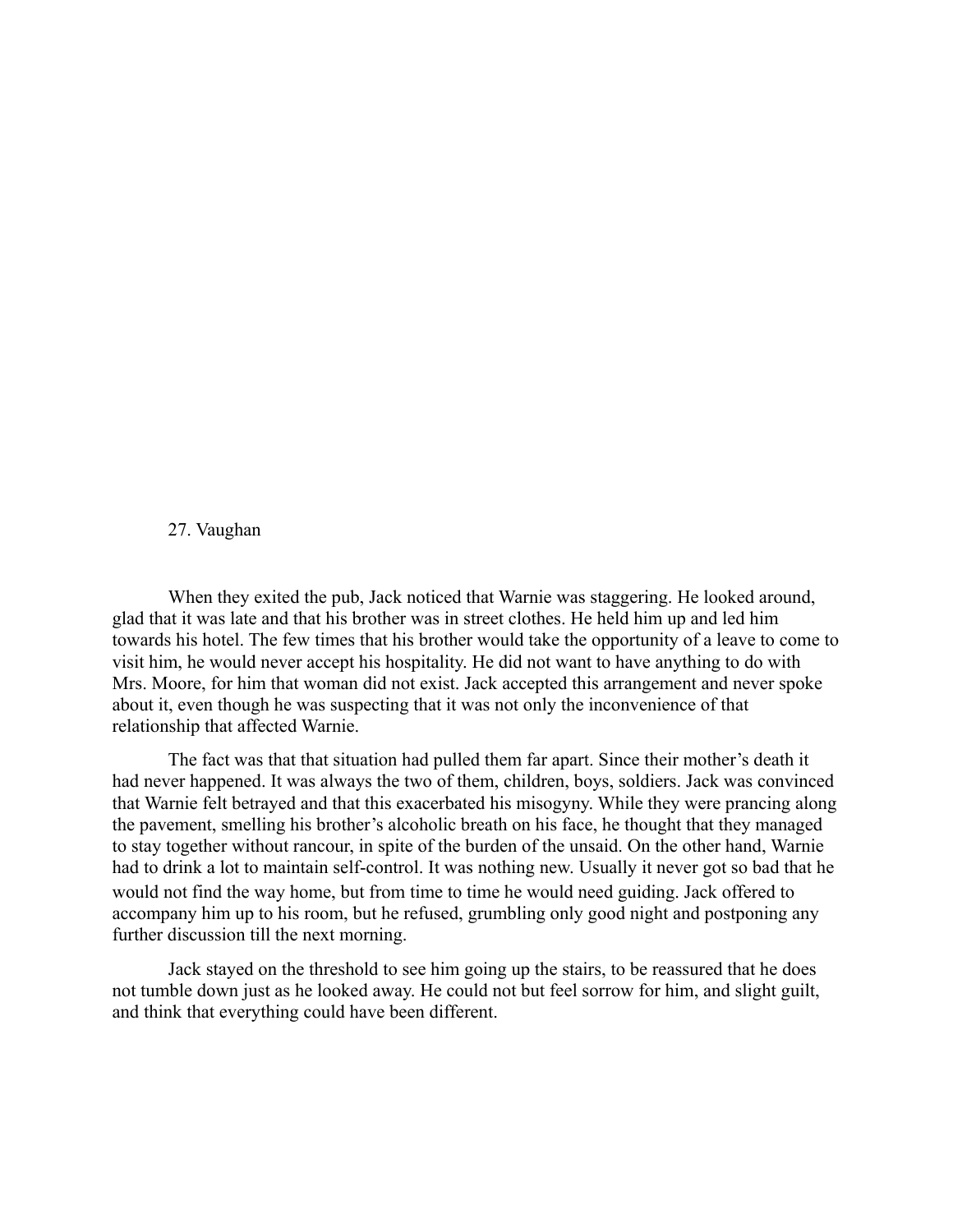He consoled himself with the idea that their bond would not ever be broken and thinking again of the afternoons spent together in the attic, rummaging in the trunk where old volumes eaten by mites were hiding. Books narrating adventure stories of magicians and knights, which had become the pivot of these secret expeditions at the top of the stairs. Hidden up there, they felt themselves to be explorers of an enchanted realm, captivated by a pleasure that only children can experience. And it was also here that they had taken refuge the day their mother died.

Jack started to walk. It was a beautiful night and he was not at all sleepy. He went back through the streets of the town centre. Under the misty lamplights, the massive shapes of the Bodleian Library and the Radcliffe Camera were sleeping giants. He chose to pass under the Bridge of Sighs, that corner of Venice reproduced for the pleasure of the neoclassicists. He was assailed by shouts and laughter from the almost invisible alley to his left. It was Saturday night, The Turf had to be packed with students. He turned into the narrow passage, wide enough for one person, and followed it through, popping out in the small court. From the open windows of the pub, supported by the old wall, a yellow light was shining, inviting one to enter. He did so and found himself under a low ceiling, among tables full of mugs, surrounded by merry people.

He ordered a beer at the counter and started sipping it, turned towards the hall, searching for a familiar face. He was hoping to meet Darsey and apologize. After the last discussion they remained on formal terms with each other. Alcohol could favour a reconciliation. He did not care about Moran, on the other hand; he had decided to pretend that he did not exist. Up to now, his apparition on Warneford Road had not had consequences. If he wanted to spy on his double life, report him to the Council of the Institute, blackmail him—he could go ahead. He would not give him satisfaction.

At that moment he noticed Barfield and others making signs to him from the end of the room. While he was coming to join them, he recognized Harwood, an old friend of Barfield, with whom he had shared the Classics examination. A prim boy, with the typical snobbery of those at Christ Church. There was also Leo Baker, a drama enthusiast, Jack's age, who was a roommate of Barfield at Wadham. Finally, James Vaughan, with the same negligent air as when he had met him in Mrs. Moore's garden.

"Come on, Jack, join the festivities," said Barfield. "Today James has sold a painting."

They clinked the mugs together.

"Congratulations."

"A meeting of artists," said Barfield. "A painter," he raised the glass to Vaughan. "An actor," it was Baker's turn. "And a poet," to Jack, who twisted his mouth as if his friend was making fun of him.

The friendly expression of Vaughan made him look older. "So is it true that you have published a collection of poems?"

"Under an alias," answered Jack. "The critics have not paid me any attention."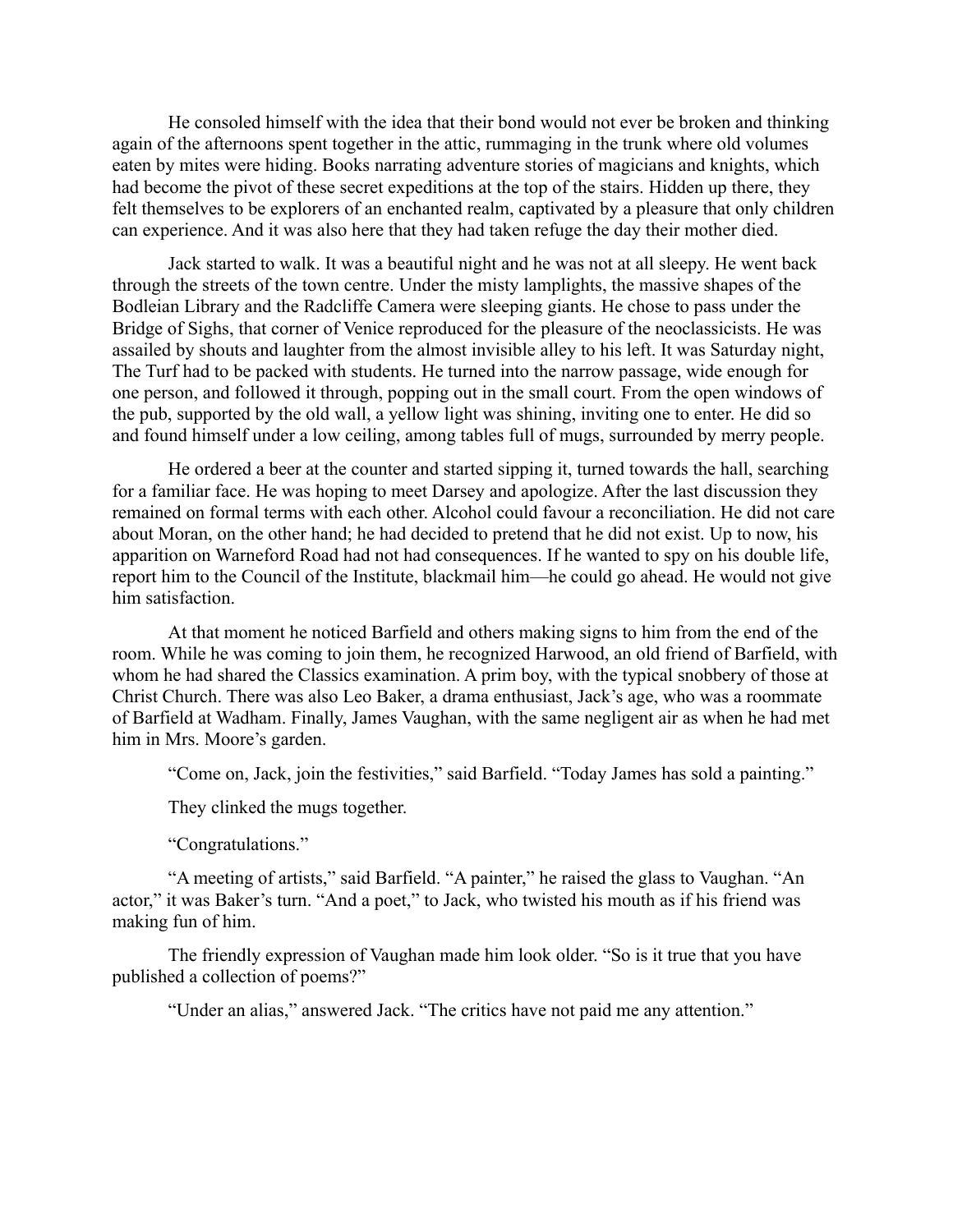"Don't get mad. My first exhibition was put down by all critics. Never been so unanimous."

"And later?" asked Harwood.

"They still all agree," joked Baker.

"It doesn't matter," replied Vaughan happily. "When I'll paint Lawrence of Arabia they'll have to come and kiss my feet."

Barfield went to the counter to order a second round for all. Baker and Harwood stood up to help him carry the mugs.

"Why do you care so much to make him a portrait?" asked Jack.

"Those who have made it so far have missed the mark."

Jack listened attentively.

"Take Augustus John," continued Vaughan. "He has painted a seraphic Arab prince with blue eyes. That is not a portrait, it's a monument. It's missing only a horse. Rather a camel." He laughed alone. "Not to speak of Chase's photograph for Lowell Thomas's show. Laughable."

Jack realised that he was unusually interested in the topic.

"How would you paint him?"

"Menacing, perhaps. The portrait of our dark side."

"I don't think that you would have much success."

"Oh, not right away. But when the truth will surface . . ."

The beer arrived. Another toast, then a burst of laughter behind them forced them to be quiet for a few seconds and frustrated Jack's curiosity. The other three were immersed in a discussion of Shakespeare started at the counter.

"Have you read what he has published in newspapers?" asked Vaughan.

"Yes," Jack lied.

"Now he blames the government for what happened in the Middle East, but if there's someone who deceived the Arabs it is he. He's trying to save his conscience and reputation."

Jack sensed a new excitement, as if the tension of those months had found a path to channel itself.

"I don't follow politics. How can you say that he lies?"

"Oh, I certainly don't have the evidence. But I know who he is. And I know who has trained him to do what he's done. Do you know Professor Hogarth?"

"Director of the Ashmolean"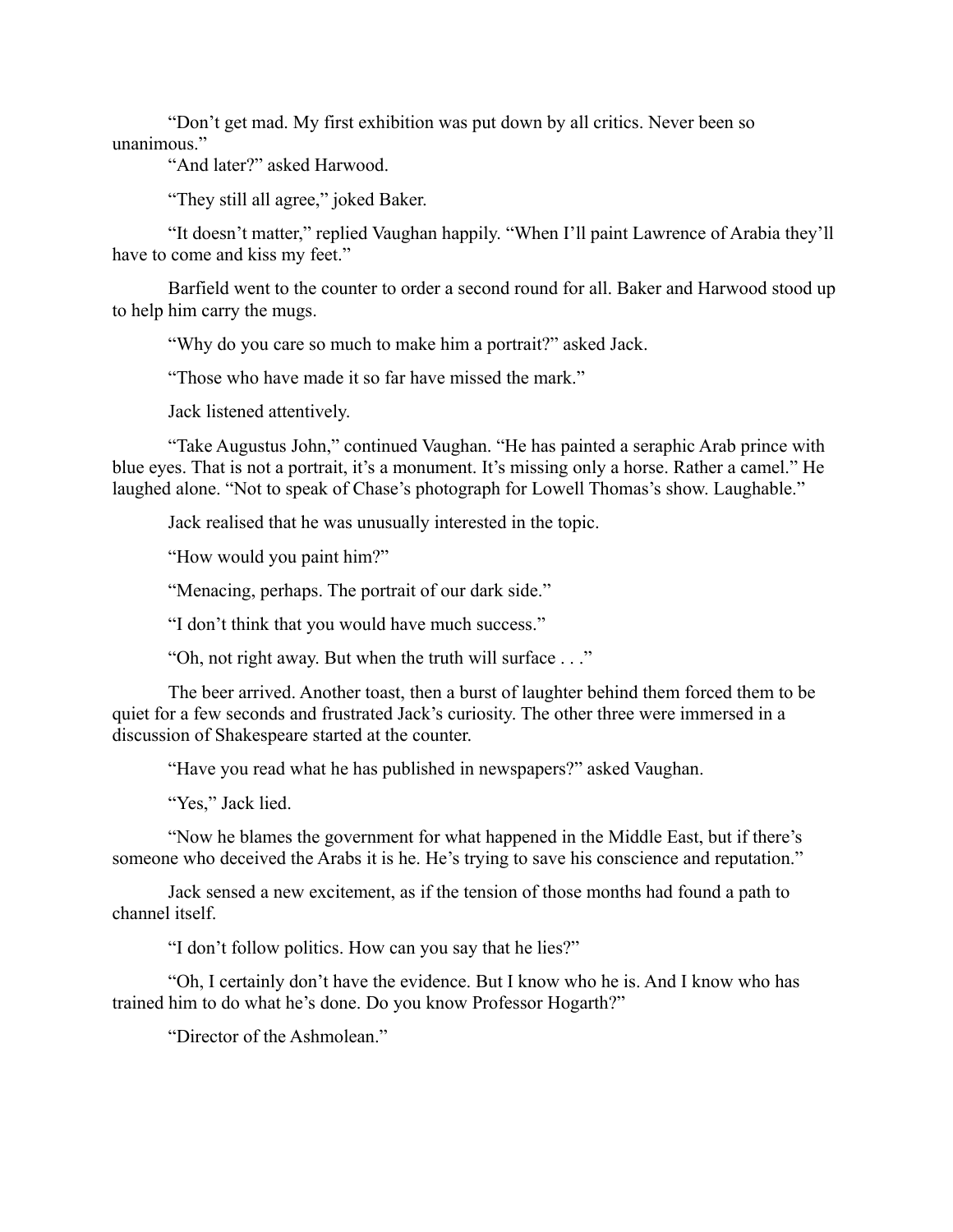"Sure. But he's also one of the most important consuls in the Foreign Office of the Middle East. He was a student of Evans in Crete, he speaks six languages, knows the Mediterranean well, and has travelled in Moslem countries. It's he who recruited Lawrence when he was a student. He made him learn Arabic, sent him to Syria, taught him what he needed to know. I was here, I have seen those two become father and son."

"Recruited?"

"Have you ever heard of The Round Table? Not Arthur, Lancelot and company. I mean a society founded by Lord Milner and inspired by the ideas of Sir Cecil Rhodes. There are within it several bigwigs. Politicians, ministers, directors of newspapers, academics."

Jack shook his head.

"They write in a magazine that bears the name of the society. The director is Lionel Curtis, ex-student here at Oxford and still *fellow* of All Souls. Does it tell you anything?"

Jack's skin crawled.

Vaughan continued.

"Some years ago Curtis published a really illuminating book, *The Commonwealth of Nations.* I recommend it."

"Who are they? What does Lawrence have to do with it?"

"They're my father's heroes. People who find themselves in key places, and not by chance, instructed to direct the empire from the inside, without going through Parliament. Hogarth is one of them. I wonder what Lenin would think of this kind of imperialists."

"I care nothing about Lenin, you haven't answered."

At that moment Leo Baker proposed a third round and the merry chattiness of Barfield was directed towards them.

Vaughan shrugged: "Read the book," he whispered.

When they went out of the pub they all said goodbye to each other and shook hands. Jack would have liked to ask Vaughan to take a short walk with him, but his flat was in Summertown.

So he walked alone, through the deserted streets. The fresh air would clear his mind. Forebodings were taking the form of a revelation, a ray of light in the middle of a fog. Lawrence was the embodiment of postwar hypocrisy, all that could be hated of that period. It was incredible that poets like Sassoon and Graves had not noticed. Worse: it was shameful.

When he entered his room he found Darsey snoring loudly. He undressed in the dark not to wake him up and hoped he would sleep quickly. The next morning he had to get up early to accompany Warnie to the station.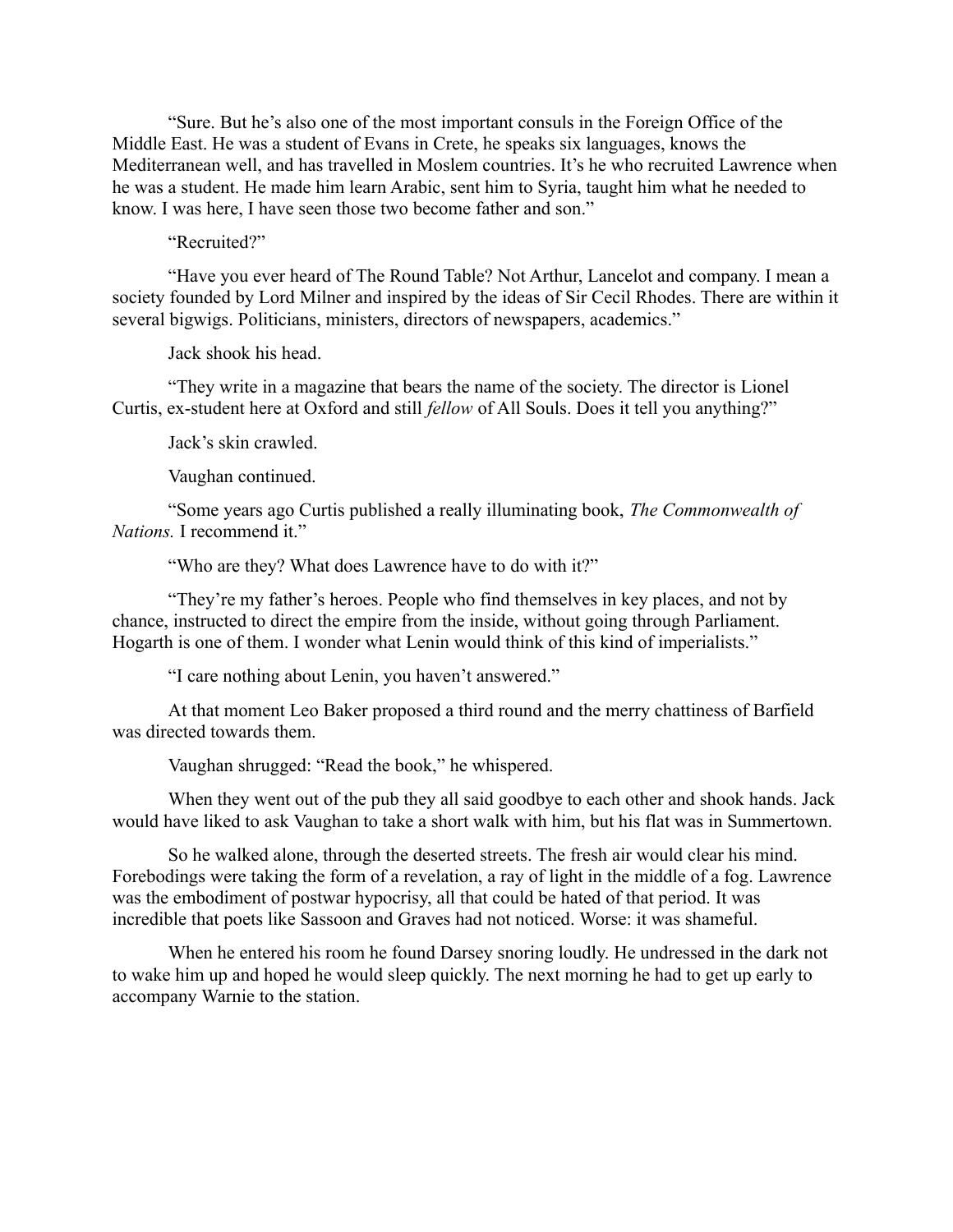*Lord Dynamite*

*Jerusalem, January 1918*

*Christian Street. A kaleidoscope of races and humans along the way to the door of the Church of the Holy Sepulchre. Russian Hebrews with curls that come down from skull caps; Greek-Orthodox priests with black hair and beard that touch the stomach; old Arab nomads of the desert, living portraits of biblical prophets; Turkish shopkeepers with fez and knickerbockers; Arab merchants with false smiles at the entrance of shops.*

*Jerusalem. Crossroads between East and West. Smell of spices, filth, a variety of humanity. Rumours spread quickly, legends that lead far, to the desert.* 

*After the breaching of the front at Gaza and Beersheba, the British entered the city without firing a shot. The tactical masterpiece of Allenby.*

*An interesting detail: no British banner in sight. Not even on top of the governor's palace.*

*The appointment is at ten o'clock in the morning. There is enough time to see the bazaar*.

"Thanks for receiving me, Colonel Storrs."

"Please sit down, Mr. Thomas. Unfortunately, General Allenby is very busy and won't be here soon."

While sitting down, the American takes the opportunity to study the man in front of him. A refined bearing, elegant even in the khaki uniform; cheeks hollow and orderly moustaches. English courtesy. The new military Governor of Jerusalem.

"I promise to steal as little time as possible."

"We can only be grateful for that. If I understand correctly you're here to inform your people about what we're doing in the Middle East."

With an instinctive gesture the American takes out pen and paper.

"Let's just say that my newspaper would like to clarify to the readers why it's worth the effort to fight the war on the side of Great Britain and France. We're looking for something that goes beyond dry political reasons, you know what I mean? At the beginning I was directed to the French front, but, frankly, I haven't found interesting material."

Storrs stares at him stiffly.

"I understand the trenches aren't very endearing."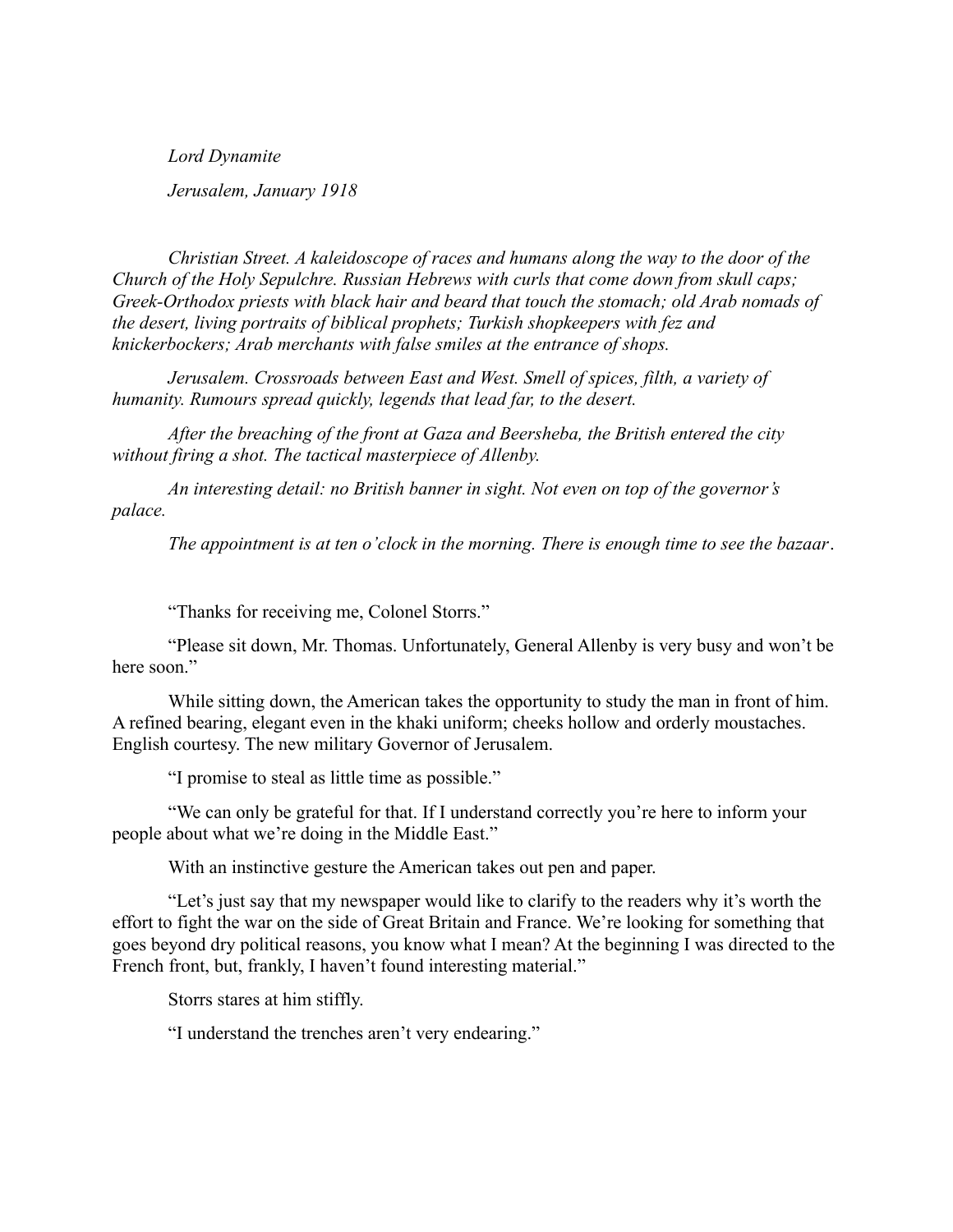"Not for what I have in mind, actually."

Well yes, I'm a Yankee, the American thinks, while smiling obligingly.

"What do you like to know?"

"I've heard about the fight for Arab independence. Then this morning, in the bazaar, I came across a curious story. Regarding a certain Major Lawrence. In the city everyone talks about him."

"Ah." Storrs strokes his moustaches. "And what do they say?"

"That he's leading an army of Bedouins and is fighting against the Turks. That he is a magician with dynamite and has become a kind of hero."

The military man stands up and reaches a side door. When he flings it wide open, the American jumps to his feet.

A man is seated at a big table. He is dressed in a traditional garment, as white as snow. Together with a pistol he carries in his belt a curved dagger, its hilt and holster inlaid with gold. When he lifts his eyes from a thick book, the journalist notices that they are of an intense blue.

Storrs assumes an amused tone.

"Mr. Thomas, may I introduce Major Lawrence, the Uncrowned King of Arabia."

The American comes forward with a stretched hand.

"This is Mr. Lowell Thomas of the *Chicago Evening Journal*. He would like to make you known to the Americans."

A timid handshake.

"Very glad, Major."

Storrs takes the opportunity to take his leave and get to his own work.

The Englishman invites him to sit down, with an affected gesture.

The journalist takes his time, incredulous at what he sees. He would like to burst into a laugh: it is pure cinema, exactly what he was looking for. His eyes fall on the book: it is about the ruins of Petra.

"In war there is also time for archeology?"

"An old passion."

The American takes out a pack from his jacket.

"Cigarette?"

"Thanks, I don't smoke." The Englishman clicks open a silver lighter. "Allow me, please."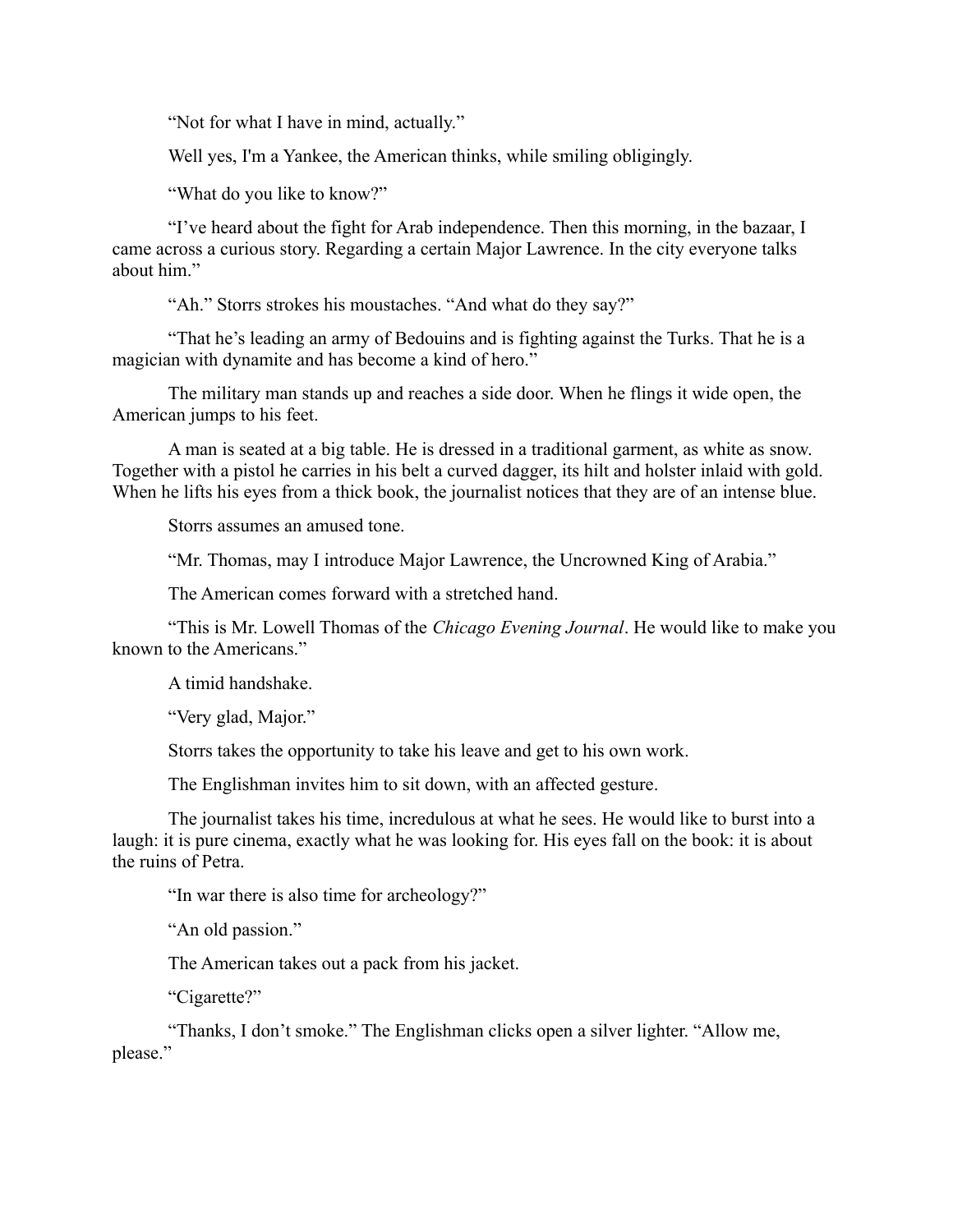The spirals climb towards the ceiling.

"Do you keep it to light fuses?"

He does not seem to catch the irony.

"Truthfully, we use electric detonators." He looks at the object in his hand. "I think it belongs to Von Falkenhayn. This was his headquarters." An indulgent smile. "In the hurry of relocating he probably has forgotten it here."

"Falkenhayn?"Lowell Thomas looks around, while he reopens his notebook.

"Was it in this room that he devised the defence of Palestine on account of the Turks?"

"Precisely."

"Can I write, then, that you have commandeered your adversary's lighter?"

"Oh, nothing of the sort. I intend to return it to him, if he'll do us the courtesy of waiting on us in Damascus, when we'll arrive."

"Good answer. Will you allow me a short interview?"

"I thought you had already started."

Lowell Thomas sighs with satisfaction.

"Are you a member of the Allenby General Staff?"

"Yes"

"What do you think of him?"

"He's a military genius. He'll win this war."

The pen slides rapidly over the page.

"And you? What is your role in the company?"

"I take care of trains."

"For being almost a legend you're very modest. I've heard that you have blown up into the air the train of the Turkish governor."

"It's been by chance. We had failed with the first two convoys, the fuse was defective. If we had known that the train was full of soldiers, we would've never attacked it. We've lost too many men in that assault."

"How many trains have you blown up so far?"

"More than twenty."

The American shakes his head ecstatically, without stopping writing.

"If I had to tell the readers of my newspaper, who is Major Lawrence?"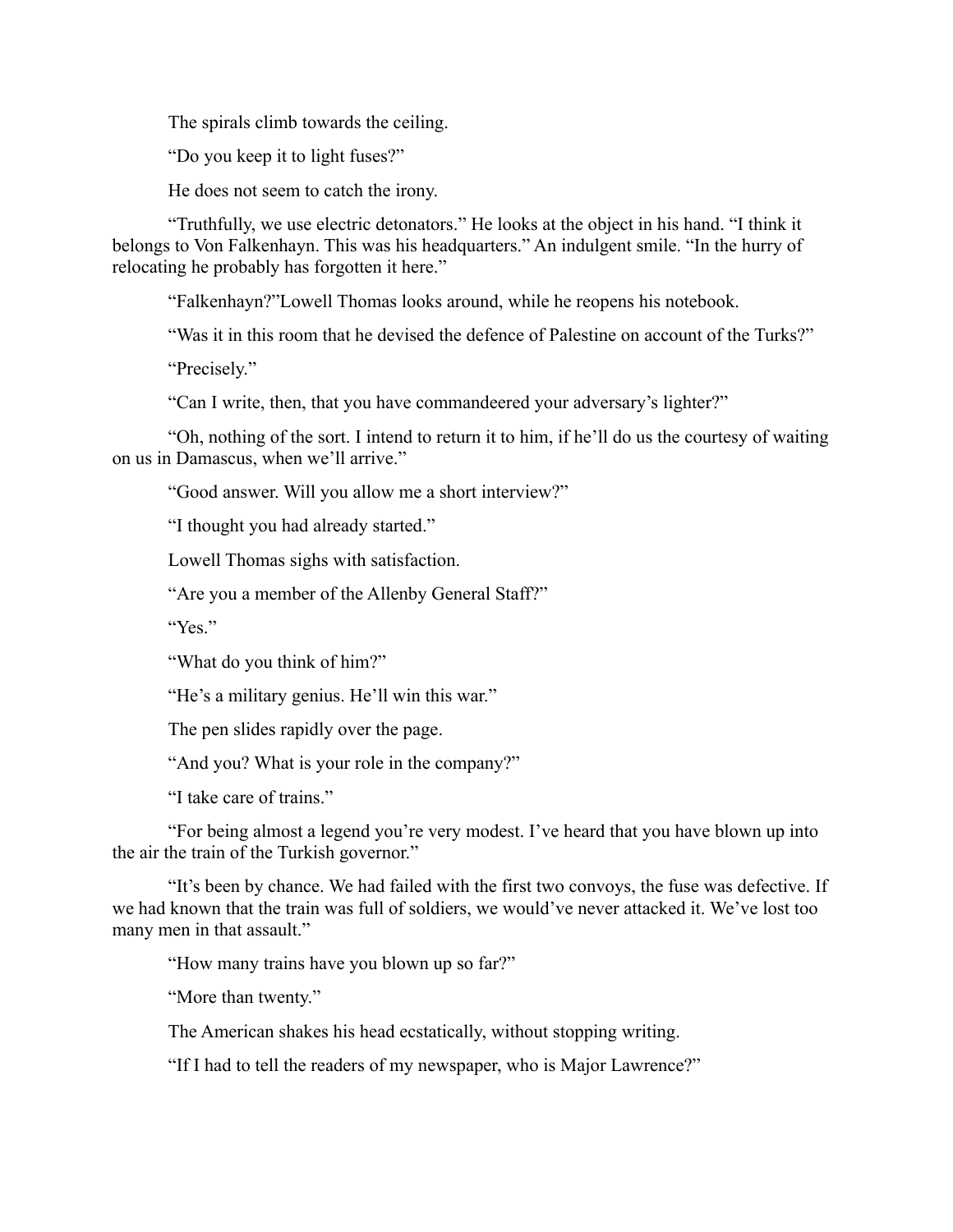"An archeologist loaned to the war."

"Satisfy my curiosity. What did you do with your uniform? Are these clothes a way of getting the sympathy of the local population?"

"In a certain sense, Mr. Thomas, this is a uniform. This dagger, this *agal*, and the ring say that I am at the service of King Hussein of Mecca and his son Feisal, our Arab allies, and that I enjoy their benevolence."

"Fantastic. Speak about them to me. What are they fighting for?"

"For one Arab nation. A home where all the Arabs can live free and in peace."

The American looks up.

"Are you serious?"

"Yes"

The journalist scratches his head.

"You might've heard of the Sykes-Picot treaty. The Bolsheviks have made it public quickly after the coup d'état? A good joker this Lenin."

"I know about it as much as you."

"Lebanon and Syria to the French, Palestine and Mesopotamia to the English, the Caucasus to the Russians. Where are the Arabs mentioned?"

Lowell Thomas notices that he is silent. He thinks that he is searching for an answer, although he does not give signs of nervousness, rather he seems to value the frankness of the question. He has a regal posture, as if he carries a burden . . . A crown, yes. He answers without losing his composure.

"Apparently that treaty has been sealed before the Revolt broke out. And before we decided to request Feisal's help to defeat the Turks."

"Are you saying that for you it has no value?"

"I'm saying that in war things change."

The journalist closes his notebook and places it over the pen. No more smiles.

"I'll not write this, it's a personal curiosity. How did your Arab friends take the news?"

"They wanted to stop fighting."

"And did you convince them against it?"

"Yes."

"You must have good logic."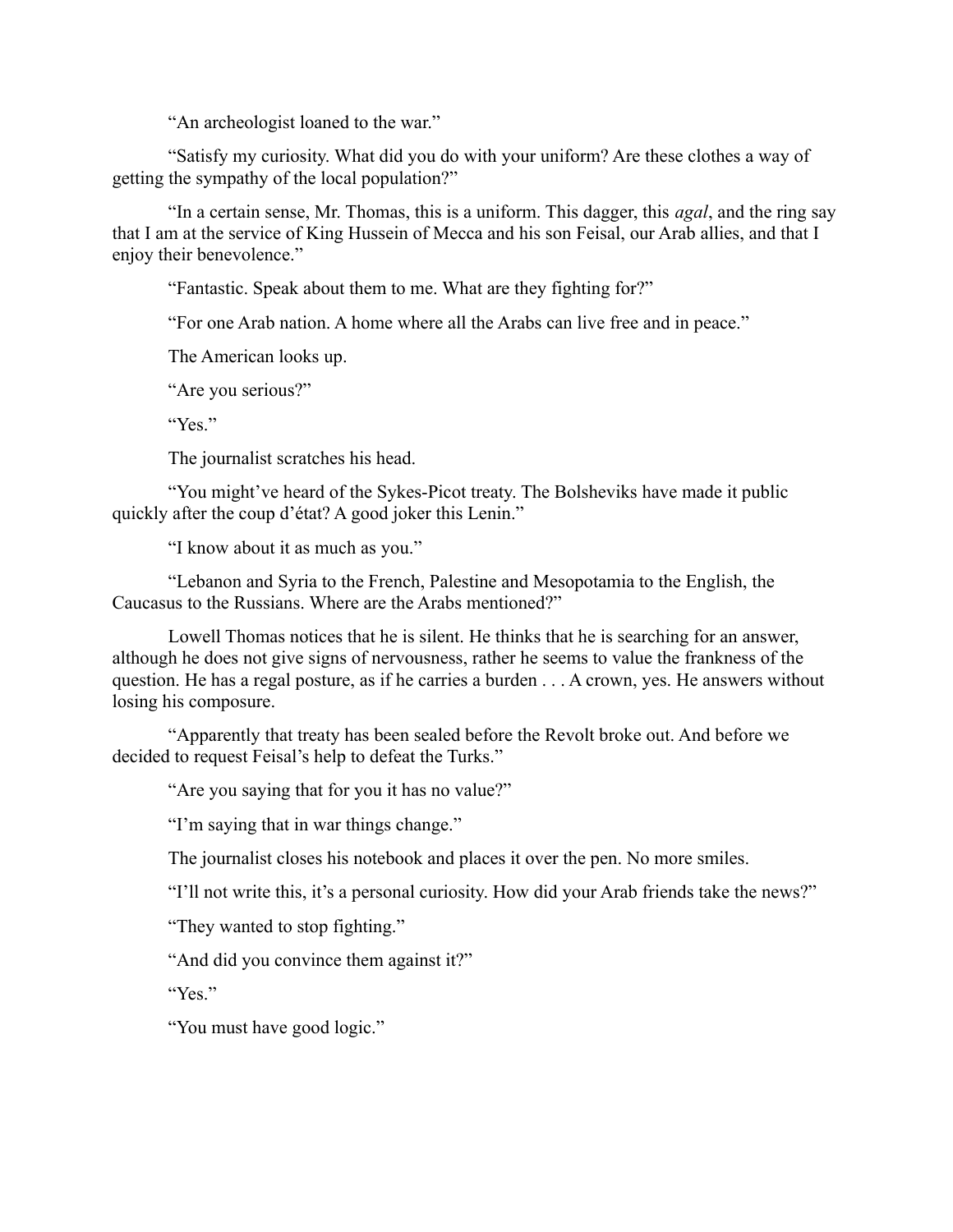"They don't have an alternative. If they would retreat now, they would be set aside forever. If they want to hope to obtain that which is due to them, they have to fight till the end."

Lowell Thomas nods.

"An exemplary argument. I'd like to take photographs. I have with me a cameraman, I'd also like to shoot you in action."

"We move a lot. It's difficult to keep up with us."

"I won't give you any problem, I promise you."

"I thought that you'd like to give an account of Allenby's attack, not the Arab Revolt."

A friendly smile spreads across the American's face.

"I thought they were the same thing."

The Englishman also smiles, now, while he stands up and takes his leave.

"We will leave in a few days. We go to meet Feisal in his headquarters at Akaba. You have the time to change your mind."

Lowell Thomas remains alone in the room and moves to the window to see him going out to the street. A group of Bedouins, waiting for him on foot, swarm around him. They follow him and at the same time they protect him, looking sternly at anyone who crosses his path. Dark faces, bandoliers, pistols and scimitars on their hips. The men of the desert. The story that he was looking for. He sits down and resumes writing until a noise of heels stepping at a marching pace makes him jump up.

The Bull arrives like a gust of wind, a vortex that sucks up the air. The American has to rein in his instinct to spring up to attention.

"Good morning, Mr. Thomas. And welcome to Jerusalem." Allenby throws his hat on the table and extends a powerful handshake. "I'm afraid that I can give you only a few minutes."

"It'll be enough, General."

The Head Commander does not sit down. He leans against the table, just crossing his boots, his arms folded, but he makes a sign to the journalist to make himself comfortable.

While holding the tools of the trade, Lowell Thomas thinks that he is exactly how he imagined him. Square jaw, grey eyes, pointed moustaches like bayonets. A masterpiece of martial aesthetics.

"To begin with, congratulation. In the annals of history there aren't many who have stormed the Holy City and liberated it."

"I have to correct you, Mr. Thomas. I haven't stormed it, I've liberated it."

"Oh, yes, I've had the privilege of filming your triumphal entry. You entered on foot, without flags and banners."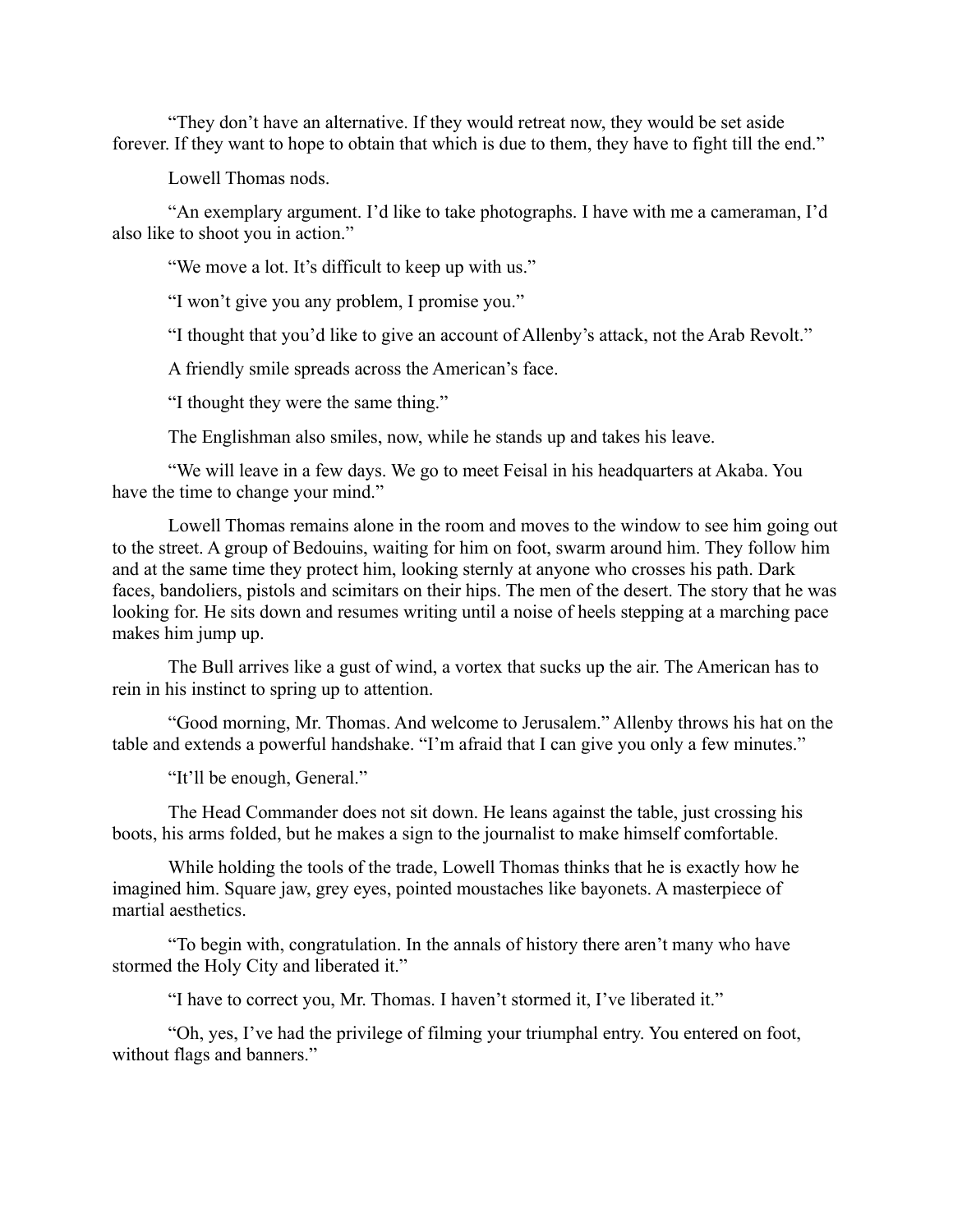"You see, when Kaiser Wilhelm came here to visit, he paraded on horseback in the streets together with his royal guards. In these parts it is considered a gesture of conquest, of dominion. The Germans will never understand these people."

"You, on the other hand, do. What is the secret?"

"I want to do it."

The pages are filling with hieroglyphics.

"The American Jews are very interested in the proclamation of the British Governor who has defined Palestine." The journalist flips through the notebook looking for a previous point, "a hearth for the Jewish people." "It means that you would support the Zionist project?"

Allenby raises his hand.

"Mine is a military administration, Mr. Thomas. For me politics is only a contingent necessity. If you want an answer to your question you have to go to London and directly address Lord Balfour."

"So it's accidental that the head of your Secret Service is a Zionist Jew."

Allenby does not change his expression.

"Colonel Meinertzhagen is an officer of His Majesty. An *excellent* officer. That's enough."

The American bows his head, yielding.

"All right. A little while ago I met Major Lawrence. A unique character. Perhaps you can tell me something about him."

"The best fighter under my command. And the worst soldier."

"In fact, from his appearance one couldn't even tell he's a military man."

The general gave him an ineffable look.

"If you refer to his disguise. I'm not a formalist, I evaluate based on the results."

"Therefore, the *mise en scène* works?"

"You be the judge. Eighteen months ago the Arabs were retreating before Medina. Now I have three thousand irregulars who guard the entire line of the Jordan."

"Surprising. Is it true that the Turks have placed a reward on his head?"

"It appears so. He was lucky that when they caught him they didn't recognize him."

The American freezes.

"He was captured by the Turks? When?"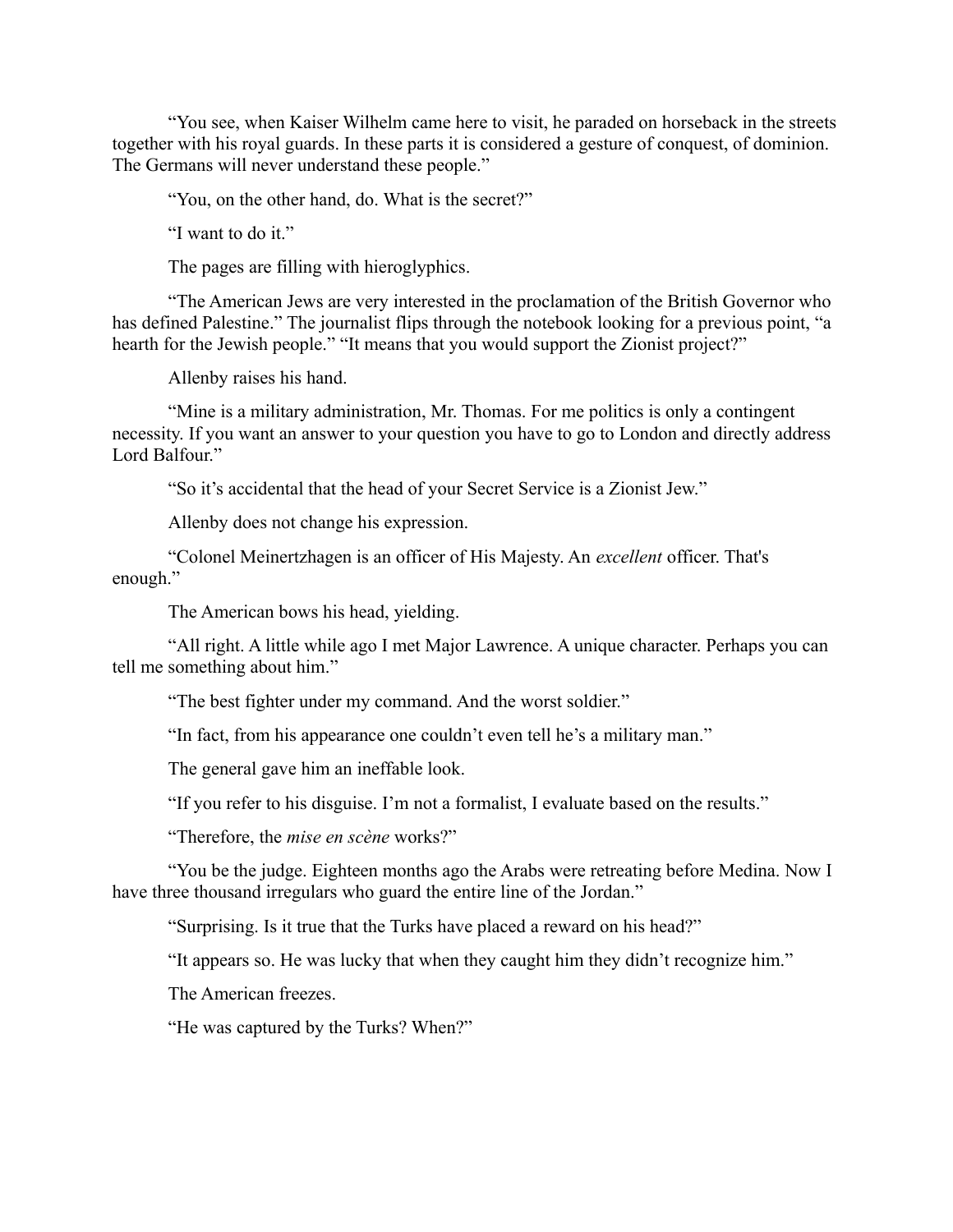The general drags his words, as if he said something indecent, then he drops them one at a time in a low tone. "Last month while he was on patrol in Deraa, in the North. I think they mistook him for a Caucasian deserter, many of whom have blond hair and blue eyes. They must not have treated him with kid gloves, the Turks never do that. Due to their ignorance, they let him go. But it's useless to ask him about the episode, he won't say anything." The General approaches the window and looks at the city as if to make sure that nothing disturbs his conquest. For a moment it is as if he is talking to himself. "There are sides of that man that I've given up understanding, and I think it's right this way. I'm not a philosopher, Mr. Thomas, I'm a soldier."

The American resumes writing.

"I understand. What will Lawrence do now?"

Allenby turns to the table.

"He'll do what he wants, as usual. And it's exactly what we need. He'll spark off the men of Feisal against the railway stations between here and Damascus and engage the IV Turkish Army Corp, keeping it far from my right wing while I advance north."

"You seem to trust the Arabs a lot."

"You see, luckily the Arabs are not my concern and for this I must thank Major Lawrence. I have to deal with the bulk of the Turkish-German contingent, which is still between us and Damascus and won't make life easy." He looks at his wrist watch, picks up his hat and slips it under his arm. "Now, unfortunately, I'm obliged to leave you. Are you planning to follow our advance?"

"I'd like to document it, yes."

"Very well. Goodbye, then."

He goes away quickly as he arrived, his steps resounding in the corridor.

Lowell Thomas looks around undecided what to do. Then he sits down again and lights another cigarette. Calmly, he skims over his notes, to the first blank page. He writes in capital letters.

*Lawrence of the Arabs* . . .

*The Prince of Mecca* . . .

English efficiency must have fixed the telegraph. The piece can be ready the same evening.

*Lord Dynamite . . .*

What time will it be in Chicago?

*Lawrence of Arabia*.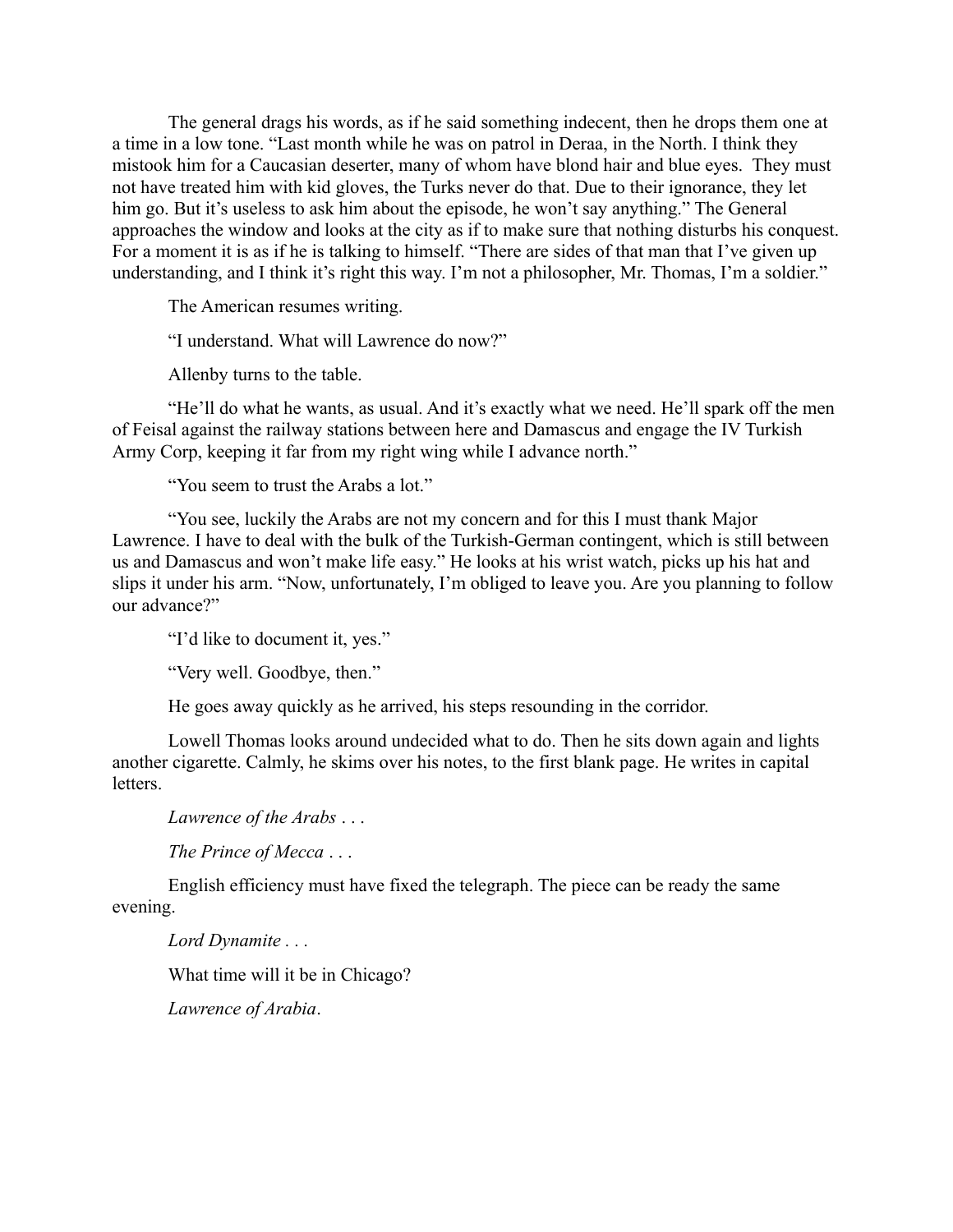## 28. Essay Club

#### *I wish we were happy, Ronald.*

The voice of Edith was in his mind along the street, as he was passing near the tombstones of St. Mary Magdalen, distorted and covered with moss. He did not have to rush, they were not expecting him before half an hour, and he could allow himself to walk in the streets that he preferred, like a visitor who happened to be there for the first time. He had become devoted to Oxford, the idea of leaving it did not appeal to him. However, the opportunity that they had offered him would not come again.

The journey north had been a harbinger of new events and decisions to make. Leeds had greeted him with the sound of the sirens of factories and engines. The interview had been cordial: The Council of the Institute had not yet officially met with him, but they had let him know that, if he would like, the position was his.

On his return, Edith was waiting for him on the doorstep of the house, trying to decipher his expression.

#### *Do you really want to go up there?*

#### *Certainly not, I'd prefer to stay here. But I want to teach. To secure a future for you.*

He turned into Broad Street and sat on a bench in front of Balliol, the small suitcase on his knees. There was another reason that was pushing him to try, a reason that he obviously had not really shared with Edith. To leave Oxford could be a way of escaping from the ghosts. The temptation was strong, but it could be a double-edged sword. Would they appear also somewhere else? It would be a sentence without appeal on his mental state.

#### *In a city full of chimneys and smoke?*

Leeds was ugly, sure. Plants, railways, workers' neighbourhoods grey and ghostly. But at the university he was guaranteed what would be heretical at Oxford. He would have a free hand in directing the literary and linguistic studies, differentiating them and at the same time making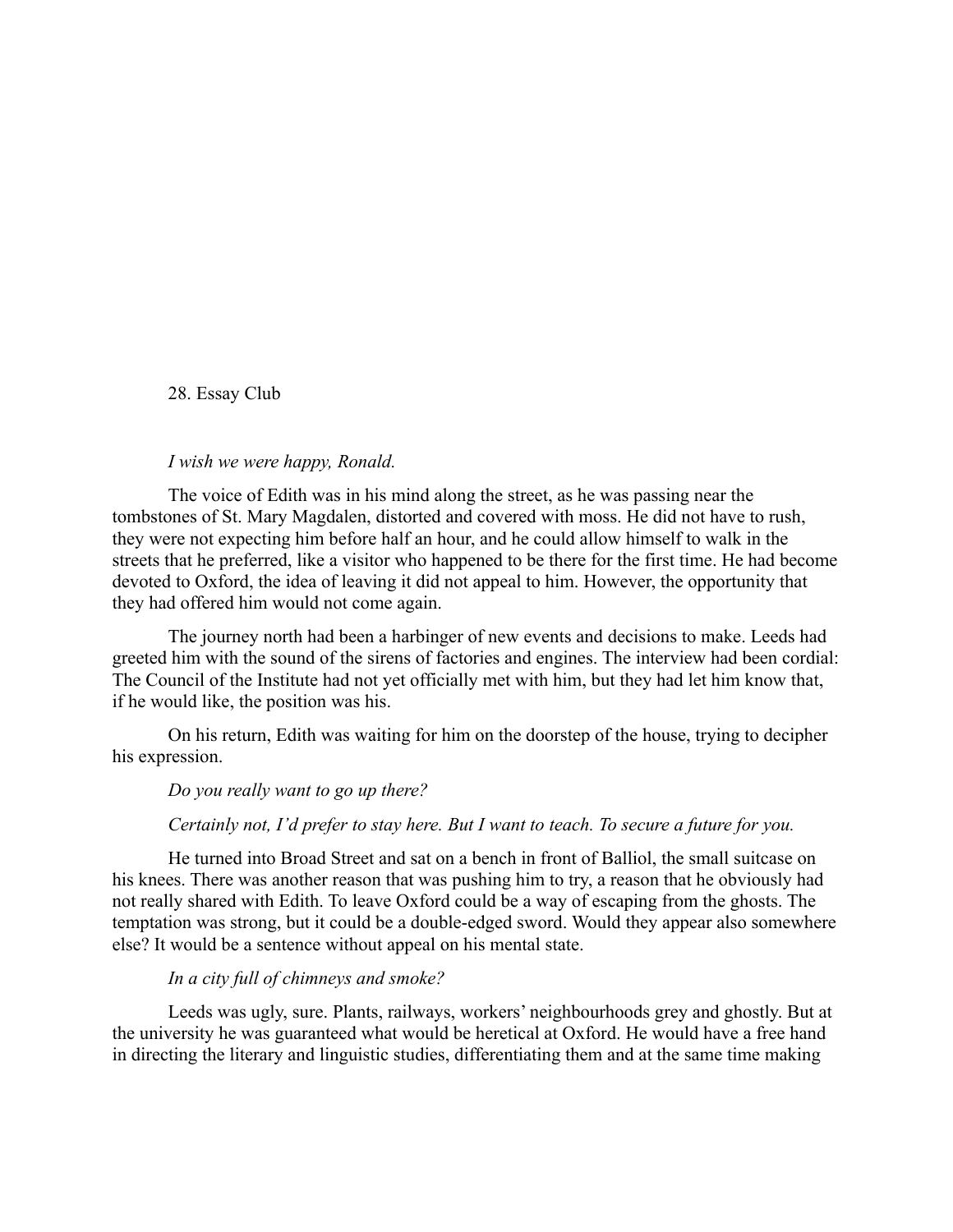them complementary. A unique opportunity for a lecturer of twenty-eight years at his first appointment.

*Do you think that it is an easy choice? It could take months before I manage to find accommodation for you and the children.*

## *I wish we were happy, Ronald.*

He could not help but think of relocating as an exile, far from what he loved, people, places. Nostalgia for each place where he had lived caught him. His infancy in South Africa, then Birmingham, school, finally Oxford, Exeter College, which was now waiting for him on the other side of the street to listen to him reading in front of the audience of the Essay Club*.* An honour reserved to ex-students. He had established a particular bond with that city, which he would have to cut off, to change again, find a new way. Need did not leave him many options. If he were to stay, he would have continued to teach without a university professorship and recognition. A professor without a profession.

He looked at his watch. He had to go. It turned out that he was tenser than expected, it had been a while since he read in public. He had decided to retrieve *The Fall of Gondolin.*

The audience was limited to students and a few professors, who were calmly listening, in absolute silence. Ronald read slowly. He knew that he did not speak clearly, at school Chris would tease him, saying that he needed an interpreter. He tried to put more enthusiasm into the description of the great siege, taking care not to "eat" the words. He slowed down at the moment of the tragic death of King Turgon, sheltered with a few loyalists in the last tower, enclosed by flames, which at last crumbled with a terrifying roar. His voice grew hoarse when he reached the heroic sacrifice of Glorfindel who faced the Balrog, the demon of the abyss, to allow the retreat of the refugees and wounded. The silence became denser, as the fatally wounded monster was grasping the hair of the elf in a final burst of anger and dragging him with him to the bottom of the abyss.

At last he recovered his breath along with the survivors who were coming down the river Sirion, up to the Great Sea, under the guidance of the hero Tuor. His wife Idril and son of a few years were together with him. His name was Eӓrendel, half man half elf, ready to grow splendid in the new home of his father, in the narrow borders between the river and the sea. The sea that would have marked the destiny of the navigator.

He looked up, expecting to see them appear among the others, stiff in their dark uniforms. But in place of spectres he recognized a familiar face at the end of the room. For barely a fraction of a second, before it faded away under the thunderous applause. He let himself be wrapped by handshakes and questions that followed the reading. Old and new students complimented him and demanded to know more about his idea of *elfness* and whether the story had a sequel. He picked some names, Dyson, Coghill, it seemed to him. They dragged him to the refreshments made of tea and sandwiches. He felt stupid. Evoking spectres was the business of wizards and he certainly was not one. He surveyed the faces surrounding him, in search of that one whom he had glimpsed, until he was convinced he had imagined him.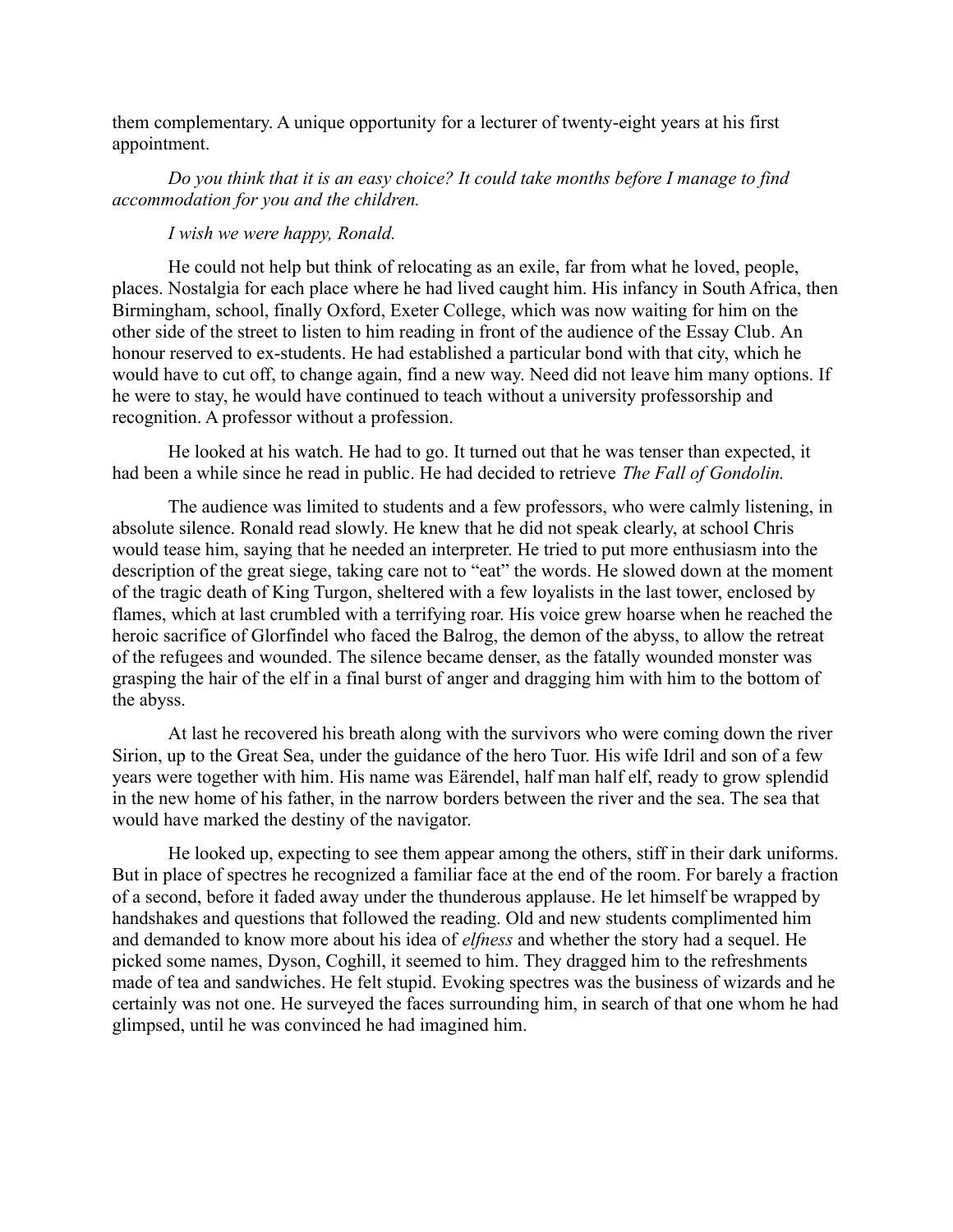A little later, as he was going back home, he found himself looking up at the windows of the Ashmolean Museum, still lit. He stopped in the middle of the pavement, suspended by a premonition that was pressing to become an intention. Without thinking he reached the stairway.

The custodian recognized him even though he had not returned to the Museum for a long time. He responded to the military salute and followed his own intuition inside.

On the upper storey, the display case of the rings was shining in the middle of the hall.

Lawrence turned slightly, without amazement, as if he was waiting for him.

"Hello."

Ronald approached.

"Were you at the reading?"

Lawrence nodded.

"I sneaked in. You're an excellent narrator, you know? Unlike me, who can't manage to write what I like."

"Mine are worlds of fantasy."

"What else can we write about if not about what concerns us? Your story is about survivors in a war. People like you and me. And of those who didn't make it."

Ronald did not know what to add. He was right, but hearing it from a stranger left him speechless.

"It seems we have betrayed all of them, right?" added Lawrence. "Friends, brothers . . ."

Ronald had again the instinct of confiding in him, like months before, when they had met in the same place. However, there remained a barrier between them. That man was wearing an armour of elvish metal, light but at the same time impenetrable.

He saw him draw his face near to the glass.

"Do you remember what you told me about the corruption of power?"

"I think so, yes," answered Ronald, and at that moment he understood that it was Lawrence who wanted to confide in him.

"For two years I have worn a ring like these. I used it to lead people who trusted me to a fruitless triumph. I have deceived them and me myself. It is this that I should write about, how much it cost me. It's difficult to reconcile it with the *epos* of the Revolt."

Ronald heard his voice become low and shaking, as if it did not belong to him.

"What about the ring?"

"I got rid of it." The thin hand spread over the smooth surface of the glass. "Sometimes it seems to me that I still have it on my finger. As if I missed it. I think it is the call to command,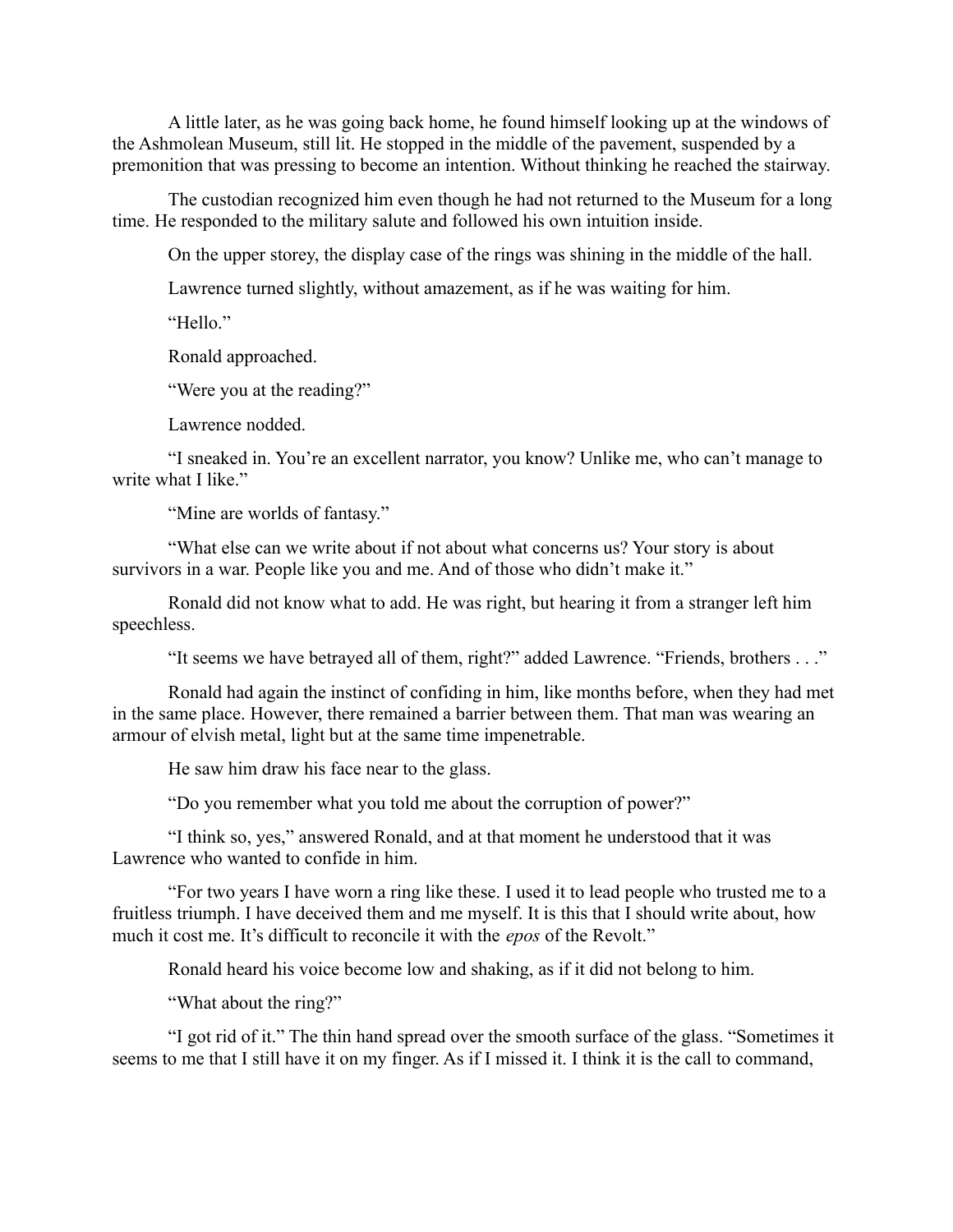the wish to still feel at the centre of action, making a difference. Or, only the absurd pretense of redeeming the dead."

There was something pitiful, moving, in the way he stared at the rings.

Ronald remembered the walk with Hogarth in those halls.

"Exactly here, once, I was told that it's up to us to decide how to use the small creative force that we are endowed with."

Lawrence smiled.

"Old Merlin has also told me this, a long time ago." He turned to look at him. "How does your story proceed?"

The question caught him by surprise. Ronald noticed that he did not have a response.

"I don't know"

"So perhaps you should find out."

Ronald nodded, without knowing what to add. Lawrence turned to stare at the rings again.

The last thing he saw before leaving him was his image reflected in the glass.

29. Deer

Robert would certainly call it a mighty spring. Like every spring, after all, that always seems unique. The air was fresh enough to keep the senses awake without freezing ideas. A subtle excitement was spreading under the skin of the city, the air was carrying the sounds in a more acute and vivid way. The students' bursts of laughter at street corners or in pubs could rack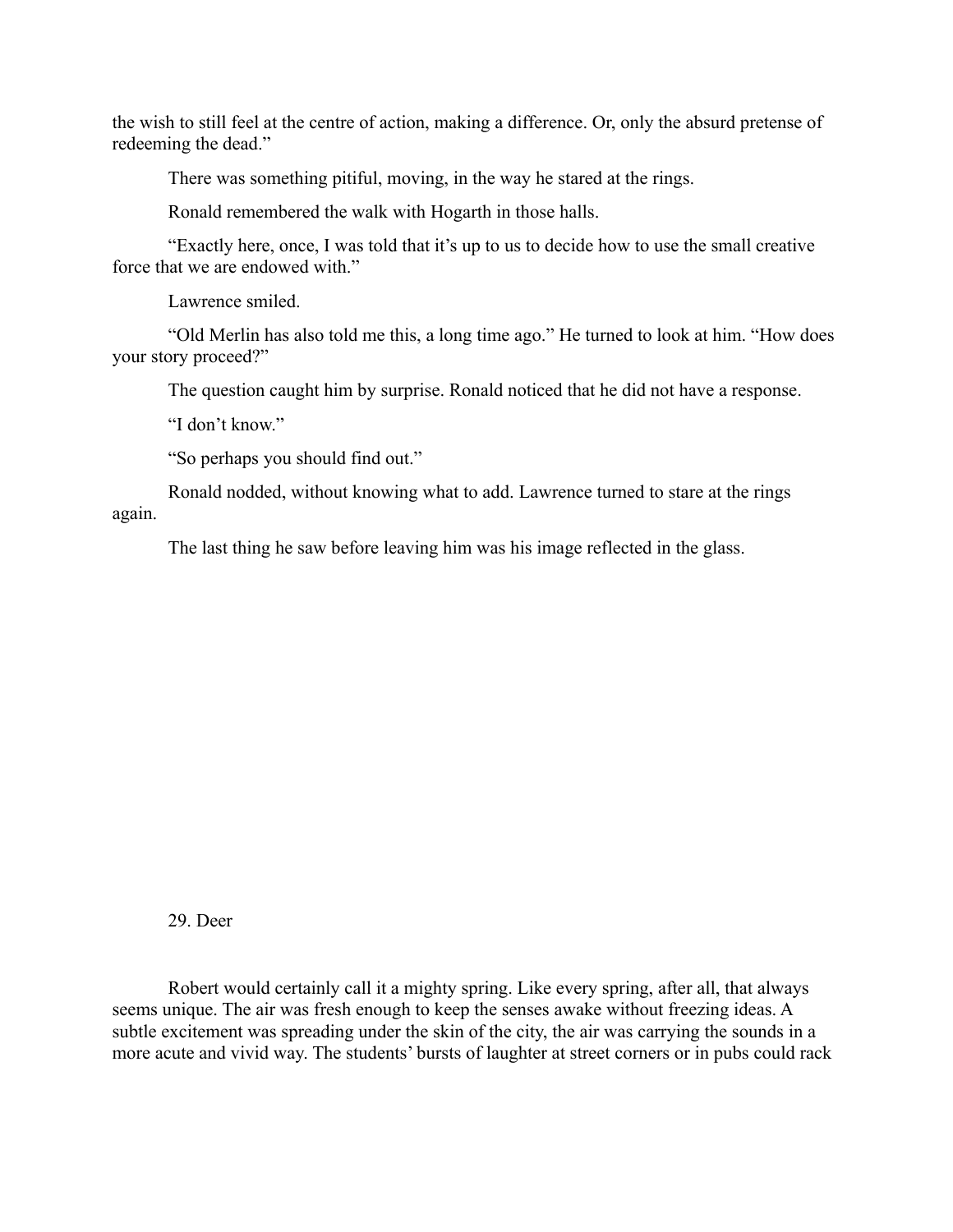the nerves, but not paralyze them, rather push them to accelerate to follow the rhythm of quicker, more coherent thoughts. At times he did not feel like a veteran on leave, father of a family, afflicted with psychological traumas, but only a twenty-five-years-old man, walking through the city, encountering whatever the day would have devised for him.

The fact was that his nerves were not allowing him to spend many hours among children's cries, and this was pushing him relentlessly down the hill, where, aware of his risk, he would rediscover human interaction.

He was seeing T. E. almost every day. They would go for a walk around Oxford, or pass hours talking in his lodgings. They had gone up to Elsfield, to take advantage of the hospitality of John Milner, the novelist, who nourished a real passion for the achievements of T. E.

Buchan was a curious species of a conservative, with whom Robert had discovered he had a paradoxical coincidence of views. At least in part. Their discussions would often end in a contest of who would rage more against the liberals and Lloyd George.

Then there were the writers hunting for inspiration. The more detestable ones. Lawrence of Arabia's fame was attracting them to All Souls as honey attracts flies. The previous evening Robert had to force himself not to fight with Ezra Pound. That conceited American

had made him regret that he had started talking to him. Pound continued to talk about the "vortex." What vortex? Was it his own view of poetry? What came to Robert's mind was the suction at the bottom of a sink. That bloke was convinced that a poem could do without syntax, which it had to get rid of like an old armour, to give the world the inner whirling feeling. But language is a code, it serves to communicate; if you eliminate it who understands you? At a certain point Robert had regretted the good old pugilistic dialectic: a jab at the chin would silence him for a while. He had even imagined doing it. He had nothing against modernism, poetry needed to cut a new path, but certainly it did not need people so full of themselves. The only serious attitude in confronting one's own period is not to take it too seriously.

T. E. listened to the discussion silently, very much amused. After Pound had left, Robert had relaxed on the armchair puffing out the air that was boiling inside.

"That man doesn't inspire any trust."

"He doesn't need it," T. E. had assumed a pompous tone. "He was once the secretary of Yeats."

Robert had responded with a rude gesture, and T. E. had laughed.

"By the way, he has said that the old man is staying at 5 Broad Street. What do you say we go ring the doorbell and run away?"

Robert had declined the invitation. To endure the idiocies of Pound he had filled himself with beer and was incapable of running.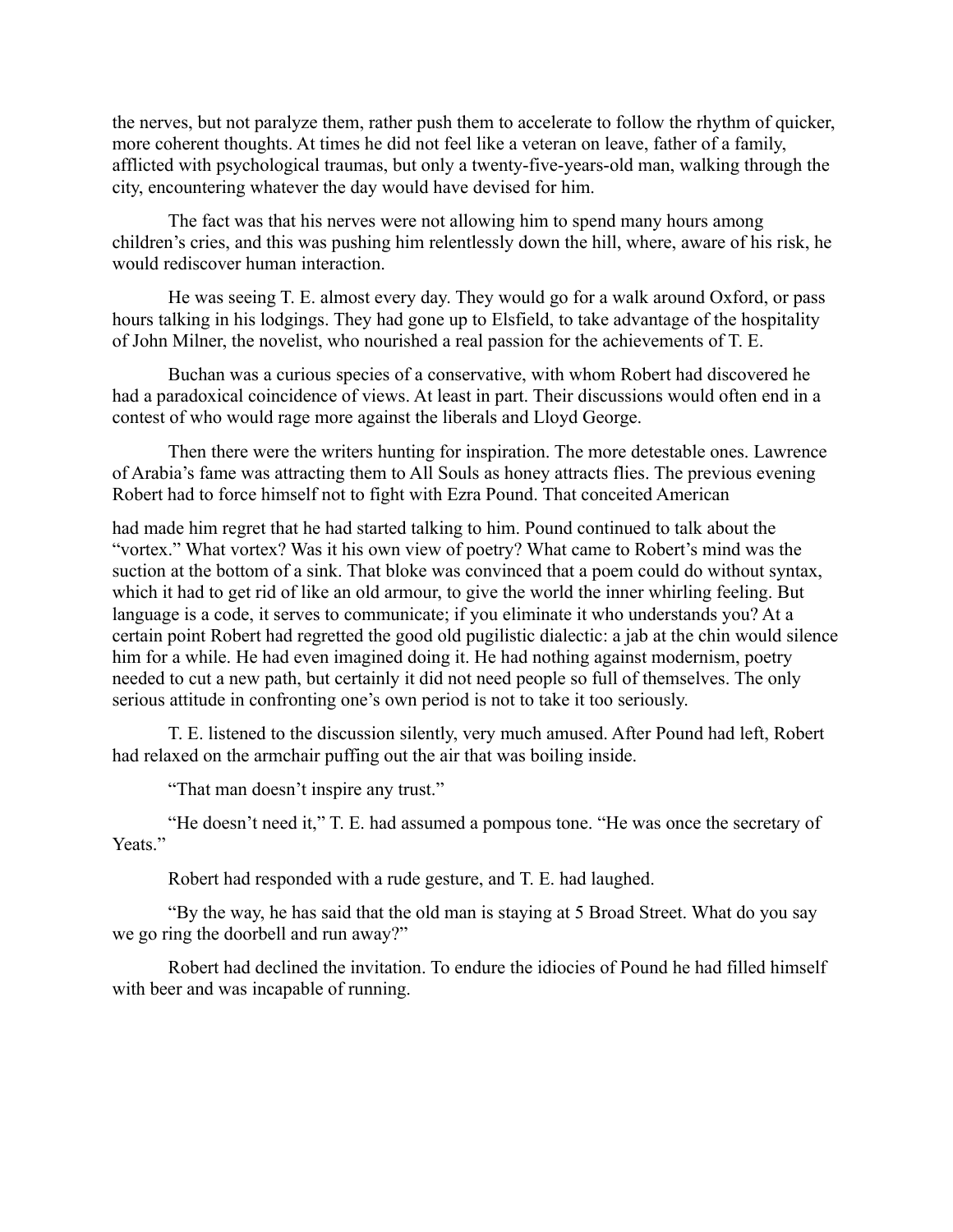The next evening he climbed the steps two at a time and knocked at the door, but no one answered. Burnes peeped from the servants' room.

"Colonel Lawrence is out, sir."

Robert was disappointed, thanked him and started to go back downstairs, but the voice of the attendant stopped him.

"Oh, no, sir, not that way."

Robert turned, saw him open the door of the lodgings and followed him inside. Burnes pointed to the open window.

"*That* way."

The expression of Robert was more than a question.

"The Colonel has said that if you come I should let you in."

"From there?" asked Robert incredulous.

"Yes sir. The Colonel has said that you are a climber and you would not have problems climbing."

Robert leaned outside and looked down, remembering that the last time he had climbed a mountain face was before the war. Luckily it would take only hoisting himself on the window sill and climbing up to the sloping roof. An easy task.

On the other side, the roof sloped towards a row of spires and battlements and marked a convenient path along all the quadrilateral. He heard someone chatting a little distance away and located three shapes sitting at the top. When T. E. noticed him, he stood up, as did the others. Robert noticed the city plan spread amongst them. A pair of notebooks and an eyeglass case were stopping the wind from blowing it away.

"I present to you Captain Graves," said T. E. "With him there are no secrets."

"That's not at all true," Robert corrected him sarcastically, "but at this point I'm curious."

They were two smart-looking students, who introduced themselves as Archer and Neville. They had the enthusiastic faces of those who feel they are part of a fraternity of invincibles.

"Are you organizing another strike?"

"No," responded T. E. "A kidnapping."

"Not the schoolmaster, I hope."

"Oh, no. Much better," said Archer.

"The deer of Magdalen College."

A moment of silence followed.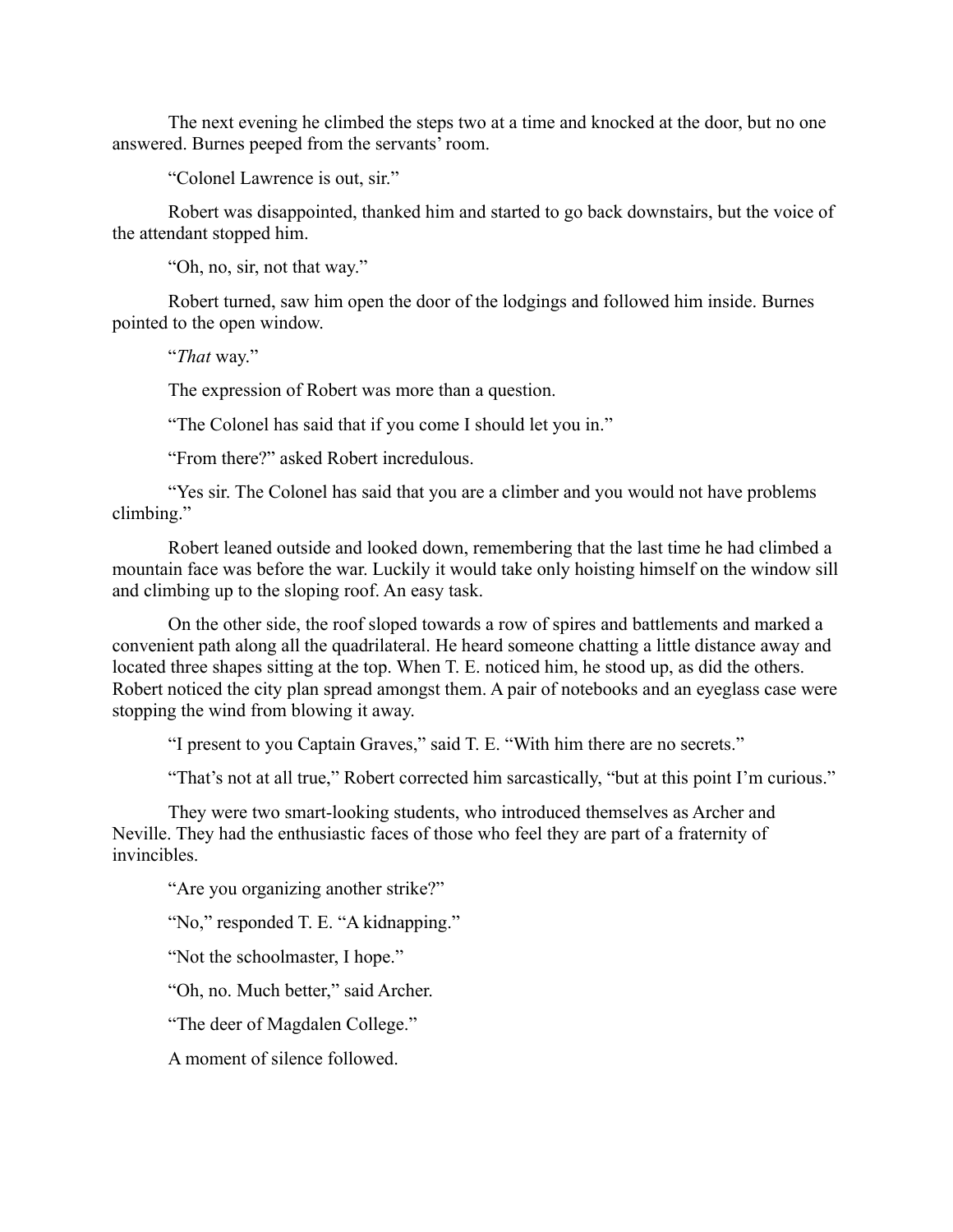Robert looked at all three and was convinced that they were serious.

"Why?"

"Reprisal," explained Neville. "Magdalen has stolen the funds needed for redoing the sports ground. The excuse was that they need to preserve their beautiful meadow for the herd."

Robert turned to T. E.

"Is it your idea?"

"Doesn't it seem that at Magdalen they always have the attitude of 'we have deer but you don't'?"

Robert smiled.

"And how would you do it?"

T. E. bent over to indicate a point on the map.

"At night we'll act. Neville has made inspections: It's a matter of breaking the lock of the back gate, entering the park, gathering the deer, and pushing them out. At that point we lead them here," pointing downstairs, "and make them enter the main gate."

"Thanks to a copy of the custodian's key that we have taken," added Neville.

Archer concluded, bursting out laughing: "And when those of Magdalen come to reclaim them, they are told that those are the herd of All Souls from 1475!"xxiii

"Effectives needed: five," said T. E. "We need two other loyal persons."

"One is Williams. He's not very agile, but he can be on the lookout."

Robert saw T. E. turn towards him.

"Captain Graves," he said in a martial tone. "Even though you're not a member of the college, we would be honoured to be able to count on your experience."

Robert held back a smile with difficulty and clicked his heels together.

"For King and Country."

The discussion continued about the date of the operation and there was not an easy agreement about this. Finally, they opted for the return from the summer vacations, which would be started soon. Archer and Neville took their leave, and they almost gave the military salute. They reached the ledge and came down into the room.

Robert and T. E. remained seated looking at the light setting behind Radcliffe Camera and the pinnacles of Lincoln College.

"If they're caught, they would be expelled from the university, you know this, right?"

"It was you who told me that I should inspire them," said T. E.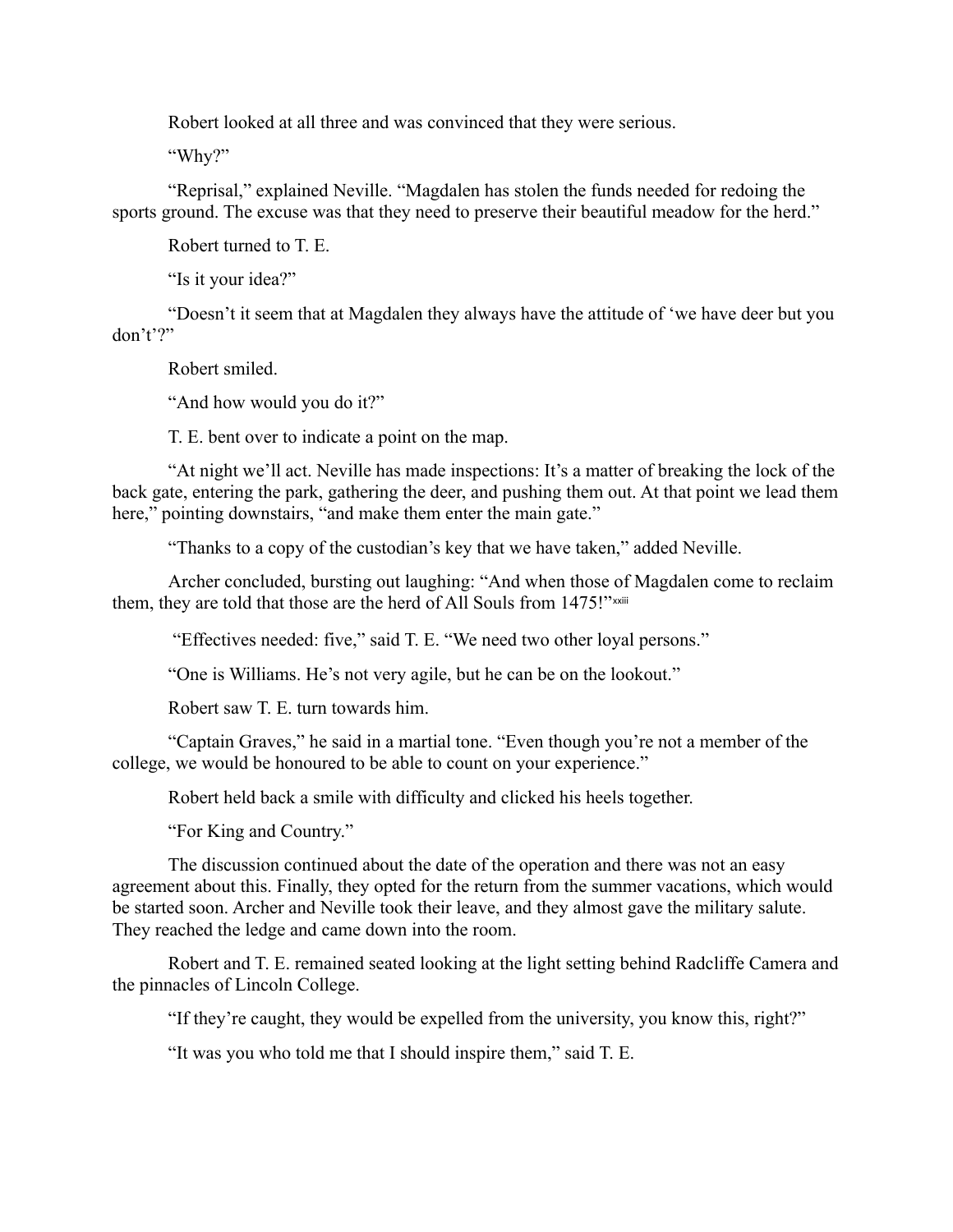"It's not exactly what I had in my mind."

"They won't find them, because I'll lead them. This city needs a shake-up. Come, let's take a walk."

They walked on the roofs. They reached the major quadrilateral and they walked on the sides, passing behind the towers and over the library, up to the sundial. The sky was filling with stars and the moon was shining over the stretch of roofs, making their path visible.

"I come here often. It helps me think."

They leaned on a spire at the corner, and Robert noticed that they reached the edge of the roofs of Hertford College.

It was time to ask him.

"Why don't you want me to read the manuscript?"

T. E. looked down.

"It's not ready yet. I'm not."

"What does it mean?"

It seemed to him that the other was looking for the appropriate word.

"There are things that cost me a lot to write, and for which I'm not proud. Other things, well, I didn't really manage to write. You never fight only for ideal reasons. You're pushed by many reasons. Prestige, reward, a sense of duty, revenge and, why not? Even love. Things that can blind you, in the fray of a war of liberation. Then there's what one endures. The suffering, the brutality." His expression turned gloomy, distant, as if he was searching at the bottom of a turbid sea. Robert felt a chill. The emotion moistened his eyes, he had to swallow and control his breath while the other was continuing. "The truth is that life is something so intimate that under no circumstance the violence of a human over another should be justified."

T. E. roused himself up and tried to lighten up the gravity of his thoughts.

"At least the epigraph is more effective now. Thanks to you."

Robert decided to humour him.

"Everyone will ask who S. A. is. But you like mysteries."

A shrug.

"Speaking of it makes me sad. It was my youth, my Grail. An idea that pushed me to risk everything. Ephemeral, like the venture that I left half done."

None of the two knew what to add. T. E. bent his head, and when he raised it he had another look. "I've received a letter from Syria. The situation is alarming. Lloyd George deceives himself into thinking he can remain a bystander, but the entire region is exploding, from Jerusalem to Baghdad. Sooner or later the government will be forced to do something."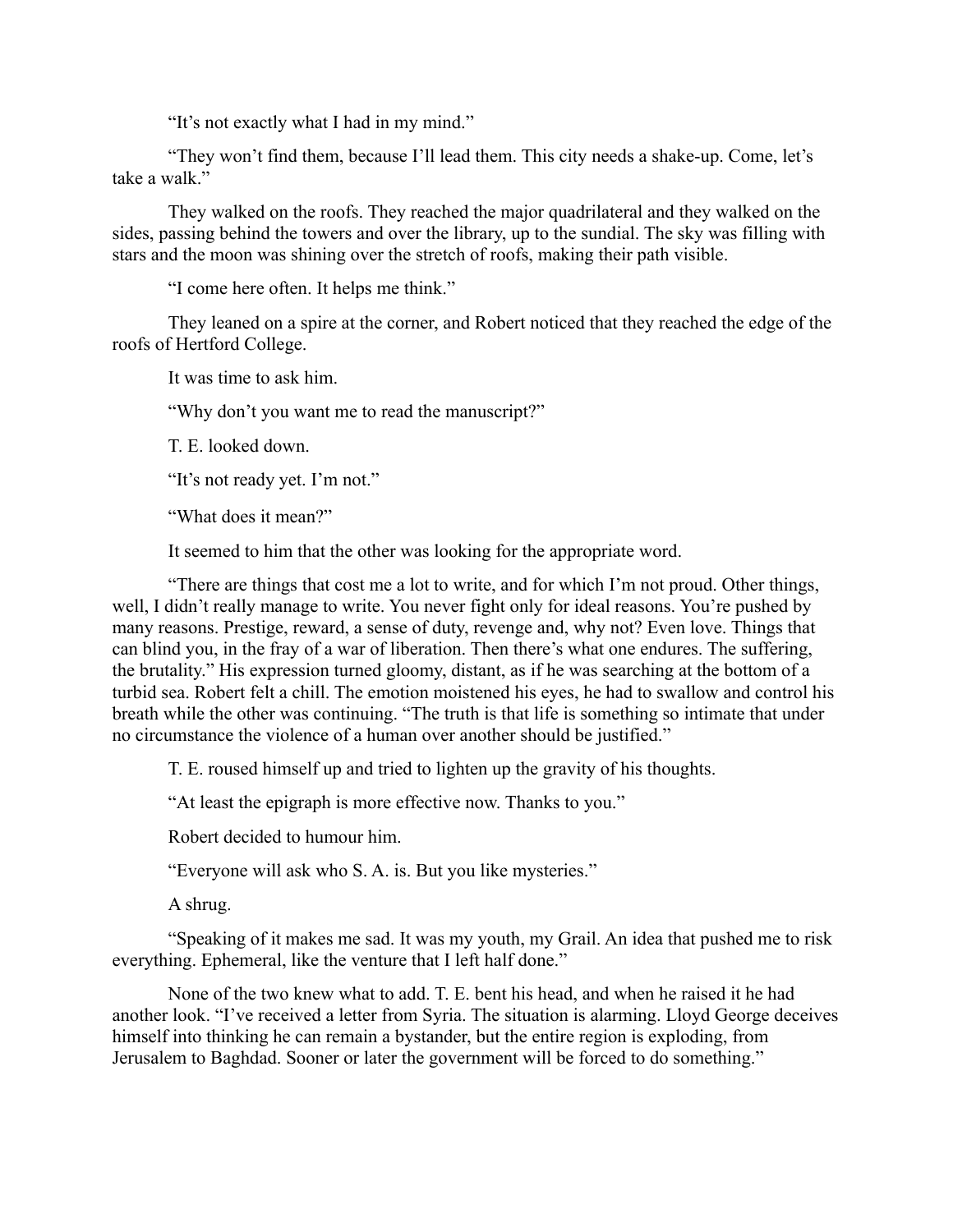"And you? What do you intend to do?"

He did not answer. He contented himself with looking at the stars, as if in a dream. For a while, they stayed silent. Then T. E. resumed talking, looking ahead.

"It was a clear night like this, the one before entering Damascus. The explosions were illuminating the sky beyond the hill, the air was shaking. The Turks and the Germans were exploding the powder kegs before retreating. A magnificent and terrible show. The prize was there, behind the last spurs of rocks, in the middle of the oasis that three million years ago welcomed the founders of the city. Our promise, the stake of the entire war." His fingers launched towards the darkness, towards the dark outline of the roofs of Oxford. "We just had to reach out and take it. And yet, I was wandering around the camp amidst those accents, Australian, English, Arab dialects, without knowing at which camp fire to sit. I should've known, instead I wasn't ready to lose the goal. The political reasons were vanishing and personal motives, my deep sentiments, were buried in the desert. That night I realised my task was done and that I would leave as soon as possible, not to return at all."

Robert finished listening and waited for the words to sink in.

"It means that you won't help them?" he asked.

T. E. moved away from the edge and remained standing near him.

"It's not about helping the Arabs, Robert, but Britain. Before it's too late."

They came down to the lodgings in silence, where a solitary candle was burning. T. E. suggested to him to stay and sleep and Robert accepted willingly.

T. E. said that he was not used to sleeping on the bed and offered it to Robert, while he lay down on one of the carpets. Robert preferred to adapt to the local custom and stretched near him. They put out the candle and stayed like that, side by side, without wishing or needing to talk. Through the window glass the moonlight was hitting the wardrobe's ajar door. The last thing that Robert saw before closing his eyes was a white strip of a mantle that was sticking out through the crack.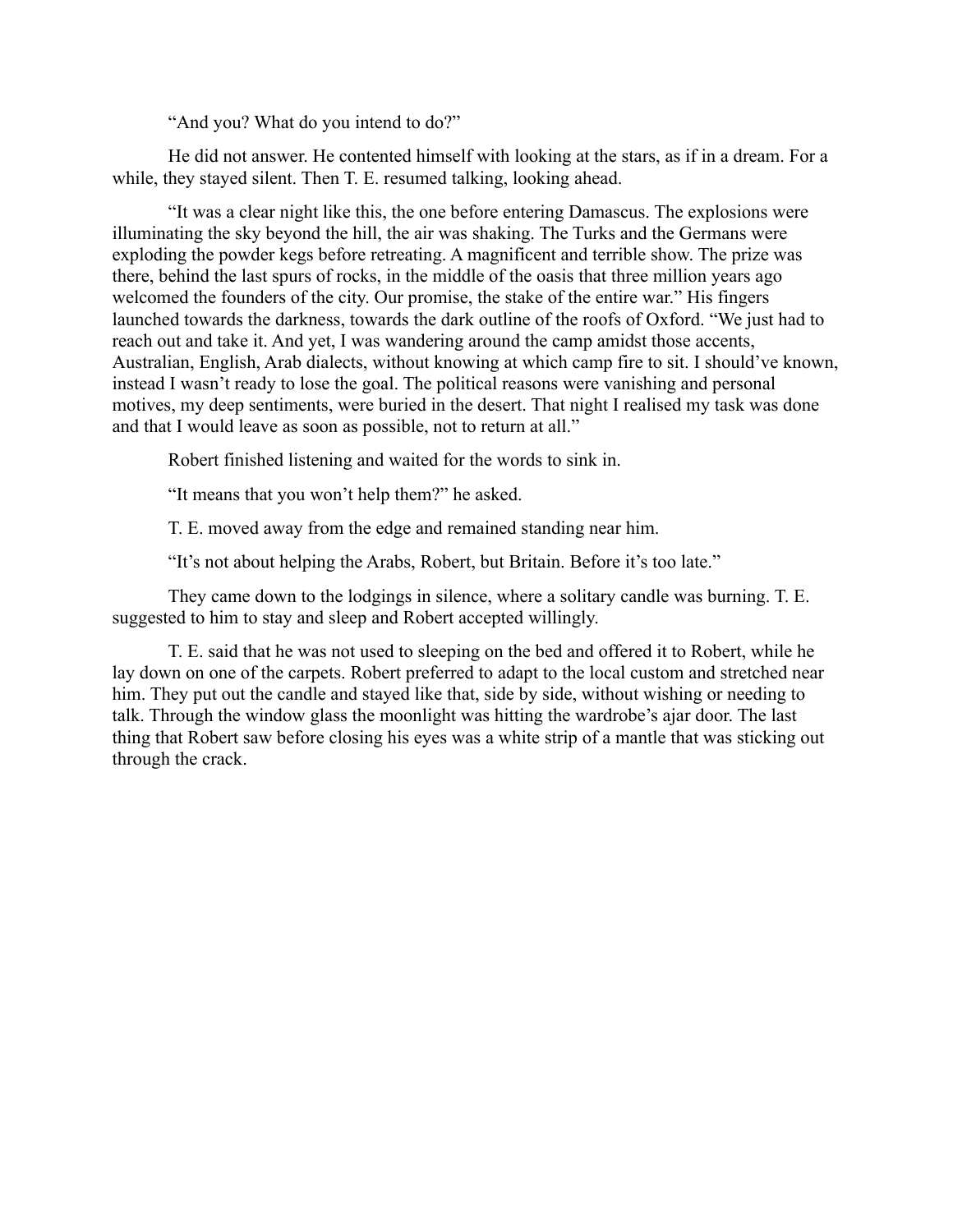*Lord Dynamite Damascus, October 1918*

In the midst of the convoy of trucks, the Rolls Royce advances slowly. The driver curses, while trying to elude the potholes. He apologizes to the two passengers, who, however, are not paying attention, intent on observing the people assembled to watch them pass. Someone applauds, but most are quiet—a long line of faces, dark and anonymous.

General Allenby searches for signs of the explosions, but except for the awful street pavements, the city appears intact, even lethargic.

At his side, Colonel Clayton flicks off the dust on his sleeve and moustaches.

"It looks like we can't complain. The Germans were merciful to Damascus."

Allenby clicks his tongue.

"I wasn't worried by them. Or the Turks. But put together the exuberance of the Australians and the litigiousness of the Arabs and you have an explosive mixture."

"General Chauvel has full control of his cavalry. As for the Arabs . . . we are in the hands of Lawrence."

Allenby answers with a mumble.

"That man doesn't cease to amaze me. I wasn't expecting him to obey orders to stop, but how he managed to arrive here before anybody remains a mystery. What do you think?"

"I have no idea, sir. To be honest, I also don't know anything about how those Bedouins managed to annihilate the IV Army Corp of Jemal. Yet they did it. And with a certain ferocity, apparently."

"As long as His Majesty's soldiers do not commit certain cruelties, I sleep soundly."

"This is the advantage of having native allies," Clayton concludes.

The Rolls Royce stops in front of an elegant building. On its facade is splashed Victoria Hotel.

Clayton indulges in a little smile.

"I bet he did not choose it at random."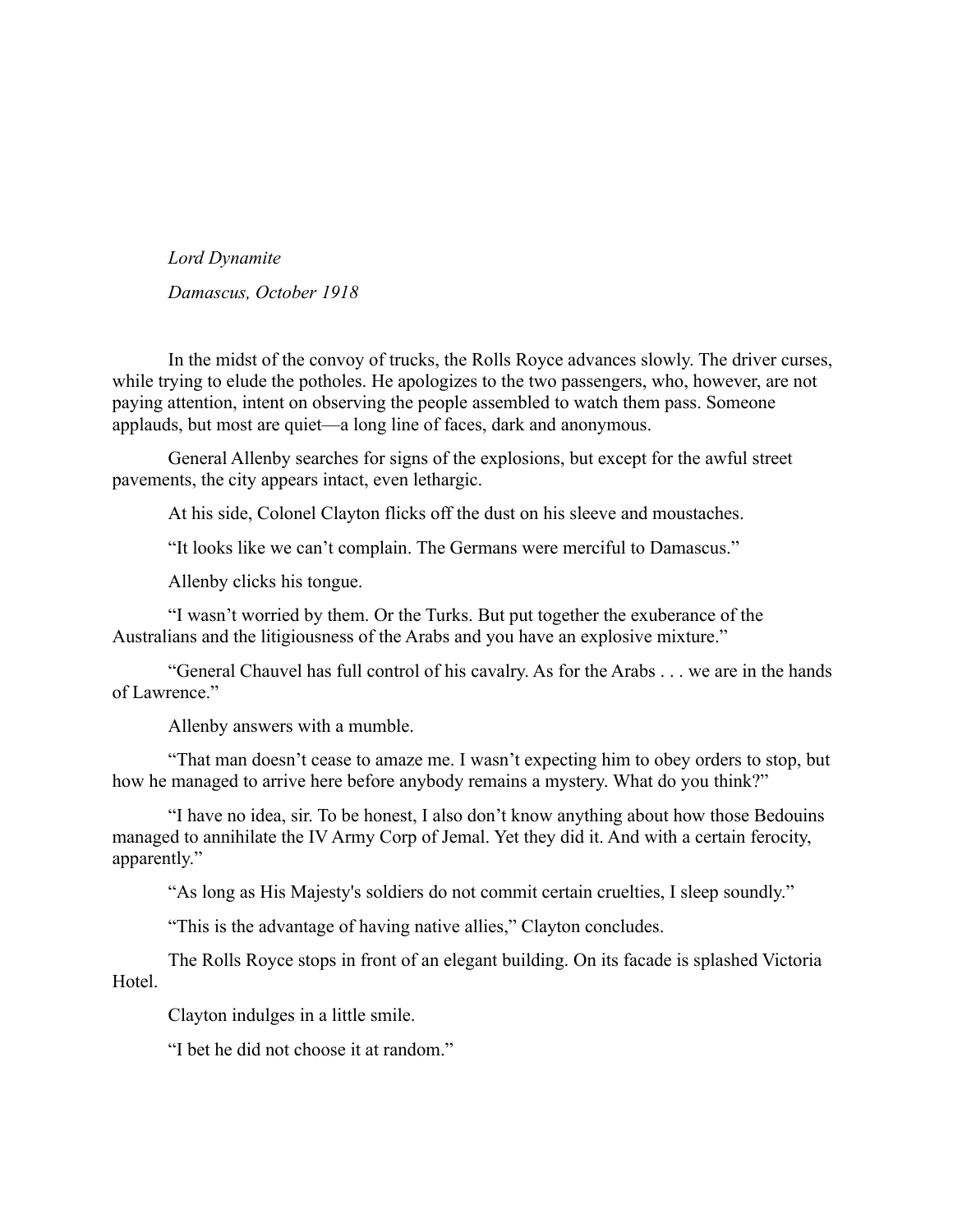"Yes." Allenby opens the door and while stepping down points to the top of the roof, where an Arab flag hangs. "And that one too."

Clayton's smile vanishes.

They reach the entrance quickly, forcing the escort to run after them up the stairs. On the threshold await them the greetings of the guards and that of an elderly officer, clothed in the uniform of the Australian Cavalry.

Both respond with a quick gesture.

"General Chauvel, it is a pleasure to meet you."

"Welcome, sirs. This way please."

The Australian makes his way through the hall crowded with soldiers at attention and leads them into what must be the dining room of the hotel. The tables are pushed against the wall, with the exception of those at the centre, over which a map of Damascus is spread. The light from the steamed-up windows that are covered with heavy curtains is not enough to brighten the room.

Chauvel apologizes.

"Unfortunately, the electric power is still intermittent. Lawrence is trying to solve the problem. The last three days were rather eventful."

Allenby is already looking at the map.

"I have to admit that your message alarmed me. I expected to find a civil war in full progress."

"In fact, we had to thwart a surprise attack by a pair of Arab lords, self-proclaimed governors. Fortunately, they did not draw many followers in the city. For some unknown reasons, Lawrence didn't want to shoot them."

Allenby raises an eyebrow.

"Lawrence? Is he the one who is in command here?"

Chauvel nods.

"As proxy of Prince Feisal. Given the circumstances and not having received provisions, I let him do it."

Clayton does not suppress a dejected sigh, while Allenby walks round the table in big steps.

"Proceed."

"The Arabs set up a kind of State Council, presided over by Major Lawrence."

Allenby and Clayton exchange explicit glances.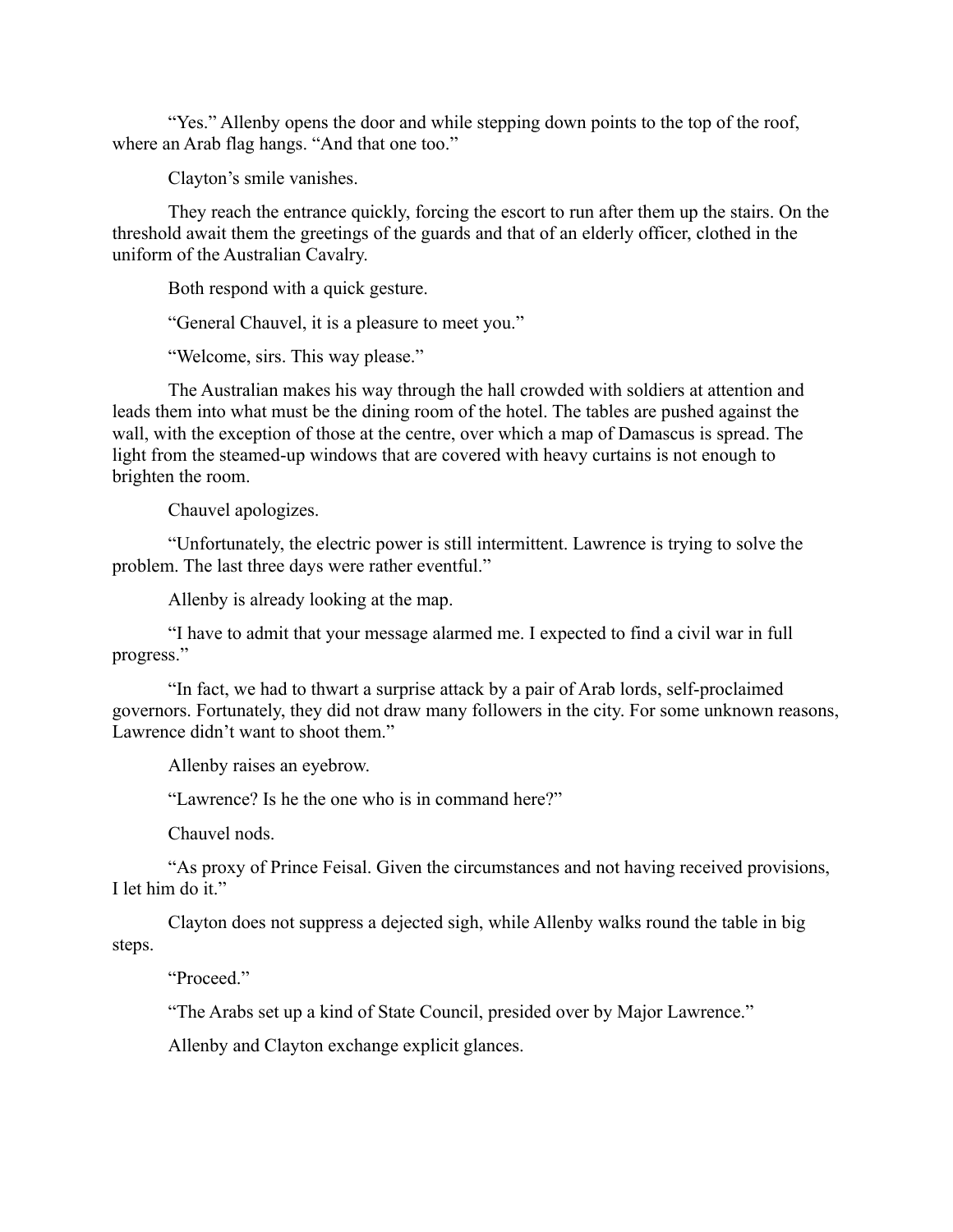"The Council elected a military governor, a certain Ali Riza Rikabi," Chauvel continues. "So far they have dealt with the immediate emergencies, but the principal problem is the provisions. I take this opportunity to point out that I have four thousand horses to feed."

After a few moments of silence, Allenby's face relaxes, and he leans over the edge of the table.

"Very well." The remark stuns the other two. "Very well," he repeats. "At any rate we're here now. The Navy will download these supplies in Beirut the moment the city is evacuated."

Chauvel coughs softly.

"The news is a few hours old, General. An Arab flag hangs over Beirut," pointing to the ceiling, "the same one that we have on the roof."

Allenby stares at him in amazement, as he processes the information. At last, he shrugs.

"Less work for us." He leans towards Clayton. "You believed in the Revolt from the beginning. It just seems that your children have grown up."

At that moment the room is flooded with light as the day. The officers stand up, their eyes on the *fin-de-siècle* chandelier that up to that moment they had not noticed.

"*Fiat Lux*."

They recognize the voice and the man in the doorway, his hand still on the switch.

"Ah, here's our god on earth," comments Allenby.

Lawrence joins them at the centre of the room. No greeting, the Arab garments and the worn-out headdress, his scruffy countenance is that of one who stands up only by will.

"Heavens, how long have you been awake?"

"More or less since we entered the city."

Clayton offers him a chair, but he refuses.

"Welcome, sirs. Damascus greets you."

"Can you give me a detailed report?" asks Allenby.

Lawrence moves his hand over his eyes, to draw away the veil of tiredness that hovers over him.

"Certainly. We set up a public security service and requisitioned everything that could serve the purpose. The telegraphic connection with Jerusalem functions again. The streets and the aqueducts have been cleaned up. We've begun food rationing, but the Turks left nothing. The engineers have just managed to restore the railway line, so far the supplies had arrived on camel backs from nearby villages. We're burying cadavers in common graves, to prevent an epidemic, but I have a hospital full of wounded and dying Turks. We're short of everything: We need supplies, medicine, medical personnel. . ."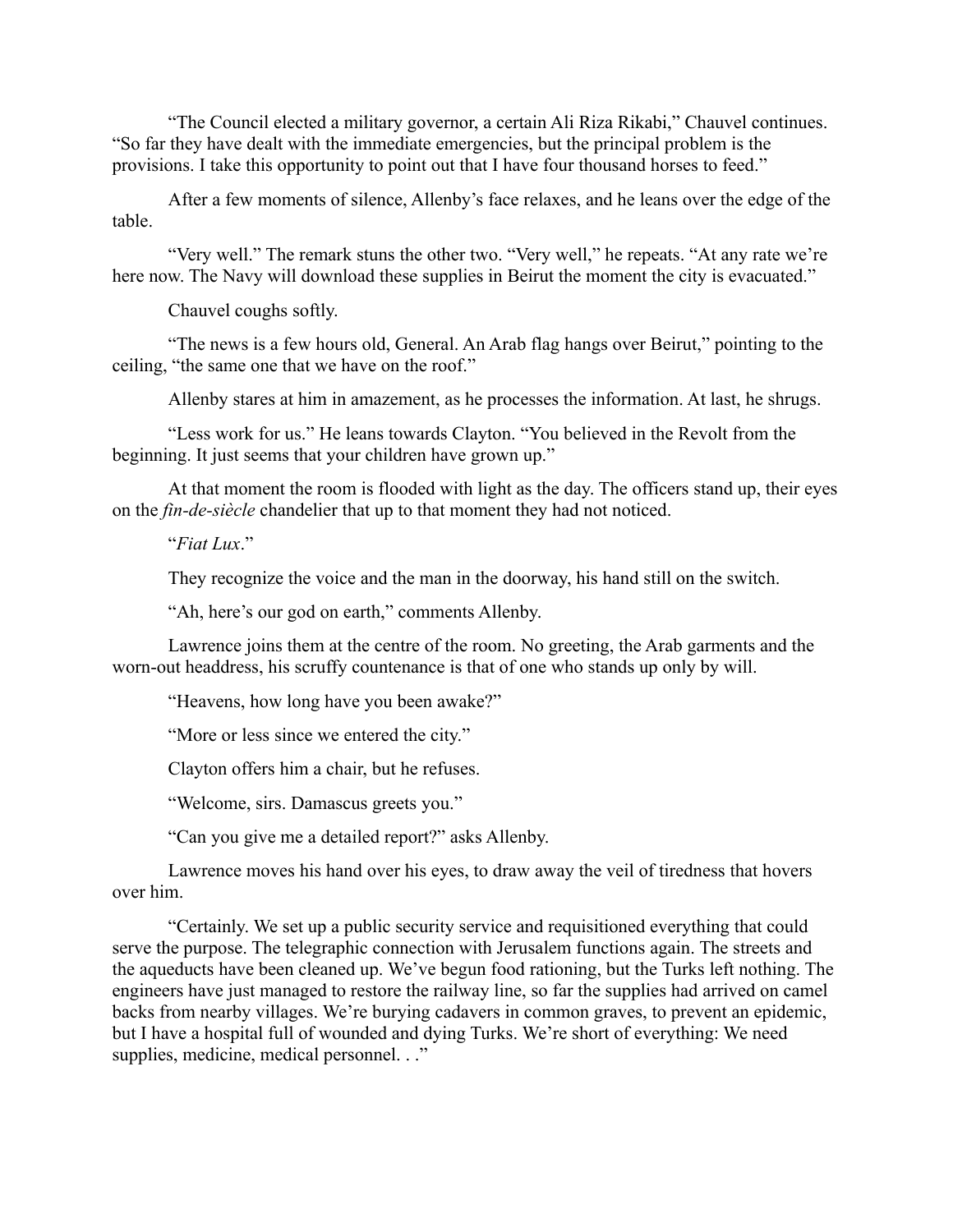"Don't forget the food for my horses," Chauvel intervenes.

Lawrence nods nervously.

"I know it, General. I'll do what's possible, if you promise to restrain your soldiers who have hoarded Turkish money and are squandering it around the city." He turns to the other two. "In the last forty-eight hours the dinar was devaluated 300 percent. We are trying to secure an exchange with the commandeered gold of Akaba, but there's no working mint."

"All right, all right," interrupts Allenby. "We'll fix everything."

Clayton draws their attention to a grim-looking Bedouin, standing on the threshold of the hall, between two soldiers. Lawrence hurries to join him. They exchange a few words in Arabic. When he returns, he is half smiling.

"I think you have to follow me, gentlemen."

"Where?"

"To the station. Feisal is arriving."

The news runs through the streets along with the convertible Rolls Royce. The passersby stop to look at the unusual passengers: an Arab seated among three British officers. The shouting becomes louder, the melodic conversation of Syrians fills the alleys, the coffee houses draw up their rolling shutters. Lawrence notices Allenby's curious look.

"Damascus awakens from a four-century sleep."

"My congratulations, Lawrence. So far you've done an excellent job."

"Thanks. But there's still much to do, and, frankly, I think my time here is up."

"All you need is a good night's sleep," Allenby cut him short.

At the station the khaki uniforms make a cordon to keep away the jubilant crowd. The Rolls Royce stops to let the officers off, as Feisal appears on the footboard of the train, greeted with a roar of enthusiasm.

He comes down with light steps and advances towards Allenby, slim and elegant compared to the massive shape of the Englishman. The two men meet in the middle of the street and shake hands in the deafening uproar. Lawrence translates the words of welcome.

Allenby invites the Prince to climb up into the automobile and they leave through the celebrations in the streets. What greets them is a forest of headdresses and hats thrown up in the air, together with the joyous trills of women who remove their veils and shout their names in a chorus.

*Feisal! Feisal! Urens! Urens!*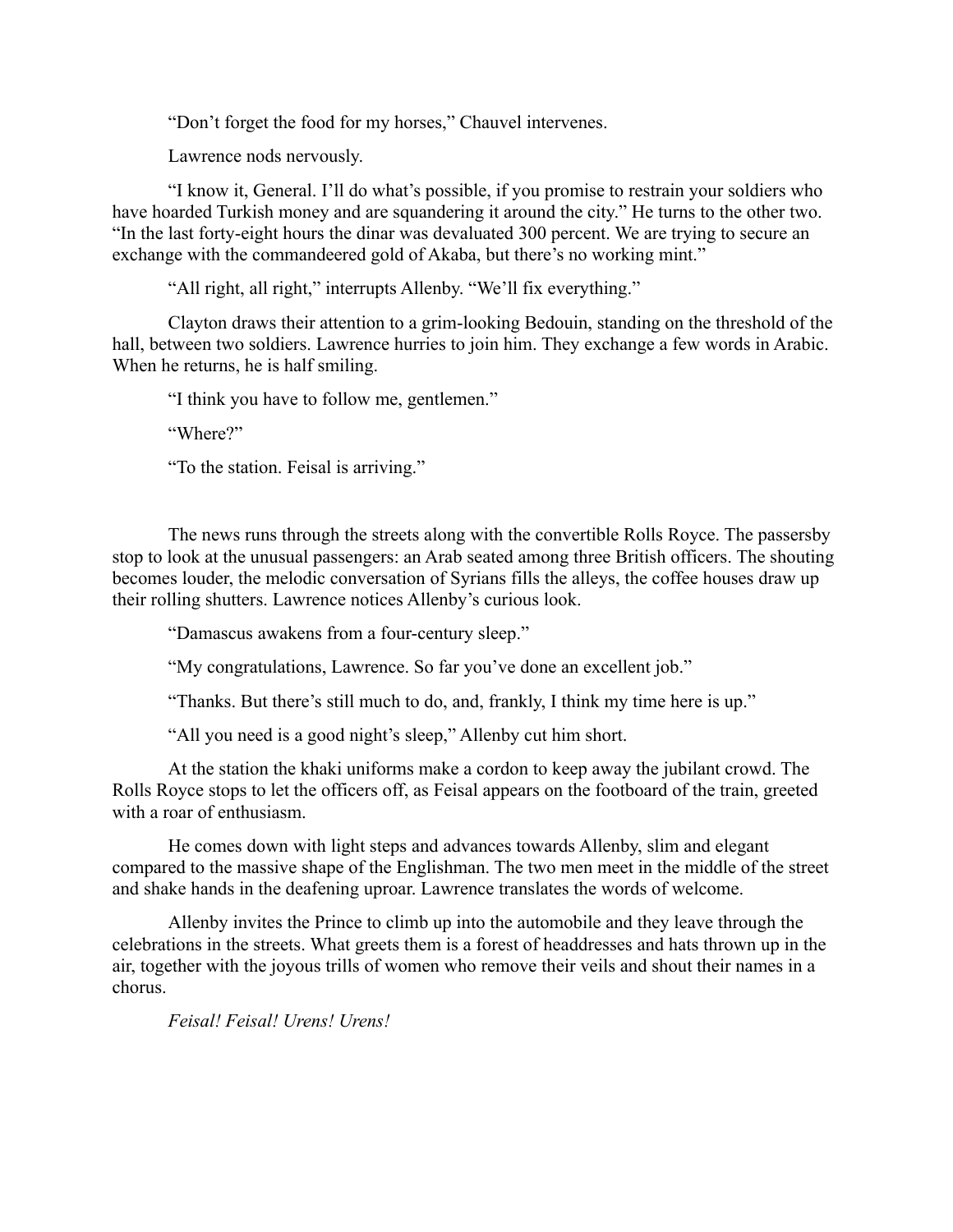The Prince's eyes betray his emotions and tears stream down his face. He almost cannot read the letter Allenby gives him, in which the Foreign Office identifies the Arabs as a belligerent force.

When they arrive at the hotel, the honour guard deployed by Allenby presents arms and raises the banners.

Next to the Arab flag flutters the Union Jack.

They sit around tables pushed together at the centre of the dining hall, where the map of Damascus has been replaced by a map of the Middle East. The Englishmen on one side, Feisal and his councilors on the other, Lawrence all by himself. He stands with his hands on his lap and his shoulders stiff.

Allenby clears his voice and turns to him.

"Very well. First of all, explain to the Prince that it's necessary that he send precise orders to his partisans in Beirut. The Anglo-French Navy needs to unload food and materials and take charge of the local administration."

Lawrence translates in a toneless voice. He waits for Feisal's short reply and changes it into his native language.

"He says that he doesn't see why they would do so, since it is an Arab city and the British are his allies."

Allenby speaks, turning to the Prince now.

"The British and the Arabs are not the only architects of this victory. Britain is an ally of France and, based upon previous treaties, Lebanon and Syria are destined to become French protectorates. Palestine will be placed under a shared administration, for the time being ruled by us."

When Lawrence finishes the translation, Feisal stares at him for a long time, as if waiting for him to correct an error. But little by little he seems convinced of what he has just heard. He turns toward Allenby, his face a sheet of ice, his voice a barrage of rocks.

The General hears Lawrence's translation.

"He says this is unacceptable. No one has ever told him about France's involvement. To deprive the Arab nation of an outlet to the sea is tantamount to make it dependent on a new master. He is willing to accept the British protection, but not to shrink the borders in favour of a foreign state."

Allenby's reply is only for his subordinate.

"I don't understand. Haven't you told him that France would have the protectorate over Syria?"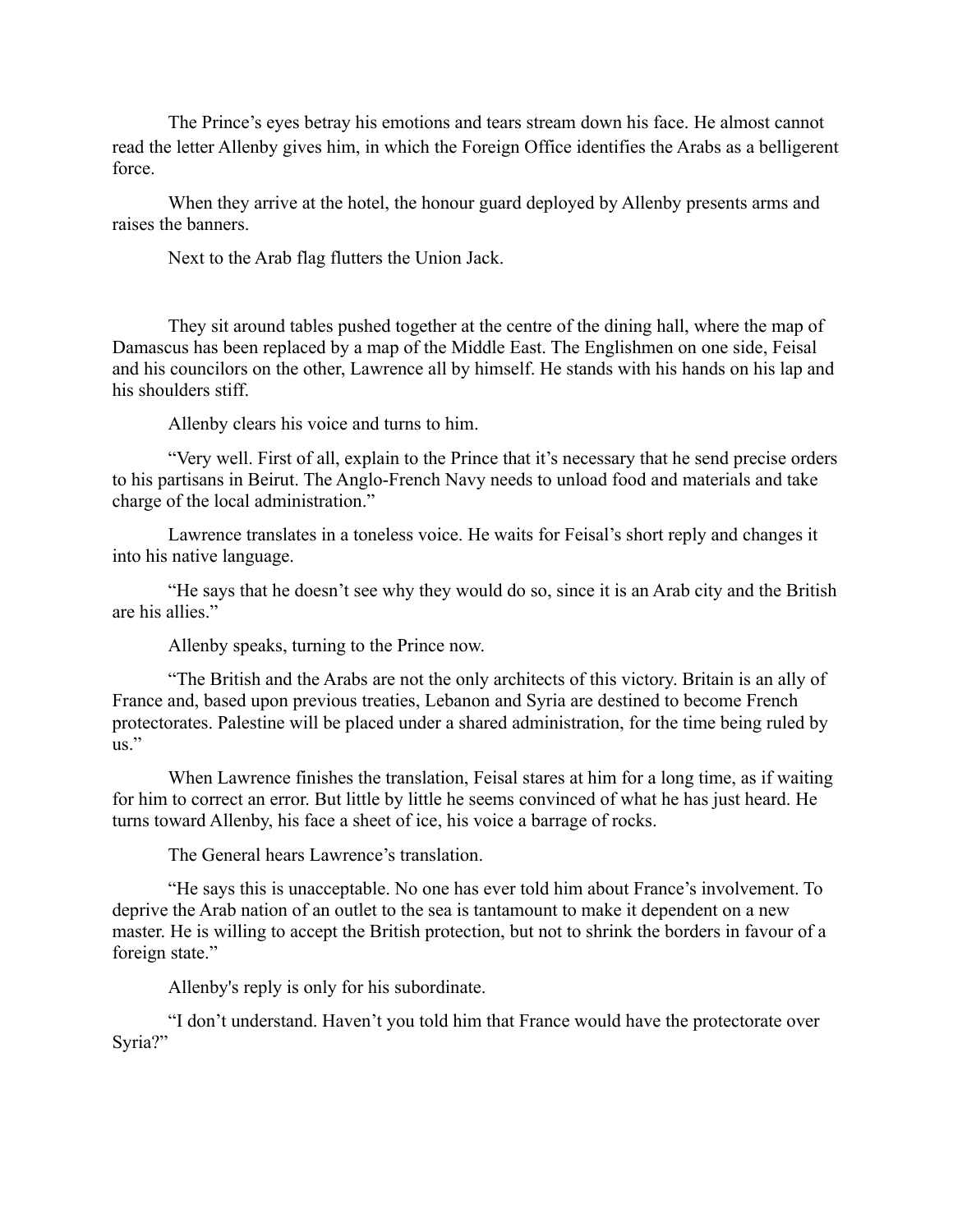"No, sir. I didn't know that at all."

The General crunches his jaw and attempts to look for Clayton's support, who, however, is looking down. He turns to Lawrence.

"But you had to know at least that Prince Feisal would not have a say in the matter of Lebanon."

"No, sir. I didn't know this."

Allenby stiffens, Lawrence's face is blank. It is as if you could see through him.

"Don't make me believe that you are ignorant of the Sykes-Picot Treaty!"

"No, sir. If you don't pretend to make me believe that the Arabs should have fought for something less than Damascus and an outlet to the sea."

Silence.

"Is this what you promised him?"

"Yes, sir."

Allenby does not lose his composure

"Then you'll have to explain to him that you didn't have the authority to do this."

Lawrence crunches his shoulders. He prepares to turn to Feisal, but the Prince stops him. He exchanges a few words with his councilors and is ready to speak again. Only this time he speaks in English, slowly, leaving everyone petrified.

"Damascus and Beirut were liberated by Arab divisions, General. Does Britain, which you represent here, want to ignore this fact?"

Everyone notices the glance exchanged between the General, Clayton, and Chauvel.

"Truthfully, Your Highness, the report of Brigadier General Chauvel states that the first Australian cavalrymen reached the Damascus perimeter at the dawn of October 1."

Lawrence's nails dig into the edge of the table.

"I myself sent a vanguard in the city the night before, to make contact with the resistance."

Allenby waits for Chauvel's comment, which is an impassive reply.

"Not as far as I know."

Lawrence stares at the Australian with disdain amidst a burst of indignant comments by the Arabs, immediately put to rest by a gesture of Feisal's hand. The prince hides his anger under the coat of silence, suggesting that Allenby must make a decision, from which he will draw the consequences.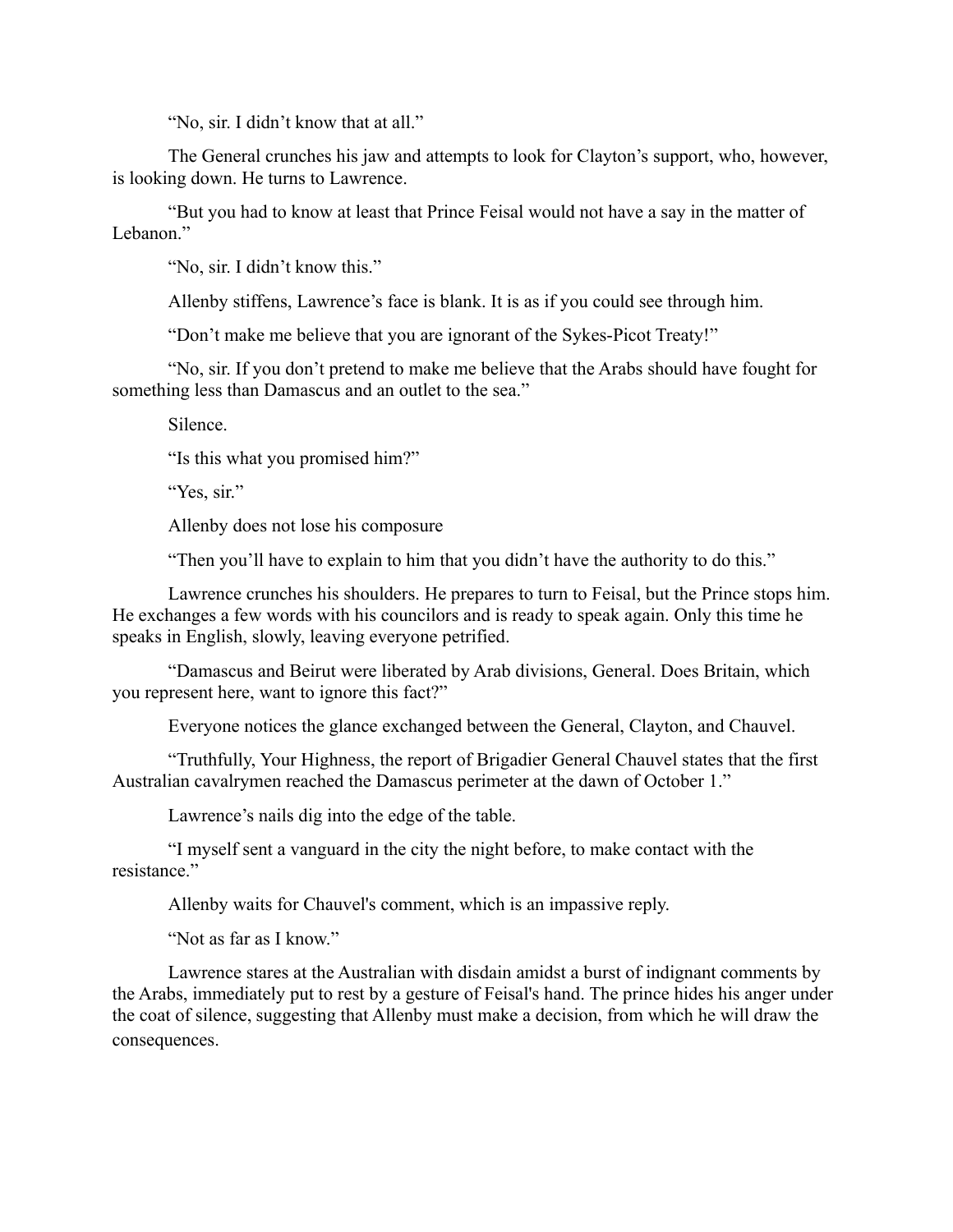The Bull allows himself only a few seconds for reflection.

"Your Highness, I'm not a politician, only a soldier, and I have the responsibility for the outcome of this campaign. You have the rank of general under my command and are required to follow the orders. You must act in concert with the French liaison officer. These are my provisions. The whole thing will be resolved when the war is over."

The tone does not admit any reply, nor in fact is there one. Feisal stands up, pale, and takes his leave without ceremony, followed by his own people.

Only when the noise of their steps completely dies down, does Allenby relax in the chair. No one feels the obligation to say anything. The rustling of Lawrence's garments as he stands up is an ominous and gloomy sound.

"Sir"

"Yes?"

"I have a request to make."

Allenby shows off the most indifferent air he is capable of.

"I'm listening."

"I ask permission to leave."

"A permission? Just now when there's much to do?"

"No, sir. I'd like to take my leave. I think it's better that I go away. I would like to return home, to England."

Allenby pretends not to notice Clayton's agitation by his side. He stares at Lawrence for a moment longer, before giving him the response that he expects.

"I think you're right."

The small one bows in an eastern gesture of respect and moves far away from them in silence.

"Lawrence?" Allenby calls him when he's already near the door.

He turns.

"I promote you to Lieutenant Colonel. Have a most pleasant journey home."

"Thank you," he answers with a faint voice, before leaving them.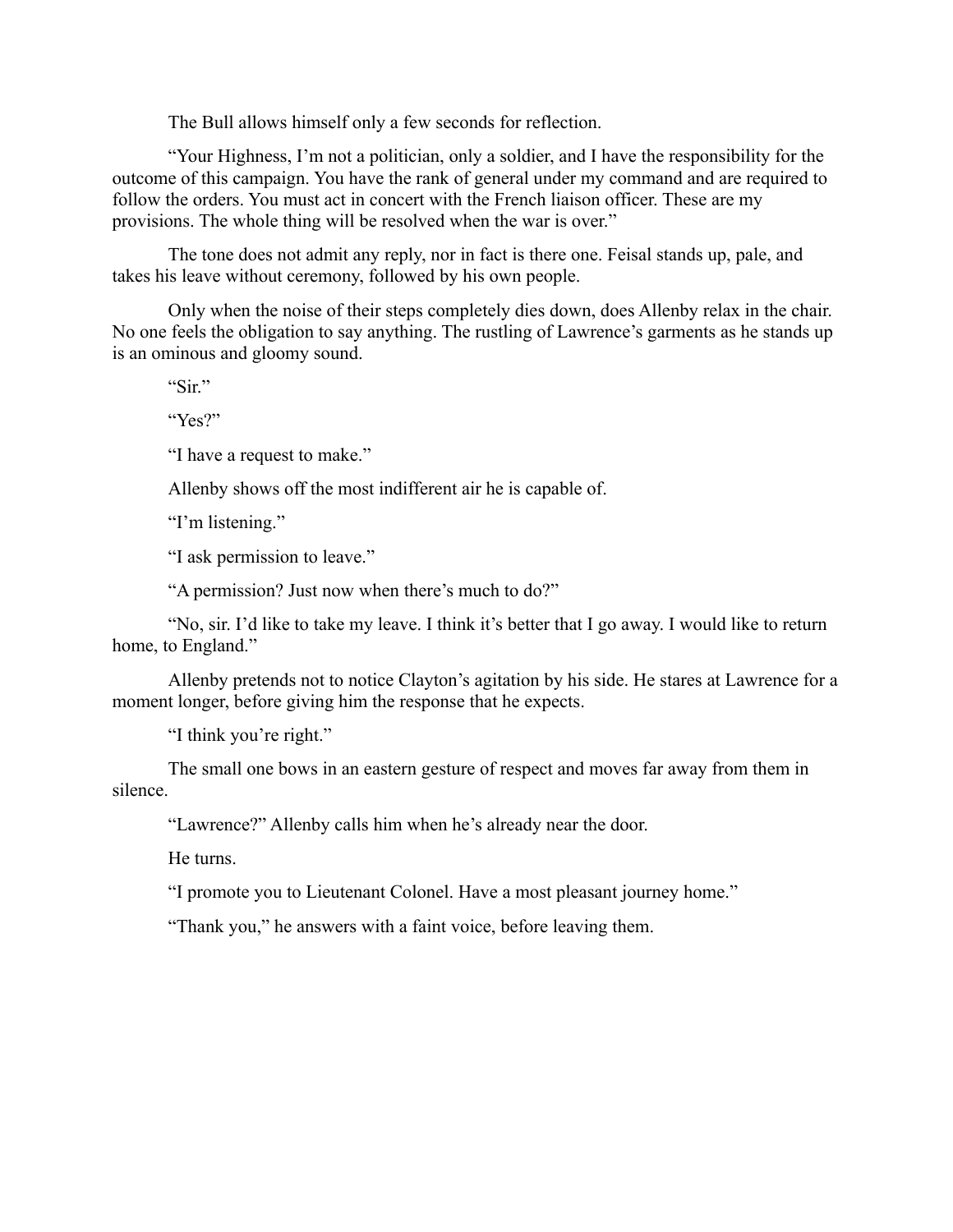30. Heading Home

What Jack had not told Mrs. Moore before leaving was that he would not go directly to Liverpool to embark. He had kissed Mrs. Moore and Maureen goodbye and dashed off to the station to take the first train to London.

The idea had been forming for days, little by little as he was reading the book recommended by Vaughan, *The Commonwealth of Nations.* He had borrowed it from the Bodleian, after having read back issues of *The Round Table*, Curtis's magazine. Without the exams to be prepared he had managed to read everything at ease, forcing himself not a little, given his natural disinterest in political issues. The good old logical method learnt at Kirkpatrick's school had done the rest.

The detour would take away a couple of days from the summer vacation, but nobody would notice, much less his father who was expecting him in Belfast. They were the last performances of Lowell Thomas's show before leaving on a world tour, in all English-speaking countries. He would buy a ticket just as he arrived in the city. Twenty-four hours later he would be on a train heading home.

A new excitement pushed him to review the notes enthusiastically, ignoring the other passengers and the landscape outside the window. He had filled a notebook with close notes, copying entire summaries, and painting a most interesting picture.

The Round Table was a strange intersection between a political circle and the chivalric order. It is difficult to understand how much its members believed in the Arthurian reminiscences, but one thing was certain: they had a strong and clear idea of the future.

In the pages of the magazine they dealt with various topics in international politics. For example, they put forth various historical reasons in favour of the rivalry between France and Great Britain, while supporting the natural affinity between the British and the Americans, sons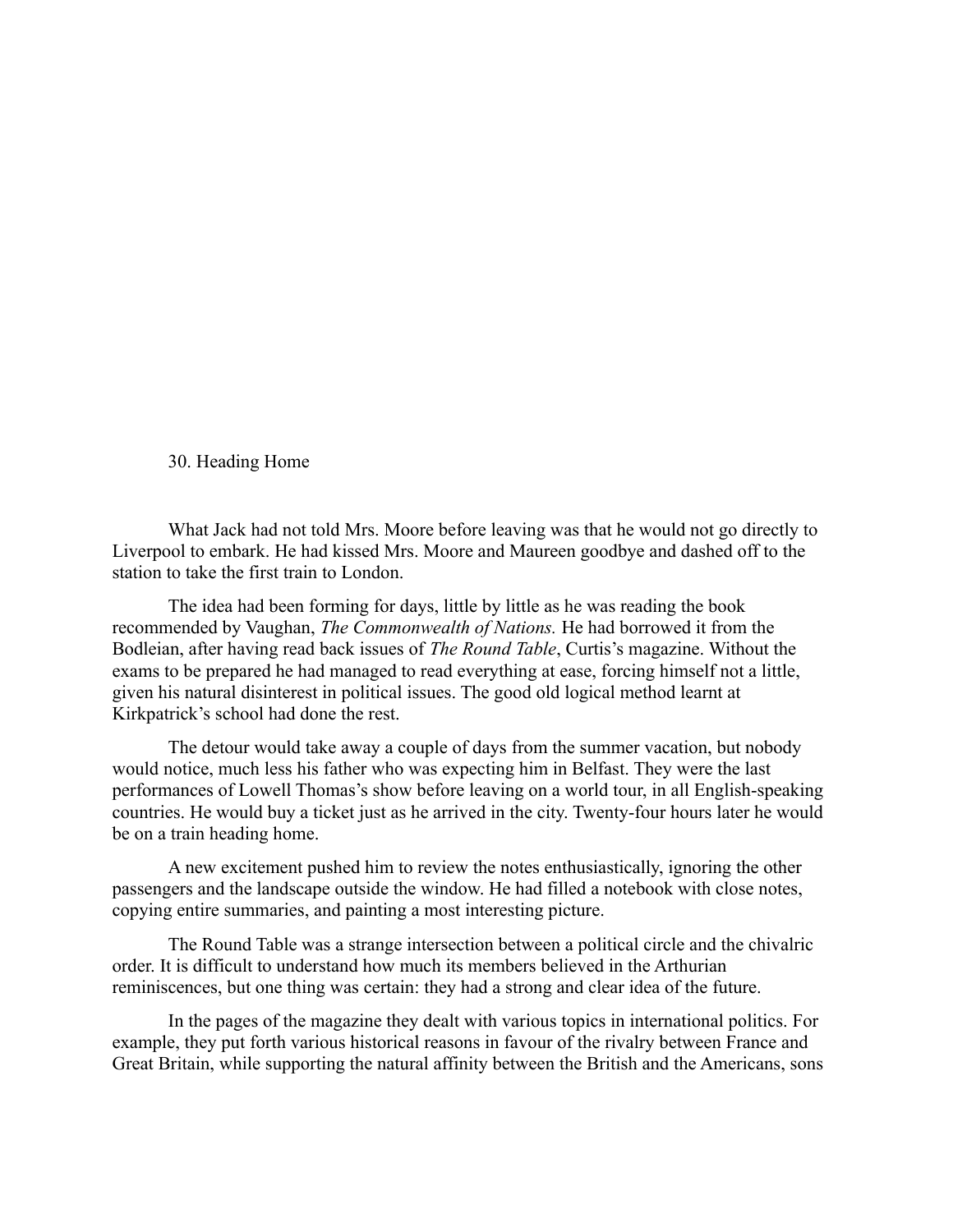of the same culture. According to the new knights, even the Germans were not considered natural enemies of England, since they belonged to the same stock. The severe conditions of peace imposed upon the old Prussian Empire were counterproductive, because they impeded the natural recovery of Germany beside the Anglo-Americans. In more than one article, they maintained that Germany could play a valuable role in curbing French revanchism and be a stalwart against the affirmation of the Bolsheviks in Russia.

Curtis and his associates believed firmly in the supremacy of the white, Anglo-Saxon elite over the postwar world, and it was clear that all these references to history were meant to resonate with the present time. The project, outlined by Curtis in his book, involved dragging the British Empire into the future, with necessary modernization. The imperial model had to be surpassed by a Community of Nations bonded by the British Crown in solid political, economic, and cultural ties. Great Britain and her satellite domains and the United States had to become the engines of the world in the decades to come. According to Curtis, this hegemony could be affirmed only in one way: abandoning the old colonialist canon and cultivating ruling classes no longer in the ranks of the Empire, but locally. The new imperial form would be founded on the alliances with indigenous leaders and on a relative autonomy from Great Britain, which in this manner could propose herself as a defender of liberty and people's welfare.

Jack was impressed. He could not have said whether those people were more or less reliable, but they certainly were looking ahead, using spectres, drawing up policies for governments and heads of state.

And Lawrence? What was his role in all this?

To understand this he had to read the press of the last weeks on the brawl that broke out about the Middle East affair. Another massive dose of political history, to cause indigestion. When in '17 the Bolsheviks had signed the unilateral peace, making Russia exit the war, they had also revealed a secret agreement between of the Allied Powers for partitioning the Middle East. According to newspaper reports, a few months before the explosion of the Arab Revolt, the English official Sykes and that Frenchman Picot had established their respective areas of influence and dominion. Only the Arab peninsula, that is the desert, would be turned over to the Arabs. No Mediterranean port, nor a city of any importance. The drunken words of Vaughan became clearer.

In the letters he had published in newspapers, Lawrence talked of the betrayal of the Arab allies, the giving in to the French blackmail, and he maintained that he also was deceived in his turn by his own government, which had pushed him to give his word to Feisal, and then renege on it. A victim among victims. While flipping through the dailies, Jack had a sarcastic grin on his face. The Uncrowned King of Arabia was a fraud. One could bet that the reason why nowadays he was inveighing against the cowardly acts of his leaders was that his work did not get him the desired results. It was enough to read between the lines: that continual exalting of the friendship with the Hashemite princes, singing the praises of the glorious Arab cause. For what purpose?

The answer was like the result of a mathematical equation, obtained by adding together all the factors, hundreds of read pages. A Great Arabia, extended from the Red Sea at the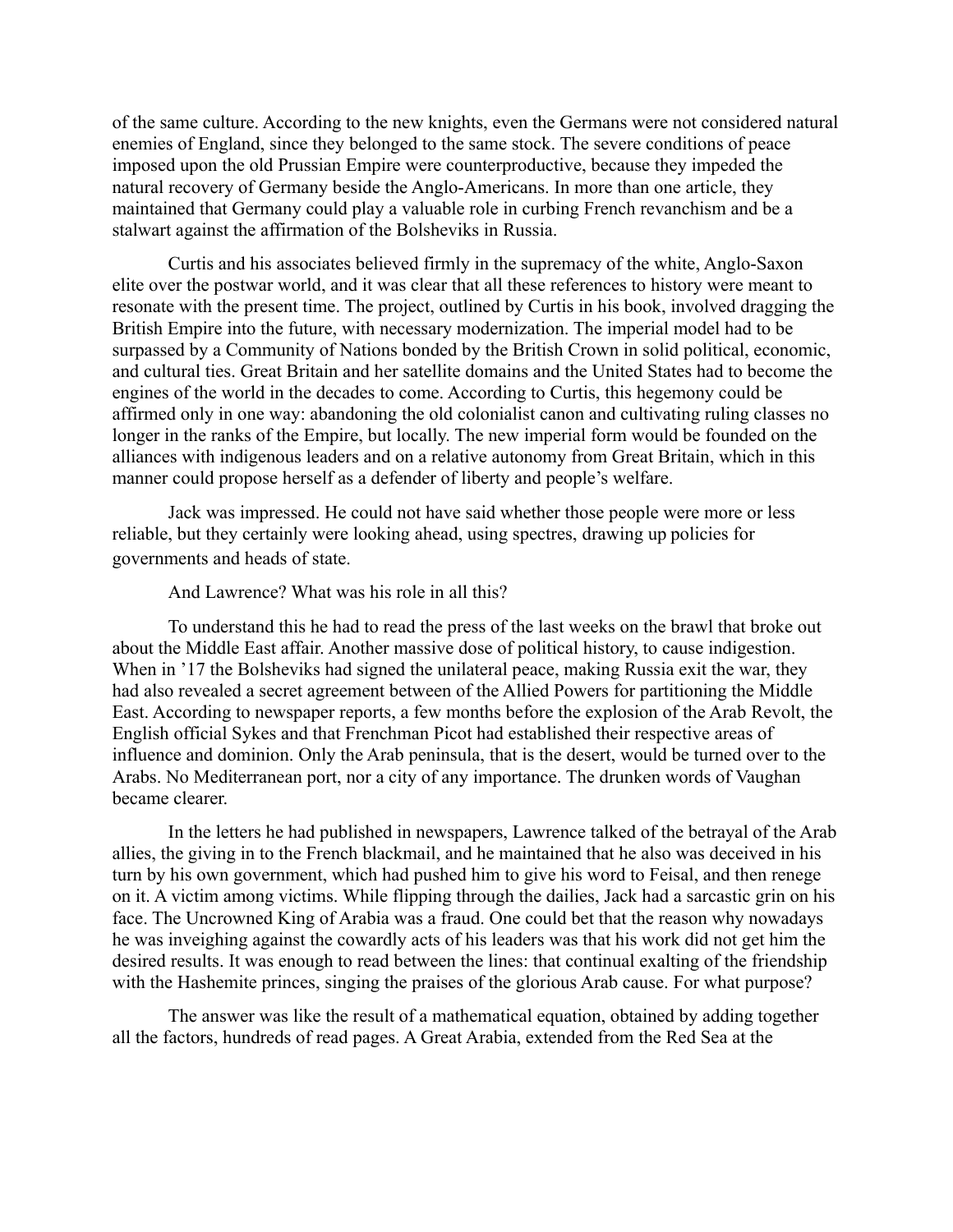Euphrates, under the protective wings of the British. An ally as much submissive as it is crucial in the postbellum game, for the joy of the acolytes of The Round Table.

The Arabs were nothing but pawns in the hands of the Westerners. If one had to guess, Lawrence was the actor of a double game from which he was hoping to emerge unscathed.

Jack realised one thing: That man was his nemesis.

The decision was born some evenings before, while returning to college. Under a lamplight he had seen those two fellows passing side by side. He had quickly recognized Robert Graves and only later, when he had walked farther, Lawrence. In a few moments the features of his face were superimposed on the only photograph he had seen in the newspaper, in the pose of a Musulman prince. Those two seemed great friends. What had Darsey said? *They welcomed him in Parnassus.* Lawrence managed to deceive them, the poets who were singing the inhumanity of the war.

It was at that moment that he had decided. Perhaps he was looking for a justification, something to defend his choices with the aegis of an overwhelming and irreparable consistency. Lawrence had betrayed everybody and yet he was carried in triumph in the streets.

He got off the train and let himself be swallowed into the chaos of London. He bought the ticket for Albert Hall from a little kiosk in Charing Cross Road, and at nine o'clock sharp he was seated in the audience waiting for Mr. Thomas to start the exhibition.

 He listened to the story with extreme interest, and as that melodic voice was leading him to the discovery of the Land of the Orient, he slowly realised that his anger would not pollute his will anymore. He engraved the most interesting sentences in his mind, and when he was back on the street he hurried to write them down in his notebook, while the inspired voice of the ham actor repeated the salient news in his ear.

*The county of Galway, in the western part of the island of Ireland, is the place of origin of the ancient family of Lawrence. Among their more famous ancestors is Sir Robert Lawrence, who accompanied Richard the Lionheart to the Holy Land, and who distinguished himself in the siege of Acre. Just as the young Lawrence seven-hundred years later would stand by the side of Allenby, to liberate the same place. His father, Thomas Lawrence, was a landowner who, having lost many of his possessions due to the devaluation during the Gladstone times, moved with his family to the other side of the Irish channel. And here, in the village of Tremadoc, in North Wales, not far from the birth place of Mr. Lloyd George, the prime minister, on August 16, 1888 Thomas Edward Lawrence was born.*

Jack walked back to the small guest-house where he would spend the night, a crumbling hovel that housed too many six-legged beings. But that did not bother him, a few hours of sleep and he would be on his way again to the station. Now he had an intermediate destination, a small Welsh village from which he would start his research that would take him home. His father was expecting him in three days.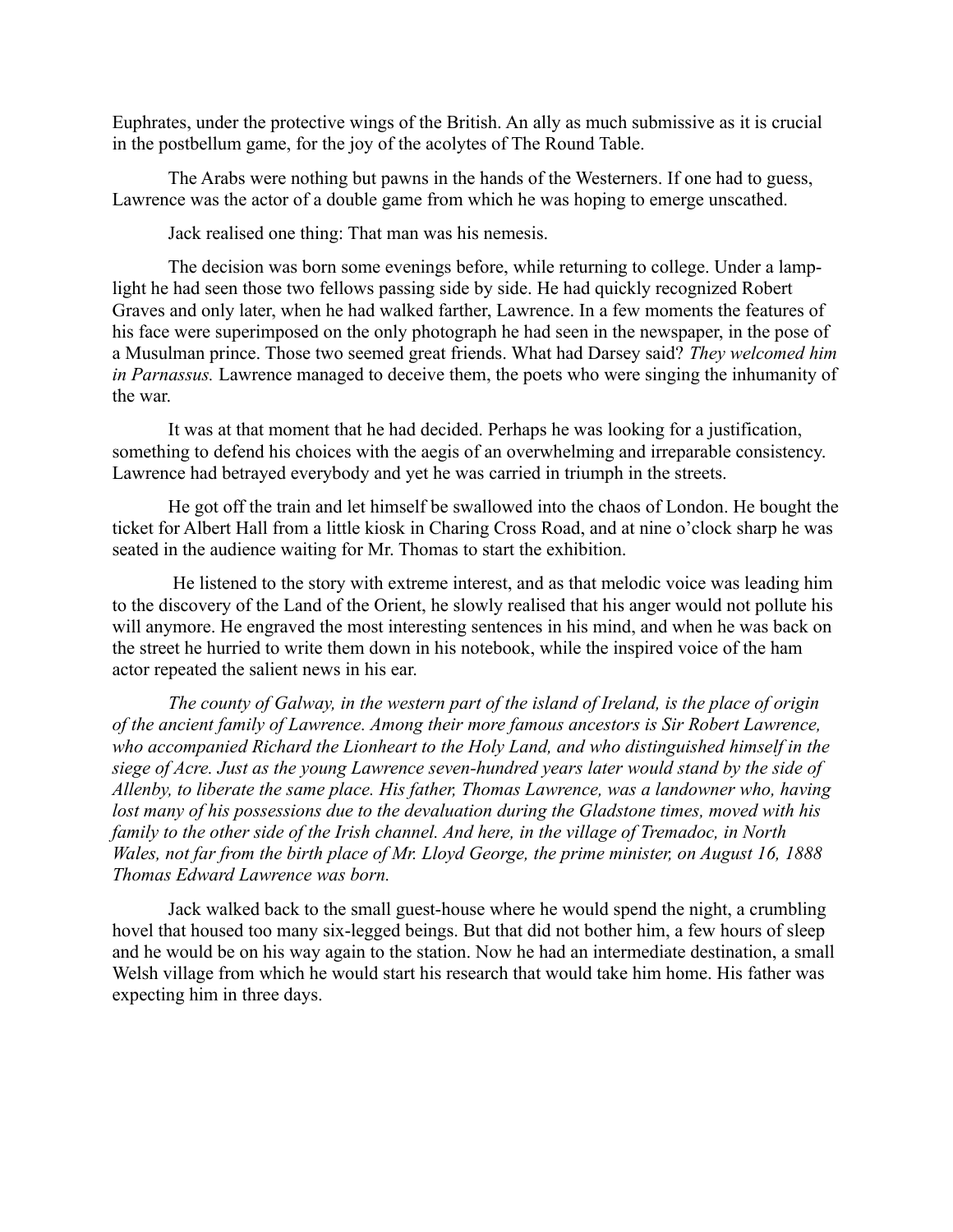Before falling asleep, he thought of the old and battered Ireland. He wondered how he would find it. In March the government had sent counterinsurgency units and the IRA response was quick. The conflict was degenerating, no day would pass without a bloodshed.

It was useless to deny that by now he was feeling estranged from the destiny of the island, yet everything had begun over there, and not just for him, it seemed.

He left in quest of the knights of the crusades and old colonialists, ready to climb the genealogical trees to find answers to a very simple question.

Who was Lawrence of Arabia?

# 31. Bouzincourt

The humid smell of the straw mattresses came out again intact from a corner of his brain, together with the sensation of an itch, caused by lice. The rumble of cannons in the distance. The grief over the wounded transported in the rear of the front; no rest for the senses. The glance that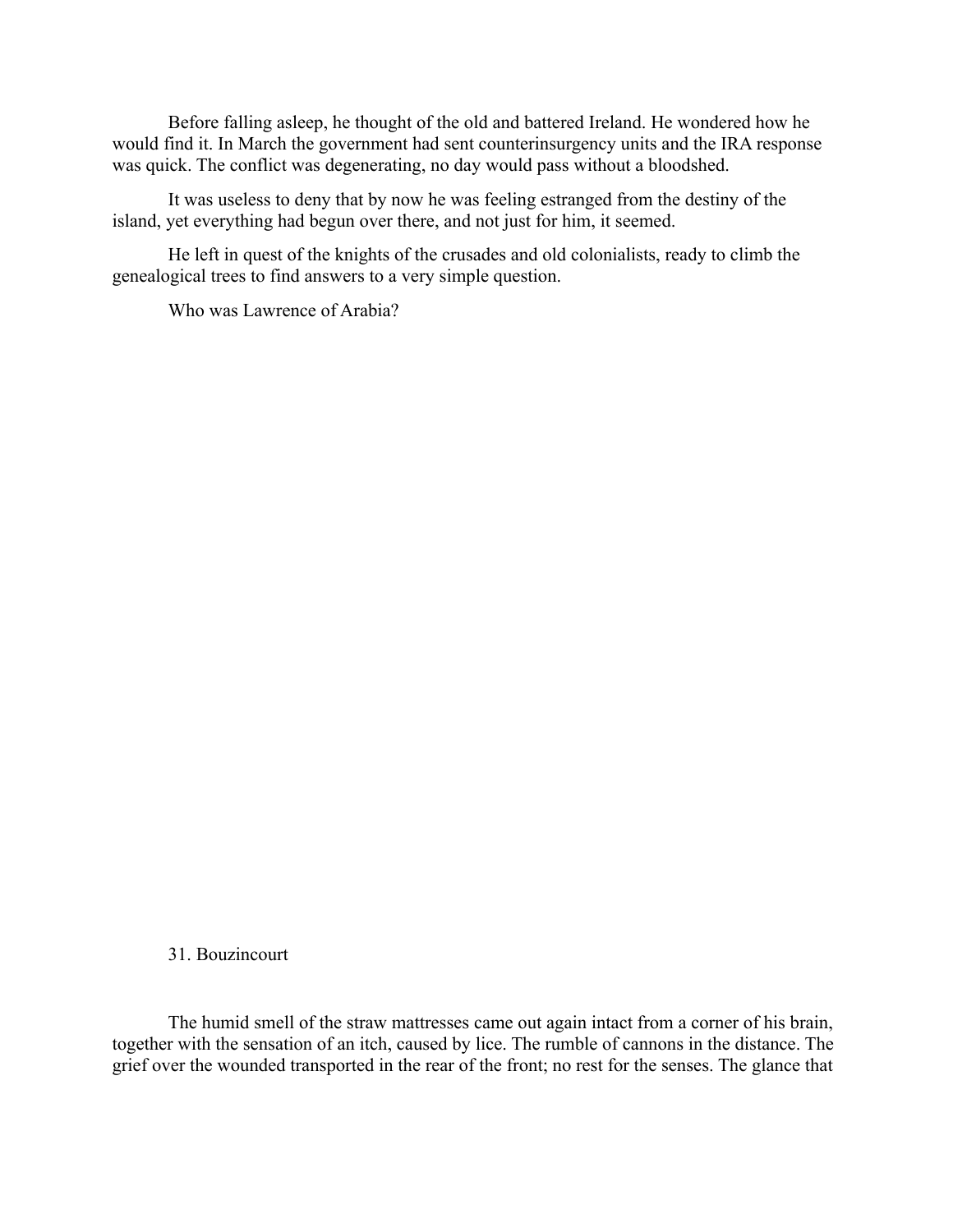finds escape only on high, in the starry sky, where questions clash together, the same questions for everyone, the same letter, left in custody to whoever will be able to deliver it.

*Dearest Edith* . . .

The envelopes are closed. Along with the chow, a cup of rum that will not make him sleep. The tinkling of tablespoons against the mess tins betrays the shared anguish.

Geoffrey stops eating and stretches on the stinking mattress. The light from the lantern shows every crease in his face, making it look yellow and decrepit.

"Do you think Rob was afraid? That he realised it?"

Ronald also puts down the mess tin. A sigh as he rotates his wedding ring on his finger.

"They have told me that at La Boiselle it was terrible. He was with the first wave . . ."

"My God," the voice of Geoffrey is a low murmur. "If it must happen to me, I hope it would be quick."

"Chris wrote to me. He got the news. I told him that for me the TCBS is over."

Geoffrey sits down.

"Never say it! As long as one of us lives, the society lives."

Ronald avoids looking at his face. There is no provocation to pick up. They are only sad and afraid, like anyone down here.

"Not for me, Geoffrey. I'm sorry, but I cannot do it."

"What does it mean?"

Geoffrey's black eyes are wells of anger, but it is not the time to lie, to carry this burden.

"I don't feel any more part of a complete body. Something is broken. The truth is that we won't be able to be what we had imagined. Not all together, at least. We are individuals now, hurled here in this place, and come what may, our destiny concerns every one of us."

Geoffrey does not hide his dismay, noticing it tighten Ronald's soul and stomach.

"You really think so?" he comes nearer. "In this way you make Rob's life meaningless, what he believed, what we all believed. We've always said that our destiny was to light a new light, or rather, to re-ignite the ancient light in the world, remember? All that we dreamed, that we had in mind, poetry, truth, loyalty. Doesn't it mean anything to you anymore?"

"I haven't said this. But you can't pretend that it's like it was before."

Geoffrey shakes his head.

"It's not like before, Rob is dead. But this way you betray him. You're letting the war defeat us, John Ronald. You're withdrawing and I can't accept this from you."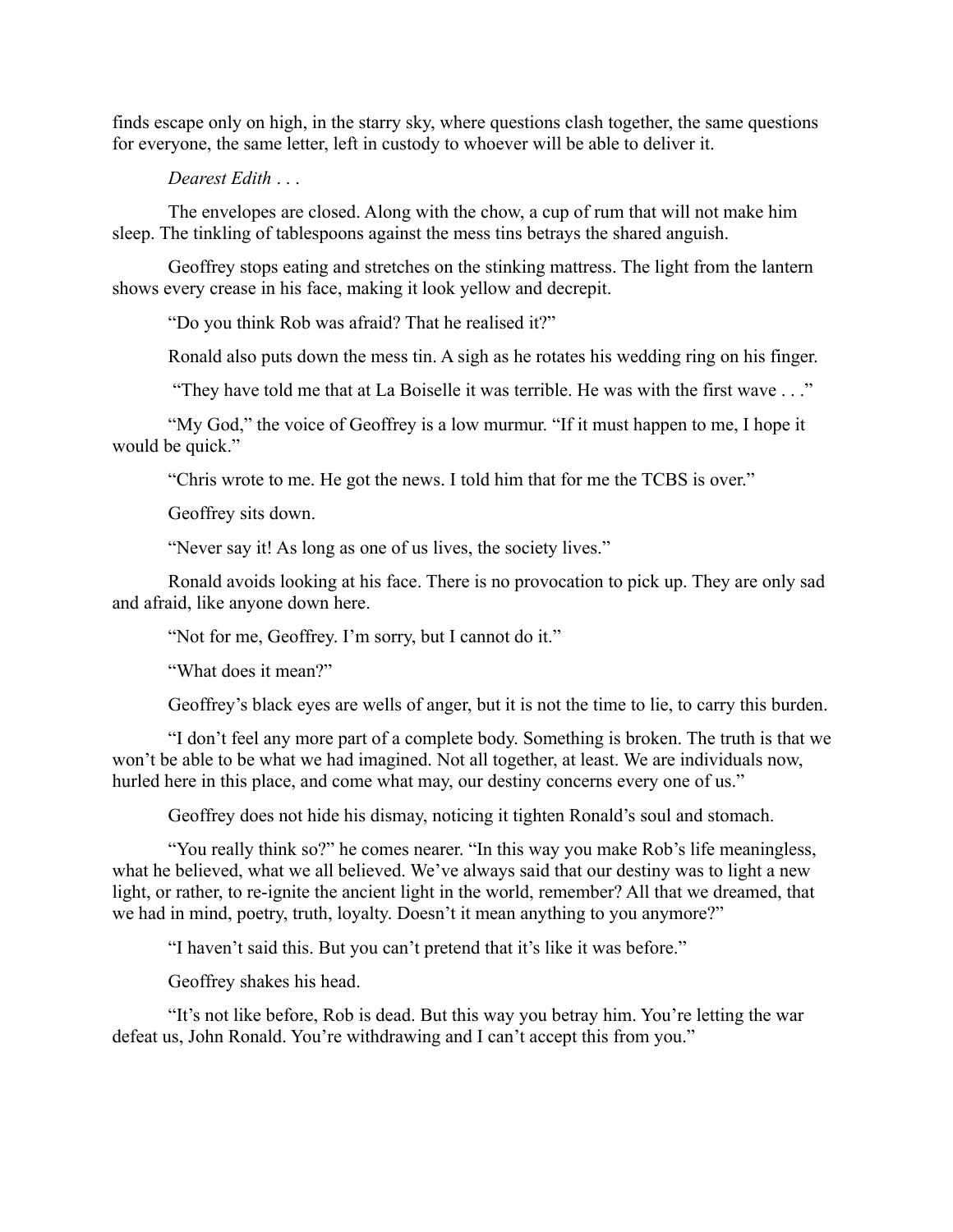The words cut into them like the cleaver of a clumsy executioner. In Geoffrey's eyes, there is the desperate request not to be abandoned, but he knows that it is too late.

"I'm sorry, Geoffrey."

He cannot look up, fortunately it is Geoffrey who lies down and turns on his side.

For a moment Ronald has the hypocritical impulse to stretch his arm and touch his shoulder, but he realises that he cannot do it. He too lies down. Under the weight of the sky, the moon and all the stars, which wrings a prayer.

His index finger wiped out a tear in the corner of his eye. His look remained fixed beyond the window. For some reasons it seemed to him that the other passengers in the compartment were watching his every gesture. A sickly woman, a dapper young man, a mother with her son hanging at her neck. The forced rigidity and constriction due to sharing a small space. England was scurrying past outside the window. Going north, his mind was swinging between Oxford and Leeds, between the past and the immediate future. Light luggage. He brought with him the most important things: John's embrace at the station, Edith's kiss, his hand on her womb. But there were also the doubts, tightly shut up in the suitcase. Old ghosts and fear.

## *It seems that we have betrayed all of them, right?*

 Lawrence's words could sound enigmatic only for those who had not been to the front. They were spoken to a stranger, whose story he could not know, but to whom at that moment he felt closer than to anyone else. To recall the last time he had seen Geoffrey did not make him feel better, but it was inevitable. They had spent the rest of that night pretending to be asleep and at dawn they had shaken hands with a certain embarrassment.

"God only knows if I would not strangle you for what you have said, John Ronald. But I love you. Good luck."

# "God bless you, Geoffrey."

In the following weeks he knew that Geoffrey had searched for him everywhere. But every time he did, his company had just left, moved around the chaotic chessboard of that "Big Push."xxiv It was easy to imagine that Geoffrey would want to talk more, try to convince him. Then the pyrexia had thrown Ronald into a camp-bed, in the rear, on a train bound for Calais, to a hospital in Birmingham, into the arms of Edith again. His war was over.

It was here that he had received Chris's letter from the ship on which he was stationed: three weeks before, Geoffrey had died due to the wounds received in the explosion of a grenade. Blood poisoning. Gangrene.

Gruesome images that Ronald again chased away, while the monotonous fields followed each other: sheep, horses, houses. Poppies. He recalled one of the rare walks with Geoffrey in a field like that one, the last one spared from bombardment and mud flooding. Every flower a red spot. *Screened is this nook o'er the high, half-reaped field*. How far was Oxford, then? They had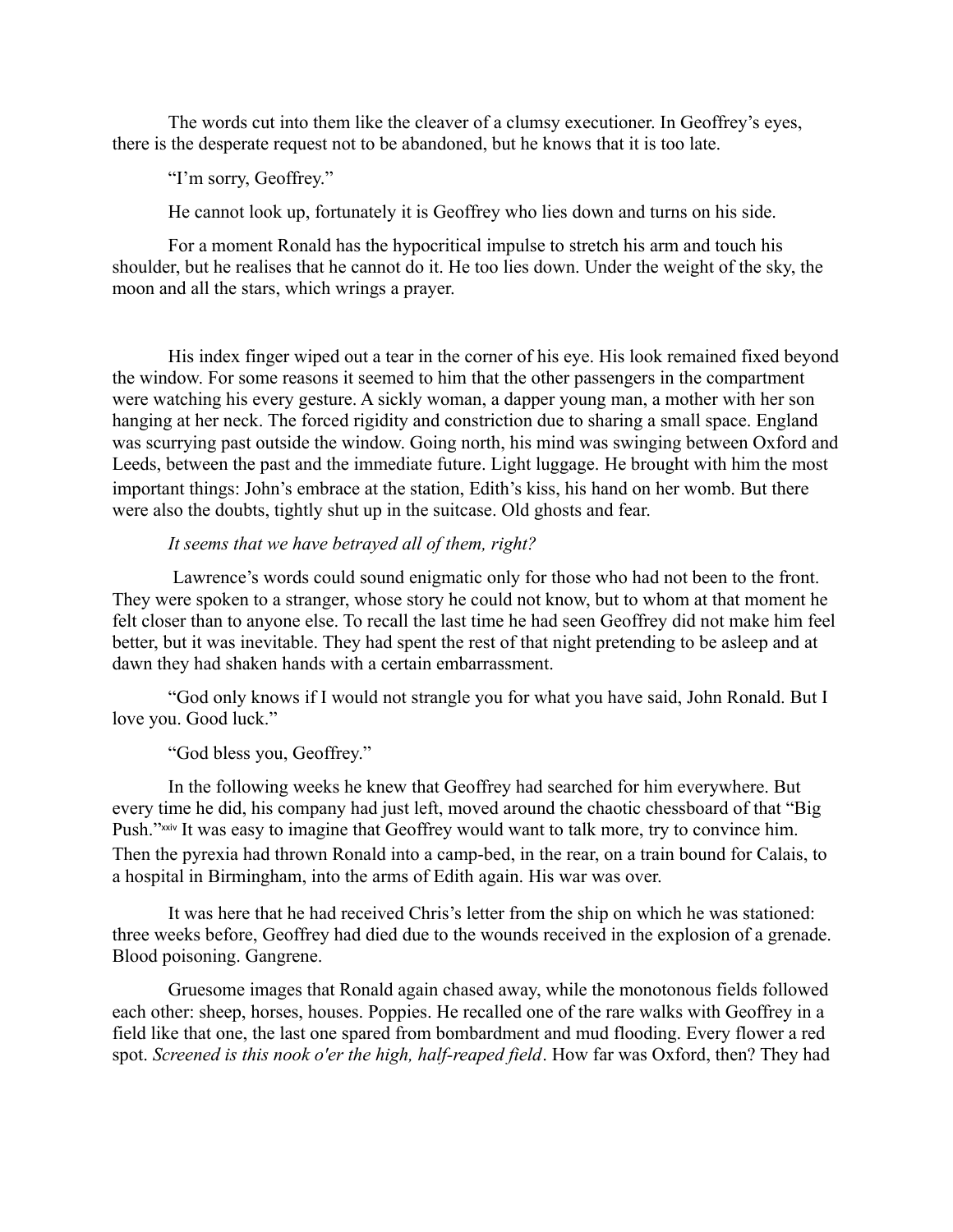discussed literature, exchanged notes, not caring about the war, not letting it take away their vision of the future. They did not yet know that Rob had died the first of July. They were both lying in the grass face up, and Geoffrey had asked for a poem. To escape from there, to continue to keep alive what they had been friends for, the memories of afternoons in the library, the stories shared, the dreams and the adventures of the youth that was ending.

He had sought the memory of Edith and of the time before the Fall, before the world sank into the Somme. He had gotten into these thoughts and started.

*Eӓrendel sprang up from the Ocean's cup In the gloom of the mid-world's rim . . .*

*Eӓrendel*

*Autumn 1920*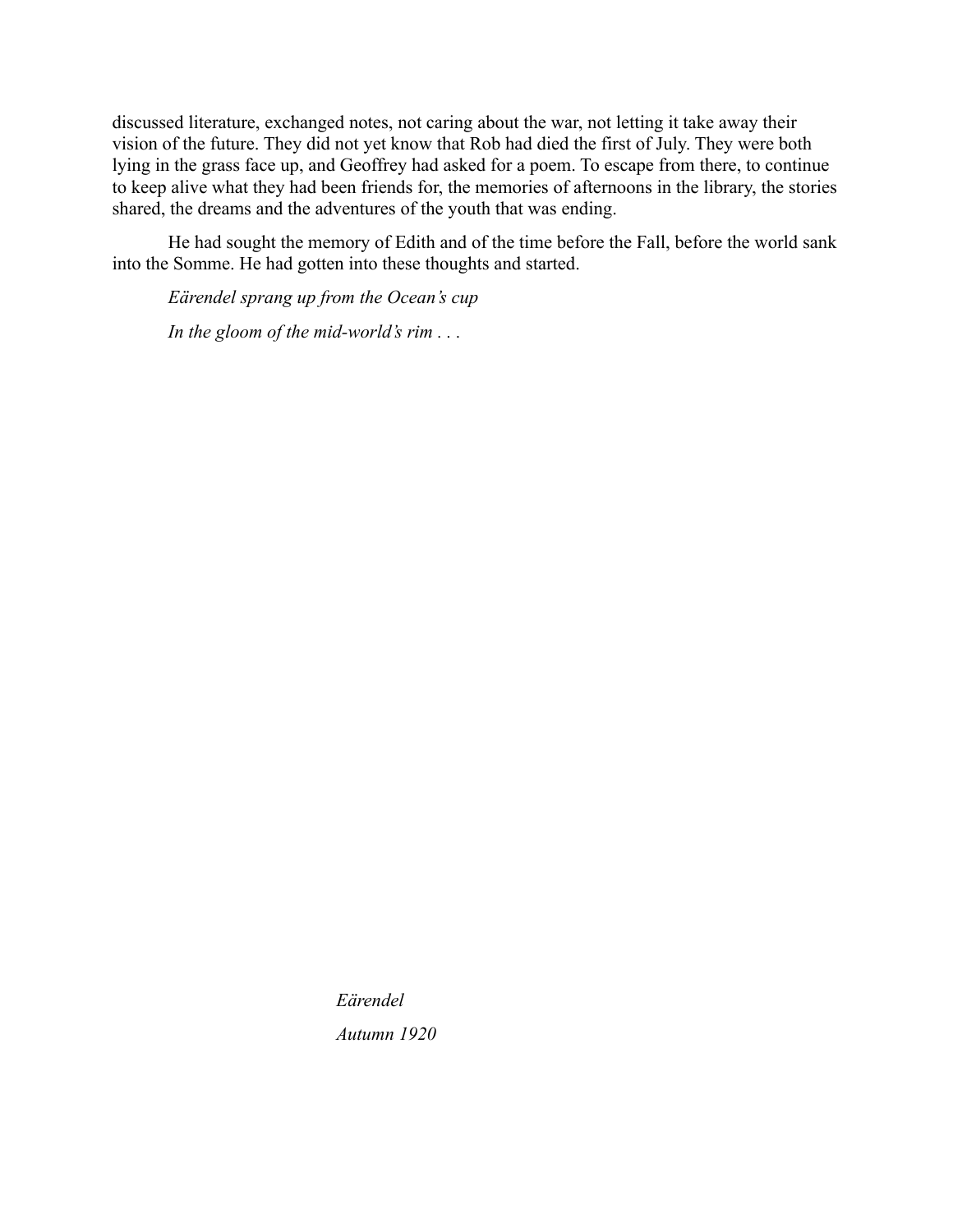#### 32. Letters

The people of England have been led in Mesopotamia into a trap from which it will be hard to escape with dignity and honour. They have been tricked into it by a steady withholding of information. The Baghdad communiqués are belated, insincere, incomplete. Things have been far worse than we have been told, our administration more bloody and inefficient than the public knows. It is a disgrace to our imperial record, and may soon be too inflamed for any ordinary cure. We are to-day not far from a disaster. xxv

He was hungry and wanted a drink also. He had spent his last penny two days before, he was beginning to feel weak. The temptation to lie down on a park bench and sleep was strong, but he knew that he would not do it. He did not want to demean himself like scroungers full of scabs who ask for alms in the park and are cursed at and shooed away by Bobbies. Not Andy Mills.

The days were shorter now, and when darkness would fall he would begin to feel really alone, for the first time afraid of the future. It was a new sensation for him, which made him feel tired of being a shadow, always waiting for a lucky break. He knew someone who managed to trap a lord, who had brought him to live in his country estate, where he went to see him when he wanted. But who knows, perhaps it was a local fairy tale, created to console one so as to continue hoping that something beyond this disgusting situation could happen.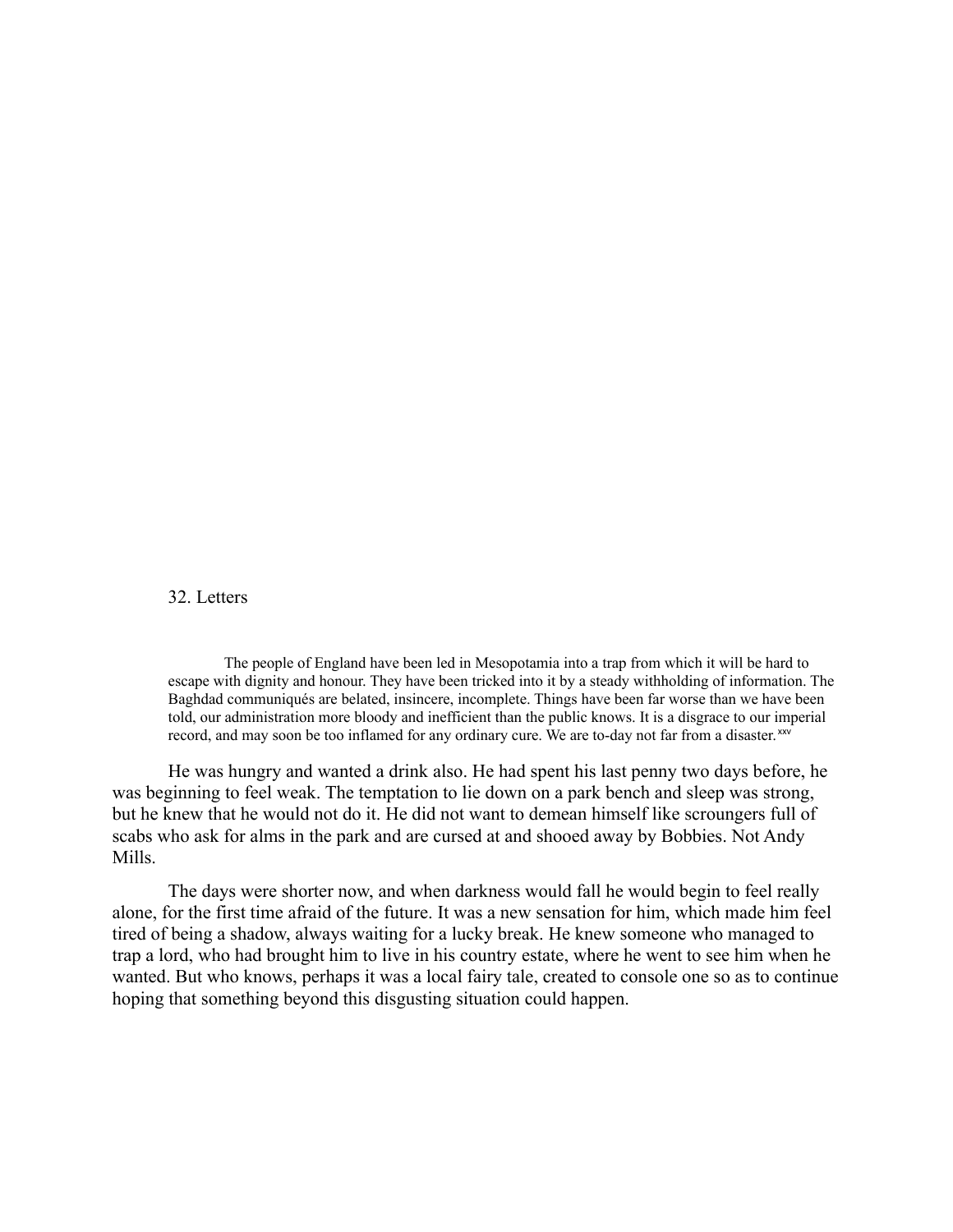He pulled his threadbare jacket around him and looked at his face reflected in a puddle. He had the feeling that his smile was losing resolve. He was not too sure of himself anymore, even though he still had the ability to draw men into a doorway or in some tavern in Soho.

He quickened his steps, the sheet from a newspaper tight under his arm, as if it were a precious object and not a scrap from the week before found near an ice cream kiosk. A fortuitous gift of the wind, which had dragged it to his shinbone, letting it rub against him like a faithful animal. The article that was interesting to him spoke of the Revolt that occurred that summer in Mesopotamia. The Arabs were rising up against the British military administration. Ned wanted everyone to know that the things in those parts were really shitty, the kind that pull you down. He was taking it to heart, as he had done for his prince friend. And who knows, maybe he could even be right.

We said we stayed to deliver the Arabs from the oppression of the Turkish Government, and to make available for the world its resources of corn and oil. We spent nearly a million men and nearly a thousand millions of money to these ends. . . Our government is worse than the old Turkish system.

Andy realised he was furtive and hurried, careful not meet the eyes of the passersby. That day he had decided that the deal had to be different, the stakes higher. If he could not have a residence in the country, at least he could buy new clothes, shoes, and eat in a proper restaurant, where the fauna was better selected. He would have never caught a big fish as long as he kept pimping himself at the Garden. At the beginning he had thought that his winning card could be Ned, even though the latter had never laid a finger on him. But when he realised that the man was crazy, he ran away fast on his heels.

Who would have thought that he would come back with a gust of dust? Reading his letter on that solitary page the idea came to him. If Ned could not save him, he could at least have damned him. It would be his chance to earn a penny. Just enough to enter the most chic circle.

He had to stop to rest a little, he was feeling weak. After coming up with the idea, he immediately thought of the competition and found the address of the editorial office that interested him. The move was risky, but it was necessary to try.

He pulled himself together and continued walking.

The Government in Baghdad have been hanging Arabs in that town for political offences, which they call rebellion. The Arabs are not rebels against us. . .Are these illegal executions to provoke the Arabs to reprisals on the three hundred British prisoners they hold? And, if so, is it that their punishment may be more severe, or is it to persuade our other troops to fight to the last?. . .How long will we permit millions of pounds, thousands of Imperial troops, and tens of thousands of Arabs to be sacrificed on behalf of colonial administration which can benefit nobody but its administrators?

William Keane had enough skill in his trade to intuit in one glance who was sitting in front of him. That he was a former soldier was clear from how he had stiffened when the young man told him who he was. Also his posture recalled a martial past. His clothes were cheap, in need of a tailor. His regular facial features were overshadowed by pallor and the shadow of an unshaven beard. Everything worked together to identify him as a broken-up veteran, one of those misfits. The way he looked at him, in addition, suggested also something else: a habit of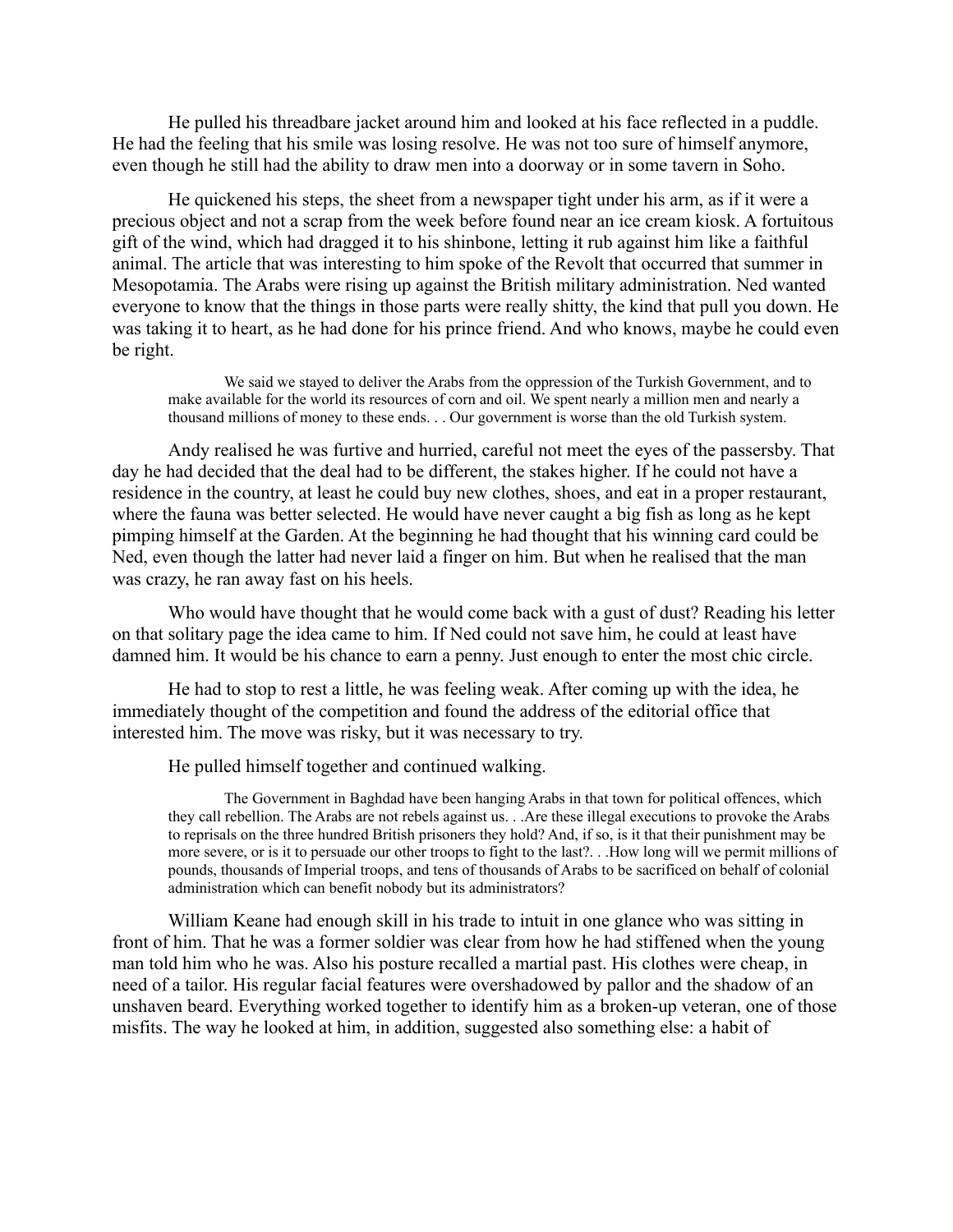indiscreet glancing, winking, which were difficult to restrain even in that situation. But Keane did not want to imagine anything beyond that.

It had been a coincidence that he was going back to the newsroom at that time, to replace a piece in the evening edition. The concierge did not greet him, being involved in a heated discussion with this scruffy man. Keane, amused, stopped to watch the scene. The young man was trying to explain that he had important, top secret information for the director. A lost battle. Old Singe was like one of the megaliths of Stonehenge, immobile, imperturbable.

Keane had felt a movement of human solidarity for the oldest dependent of the newspaper and had decided to intervene.

"Pardon me, perhaps I can help you."

The young man had turned, exhibiting a pale face, crowned by a black, curly tuft.

"Who are you?"

"William Keane, editor-in-chief."

He had held out a hand, which the other had barely clasped.

"The director is not here, and he wouldn't see you anyway. You could take advantage and let me help you, if you so wish."

The young man thought about it, then nodded, but without saying anything.

A sign to Singe, and the old man returned to the guard post.

"What is it about?"

The young boy spread a sheet from the newspaper under his nose, pointing to an article.

"About him."

"May I know about what?"

"His private life."

"Can't you be more precise?"

"Not without a fee."

"I understand. Why don't we go to my office, then?"

When Andy Mills finished telling the story, Keane poured a drink for both and swallowed the Scotch in one gulp. Even though he did not let his thoughts show, they were moving quickly and did not give him time to be pleased for having guessed the identity of the subject. A ticking bomb with a high potential, one of those which leave much rubble and fiery splinters. To be managed with care.

"I have to be sincere with you, Mr. Mills. It's a story that would need some concrete evidence"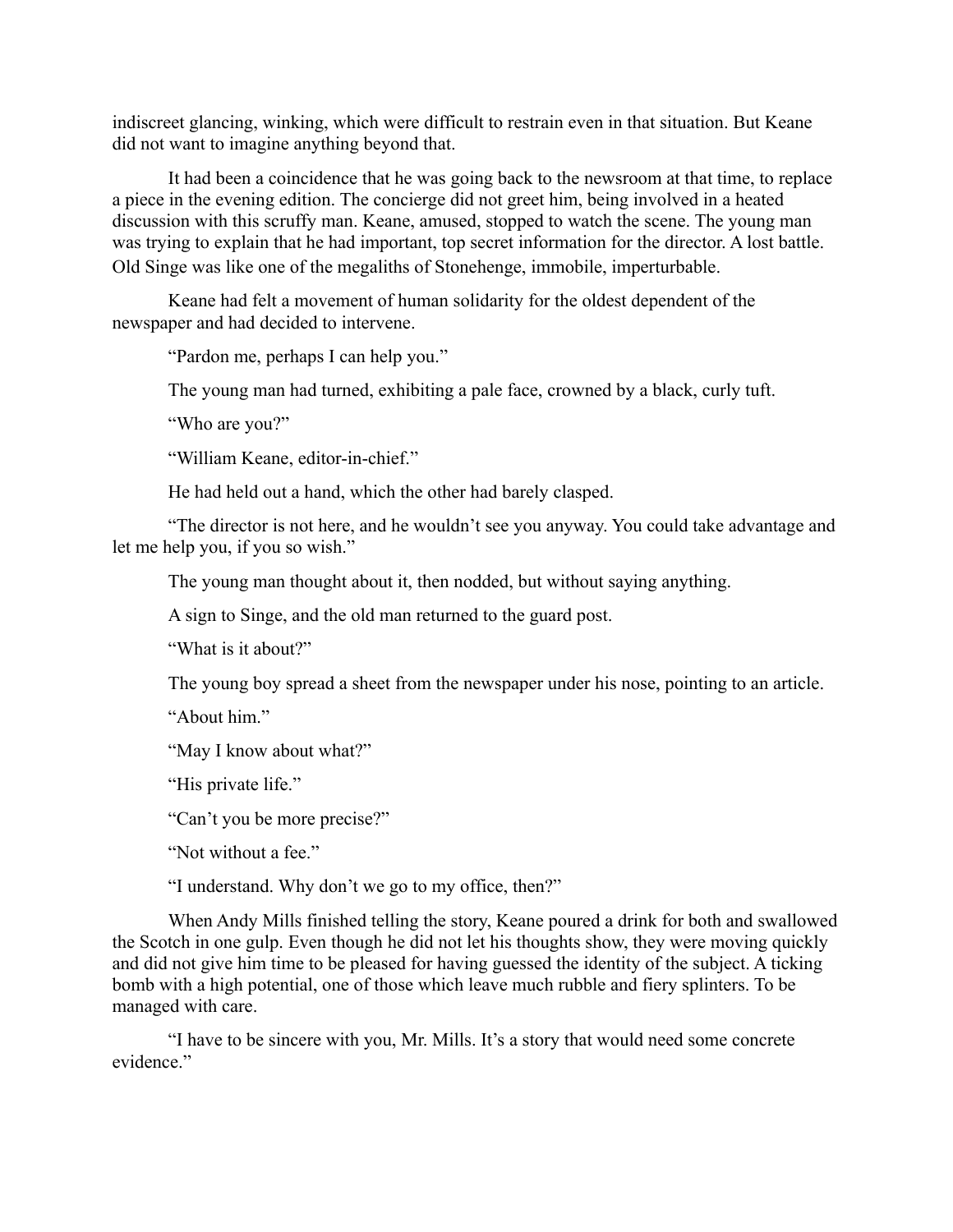The young boy nodded.

"Yes sir. I have it."

Keane placed his hands on the table, his expression neutral. He saw the young boy pull a key out of his pocket

"His flat. Where he stays when he comes to town."

Keane swallowed without letting him see, the image of a German Zeppelin over the roofs of London, ready to drop bombs, came to his mind.

He drove it away standing up from the chair. He picked up his jacket and hat.

"Take me there."

They took a taxi to the river and walked the rest of the way. It was dark by now, and the government buildings were curled up calmly on the chest of London.

Andy went up the stairway, and as he inserted the key into the keyhole, Keane did not know what to wish for.

Under the dim light of the only lamp, the room appeared bare. Andy waited near the door so Keane could look around. A desk, sofa/bed, a small bathroom.

He sighed.

"There's nothing here."

"I think he's in Oxford."

Keane turned towards Andy.

"I mean it could be anyone's flat and your story a load of rubbish to tap money from me."

The young man looked at him angrily.

"You're a newspaper man. Do what you need to do."

Keane shook his head smiling and looked around the room again. At that moment he noticed the wastepaper basket under the table. It contained only a pair of curled up papers. He spread them under the light.

"My God," he murmured.

He knew for certain that he went pale.

"Marsh speaking."

"Keane."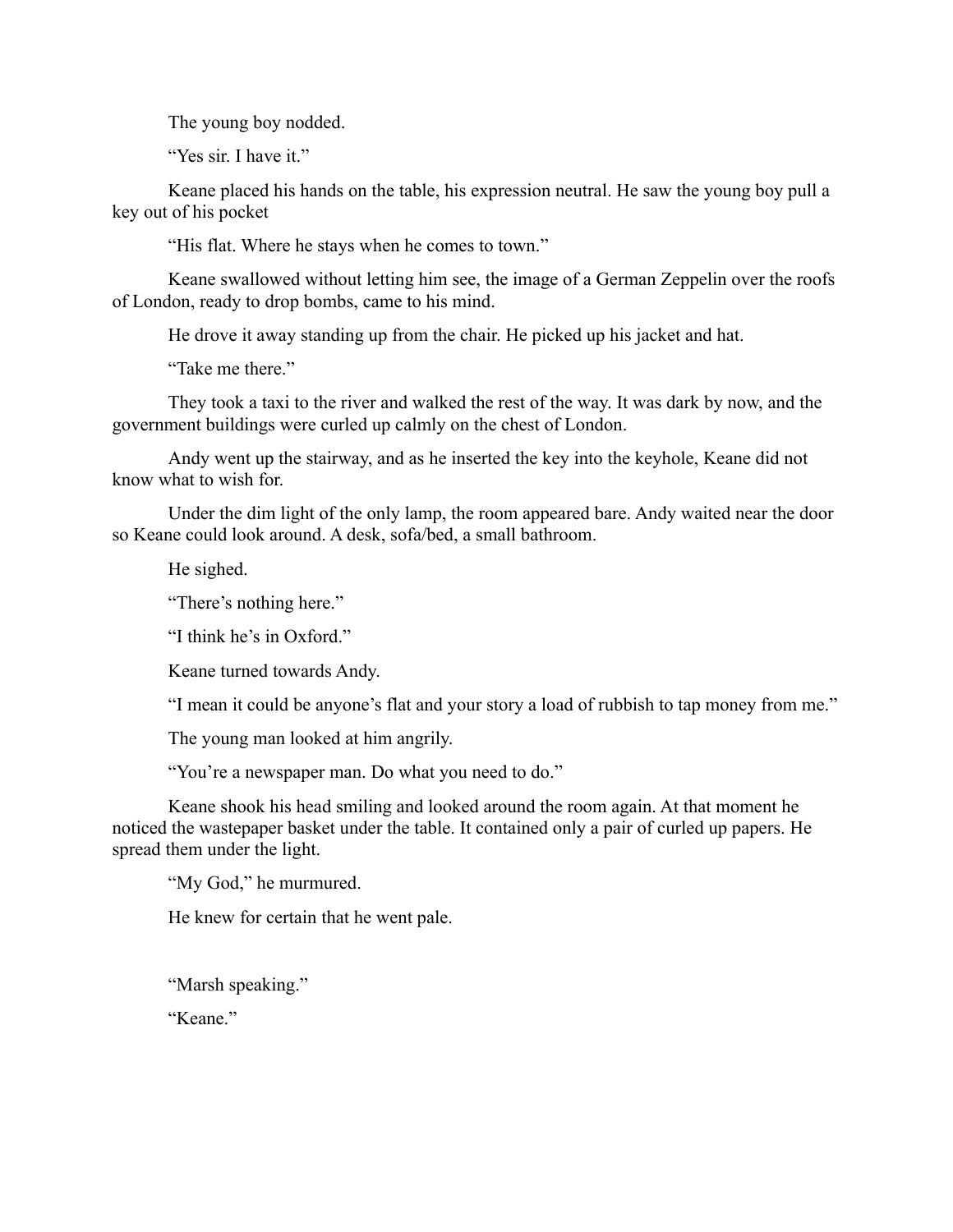"Hello, William. Sorry you had to wait, but I was in a meeting with the prime minster. Good or bad news?"

"You be the judge. In the other room there's a young man who has just told me a scandalous story about Colonel Thomas Edward Lawrence. The main ingredients are masochistic habits and self-destructive impulses."

"You won't take seriously the first mythomaniac who presents himself? Leave these things to the gossip magazines."

"No, Eddie, this chap isn't imaginative enough to mount such a hoax. And, above all, he has the keys to his house. He's a drifter who hangs about Covent Garden. Very young and very charming, you know what I mean?"

"I understand."

"I was in the flat. In the waste paper basket there was a rough copy of a signed letter to Lord Cuzon. I have it in my pocket."

Silence.

"Why are you telling me this?"

"I know that you know Lawrence personally. If I leak the thing down into the newsroom, we might witness the fall of the idol of the moment. "

"An uncomfortable idol. He does nothing but attack the foreign policy of the government."

"Don't bluff with me, Eddie. Everyone knows that your good friend Churchill is in disagreement with Lloyd George and would like a retreat from Mesopotamia against the opinion of all the High Imperial State."

"Internal dialectics of the government."

"Rubbish. The letters of Lawrence in newspapers are helping you. He supports your viewpoint."

"So what? Who says that we are interested in protecting him?"

"Let's put it this way: if he falls, does he fall alone? You remember the scandal of the 47,000."

"A public stunt which resulted in nothing."

"But how many people have risked ending up in the middle of it? Many of your friends, it seems to me, including myself. Don't tell me that you didn't have cold sweats too."

"What do you want from me, William?"

"That you ask me to let the thing drop. So we'll be finally even."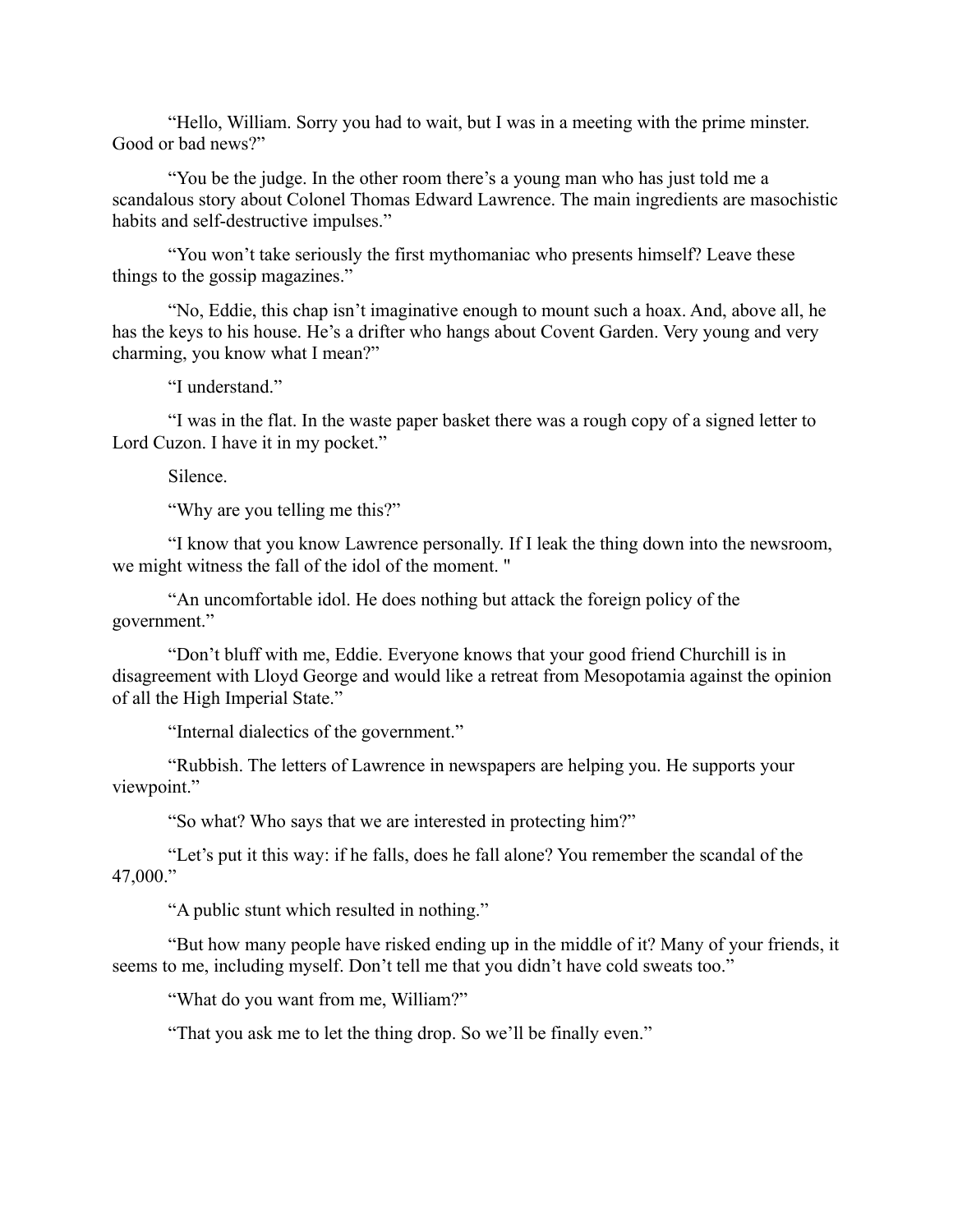A sigh in the receiver.

"And to think that once you even said you loved me. Look to what things you're reduced."

"The part of the little virgin doesn't suit you, Eddie. We were young and I am tired of being in debt. I expect a response."

Silence again. Then three words only.

"Cover up everything."

"I wanted to hear this."

"The name of the young man?"

"Forget about it. Protection of sources."

"Come on, William."

"*Au revoir*, Eddie."

Keane interrupted the communication. He opened the desk drawer and withdrew some bills. He joined Andy in the corridor and gave him the money.

"Run away as far as you can, listen to me."

"Where?" asked the young man as he was counting the bills.

"Wherever you like, but leave the city."

"I want more money."

"Be off"

"I'll go to another newspaper."

Keane shook his head.

"It's a matter much bigger than you, believe me. If you speak to the wrong person you'll be in trouble."

"I'll go to another newspaper," he repeated undeterred.

Keane sighed and returned to his office. Seated at the desk he watched Andy Mills walking away. He wished him good luck.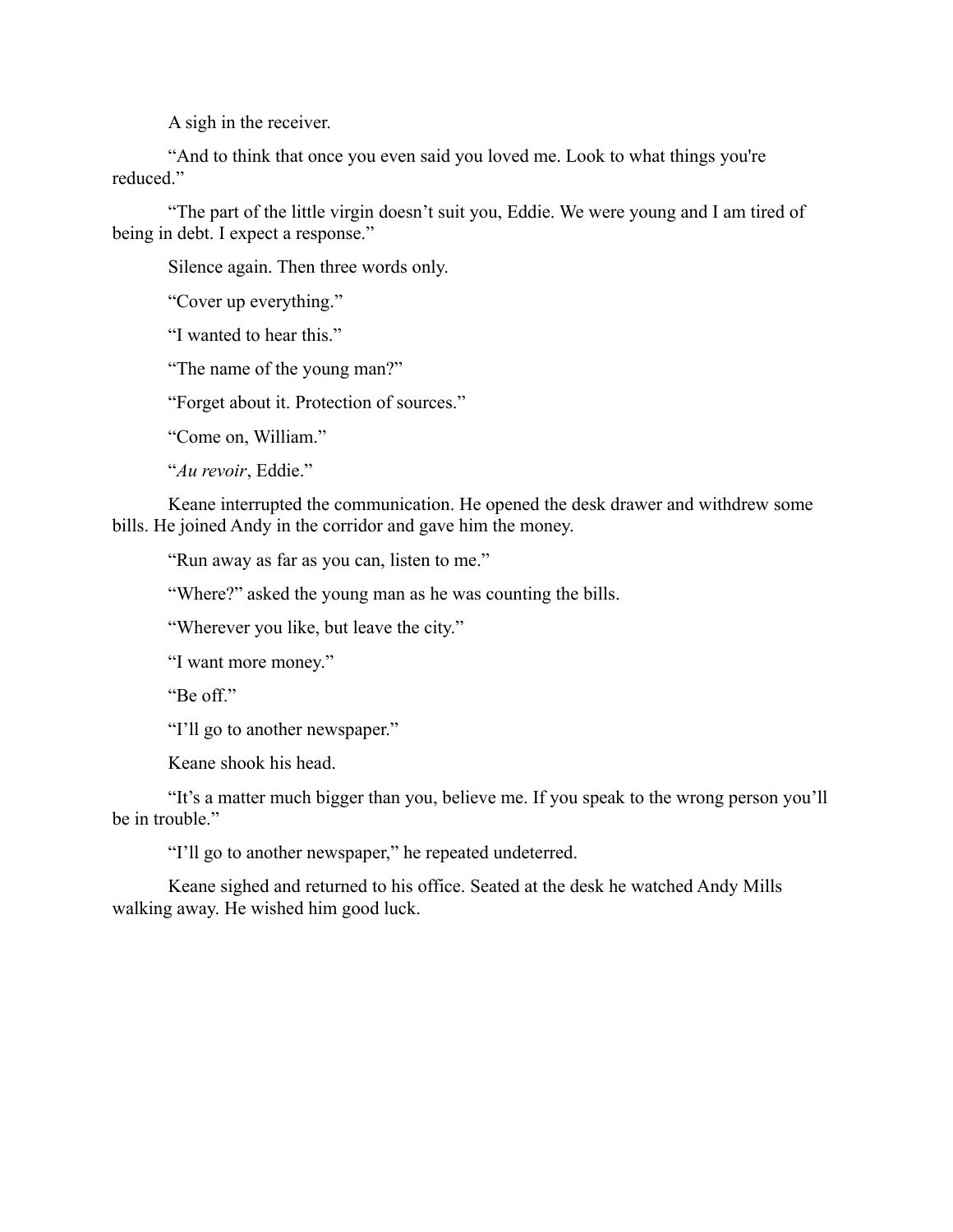# 33. Everything Must Change

It was an epiphany. When Robert came home, he found them seated at the table, facing each other. Nancy's pencil was moving rapidly in spurts, her eyes darting from the model to the paper.

Robert dried the sweat from his face, apologizing for being late. He had a flat tire and had to climb to the street with the bicycle on his shoulder. T. E. was a little stiff, not knowing whether to step out of his pose to shake his hand or keep still under Nancy's eagle eyes.

The chin line, the cheek bones, the thin mouth. Then the arched eyebrows, the high and flat forehead.

"Robert claims that you have maternal eyes."

Lawrence forced himself not to change expression.

"Really?"

"Creating a beautiful contrast with the cranial bone structure."

"What you say seems like an anatomical report."

"If I may be honest, you don't have the physique of a hero."

"You don't have to believe what you hear about me."

"Not even what you say? And anyway don't worry, I believe only what I see."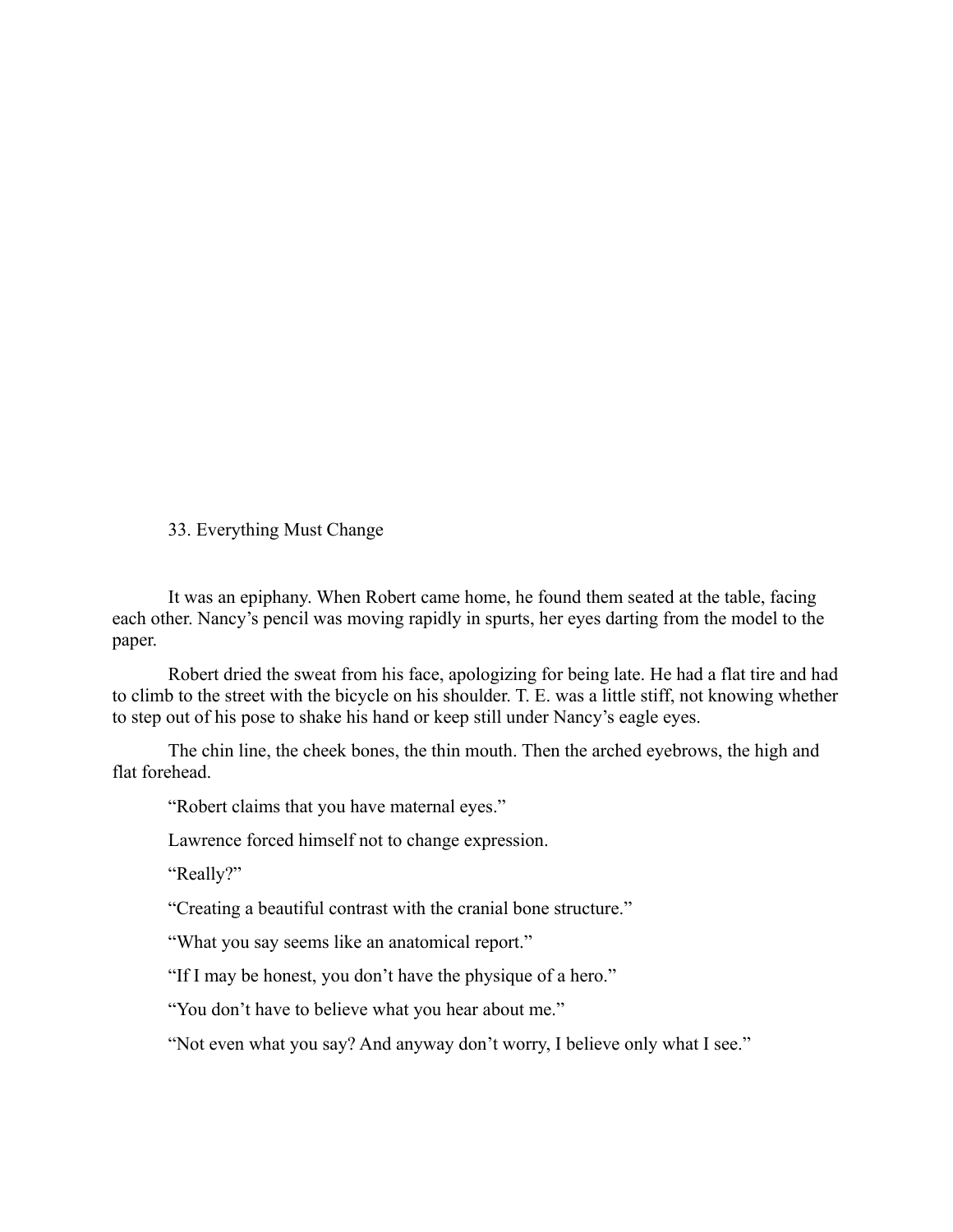Finding them in a friendly conversation dissipated Robert's fear. When he had invited T. E. for breakfast, he had feared that Nancy could start a fight. The thought of leaving those two alone made him speed up his climb under the weight of the bike.

Instead here she is, a friendly lady of the house paying homage to her guest with a portrait sketch. Perhaps a benefit of the vacation that they had taken in August, pedaling up to Devon, coming across remarkable landscapes and interesting people. Since the birth of Jenny they had not been given the chance to be really alone. During the summer they managed to reconnect the threads of their relationship, escaping from the burden of economic need and family routine. They had met Thomas Hardy, the sacred monster. They just had to knock on his door, to find themselves in front of a cup of tea, in the best room of the house, talking to him and his wife.

Sharing new experiences, getting excited together with the privilege of having at their disposal the words to say it. One could be happy without saying anything, but succeeding in affirming a lived life, narrating it, had another flavour, fuller and longer lasting.

"Do you find it impertinent?"

"What?"

"That I wanted to do a portrait of you."

"No, it's fun."

"Yet you seem a little tense. It won't certainly be the first time."

"No. But the other painters . . ."

The pencil did not catch the embarrassed smile.

". . . were men," she anticipated him. "Do women intimidate you?"

"By no means. It's a personal shyness."

"Or maybe simply you don't know what to talk about."

"Sometimes it happens to me with women, yes."

"So that's why you aren't married. To escape the gaps during conversation."

"I'm afraid that matrimony is not for me, in fact."

"There must have been at least one important woman in your life."

A light blush on the cheeks.

"One, yes."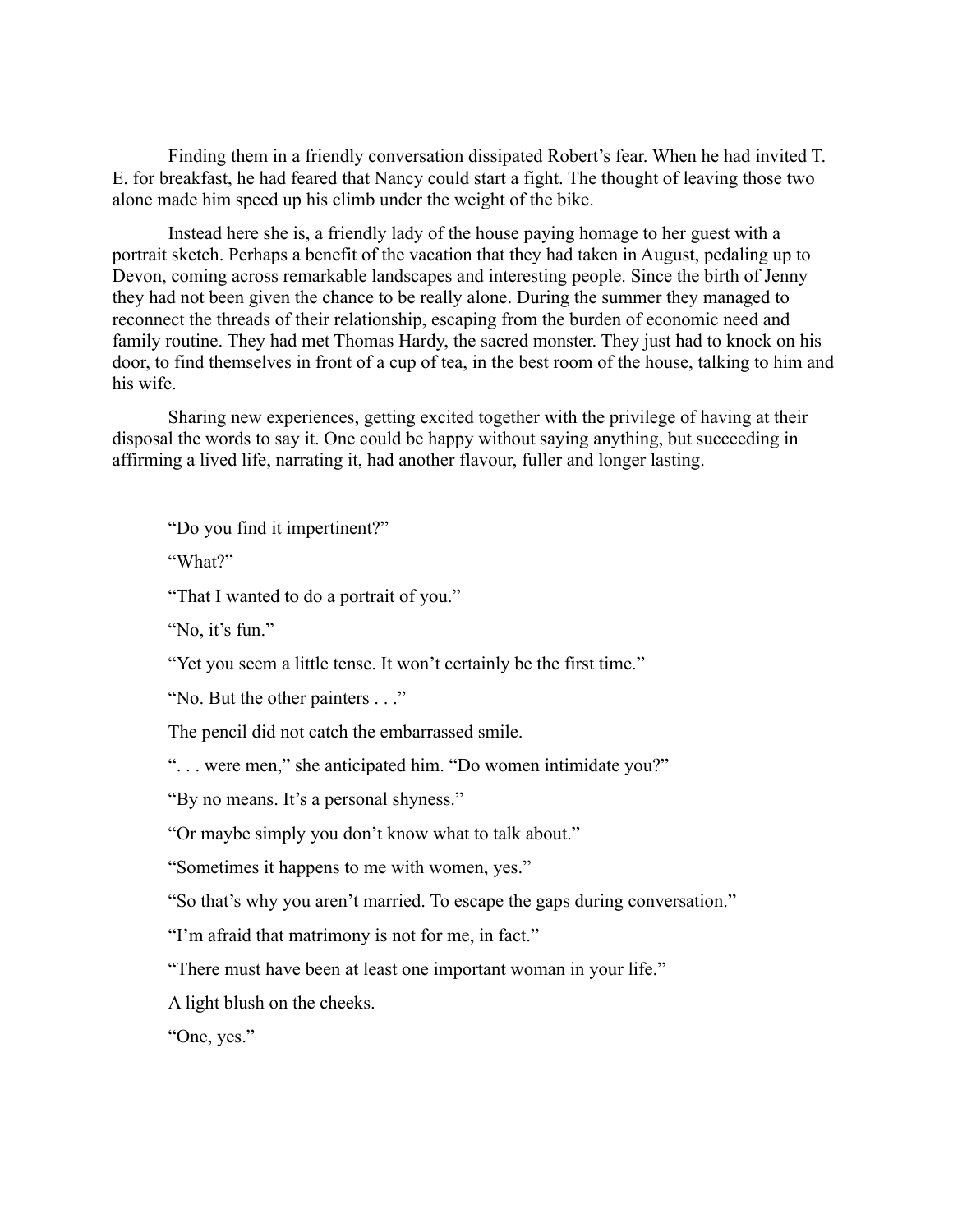"What was her name?"

"Faridah."

"Most beautiful name."

"She was also very beautiful. She was my Arab teacher, a queen."

"You speak in the past tense. What happened?"

A light gesture of his hand, as if caressing a spectre.

"It belongs to my previous life."

When Robert presented Nancy's project, he did so with some skepticism, convinced that T. E. would be on his side. But T. E. approved the project. Robert wondered if T. E. wanted to

please her, but he seemed sincere.

Then, Nancy explained the syllogism formulated during the trip home from Devon. The inhabitants of Boar's Hill have to come down to the city for their supplies. They certainly would wish the distance shorter, if it were possible. *Therefore*, to open a store on the hill would make a fortune to the Graves-Nicholson family. People would come also from Wootton and Foxcombe, perhaps even from Hinksey.

T. E. allowed himself to ask who would finance this enterprise.

"Loans," answered Nancy. "From parents and friends. The Masefields are donating the land. The goods will be on consignment."

She showed him the plan she had drawn up: a small, modest, wooden building.

"Robert told me that two of your brothers were killed in the war."

"Yes. Also yours, right?"

"Wars have the nasty habit of snatching away loved ones. But I imagine you think that they are a sad collateral of history."

"Germany had invaded Belgium and France."

"Not Germany. The German imperialist bourgeoisie."

"And wasn't it right to stop them?"

"Certainly. With a social revolution, as the Spartacus Leaguexxvi attempted to do, not by setting against them British imperialism. Or perhaps you think that our army occupied in suppressing rebellions around the world helps in liberating the people?"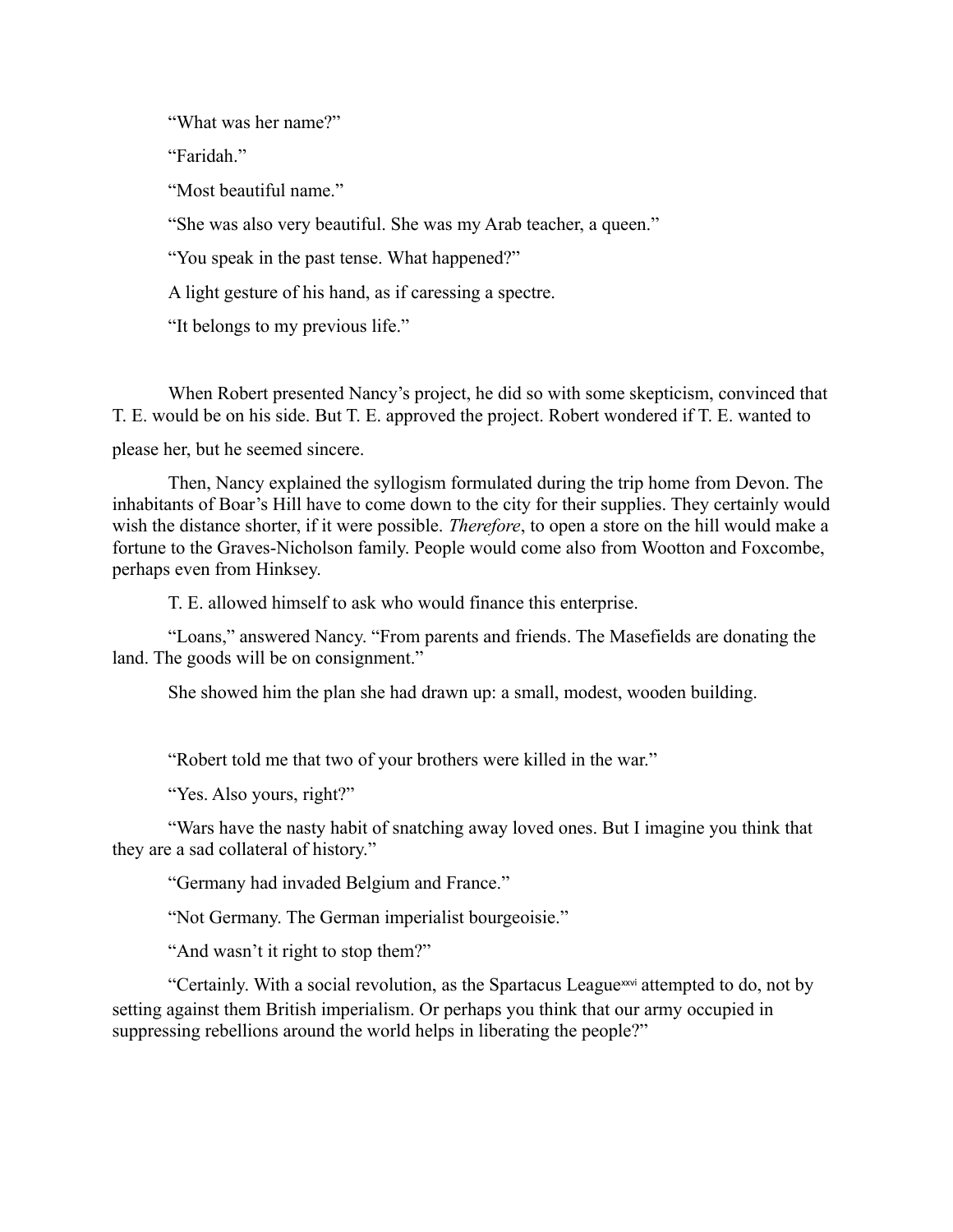A sad, worried look, which the pencil captures as it travels quickly over the porous surface of the paper.

"The paths of history are tortuous. I tried to support a national revolution, but I wasn't successful in carrying it to the end. If I were more skillful, many things today wouldn't have happened."

"For being a timid person you're full of yourself."

Again he is embarrassed.

"Pardon?"

"Don't you think that what happens is the responsibility of the people?"

"I imagine so. Yet I can't pretend not having had a role in these events."

"Is this why you have refused all honours? A sense of guilt?"

"I prefer to think that it's out of consistency. I don't intend to get any profit from what I've done. Not even from writing about it."

"Ah, yes, your book. I hope you manage to include your contradictions. It would be a very interesting work."

T. E. studied the portrait. Robert peered over his shoulder.

"Here's the upteenth Lawrence. How many others will we find?"

"Is it really the way you see me?" T. E. asked Nancy.

"None is like the other," Robert said.

"Yes," replied Nancy. "Are you disappointed?"

"No. Can I keep it?"

"Certainly, it's for you." She smiled slyly. "An inspiration for your book."

Robert looked at both, confused, aware that he had missed something.

During breakfast they discussed the store that would be opened. Nancy wanted to go to work at once, contact a carpenter, and look for suppliers.

"But do you see me behind a counter?" asked Robert, still searching for masculine complicity.

T. E. inclined his head to frame the scene: "With a green apron," he replied. "I'll give you one."

Nancy burst out laughing. Then she stood up, gathered the dishes and passing behind her husband whispered in his ear.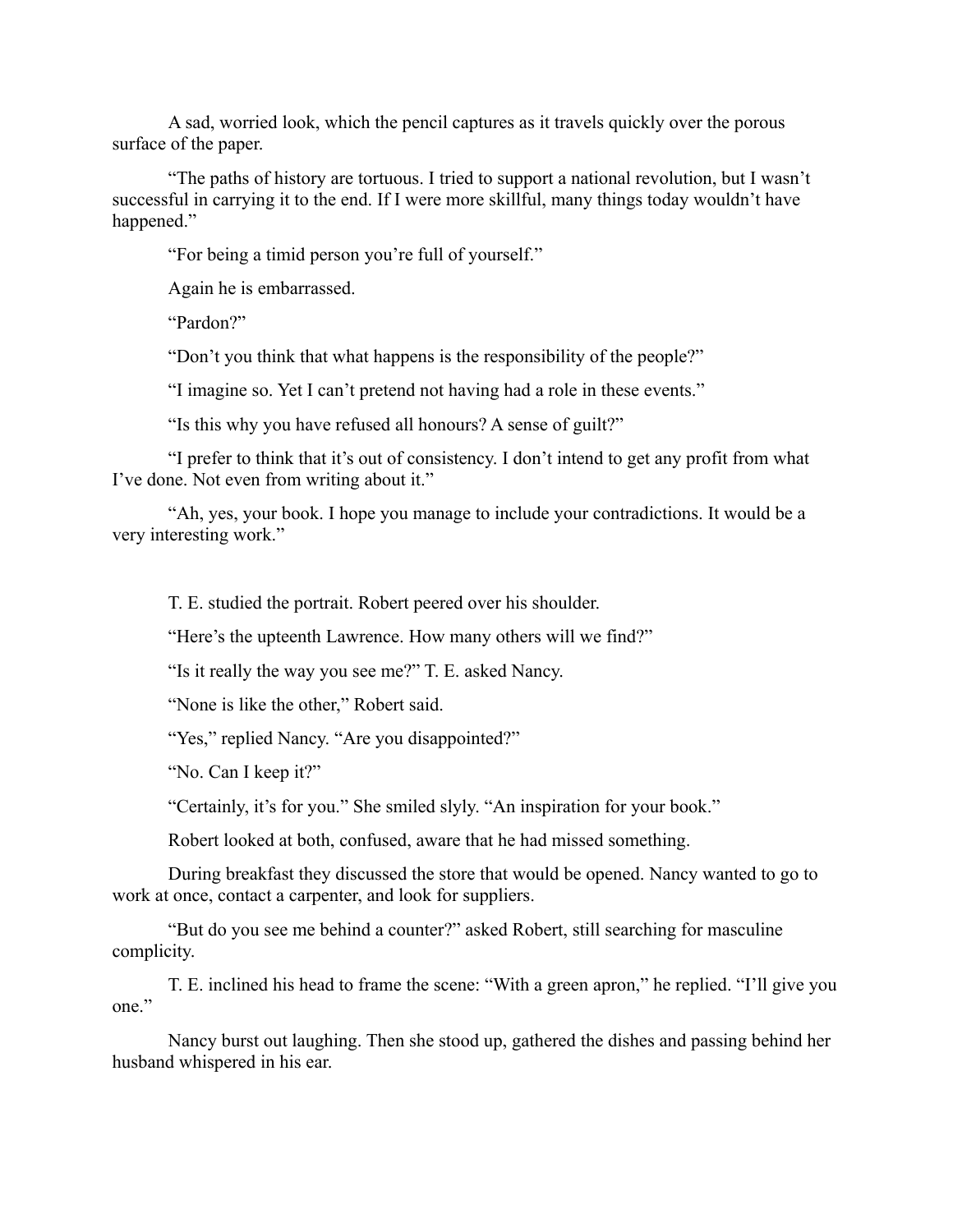"It's a real job, Robert."

At that moment Margaret appeared in the kitchen French door, purple with the effort to hold Jenny in her arms while pushing David's pram inside.

"How many times have I told you to let her walk!" screamed Nancy. "She's almost two."

The kitchen door was suddenly closed and Nancy's reprimand became a soft rumble over the wall. Embarrassed, Robert suggested moving to the garden. When they were outside, he felt compelled to apologize.

"She's convinced that the nanny spoils the children. Too much eating, too much sleeping . . ." He sighed. "If you have a family someday you will realise it."

"No thanks," said T. E. "A wife would know everything about me. What she's not able to understand she would like to explain it the same, finding motivations that bring everything back to the everyday. Well, I hate the everyday. It kills my enthusiasm."

"Yet it would fill your life," resumed Robert. "Children, also, give immortality."

They smiled. Robert suggested a walk up to Youlbury. At that hour of the day, they would not come across anyone.

They walked alongside the carriage-way and turned right, continuing between the forest and the edge of the fields which slope down softly to a valley. Oxford was floating on a veil of fog, which gave it the appearance of an enchanted city. They saw wild rabbits scuttling to slip into their holes, small dark growths in the bright green of the grass. They reached the forest and found themselves under a roof of branches that reached from one side of the road to the other. The only sounds were the shuffling of their steps and some birds flying away across their path. They arrived near Evans's home and the scout camp, from where the view would again vanish into the horizon, beyond the city, pretending to reach London, the English Channel, the continent. Robert wondered who would enjoy this panorama, when he would not be there anymore, and if someone would go over these paths again, thinking of who had pounded them infinite times before then. The road of giants: Evans, Lawrence . . . together with the little Graves.

He noticed that T. E. had said something and he turned.

"Marsh?"

"Yes. He asked for a private meeting," repeated the other. "Apparently the articles in the newspaper have hit the mark."

Robert nodded. Edward Marsh was more than just a patron of the young poets of his generation. Eddie "The Mother Hen." A gentle guide, able to encourage them in dark times, even in the face of death, to convince them not to stop believing in the power of words. But also a protector, able to transform a brilliant political career into an umbrella for the wet chicks coming back from the front, full of horrors to put into verses. Robert had turned to him to save Siegfried Sassoon from court martial.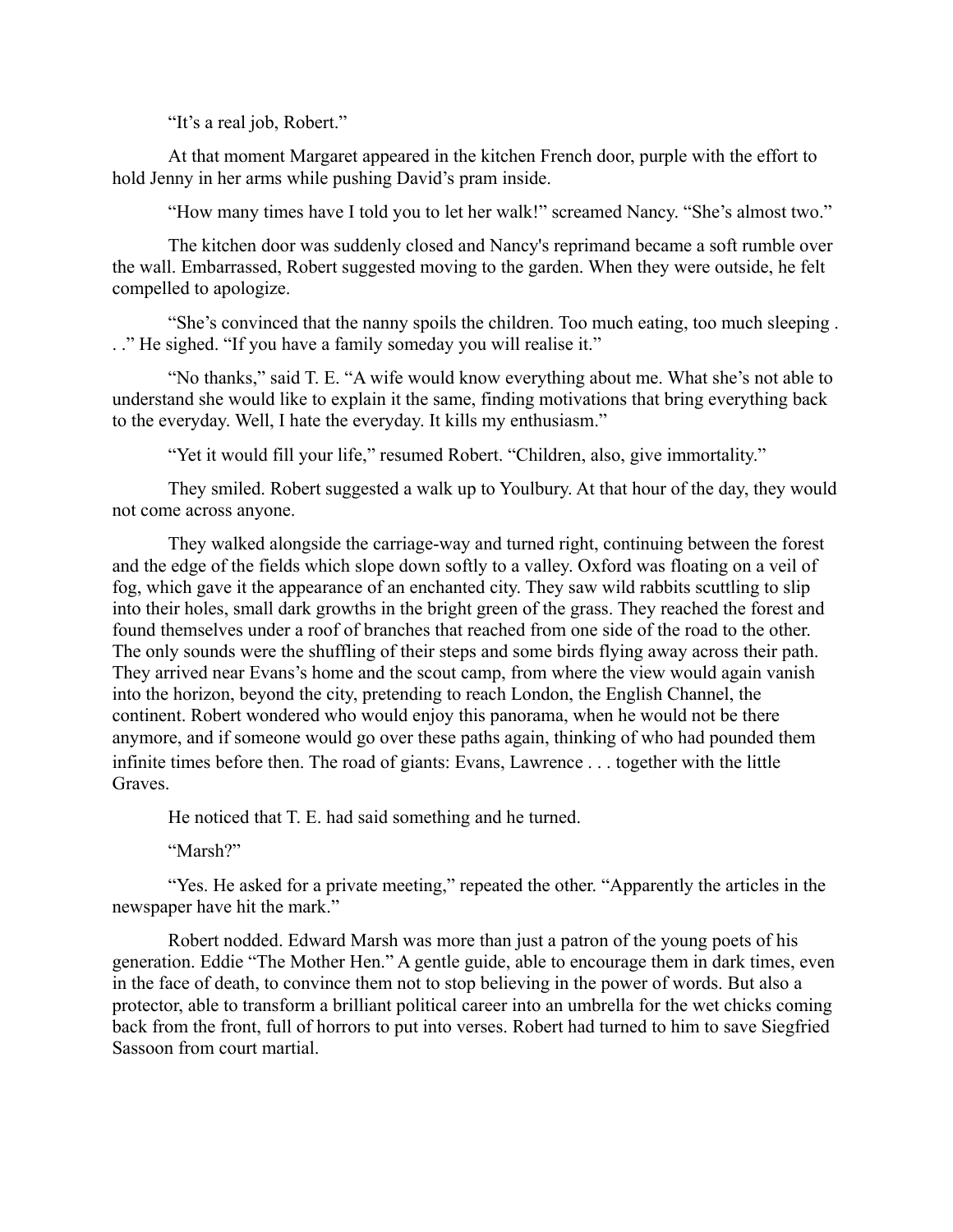"You decided to try again, then."

"Over there some terrible things happen. The RAF bombards villages. It wasn't enough for us to abandon the Syrians and Feisal to their fate, now we are tormenting Mesopotamia. And what for? Not to give away even a millimetre of land, at a cost of men and countless sums of money. It's a folly, we've become like the Turks, even worse, and we'll have the same end."

"The swan song of the Empire is never a melody," commented Robert.

The gloom of his thoughts was balanced by the fighting spirit that he felt rising inside his friend. He was pleased. He said to himself that he would always remember him like this, as he looked straight ahead and murmured in the wind.

"Everything will have to change. Everything."

"If you go to London, we'll have to postpone our raid on Magdalen. It's scheduled for this weekend, it seems to me. Archer and Neville will feel bad."

T. E. seemed not to listen.

"All in good time."

They returned home, where T. E. was introduced to Jenny, who hid timidly between her father's legs. When Robert cradled little David and put him in T. E.'s arms, he saw his friend stiffen and clasp the bundle afraid it might fall. He noticed that Nancy was giving him a frosty look, but he ignored it. T. E. was clumsy like a new father, like him when Jenny had been just born.

"Give my regards to Eddie Marsh," he said when T. E. took his leave. "I'll give him the new poems as soon as they're ready."

They remained on the doorstep to see him going down along the street, mounting on his bike, as light as a feather.

"Sometimes I wish you would look at me the way you look at him," said Nancy.

"Are you jealous of our friendship?"

Nancy did not answer.

"That man scares me," she said. "Cut him in two and you'll find only scars. He's still at war with everyone. Including himself. Sooner or later he'll leave and you'll be tempted to follow him"

"Nonsense."

"You are followers by nature. And you'll have to choose which side you're on."

"I don't want to argue," said Robert.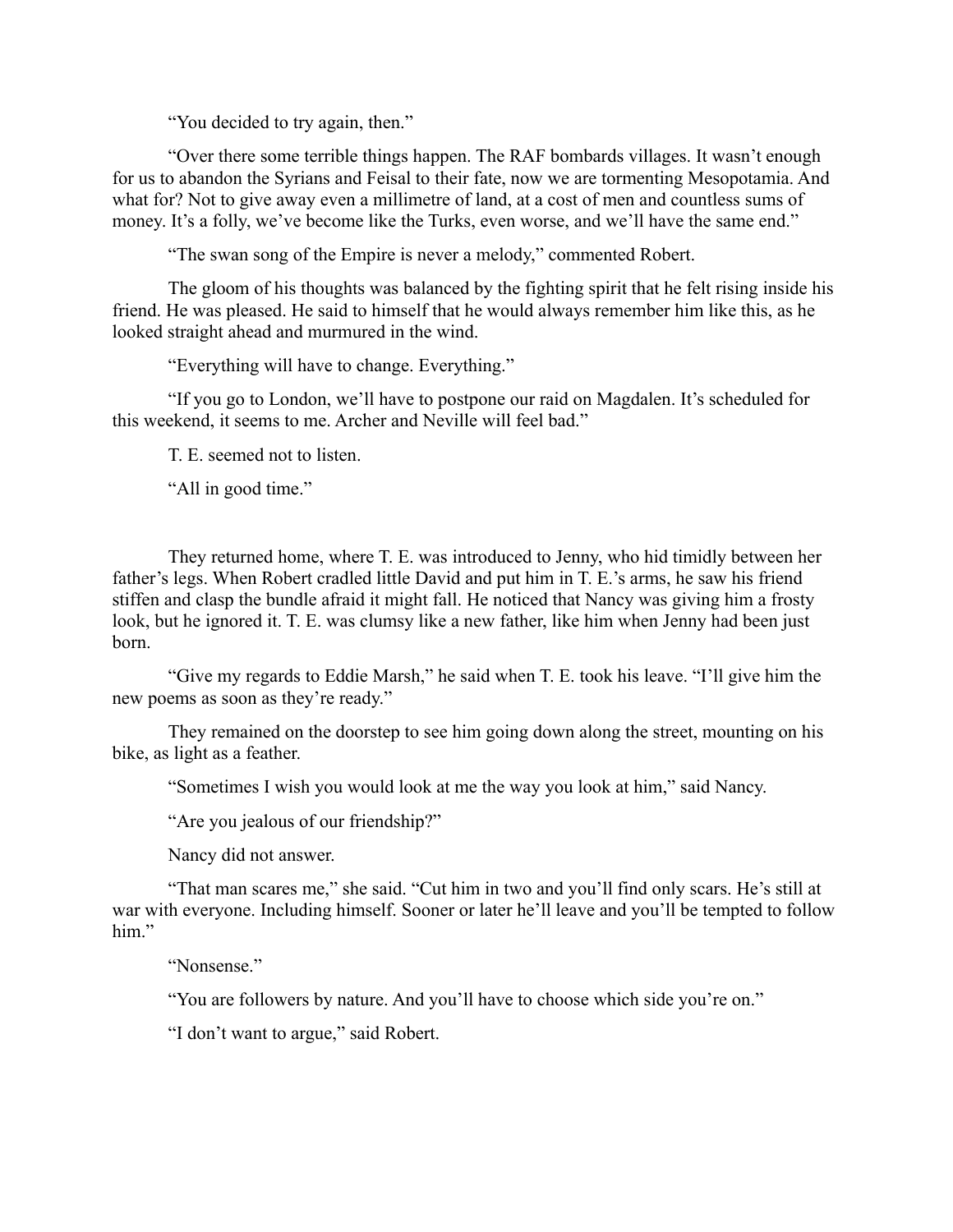Nancy raised her arms on the doorframe, then placed them around his neck. "Neither do

 $\mathbf{I}$ ."

She looked at him with an intriguing smile, before kissing him.

34. The Secret

The sunlight and the buildings' shadow alternated on the cobbled surface. The comings and goings of students, professors, housewives, waiters was always the same, but it seemed to respond to a precise, orderly course. Even the noises were muted. The air was still fizzing in the summer.

Oxford was the same as always, yet new. Perhaps it was the difference with the greyness of Belfast that made Oxford appear this way to Jack. A calm place, where thought remained protected from the anxieties of history, shut tight within ancient palaces, full of books and discussions in low voices.

The weeks spent in Ireland had slammed in his face chronicles of chaos. He had left with a heavy heart. He was afraid that if the Republicans had taken power, his father could fall victim of some reprisals. In his youth he was passionately opposed to Home Rule and would have remained loyal to Great Britain until death. He considered himself a rationalist and there was no doubt that he was living in the wrong era, clinging to the past, while around everything was burning.

In the country mercenaries and reservists lacking honour hired by the London government to vent the hatred accumulated over the Somme raged against the civilian population. Bestiality repaid with the same token: an eye for an eye, loss for loss, son for son. The "terrible beauty" hailed by Yeats in "Easter 1916"xxvii was discharging all its power. It was the genesis of the new time, born of blood, like all births, from which should have arisen the New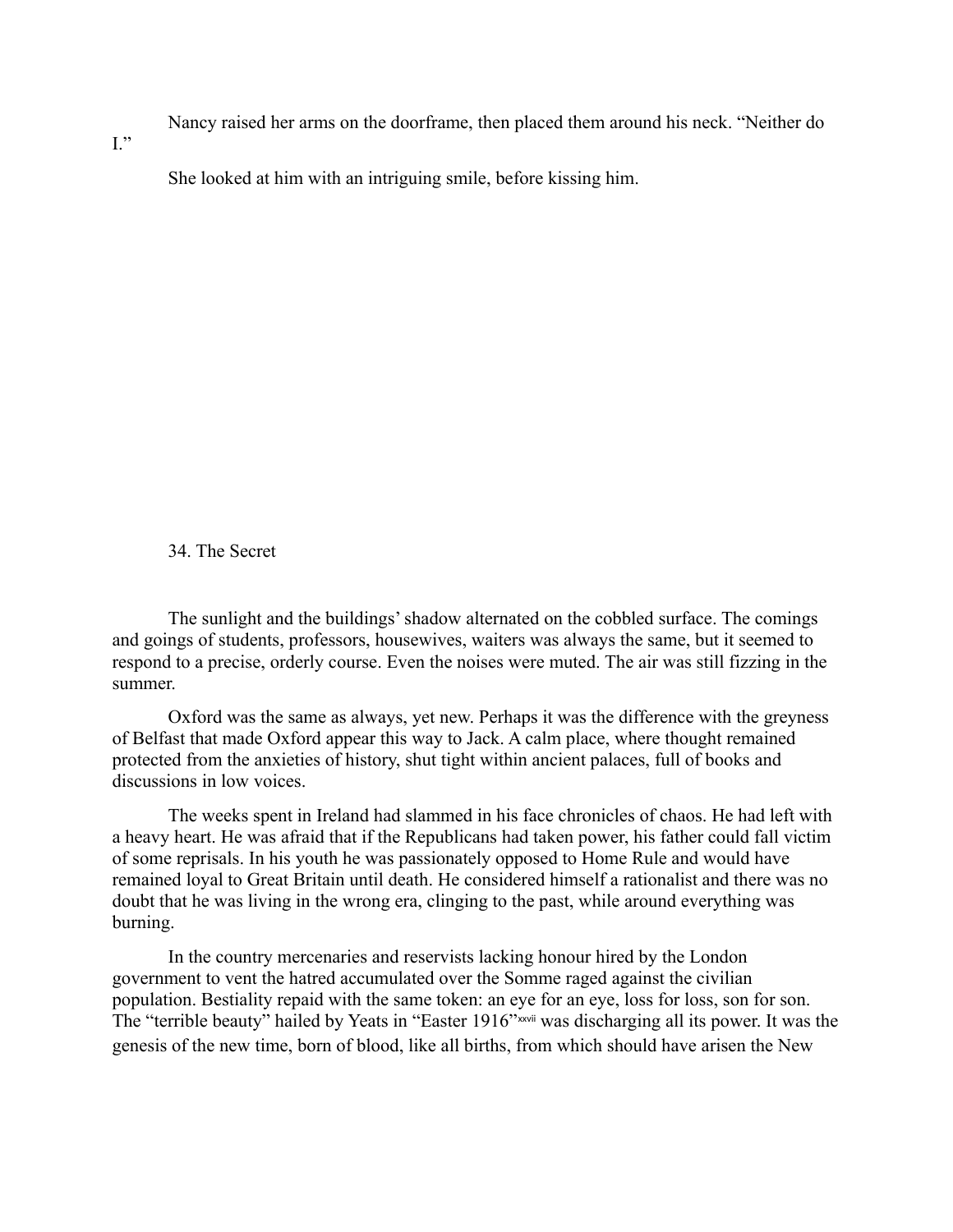Ireland. An Irish Ireland, as was called by the Republicans, even if Jack was struggling to understand what it meant, even if the noise did not help understand what it would become yet. There was something frightening in the cold determination of nationalists like Michael Collins. The mysticism of the ideal, the faith. The smoke of the dynamite smelled of God. Someone was saying that it was a religious war.

> *We know their dream; enough To know they dreamed and are dead; And what if excess of love Bewildered them till they died? ("Easter 1916"* lines 70-73*)*

The verses of the poet: excessive love, a disease of the soul. That was the kind of Romanticism that was useless to interpret the present. His beloved Yeats proved to be a disappointment.

He was happy to be here again, away from everything. Certainly not yet free to be what he had chosen, but more determined. He wanted to end the deception. To do what he had to do he needed to feel unassailable.

While he was walking in the direction of the town centre, his stride revealed the mood of the return journey. He passed under the clock of Carfax Tower, into the shadow of centuries, and continued on High Street up to the college.

He found Charlie Darsey in the common room, busy reading a book. He approached, put down the suitcase, and stretched his hand.

"Hello, Charlie."

The other looked at him in surprise, while he returned the handshake.

"Welcome back, Jack."

"How about accepting my apologies for how I've acted lately?"

"Are you saying that you're returning among us common mortals?"

"Actually I'm leaving."

"What do you mean?"

"I'm moving out. I've rented a room."

"Are you leaving the college?"

"Only the bed and my half of the wardrobe. You'll share it with another one, perhaps more amiable than I."

Darsey went with him into the room, where Jack began to fill another suitcase with his things.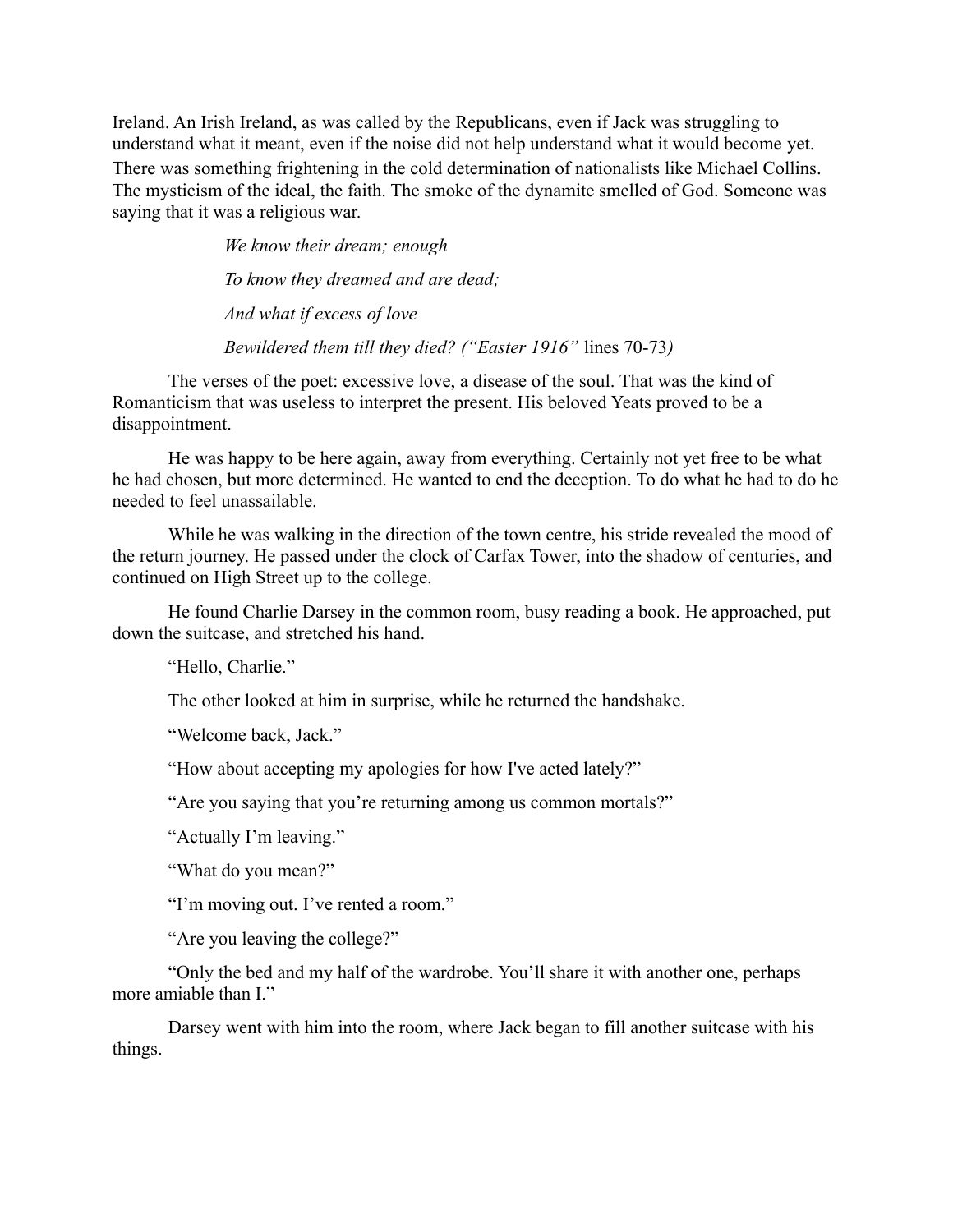"But why? It won't be for Moran, is it? That one is unpleasant to everyone."

Jack smiled again.

"It's a long story, Charlie. It's better for me this way, believe me."

"Have you asked for the dispensation?"

"I'll do it. They'll have no problem giving it to me, don't you think? I'm removing myself from their expenditure."

"But . . . But . . ." Charlie sat on the bed. "I don't understand. Is it because of the nightmares? Have you had another relapse?"

Jack stopped folding up his shirts and looked at him.

"Life is already complicated enough without making it more difficult. When you make a choice it's best if it's as clear as possible, otherwise we're weak and vulnerable. And I can't afford it."

"It has to do with your mysterious afternoons, true?"

"I told you. I need to clear my mind. By the way, have you seen Moran?"

"A little while ago he was down in the Quad talking with Pritchard. Don't mind that one."

Jack closed the suitcase and Darsey offered to carry the other one. They went downstairs and Jack walked in the courtyard, followed by his friend. When he noticed Moran talking with another student, he asked Darsey to wait for him with the luggage.

He approached.

"May I speak with you?"

Moran looked at him condescendingly then he took a few steps together with him.

"You can come out and spy on me whenever you want," said Jack. "You know my address. I'm moving there."

"It doesn't concern me."

"Rubbish. You wanted me to see you."

"Wounded pride. You had struck me, remember?" Moran touched his cheekbone. "It doesn't matter anymore. Furthermore, you should know me, I would never summon the institutional authority."

"Because you're a revolutionary? I thought that for you the end justifies the means."

"Listen, I don't know why you often go to that house, nor who lives there. I don't want to know it, not anymore. Good luck, Lewis."

Jack started to turn but held back.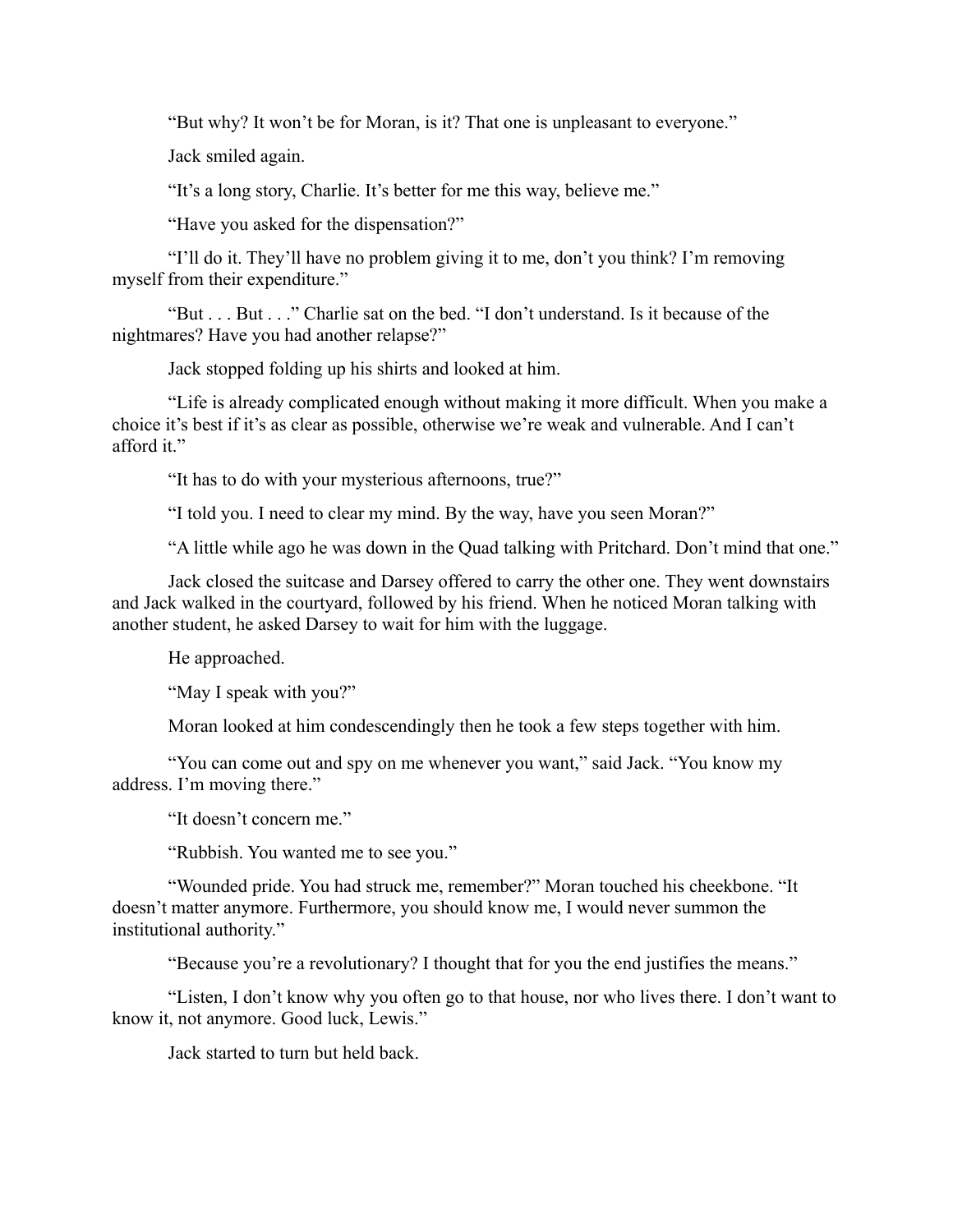"Tell me something. What is more revolutionary? Accepting the conventions," he pointed to the building around them, "or having the courage to ignore them?"

Moran was silent.

"I'm leaving. Have a good stay."

Jack turned on his heels, picked up the suitcases and said goodbye to Darsey.

"See you in class, Charlie."

He walked fast up to Magdalen Bridge, where he stopped to rest his arms and clear his mind. He breathed deeply, watching the current in the river, so calm that it hardly rocked the boats. His Rubicon. *Alea iacta est.* He was feeling decidedly better and could direct the train of thoughts over the discoveries of that summer. They certainly had a relevant part in the step just taken.

Once someone had said to him that one lie always brings another, and another one, and so on, until a performance takes the place of real life. It was not by chance that the bigger tall tales about Lawrence of Arabia poured out from a stage. Sir Robert Lawrence, who had accompanied Richard the Lionheart in the third crusade, did not come from the county of Galway, was not even Irish, but from Lancashire, where apparently his stock had put down solid roots and grew a big trunk with leafy branches.

If it took little time to disavow Lowell Thomas's genealogical fantasy, he had to go a longer way to discover the truth at the centre of the labyrinth. The point of entry had been the small church of a small Welsh village, after the detour through a landscape of rocky hills and scattered flocks.

Tremadoc. Few houses swept by the salty wind, which he had watched with the emotion of one who penetrates the life of others, one step from the heart of a secret.

The old pastor, a curved, little, grey man with an alert look, remembered the family of Lawrence well, even from many years before.

# *Her eyes, most of all.*

They came from Dublin, with a small son and a second on the way. He had baptized the newborn. Jack managed to make him show the baptismal registry of the parish. And here he is, Thomas Edward, son of Thomas Robert Lawrence and Sarah Maden Lawrence, married at St. Peter's Church in Dublin in 1884. The old priest remembered a man about forty and a small, energetic woman, with a penetrating look. *Her eyes, most of all, were bright blue, the color of angels' eyes on the rose windows of cathedrals.* The family remained in town a little more than a year, then they moved somewhere else.

On the train to Liverpool and later on the ferry to Belfast, Jack had planned the next stage of the research.

He rang the bell on Warneford Road and when the door opened, Janie Moore welcomed him with a kiss on the cheek. She noticed the suitcases, and looked at him shocked.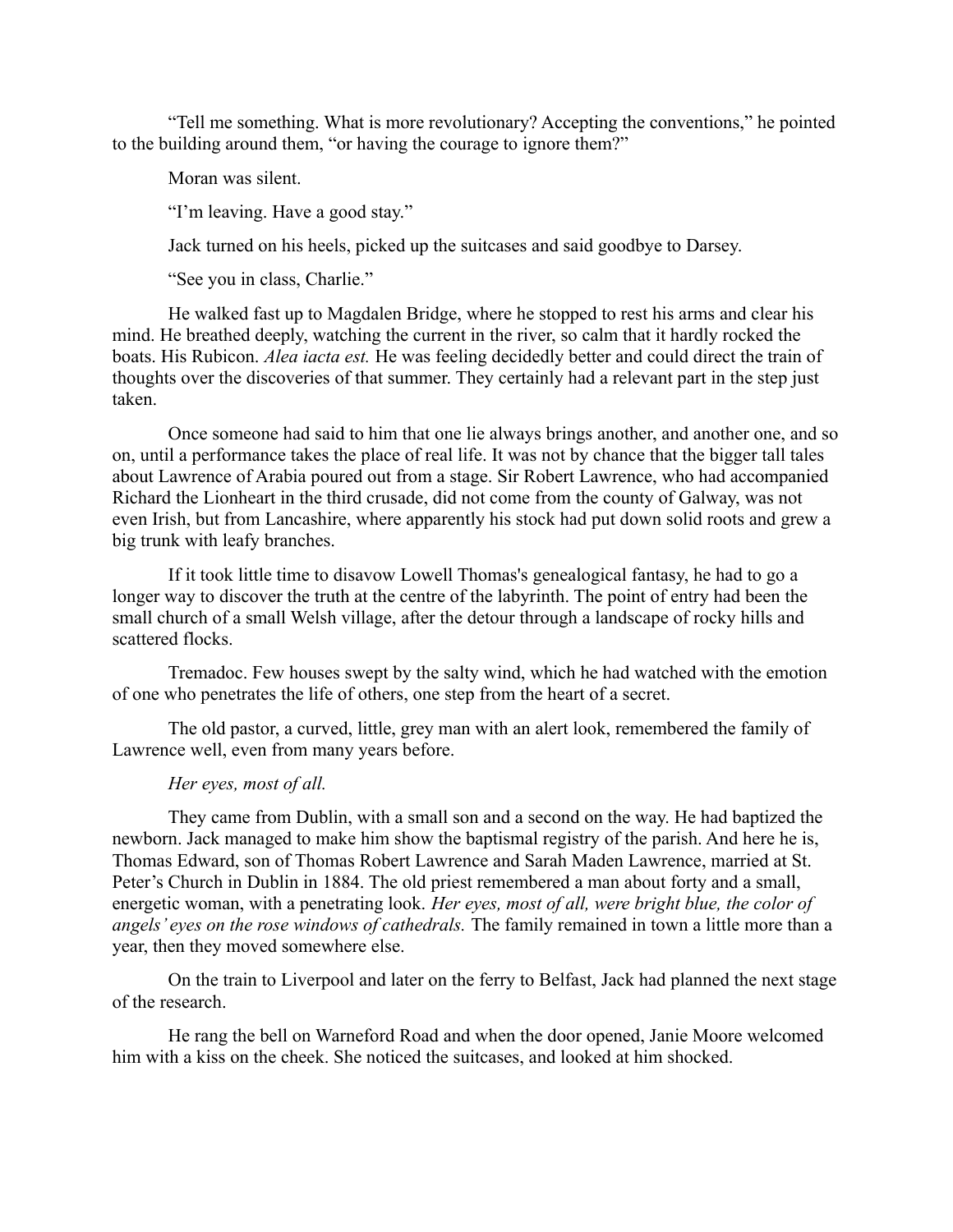He forestalled the question.

"I've left the room at college."

Her face brightened, but she quickly repressed the smile.

"Aren't you pleased?"

She led him to the living room and handed him a letter. Sitting on the sofa, Jack skimmed it in a hurry. It was an injunction for eviction.

"It arrived three days ago. I'm sorry, Jack.

He folded up the paper and smiled.

"We'll find another place. Big enough for all three of us."

"Four," she corrected him.

Faking a series of coughs, she went to open the glass door to the backyard. A black and furry creature scampered inside breathless and rushed to sniff Jack's feet. When he slipped his muzzle between his legs, he drew back, trying to get away from him. That resulted in a hand drenched with dribble.

"Maureen wanted him at all cost. His name is Max."

She called the dog and pushed him out into the small garden in the back.

Jack went into the bathroom and washed away the dog smell and the tiredness of the trip. He stared in the mirror for a long time, feeling the presence of a crack, without being able to identify it. He realised it was not the glass surface: that face was deformed by something imperceptible.

He had been clever. Better than a detective in those popular serial thrillers. The discovery in Dublin was to be kept tight. Unexpectedly, he found himself a part of a mystery, shared by a small circle of people, a small discreet clan that had been hiding for years. He had found it and this gave him an unexpected strength. He saw himself again in front of the parochial registry of St. Peter's Church, while searching for the matrimonial act that he would not find. Slowly leafing through the yellowed pages of 1884, a hunch formed in his mind, always getting stronger, explosive. Once the last page was turned, the confirmation was there, in front of him, more solid than a column of granite. To be sure, he had also consulted the registry of the year before and the year after. No Lawrence had surfaced from those elegant scribbles. Thomas and Sarah had never been married in that church. Why had they stated this falsehood at the baptism of their secondborn? The answer grew out, lapidary, like a boulder at the edge of the field of vision that we had to strive to not see. Vicar O'Brien was too young to remember thirty-five years-old facts. He had been kind, but he did not have other information to offer.

Only on the train to Belfast, did Jack let his mind free to conjecture. One does not lie on the day of the baptism of a child. Unless there is a really valid reason, something that could compromise the sacrament itself, the social acceptance. Jack knew something about it, for two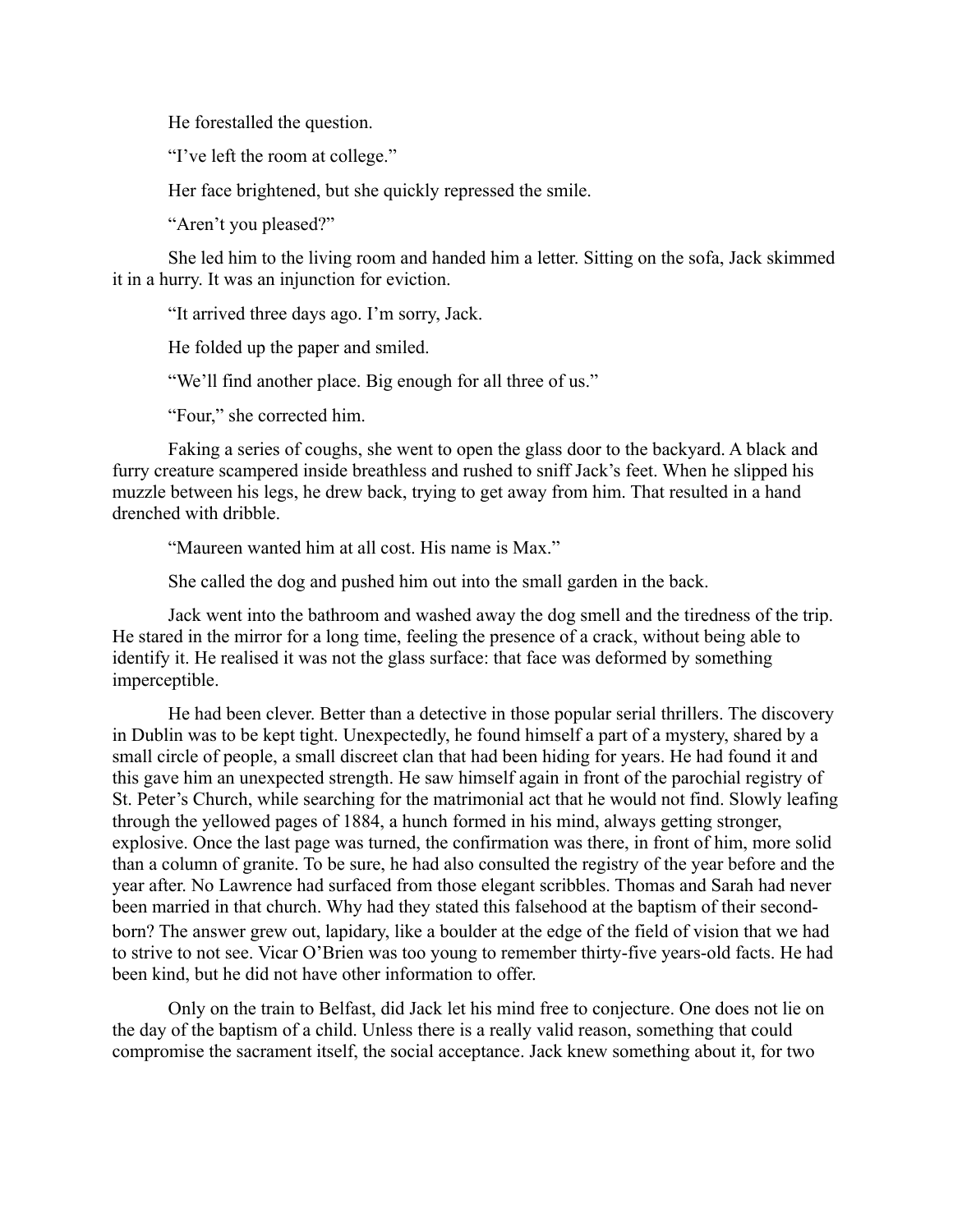years he had challenged the prejudices of family and friends. He knew how hard it was to live outside the accepted habits. He knew how much easier it was to lie. Even to a priest.

He came out of the bathroom still in deep thought and found her seated on the sofa, the relaxed demeanor, the vague expression, the light that gilded her gathered hair.

"Come here. Lie down."

For a moment Jack held back, then obeyed grudgingly. He laid his head on her lap and let her stroke his hair. He closed his eyes and imagined again that they were his mother's fingers, a long time ago, the muscles relaxed, the perception of the body that sank on the cushions and in the soft fabric of the skirt.

"Relax. Later you will tell me everything."

He tried to say something but she shushed him with a finger to her lips.

"Later."

# 35. Eddie Marsh

The steward looked him up and down. It was evident that he was judging his clothes to be inappropriate. The prewar cut of the jacket, the woollen tie badly ironed, no overcoat, nor hat. But he was on the guest list of one of the honourable members, the personal Secretary of the Minister of War, and this was enough to make him incline his head and invite him to enter. They walked silently along the velvet runner that led into the great hall, where portraits of founding members of the club were sternly watching the new members. The light entered from three large windows on the same wall, the room smelled of books and tobacco.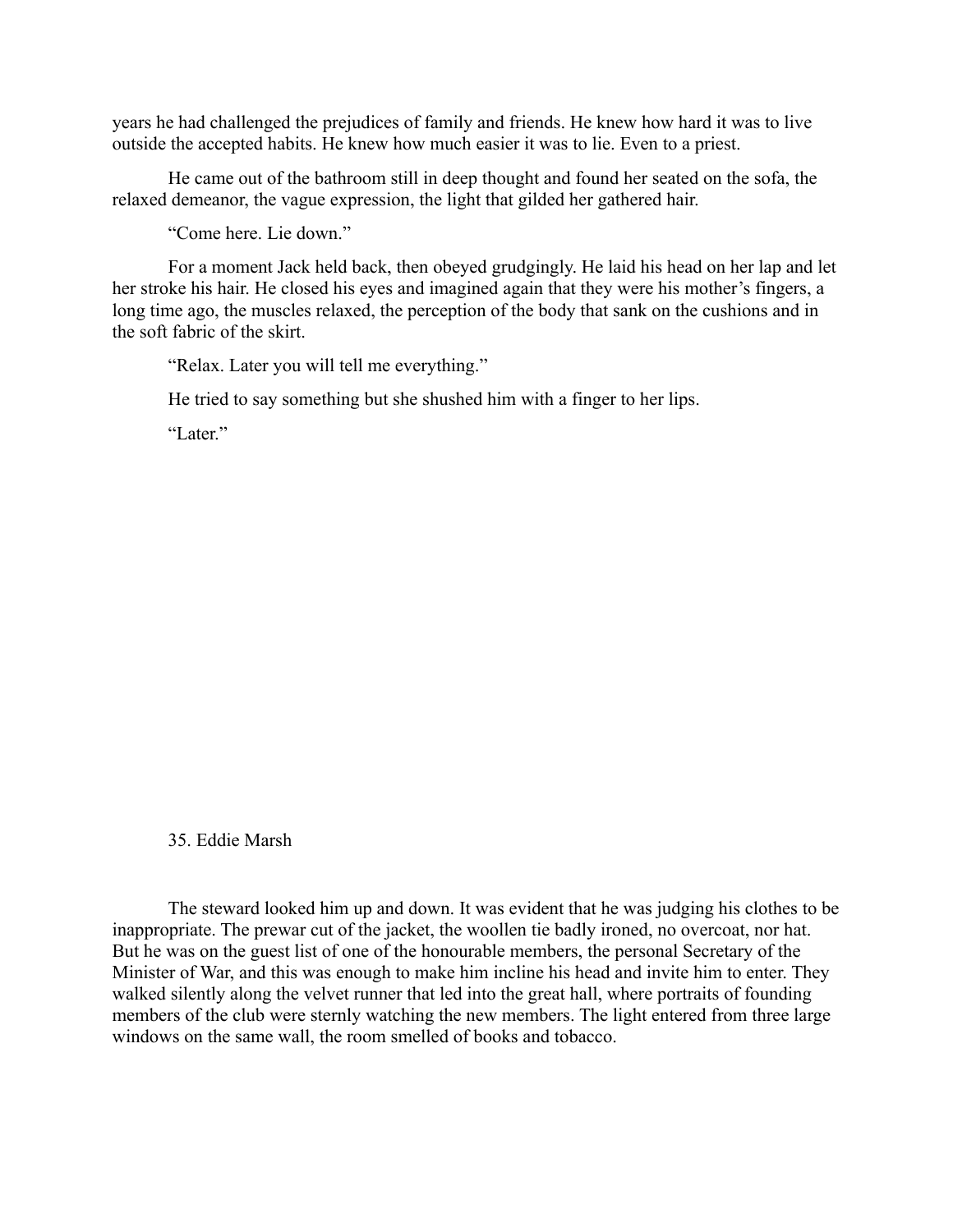The steward pointed to the corner at the end of the hall, where a middle-aged man was sitting alone, his face partly covered by a newspaper, which he folded when he noticed the guest approaching towards him. He stood up and greeted him slightly smiling.

"My dear Lawrence."

A light handshake. Edward Marsh was spruced up as always. The uniformity of the pinstripe was interrupted in some ways that, without being showy, revealed a certain taste. The small, silver tie pin, the beige gaiters with horn buttons, the ring of the Masonic Lodge on his left little finger. Seated facing each other, the two men formed a sharp contrast.

The scene had hardly distracted the few present members from the evening's editions, and they were already turning to the reading and their cigars.

"Make yourself comfortable. A glass of port?" asked Marsh. "Ah, yes, you're a teetotaler. Perhaps some tea?"

Ned sat facing him.

"Nothing, thanks."

"The usual ascetic, eh? Thank you, Samuels." An elegant gesture dismissed the steward. "So, how are things in old Oxford? Does Hogarth still take out that fat cur?"

"Oh, every morning. Now and then, to tell you the truth, I do that."

"You must absolutely give him my regards. I heard that Robert Graves has become a father for the second time. A boy, right?"

"Yes. He sends you his regards."

"Congratulate him and tell him that I'm waiting for his new poems. I hope he comes to visit me, sooner or later, if his health allows him. By the way . . ." he handed him a bound book: *Poems* by Wilfred Owen.

"Thanks."

"Siegfried Sassoon has edited the collection, God bless him. Did you know that he has returned from the United States? Rather tired apparently. Have you ever thought of going to America? After Lowell Thomas's success you would make tons of money."

"Is this an elegant way to suggest to me to leave?"

Marsh's smile suddenly cracked.

"Oh, no, far from it. By the way thanks for coming."

"What is the invitation for?"

Marsh played with his pocket watch chain.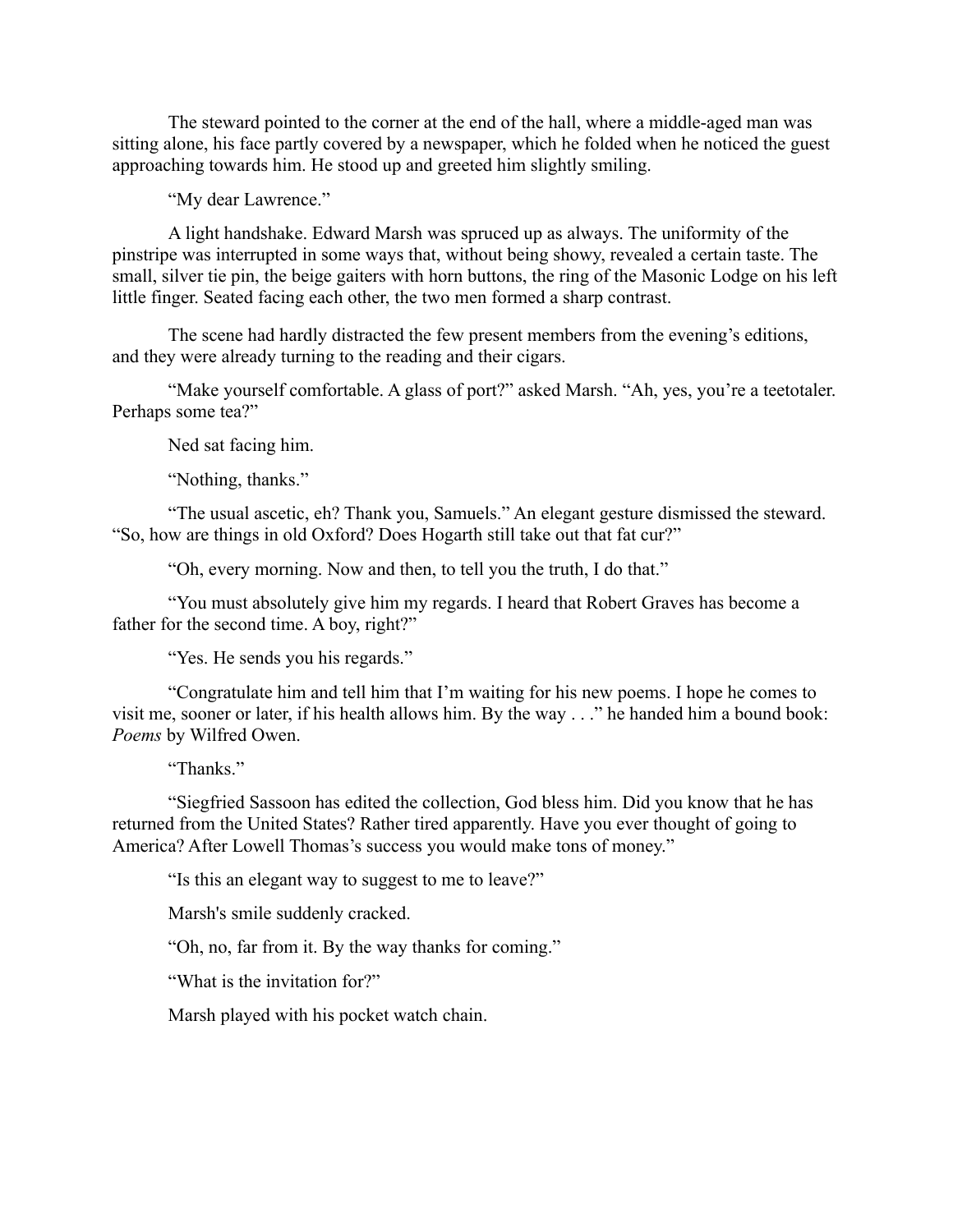"I think you can imagine why, and I would like you to keep in mind that we're not here in an official position. We're only two friends who are chatting at the club."

"Very well."

Marsh leaned back in the chair and crossed his legs. He drew from the inside pocket of his jacket a silver cigarette case and started to offer him one, but he checked himself, remembering that T. E. did not smoke. He inserted one in a black cigarette holder and lit it. For a few seconds he let the smoke come between them, observing the other from behind the spirals. Ned had the feeling that he was wondering about him, that he had a question he could not ask. Or perhaps he was looking for a cue to begin. From a slight movement of his body, he was able to tell the exact moment he resumed talking.

"I've read your articles in *The Sunday Times.* Rather merciless towards us. Yet, very wise, I must admit."

"Thank you."

"I appreciated less your *boutade* with Sir Henry Wilson at the wedding reception of Lord Ashton's daughter. Forgive me, but word gets around."

"I've spoken the truth. From the face he has made it's clear that he must not be used to hear it often"

Marsh's eyebrows rose until they became two points of arrows.

"Come on, he is still the Chief of the Imperial General Staff. You weren't polite to tell him that we should be thrown out of Turkey, Mesopotamia, and Persia."

"It wasn't my intention to be polite."

Marsh's smile became tighter.

"Out of curiosity, have you left out India purposely or was it forgetfulness?"

The sarcasm was out of place. He had not come here to beat around the bush.

"I'm pleased that you still have the desire to be ironical, Marsh, after having killed ten thousand Arabs in one summer and having unified the Sunnis and Shiites against us. Not even the Turks had succeeded in doing as much. And, incidentally, for the blood spilled in India we will pay with interest in the years to come. For this we have to thank the myopia of Lloyd George and old owls like Sir Henry."

Marsh took the blow in style, tapping the cigarette elegantly on the edge of the ash tray.

"I admit that inside the Cabinet there are different shades of thoughts regarding the situation in the Middle East."

An evasive tone. He was trying to provoke him, to push him to disclose his cards. He might as well please and scratch Marsh's courtesy mask.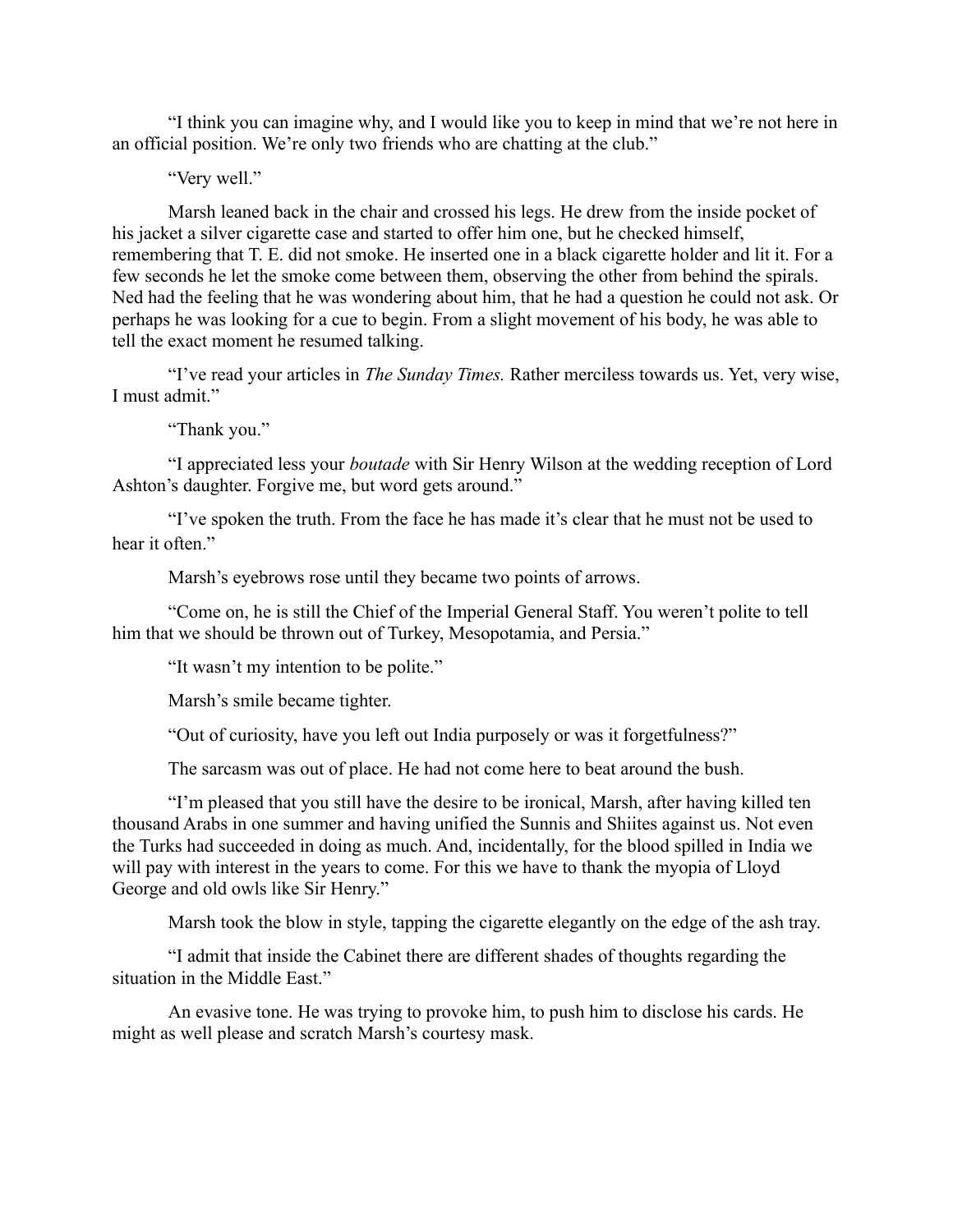"Having a permanent presence in Palestine already cost eight million sterling pounds and we spent thirty-three to curb the Revolt in Mesopotamia. We have ninety thousand men engaged in the field and we have succeeded only in transforming every little boy who can hold a gun into a rebel. Not to mention the garrisons that we maintain in Turkey, Persia, and Ireland. With India in turmoil we can't ever move regiments across the Persian Gulf."

Marsh did not bat an eyelash.

"It's evident you have good spies."

"Unfortunately, the listeners are missing."

"What would you say if I told you that you found one?"

"You?"

"Oh, I don't count for much. My boss has shown a certain interest, on the other hand."

Ned allowed himself a few seconds to register the information.

"Churchill? Is it to him that I owe this meeting?"

Marsh nodded.

"Precisely."

This time he remained silent.

"There's no escaping the accounts, it's true," continued Marsh. "We can't afford current military engagement anymore in so vast a front. To increase tax burden is out of the question, it would jeopardize the government. Churchill understood it and this puts him one step ahead of the others. He is trying to convince Lloyd George to approve a plan of retreat from Baghdad and eastern Syria, but he faces resistance from the Army."

"What plan?"

Marsh kept on staring.

"There are different hypotheses on the table. But time is of the essence. It's for this that Churchill would like to listen to your proposal. Assuming you've got one."

They had reached the point. There was no need to hesitate.

"There's only one way to exit honourably. But we can't do anything without the consent of Lloyd George."

Marsh put out his cigarette with a fine-mannered gesture.

"Let's hypothesize for a moment that his consent will arrive."

"A limited mandate or carte blanche?"

"The support of the Secretary of State for the Colonies would be sufficient?"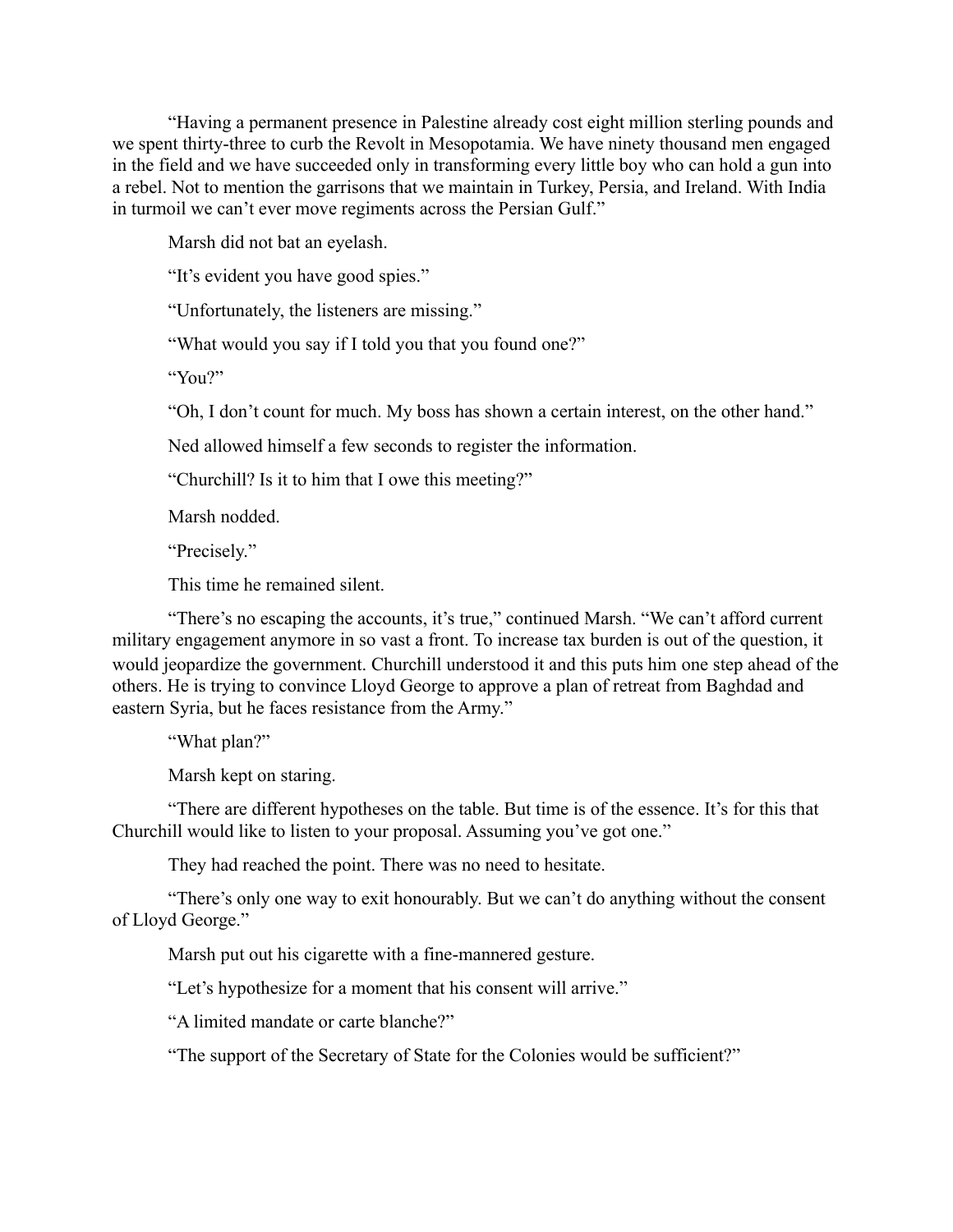"Certainly."

"Proceed."

"We have to create autonomous states in all of the area," said Ned. "They will be supported by the administration until they're able to stand on their own feet. Their armies and their police will need to be trained. As they learn, we will disengage our quota. The operation can take less than a year, but we need to move quickly. In six months it could be too late."

"Are you truly convinced that the Arabs can govern themselves alone?"

"Yes, if we choose the right leaders and have them elected with a popular mandate. For this, charismatic leaders would be useful, those who took part in the liberation struggle but are not compromised with the colonial administration."

Marsh rested his crossed fingers on his belly.

"I suppose that you want to suggest some."

"The sons of Hussein from Mecca. Above all, Feisal. We've let the French chase him out of Damascus without saying a word. He needs to be recompensed. He's the man we need in Baghdad."

He watched Marsh light another cigarette. He was taking his time, a good sign.

"This plan leaves out a particular, not irrelevant, issue. The oil. The subsoil throughout those parts is rich and, according to many, it will be the strategic resource of the future. In the Parliament the oil camp is the major obstacle for Churchill."

The old fox had kept the main objection to the last. Not for nothing he had survived in a couple of governments and still could accompany young, handsome poets.

"That's the desert, Marsh, I know it well. Oil is neither edible nor drinkable. The new states will always need someone to sell it to in order to acquire what they need, and if we give them their independence, they will be our major allies and business partners. Britain has to run this risk. How do you think we can exploit the oil deposits if the whole region sinks into chaos?"

Marsh allowed himself a little smile.

"And to think that some of the old owls, as you call them, doubt your patriotism. I seem to hear them: They'll say you're looking for an opportunity to return on stage."

"Is it important?"

"No, but believe me, the corridors of Whitehall are more deceitful than the labyrinth of Knossos."

"Would you relate the plan to Churchill?"

"Yes. Obviously if he would support the project, you would be willing to contact Feisal to convince him."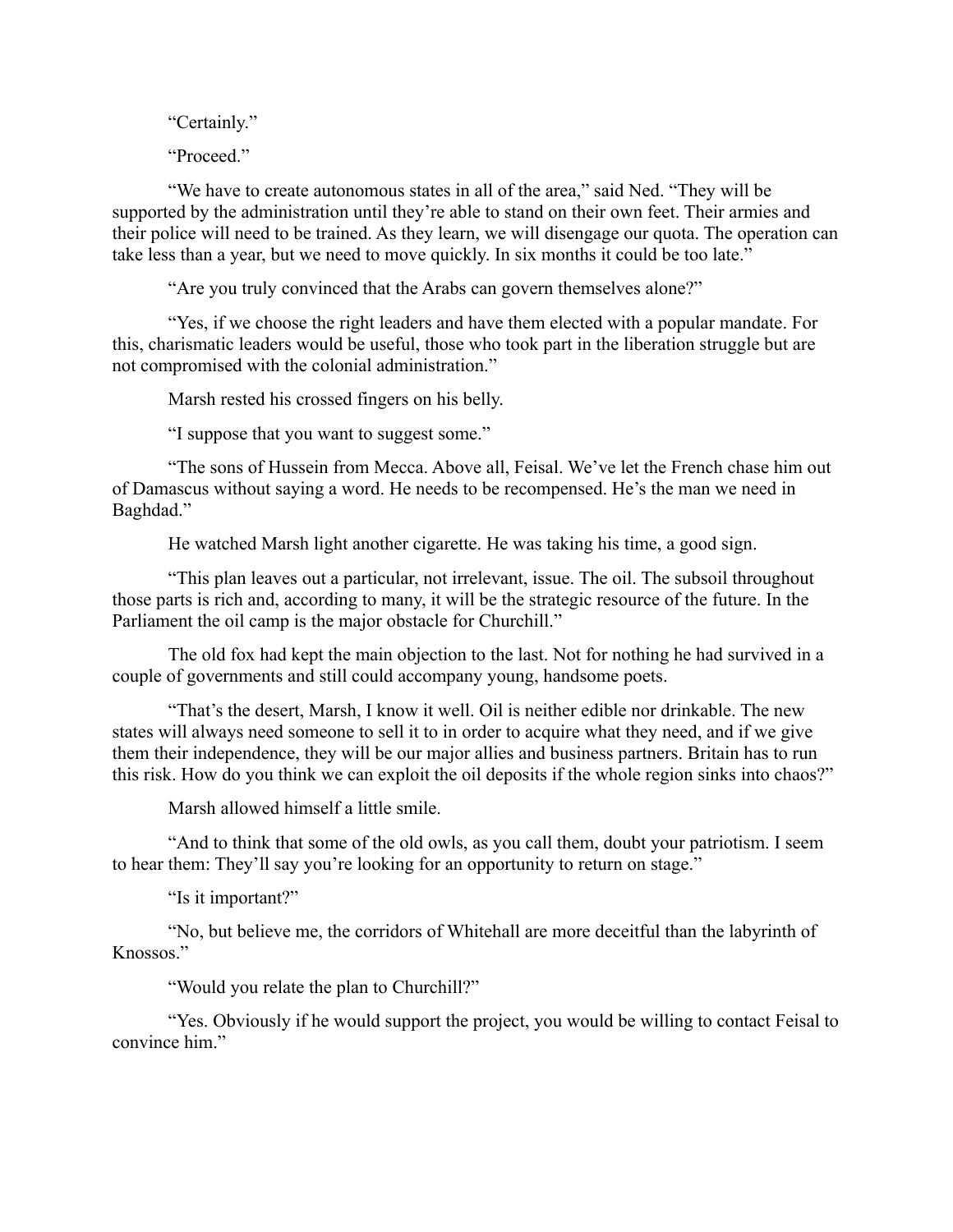"I'm the only one who can do that. But on one condition."

Marsh relaxed in the armchair.

"I'm listening."

"That Hogarth and Curtis be part of the group."

Marsh nodded.

"We'll consider it. However, you'll make things easier for us if you don't commit body and soul to irritate the establishment. When those people want to crush you, they don't hesitate to hit below the belt."

A shrug.

"Let them do it. I have served the country better than many others."

Marsh looked at him again with that ambiguous face that hid an unasked question.

"Come on, Lawrence, even Achilles had a weak point. Public virtues may not be enough to protect our private vices. If Churchill decides to put you back in the game, you will have to be unassailable. Learn from yours truly."

That friendly look made him nervous.

"You're way off, Marsh."

"I hope so, my friend. I sincerely hope so. Are you sure you won't have a cup of tea?"

"No thanks. I'm going back to Oxford." He stood up, the other followed suit. "I'll wait for news from you."

They shook hands.

"You won't wait too long, you'll see."

He retraced his steps back across the room in a hurry, feeling Marsh's gaze on his neck until he passed through the door.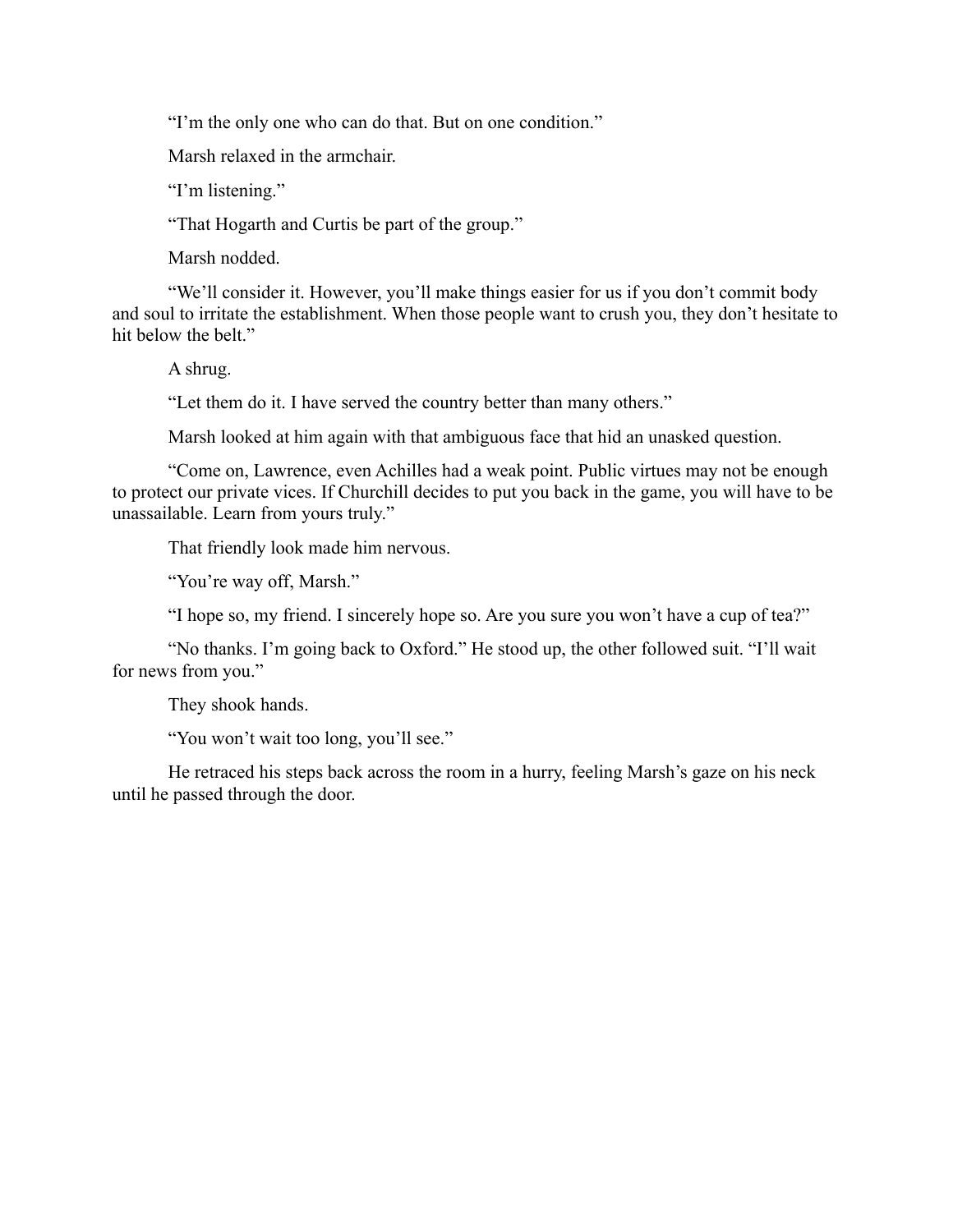#### 36. Leeds

Ronald measured the room in a few steps. It was narrow and bare. Although summer was over and the nights were no longer mild, he was feeling suffocated. He opened the window, hoping that this made him want to go out, but the profiles of the buildings were gloomy, darker than the night that enveloped them. The small path below stretched beyond the curve, where the suburb faded into a network of roads, between murky huts and shabby fields. That big grey zone, neither part of the city nor the country, reminded one of No Man's Land, covered with every kind of stilt: contorted aluminium sheets, rusted dustbins, old tires.

Industrial cities were horrifying to him, they had a tendency to expand, expelling their waste and spreading it in the surrounding area. Until they too could be affected by the building boom and incorporated into the foundations of new neighbourhoods and districts. The countryside was dying, covered with scrap iron and garbage, while the landscape was forever changing, the soil contaminated, dried out by sewage and fuel-oil combustion. An attack that was routing nature and delivering the land to the industrial age.

He missed Oxford, the opportunity of going for a walk across the fields, beyond the city. He missed the Botanical Garden and his old leafy friend, the light infiltrating through the rose windows, the smell of ancient wood. Most of all, he missed Edith and John. She had been clear: She would no longer accept makeshift arrangements, that period was over, now she wanted a house where she can raise children, a place where it was possible to plant bulbs and watch them sprout in the following spring. She wanted to be happy. For the moment his expedition to the north, in search of fortune, would remain solitary and he would become a member of the crowd of weekend commuters.

Ronald knew that Edith was right. The pregnancy was now almost over and worries were beginning. An interior voice repeated to him that he should not have been in that claustrophobic little room, but by the side of his wife, and was forcing him to cling to the conviction that had brought him there to a young, dynamic university, open to new ideas. A course had just been created for students of Anglo-Saxon literature and Middle English. The head of the Department of Languages wanted the study plan set on solid philological bases. The task of setting up a program had been assigned to him. Consideration, respect, leeway. What more could one want?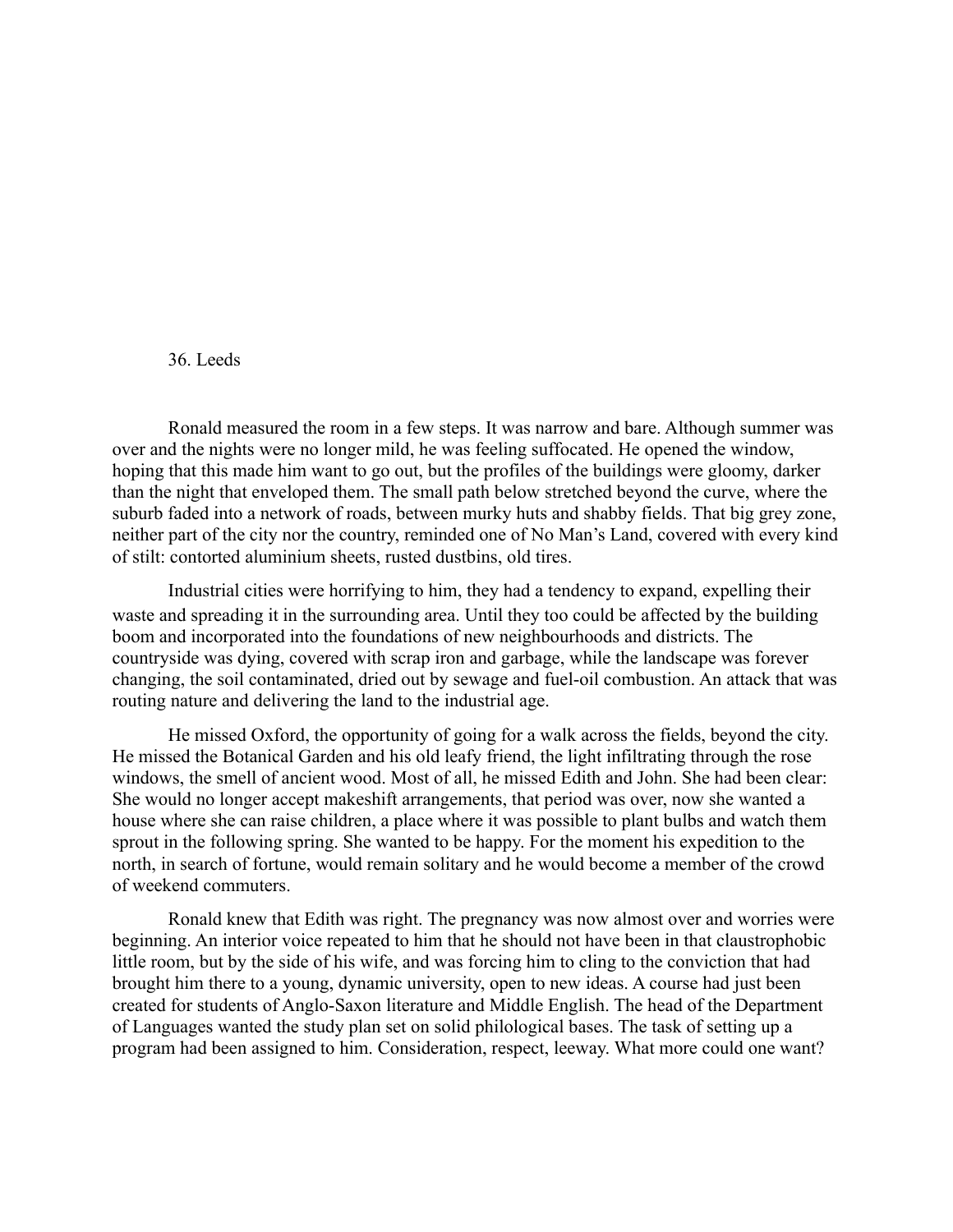One's own family. He told himself it was just a matter of time, time necessary to find stable accommodation for all of them. But when?

He resumed walking, from the window to the wardrobe and back again, four steps and a half each way, while anxiety was mounting in his chest. He remembered all too well that sensation of estrangement and abandonment, and he cursed it. Feeling far from everything you love, a total absence of intimacy with voices, presences, objects. It had been like that in the trenches and later in sanitariums, in a myriad of places where the military bureaucracy had thrown him before the war ended. He knew the symptoms. Tachycardia, laboured breath, inability to focus. He grasped the knob, opened the door, closed it, washed his face in the washbasin, he was hot, he took off his cardigan and shirt, remained in his vest, shivered, increasingly tense. He was tempted to hide under the covers and come out only when the light of day had made the world appear less gloomy and people's faces had cheered up his solitude. Sleeping was out of the question, he would not succeed at this. He was frightened by the thought of finding himself again alone, in the dark, without the presence and the breath of anyone else.

He had to shift his thoughts faraway from here, but also from Edith and John.

His eyes fell on old notebooks set on the only shelf. For some reasons he had brought them with him. He took hold of one and opened it to the first page. He started reading with eagerness, then more slowly. As soon as he proceeded, he realised he was recovering selfcontrol. The story was about Tùrin Turambar, one of the first that he had drafted. The decision to abandon the stories had stopped him from rereading it. It was strange that he had to get here to have the chance to do it. He stretched on the bed. Soon the world before the world briefly replaced the walls of the room, and Ronald found himself between valleys and mountains, at the time when the evil demon Melkor was taking his revenge on the gods, taking advantage of the weakness and the divisions among the creatures of the Earth. He retraced the exploits of Tùrin, cousin of that Tuor who would bring the survivors to safety from the ruins of Gondolin. A destiny more nefarious accompanied him in the hopeless struggle to the bitter end against the hidden power. He waged it along with a band of marauders, unaware of the curse that loomed over his destiny and that of those he loved. Every victory, every killed enemy, only brought Tùrin closer to ruin. Father, mother, sister, allies, even his most loyal friend, all will be overwhelmed by his better intentions and blindness. And when at last the hero would open his eyes and understand, like Oedipus he could not have but turned the force against himself, to punish himself for every impiety committed.

It was the story of a failure implicit in the sin itself of imagining to be "Turambar," Master of Fate. As if the thread of fate was not pulled by a greater, unfathomable will.

He realised that the reading had had the cathartic effect of a prayer. He returned to the window; outside, the night had advanced and it had become even darker. He searched for the stars, but there was no trace of them. He lay down again and little by little he slipped into a drowsy state crowded with images.

There was a man bound hand and foot to a tree. Dark and massive shapes were on him, speaking in an abstruse, guttural language, of which he seemed to recognize some familiar sounds. They were goading the prisoner with knives, snatching from him tight-lipped laments.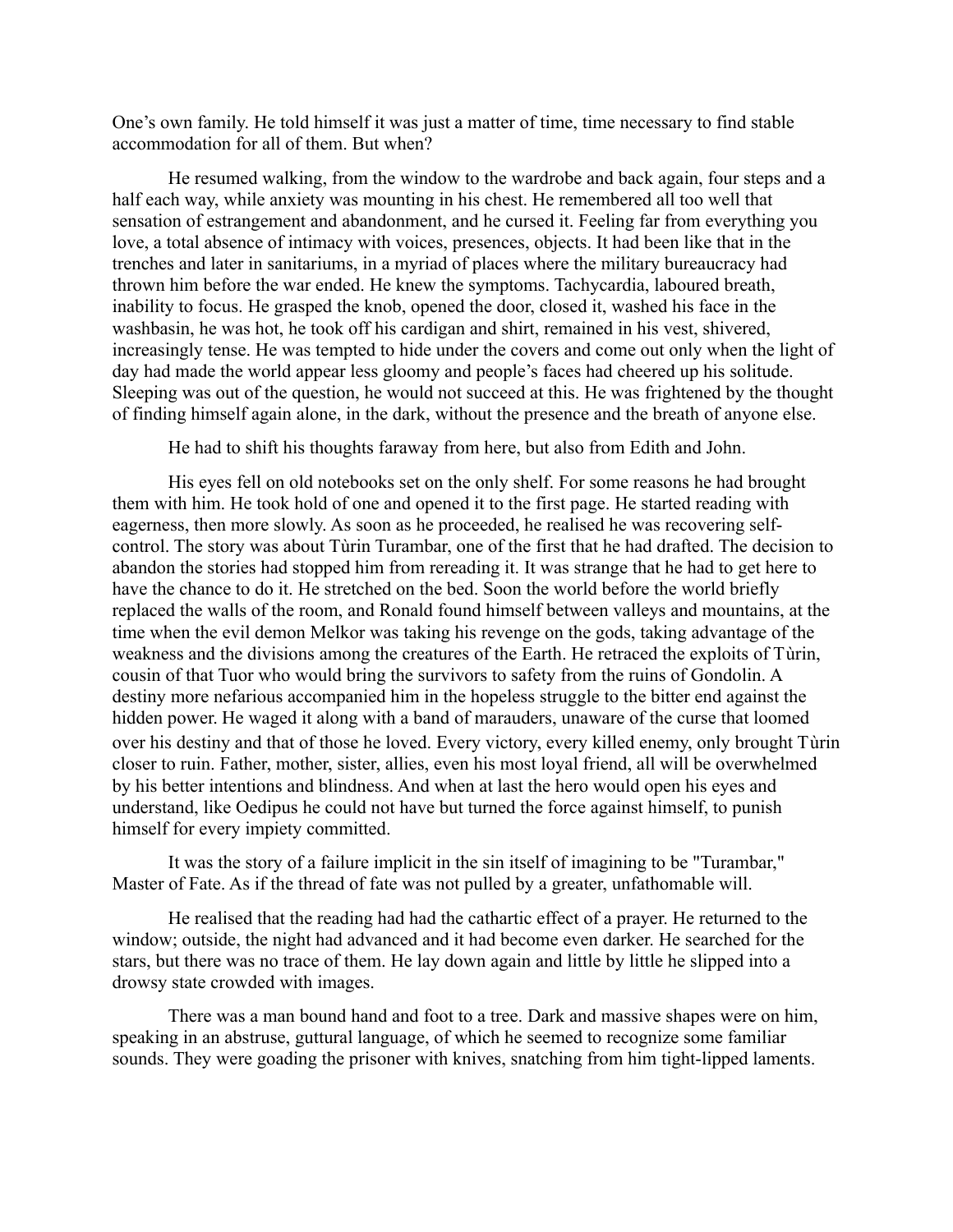The cackling laughs were interrupted at once, when one of them turned. Serpentine eyes, a monstrous face, a snout that sniffed the air. Ronald crouched, and when he turned to peep at them, they had moved away. Enough for him to crawl towards the captive. He reached him and called him by name.

Tùrin . . . Tùrin . . .

He seemed lifeless. He dragged him away, beyond the reach of the jailors. With the blade that he found in his fist he cut off the rope around his wrists, then he went to his legs and at that moment the man moaned, opened his eyes, and stared at him. They were bright blue. After recognizing him, he gave a start. He jumped at his throat, his face deformed by anger, his blond fringes whipping his forehead. Ronald would have liked to talk, but he was choking. In a last, desperate effort, he jumped up and kicked away the sheet that stopped him from breathing. He found himself sitting on the bed, out of breath, oppressed by the clear perception that someone had been in the room while he was sleeping.

He investigated the place, but everything was as he had left it. From the street came the chatter of sparrows. His restlessness diminished. With a tired gesture he picked up the notebook from the floor and put it back on the shelf.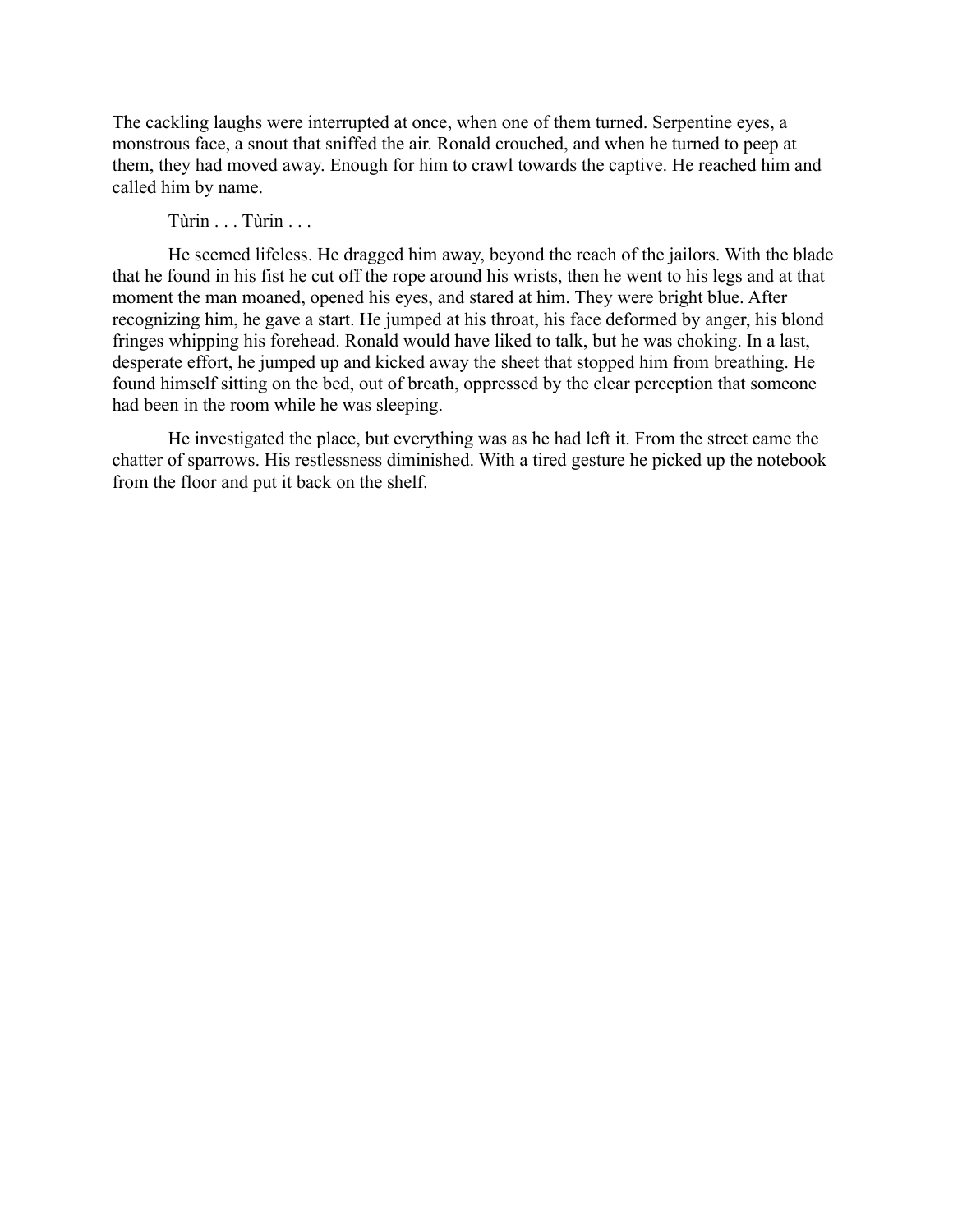37. Mad Jack

"Nineteen times at the dentist. Nineteen! What a nightmare."

While he was listening to him, Robert wondered how Siegfried could maintain a *fin-desiècle* air without being reduced into a caricature of himself. He would stop half an inch before straying into farce, with a joke, often playing with his fame as a soldier *maudit*. Sass, the war hero. Sass, who had thrown the military cross into the river and sent his protest to the High State. Sass, who for one whole night was going around in No Man's Land, hunting Germans, to vindicate the death of his young Patroclus. Sass, called "Mad Jack," who attacked a German trench with hand grenades all by himself. On returning to his side, a diligent English sentinel had mistaken him for an enemy, sending him to the hospital with a scratch wound on his head. A matter of millimetres and together with Wilfred Owen they would be mourning his loss too. Nichols was convinced that it was a conspiracy of the Command to get rid of a difficult officer, but Robert had always found the hypothesis crazy, and the fact that Nichols was claiming it gave even less evidence to it.

He again poured beer in the glasses, hoping that there was enough in reserve. People from all the neighbourhood had come, even from Oxford. Thanks to the newspapers which had given the news of the opening with the picturesque title: *A Shop on Parnassus.*

It was difficult to believe. He was becoming a shopkeeper. A poet shopkeeper. A socialist shopkeeper. Always better than being under a master. After he left the Army he had sworn to himself that he would never again be dependent on anybody.

Anyway Nancy had studied a method to sidestep the ethical contradiction. She was rather excited while she was explaining her strategy of cost redistribution.

"It's very simple, Robert. We list the prices on a sliding scale. We offer discounts on all the goods for the housewives of Wootton. For the residents of Boar's Hill villas we raise the price ten percent."

To each according to his need, from each according to his ability.

Robert had something to say about that applied Marxism, but he remained silent. He had months of irregular attendance to catch up and after all, if the enterprise worked they would come out of economic hardship.

He imagined the face his father must have made. First a smile at the thought that his son had found work, then the long face, thinking of him in the shopkeeper's shoes instead of the scholar's. His paradoxical contribution to the business had been a poem of encouragement.

Everything was happening very fast, the shop had sprouted like a mushroom on a hill, decorated with Celtic designs by Nancy, filled with merchandise acquired on credit. Robert wondered if it would be the end of family troubles or their ultimate aggravation. It was clear that only a few of the guests realised his dilemma. They were interpreting that venture as an eccentric performance. The poets' shop. An amusing thing, great for newspapers.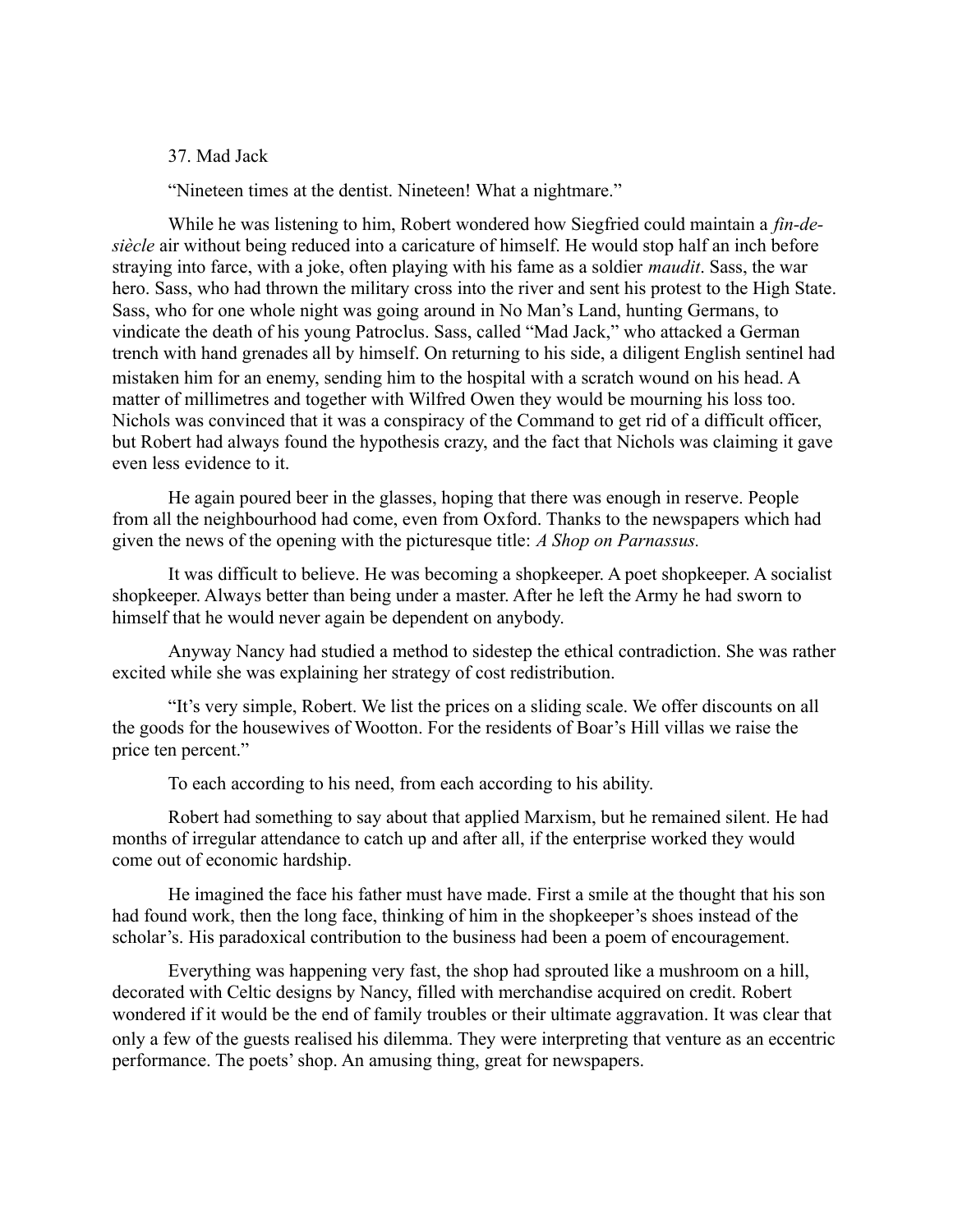Jenny had a tiny apron on that made her look like Carroll's Alice. Nancy's humour broke down when she found out that the nanny had given her a slice of cake in excess of what she had said.

"Margaret has again stuffed Jenny. I don't want that baby to learn that she can get everything by making eyes at adults. What kind of a woman do you want her to become?"

Robert burst out laughing in her face and for a little while she ignored him, focusing on her guests.

Little David smiled to whoever peered over the cradle, until the confusion put him to sleep. The perfect defensive strategy, thought Robert with envy, as he was moving through the shop that smelled of wood and fresh varnish, offering just baked biscuits. A voice in his head kept saying the same words: "*I'm a writer . . . I'm a writer . . .*"

At the centre of the largest crowd, Siegfried Sassoon, fresh from his *rentrée* from the United States, was holding court telling anecdotes about Americans. When the chatter faded and the guests went to refuel with food and drink, Robert decided to take the opportunity and chat with him in peace and quiet. He found him colder than usual, a sign that something was bothering him. They perched on two stools and when Siegfried said, without adding anything else, that he had read *Country Sentiment*, Robert understood everything. To let him unload, it was enough to provoke him with a joke.

"Too little war for your taste?"

The other responded seriously. He said he thought it was an attempt to go somewhere else, but without knowing where. They had not even started to deal with what they had been through, and they would not get rid of it so easily.

"Look at Ed." He pointed to Edmund Blunden, seated with a glass in hand, distracted, dreaming, lost somewhere else too big for his timidity. It was clear that he was not listening to the other guests' conversations. His wife was answering questions for both, allowing him to stay hidden behind a tenuous smile. "He knows that the last thing he'll see before he dies is a group of infantrymen marching in No Man's Land. There's nothing that he can do to avoid it. He can only write to the best of his abilities. Try to narrate it, if he can. He's much more honest with himself than the two of us, who are claiming something, a sort of compensation from life."

Robert felt the answer rising from his stomach.

"The truth, Sass, is that being forced to represent the war, we'll end up aestheticizing it."

"Echoes of Nancy Nicholson."

"It's what I think"

"But it's not what you feel. The fact that *Country Sentiment* wasn't a bestseller speaks volumes."

A low hit from a sporting man like Siegfried. Robert said that he could not judge a book of poems on the basis of its commercial success.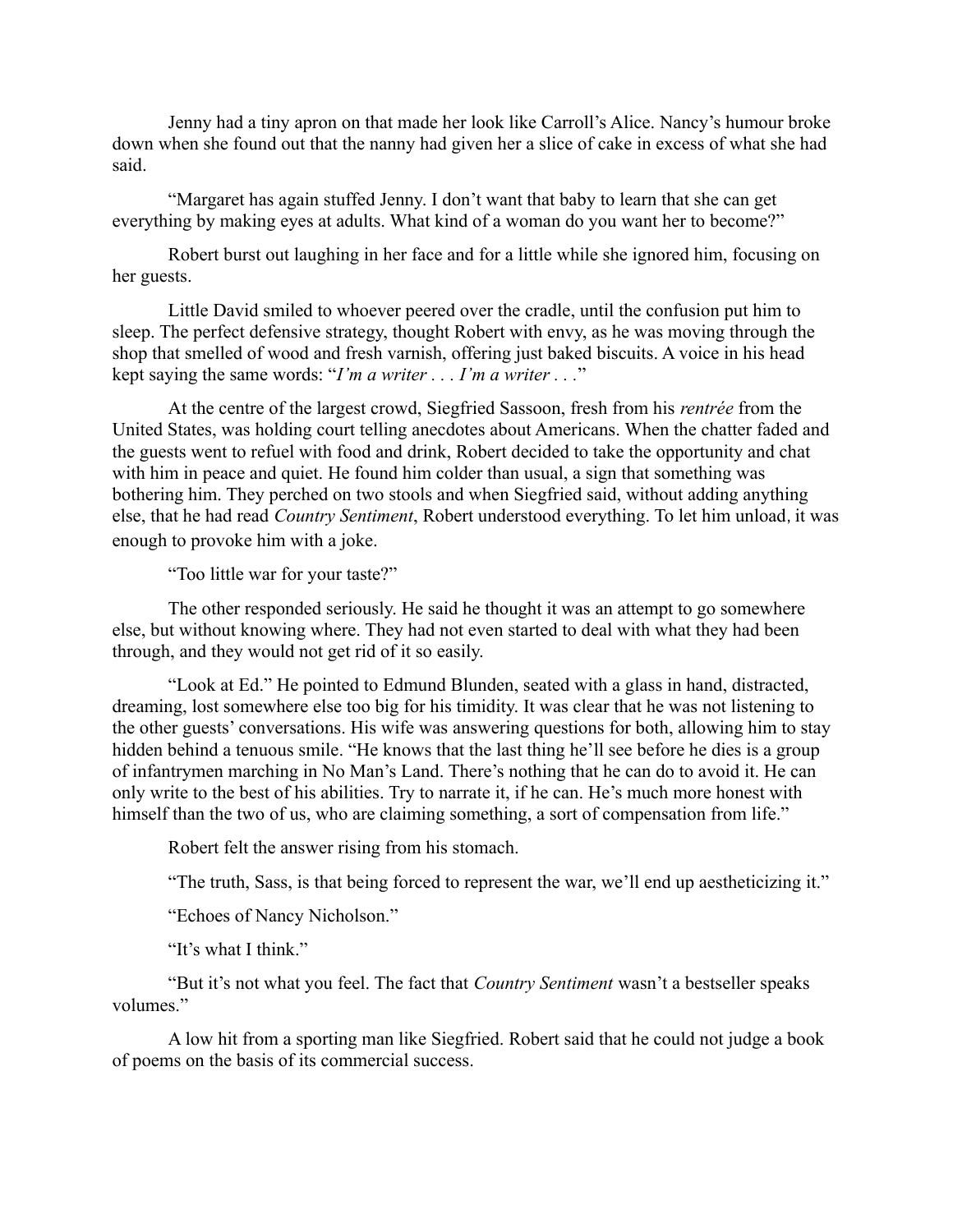"Come on, Robert, are you playing the role of the misunderstood writer? Not you. It's the legal aid of the mediocre."

"You're afraid to look past."

Siegfried stayed silent for a few seconds, and when he responded he let the words slip out of his mouth, as if by accident.

"I try, believe me, but what I see is terribly familiar. Again ruin and those infantrymen in line. I see an eighteen-year-old German dead in a hole and his face becomes David's." He held back. "By the way, it's nice that you have chosen his name for your son."

He said this with feeling. Robert was silent, not sure of the response that he would have given, not having thought at all of the coincidence. He could not rule out that the idea of naming the little one involved a kind of homage. To a fallen friend, even before the love of hoplites. When David had been shot in the throat, Siegfried was transformed into an angel of death. So Mad Jack was born, the regiment's legend. Later, only Wilfred could have taken that place in his heart, but his days too were numbered, like the poems he would write. Robert recalled the Scottish sanitarium where they had met him, in '17, and the long chats with Dr. Rivers, to whom he had said: "Take him in, not me," allowing Siegfried to escape court martial this way. For Sass it had been little more than a short vacation, but up there he had been looked after as a son by a man who could understand what he had been through. Later he had wanted to return to the trenches. Wilfred would follow him shortly thereafter, only to die the last week of the war. Nothing had remained for Siegfried to do but to print his memories.

At that moment T. E. appeared at the door. He barely had time to wave at them in greeting before being stopped by Nichols, who wanted to introduce to him John Masefield and his spouse.

"Here's our hero," said Siegfried. "Has he finally written his book?"

"Yes, but he doesn't allow anyone to read it. There are publishers who would pay him in gold."

Siegfried sipped his beer, musing.

"Either he's a milksop or he hasn't written the whole truth."

"Actually, I think he likes to be wrapped in mystery," Robert commented.

The other looked askance at him.

"Maybe he could expect some understanding from our side. There's a ton of stories about him, he must be under a terrible pressure. Someone says that down there he was captured by the Turks and tortured. Then there's another story, I've overheard it at an officers' dinner when I was serving in Palestine. Lord Kensington hinted at a massacre of prisoners executed by Feisal's irregulars. Probably one of the many rumours spread to convince the Turkish soldiers to surrender, rather than be subjects of the Arabs' reprisal. However, I remember that it caused a certain sensation. To the great satisfaction of that sadist Kensington, obviously."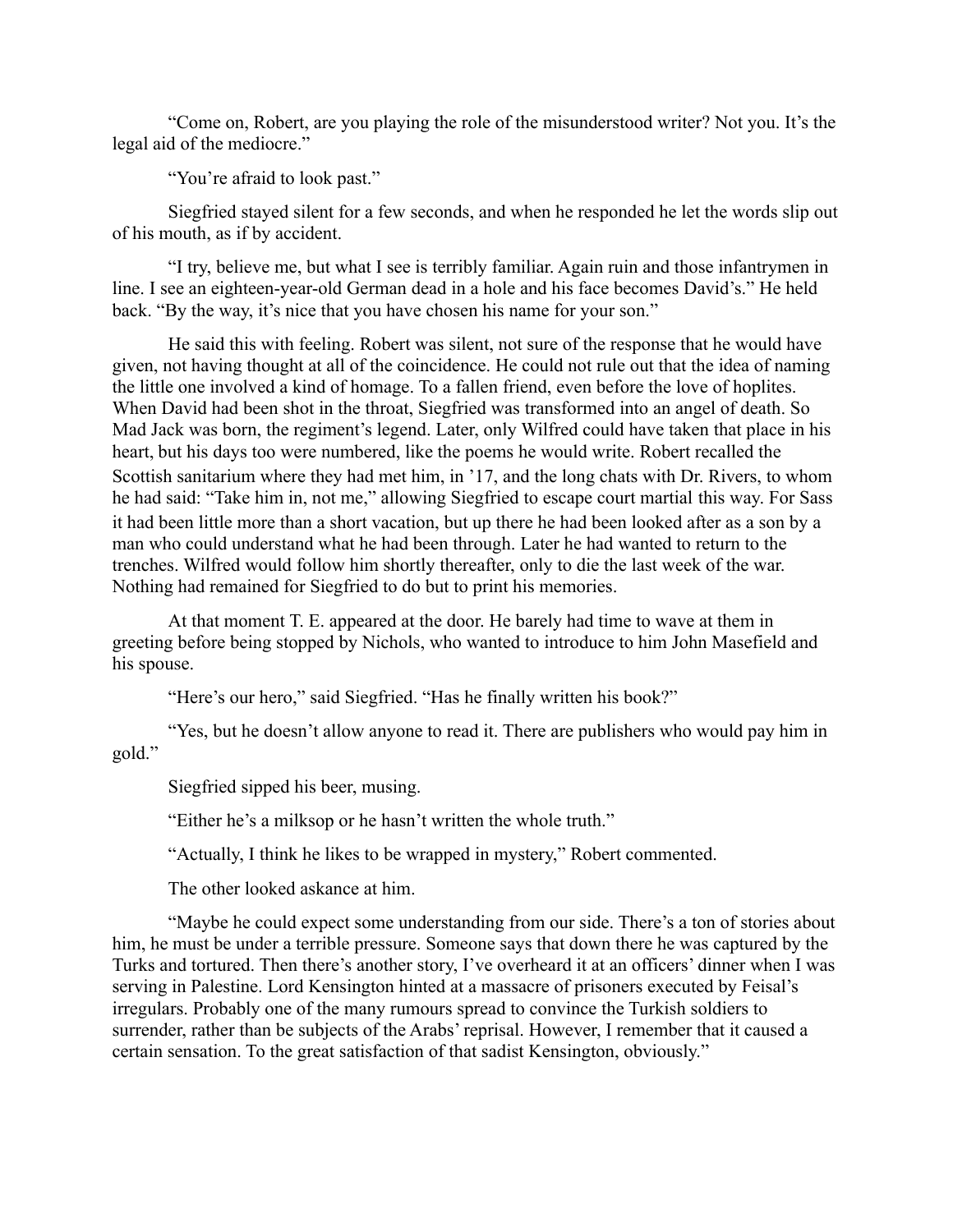He did not say anything else because T. E. had managed to free himself and was catching up with them.

"I bring greetings from Eddie Marsh."

"How is he?"

"Splendid, I'd say. He wants to introduce me to Winston Churchill."

Siegfried sniggered.

"The one and only Eddie. When it was my turn, Churchill tried to convince me that war is a natural human activity. Like gardening, nothing less."

"As far as the British are concerned, he perhaps isn't totally wrong," commented T. E.

Robert clicked his tongue.

"None of that, fighting and farming are incompatible activities, consecrated to conflicting gods, since the dawn of time."

"And not knowing to which of the two gods; at the moment you have chosen a third way: commerce," Siegfried teased him. "Good for you."

Robert ignored him and turned to T. E.

"Siegfried was wondering when we can read your book."

"I don't really know. Sometimes it seems to me that I've written a ton of rubbish." He smiled. "As if I had told a dream. When I reread it I have to convince myself that it's my story and not another's."

"Luckily we don't remain always the same to ourselves," Robert said.

"If I could I would write poems like yours," added T. E. "By the way, Marsh gave me the collection of Wilfred Owen. I found it excellent. I think that he succeeded in finding *le mot juste.*"

Siegfried looked at the bottom of the glass that he was holding in his hand, as if he had to read something in it.

"Oh, he, yes." His eyebrows furrowed, he seemed to want to focus on a thought. "In his last letter he described to me the death of a fellow soldier. That young man remained for half an hour with his bloody head on his shoulder, before expiring. Wilfred couldn't do anything else but watch him die, thinking of the only way that he would have had to manage that event. To tell it. Using poetry to express the truth. Not dry news, but the reality of one who sees life put out in the eyes of a comrade. Of one he cradled the last half hour of his life, like a baby in a mother's womb. Well, I don't know what you think of it, but I think it takes guts to do it."

He stopped. Robert looked at T. E. The blue of his eyes was black as night, his mouth a line. A few seconds passed before an understanding smile brought back normalcy to his face, but without entirely cancelling that shadow.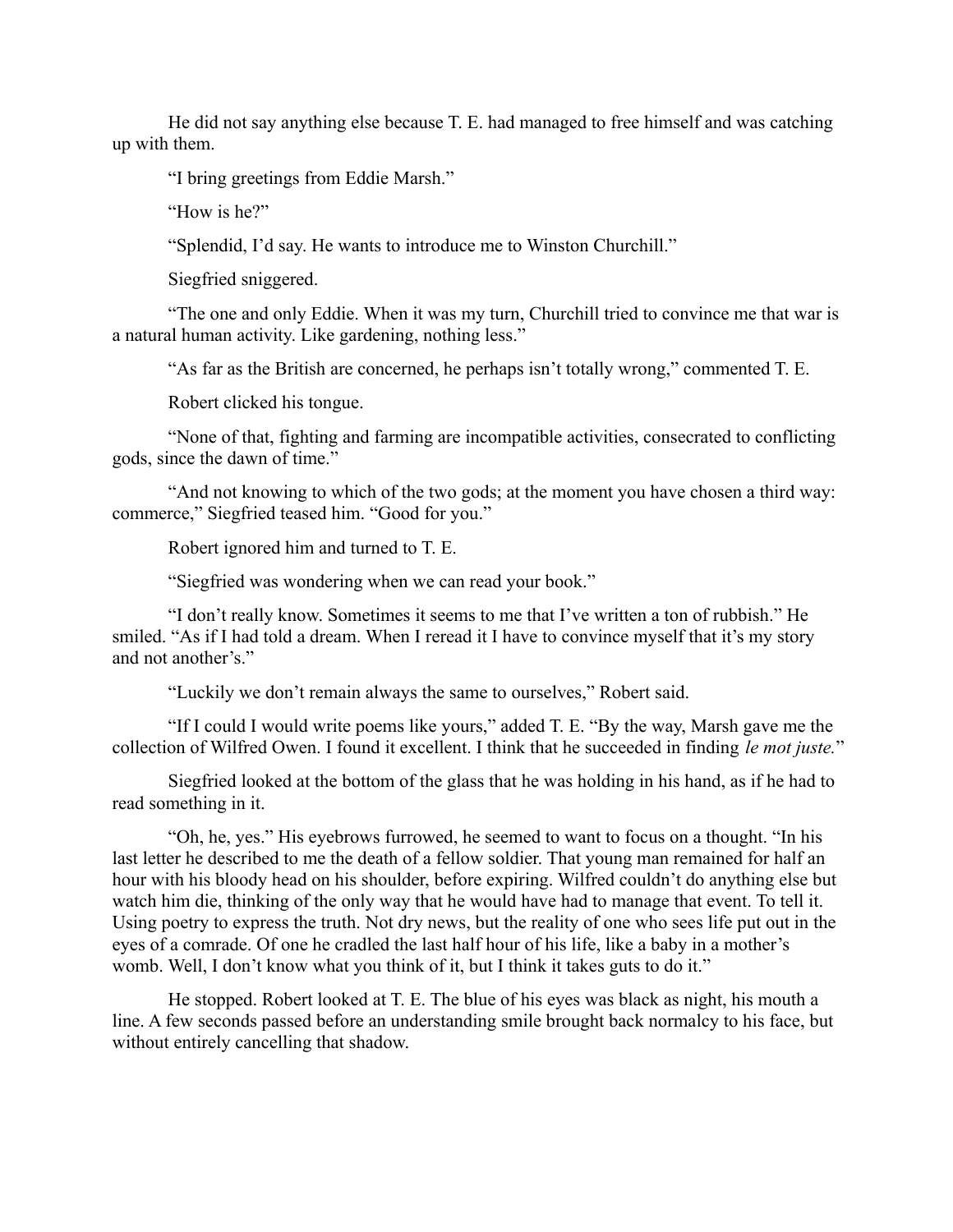T. E. lifted the glass of cider.

"To Wilfred Owen."

The two friends followed suit with their mugs.

"To Wilfred."

#### 38. Miss Heuwett

The residential suburb was a series of identical streets. Jack checked the signs on the streets, while the bicycle was spinning straight on Woodstock road, rising above splashes every time the paths ploughed through puddles of rain.

He slowed down when he read the sign of Polstead Road. He turned left and the brakes squeaked in the silent street. He left the bicycle against a tree in front of No. 2. A two-storey red brick house, with a small front yard and probably a garden in the back.

A quick investigation at the Town Hall was enough to find out where the Lawrence family has been residing since 1896. Mr. Thomas Robert Lawrence, head of the family, had died a little over a year ago.

Jack felt his stomach tighten with excitement. If his presuppositions were correct, these ordinary walls kept a secret for a quarter of a century. He realised that he did not know what to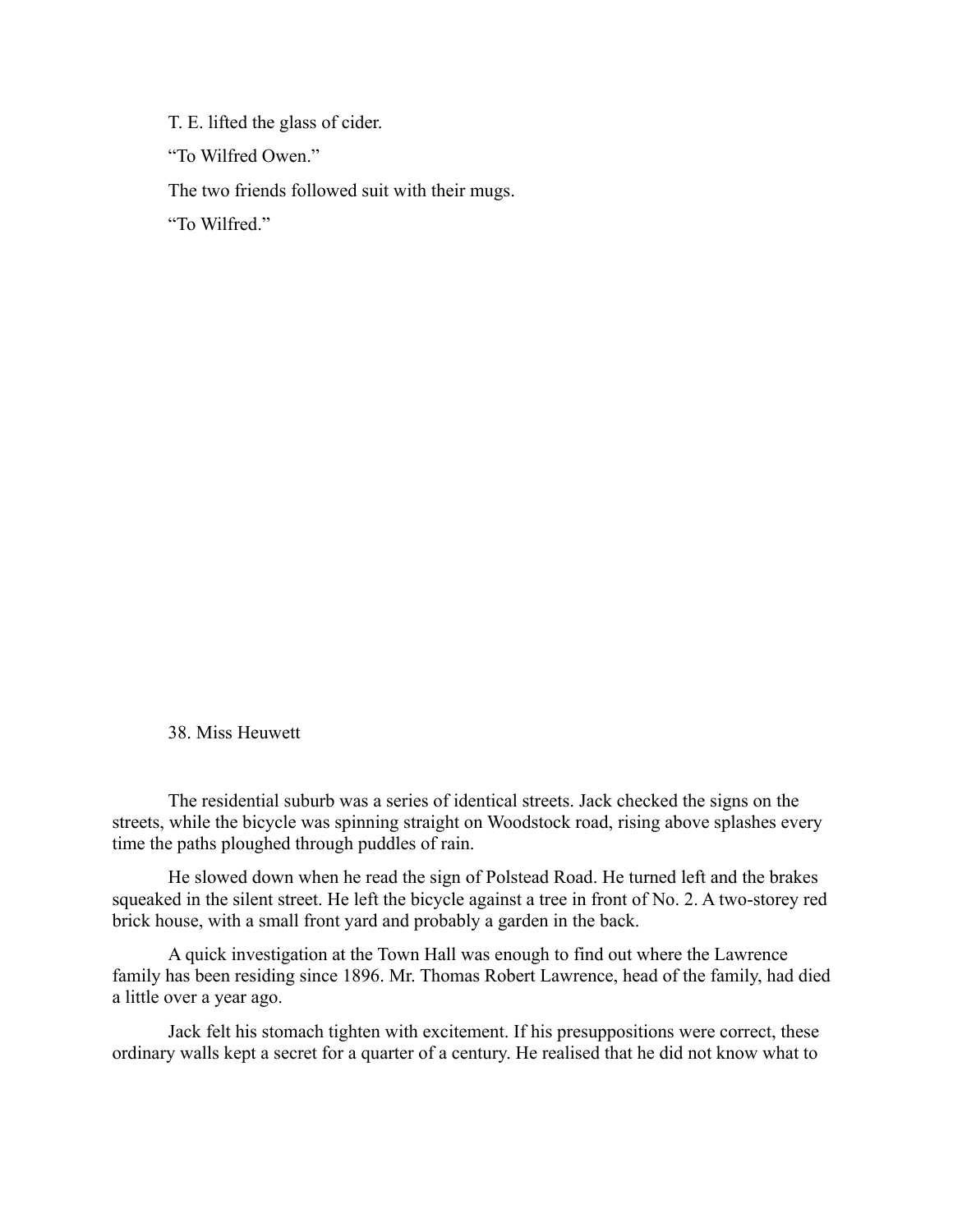do with the truth, but it was a false problem, finding it was a scored point against fate. His personal quest, as he had started to call it to himself.

One could hear the droplets fall from the trees and the twittering of the hedge sparrows who were resuming their activity after the rain. He tried to catch sight of something beyond the glass windows, but the house appeared uninhabited. He was in no hurry, he could take it easy. It was the first free morning after many days, an escape from domestic duties and looking for a new living arrangement for Janie, Maureen, himself, and furry Max.

He walked under the trees, up until the end of the street, then came back on the other side. When he was in front of the house, he stopped. A step into the yard, two, he slid near the door, skipping over the stairs. There was a small side door, which led into the back garden. The green paint was chipped. He only had to push the handle, which turned without any creak, and he was looking out on the garden, staying close to the outside wall so as not to be seen from the rear windows. He was in a blind spot, from where he could see and not be seen. A small lawn, a metal table and chair, a flower bed. A flat stone path led to a cottage at the end of the property.

At that moment he saw himself from the outside and felt ridiculous. What was he trying to do? Get into the house by breaking through the window? To look for what? Or perhaps he would ring the door bell and ask Mrs. Lawrence to show him her marriage certificate? He could hardly control his panic, turned back to the front and then into the street in a hurry. Now it seemed like his steps were like those of an elephant.

A voice made him jump like a thief.

"Do you want to see the lady or her son?"

A marked accent, from an old woman who looked over from the nearby gate. It was not the time to say anything.

"You're not an errand boy."

Jack did not know how to interpret her dismissive tone.

"No. A journalist."

"Ah," remarked the woman. "From what newspaper?"

He did not know if she saw him enter the Lawrence garden. The die was cast. Maybe she would be impressed and let him go.

"*Oxford Mail*."

"It's about little Ned Lawrence, right?"

"You mean Colonel Lawrence?"

"I just can't bring myself to call him so. I've watched him grow up. In the backyard with his brothers." Jack realised that the woman was trying to attract his attention and everything seemed clear to him. "Anyway they aren't home," she added. "Neither the lady nor the sons."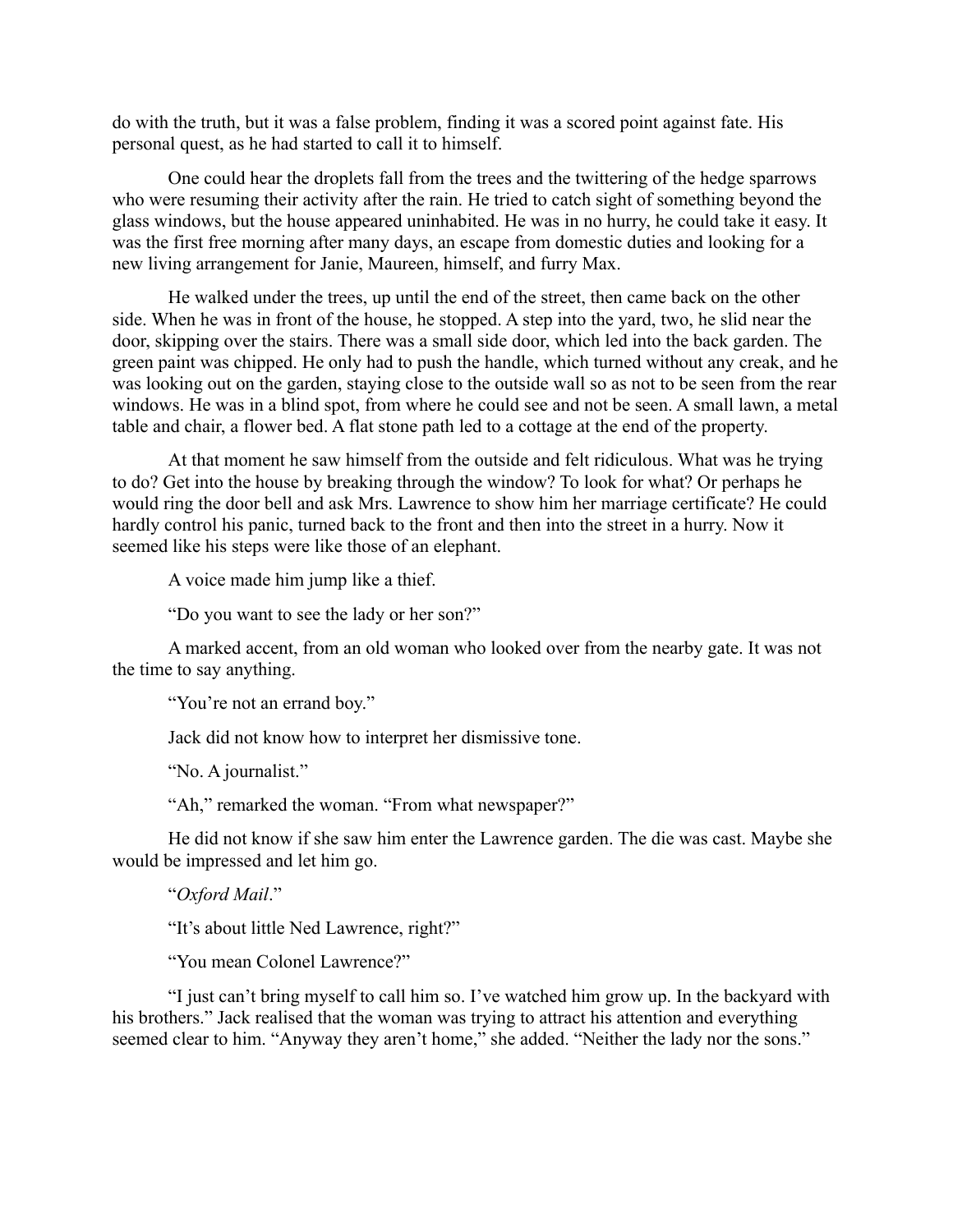Jack was relieved.

"I'll come back later."

"Better tomorrow."

"Tomorrow, then."

He was about to leave, when a thought flashed in his mind. She was still leaning on the gate and looking at him idiotically, as if expecting an answer to an unasked question.

Jack smiled at her.

"Maybe you could help me."

She scrutinized him for a few seconds.

"You'll put it in the newspaper?"

"I've got to write an article."

"I mean my name. You'll put it in the newspaper?"

He did not know the proper response.

"At your discretion. As you prefer."

She looked around indifferently, then she moved to the side.

"It's spelled with two "t's." Heuwett. Dora Heuwett.

She stretched a wrinkled hand towards him.

"Five boys. My sister has had three and has lost her health, you know? But hers, Sarah Lawrence knew how to keep them in line. A small woman and as hard as a rock, if you know what I mean. And to think that life has not spared her anything. The war took away two sons, and the Spanish Fever killed her husband, just last year. Don't think that she lost her spirit. She has strong faith, and this gives her strength. It's a good thing to have faith, don't you think?"

Jack touched the cup placed before him. Miss Heuwett had dusted it before pouring the hot liquid. It must have belonged to a formal set, and she did not look to be a person who receives many visitors.

"I'm afraid I'm not a believer, Miss Heuwett."

"Oh." The woman put her hand on her mouth. "I'm so sorry for you." She fidgeted with a tin of milk from the cupboard until she managed to lift the cover and show him the contents. Jack accepted a biscuit that he placed on his small dish. The kitchen was cozy. Dora Heuwett apologized for not being able to receive him in the drawing-room, but she was changing the wallpaper and the room was in disarray. Actually, when he had passed by the door, Jack had not noticed any signs of work going on, only old-fashioned furniture and a stale smell.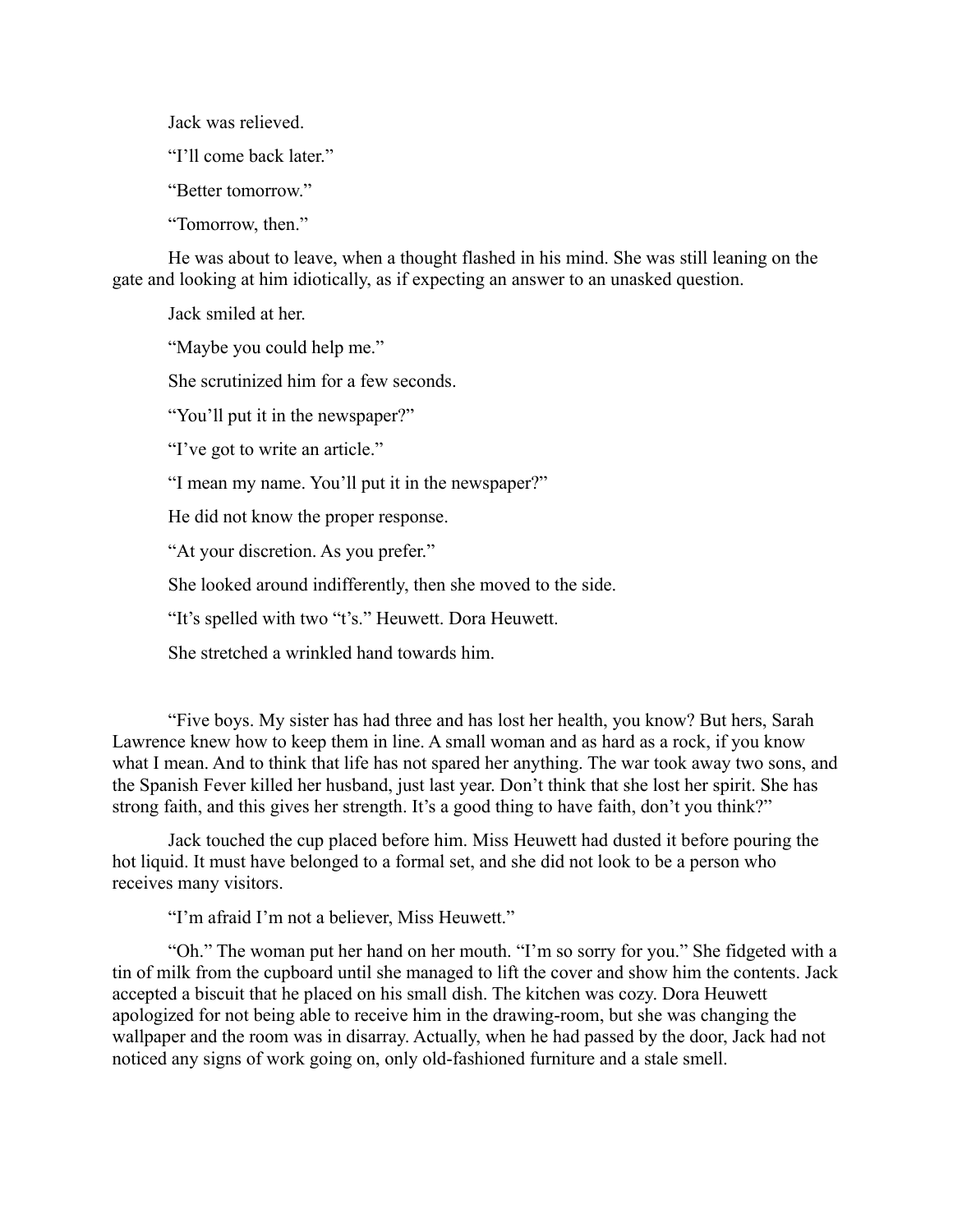"I'm very sorry for Will and Frank," said Miss Heuwett. "They were the most handsome. Will, most of all, a big lad, tall and blond . . ." She remained hanging on to memories, her dreaming eyes turned to the past.

Jack sipped the tea and almost burned his palate. It was hot. He tested the biscuit, but it was like biting into a rock, and he stopped without being noticed.

"Sometimes," continued Miss Heuwett, "I baked biscuits for them. They were a small army. A small well-mannered army. If the mother found out they weren't behaving . . . well, I think that she would have set them right." She mimicked the blows with her hand. "Ned was the more alert. Short and thin like his mother, the same eyes, the same fortitude. One time, he must have been nine or ten years old, he was sitting right where you are, young man," Miss Heuwett leaned over the table. "He overturned a boiling hot cup of tea over his leg and did not let out a single cry. Not even an 'Ah.' He clenched his fists and apologized. You understand? He was mortified, certainly burnt, but he remained seated, composed, gritting his teeth."

Jack imagined the scene and looked at his thigh as if expecting a stain to appear on his trousers. He was feeling embarrassed, aware of being transformed into a thief of memories, and of having done much more than taking two steps into others' privacy.

"Do you know by chance where they lived before moving here?"

Miss Heuwett sighed and shook her head.

"One time they mentioned an island in the Channel. More than that I wouldn't know. They weren't very extrovert, you know. Always cordial, but rather reserved, understand? Sarah Lawrence is surely Scottish, her accent is unmistakable. I know because my uncle Reginald was Scottish. He drank like a fish, may he rest in peace. Not Sarah Lawrence, obviously," she moved her finger and then pointed towards the window. "There was never any alcohol going round in that house. And never a bad word or a vulgar gesture, I don't know if I explain myself. Otherwise . . ." again that gesture with her hand.

"What kind of a person was Mr. Lawrence?"

The expression on the woman's face melted.

"Oh, a distinct Irishman. The manners of a grand gentleman. Always jovial, wellmannered. Unique. They're of all colours nowadays: husbands lost behind the bottle, bad companions, women and children sent to the hospital . . . It takes a lot of luck to find a good man. All in all, I don't regret not being married, you know?"

"Did Mr. Lawrence have any occupation, a job?"

Miss Heuwett shook her head once again.

"Frankly, he didn't give the appearance of one who ever worked. It was evident by looking at how he treated craftsmen and porters. I think he had a property in Ireland. A revenue, understand? Because a couple of times in a year he would go there to take care of it, I think." She stopped, seemingly hesitating, then resumed: "A working person doesn't have time to waste on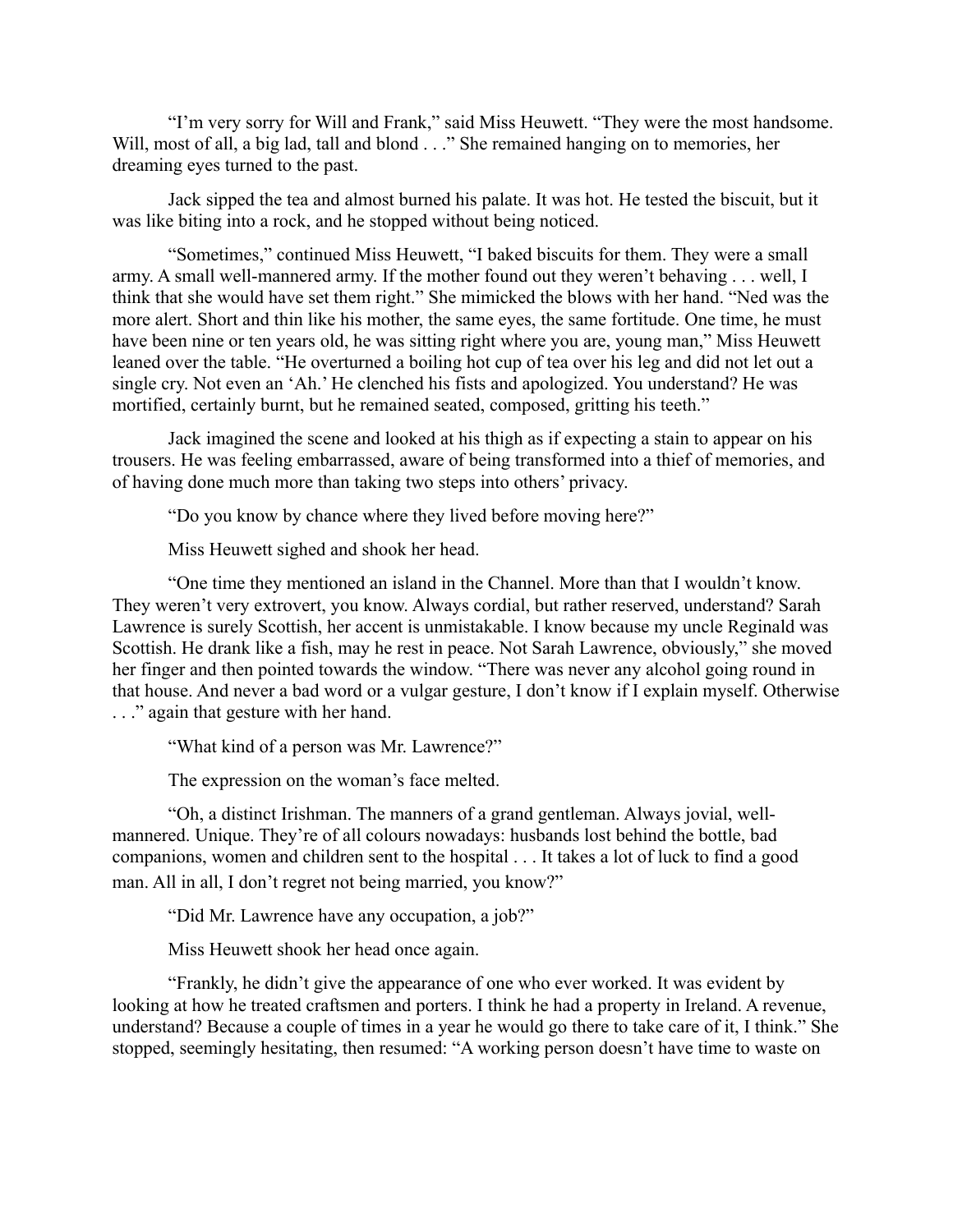cameras, don't you agree? While he spent hours with them. Sometimes he mounted the apparatus in the garden and took photos of his sons. He loved them very much. Even though I don't think he succeeded in passing on his passion. Except to Ned. He liked it quite a lot. I remember one summer Ned took a ton of photos of his foreign guests. And also of his friend Miss Laurie. I think she was the only girl who was allowed to visit." She sighed. "I could swear that they would marry, instead . . ." She did not finish the sentence, feigning modesty.

"You said that Mr. Lawrence died of the Spanish Fever?"

"Yes. I felt very sad, you know? He was a good man, in my humble opinion. Too much, perhaps." The woman bit her lip. "Rest in peace," she quickly added.

"What do you mean by 'too much,' if I may ask?"

"Oh, well, I don't mean anything bad. Maybe he was a little, how to say, amiable." She leaned out on the table. "I wouldn't want to seem forward, but I've always had the impression the he wasn't the head of the family, there inside," pointing again to the window.

"I see."

Jack smiled at her. It seemed that Miss Heuwett liked to engage in a pragmatic conversation, in which she sang her neighbours' praises, yet leave something unsaid, a "but" as perceived from her shifty eyes. He bet that inside her there was a little battle going on between courtesy and a wish to give in to gossip. He thought that she was uncertain what his response would be, so he decided to help her without scaring her. He said that the tea was excellent and she hurried to fill the cup again to the rim.

"I guess they enjoyed much esteem in this area."

She looked away.

"Absolutely. If you don't count the usual malice."

Jack took on the most innocent air he was capable of, and kept looking at her waiting for her to continue. When she spoke again, Dora Heuwett had lowered her voice.

"It's rare to meet someone who never mentions his relatives or the places where he grew up, don't you agree? Everyone speaks about them continually, but not the Lawrences. I think this is what generates a certain mistrust in the neighbourhood. They give the impression of being, how to say, reticent. That there's something out of place, here. I wouldn't want ever to disrespect them having said this, obviously."

"Obviously," repeated Jack.

Dora Heuwett was a cleverer investigator than he. She did not need to go to Ireland to prove the suspicion that he came with here. Maybe because she had them under her eyes for twenty-five years. A lot of time for the secret not to leak out. Jack repeated to himself that it wasn't possible. Something had to surface, always surfaces. Oxford wasn't really different from Belfast, in this. The practices of a good neighbourhood required minding their own business, in order to be better able to meddle with the lives of others. One only needed the right cue.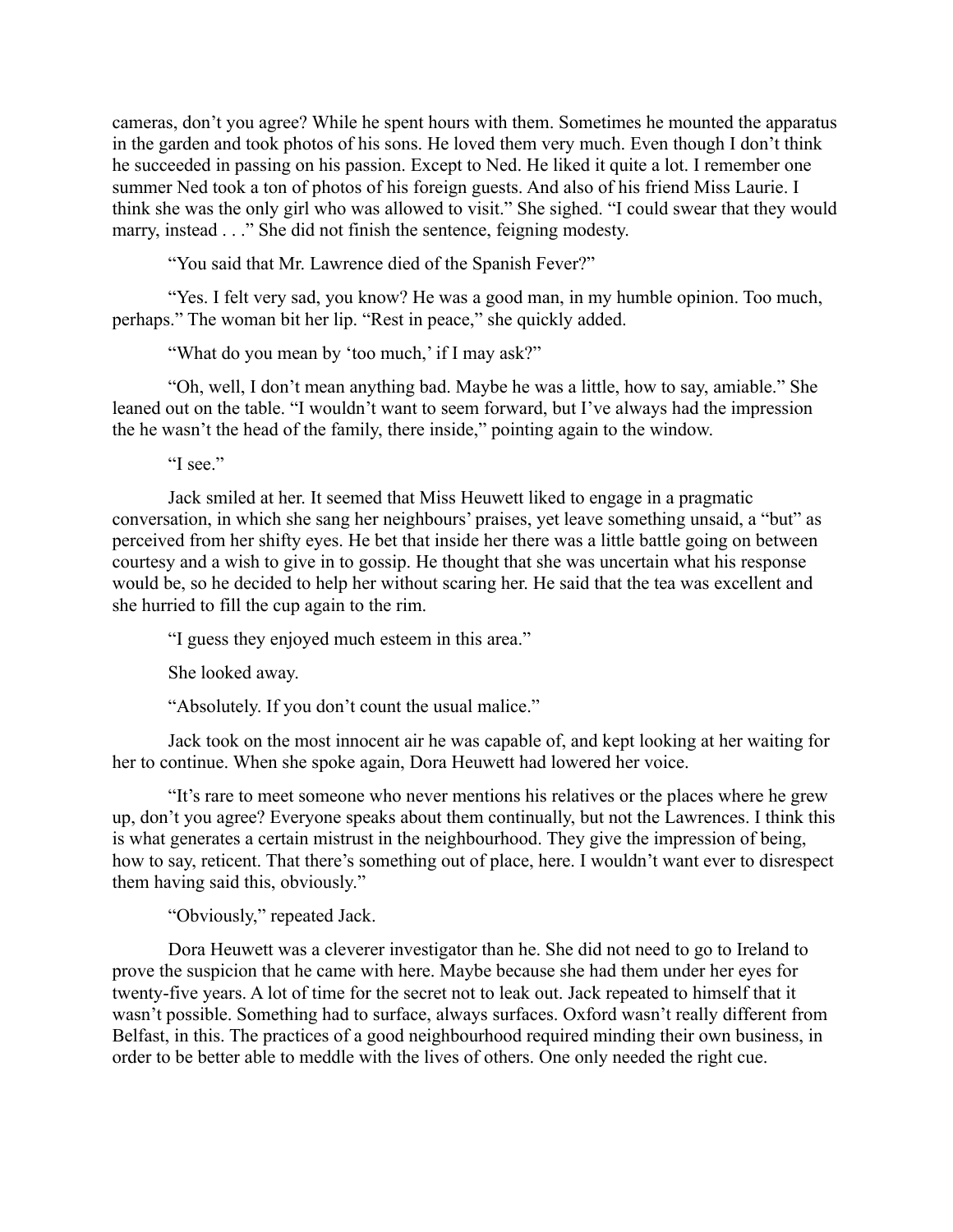"And the malicious, what do they say?"

He saw her struggling again with herself and finally giving in to the temptation. She came closer and touched his arm.

"Someone says that in Ireland Mr. Lawrence did not have only property but also a *past*."

Jack felt his heart beating faster. He would have wanted to laugh.

"You understand?" she added with a secretive air. "Another family. And that he would go there to visit them periodically." She shook her head forcefully. "Obviously, I've never given credit to this gossip."

"Obviously," he smiled at her.

He saw that she was embarrassed, maybe she realised that she went too far. It was time to change the conversation.

"Tell me about Ned."

Miss Heuwett was quickly relieved.

"Certainly. I can say that I'm not astonished that he's become . . ." she did not know how to explain her thought, "well, what he had become. As a boy he had many hobbies. He used to go around the countryside to look for buried treasures. Often he would return home with ancient pottery, rusty relics. He was always curious, since he was little. When he left on his journeys I was not surprised. He would always travel in his imagination and he was fascinated by exotic languages. I remember that he tried to speak Arabic with his foreign guests."

"Arab guests?"

"Well, I guess so. He had brought them along on one of his trips. It was in the summer of '13 it seems, or perhaps it was the '14? No, it must have been the '13. They were two, a man and a boy. They slept in the cottage at the end of the garden. You know, his father had it built specially for him, so he could study in peace. It was his little kingdom. One time I heard them splitting their sides laughing and I looked out of the window above. Ned was teaching him how to ride a bicycle. From the way they were laughing I think that they had never seen one. Ned is like that, you know? He likes to amaze. He is timid, but at heart he has always been an ambitious boy. He took a lot of photos of them. He even taught the boy how to use that device." She sighed again. "It was the last summer of happiness, before the war."

Jack let her talk more, without asking other questions. Miss Heuwett went on to give a summary of Ned Lawrence's life with an ability above suspicion and a profusion of anecdotes about his domestic life. When he took his leave, he noticed that about an hour had passed. The last image he had of her was of her on the doorstep, her hand on the door, as she reminded him again that her family name was written with two "t's".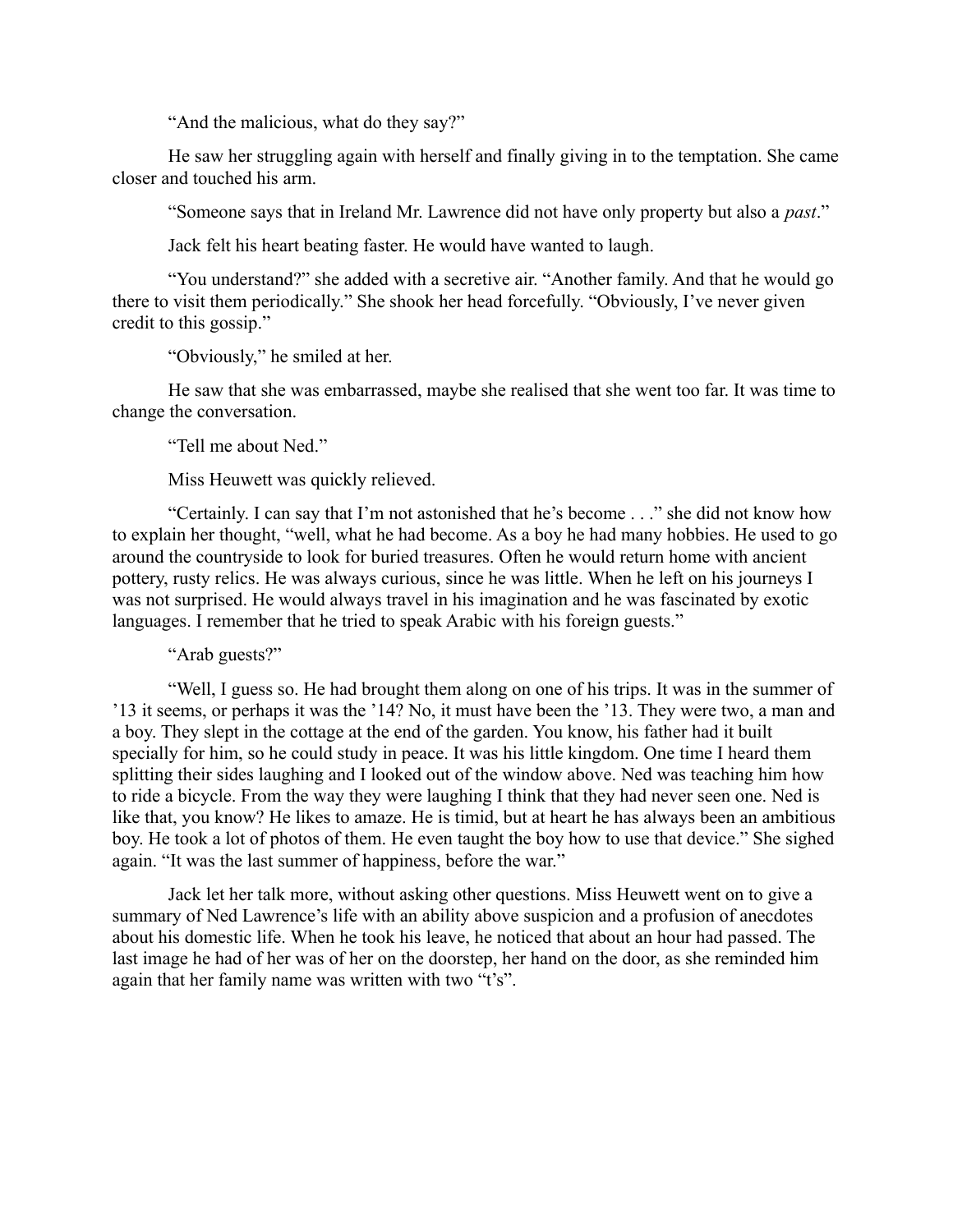## 39. The Home Office

In a group of dromedaries, three frozen bundles cast a look at the group of small houses not too distant. Behind them stretched the tracks left by the rhythmic steps of the beasts, a path that goes backwards into the night, up to the camp of the previous evening.

To the early rising village dweller those lined-up shapes must appear like a magus king searching for a hut. They exchange with him a few words, a stretched arm indicates the direction, some more steps, then they make the animals crouch in front of a sleeping house. Only one enters, the others stay at the sides of the door. They do not appear to have weapons, but it is difficult to know what they are keeping under their mantles. In front of them a small crowd gathers, dark faces, sleep erased by curiosity.

When dawn begins to put out the stars one by one, the man comes out with his face uncovered. Someone recognizes him, a murmur carries his name from mouth to mouth, while they watch him climb back up in the saddle followed by others.

Someone will recount that that night the magi had truly passed through the village.

Someone else will say instead that it was the devil, accompanied by two demons. And, for who knows what miracle, he would cry.

Paddington! Station Paddington!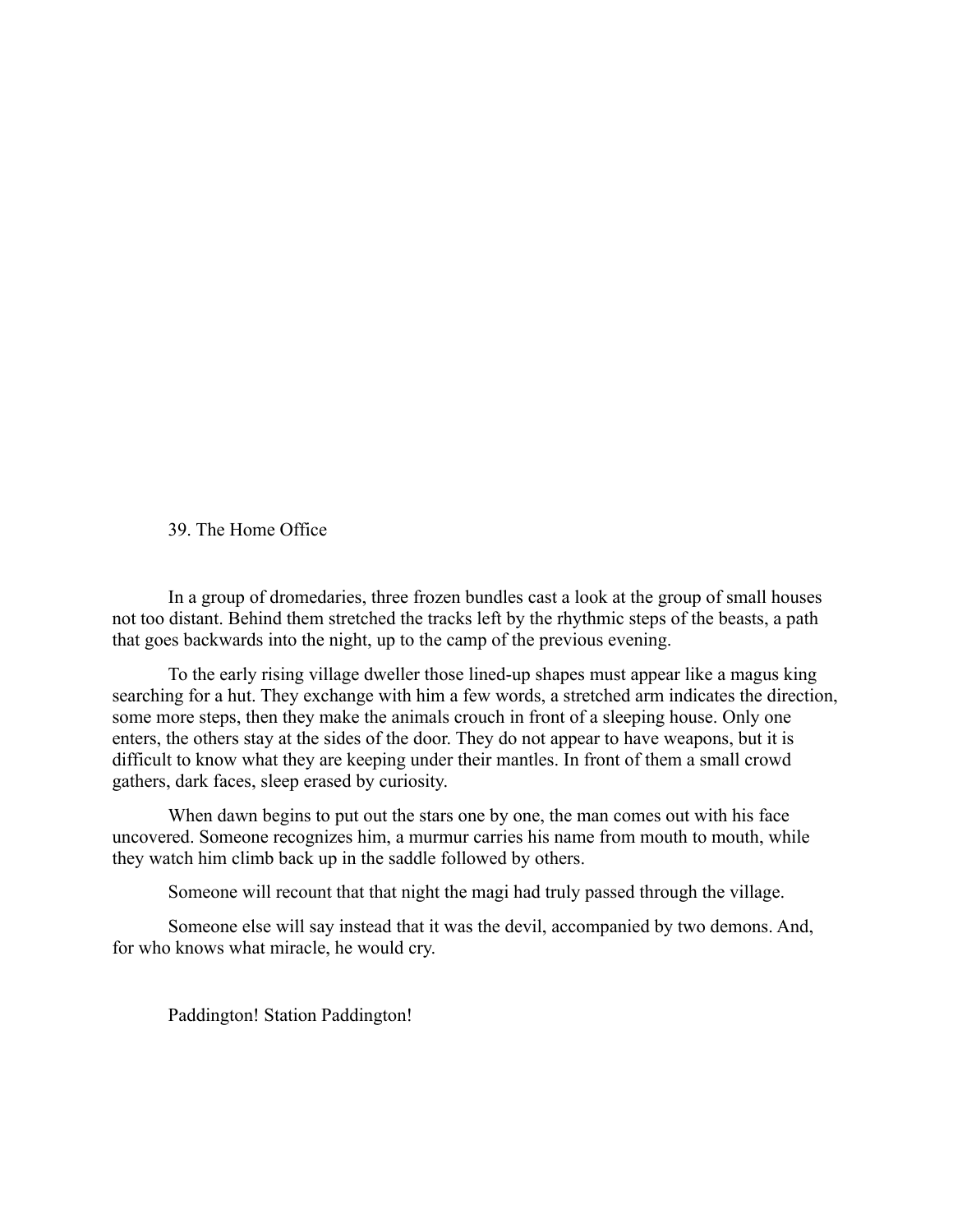The first thing that came to focus were the droplets condensed at the edge of the window, then the glass itself, finally the stationmaster on the sidewalk shaking the cowbell to announce the end of the ride.

Ned roused himself from these remembrances and exited the compartment in a hurry. He reached the footboard where he was hit by the cold blowing under the big iron roofs. He raised the collar of his coat and went through the bustling passengers up to a taxi.

# "Whitehall, please."

On the way he noticed crowded pubs, passersby who were hurrying home under the transparent light of the street lamps. The destiny of the Empire was not their business, they had other things to think about, the thousand ordinary worries which he had renounced willingly. He was coming back into the game, and a sharp emotion was taking hold of him again. He would try to fix it, to finish what he had started. He remembered that at the Museum Tolkien had quoted Professor Hogarth. *It is up to us to decide how to use the small creative force that we are endowed with.* 

More prosaically, he was trying to save what is salvable and to redeem a friendship. That with the man who had given him a ring and the white mantle of a *sherif* of the desert, allowing him to become a star in the firmament. He did not hide the fact that his love for Feisal surpassed that for Great Britain, but he had a certain experience in making them coincide.

The summons had arrived sooner than expected. He was sure that after the recent events in Ireland, Churchill had other fish to fry. Three weeks ago, in Dublin, the British military had opened fire in a stadium full of people. Fourteen dead and sixty-five wounded. It was the answer to the killing of British agents by the IRA. The Empire was showing its angrier and more ferocious face. In the midst of the clamor, Churchill caught the opportunity to propose to the heads of the clandestine Irish government a truce and a negotiation. A hazardous yet savvy move, which put him under the light of pragmatism, when the executive he was part of did not know any longer what fish to catch, neither in Ireland nor in any other corner of the Empire. He had to admit that Churchill aroused his curiosity, he started to understand the influence he had over Eddie Marsh. It was evident that that man did not miss the larger picture, convinced that a practical solution for everything existed and that he was able to find it.

When he stepped down in front of the whitish mass of the Home Office, he looked up at the solid baroque building. It was gloomy and dirty. He remained looking at it for a few instants, before an icy gust convinced him to enter.

A greyish employee checked his summons and sent him to the second storey, where another person almost fell down in very formal apologies. He was very sorry, the minister had a conflict, and he asked him politely to wait in the antechamber. He pointed to a room at the end of the corridor, to which Ned walked down in slow steps, cushioned by a carpet. From a side salon came an agitated buzz, someone deep in conversation. Passing in front of the door, he slowed down enough to see three people seated at a table, paper and pen in hand. One of them looked up and saw Ned. He stopped talking, then disappeared beyond the doorframe.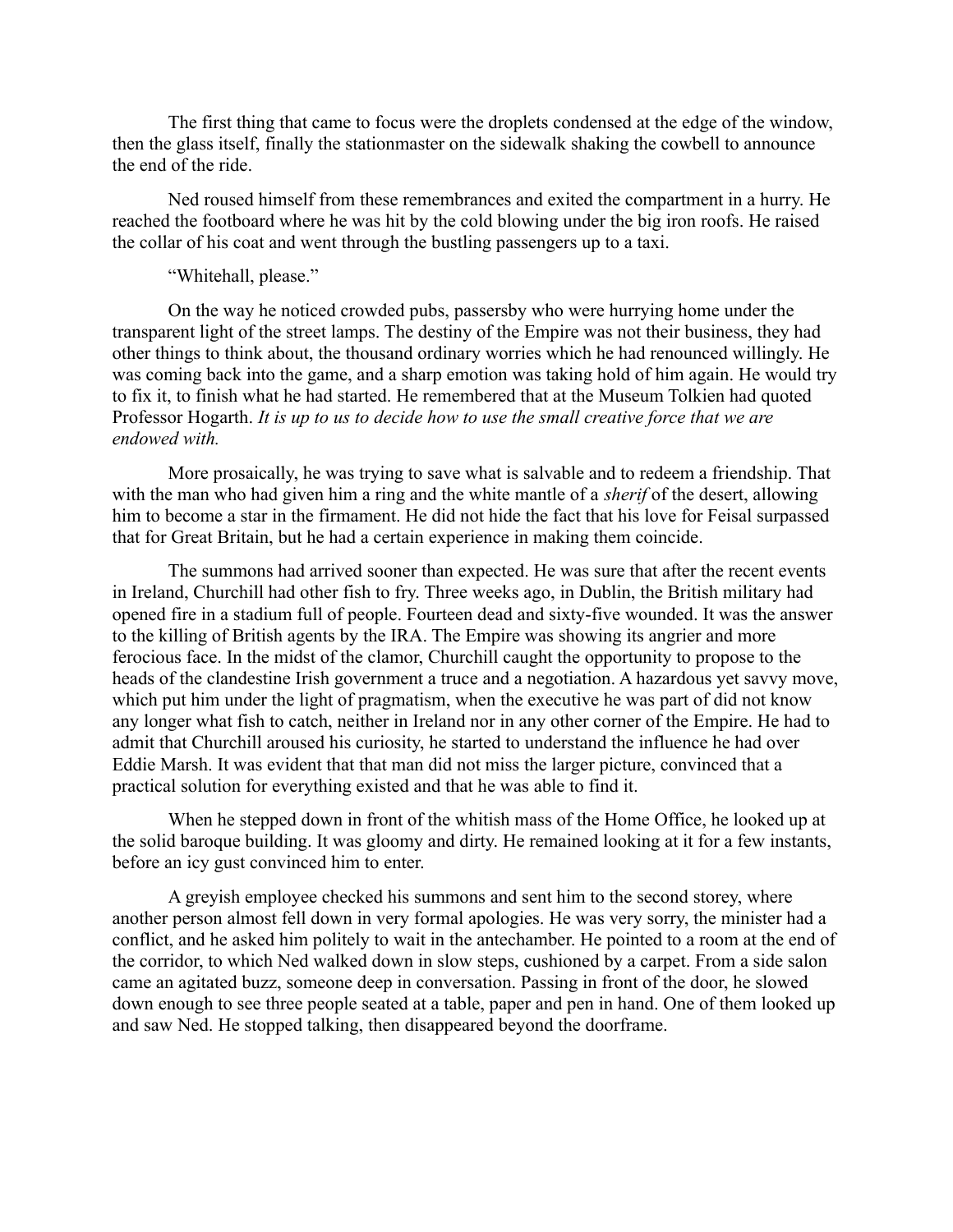Ned reached the antechamber and sat down. He let his eyes wander over the floral wallpaper, the velvet curtains, the paintings on the wall. He stood up to look at them closely. They were about episodes from military stories. The Spartans at Thermopylae. Nelson at Trafalgar. His eyes lingered over the details of the Battle of Balaclava. The mouths of the horses were wide open in a roar, their manes like flames in the wind. The sabre of Count Cardigan held the epicentre of the painting and pointed straight towards glory, represented as a girl. She was waiting for him beyond enemy lines, clothed only in a veil and a crown. The head of the Major General was wrapped with an aura of light. Yet there was something in his look that seemed to contradict the meaning of the painting. It was not easy to notice it, but looking closely, one would notice that the eyes were haunted, the scary eyes of a madman who was urging his men to run towards death. Is it possible that the artist wanted to suggest just that?

He shivered and for a moment the screams sounded again in his mind, screams of pure terror, blades that came down on the backs of fleeing men. Someone spurred on the attack, screaming in Arabic. He recognized his own voice.

"The Imperial Obtuseness."

He gave a start and turned impulsively. A tall man, ears sticking out and square jaws, was studying the painting. He was the one who had seen him passing in front of the door.

The man pointed with his chin towards the canvas: "That's how it should be titled."

He had his hands in his trousers pockets, his tie loose, his look tired.

Ned did not say anything.

"Charges on horse against artillery, assaults by bayonets against machineguns. It's the logic that filled the cemeteries in all Europe."

This time Ned nodded.

"An outdated idea of war."

"Right for a decrepit empire, reduced to shooting on civilians."

Ned was about to ask him who he was, but the other spoke first.

"You're Colonel Lawrence, right? I saw one of your photographs in the newspapers."

Ned scrutinized that face as if he could recognize it. He was more or less his age, but he had signs of sleep deprivation on his face, and he seemed shaken, strained by an internal force in conflict with the world. His accent was unmistakable.

"Are you part of the Irish delegation?"

The other snorted.

"Yes. A prisoner here for three days."

Ned sat down gently in an armchair, almost afraid to disturb the intimate atmosphere of the moment.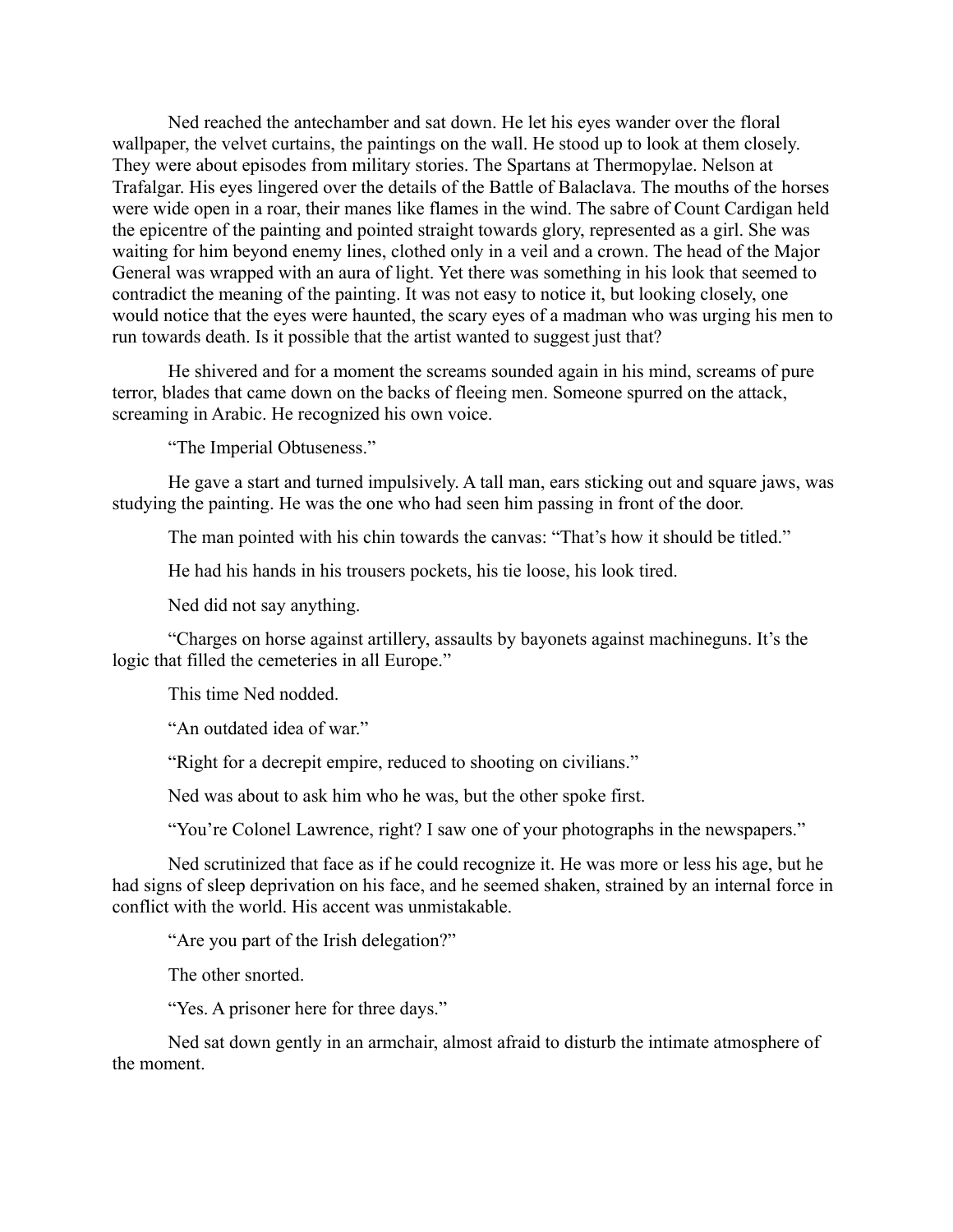"War or peace?"

He asked him as if the question was most innocent.

The Irishman looked at him without embarrassment.

"What would you say? Better dishonourable peace or a suicidal war?"

"One can redeem oneself from dishonour," said Ned, "From death, not."

The answer seemed to stun him, he went to sit down facing him.

"Do you have any idea how much hatred is in the game?" He did not wait for an answer. "How do you shoot unarmed people? Fathers and sons who are watching the match?"

Once again, the screams, eyes that beg for pity, the mechanical crackles of machine guns, the shells that bounce on the ground. He felt his stomach tighten and he had to look down.

The other stretched forward. There was no anxiety in his voice, but a profound weariness which at times seemed to encroach on disappointment.

"These men in the other room," he said, "are the better politicians that we have, they fight over syntax, trying to gain every inch of land. But the final decision is made by the one who has the dynamite in his pocket. It's for this they sent me here. I think that you can understand."

Ned thought that maybe at that moment he was the only person really able to do so and there was no longer a need for that man to introduce himself.

Looking at Michael Collins, Ned felt he shared his torment.

"I can buy time," continued Collins, "dragging for a while, letting others sift through words, but at the end I'll have to decide for all. And to write my name near that of my enemy. I'll have to return home and say that the war is over, that the English will leave, but the new Irish State won't be totally liberated and won't ever become a republic, but a *dominion* of the British Crown. I'll have to say to my comrades that I haven't obtained that for which they've fought and for which many of us died. I'll have to do this so that the mothers of Ireland won't have to cry anymore for their sons and because an alternative doesn't exist. It'll be my death sentence."

Ned would not have believed it possible that someone more alone than he could exist. He felt sad for that man.

"Something tells me that you aren't the type to shy away from this," he said.

Michael Collins did something surprising: he laughed. A sincere laugh, in the face of destiny.

"I know that your father was Irish. You and I could have ourselves on the same side of the barricade<sup>"</sup>

"I've never set foot in Ireland."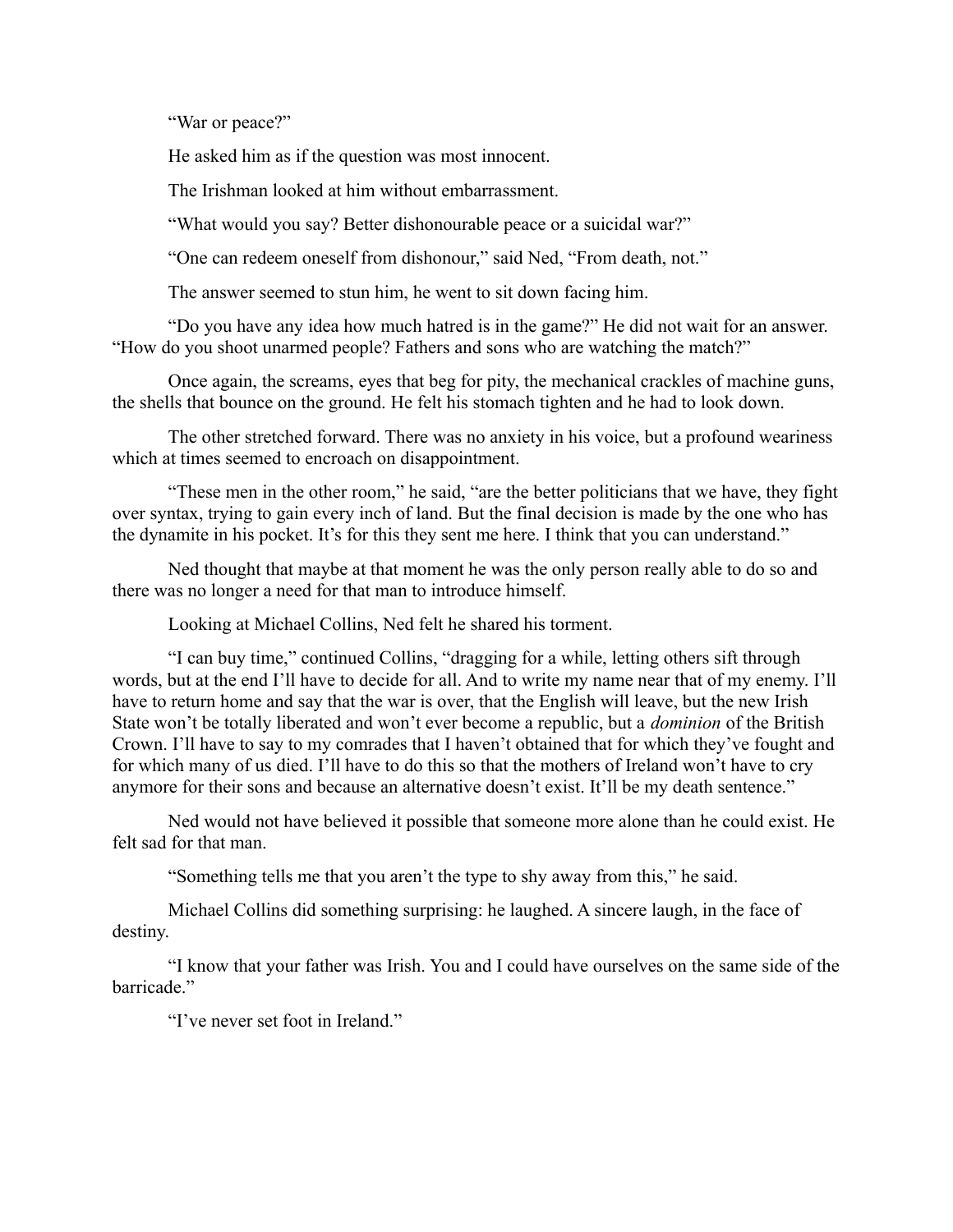"Where I come from one like you could do great things," he pointed to the surroundings. "When you become disappointed enough with these imperial bureaucrats, give us a little thought." He stood up. "Now it's better if I go back to my own."

Ned stretched his hand to him without hesitation. "Good luck," he said.

"To you too."

He remained seated immobile for a couple of minutes, unable to focus his thoughts, as if in a dreamy state. The voice of Edward Marsh woke him up. He was at the door, in a dark grey suit of worsted wool, and he was apologizing for making him wait. Churchill had been terribly busy that afternoon, but now finally he would receive him. He escorted him up to a double door, knocked, and when there was an answer from the inside, he made him enter.

40. Welcome

The stupid sentences that he had repeated on the train came to his mind, like: "Welcome, Michael Hilary Reuel," or "Happy to meet you, I'm your father," or again a series of invocations and benedictions.

Instead, he remained silent, looking at the young life in Edith's arms. She was leaning on the bed pillows, her face tired and her eyes feverish with joy. He thought that she had never been so beautiful. He would have wanted to kiss her, but she had Michael on her lap and he was holding John's hand. Interpreting each other's thoughts, they burst out laughing without managing to say anything. Ronald sat at the edge of the bed, he clutched John and Edith, who leaned her head on his shoulder. He caressed the face of the newborn with his fingertips.

"Here we are," he said, embarrassed, his eyes shining, realising that there was nothing to add.

The birth went well, he was already informed about this by a telegram he received in Leeds. Then there was the journey that seemed endless and then the run from the station home.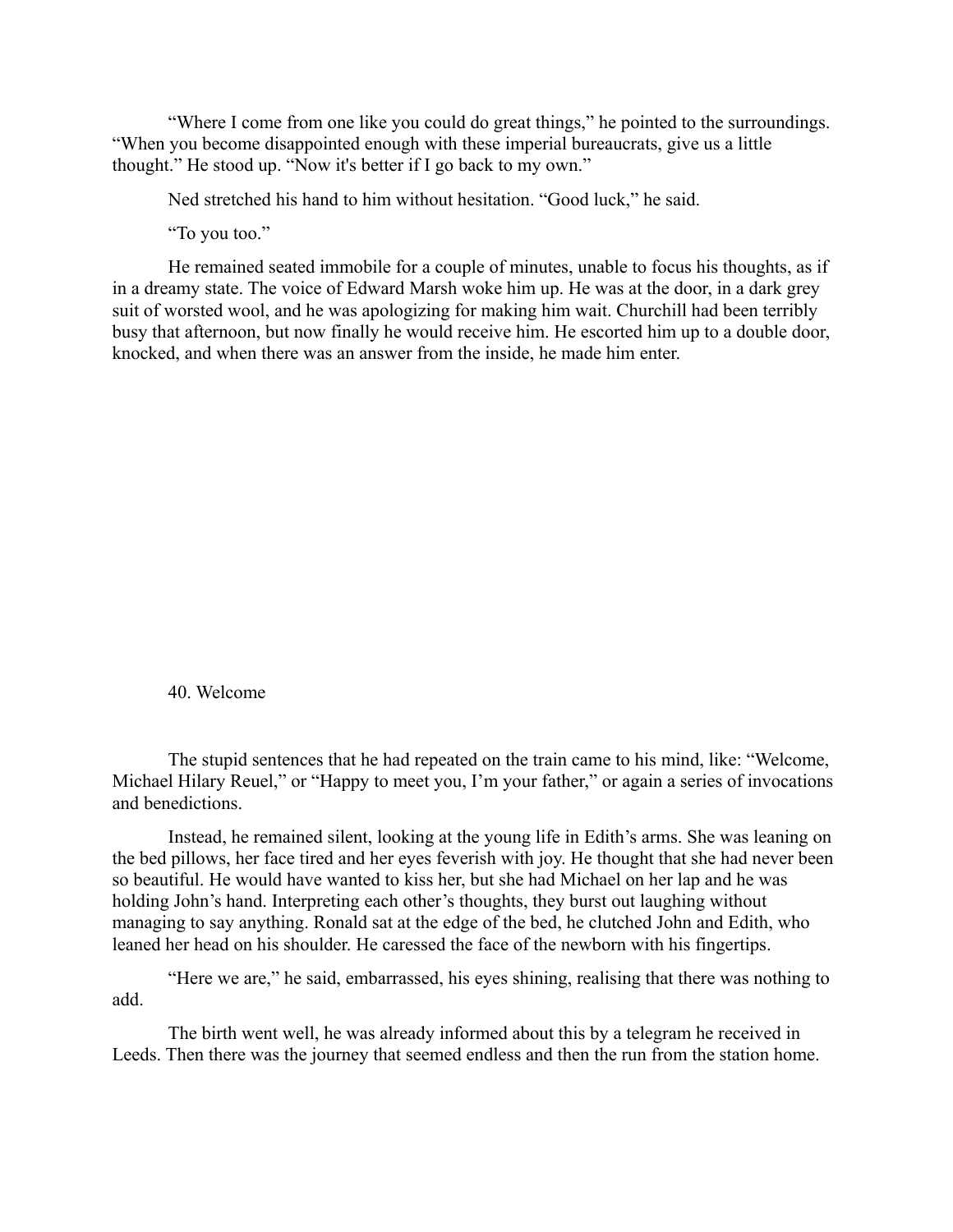Finally, Edith's cousin who welcomed him at the door and John, who led him by hand to meet the newborn. New life. An additional one. Once again.

He would soon forget the following hours, due to the excitement and the anxiety for things to be done, but not that first moment, not the first time he had seen the face of his son, trying to guess from inscrutable signs what kind of person he would be. Edith's practical sense did not give him time to lull himself with that fantasy. Soon he would realise that his wife had arranged everything in advance, reorganized the spaces and domestic life expecting the birth, and his absence. Now the domestic ménage revolved just around the latter. Not so much to make him feel out of place, but enough to cause him a certain embarrassment. Even the furniture had been moved, and for him there was a single bed in the smaller room. The new mother needed all the space available. Only the study had not been touched: an unmistakable message. In a couple of days, he ended up exiled in there, given that every step outside the room seemed to be crossing someone's path. The maid kept busy in the kitchen, Edith was preoccupied with the newborn, while her cousin was watching over John, who after the birth of his little brother was showing some disturbance in his sleep.

One single thing really embittered him. Edith communicated it to him after he arrived. She would not go to church anymore. The way she said it suggested that it would make no sense to insist. This too was part of the changes that occurred in his absence. So Ronald resigned himself to go to mass alone.

It was the only sad note, because in spite of the confusion, he felt at home again, among his nearest and dearest, not anymore oppressed by the loneliness in Leeds, even though the days were going fast and soon he would have to return to a compartmentalized life.

He was awakened by a muted noise that broke up his sleep little by little. He opened his eyes in the dark and remained listening, immobile. A little stronger breath was enough to make the bed creak. He thought it could be the rain, but no, the night was calm and the noise did not come from outside. He stood up. The room that he slept in was the only one on the first storey. He looked at the corridor and saw the light coming out of the study. He walked along the corridor slowly, trying to control his anxiety. When he was near the door he heard faint, repeated whispers. Fear dug its teeth in his neck. He swallowed and this seemed to him to make all the noise in the world.

With tight fists he turned past the doorjamb.

The child was turning away, playing with the small paper boat that he had built that afternoon, meanwhile speaking in a low voice.

"John, what are you doing here? It's sleepy time."

The little one turned, serious. He did not seem too surprised to see him.

"Papa."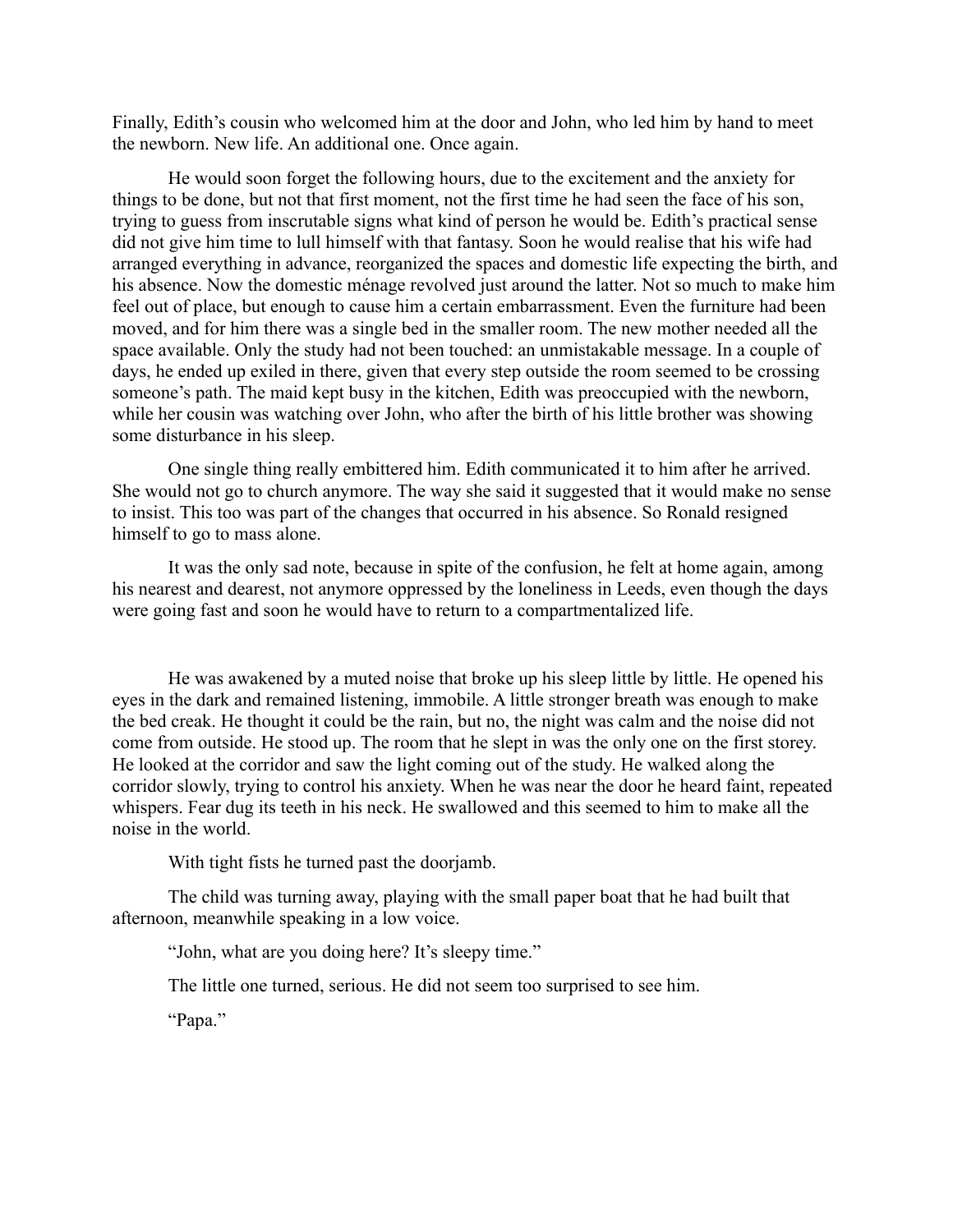Ronald looked around, noticing signs of his son's steps. A couple of sheets out of place, pencils scattered on the floor. Fortunately, the paper knife was closed in the drawer.

He took him in his arms and felt his icy skin. He should punish him for walking around at night, but not now. He had to take him to bed quickly before he caught a cold.

"Who were you talking to, John?"

He took the small boat and set it on the desk. The child hid his face against his chest.

Ronald smiled.

"You won't tell me?"

At that moment he was petrified, the same sensation experienced in the small room in Leeds swept over him, after the night of nightmares. Only now it was stronger and his blood ran cold.

John answered with his mouth against his father's pajamas.

"With the elves."

Ronald was unable to move. His heart was pumping fear.

They were here. He could not detect them, but he was clearly feeling their presence at the edge of his field of vision, a few steps from himself and the child. They stood still in the corner in the shadow of the room and his imagination. They had not left him, they were still threatening his life, his loved ones, those he should defend from everything, including his own ghosts. Ronald forced himself not to look at them, but the small one perceived his anxiety and curled his lip. Ronald clasped him and carried him upstairs, where he knocked at Edith's door until she opened in a dressing gown, her eyes sleepy and worried. She gathered the child in her arms, threatening to punish him the following day.

Ronald found himself on the landing, listening to his breathing. After a few minutes of hesitation, he went down the stairs.

The study was lit only by the desk lamp. He remained standing in the middle of the room for a long time, trying to analyze his fear, until he broke the silence with a question.

"What do you want?" he murmured.

"That you return yourself."

He turned around.

Edith was at the door.

"John?"

"He's with Janet, already asleep."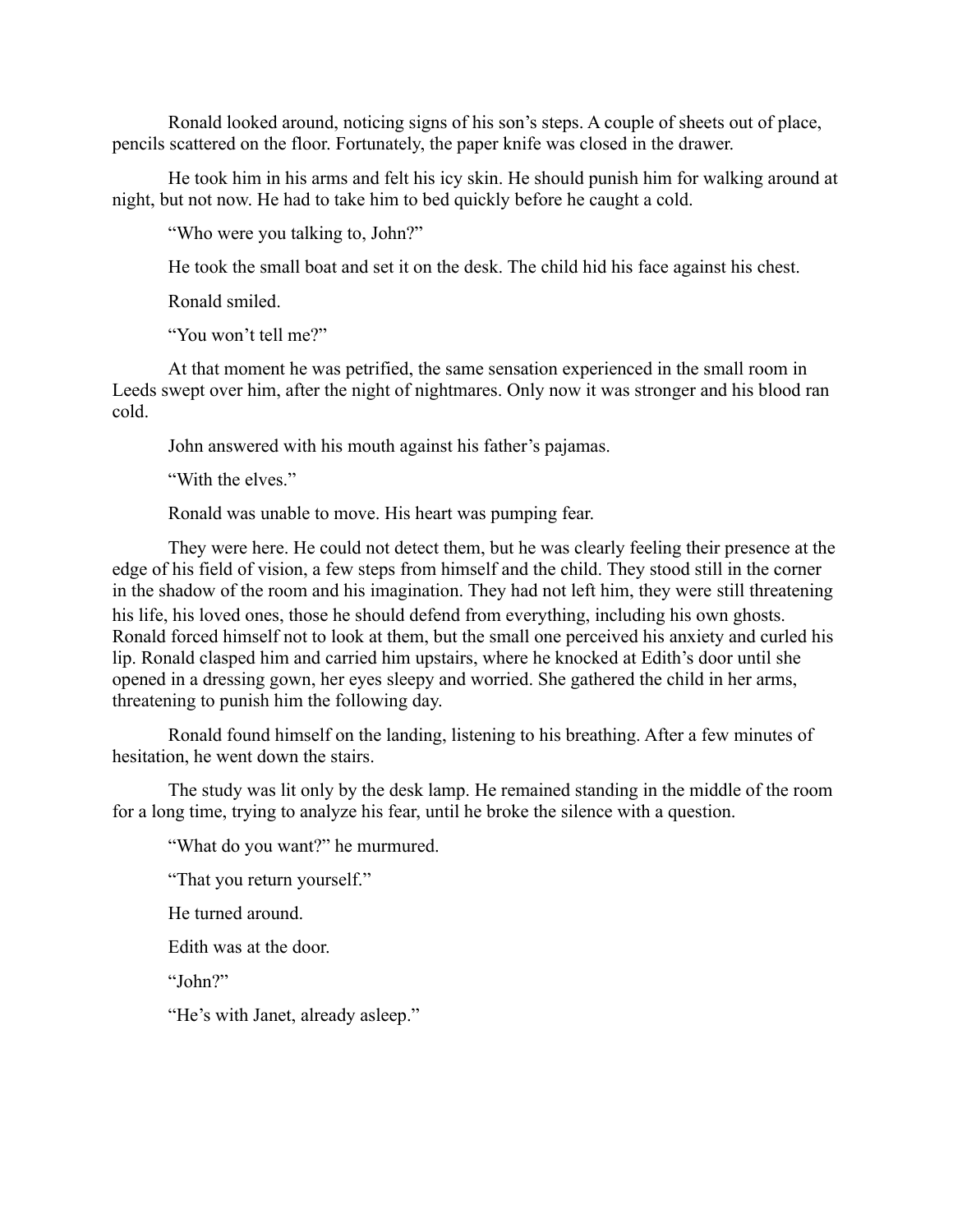Motherhood had accentuated her facial features, her eyebrows were the blackest possible, nicely shaped, but capable of frowning and giving the impression of surly reproach.

"It wasn't a rhetorical question, right?"

He sat in the armchair and shook his head with a distraught air.

"Whatever it is that's tormenting you, I think that you have to face it." She came near and gathered the pencils that John had spilled on the floor. She placed them in the pencil holder and, to Ronald, they looked like arrows in a quiver.

"It's nothing," he said.

"It's something about you, Ronald," she insisted. "Something that you've lost."

He ran a hand over his eyes.

"Youth, perhaps. Time doesn't make us better."

Edith did not stop staring at him. Ronald knew that determination. It was the same with which a few days ago she had announced that she would never go to church.

"You never wanted to talk to me about it, and I respected your decision. And perhaps now it's too late to help you. But I . . . we want to join you in Leeds and to do it we need you to come back to yourself. . . ." She touched his face with a sad and gentle caress. "Or we won't come."

Ronald saw himself again in the middle of No Man's Land, enveloped by dragons' breath, while he was trying to signal to the others the way to retreat and safety. But the flashing rockets were mixing with the mist and he found himself hobbling along, aware of bodies who were running and falling all around, without being able to see them. Geoffrey and Rob's calls seemed to come from every direction. He should have brought them out of there, pointed out the street to them, if only he had known which one.

It took a few seconds to notice that he was alone. Edith had returned to bed. He looked at the study as if it were the first time. Then he opened the desk drawer and pulled out the pack of yellowed letters. The correspondence that he had with his friends during the war, roughly interrupted by the premature disappearance of two of them.

He opened only one.

About four years had passed since the first and only time that he had read it, immersed in the mud up to his knees, the paper stuck to his nose so that his helmet's visor could protect it from the rain. He put the pipe in his mouth and held it between his teeth, to unwind. He unfolded the paper between his hands once again, hearing it rustle and smelling the humidity that it still preserved.

*Dear John Ronald,*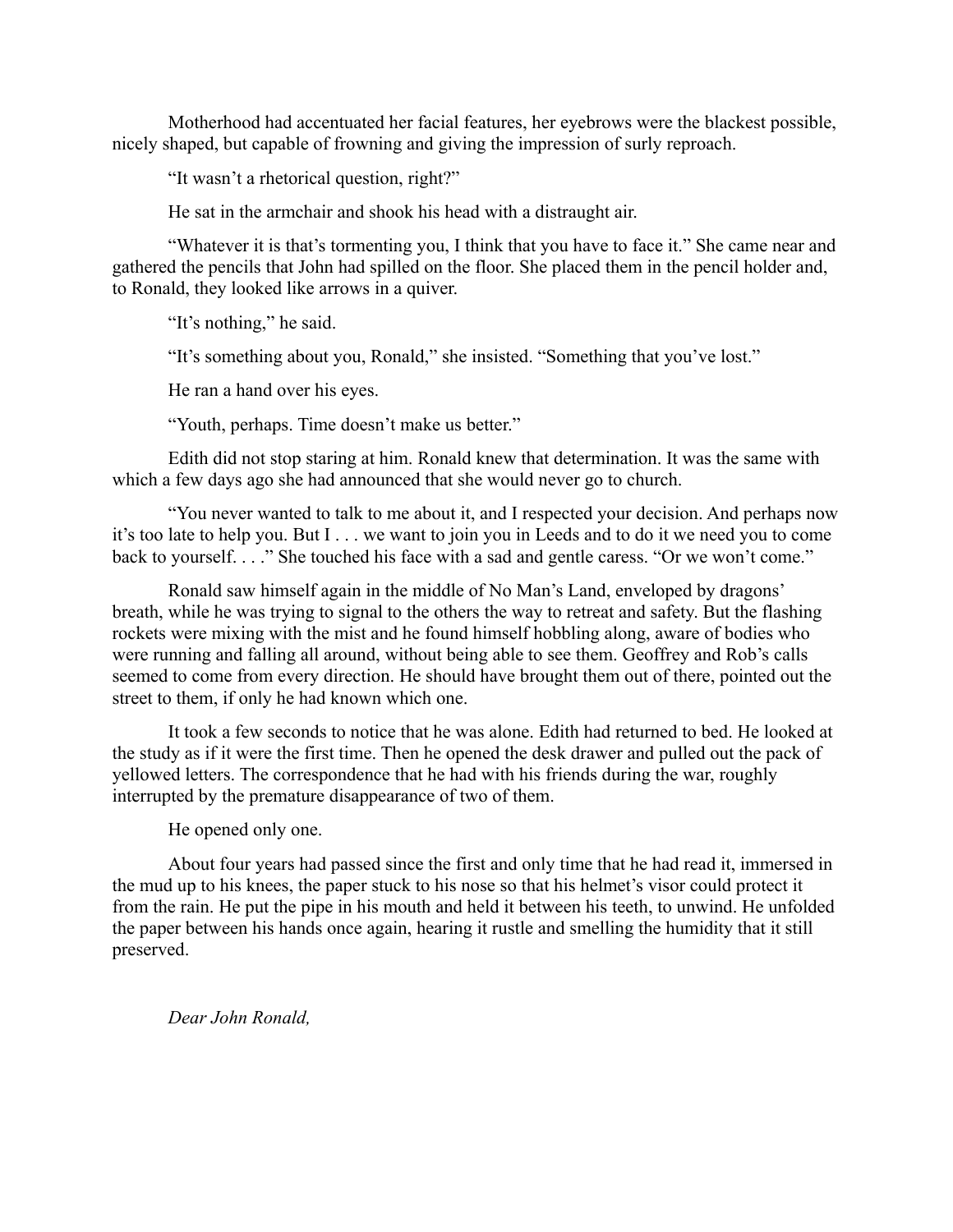*My chief consolation is that if I am scuppered tonight—I am off duty in a few minutes there will still be left a member of the great TCBS to voice what I dreamed and what we all agreed upon. For the death of one of its members cannot, I am determined, dissolve the TCBS. Death can make us loathsome and helpless as individuals, but it cannot put an end to the immortal four! A discovery I am going to communicate to Rob before I go off to-night. And do you write it also to Christopher. May God bless you, my dear John Ronald, and may you say the things I have tried to say long after I am not there to say them, if such be my lot.*

*Yours forever,* 

 *Geoffrey*xxviii

In the mist, a glimpse of sky opened up, beyond which appeared a glow of sea foam. An opening to get out of the labyrinth, a possible way to escape from the battlefield, before the shadow covered it with innumerable tears. He tore off the gas mask and called his friends. He screamed for them to follow him, towards the calm beach, lapped by the waters of the Western Sea, where the waves were carrying to death the last reflections of the sun and breaking on the sandy keels of a boat.

He looked up at John's small paper boat and in that moment he knew what to do.

41. Manticor in Arabia

Robert re-entered the house and took off his apron. He folded it up with a tired gesture, before putting it away in the wardrobe. Closing shop was a job expected of him, to allow Nancy to return to put the children to bed. The day had been spent after the Christmas orders, the packing and bundling of gifts to sell during the festivities. That afternoon he had sold one of them to the wife of Sir Arthur Evans and another to Professor Murray, with whom he had stayed behind to discuss Euripides. If the fame of his customers were enough to make them rich, they would have already paid their debts. He had never been strong in mathematics, but at closing the accounts of the day, it did not seem that things went according to Nancy's rosy prediction.

He found her at the table with the warmed up dinner served.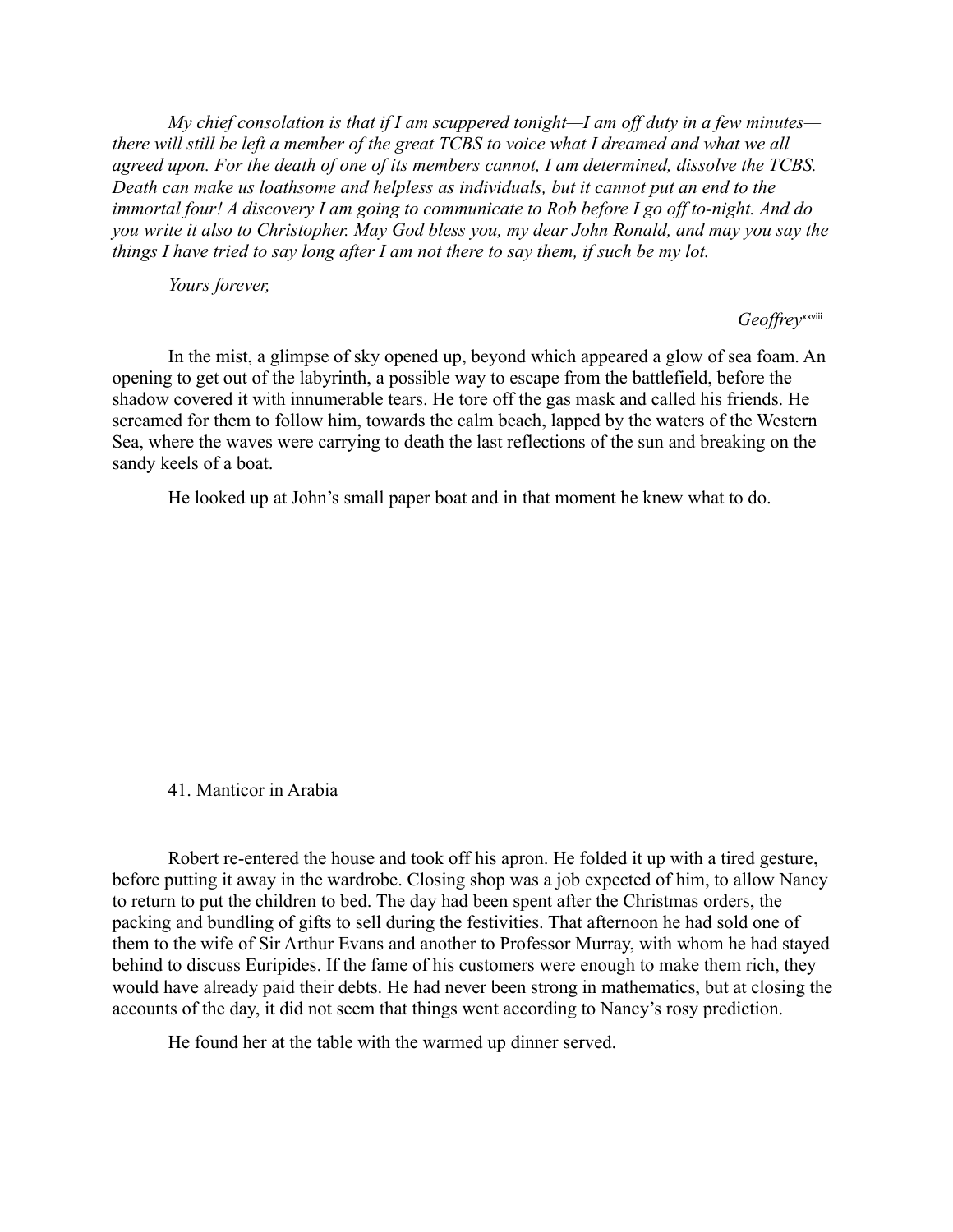Since the establishment of the shop, they had little time to talk about anything else. Nancy was not painting as much, and he, well, for months he did not manage to write one decent line. No new poems, and the graduation thesis was languishing in a drawer. The slavery to a real job fed their frustration every day. Sometimes, when he was behind the counter serving customers, he would find himself thinking what he would write, as if his mind would try to go away somewhere, out of here down the hill, up to Oxford or to the middle of the forest. For the first time he could experience in his being the alienation, the one he had read about in books. The instinct to smile at Mrs. Heaven, to jump over the desk, go outside, was strong. It even happened that he imagined doing so. For a little while he thought that the proximity to home would have allowed him to attend to his children more, but the opposite was true.

As if it was not enough, he missed the conversations with T. E. and their walks on the roofs.

A few weeks before, T. E. had climbed up Parnassus to tell him about his meeting with Winston Churchill. The project had legs. Churchill seemed intent on being serious, he wanted to resolve the situation in the Middle East and to use T. E. to do it. He had been organizing a team of experts, including Hogarth, Lionel Curtis, and Gertrude Bell, in total about forty. "My forty thieves," he called them. T. E. was amused by it and had started to call the Minister of War "Ali Baba." He understood that it was his chance to set things right, clean up loose ends. They would leave for Cairo at the beginning of the year, where the conference on the Middle East would be held. New strategies, new borders, new governments. Everything would be changed. Robert could not but feel envy of that possibility to start a life somewhere exotic in the shadow of the pyramids. How would it have been to give up everything, to go faraway, to follow the trail of the desert?

While he was sitting in front of his steaming soup, he noticed an envelope on the table.

"When did it arrive?"

"This morning."

He read the address of the sender.

"Why were you waiting to give it to me?"

Nancy looked at him askance.

"I'm not your postman."

"I set foot at home just to go to sleep. You could've told me."

"It's from India. You waited for a month, you could wait a day, don't you think?"

Robert felt his exhaustion turning into anger, but he forced himself to control it. He opened the envelope with his knife and disappeared into the parlor, ignoring Nancy's upset expression.

He sat in the armchair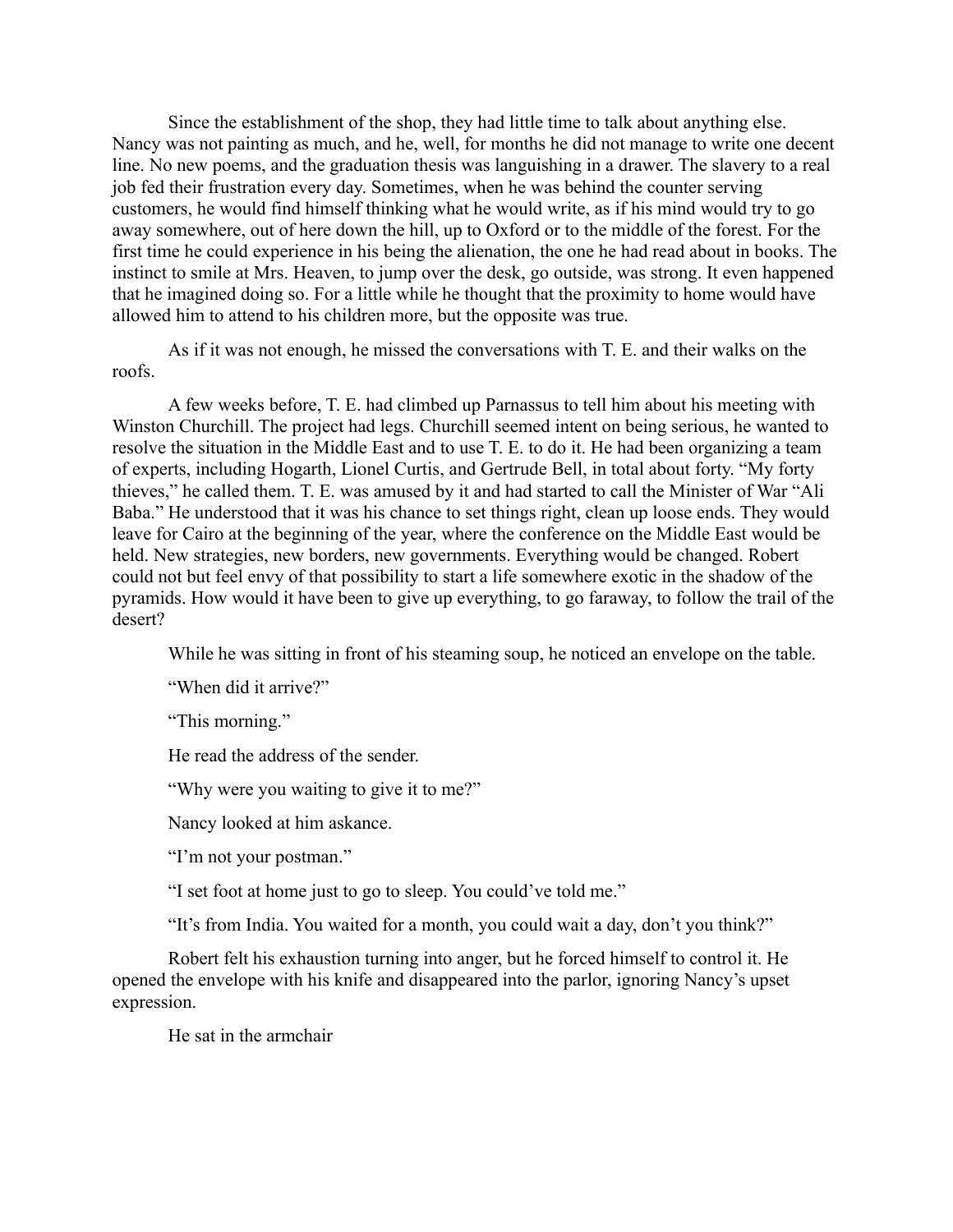## *Dear Robert,*

*You certainly are strange. You pretend to write me to let me know how your family is doing, but in reality you ask me again about Lawrence. I hope that you had also written to the others and not had us all worried as usual.* 

*Let me at least say that I'm very happy that you're well and that I hope to be able to come soon to meet little David, when my work will allow me. I've left the trouble in Ireland only to thread my way into an Indian jungle, no less entangled. To explain to Britlish readers what happens in these parts is a task worthy of Sisyphus, I assure you, that is, of a Graves. At the moment I write you between two articles, with two clocks under my nose, one showing local time, slowly, and the other, Greenwich time, which runs on rotary press rhythm and reminds me of deadlines.*

*Forgive me, therefore, if I'll be brief, I hope to manage to write you calmly in better times.*

*As I had foreseen, you haven't followed my advice not to take our Ned Lawrence too close to heart. I know you too well, you continue to hunt for sirens. This time, however, I can't be of much help to you. At the time, in and out of the Arab Bureau, there were circulating rumours about Lawrence's undertakings, some also very bleak. Many were told by us to divert enemy espionage, others were inflated by the troop's words of mouth.* 

*In addition, Lawrence's reports were regularly evasive and filled with gaps; he always let us know what he thought we needed to know. He was very protective of his bonds with the Arabs, and I think that the High State let it slide because of the brilliant results. To follow his movements was nearly impossible, don't believe we didn't try. One time, a little before the conquest of Akaba, he informed us, that he would go north, up to the suburbs of Damascus, to make contact with the Resistance fighters. A journey across the war front, in a region in turmoil. Who knows if he actually went there. Another time he spoke of being captured by Turks and then released without being recognized and suspected of being a British agent.*

*This man has never told us all the truth. I'll confess to you the hunch that I harboured then—even though I've never made it public—that Lawrence had maintained contact with the network of information we managed together when he was in Cairo. I believe that some of them didn't report to the Bureau or the Information Service, but to him himself, without us knowing anything. I don't know how else to explain the fact that he always had firsthand news, photographs, detailed accounts, before everyone else.*

*But, unlike you, I've long stopped wondering about the mysteries that that man has woven around himself. Probably because I have other headaches which worry me, seeing that the revolts are now shaking our own, our Empire.*

*All this to say that in fact I heard about the episode that you referred to, but no one at the Information Service had a way to confirm it. We were at the end of one of the most impressive military campaigns, chaos was ruling supreme, the information was coming in pieces, one after another, not all verifiable, as you can imagine. What we knew was that the Arabs had annihilated the IV Turkish Army Corp and that some prisoners had been shot in Tafas, a small*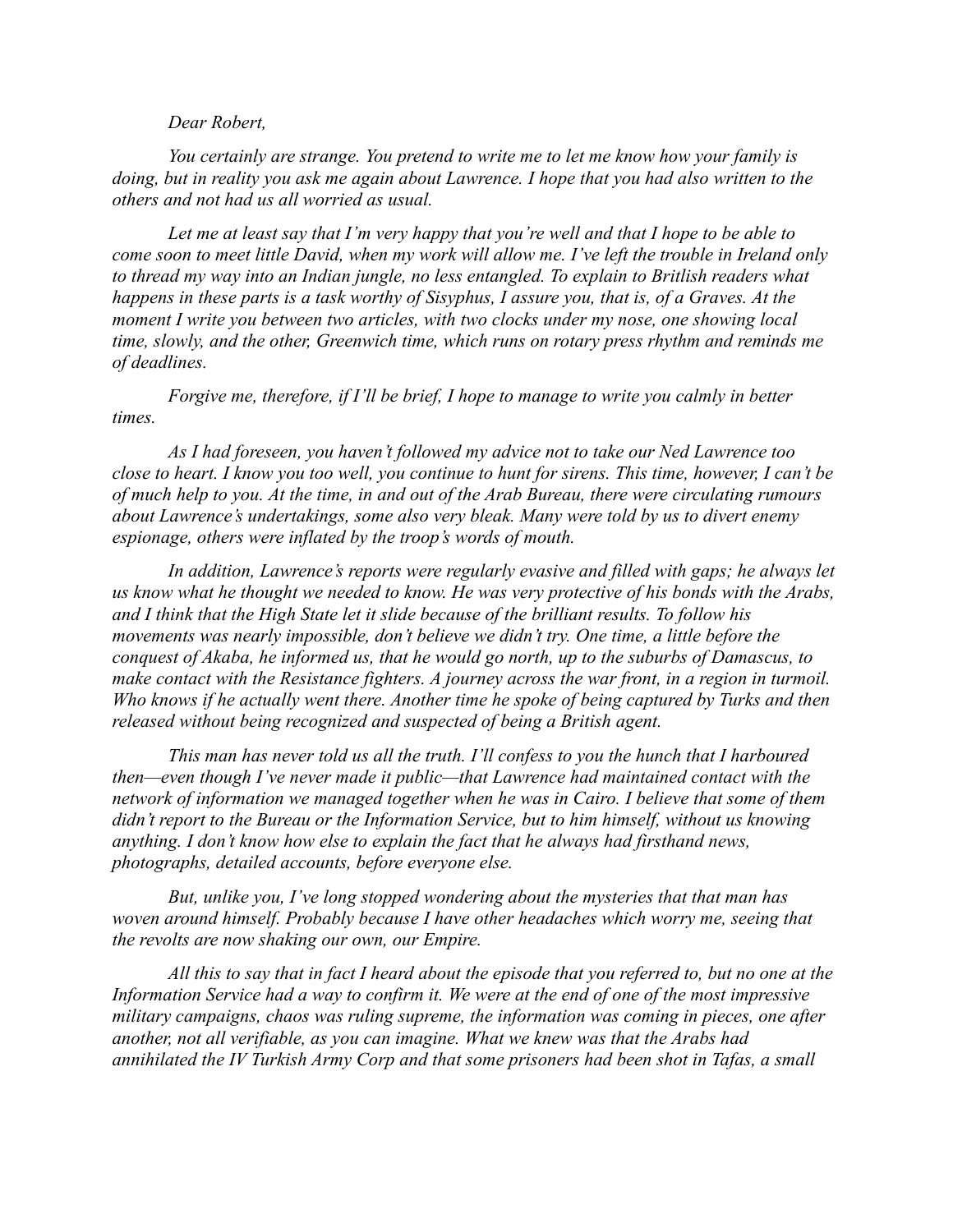*village near Deraa, on the way to Damascus. But there's no official version of that story. So, my little brother, I really think that you have no other choice but to ask the interested party, even though I doubt that he will respond to you.*

*Tick-tock, tick-tock, I have to leave you now. Promise me to think of your health, no funny business. Look after Oxford for me, I recommend, and read me in* The Times *every now and then.*

*A hug for everyone.*

 *Philip*

*P.S. I received* Country Sentiment, *thanks. My favourite? "*Manticor in Arabia," *obviously. It's a kind of an Eastern chimera, right? It seems to me that it has something to do with our common acquaintance. I have learnt that he's preparing something big together with the resurrected Churchill. When* "Shall manticor his sway restore / And rule Arabian plains once more?" ("Manticor in Arabia" lines 27-28).

He stood up, his senses aroused, his fatigue contained by the pressure of his thoughts.

He took his jacket on impulse and noticed Nancy at the kitchen door.

"Are you going to him?"

He did not answer.

"I'm not Penelope. I won't wait for you."

His heart was beating fast, as he went out into the darkness of the night.

The college seemed to be asleep. No one noticed him climbing up the stairs. He knocked at the door of the lodgings without getting any answer. He tried the service room. Silence. Burnes had to be on free leave.

T. E's room was not locked. He entered hesitantly, and suddenly he was assailed by the smell of spices. He turned on the light and the first thing he noticed was the absence of Feisal's stern gaze on the wall. The painting was resting on the floor, in a makeshift package.

Robert took a few steps inside, undecided. The wardrobe was open and empty, no more books, nor ornaments.

A light panic took away his breath, replaced quickly with a deep melancholy.

He was gone.

He saw the package on the table, in the middle of an empty space, which smelled of absence. An envelope was lying on it. He read: "For R. G.," in a handwriting that he knew well.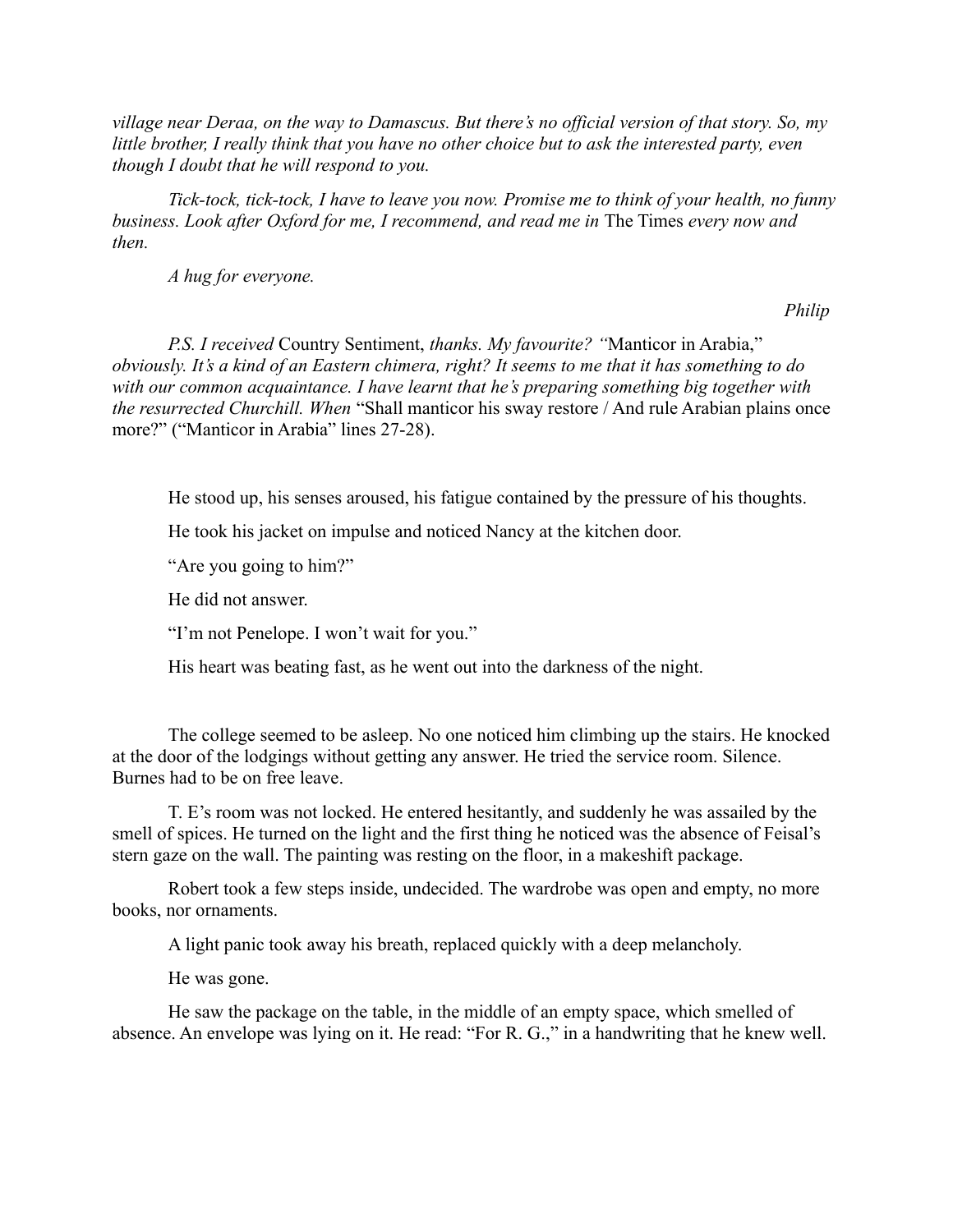He pushed aside the letter and took out the package.

The title on the cover was handwritten.

*The Seven Pillars of Wisdom.*

He took a deep breath, flipped to the first page and found beneath his eyes the dedicatory poem with his overwritten changes.

42. The Little Kingdom

The flat was above a liquor store along Banbury Road.

James Vaughan welcomed him in shirt sleeves and led him inside his private chaos. One of the two small furnished rooms was used as a studio and the walls, crammed with portraits,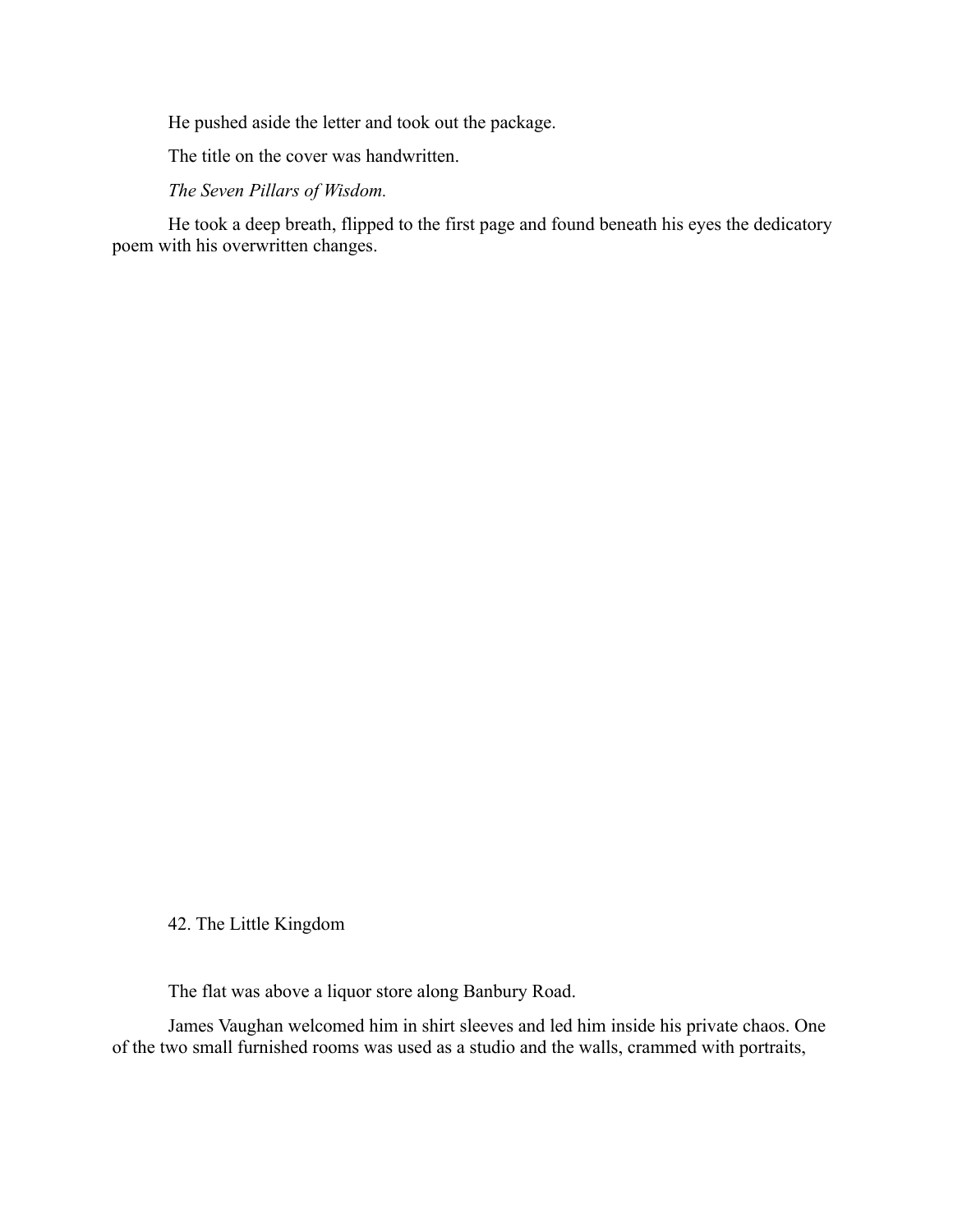made the atmosphere heavy. On a wooden easel the colours reproduced the lines of the buildings at the town centre.

"The view from my window is to the south. Not bad," commented Vaughan as he was offering Jack a chair. "In the morning there's a most beautiful light."

There were books on art and poems thrown in bulk all over the place. A photograph of Lenin cut out of a newspaper served as a model for a portrait in pencil still as a sketch. A mass of withered roses were sticking out from a vase, a faded copy to what they had been. They were giving out a strong, intense perfume.

Vaughan uncorked the wine bottle and filled two glasses.

"There's one thing that I've always wanted to ask you. Why did you take the name of Jack?"

He shrugged his shoulders.

"It's like that since I was a child. Clive Staples is a butler's name."

"Better something more common?"

"I'd say more pleasant."

Vaughan laughed, as he served roast beef and potato on odd dishes.

"Pardon me, but the elegant set. . ." he pretended to look around. "Well, I guess I've never possessed one."

He let himself fall into a worn-out armchair, facing Jack.

They had met each other again the night before after a few months, in Barfield's rooms at Wadham College. Vaughan had invited him for dinner the next day, in his flat, and Jack had accepted willingly, even though when he was about to cross the city by bicycle he had repented. Not so much for the distance, as for the fatigue that was hunting him all day, because of moving and the disturbed sleep of the night before. Moving Mrs. Moore's furniture to the new rented house, decidedly smaller than the one before, was a job of joints and acrobatics. Luckily, they did not have to move far, they had found a flat in Headington.

That afternoon, after having disassembled and reassembled a wardrobe that could not pass through the door, he noticed that by then it was too late to put off Vaughan's invitation, and so he had resolved to ride up to Summertown.

During dinner they drank almost all the wine, and finally Jack felt the heat of satiety pervading over him, especially in his ears. He had to hold back a yawn. Vaughan noticed.

"Either I'm very boring or you're very tired."

"Sorry. I slept little last night."

"Wadham's beer is to blame."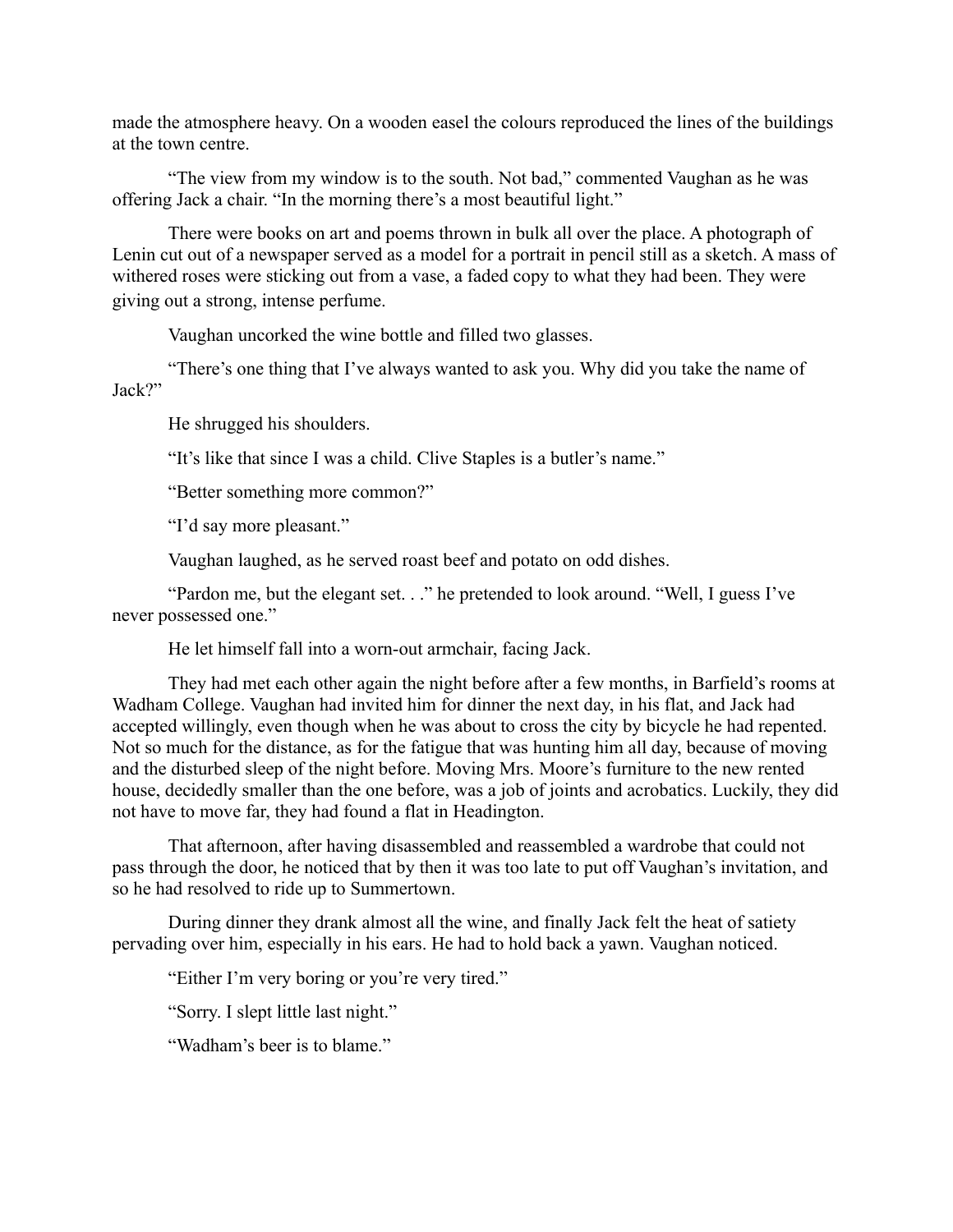"No, the ugly dreams."

"Ah." Vaughan nodded. "The nightmares are always very interesting. Tell me."

Jack was embarrassed.

"Come on, Jack," Vaughan hastened to add with a smile and a wink. "I won't tell Barfield, I promise you."

He poured more wine for him. There was something annoying and at the same time endearing in the way he smiled and spoke.

"I was flirting with a most beautiful girl," said Jack. "Then I got up from the bed, went out of the room and found myself in the corridors of a castle. A labyrinth of tunnels which resembled trenches. At that point I realised that I didn't want to go away from the girl and experienced a very strong desire, uncontrolled, to remain again with her. I turned back, but in front of the closed door a half-naked old woman was squatting. I tried to change directions, I ventured into other arcades, in search of a passage, but every time I ended up at the same door, with the witch who was blocking my entry."

He stopped. Vaughan was listening attentively.

"Then I woke up," Jack cut it short.

He omitted saying that that matriarchal horror was grinning with yellowed teeth and was stretching her arms with desire towards him, and that he tried to control his erection without succeeding. He had woken up with a wet stain on his pajama trousers and a feeling of nausea that stayed with him all day.

"What woman is bullying you, Jack?" asked Vaughan.

"There are always more than one interpretation. Freud is of little use."

Vaughan sipped his wine and appeared to reflect on these words.

"I don't know. Maybe a dream contains more truth than all the discussions that we have. We're so accustomed to dissimulating. The truth is not at home in Oxford." He stood up and reached his painting on the easel. A dotted city, fading in the mists. "Here one comes to hide. There's he who runs away from a dark past, from a guilt, from a loss. Many have committed crimes in uniform and for this are considered heroes, even though their conscience says something totally different. The cheapest goods in Arcadia is hypocrisy."

"What did you escape from?" asked Jack.

Again the ambiguous smile.

"From family, obviously. Their disdain was too much to tolerate."

"This is not a sin," commented Jack.

"It depends on your point of view." Vaughan hid a sad expression. "And you? Was it too cold in Belfast?"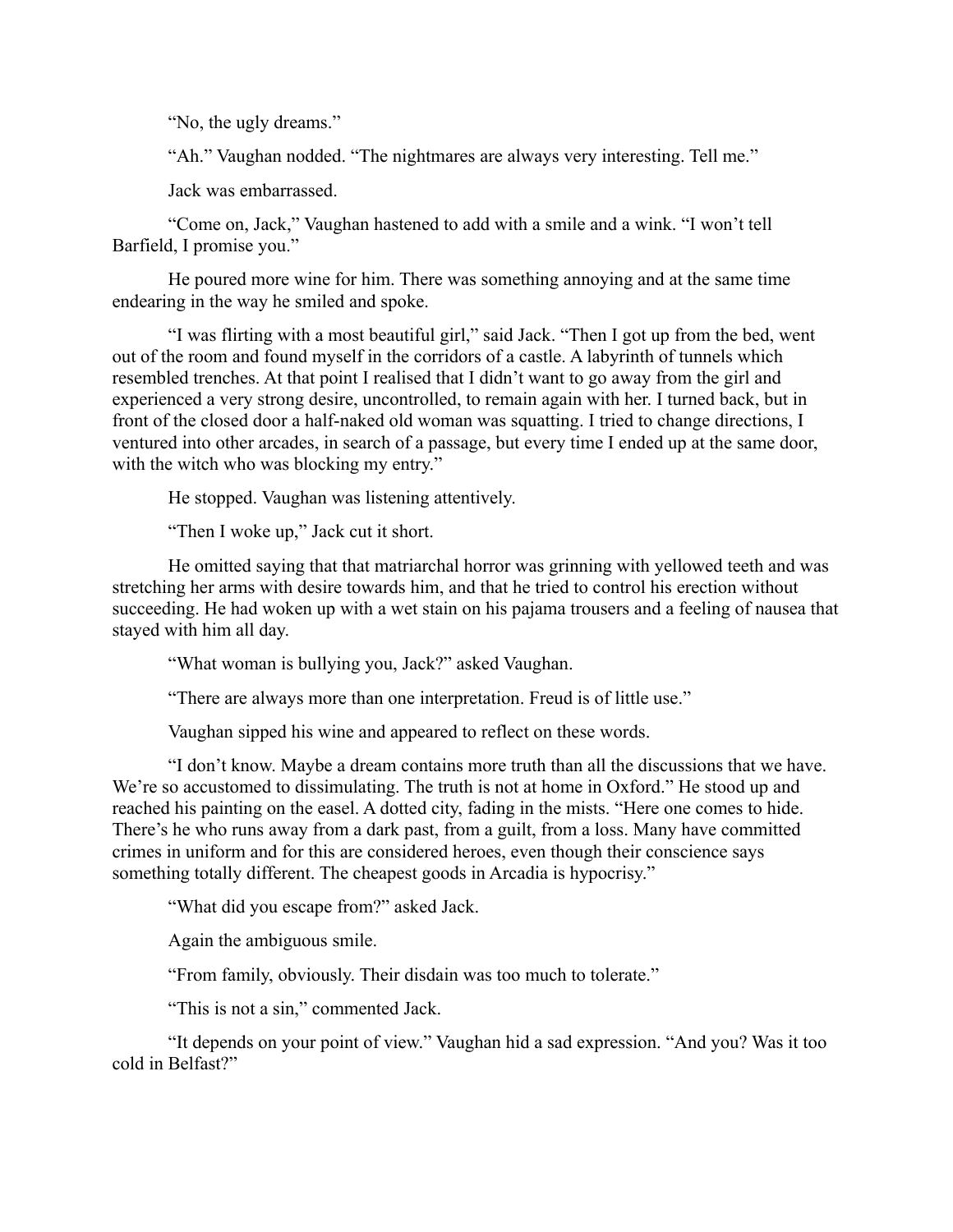"After the death of my mother, my father and I couldn't talk to each other any longer."

"How old were you?"

"Nine"

"And hasn't there been another woman in your life?"

"No."

"Who is Mrs. Moore? She's neither your wife nor your mother."

"Barfield talks too much."

"Don't blame him," said Vaughan. "I'm very observant. I live on details, light and shadow."

Jack stared at the withered roses. Some petals had already fallen and lay wilted at the base of the vase. The others were faded and dull. He felt an infinite, overwhelming sadness. He ran his eyes over the paintings and he realised that for the most part they were portraits. He wondered how he had not noticed it before. The subjects were clearly inspired by the Pre-Raphaelites: androgynous boys with bucolic crowns and vermilion lips. Some of them were wearing a uniform. The brush stroke had something original and disturbing. Jack would not know how to explain it, but it was completely evident that those young boys were dead. The artist sweetened their features making them ethereal, those of elven princes which an irresistible call had urged to abandon the earthly world. His sensation of discomfort increased.

"It's a kept promise."

The confession seemed to hit Vaughan.

"Who deserves such loyalty?"

Jack looked him in the eye and before he weighed what to say, he noticed that he was already answering.

"His name was Paddy Moore," he said. "He was eighteen."

Vaughan nodded very slowly. The level of the wine in the bottle continued to go down.

"I understand. Very noble on your part, worthy of an attendant knight. I told you the first time that we met: you're one who changes in a hurry. Very difficult to frame and damned intricate."

"It was easier with Lawrence, I suppose," said Jack.

Vaughan swallowed the wine in the glass and poured some more.

"Far from it. We shared the same room for a year, and now he'd deny ever having known me."

"Why?"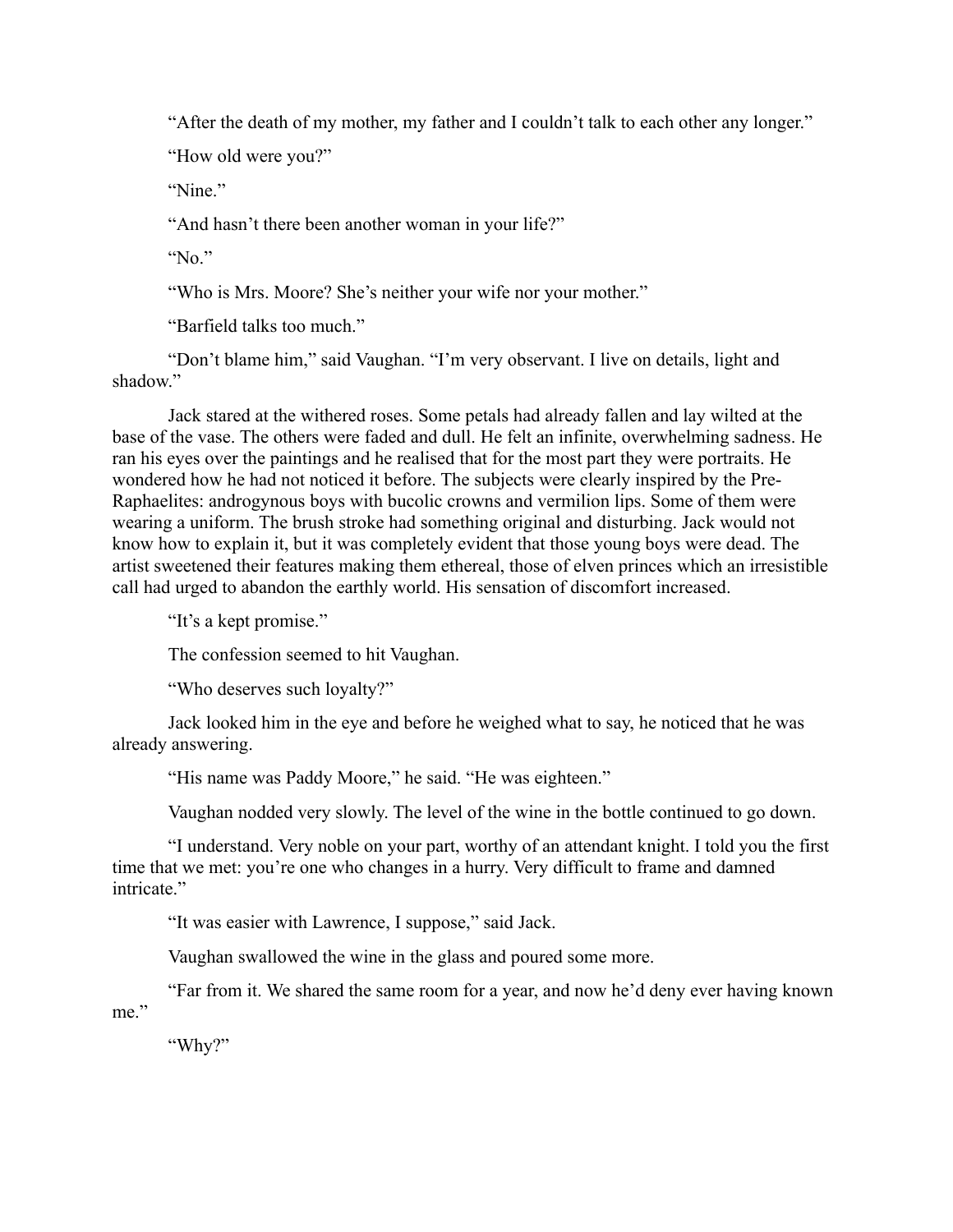"Because I loved him, it's obvious," answered Vaughan. "And I made the mistake of telling him this. He grew angry to the point that he fired a shot out of the window." He hunched his shoulders. "I was young and inexperienced."

Jack was embarrassed and disgust overwhelmed him, he clawed the armrests of the chair, struggling to remain seated.

"What's going on, Jack?" smiled Vaughan maliciously. "Do I make you uncomfortable?"

"Is it for this that you hate him? Because he has rejected you?"

An ancient pain came through Vaughan's face.

"No. Because knowing what I felt for him he was so cruel to ask me to portray the object of his desires. And I wanted to punish myself to the end, accepting to do it. I put my soul in it. I painted him in the clothes of an Arab prince. I would've used my own blood."

Jack looked around, staring at each face, one by one.

Vaughan shook his head.

"It's in the gallery of the Ashmolean Museum."

"Who was he?"

"His Hittite prince. His squire. His name was Selim Ahmed. But for him he was Dahoum, the little Moor."

Jack was feeling dazed, his ears were buzzing, due to the wine and the revelations. Vaughan was looking at him with sympathy, now.

"You didn't expect it."

Jack spoke addressing himself, with a mixture of anger and disbelief.

"They have made a national hero of him. That man is false to the marrow. His name, his family, what he has done in Arabia. Even . . . this."

Vaughan nodded.

"We all are occupied in building images of ourselves. We hide what we don't like in the casket of secrets. An old trunk, to bury guilt and pain. What's in yours, Jack?" He stood up and took a small book from the shelf. Jack recognized it, it was his collection of poems, signed with his pseudonym Clive Hamilton. "A false name?" Vaughan sat down again. "A familiar tragedy," he winked. "A young friend lost . . ."

"You're wrong. I'm not like you all."

"You all? It's just you and me here, Jack."

"You understood quite well. I promised for life and for death. You did not fight in the war, what do you think you know?"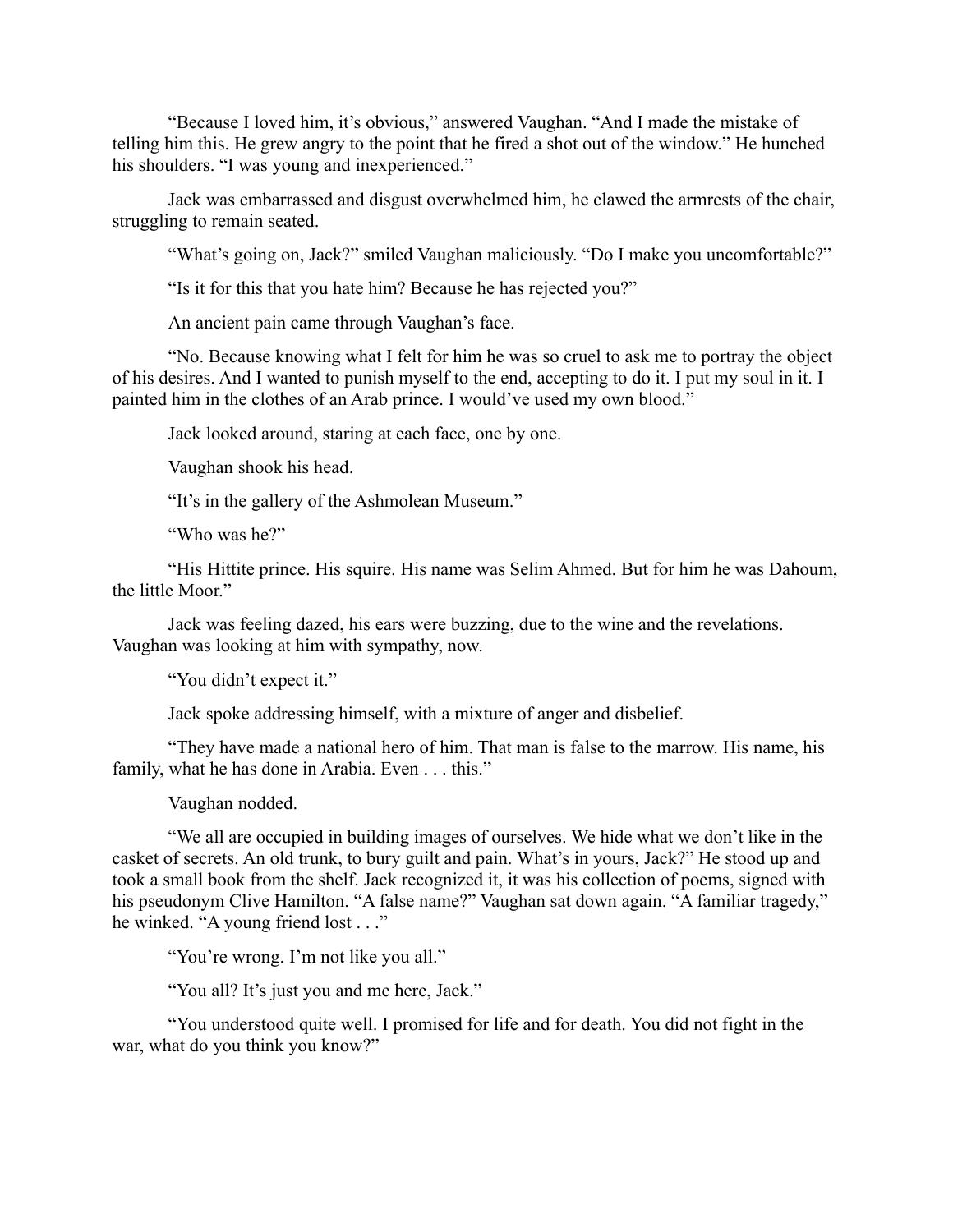Vaughan held out the palms of his hands, with a provocative look, an exasperating calm.

"*Touché*, Jack. But I'm not the one having nightmares. Did the promise also mean that you should also be a husband to poor Paddy's mother?"

Jack stood up, a little wobbly in the legs, his mouth furred. He had to make an effort to articulate his words clearly.

"Go to hell, Vaughan."

He staggered up to the door, went down the stairs risking falling, and found himself in the street, Vaughan's voice calling him as if from another planet. He mounted the bicycle and left. It took him several rides to find his balance. Luckily at that hour the street was deserted. The dynamo illuminated a small sliver of asphalt in front of him, while the cold wind cleared his mind and stabilized his thoughts, transforming them into intentions.

Polstead Road was silent. Only a pair of lit windows and a dog barking a few blocks away. He checked Miss Heuwett's windows. They were dark. He saw her again in the kitchen, attempting to pour him tea.

*I remember that he forced himself to speak Arabic with his foreign guests*.

He left the bicycle, crossed the courtyard, and reached the side door. It was still open. He found himself in the blind spot and remained a few seconds to listen to his own breath.

*They slept in the cottage at the end of the garden. You know, the father had it built specially for him, so he could study in peace. It was his little kingdom.*

He moved forward along the smooth stone path and arrived in front of the building. He was now far beyond the point he had stopped when he had come here the first time, and he understood that he wouldn't go back.

He tried to look across the dark veranda. There were two doors. He moved quickly, his viscera tightening in a grip of excitement and fear. He chose the one on the left and opened the casket of secrets.

He had to wait for his sight to get used to the darkness inside, before taking one step. When he began to distinguish the shapes, he understood that he was in a sitting room with a fireplace against a partition wall, at the centre of the building. Along the walls, shelves crammed with books. He skimmed the titles. Texts on the Crusades, books on medieval architecture and military science. An assortment of literary works. Poetry. An armchair near the veranda. A gramophone. Beyond the door, the bedroom, a little more than an alcove with a cot and a second entrance. He wondered why a two-room flat would need two doors, and he did not know how to explain that, until a thought insinuated itself, always much sharper. It was as if the architect wanted a secure exit, or an alternative entrance. The building was a kind of a double dealing.

He discovered a candle stub on a shelf. The match sizzled in the darkness and set the wick on fire. Jack shielded the fire with his hand and turned into the sitting room. There was a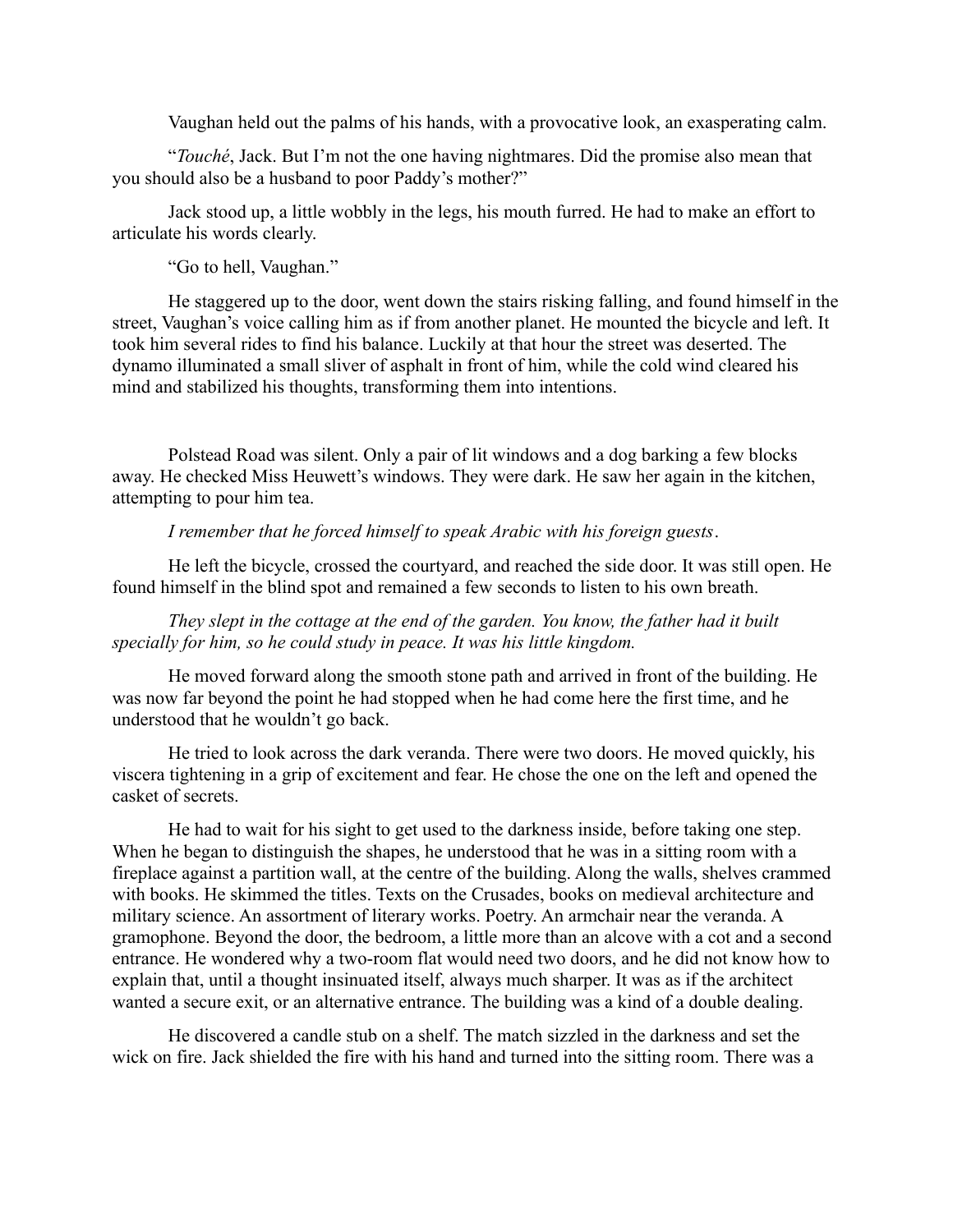long canvas hanging above the fireplace, representing a knight in armour, with his hands in prayer and a lion crouched at his feet. The picture seemed to be of a sepulchral memorial, which as he approached it, Jack noticed it was engraved in lead.

Above the desk hung a portrait in pencil on a sheet of simple paper. By the candlelight Lawrence's eyes were restless, icy, pointing directly at the heart, with a violent demand for attention. Or perhaps help. He remembered the self portrait of Van Gogh. A black line for a mouth, the high forehead, pushing forward like a menacing helmet. Jack shivered.

On the desk, a telephone, a small lamp and the head of an antique statue, a deity probably, which served as a paperweight.

He opened the first drawer. A mass of photographs and a sketchbook. The photographs portrayed castles from specific angles. In the margins, handwritten, French names. In the sketchbook, drawings of other medieval fortresses with exotic names, clinging on dry hills, with a slew of illegible notes at the side.

He opened the second drawer. More photographs.

Jack felt his heart beat faster as he observed a dark boy, in Arab clothes, smiling with white, perfect teeth.

On the back, a poem written by hand.

*I gaze at you now, my darling, my brother the pistol asleep in your young groin, your lips pulled back in a mighty grin. My little Hittite, after you there can be no other. In your dark eyes, my darling, my brother, The world was created from the waters of Chaos; now black waves of tears crash upon the beaches of my sleep* and drown my dreams forever.xxix

Dahoum. The little Moor.

In the photograph he was holding a pistol in his hand. The same that lay at the bottom of the drawer. Cold as death.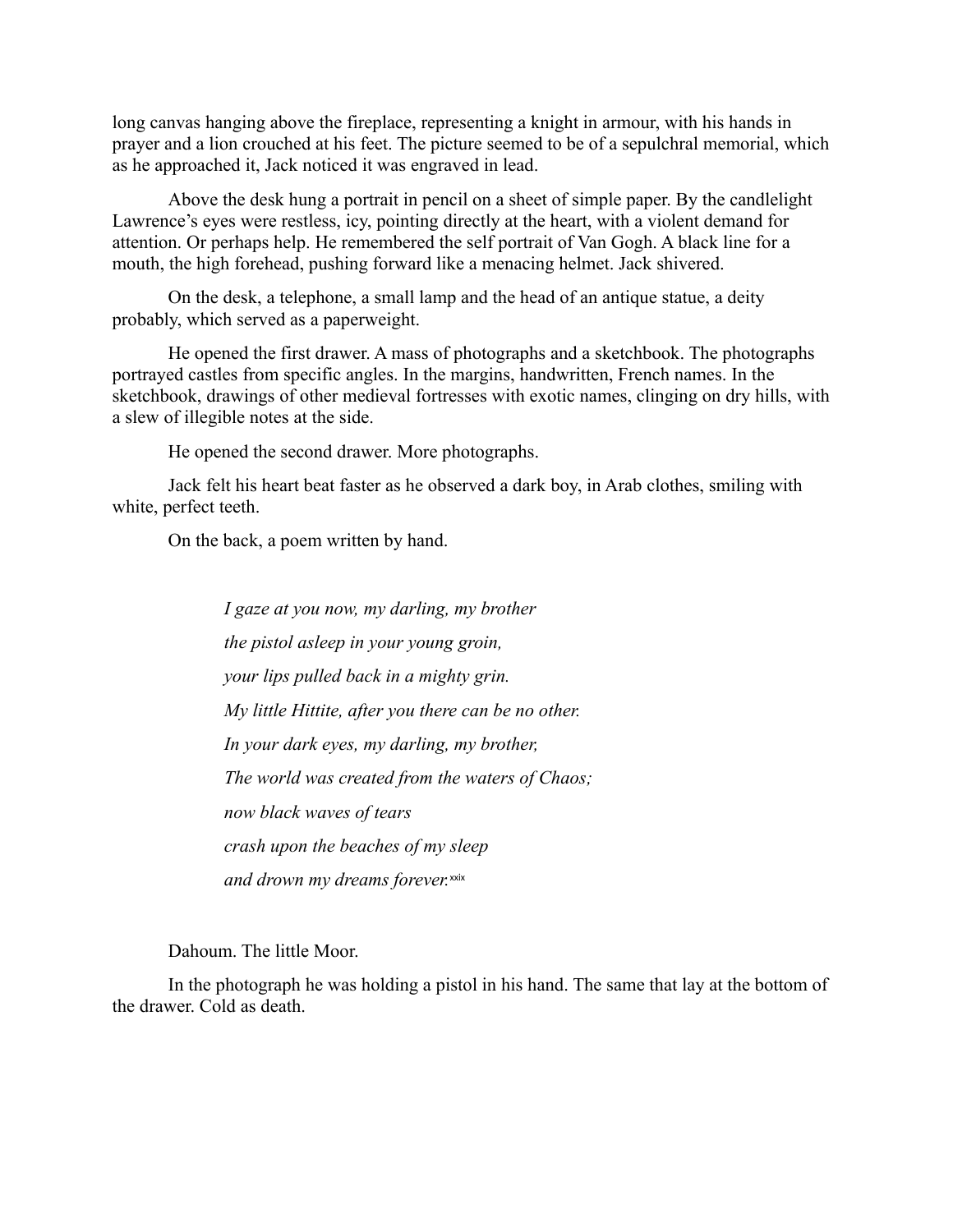### 43. Dahoum

His brother Bob had gone to bed soon. After dinner he had kissed his mother and said goodbye to him, wishing him a good trip.

Ned helped Sarah clear the table and tidy up the kitchen. He observed her while she was drying the dishes and putting them up carefully in the cupboard. Her hair had become grey quickly, under the weight of mourning, but her face kept the old strength. While they were eating, he explained what he would be doing in Egypt, without waiting for their approval. He knew that they were aware of the crucial role that he was destined to do, but they were not accustomed to take pride in it. After all, Ned was not expecting it, his father had been the only one to hold him in great esteem and consider him worthy of great deeds. But his father was an old-fashioned gentleman, who had broken the conventions for love. Sir Thomas Robert Tighe Chapman could have led his life in South Hill, in the heart of Ireland, together with his wife and daughters. To get old in the grand country mansion that Ned had seen only in photographs and to die at peace with God and people. It would have been an unhappy existence, because of frustration and yet in line with the social expectation of the world. But his daughters' small nanny, much younger than he, had enchanted him with her eyes the color of the sea and the energy of a life tempered with difficulties, those that he had never known. He had taken her to Dublin, already pregnant, then to Tremadoc. And also to Scotland and the Isle of Jersey. Finally to Oxford. Wandering around for as long as their love, chased by pregnancies and by the truth that at every corner would catch up with them, forcing them to forge ahead toward normal life. They had to feign a wedding, to bypass a never granted divorce and save appearances. A new name, Lawrence. A sham. Five sons to raise.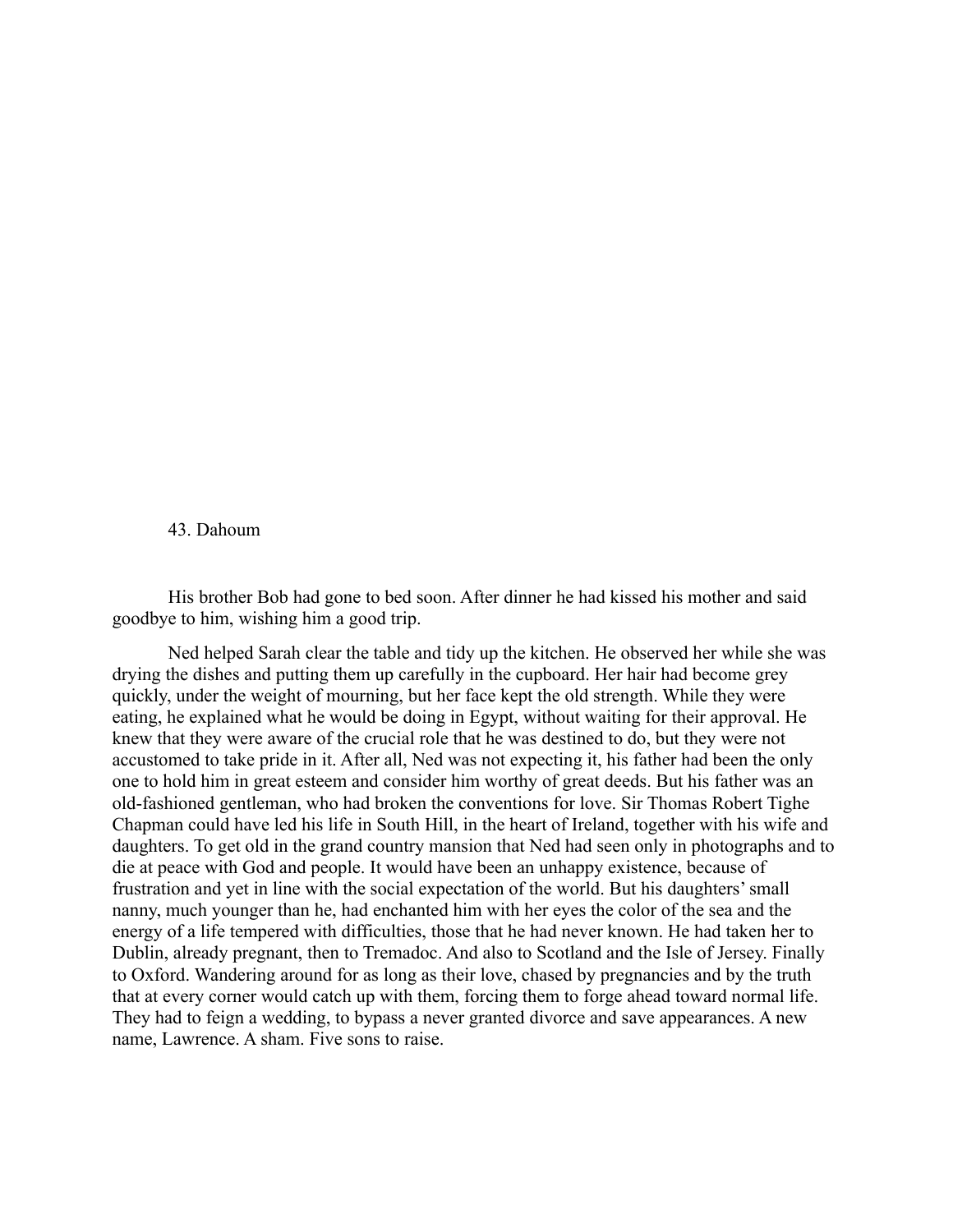He looked at his mother again and he realised that he would appreciate a little tenderness from that woman, that tenderness that he did not receive as a child. Perhaps it was this that he could not forgive her for. Much more than the hypocrisy and the secret which she forced upon them. By now it was too late to make it up. The rigid upbringing, made of inculcated penitence, prayers and beatings on the back, was an impassable wall between them. He knew that she feared for her son's soul. But not because of earthly glory of a passing stage, as much as for what she had intuited one summer day, years ago, watching him and Dahoum, frolicking in the garden or bathing in the river. Her puritan conscience blocked her from admitting it in clear letters, but the instinct of motherhood had put her on guard then. He could not accept such disapproval, not from one who had founded her family on what her own religion labeled as a mortal sin. And so it had been a challenge between two counterpoised forces, one perched inside the domestic walls, the other in the conquest of the world and his own destiny.

Yet, in spite of everything, he realised that in that strange conflict from afar they had cared for each other.

"Good night, Ned."

"Good night, Mama."

He listened to her steps up the stairs, the door of the bedroom that opened, again her steps in the room, finally silence. He imagined the prayers for her "misguided" son whom God had not graced with true faith.

He went back to the kitchen and poured himself a glass of water. Beyond the window, the night blanketed the garden and the small shape of the cottage. His father had understood the disruptive capacity of two magnetic personalities in the family and had offered him that possibility: a *dépendance*, a shelter from Sarah's undisputed authority. He was a peaceful man, who evaded conflicts. He had lived half his life fleeing and at the end the Spanish Fever caught up with him. The destiny that Ned had chosen prevented him from being at his deathbed, as the war had prevented him from the deathbed of Frank and Will. And of Dahoum.

The memories of the last happy summer engulfed him, and he could not help it. The laughter of Hamoudi, the head of the excavation in Carchemish, watching him attempt to teach the boy to ride a bike, in that very garden. The boy on account of whom he had challenged the German ogre who had belted and humiliated him in front of everybody. From that moment the black eyes of Dahoum had shone with devotion, they would accompany him into Sinai, together with Woolley, and at the end they would hold the promise of return under the unfurled flag of a new nation. His gift, the house of seven pillars that Ned would have wanted to build only for him. He who had waited beyond the lines, taking pictures of wagons and airplanes, passing important information, and could not know that he would be dead at the hands of a sly and invisible enemy.

Every time he went to visit Hogarth at the Museum he would go look at the image of Dahoum in the hall of portraits. It was an homage, or rather a destructive dose of self-pity for having sacrificed to his mission the only person he had ever loved.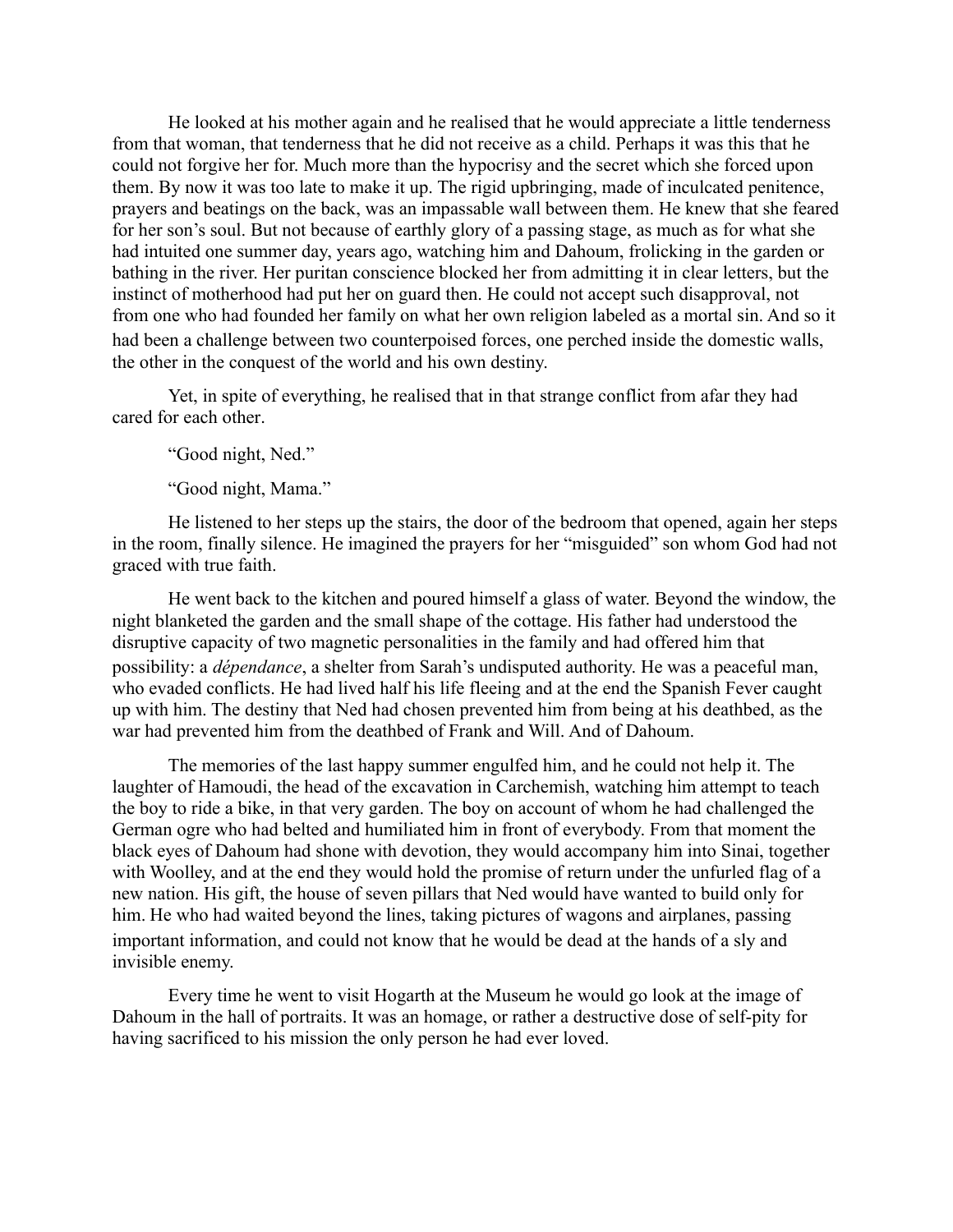It is curious that during those visits he had met Tolkien. A modest man, but sharp, with whom he could become a friend. Perhaps in a parallel world where Lawrence of Arabia never existed and had not cluttered the horizon, they could have spent many hours at the Museum, under the aegis of Merlin, speaking about antiquity and writing, like two among the many sons of Oxford.

He thought it was better to go and pack the last things for leaving. He wanted to take the first morning train. He went out in shirt sleeves and felt the cold piercing his skin. Nothing compared to that suffered in Syrian nights.

He crossed the lawn, and only when he was near the entrance did he notice the gleam of a flame inside.

He stopped and slipped to the side of the veranda. He took off his shoes and reached the door at right. He opened it slowly, avoiding the slightest creak, and squeezed in.

The rustle of papers in the other room took away any doubt. He peered beyond the door jamb and saw the dark shape of a man sitting at the desk, the photographs spread in front of him, his face barely illuminated by the candlelight. The stranger felt his presence, lifted the pistol and pointed it at him.

"Who are you?" asked Ned.

"No one." The man stood up, his arm stretched forward. "Sit down."

The words sounded nervous. Ned obliged. He reached the armchair and sat down. The stranger turned on the desk lamp and Ned tried in vain to identify that oval face, black, short hair. He seemed to be a little more than twenty.

"Who are you?" he repeated.

The other turned around the table and leaned on the edge, continuing to keep him under fire.

"The question is rather who are you, Colonel. If people knew it, it wouldn't be so easy for you to play the part of the betrayed hero."

Ned remained quiet. The stranger twisted his mouth.

"I doubt that illegitimate sons who carry a false name and have an unnatural habit are well-liked in the opinion of the public."

Ned sensed his blood turn to ice, his heart beat faster. He had to take a deep breath to control his fear.

"What do you want?"

He saw him take one of the photographs on the table.

"You told him what you were doing there?"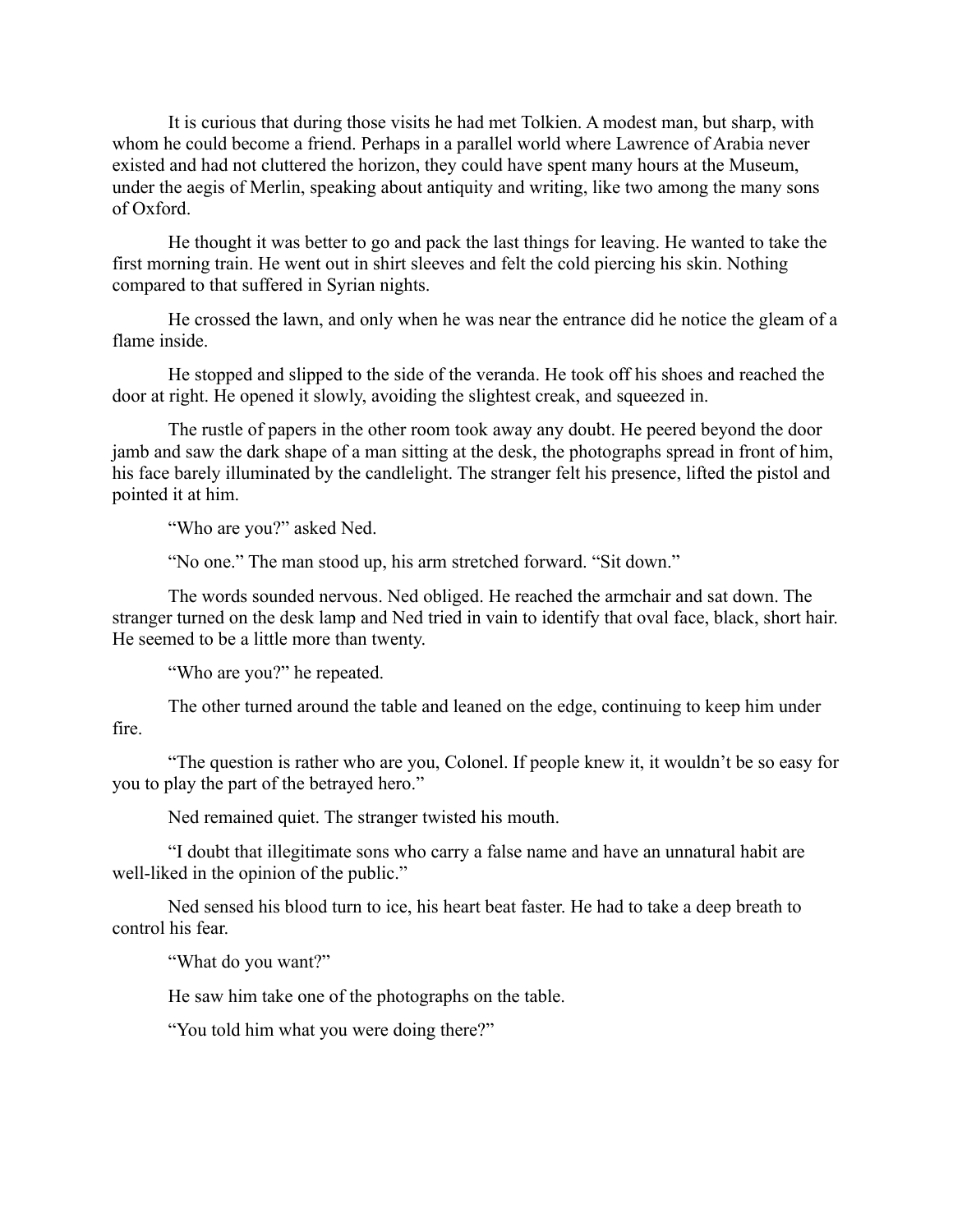He threw it in his lap. Ned glanced at it, then turned to stare at that pale and washed-out face.

"Tell me who you are."

"It's not important. One of many who have spat blood in the trenches. Those who have kept true to their word and who wake up every morning knowing that they have to face the consequences. Those who are not praised by anyone. Those to whom you should account for your lies."

Suddenly, his fear vanished leaving in its place a wave of sadness, so pressing that he thought it would not ever leave him.

"He wouldn't have cared," he said. "Only a few of us knew it."

"The Round Table."

Ned looked at his hands, as if he could read in them all the answers. For the first time in years he did not feel obliged to lie. It was a relief, almost a liberation, but without joy.

He lifted his eyes and stared at that spectre who popped out of nowhere, renouncing to identify himself. He spoke slowly.

"I have never been affiliated at all with the society. I only knew that they would support the most audacious choices. Whoever you are, if you came to try me I don't think I'll give you much satisfaction. I have nothing to defend, and this is my only luck. People want a hero to carry in triumph and someone to hate. For this I am being praised and Michael Collins will be crucified. It's an enormous injustice."

The other one lowered the weapon, but he held it in his hand, resting on his knees.

"Is this the way you hope to get away?"

There was anxiety in his voice, exasperation to the point of exploding.

"I don't hope for anything," he answered in a tired tone. "I have the opportunity to return there to try to tidy things up. It's all that I can do."

"Rubbish. You want to clean your conscience, to come out of there as a hero again. But you are a bluff, Colonel, don't forget it. Nothing but a lie carried around in theatres, good for magazines."

Ned became despondent.

"You've decided to be my jury," he looked at the weapon. "My executioner. But you're only a fool with a pistol in his hand. You think that you discovered the truth and you know nothing."

The other spat out his anger.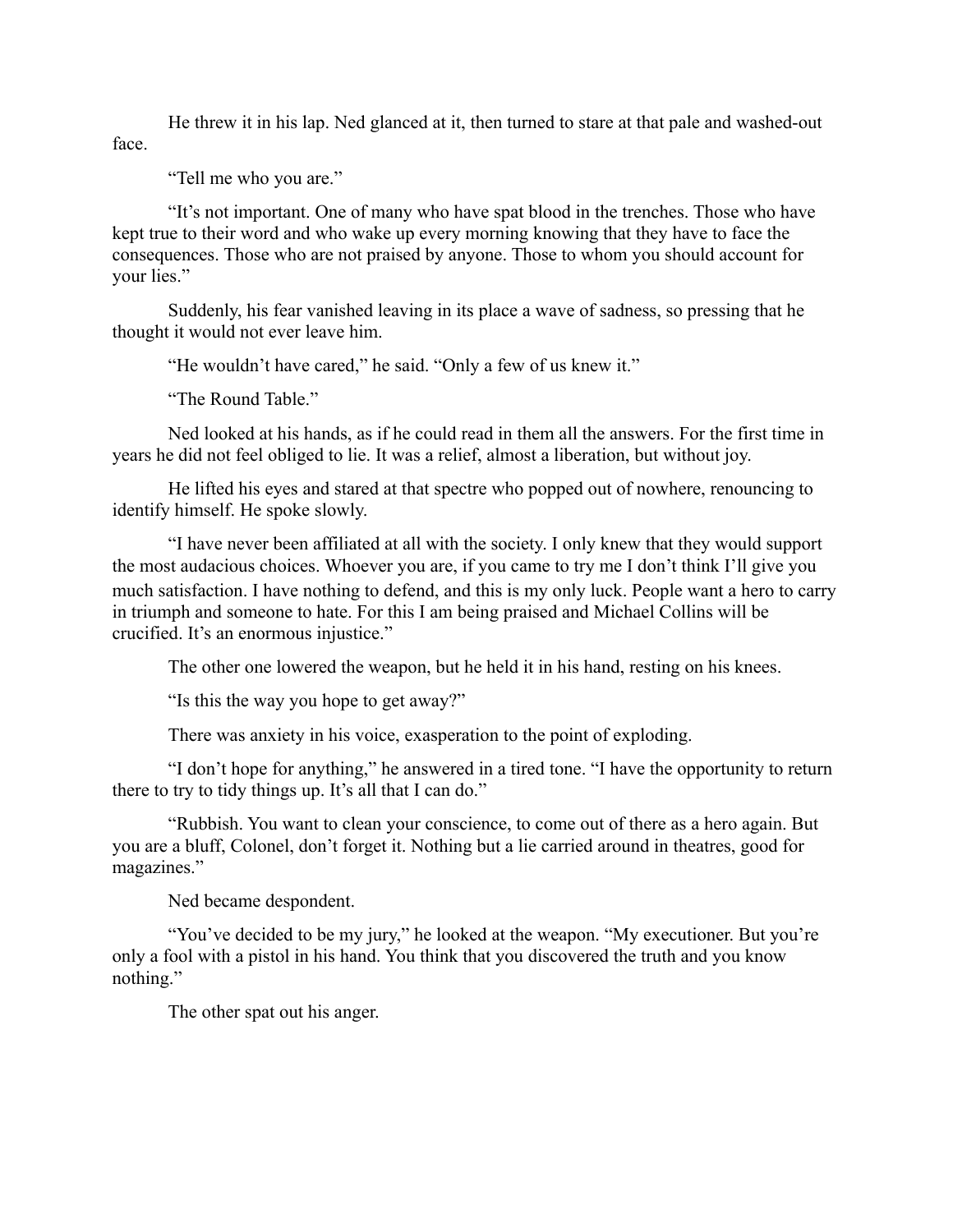"I know that you're a pederast, a traitor, and a liar. If there's justice, you should pay for all this."

## *I know who you are.*

The words emerged like a body on the surface of a pond and hit him in the stomach, taking away his breath.

## *I know who you are.*

The guttural language of the ogres frightened him again.

He made an effort not to vomit.

*You are a traitor and a liar.*

The Turkish non-commissioned officer was flexing a camel's whip.

*Do you know what we do to those who escape the draft? There's a special treatment for those like you. Take off your clothes.*

Ned stood up from the armchair. The other seemed to wake up and raised the pistol again.

"Stop."

"The path to punishment is paved with humiliation, suffering, acute pain. But we must know how to inflict them. Do you think you can?"

*Take off your clothes, I said.*

He took a step forward and unbuttoned his shirt.

The exasperation of the other exploded into a snarl.

"Stop!"

*Hold him still.*

"Is this what you want, no?" said Ned. "Make things right. Punish me."

"You're crazy!"

"Do it."

He stood naked from the waist up. He pulled his trousers down and turned around. He let him see his swollen back, the scars that ran down from the shoulders to the buttocks, dense like a spider's web. In the flickering candlelight they looked like living creatures, long, purple leeches, stuck to the flesh. He felt again the breath of the ogre on his neck, the hands that pinned him down to the wooden table in the police station in Deraa. He let the memory of those sensations choke him, until he was out of breath, and the sound of a cry brought him back to the present.

He turned around. The man was on his knees, the hand that clutched the pistol hanging on his side, murmuring words garbled by tears.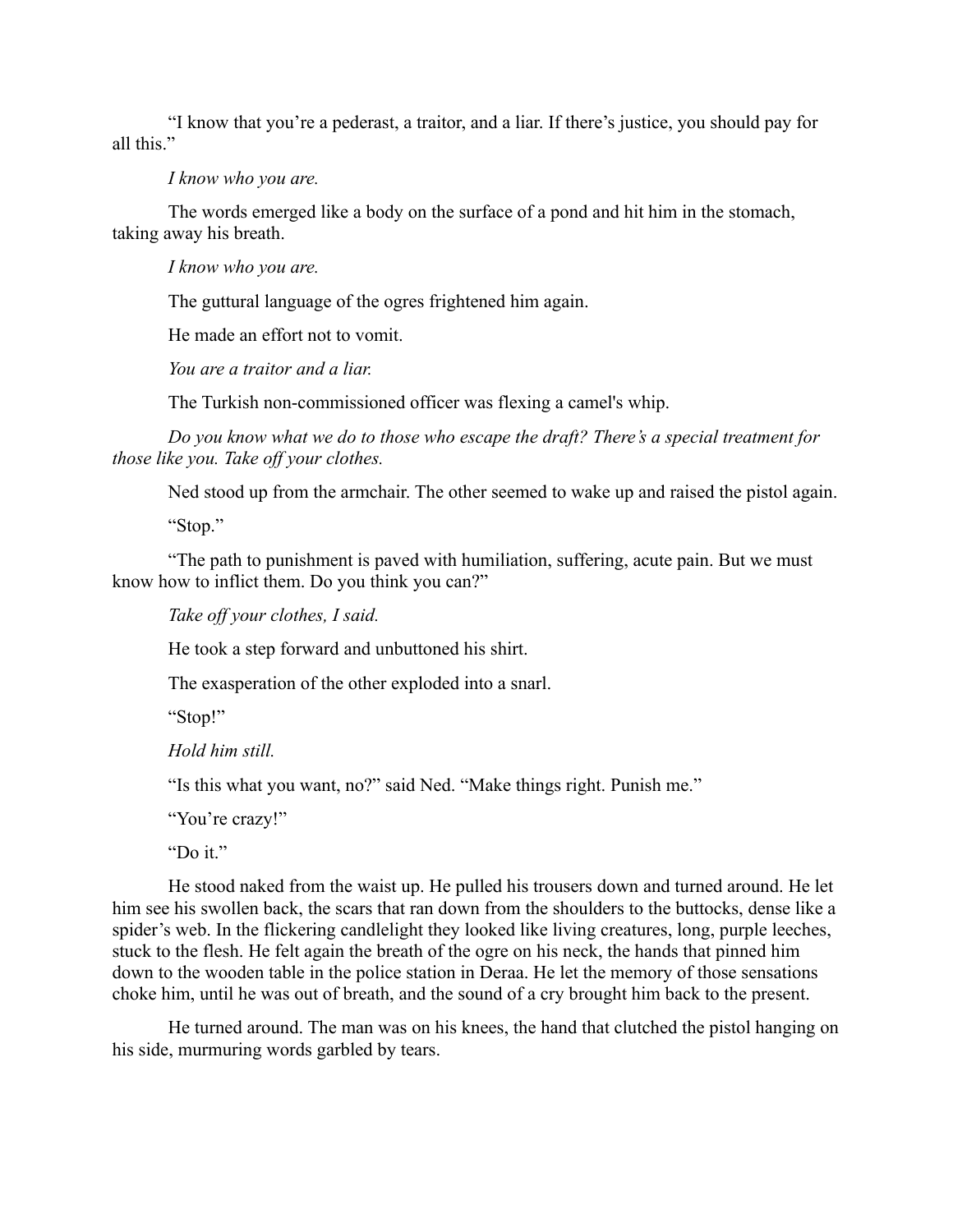"Damn bastard . . . bastard . . ."

Ned picked up the photograph. He looked at it, listening to the faint sound of the laughter in the garden.

"Typhus killed him, but it was I who condemned him," he said. "He would have done anything for me. Instead of bringing him to safety, I turned him into a spy. If I had kept him with me, I could have protected him. I only managed to arrive late at his deathbed."

With a great effort, the other lifted the weapon again and lay it on his stomach. He mumbled a name between his teeth, his face distorted.

"Paddy . . ."

Ned took the pistol without force. He kneeled beside him and touched his face with his hand.

He kissed him on the lips as one kisses a dying person. The kiss that he could not give to Dahoum the night he got to him only to hug a corpse.

The other seemed to regain the force of will and pulled himself up, one hand on his mouth. Ned saw him running out and disappearing into the darkness. The sound of his footsteps became distant until it ceased.

He stared at the wall in front of him and lifted the pistol with a sinister grin. He placed it at his forehead, while tears were streaming down his face, the muscles of his body contracted in an attempt to overcome the will to die. He looked at himself on the wall, the eyes of a psycho, the same as Cardigan's in the painting at the Ministry of War. A hero's face. He again felt the hatred he experienced in Tafas, but without being able to pour it against an enemy who was not himself.

He fired.

The split face became monstrous. That of a Minotaur, of an infernal beast.

He tore it from the wall, uncovering the bullet hole, and rolled it up in his hand.

The telephone rang.

"Yes"

"Ned! Ned, what happened?"

"Nothing. A shot was fired accidentally."

"You'll cause our mother a heart attack."

"Tell her to go back to sleep, Bob. Everything is fine."

He hung up. Then, feeling tired, he put on the shirt and sat down at the desk, where he started to tidy up the photographs.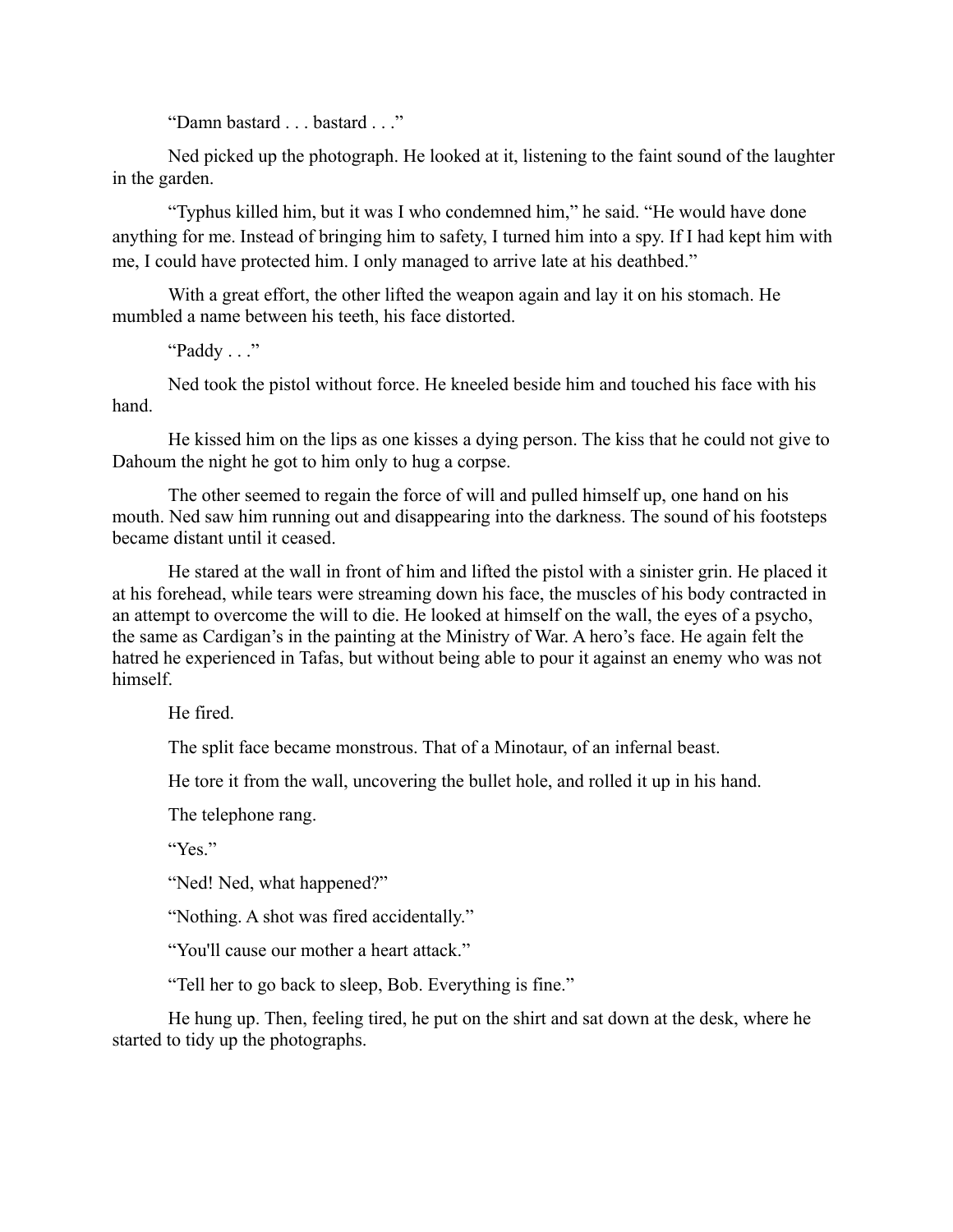*Lord Dynamite*

*Tafas, South of Syria, Setptember, 1918*

The light of the bonfire emphasizes the contrast of the shadows on the faces, making them sinister. If it were not for the clothes, in the tired silence of the night, it would be hard to distinguish the few Englishmen from the Arabs. After months of close contact, the bodies have become the same, in the informality of the nomadic life and the roughness of the journey. For a few it is about an eternal destiny; for others it is only a temporary means towards the end. It is a cold night, the first of real rest, after days spent destroying the entire railway lines in Deraa and watching the air duel between the RAF and the Turkish aircraft. A grand show for the men of the desert, who cannot stop talking about it in the camp bivouacs. Fires that reflect the stars, only smaller and more fragile, but less cold, sparkles of struggle for a goal as noble as liberty and as base as gold.

The midnight news arrives with a liaison officer. He travelled by air from the general quarter of Allenby and later by car.

"The IV Army Corp of Jemal Pasha withdraws in disarray to Deraa. Thanks to your work they won't be able to receive reinforcement. I bring you compliments from General Allenby. His orders are to retreat and wait for the British troops to storm the city and continue to advance to Damascus<sup>"</sup>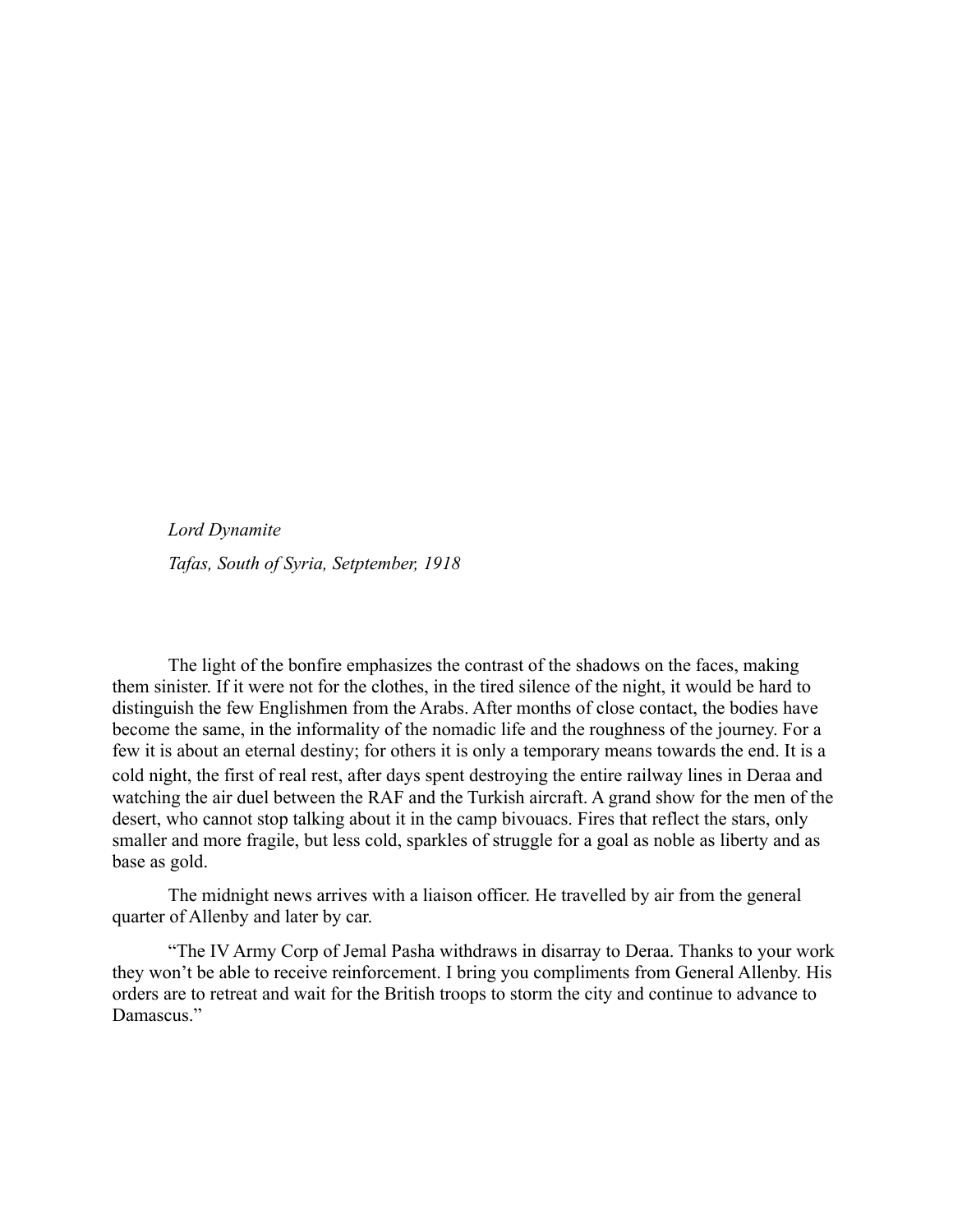The leaders do not need to share their own thoughts. Auda, Nuri Shaalan, Tallal, Nasir. Their silence asks him to explain the decision that will be taken.

The Englishman, wrapped up in the worn-out mantle, is lying on the mat, stargazing.

Auda joins him and sits by his side.

"You can't stop now."

"I should. I have received orders."

"But you aren't like them," the knobby finger of Auda points to the other Englishmen. "You never stop thinking. Not even when you sleep."

"You don't know what I would give not to do it, Auda. I'm so tired."

"You can't be who you're not, Urens. You don't want things to end this way, a step away from the goal. Now that Feisal has sent us reinforcements and all of Syria is ready to rise up as we pass through. It was you who wanted it, don't forget it."

Auda stands up and for a moment he looms over him with all his dark bulk. Then he returns to the leaders' bonfire.

"What will he do?" asks Nasir.

"He'll come with us, he can't stop. But he's changed. It's like death has touched his heart, as if living is less important for him."

"When he went scouting in Deraa the Turks captured him. You know what they do to prisoners."

Auda shakes his head.

"His wound is not in the flesh."

The two men stretch on the mat, wrapped up in their heavy mantles, trying to get some sleep. It is only shortly before dawn that a creaking of steps urges them to spring up. The group of camel drivers leads the beasts across the encampment that is waking up. It is the personal escort of Lawrence. He rides ahead.

Auda plants himself in front of a camel, forcing the Englishman to pull up the reins.

"Where are you going?"

The light-coloured eyes of the Englishman stare at the black eyes of the Arab.

"To tell everyone that the army of Feisal is on its way. And he is come to redeem fourhundred years of slavery."

The white of artificial teeth stands out on the grim face of Auda, who responds with a cry, echoed by hundreds of voices, then thousands, from one end of the camp to the other.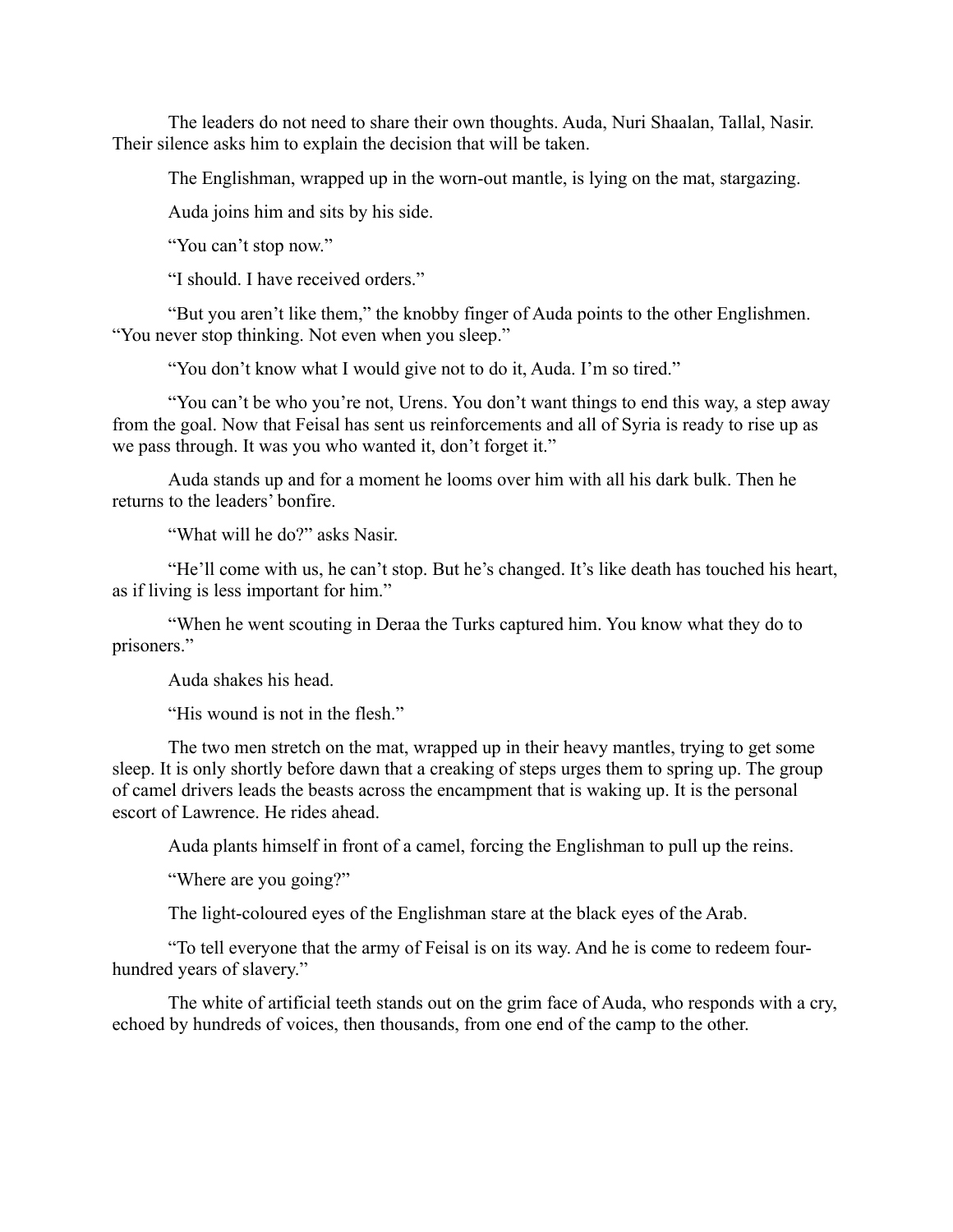The march stops in the midday heat, in a sheltered dip which cannot contain the always increasing ranks of camel drivers. The village men nearby keep joining in under the banner of the Prince.

A column of smoke climbs from behind the hill that hides Deraa. The news reaches them with the galloping of messengers. They have seen the burning of stores and German airplanes. The Turks are evacuating the city.

Winterton spurs his mount up to Lawrence's side, straight in the saddle.

"It is the rearguard of Jemal that retreats towards Damascus. Chauvel's cavalry will take care of it."

A sudden excitement among the ranks forces him to turn. Tallal is speaking fast and shakes his whip towards the north.

It is Auda who explains in the local dialect.

"The first village on their path is that of Tallal. All his family is there."

Winterton talks to Lawrence.

"The orders are to let them go."

Tallal is already gathering his men.

The voice of Auda betrays the concern.

"We must act fast, Urens."

Lawrence does not stop staring at the smoke on the horizon. He thinks of the exhausting march of the last days and of the men's fatigue. He thinks of Damascus, so near, beyond the palms ahead. If Damascus falls, the Ottoman Empire will completely break up. With the surrender of Turkey its allies in Europe will be at a disadvantage, in a short time they will have to give up. The war will end.

Then he thinks of the women and the children on the path of a broken army, desperate with nothing more to lose. He hears a voice, his own, ordering them to move forward. Faster than the wind from the South.

From the hill the village is a smoky desolation. The regiment of Jemal Pasha's lancers moves away into the plain and goes to close the already marching column. They leave behind the fires set among the houses. And the silence. Thick. Heavy. The desire to say anything dies in the mouth. They withdraw in an orderly manner, the infantry in the middle, the artillery covering the sides. Seen from up high they are still an army.

The dromedaries are nervous, the men in the saddle worried, tired, preoccupied with the thought of what they will find. An exchange of nods with the French gunner is enough to have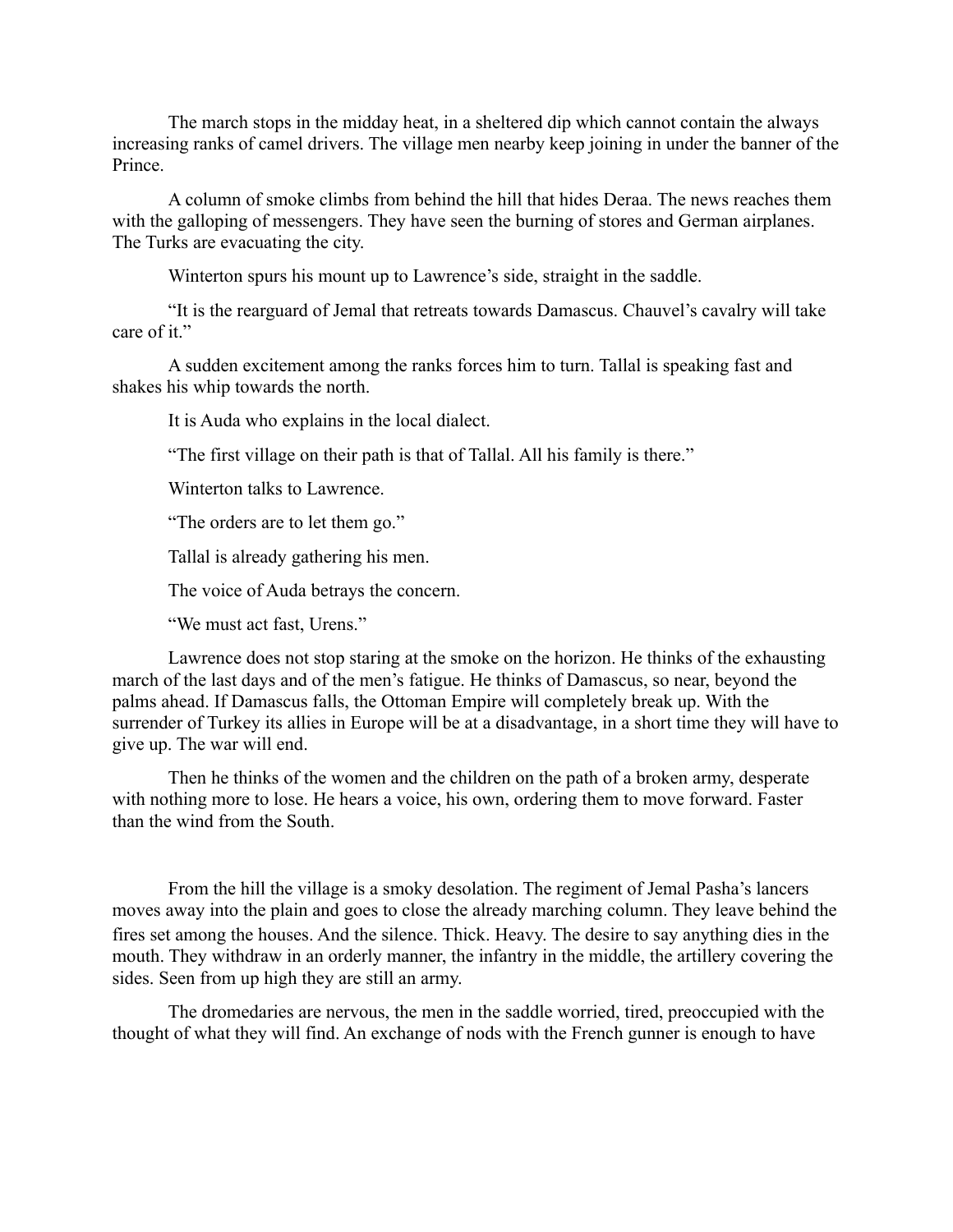him place their cannons and take aim at the Turks from the top, to cover the descent of the camel drivers down the slope.

They continue wary and quiet, in the midst of the smoke that rises from piles of blackened corpses, now unrecognizable. A sudden movement pushes them to aim the weapons, but it is only a child fleeing, thinking the Turks are back. Aziz follows her and kneels beside her to calm her down. The little one has a wound from a lance on her neck and her clothes are soaked with blood. She cannot be more than four. She screams against them, white arms stretched to the sky, before falling dead on the ground.

They proceed into the village. The inhabitants are killed on the spot, mutilated by knives. On a wall, the naked body of a pregnant woman, nailed down by a bayonet which sticks out between her legs. Around, her sons. Broken into pieces.

Someone vomits.

Only one Turk did not manage to leave. He is wounded, naked from the waist up, and begs for mercy in the dust. He is taken to be whipped, screams, his blood spurts out. The man rolls and begs, until a fast black figure moves the others away and shoots him three times in the middle of his chest.

Auda Abu Tayi sheathes the pistol and points to the trail of dust on the horizon.

"There are two thousand, over there."

The men climb up again into the saddle and reach the edge of the village. An animal cry resounds from a nearby hill. On the top, Tallal rigidly watches the Turks who are retreating, in the warm evening air. Horse and rider, trembling, stand out against the red of the sunset.

Lawrence spurs his camel to join him, but one strong hand grabs the reins. Auda shakes his head, not saying a word.

Tallal wraps his headdress in front his mouth and launches into a gallop.

Perhaps the gunners on the hill have also seen him, because the cannon shots cease, and the two armies remain astonished spectators of that solitary ride, which becomes an unnatural and unreal act because of its perfect coordination, the linearity of the trajectory, while Tallal is upright in the saddle and unsheathes the blade.

His war cry resounds strongly, terrible like a curse.

Only at that point do the Turks open fire, riddling animal and rider, whose momentum plunges them on the point of their spears.

The silence returns to dominate the evening.

"May God have mercy on him. They will pay also for this, too." Auda's verdict gives one the shivers.

He moves ahead of the ranks of warriors, restraining his horse, he looks at them in the eye, one by one, without saying anything, as if he is recruiting them for the Day of Judgment.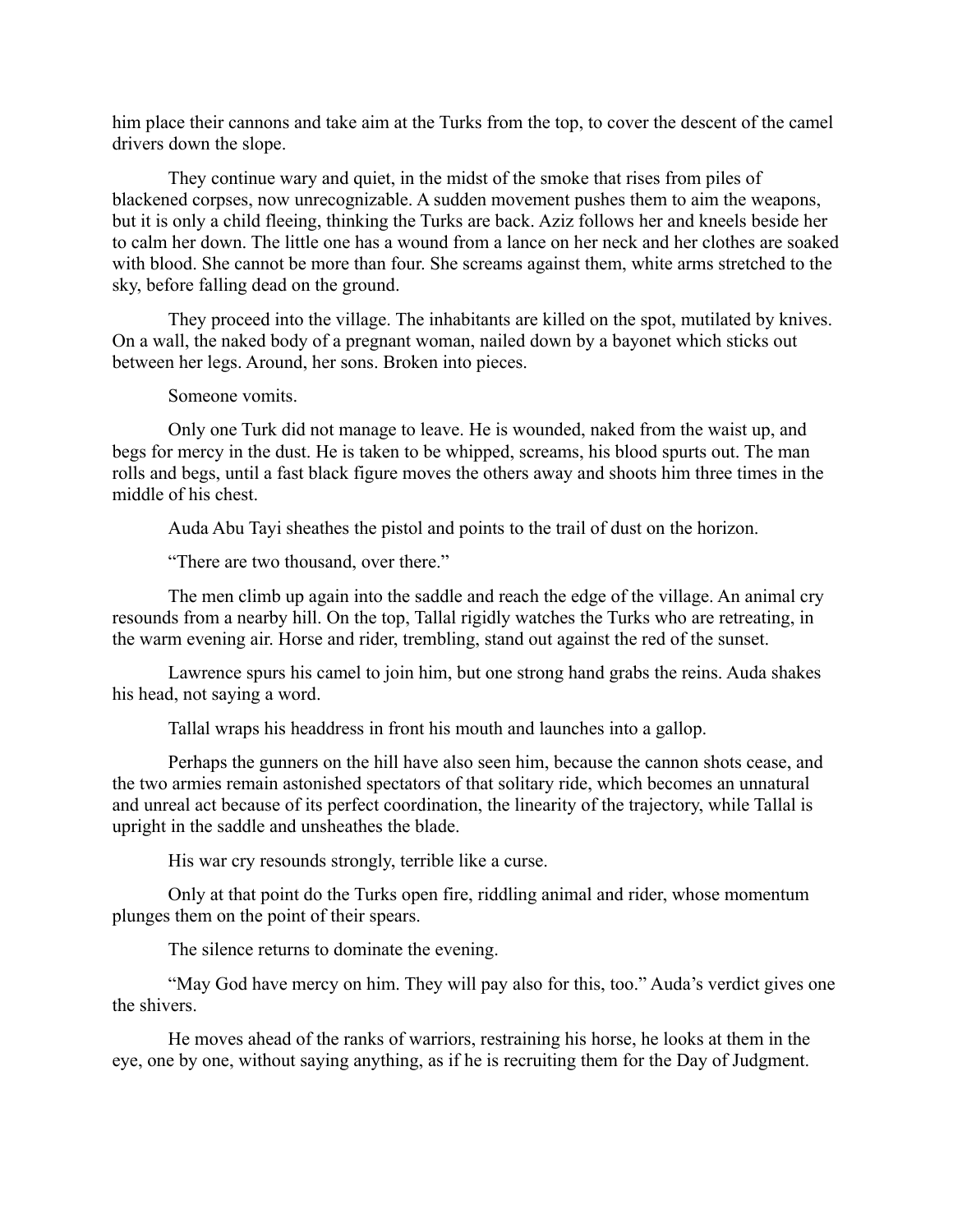Winterton grabs the other British officer by the sleeve.

"They are regular soldiers who are retreating. I beg you, Lawrence."

The Englishman's eyes are wide with the horror that he would not have wanted to see, his throat choked with hate. What is corroding his soul since the day they tortured and tormented him. Since the night when he cursed himself, the war and the Ottoman Empire, in front of Dahoum's corpse.

"You're an officer of His Majesty," begs Winterton angrily. "You have to allow them to surrender."

Lawrence does not hear him. He looks at the faces of his sixty assassins, the escort who would follow him to hell for an ounce more of gold, dull looks of cutthroats and marauders, now lit by a dark light.

He listens to his own voice, the hissing of a serpent.

"The best of you will be the one who will bring me more dead Turks."

Winterton steps back, frightened, as if his touch were poisonous.

Lawrence lines up his men together with the others. He reads the last order in their dark hearts, before the magnetic force of Auda drags everyone towards revenge.

#### "No prisoners."

It is a feverish gallop, deafening, a moving mountain. The Turks prepare for defense, but the awareness of that which they have done numbs their hands and transforms into terror.

## *No prisoners.*

The splendid lancers of Jemal the Bloodthirsty point the spears. The machine guns crackle. But the bullets cannot stop the hate. What comes down on them is a tangle of beasts and men, muscles and blades, teeth and claws. Auda cracks the ranks, breaks it. His sword falls on heads, shoulders, arms and every time it is raised it is redder. Because Auda is now the Apocalypse and his is the destiny of all until the end of time. He chases the Turks to an unfavourable terrain, their order for battle crumbles. They flee, but they do not know that there is no escape. The verdict has been pronounced millennia ago, the same fate for all. The light fades rapidly, but those men do not need to see, they sniff, track, bite. The plain is a chaotic stretch of clashes, in a little time the radius of the battle extends for kilometres. From nearby villages peasants descend with makeshift weapons and they finish off the wounded or dismounted Turks. One of them will tell about having seen a white figure galloping with a spear in place, piercing his enemies one by one. Because at dusk the Archangel Michael was riding by the side of great Auda Abu Tayi and was repeating in his ear the same words.

## *No prisoners.*

Even those who surrender, the water carriers, the muleteers. Anyone who stops and begs for mercy, with raised hands, stumbles and does not have the force any longer to grovel. There is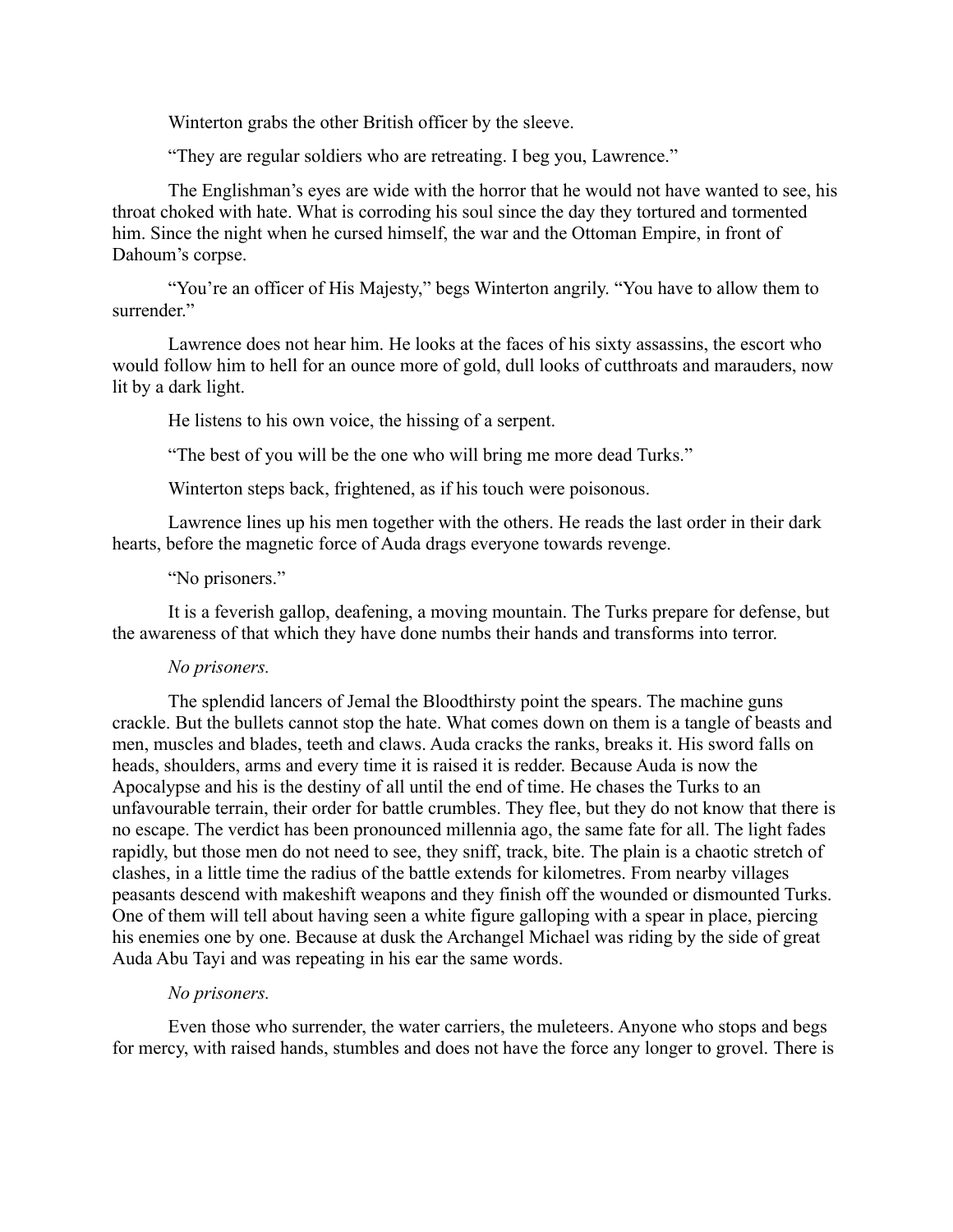a blow for everyone. In the face for the lucky ones, in the abdomen for the miserable, whom at dawn the jackals find still alive. A band of followers run in every direction, led away by the same fury, they push forward, again and again, they will not stop until they find Turks in their path. Auda will arrive in Damascus, even in Constantinople, to pluck out the heart of Anver Pasha and the Sultan.

In the last light of the evening the plain is a stretch of corpses. An ancient battlefield. It could be Kadesh, or Armageddon. The Englishman stands on the footboard of a convertible automobile. His face is darkened by dust, he looks at the human corpses inside. Nasir approaches cautiously, enough to see the German uniforms stained with blood. Lawrence stares at the lifeless body on the back seat: the face of a German is covered with blood, his moustaches matted. A hole stands out on the temple. Lawrence senses Nasir's presence without needing to turn around.

"He shot himself," he murmurs. "He was a railroad engineer, before the war."

He seems heartbroken. Nasir has to call him twice to wake him up from a nightmare with open eyes. He tells him that a local tribe joined the battle and has taken prisoners.

The Englishman hunches his shoulders and gestures in a tired manner.

"Let them go. They will be witnesses to our anger."

"It's better if you come, Urens."

The Englishman resigned himself to follow him, while now the night gobbles up a piece of the plain from the east and has already taken half of the sky.

A little far away, what remains from one of the Turkish platoons has regrouped in a dip, under the gunpoint of two Hotchkiss machine guns. Covered with grunge, torn uniforms, lips cracked by thirst and obtuse looks. They are pitiful and disgusting.

There is an Arab on the ground, stretched on a dark spot of his own blood. He is nailed to the ground by two bayonets, one pierces his shoulder, the other his leg. He has a cut in his thigh, deep into the bone. The artery was cut off and the man is done for. He cries the name of Urens, he calls him desperately. He clutches the filthy clothes of the Englishman who kneels at his side.

"Tell me who did it, Hassan."

The eyes of the Arab rotate until they fix on the prisoners, but he has no breath left to curse them.

Lawrence stands up and looks at those men for a long time, so that they understand without words, so they can realise what awaits them. The clothes and the face covered by gun powder, the feverish azure eyes, he must seem to them a demon who jumped out of the deeper abyss to drag them down with him. They clutch each other in a big embrace, the younger ones cry on the shoulders of their comrades, receiving tender caresses. They are eighteen-year-old boys, called up from every corner of the Empire. For a moment a spark of humanity revives in that Godforsaken plain. Just before the Englishman gives the order to the gunners.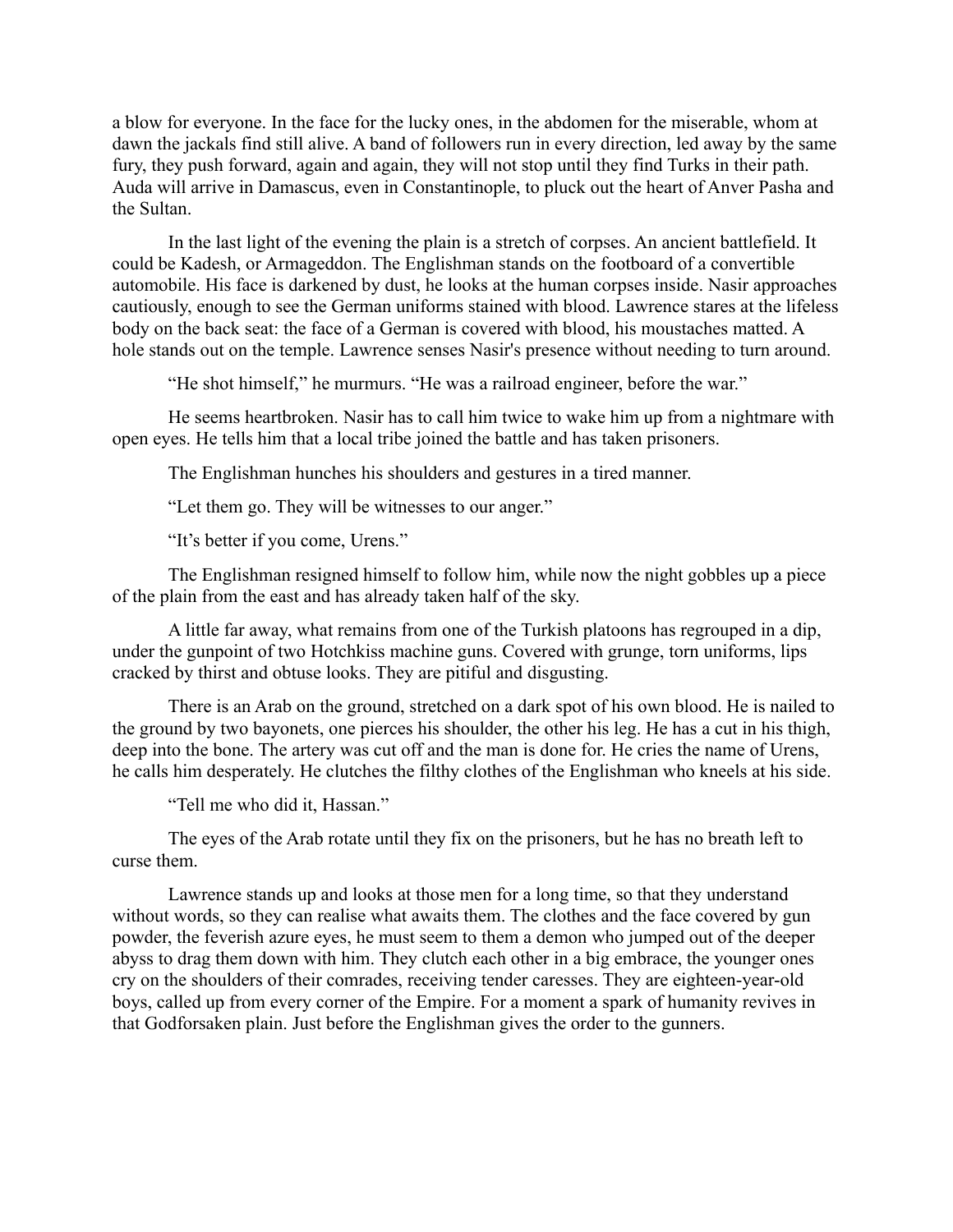Only when the heap of corpses stops quivering, he unsheathes the pistol and goes down. He turns them over with his feet and finishes off those who are still in pain. He shoots them in the face or the neck, until the drum is empty. Then he draws the long dagger.

When he goes back, the darkness has now erased them from view.

Nasir stares with fear at the reddish mask of blood and sweat. What he sees is the face of a prophet, the one who sees, on which madness and determination have made their mark.

"What do we do now, Urens?"

He looks north, where the battle gunshots are still ringing. He asks for a mount.

"We've bitten the dragon's tail. We have to strike him at the heart. For Tallal, Hassan and all the others."

"This night we'll damn our soul."

The Englishman nodded.

"And we'll conquer an empire."

He raises up his dromedary and spurs him towards Damascus.

44. The Way Home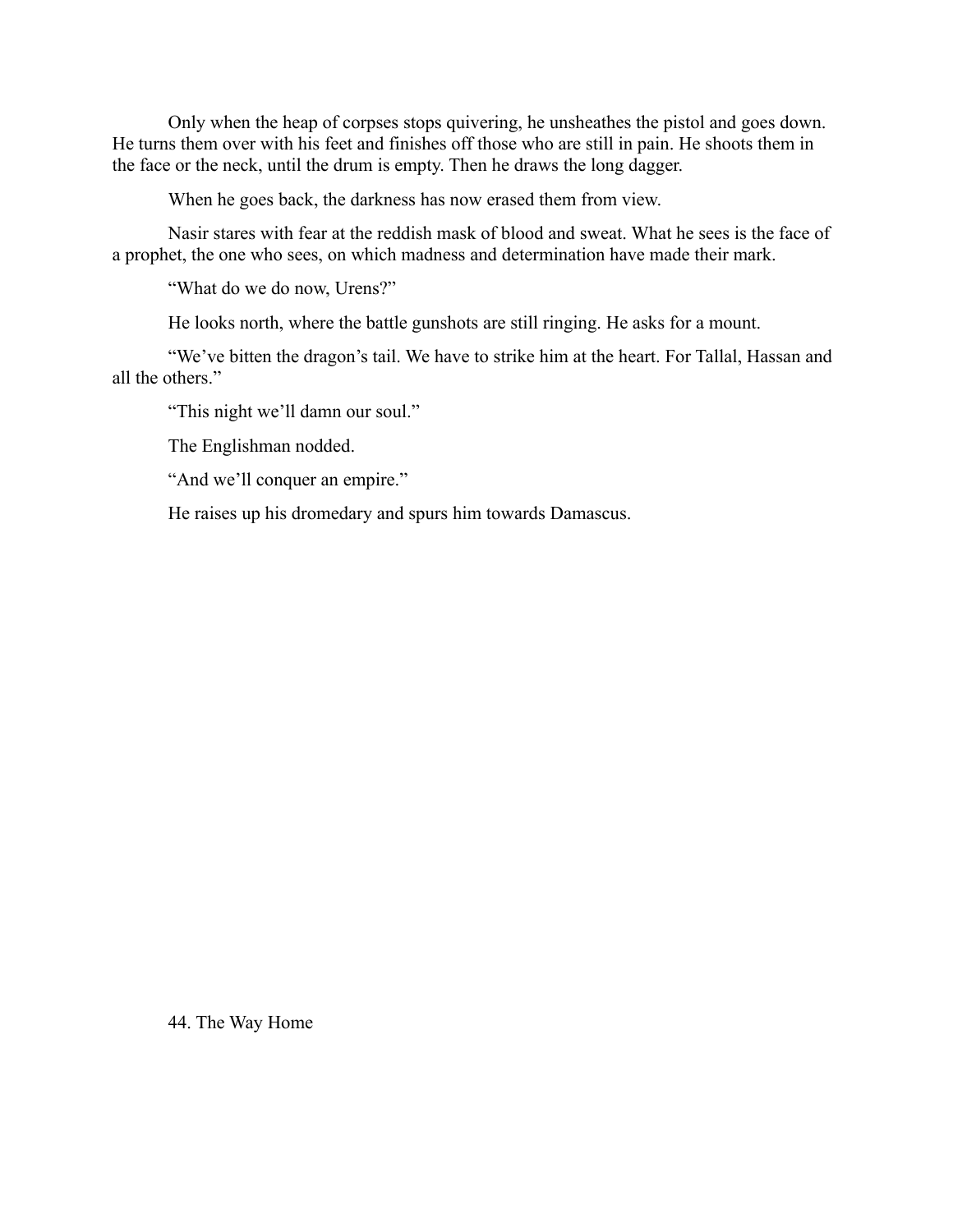Robert turned the last page and remained seated staring at the piece of sky tinged with pink beyond the window. The sparrows have started to chirp.

He massaged his tired eyes and looked again at the room that was becoming indeterminate each minute. Soon even the smell of spices would evaporate. He took a deep breath as if he wanted to imprint it deep in his memory. That night's reading had chased away sadness, as slowly as the story of the great adventure was leading him from the desert to the minarets of Damascus. Yet, the anxiety of a lost opportunity remained. Now he would want to speak with him about the book, there were a thousand of things to say.

Or perhaps not. Perhaps he would want only to ask him to take him along, to redeem a failed revolution, to grant him the enchantment of a journey where legends still had a name and things were simple and direct like life or death.

He put down the manuscript and opened the letter with shaky fingers.

He decided not use the lamp, he went near the window to capture the first light of the day.

## *Dear Robert,*

*As you know saying goodbye is not my strong point. Therefore, don't get angry, I beg you, at this secret flight. I leave you these few lines and my book. Keep it until my return. And maybe in the meantime, choose a couple of chapters to send to that American publisher I talked to you about. He offers a nice figure for an advance copy, which can help you in the shop business. Don't be offended, I wouldn't accept that money, in any case, and it is better that this river of ink is useful to someone. It has helped me understand a couple of things. At the start I hoped that by putting doubt and uncertainty on paper, I would succeed in understanding my path, in convincing myself of how right or wrong it was.* 

*So the book is the self-argument of a man who couldn't then see straight: and who now thinks that perhaps it did not matter: that seeing straight is only an illusion. We do these things in sheer vapidity of mind, not deliberately, not consciously even. To make out that we were reasoned cool minds, ruling our courses and contemporaries, is a vanity. Things happen, and we* do our best to keep in the saddle.<sup>xxx</sup>

*Yours,*

 *T. E. L.*

He folded up the paper and looked for the last stars in the patch of sky between the buildings. Without thinking he found himself on the window sill, then on the roof, wrapped by the chilling night, resolute to indulge in nostalgia of past moments, to keep the memory better, even at a cost of getting hurt. Because he was sure that however things had gone, they would not return. He started walking slowly, his hands in his pockets for the cold. The last *promenade* in homage to the friendship and the magnificent book that helped him get through the night.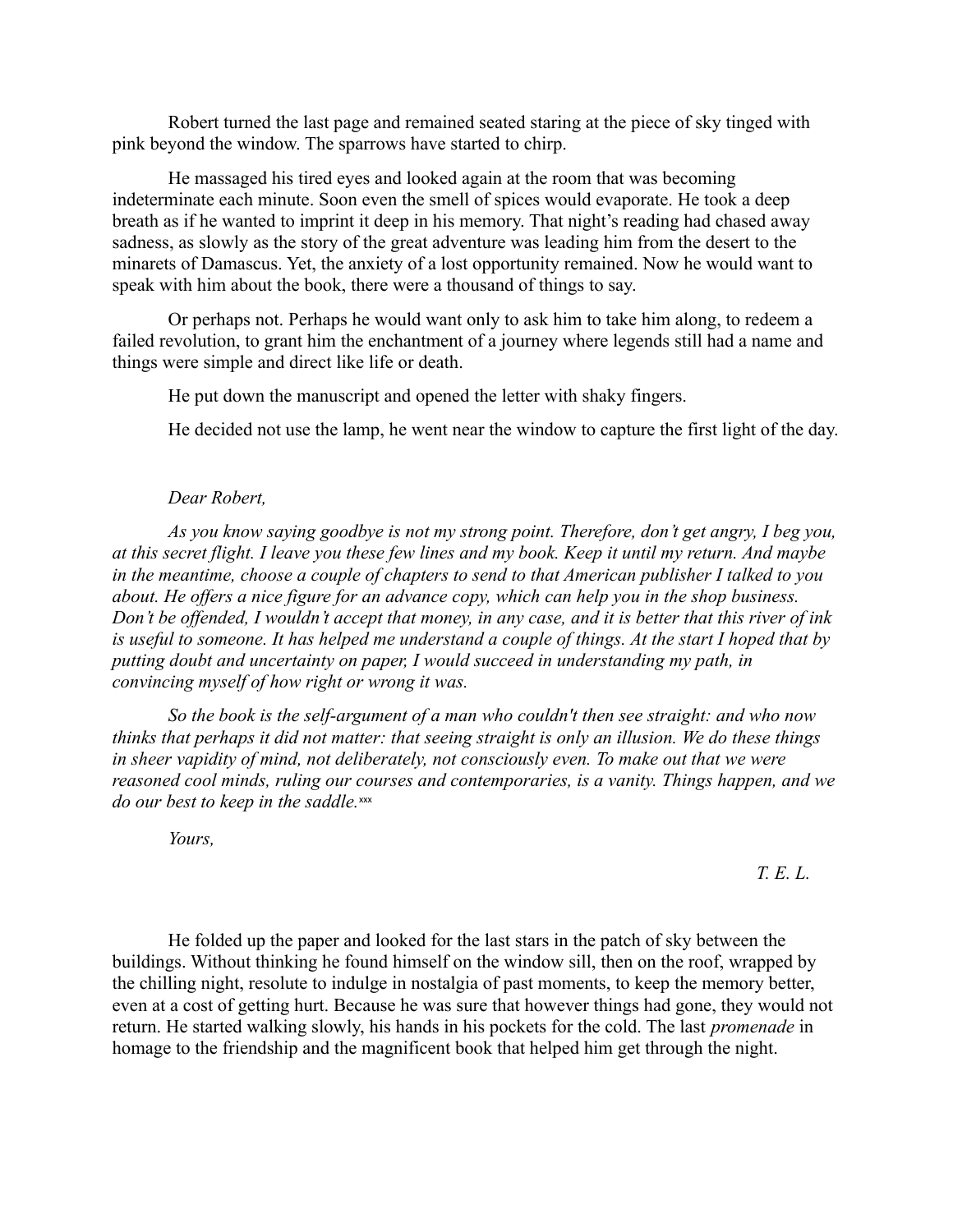In minutes Oxford would be awake to begin a new day, the same as every other, until the end of time. But at that moment before the dawn it was a ghostly city, white and immobile, empty of life. As if the inhabitants had gone elsewhere, following an irresistible call. He felt such that he could have screamed to receive in response only the echo from the deserted streets, from the facades of buildings, from college cloisters.

Instead, he heard a distant rumble that was approaching, slowly growing stronger, as if a magma was boiling under the pavement. He stretched to see the herd invade the street below and the gate of the Quadrangle widen, leaving the deer to enter in a thunderous and spectacular gallop of horns and spotted coats. Neville and Archer greeted him from below, while the windows of the college were opening one after another, revealing the students' sleepy faces. The applause and shouts erupted, scarves waved, whistles unleashed. A contagion that spread to Lincoln, where the young men responded with more rowdiness, and from here Exeter, Hertford, the windows of Queen's and New College teemed with faces, courtyards filled with voices and laughter. And still, beyond High Street, University and Oriel answered the calls with the same breath and applause. Big Tom started to toll out of time, someone in Christchurch had to climb up the tower to jolt it. All pointed upwards, where the glances searched to catch a glimpse of the shape that was running fast, a white spectre jumping from one cornice to another, accompanied by the shouts of everyone.

## *Urens! Urens! Urens!*

It seemed that he was about to take flight, he was so agile and light among spires and chimneys, as if he could cross the whole city from that height. Every building he touched was a chorus of incitement. All stretched their necks to see him, but he was nothing more than a fleeing shadow, a white shape waving in the weak light of dawn. Robert lost him in the forest of pinnacles, when the low and vibrating sound of a battle horn urged him to look beyond the roofs of Oxford.

Then he saw them: A long, thin line in the mirage of the day that was born. Hundreds, thousands, on the edge of the hills. Warriors of the Orient ready to come down on the city and open that golden gate with the impact of a flooding river. To liberate their Prince and carry him back to the desert.

The emotion made his nerves throb, delicate and labile like rose petals, until it turned into a solitary laugh, almost a cry that broke the absolute silence.

He stopped at the end of the path that went up the hill, the mud frozen underfoot, his heart shrunk into a fist. He glanced a little over the horizon and he saw her. She was there, to send the last gleams, to announce the death of the night and the arrival of the sun. He welcomed the farewell song of the birds, which, unlike the still sleeping men, kept the memory of dawns as ancient as the world. Lucifer. Venus. They have given her many names, without succeeding to reduce her either to the power of darkness or of daylight. Solitary, genderless, the only spark of a hesitant god. Her power was that which she possessed: a soft light, a persisting courage. That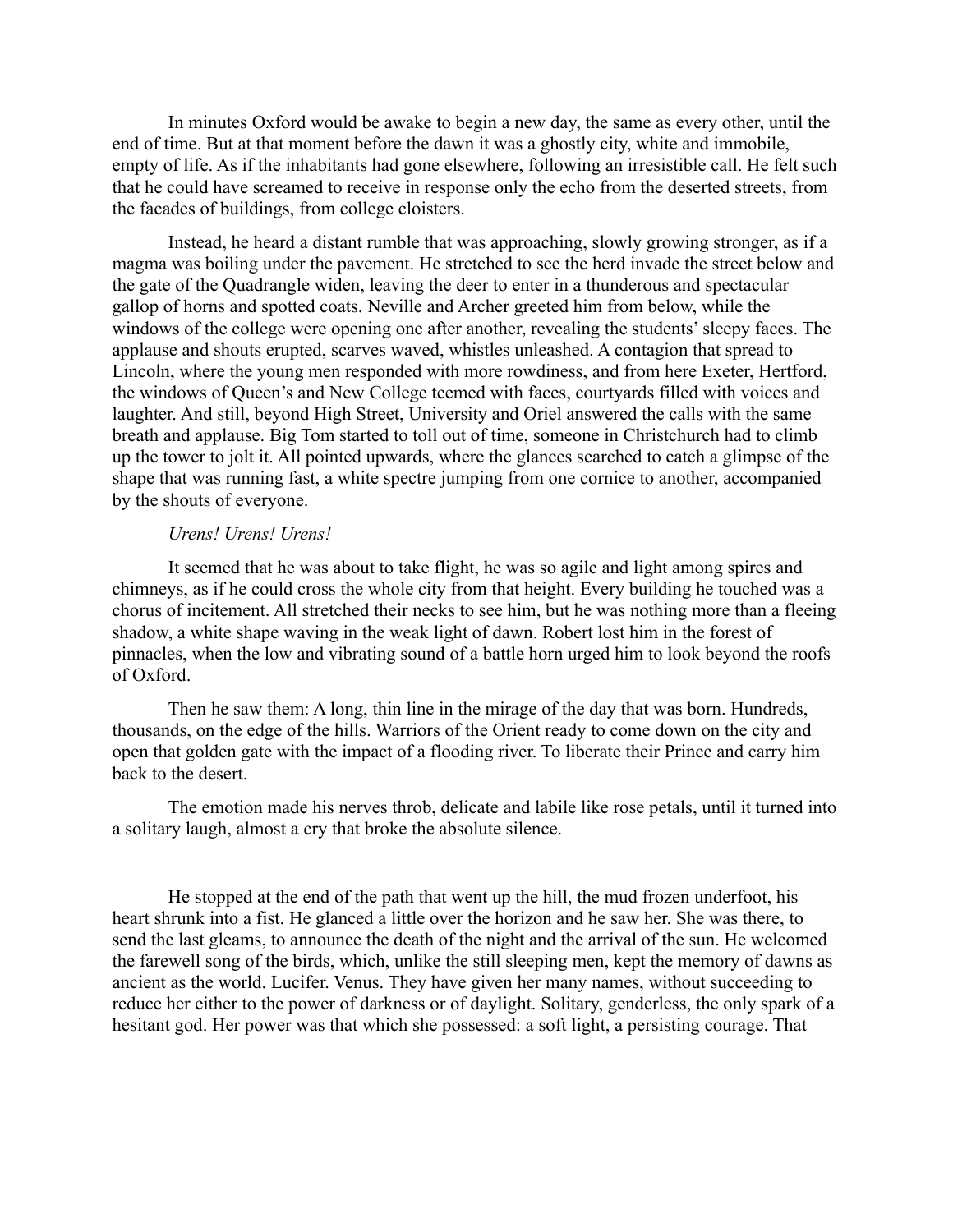which one would need to cross No Man's Land, as vast as the century looming ahead. And to find the way home.

45. The Tea Club and Barrovian Society

"And you, John Ronald, what have you brought?"

The question is a little more than a whisper, in the depressing dim light of the academic library. The books rise up to the ceiling, where the light of the small lamps cannot reach them, protecting them from prying eyes, from the arrows of the world that waits outside, to test their fragile existence.

Ronald opens the notebook and starts to read the story about the ones who escaped the fall of Gondolin and the collapse of the last free kingdoms. He leads them to the mouths of the river Sirion, on the western edge of Middle Earth, where the veterans still survive from the advance of the Shadow.

Among them a young half-breed grows proud, who carries in himself the blood of the ancient stock of men and elves. His eyes are the color of the sea, for having spent years contemplating the immensity of the ocean, until feeling it enter into him and wanting to cross it. Reaching the other shore, the land of the blessed, of the ancestors, of the gods, which never again will be lapped by the darkness. Finding a walkable path across the desert of water. This is his destiny.

"So Eārendel built a boat and sailed to where the sun dies. His journey became a legendary feat, an emblem of the return to origin, of lasting glory. Admiring him, the gods transformed him into a star, so that his gleam could guide the sailors at night. The first star shining on the sea, the last one disappearing in the daylight. Those men lost in the vastness of the ocean would have looked up and felt less alone, recognizing a brother sailing across the sky and pointing the path through the stars."

He closes the notebook and found himself in front of enraptured faces, who do not show the signs of time. It is how he wants to always remember them, while they hold the cups, appropriated from an old cellar, as if they are sacred and bring them close to each other over the round table. Geoffrey Bache Smith. Robert Quilter Gilson. Christopher Luke Wiseman. John Ronald Reuel Tolkien. The knights of the TCBS.

"To the immortal four."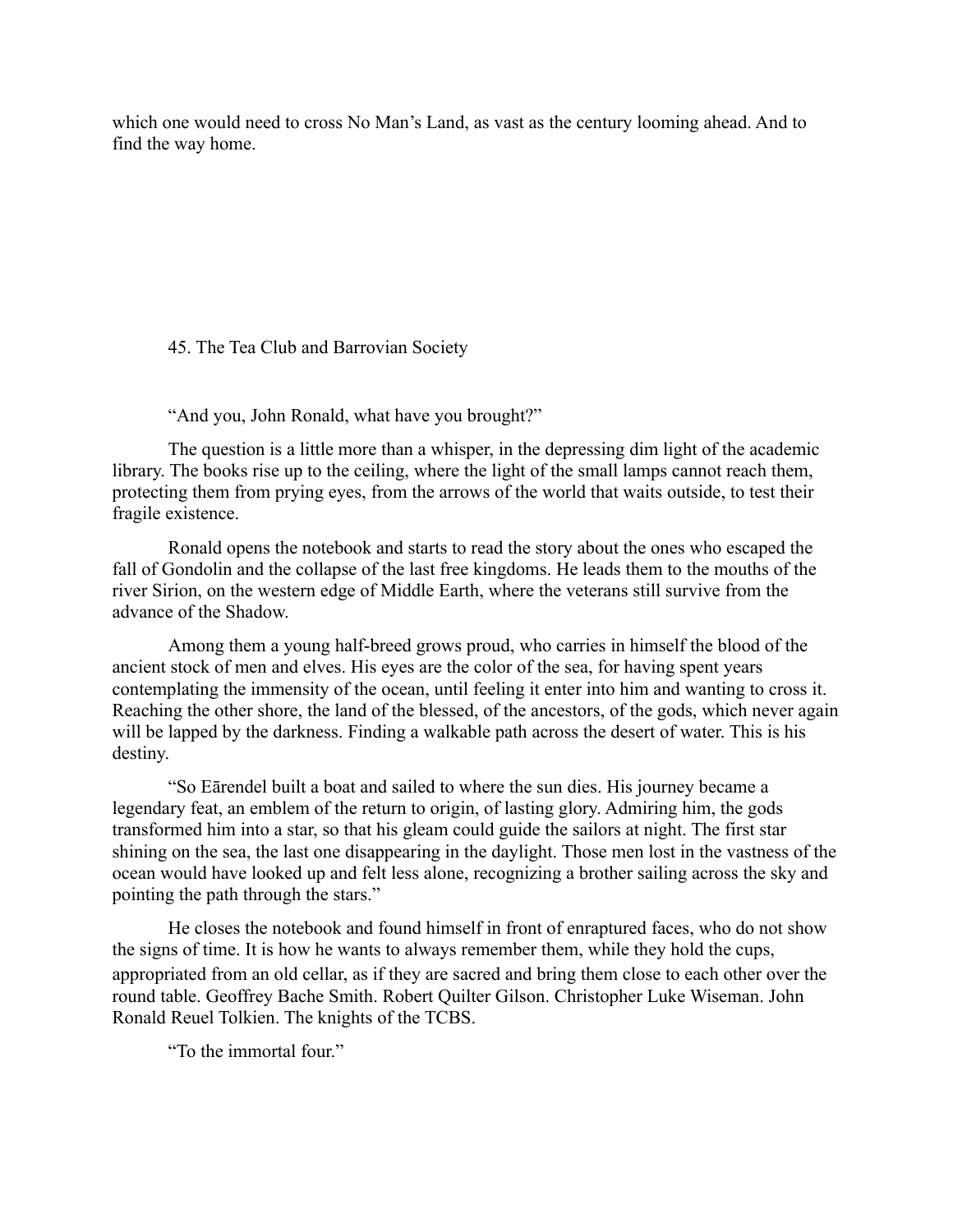Ronald lifted the pen from the paper and dried the ink with a blotter. He had been writing all night without showing signs of exhaustion.

## *May you tell the things I have tried to say even after I will no longer be here to do it.*

Only now did he manage to give those words the appropriate meaning. Now that the whole world was no longer the same. The dominion of the machines had begun, the only undisputed winners in the great conflict, and those that would follow. His life was much different from that which he had imagined, nothing more than the attempt to preserve a glimmer of serenity and hope in a century of steel and poisonous gases. But earlier, earlier they had been there, with the greatest ambitions, high expectations, and a challenge thrown against life, against all the literature, against the culture of an unbefitting time, which is always the time when you live as a child. Those were his heroes. Common men who had been thrown by the millions into No Man's Land and did not back out.

He recalled in his mind the nightmare that he had in Leeds. The hero who wrestled with him. The hero who could not be helped. He again heard the words of Professor Hogarth, a long time ago, at the Museum. Merlin was convinced that the mythical past inspires men's actions, to the point that he compared Lawrence of Arabia to the hero of an ancient poem. Ronald recalled being left perplexed, then, but only now did he understand why. That horrible dream had helped him figure out his doubts.

Hogarth had been silent about the retaliation of the hero, of his dark side. The first time that they had met, Lawrence had given him an impression of weakness and fragility. He had resembled an alien creature, small, vaguely deformed. And the second time, when he had found him stuck to the rings' glass case, longing to return to the limelight, to be again demi-god, and at the same time crushed by a sense of guilt for not having been up to the challenge and failing to write a plausible account about it. As if the world were only a stage on which to perform a role.

He could not but experience a profound sympathy for that lonely and pitiful man, Lawrence *Turambar*, master of fate and destroyer of himself.

Yet he had been able to tell him the right thing, to seize the destiny they both shared. He had to go on with the story, or the ghosts would never have had peace in his mind. That was the heroic feat for which to dedicate the time that remained. To resume the work where it had been interrupted. Start from the original intuition, born in the darkness of a library, many years ago. He had to make the stories more organic, make of them a saga about a world. Not another world, but his, the glory and the misery of men. Love, war, betrayal and redemption.

For over a year he had let those stories languish in his notebooks, like boring hobbies. He had even thought of letting them settle in a dusty attic, fables to read to children and nephews.

Now he could see things from a different perspective, as if he were hovering over and could contemplate at a glance the entire plan. The necessary architecture was complex. There were still blank spaces to fill, scaffoldings to build or solidify, so that everything would hold together with a necessary coherence. But at the end he would complete the work, those lost tales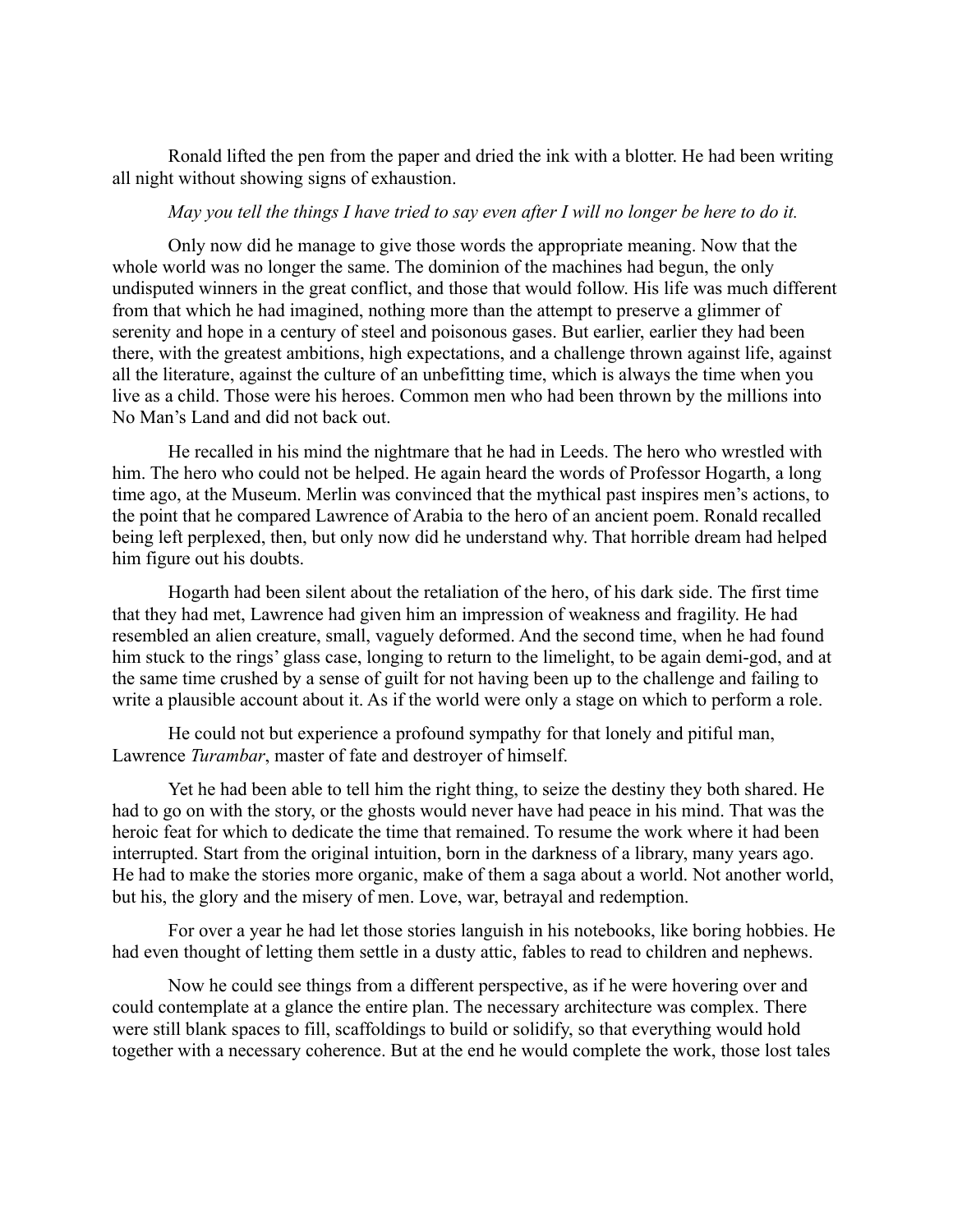would compose a mythology, from the creation of the world to the advent of the age of men, populated by creatures thrown down on Earth to shape the creation and in the end give way to the present. Paper and ink like rock and scalpel, flesh and blood. The secret of words.

After all, he had been working for years on the language of fairies, rather, of elves, until he was convinced more and more of being engaged in a meticulous decoding. Like Evans before a Minoan tablet. He only had to listen to them, rearrange their songs, follow the thin thread of syllables that would lead him to the light.

Beren, Lúthien; the founders of the city of Gondolin and its destroyers; Túrin and Tuor; Eārendel, the hero who would give back hope to the survivors and undertake a journey worthy of Odysseus, until he was transformed into the brightest star. And many others. All his characters would have entered the grand plan, every fragment would reverberate on the set. The very coherence of that world would have made it true to the eyes of the ones who would choose to explore it. Like a traveler who travels to unknown lands, discovering something that had preceded the history of ordinary mortals and left a trace of himself in the sagas that escaped the oblivion of time.

It was like pretending to compete with the millenary stories, left as sediments for generations until they have become pillars of manifold civilizations. An endeavour that could require a lifetime.

It did not matter how much time it would have taken, there was nothing else he could do. He had to cross the desert, to find a way to follow. To put Rob and Geoffrey on that boat.

At the edge of the lamp's circle of light, he saw the shadows dissolve, and he knew they would not come back, ready to undertake the journey beyond the great sea, where one day he would reach them.

Edith opened her eyes suddenly. It was early morning. She sat up and her glance fell quickly on the cradle.

#### Empty.

Concern rose up from her stomach, a vague sense of panic left her speechless. She stood up, went into the kitchen, the cook was bent over the oven and did not even notice her. The bathroom. John and Janet's room, where both were still asleep.

She got to the front of the study door and opened it without knocking.

Little Michael was sleeping with his head on the shoulder of his father, who was walking back and forth in the room, rocking him with the sweetest words. Edith remembered the sound, even though it was several months since she had heard it. Warmth spread through her whole body, the tension melted in a smile. Ronald saw her, and smiled back at her, without stopping to sing.

She came near, embracing both, to the sound of that elfish lullaby.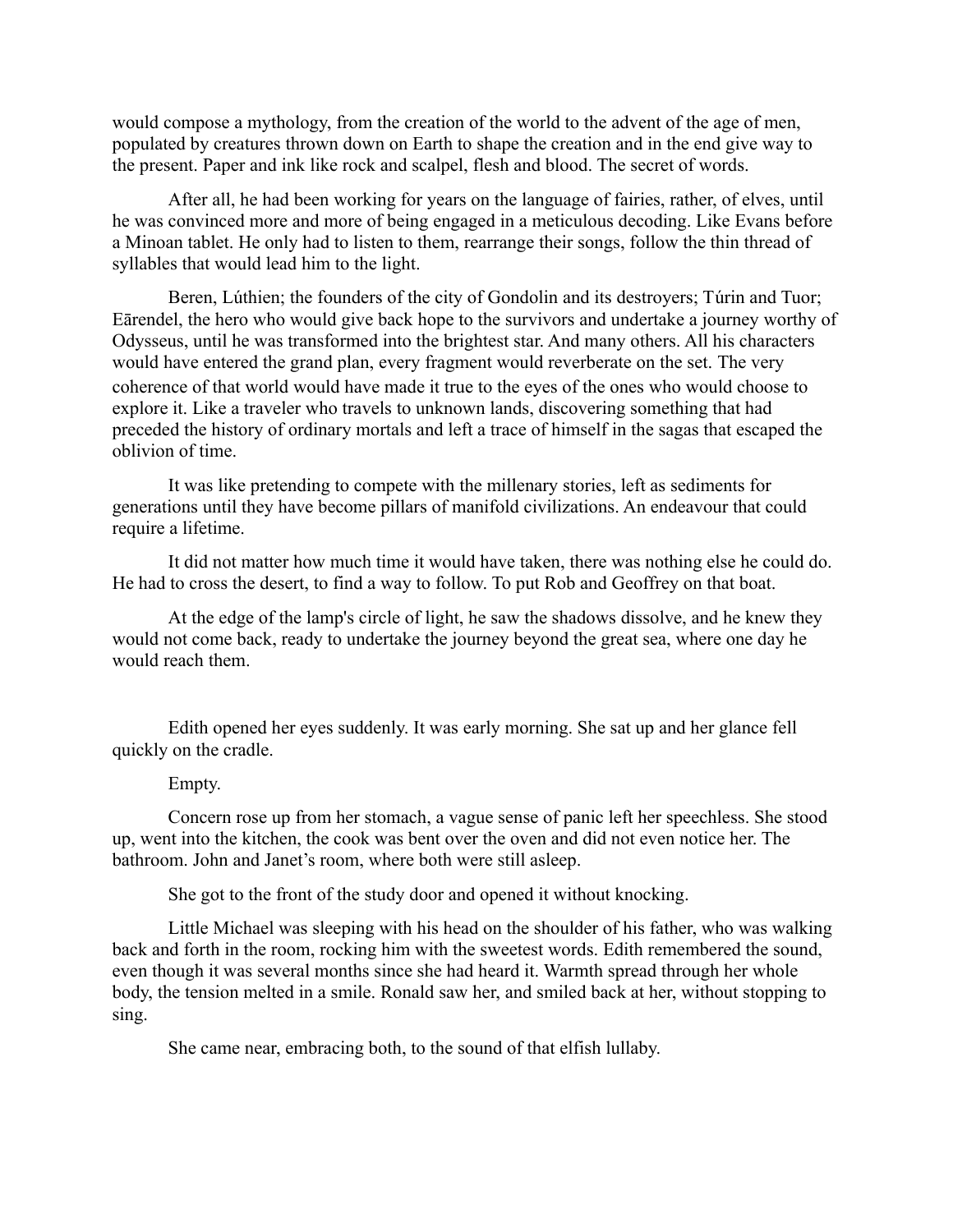### 46. *Morte D'Arthur*

The voices from the lower storey wake him up. That of his father full and jovial, the tone of his mother's calm and rational. Jack gets down from the bed, impatient. It takes a couple of jolts to get Warnie down too. The two boys move together, on tiptoe, without any need to say anything. They only carry a blanket. They climb the ladder that leads to the attic, trying not to make the wooden steps creak. Beyond the tiny door they run into the smell of humidity and old stuff. Jack likes it, it smells of timeless secrets and antiquities. There are hundreds, perhaps thousands of books, on makeshift shelves or piled up in precarious and dusty columns. Warnie stifles a sneeze which could betray them. Mamy and Papy do not want them to climb up here, it is very cold, they say. Excited, they find themselves in front of a big trunk with rusty knobs, the blanket drawn about their shoulders, like a mantle too big for one. They slowly lift the lid, not to make it squeak, and gaze, anxious, at the contents of the magical ark.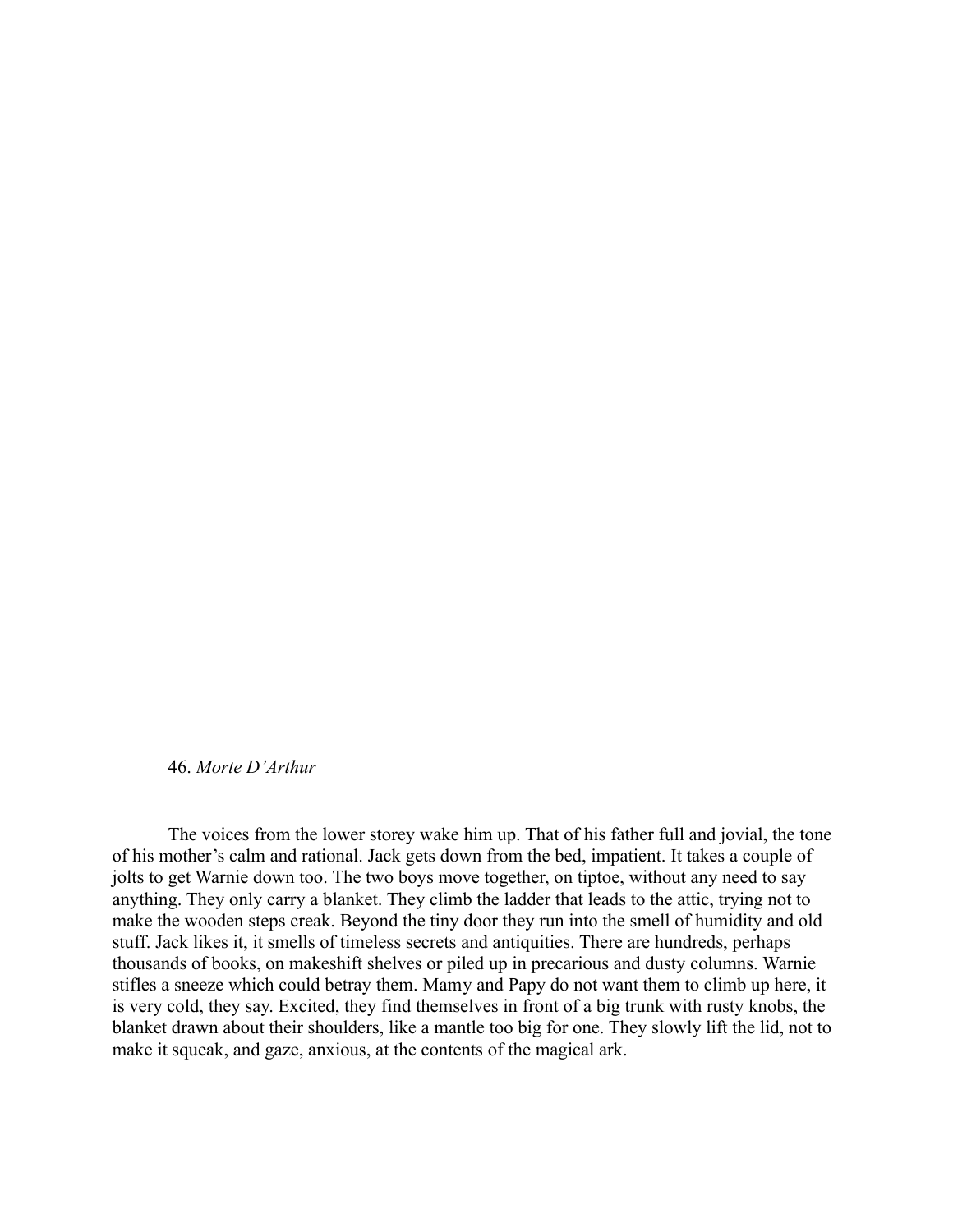They have collected inside the trunk books they selected in their secret expeditions up there. Their favourites, those they would always reread, the fuel of their infancy, the golden age, infinite and perfect, which their adult lives will draw upon. For good and for ill. They still do not know that that period will soon be interrupted by a loss; each one takes a book to leaf through its pages, sheltered by the blanket, letting themselves be transported to other planets, hunting for dragons, conquering kingdoms and sacred grails.

Jack opens *Morte D'Arthur* by Malory at the point where he closed it the time before. He thinks about what could be more desirable than that warmth, the grace of an old trunk that becomes the gateway to an imaginary world. A good story can warm your heart and bring you close to something true, so strong that it could even be mistaken for God. Jack feels himself rather part of a whole that unites creatures and generations in a double bind, Sir Thomas Malory and little Jack. A knight imprisoned in a dark secret, armed only with pen and an ink pot, and a child hiding in the attic, who soon will remain an orphan without a mother. Both looking for an impossible escape, of a dream of arms and adventures to pour over them their true hope. A challenge to men without imagination, who always afflict the world with their cruelty.

Jack is moved, his eyes mist up. He has never cried for joy and will soon have to do it for a too early farewell.

Seated in front of the window Jack dried his eyes. The same eyes, the same emotion, or rather nostalgia for that lost enchantment. He had entered the house without being heard and had remained seated waiting for dawn to spread behind the houses of Headington, listening to his own thoughts and the regular breathing of Max. The dog, immobile, had kept his muzzle on his leg to let him caress him.

Jack was looking outside. For too long he had tried to live sheltered from the emotion that was binding him to the memories of the past, in an attempt to keep his own life under tight control. The war had changed everything, exposing raw nerves and wounds. Now, while he was deciding to forget the events of the night that had just passed, to wipe them out like marks in the sand, the horror of the scars, the pain encased under the skin, the inflicted and suffered humiliation, the shameful kiss that had frozen his heart; now he knew he was ready to accept everything. Even to reopen the secret trunk and begin to write again, disregarding lukewarm criticism, and trying a different path from that of his heroes' poets. The path of Jack Lewis that from the bottom of the abyss, sooner or later, would bring him to meet other men like him. He would recognize them by looks, perhaps, or by what they would say. He would change again. The arrogance of youth was evaporating a little at a time, while the cold sun of December was inserting its rays between the chimneys.

In that first hour of the day, Jack found himself serene. And it was a beautiful discovery, a little before the noises would reach him from the upper storey. Janie and Maureen were getting up.

He took a deep breath, finding a smile in the corner of his tired face. He directed it to the dog with a last caress. He stood up and went into the kitchen to prepare breakfast.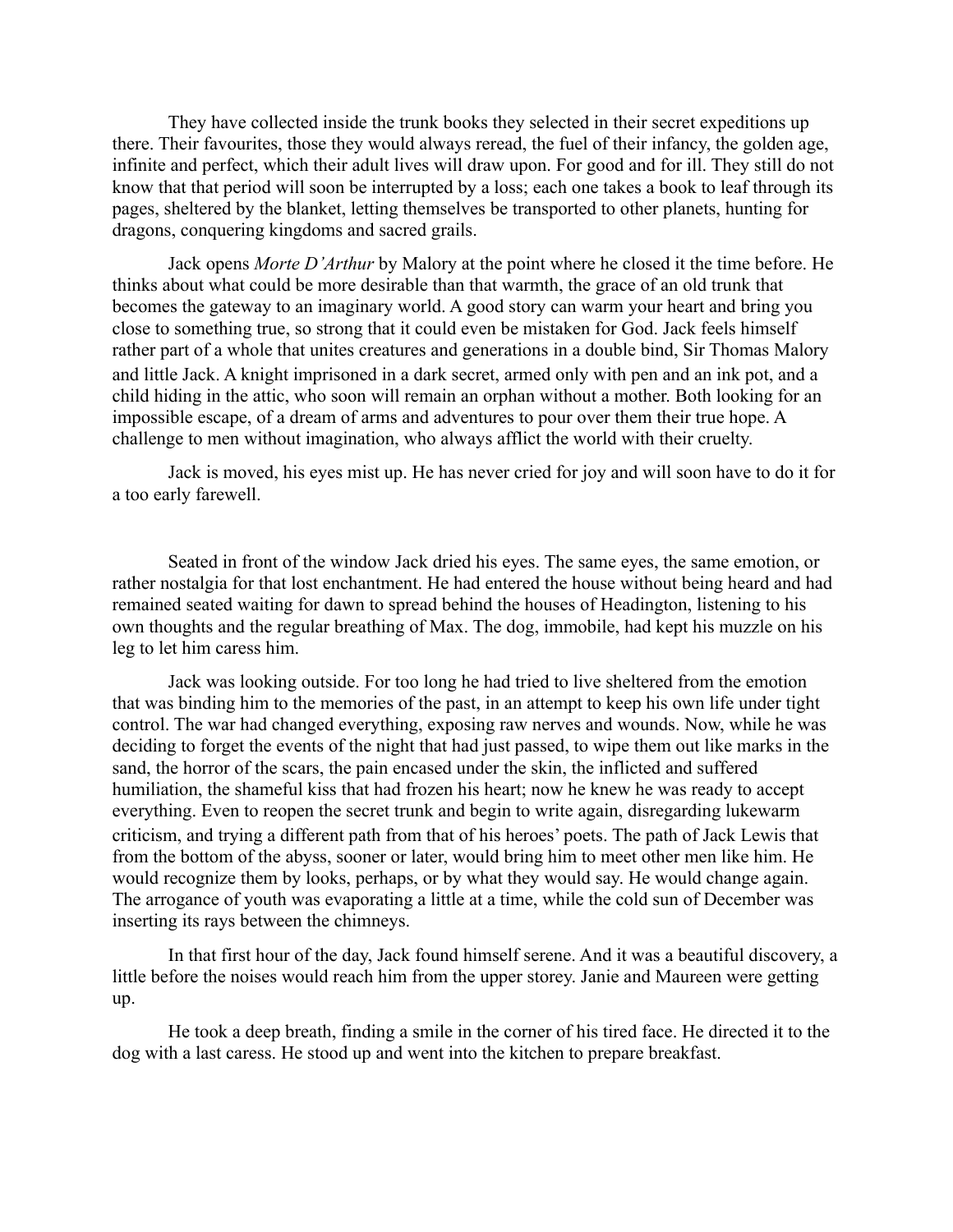# 47. The Grand Game

Before the tears could blur his sight, Andy managed to see again the man who was taking off his gloves, which he tucked in a canvas bag together with a knife and hid the bundle in the pocket of his coat. A bellows was blowing repeatedly. He heard the noise of a door closing. He attempted to talk, but he produced only a gasp. The morning light wounded his eyes like a redhot blade, he did not want to close them, not yet, he remained hanging on to life by a thread with the desperation of the condemned. He spat blood and tried to take a deep breath, but the gash in his throat prevented him from holding it. The bellows did not stop pumping air idly. He rolled out of bed, on the stinking carpet. He would die as he had lived. No luck for Andy Mills. No rich man to take him away, no buyer for the story that he tried to sell to newspapers. A handful of sterling pounds in his pocket, and no more breath. A pitiless cold wrapped around him, the outline of shapes began to fade away into darkness. Andy noticed a marching platoon crossing a lunar landscape. Dirty and worn, their heads bowed, the men dragged themselves slowly in the land of shadow. He recognized them one by one, names, family names, service numbers. With the last effort he stood up, picked up his backpack and took a place in the line.

The man exited and left the door of the room open behind him and went down the stairs calmly. He crossed the small run-down hall and went out in the alley. He started walking fast. A few hundred metres and he entered the London Tower Bridge. He crossed it half way and stopped here to look at the Thames, gilded by the morning sun, like a traveler who wanted to imprint a memory to take with him. He pulled out the bundle from his pocket, he stuffed a lead ball into it, then let it fall down. He did not look down, resumed walking until he reached the other bank and a telephone booth.

In a few seconds he got the line.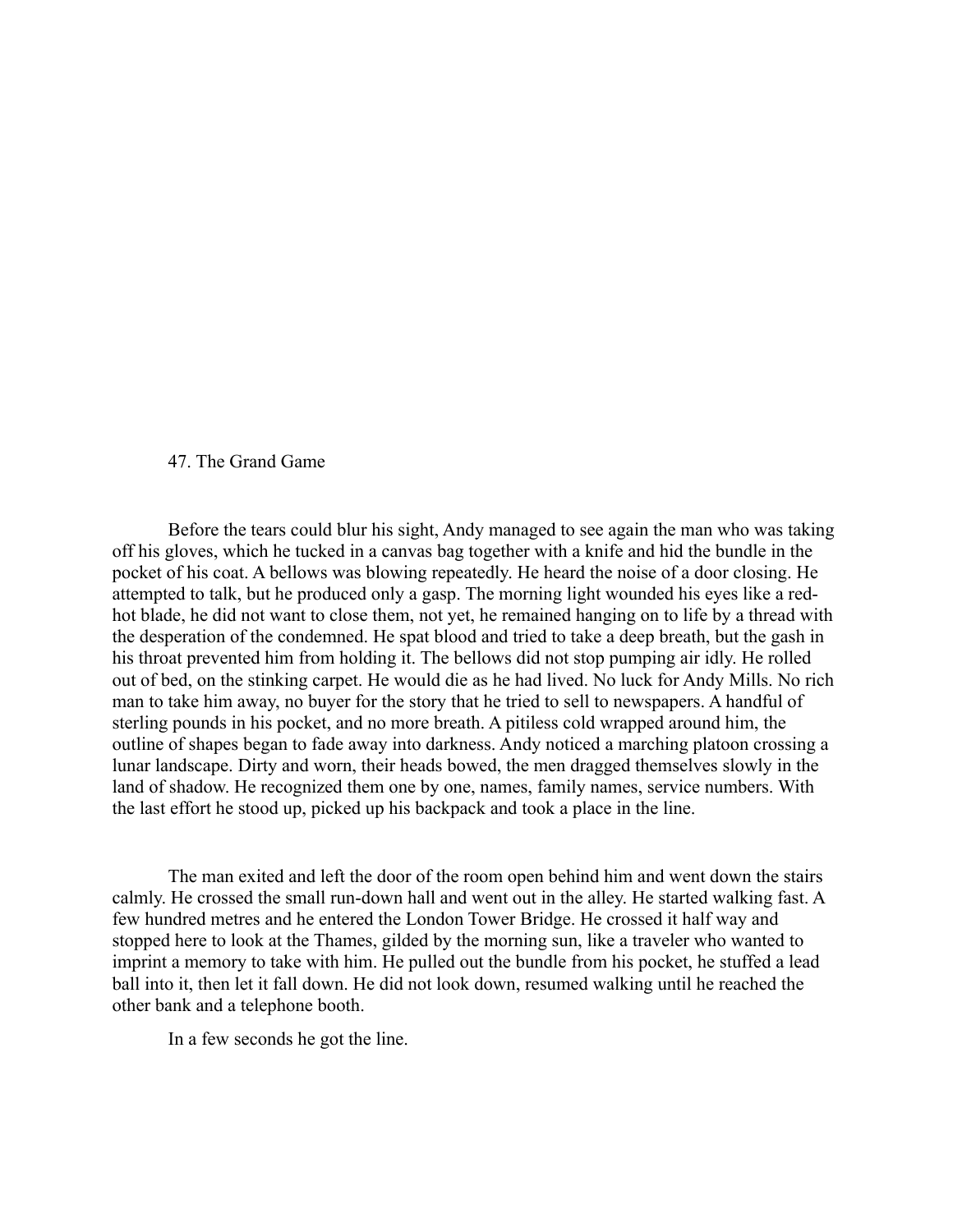"Callum speaking. The matter is settled, sir."

"Very good."

The man hung up and moved away, mixing with the crowd of employees walking towards the City. A thick line of identical individuals, anonymous like soldiers.

Winston Churchill caught the eye of the Secretary and drew a deep breath. More of bitterness than relief. He hardened his jaw, grinding the cigar between his teeth, he stared in space.

"They're waiting," murmured Marsh.

The Minister nodded.

"Just a minute"

He pulled out something from the desk drawer, stood up and went to check his own image in the large mirror on the wall. He stared at those small, cunning eyes, set in a crooked, frog-like face. He wiped out a little ash from the pinstripe suit and put the ring on his finger nervously.

"He and I will do great things, Eddie."

"I'm certain of this."

Churchill nodded again to his doppelgänger.

"I'm ready. Let him in."

The paintings of the battle were still there, but this time he did not stop to look at them. Feeling surrounded with all that imperial glory was already overwhelming enough. He preferred to stare at the tip of his shoes, at least until the voice of Professor Hogarth wrapped him like a warm embrace.

"Who would have thought that we will find ourselves here?"

The face of the old man transmitted the usual wit and the fatherly wisdom of all time. Ned thought that that man was a pillar, one of those on which empires rest.

He responded as if pronouncing a judgment.

"You've told me this, Professor. Not to give up."

"In the end everything re-enters the game, my boy," his tone did not hide his satisfaction. "Every action becomes part of a chain." Hogarth laid his hands on his walking stick, and for a moment his ring reflected a gleam of light. "Things don't happen the way we had predicted, but they happen. Our contribution, however small it can be, is always decisive."

Ned remained silent.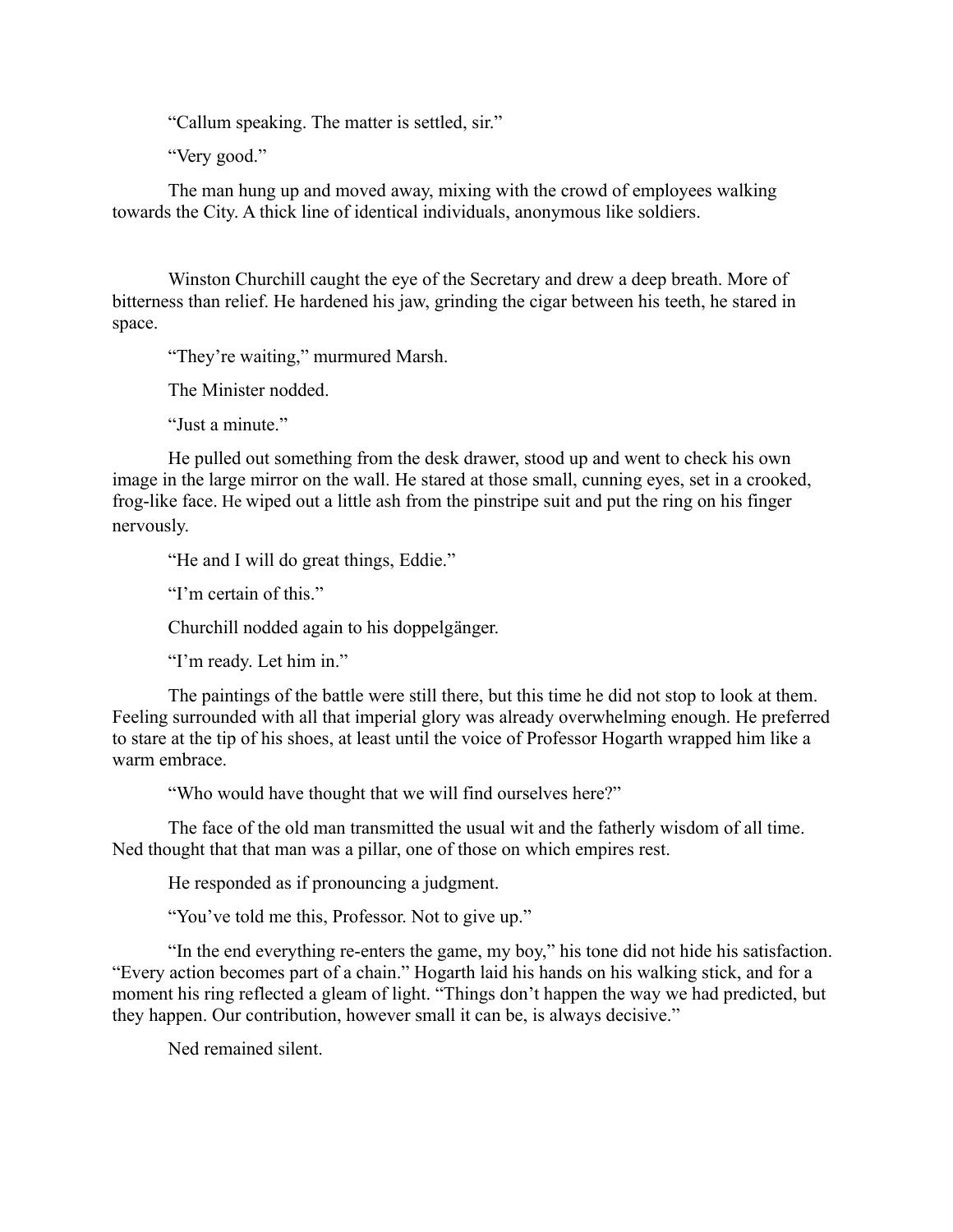"I have reflected for long," resumed Hogarth in a vague tone. "I think that Feisal's new kingdom should have an Arab name."

The subject got Ned's attention.

"It'll be an Arab State, after all," added the Professor. "And the Arabs have always called that region *Iraq*." Hogarth inclined his head to the side, in a gesture typical of when he expressed a sincere curiosity. "Do you think Churchill will approve?"

"Certainly," answered Ned seriously. "Compared to *Mesopotamia* it is a nice saving of ink"

Hogarth chuckled. Then he patted the shoulders of the young man, perceiving his unsure mood.

At that moment the door at the end of the room was opened. In the doorway appeared the Minister together with his Secretary.

"Welcome, gentlemen."

The old and the young man stood up. Hogarth moved first. The three men exchanged solid handshakes and turned towards Ned, still immobile.

"Colonel Lawrence."

For a moment he seemed undecided what to do. He thought of a passage by Thomas Malory which he had reread many times over the years, in different situations, but which had never sounded as clear as at that moment.

*Also Merlin made the Round Table in tokening of the roundness of the world, for by the Round Table is the world signified by right. For all the world, christian and heathen, repair unto the Round Table, and when they are chosen to be of the fellowship of the Round Table, they think* them more blessed, and more in worship, than if they had gotten half the world.<sup>xxxi</sup>

He felt a slight dizziness. Then, one foot in front of the other, he crossed the room under the impassive looks of the deceased heroes, towards the complicit smiles waiting and the hands on the shoulders that accompanied him over the threshold.

Post Scriptum Deià, Majorca, May 1935

One time they invited him to a wedding reception of aristocrats and peers of the kingdom. He introduced himself in the company of a young unknown, and to the butler asking for their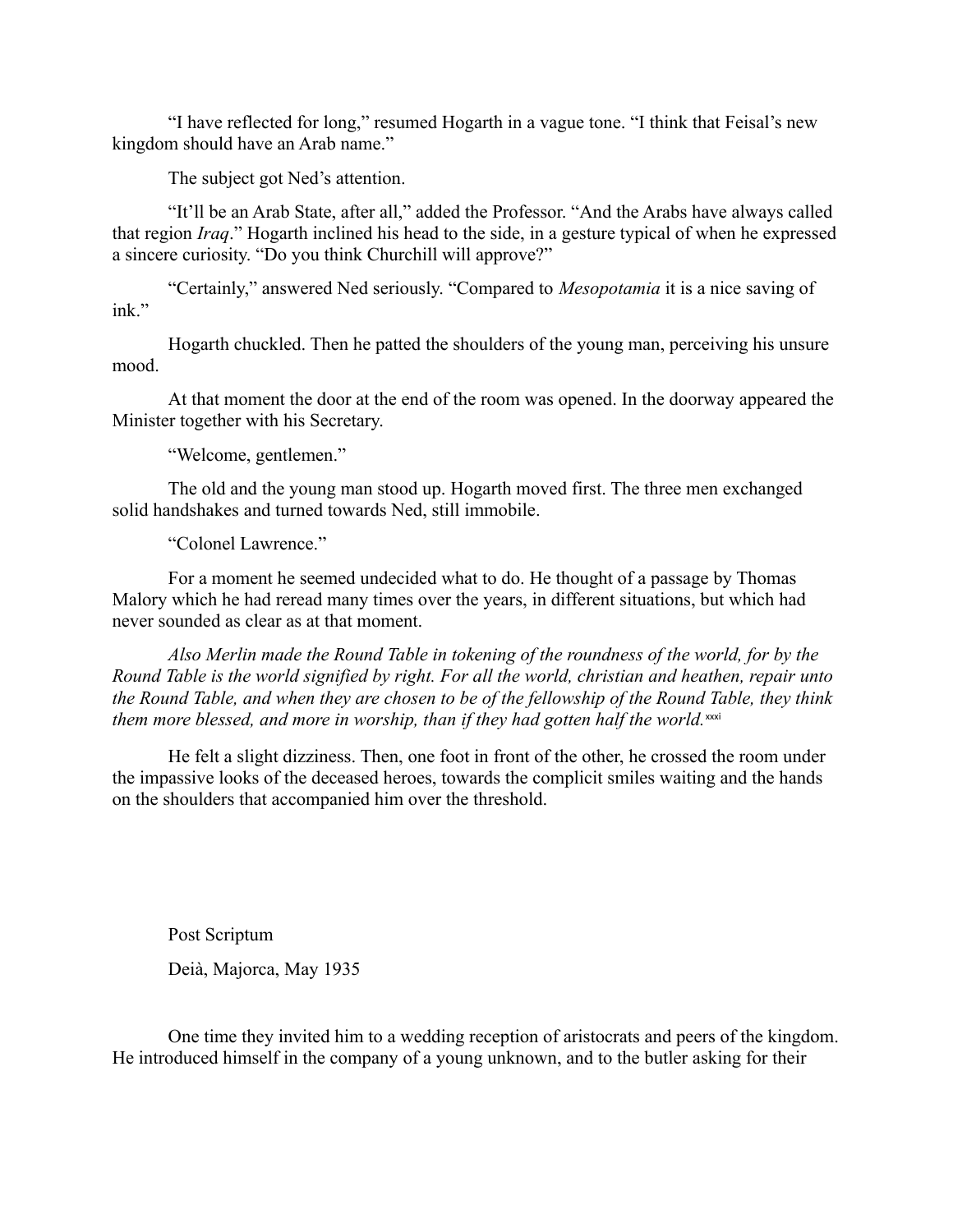names said: "Mr. Lenin and Mr. Trotsky." When they announced his presence in the hall, more than one glass ended up on the floor.

It would be enough to remember him this way and imagine him again travelling. He has fallen so many times that it is hard to believe that he will not get up again, sweeping the dust off his trousers.

The news arrived two days before, together with the requests from newspapers. Now that literature has made me famous enough to become even a good poet, they would like me to write an epitaph able to give coherence to his image, forging the bronze bust that fixes the thousand faces of the hero into one. But he has fought coherence all his life, surely I will not be the one to impose an order on him. I have been his friend and poet, I cannot ever be his historian or gravedigger.

Aesop narrates that one day a satyr saw a man blow into a bowl of soup to cool it and then on his own fingers to remove the frost from them. From that he deduced that he could not trust one who blows on heat and cold at the same time.

I cannot say if the moral of the fable suits our white prince, because the hot and cold breath that he gives out is tied to the facets of his soul and to the one who pretends to explain it. Until the end he nursed the curse of self-doubt which can become hostility towards himself and even a renunciation of everything one loves and esteems. On our side he understood that he was not a poet, his muse was dead and he wanted to wipe out his memory, not consecrate life to remembrance, even though this condemned him to an enduring misery.

In the years that separated us from our first meeting, he accustomed us to sudden disappearances and dramatic reappearances in the always frustrated attempts to escape the nostalgia for the limelight. He tried to return as a crusader monk, a servant of a great cause, later only as The Unknown Soldier, with new names, all precarious and insufficient to hide him from the public eye. A retreat under the spotlight at the end of which he found a blind curve and skidded off. Lately, he had taken refuge in the oily certainty of machines—planes, boats, motorcycles—it was precisely one of them which betrayed him, to the delight of the posthumous prophets of misfortune.

Now the historians will argue about the spoils of Britain's Achilles, and his admirers will cover up the dark recesses of his soul with fig leaves and ceremonious hypocrisy. It is the destiny that heroes earn; individuals capable of mirroring themselves in pools of enemy blood and posing, as for a photograph, in front of the rubble of Troy or Jerusalem.

After all, heroes are only inventions of poets. And poets are human, sometimes shamans, who in the middle of ancient stone circles, prepare to conjure spirits. It is said that to conjure one spectre, intimate objects are needed: a sword, a king's ring, a white mantle, a pen. Bringing the dead back to life is not such great magic. Few die completely, it is enough to blow on the ashes, to discover the embers still warm and rekindle the fire.

And who knows that one day, in a hundred years, someone will say the spell for us too, veteran warriors with dented armour.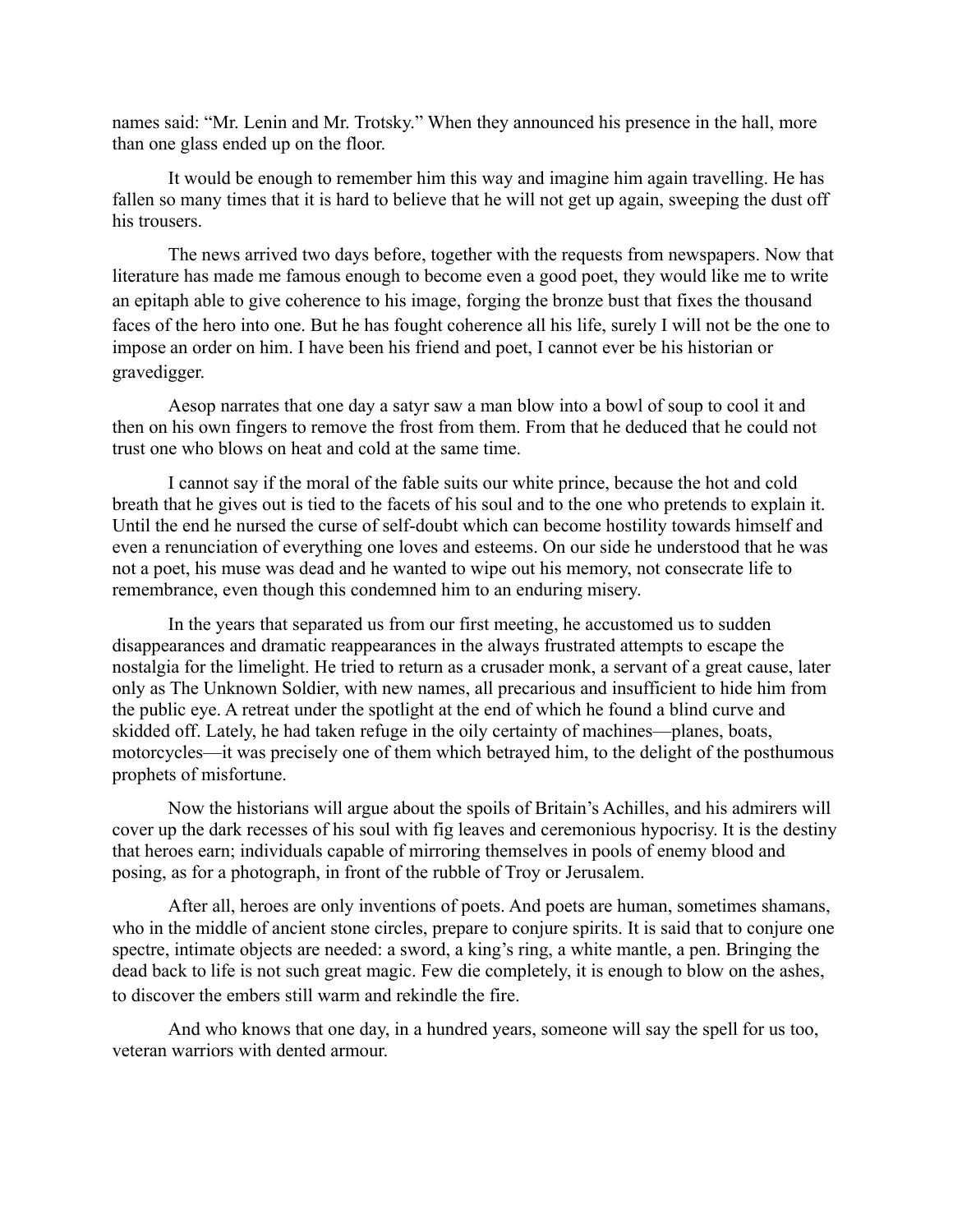As far I am concerned, I spent this time in finding the strength to evade an Arcadian exile, to leave the country for which I once died, the marriage, the white towers, the English countryside. I have said the truth to everyone and I have accepted the consequences for it. Nancy, Siegfried, Edmund, they have gone along the paths of life. My raft brought me to an island in the heart of the sea, from which everything originated, to the court of an ancient goddess who requests absolute devotion and grants her lovers the grace of poetry.

In the end I made my own choice. As Siegfried would say, the killed friends are wherever I go and I do not burn anymore in order to redeem their sins. I do not regret my old, wily, sweetness, and there is absolution in my songs.

Notes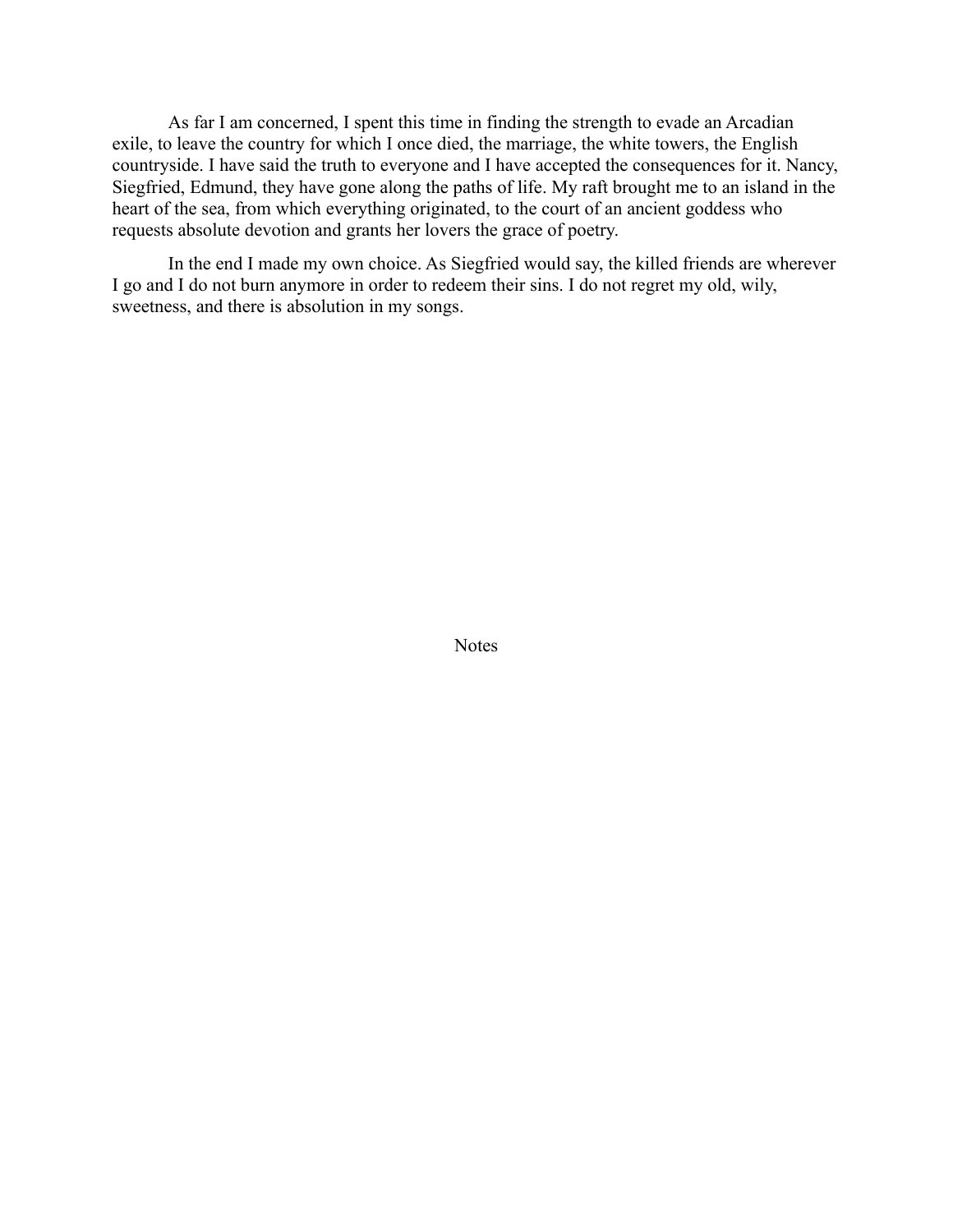iA pastoral poem by Mathew Arnold mourning the loss of a way of life (1853). The *Oxford Anthology of English Literature: Victorian Prose and Poetry*, ed. Lionel Trilling and Harold Bloom (New York: Oxford UP, 1973).

iiLewis's original lines are from "Death in Battle" from his collection *Spirits in Bondage* (London: W. Heinemann, 1919): "Open the gates for me, / Open the gates of the peaceful castle, rosy in the West, / In the sweet dim Isle of Apples over the wide sea's breast / Open the gates for me!" (lines 1-4). The poem was first published in John Galsworthy's periodical *Reveille* 3 (Feb. 1919).

iii*Over the Brazier* (London: The Poetry Bookshop, 1916).

ivBooks by Jonathan Swift (1725), William Morris (1876), and Edmund Spenser (1596), respectively.

v*Fairies and Fusiliers*, 1918 (New York: Alfred Knopf, 1919).

viOne of the original Lost Tales which formed the basis for a section in his later work, *The Silmarillion*. A stand-alone, book-length version of the story was published in 2018. See *The Book of Lost Tales: Part II*, ed. by Christopher Tolkien (Boston, MA: Houghton Mifflin, 1984) 144-220.

viiFirst published and edited by William Caxton, ca. 1485.

viii(Cambridge UP, 1888), a travel book by Charles Montagu Doughty, an English poet, writer, and traveler, who had travelled in the Middle East and spent some time living with the Bedouins during the 1870s.

ixNo. 26, *The Poems of Meleager*, trans. Peter Whigham and Peter Jay (Univ. of California P. 1975).

x*Over the Brazier.*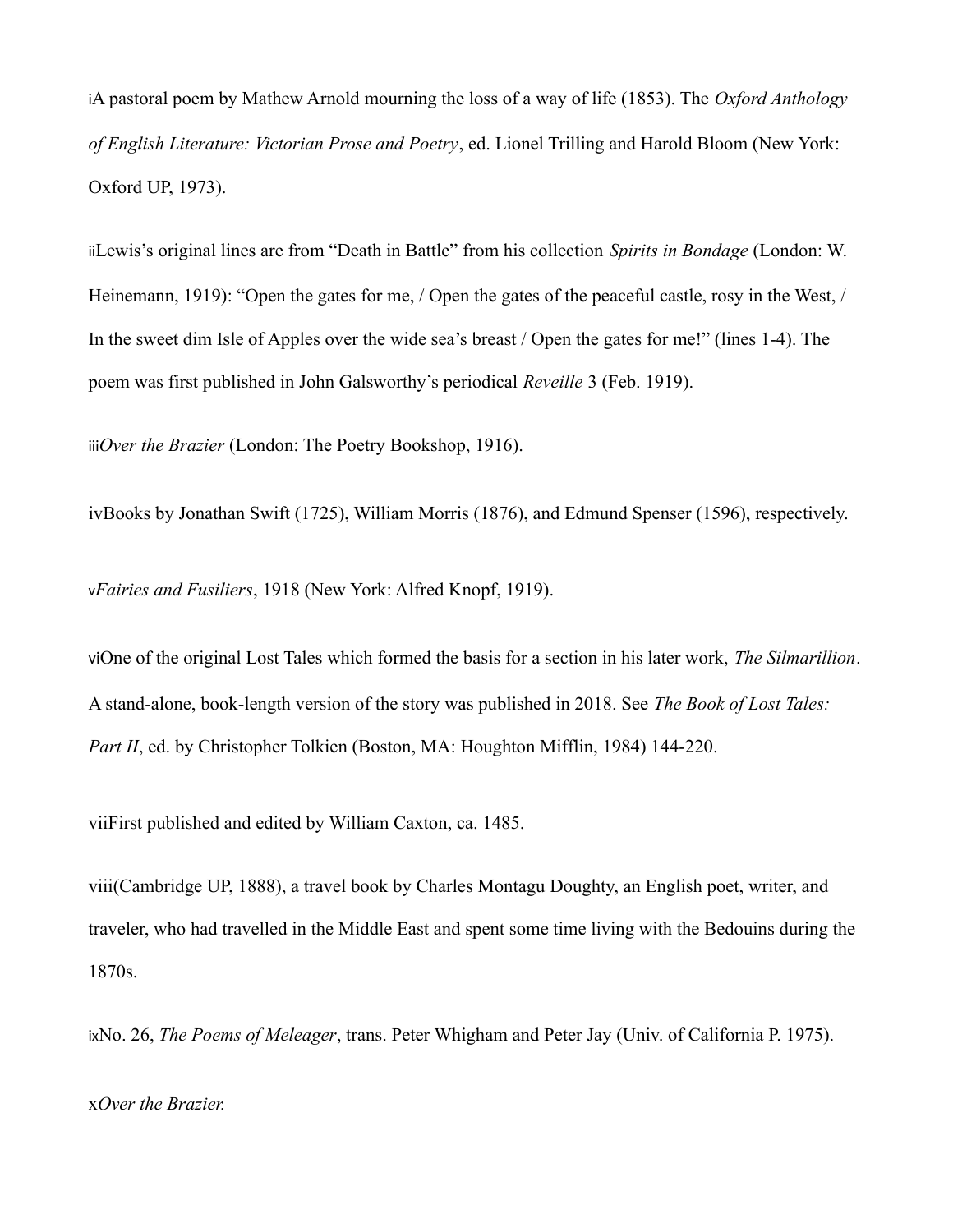xiEdmund Rumpler was born in Vienna in 1872, and in 1910 he became the first aircraft manufacturer in Germany, building the famous "Etrich-Rumpler-Taube."

xii(New York: Alfred Knopf, 1920).

xiii*The Pier-Glass* (New York, Alfred Knopf, 1922).

xivThis is a paraphrased line from a poem by Thomas Hardy from *Wessex Poems* (New York: Harper, 1898) which begins: "I look into my glass, / And view my wasting skin" that ghosts Graves's "The Face in the Mirror" from *Collected Works* (UK: Penguin 1958).

xv*The Christ of Cynewulf: A Poem in Three Parts*, ed. Albert Cook (Boston, MA: Ginn and Co., 1909).

xviBk. 11, ch. 1, *Le Morte D'Arthur: Sir Thomas Malory's Book of King Arthur and of His Noble Knights of the Round Table. Ed. with an introduction by Sir Edward Strachey.* Globe ed. (London: Macmillan, 1919).

xvii*Seven Pillars of Wisdom*. 1922. (Ware, UK: Wordsworth Classics of World Literature, 1997).

xviiiErnest Dowson, "Impenitentia Ultima," *The Poems and Prose of Ernest Dowson* (New York: Boni and Liveright, 1919).

xixAlso known as the Ottoman Porte or High Porte, it is a synecdochic metonym for the central government of the Ottoman Empire.

xxA comedy in five acts by Richard Brinsley Sheridan, first produced and published in 1775 in the UK.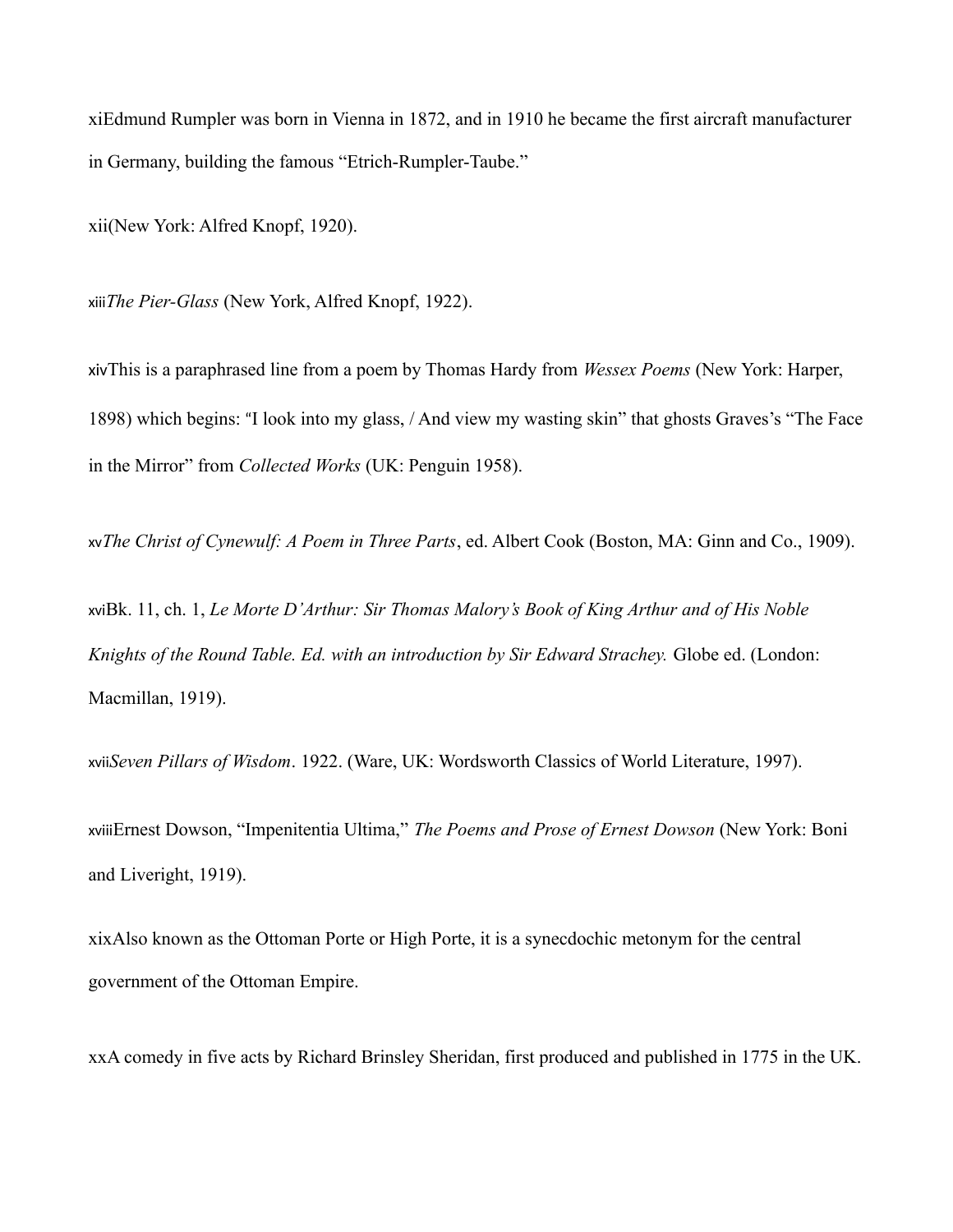xxiFrom the first version of Tolkien's poem "The Tale of Eӓrendel" written in 1914; see Christopher Tolkien, *The Book of Lost Tales II*, 267-69.

xxiiA German, especially a soldier.

xxiiiThe date of the founding of All Souls College in Oxford.

xxivFrench and British allies, wanting to take initiative away from Germany at Verdun, launched a large joint offensive at the Somme, where their fronts met. British generals called it the "Big Push," to break the trenches and carry them to victory.

xxvThe contents from this letter excerpted in this chapter are from T. E. Lawrence's letter printed in *The Sundays Times*, Aug. 22, 1920. Rpt. as Letter 131, *Letters of T. E. Lawrence*, ed. David Garnett (London: Jonathan Cape, 1938) 315-17.

xxviThe Spartacus League was a Marxist revolutionary movement organized in Germany during WW I. It was named after Spartacus, leader of the largest slave rebellion of the Roman Republic.

xxviiW. B. Yeats, *Selected Poetry,* ed. A. Norman Jeffares (London: Macmillan, 1962).

xxviiiHumphrey Carpenter, *J. R. R. Tolkien: a Biography.* 1977. (Houghton Mifflin, 2000), 93-94.

xxix*Diaries of Lawrence*. Bodleian c 122, fols. 53-4; c 126, fol. 110.

xxxThis paragraph is from Lawrence's letter to Frederic Manning, May 15, 1930. Rpt. as Letter 416 in *Letters of T. E. Lawrence.*

xxxiMalory bk. 14, ch. 2.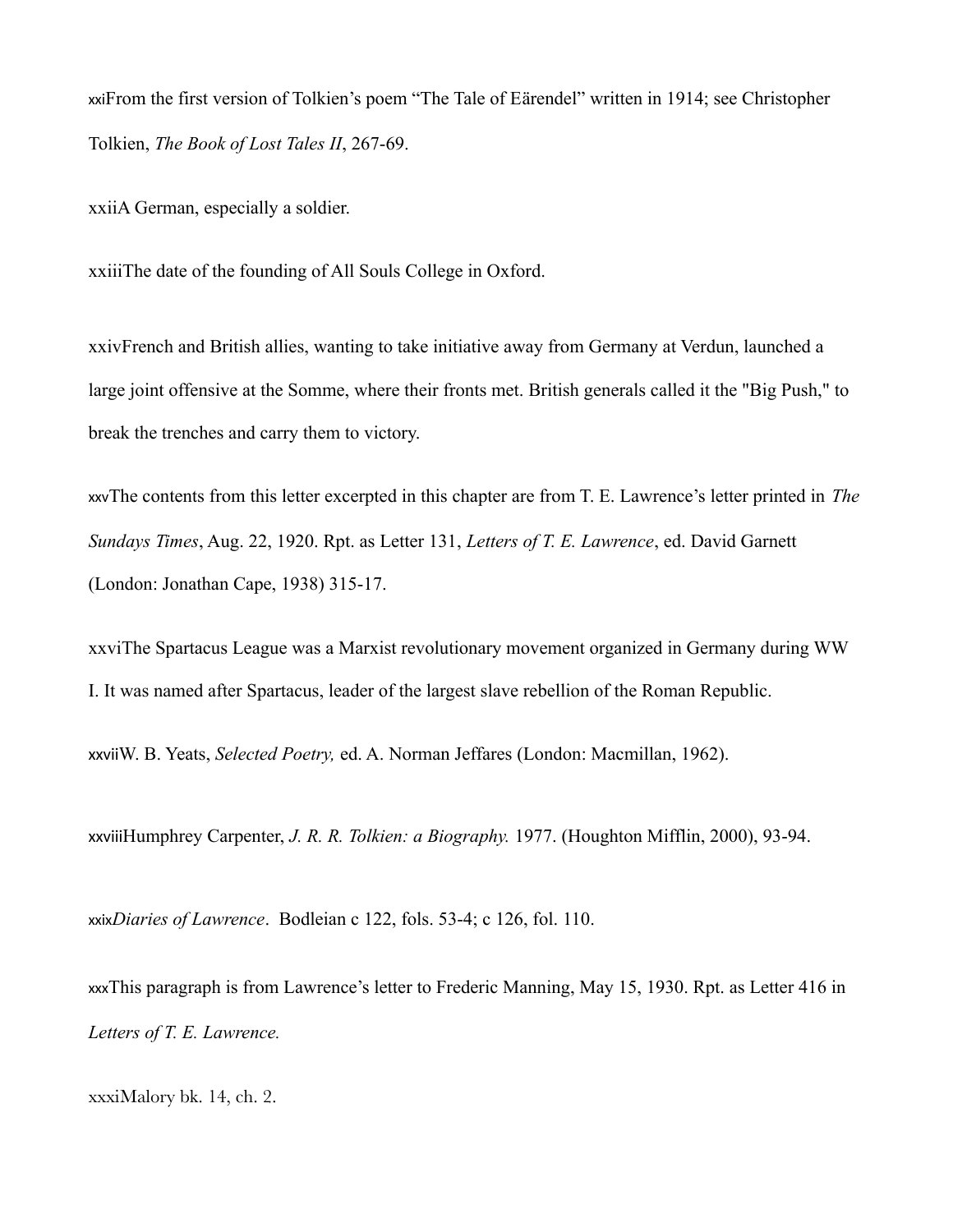### List of Historical Characters

Arthur James **Balfour,** 1st Earl of Balfour (1848-1930), British statesman of the Conservative Party who served as Prime Minister of the United Kingdom from 1902 to 1905. As Foreign Secretary from 1916 to 1919, he issued the Balfour Declaration in November 1917, declaring Palestine the home of the Jews.

Gertrude Margaret Lowthian **Bell** (1868-1926), English writer, traveller, political officer, administrator, and archaeologist, who explored, mapped, and became highly influential to British imperial policy-making due to her knowledge and contacts, built up through extensive travels in Greater Syria, Mesopotamia, Asia Minor, and Arabia.

Edmund Charles **Blunden** (1896-1974), English poet, author and critic. He wrote of his experiences in World War I in both verse and prose.

Lieutenant General James Thomas **Brudenell**, 7th Earl of Cardigan (1797-1868), an officer in the British Army who commanded the Light Brigade during the Crimean War. He led the Charge of the Light Brigade at the Battle of Balaclava.

John **Buchan** (1875-1940), Scottish novelist, historian, and Unionist politician who served as Governor General of Canada, the 15th since Canadian Confederation.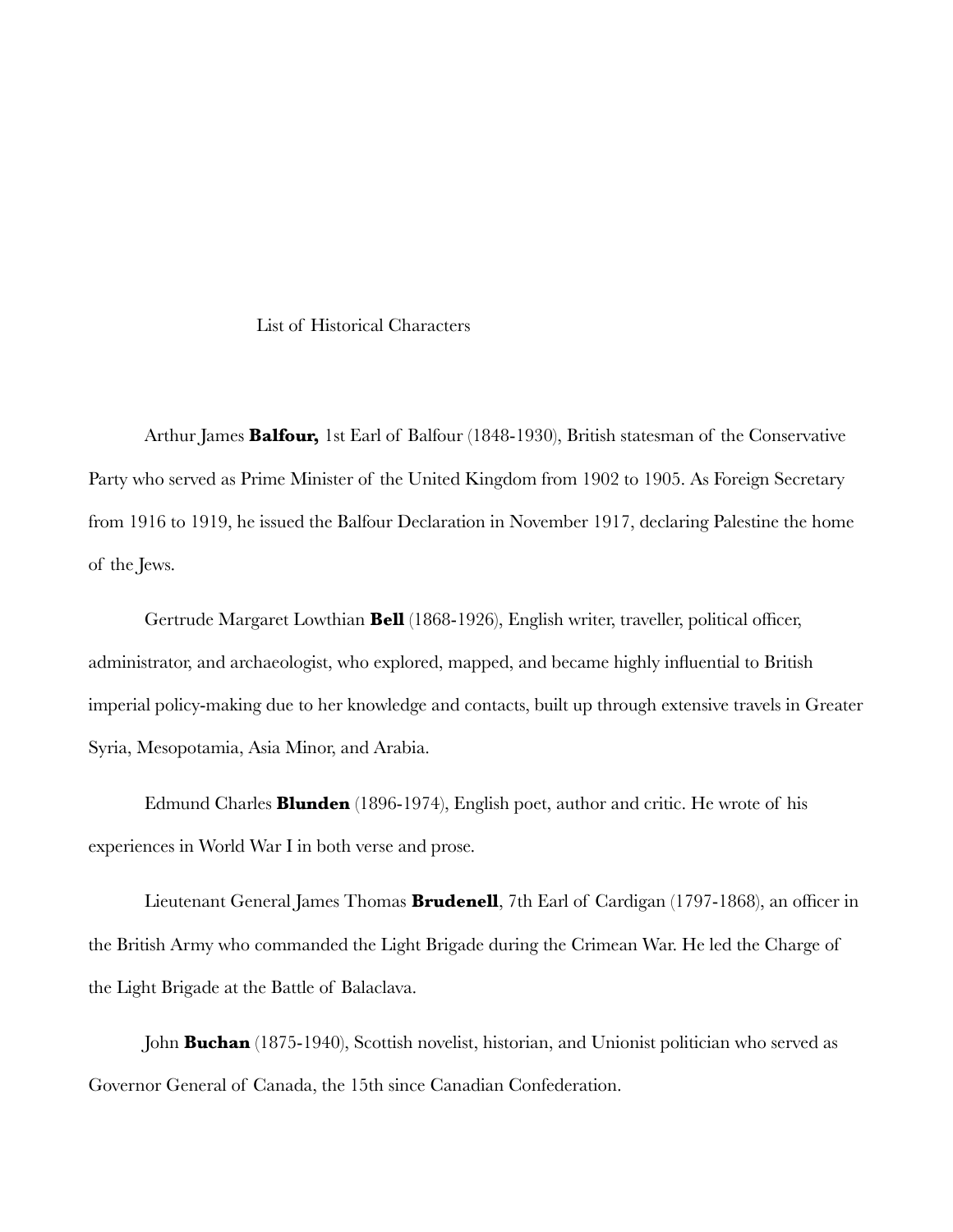Richard Francis **Burton** (1821-1890), geographer, translator, writer, soldier, orientalist, cartographer, ethnologist, spy, linguist, poet, fencer, and diplomat. He was famed for his travels and explorations in Asia, Africa and the Americas, as well as his extraordinary knowledge of languages and cultures.

General Sir Henry George **Chauvel** (1865-1945), senior officer of the Australian Imperial Force who fought at Gallipoli and during the Sinai and Palestine campaign in the Middle Eastern theatre of the First World War.

Winston Leonard Spencer-**Churchill** (1874-1965), British politician, army officer, and writer, who was Prime Minister of the United Kingdom from 1940 to 1945 and again from 1951 to 1955. In 1917 he served in the government under David Lloyd George as Minister of Munitions and was subsequently Secretary of State for War, Secretary of State for Air, then Secretary of State for the Colonies.

Michael **Collins** (1890-1922), Irish revolutionary, soldier and politician who was a leading figure in the early-20th-century Irish struggle for independence.

Lionel George **Curtis** (1872-1955), British official and author, who advocated British Empire Federalism and, late in life, a world state. His ideas concerning dyarchy were important in the development of the Government of India Act 1919. His writings included *The Commonwealth of Nations*  (1916).

George Nathaniel **Curzon**, Earl (1859-1925), British statesman, Viceroy of India (1898-1905), and Foreign Secretary (1919-24), who during his terms in office played a major role in British policy making.

**Dahoum**—Selim Ahmed (ca. 1897-1916), also called Dahoum, meaning "little dark one," a Syrian Arab who worked with T. E. Lawrence at a prewar archaeological dig at Carchemish.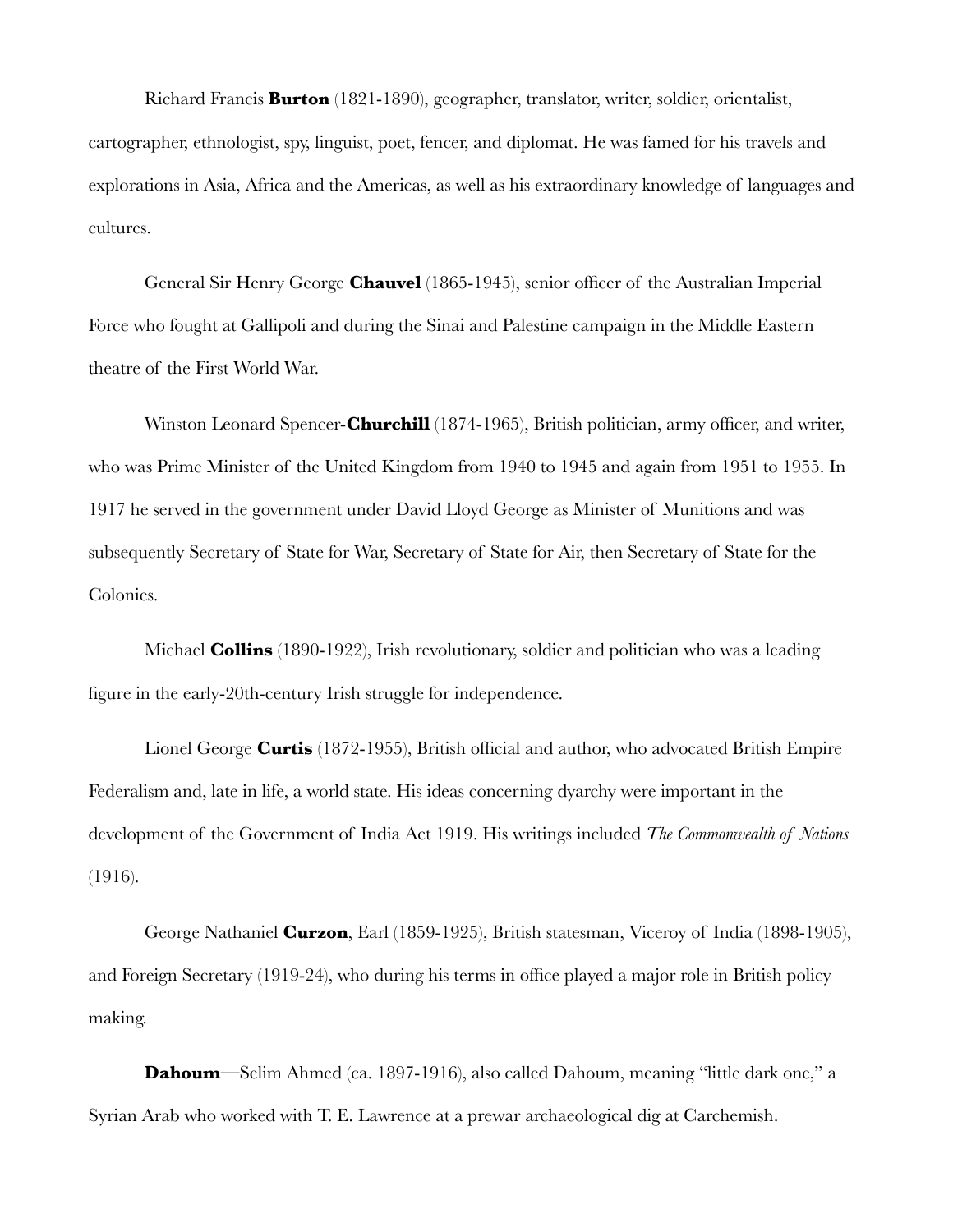Sir Arthur John **Evans** (1851-1941), English archaeologist and pioneer in the study of Aegean civilization in the Bronze Age, who is most famous for unearthing the palace of Knossos on the Greek island of Crete. Evans continued Heinrich Schliemann's concept of a Mycenaean civilization, but he found that he needed to distinguish another civilization, the Minoan, from the structures and artifacts found there and throughout the eastern Mediterranean.

Brigadier-General Sir Gilbert Falkingham **Clayton** (1875-1929), British Army intelligence officer and colonial administrator, who worked in several countries in the Middle East in the early 20th century. In Egypt, during WWI as an intelligence officer, he supervised those who worked to start the Arab Revolt. In Palestine, Arabia and Mesopotamia, in the 1920s as a colonial administrator, he helped negotiate the borders of the countries that later became Israel, Jordan, Syria, Saudi Arabia and Iraq.

General Erich Georg Anton **von Falkenhayn** (1861-1922), the Chief of the German General Staff during the First World War from 1914 until 1916.

**Sinn Féin** ("Ourselves" or "We Ourselves)," a left-wing Irish republican political party active in both the Republic of Ireland and Northern Ireland. The Sinn Féin organization was founded in 1905 by Arthur Griffith.

David Lloyd **George** (1863-1945), British prime minister (1916–22), who dominated the British political scene in the latter part of WWI and was raised to the peerage in the year of his death.

David George **Hogarth** (1862-1927), also known as D. G. Hogarth, was a British archaeologist and scholar/professor. He was Keeper of the Ashmolean Museum, Oxford from 1909 to 1927.

Sir Edward Howard **Marsh** 1872-1953), British polymath, translator, arts patron and civil servant, the sponsor of the Georgian school of poets and a friend to many poets, including Rupert Brooke and Siegfried Sassoon. He worked as Private Secretary to a succession of the United Kingdom's most powerful ministers, particularly Winston Churchill.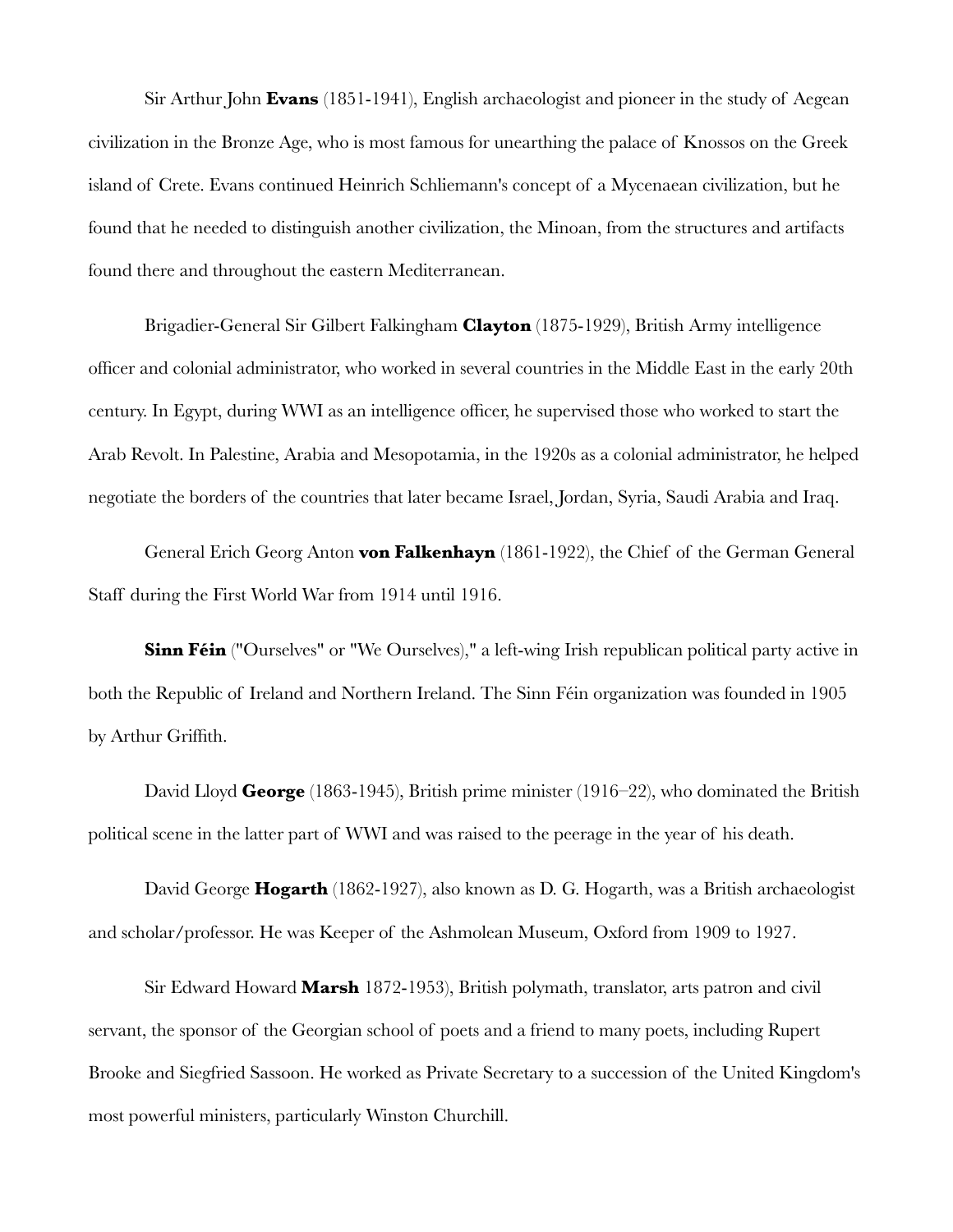John Edward **Masefield** (1878-1967), English poet and writer, was Poet Laureate of the United Kingdom from 1930.

**Mehmed VI**: (1861-1926), the 36th and last Sultan of the Ottoman Empire, reigning from 1918 to 1922. He was removed from the throne when the Ottoman sultanate was abolished in 1922.

Colonel Richard **Meinertzhagen** (1878-1967), a British soldier, intelligence officer and ornithologist who had a distinguished military career in Africa and the Middle East, and who supported the Palestine declaration in favour of Zionists.

Alfred **Milner**, Sir (1854-1925), British administrator whose pursuit of British sovereignty while he was high commissioner in South Africa and governor of the Cape Colony helped to bring about the South African War (1899–1902).

Lady Ottoline Violet Anne **Morrell** (1873-1938), English aristocrat and society hostess. Her patronage was influential in artistic and intellectual circles, where she befriended writers including Aldous Huxley, Siegfried Sassoon, T. S. Eliot, and D. H. Lawrence.

Ismail Enver **Pasha** (1881-1922), Ottoman military officer and leader of the 1908 Young Turk Revolution. He became the main leader of the Ottoman Empire in both the Balkan Wars (1912–13) and in WWI (1914–18).

William Matthew Flinders **Petrie** (1853-1942), archeologist who first went to Egypt in 1880 at the age of 26, to survey the Great Pyramid before turning in the 1920s to the archaeology of Palestine. He saw his life as a mission to rescue archaeology - to retrieve as much information as possible from sites that were shrinking dramatically in size as Egypt modernized.

Ezra Weston Loomis **Pound** (1885-1972), an expatriate American poet and critic, as well as a major figure in the early modernist poetry movement. His contribution to poetry began with his development of Imagism, a movement derived from classical Chinese and Japanese poetry, stressing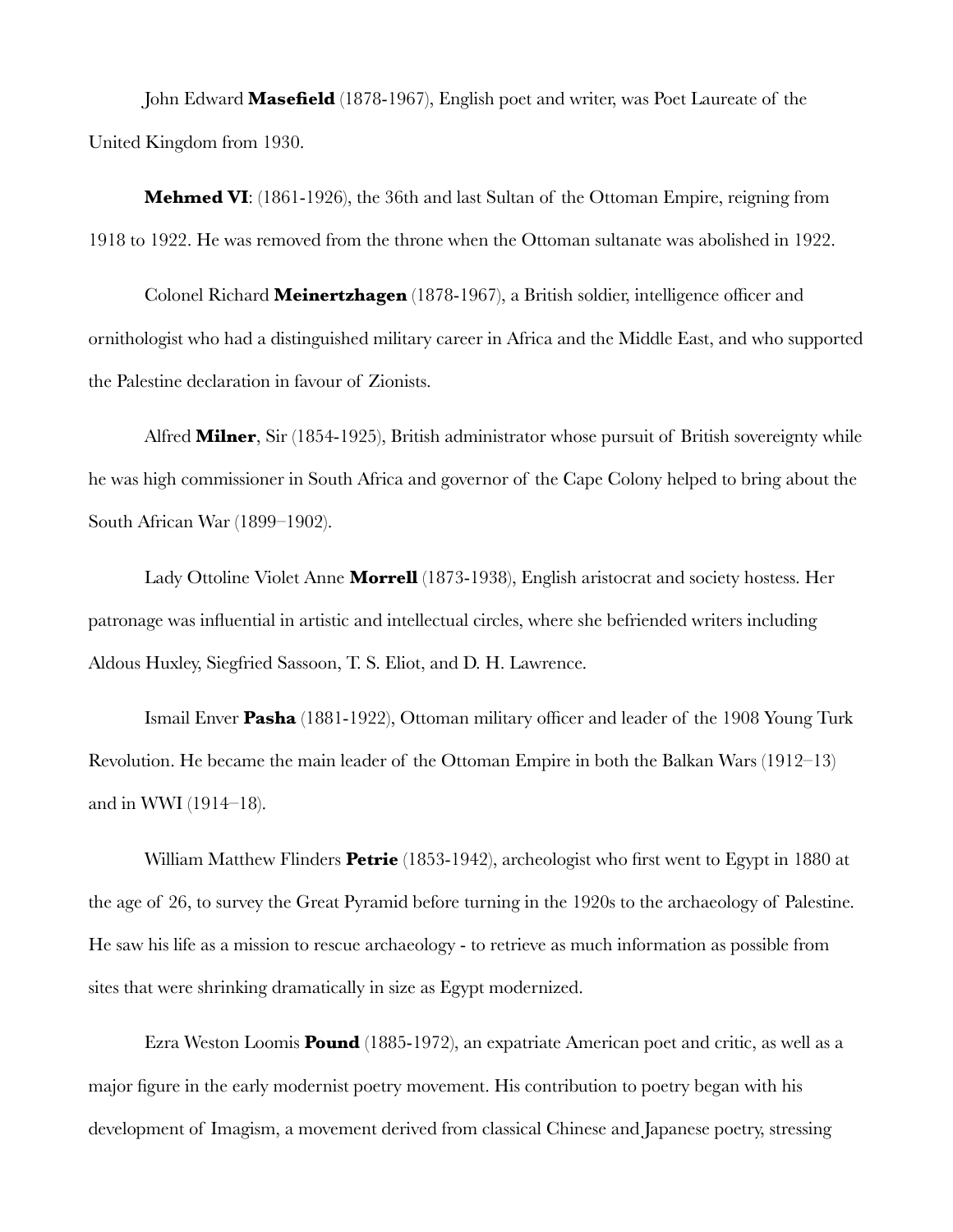clarity, precision, and economy of language. He later extended the definition of Imagisme to art, naming it Vorticism.

Sir Cecil **Rhodes** (1853-1902), a British businessman, mining magnate and politician in South Africa who served as Prime Minister of the Cape Colony from 1890 to 1896. An ardent believer in British imperialism, Rhodes wanted to expand the British Empire because he believed that the Anglo-Saxon race was destined to greatness. He founded the Rhodes scholarship.

Sir Henry **Wilson** (1864-1922), British Director of Military Operations in the years immediately prior to war in 1914, and ultimately as Chief of the Imperial General Staff in 1918.

Sir Charles Leonard **Woolley** (1880-1960), British archaeologist best known for his excavations at Ur in Mesopotamia.

Siegfried Loraine **Sassoon**, (1886-1967), English poet, writer, and soldier. Decorated for bravery on the Western Front, he became one of the leading poets of WWI. His poetry both described the horrors of the trenches and satirized the patriotic pretensions of those responsible for the war.

Wilfred Edward Salter **Owen,** (1893-1918), English poet and soldier. One of the leading poets of WWI, his war poetry on the horrors of trenches and gas warfare was heavily influenced by his mentor Siegfried Sassoon, and stood in stark contrast both to the public perception of war at the time and to the confidently patriotic verse written by earlier war poets. Owen was killed in action on 4 November, 1918.

Heinrich **Schliemann** (1822-1890), German archaeologist and excavator of Troy, Mycenae, and Tiryns. He is sometimes considered to be the modern discoverer of prehistoric Greece, though scholarship in the late 20th and early 21st centuries revealed that much self-mythologizing was involved in establishing his reputation.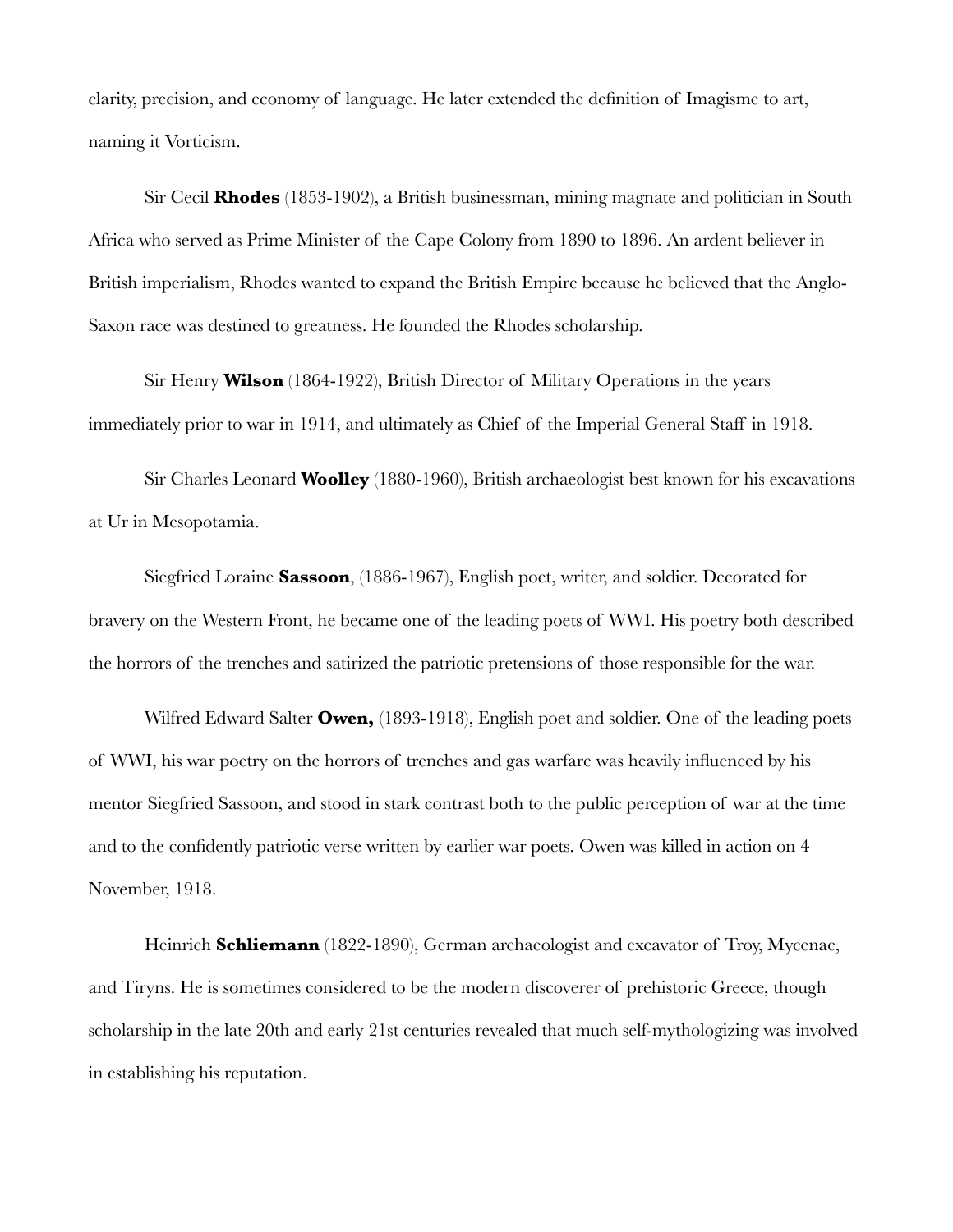Johann Joachim **Winckelmann** (1717-1768), German art historian and archaeologist. He was a pioneering Hellenist who first articulated the difference between Greek, Greco-Roman and Roman art. Winckelmann was one of the founders of scientific archaeology and first applied the categories of style on a large, systematic basis to the history of art.

# Author's Note and Acknowlegements

The main characters in this story are real. However, I have taken the liberty of filling in the gaps in their biographies, of fictionalizing or inventing the circumstances of their meetings, of adapting the historical events which they were involved in to literary purposes. That renders this book a work of imagination.

My thanks to Giulia, for the long discussions over the idea of this novel and for her reproachful looks when I was discouraged.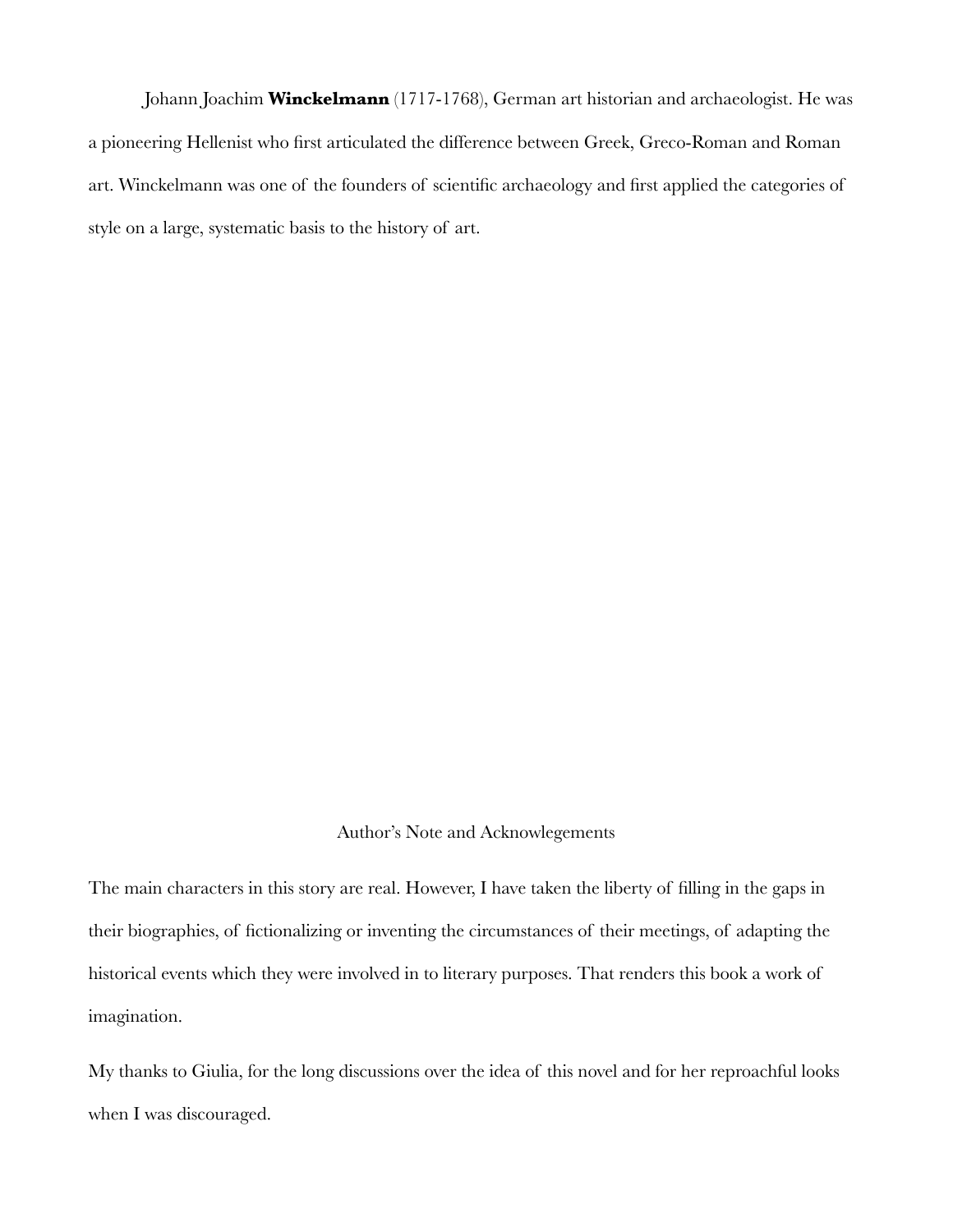To my colleagues at the Wu Ming foundation, one for all and all for one.

To Severino Cesari, for friendship, advice, and reading sessions of the novel.

To Roberto Santachiara and all his collaborators, for their crucial work.

To Miranda Symour, Pat Barker, John E. Mack, Phillip Knightley, Colin Simpson, Michael White, Lionel Adey, Humphrey Carpenter, Tom Shippey, John Garth, Peter Gilliver, Jeremy Marshall, Edmund Weiner, Nancy Hood, Malcolm Brown, David Stevens, Max Egremont, Paul Fussell, Eric J. Leed, for the valuable books that they have written.

To the staff of the Imperial War Museum of London and the Ashmolean Museum of Oxford, for their kindness.

To Margi Blunden, for her response.

To Miss Bess, for showing me the path in the middle of the mud of Boar's Hill.

To the Radiohead, for *In Rainbows.*

To the city of Oxford, for being what she is.

### **TRANSLATORS**

**Salwa Khoddam,** PhD, is Professor emerita of English at Oklahoma City University and founder of the C. S. Lewis and the Inklings Society (CSLIS). She has co-edited three anthologies on the Inklings entitled *Truths Breathed through Silver: The Inklings' Moral and Mythopoeic Legacy* (Cambridge Scholars Press, 2008), *C. S. Lewis and the Inklings: Discovering Hidden Truth (*CSP, 2012), and *C. Lewis and the Inklings: Reflection on Faith, Imagination, and Modern Technology* (CSP, 2015). She is also the author of *Mythopoeic Narnia: Memory, Metaphor, and Metamorphoses in The Chronicles of Narnia* (Winged Lion Press, 2013). She has also co-translated *Il Mondo Creato* (*Creation of the World*) by Torquato Tasso into English (International Authors, 2016). She is at present working on a book on C. S. Lewis and modern science and an article